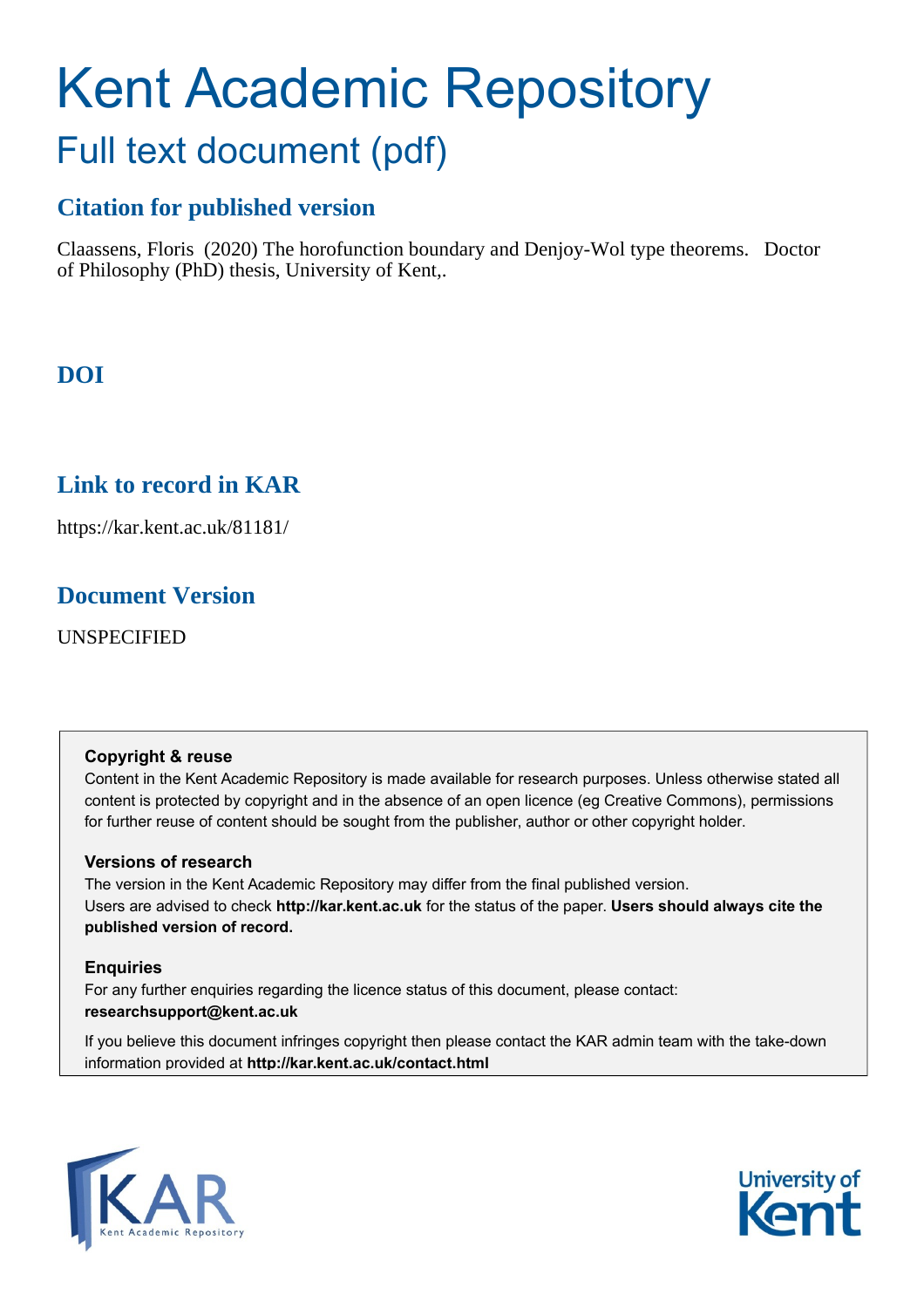# The horofunction boundary and Denjoy-Wolff type theorems

Floris Claassens

Thesis submitted to The University of Kent for the degree of Doctor of Philosophy in Mathematics

April 2020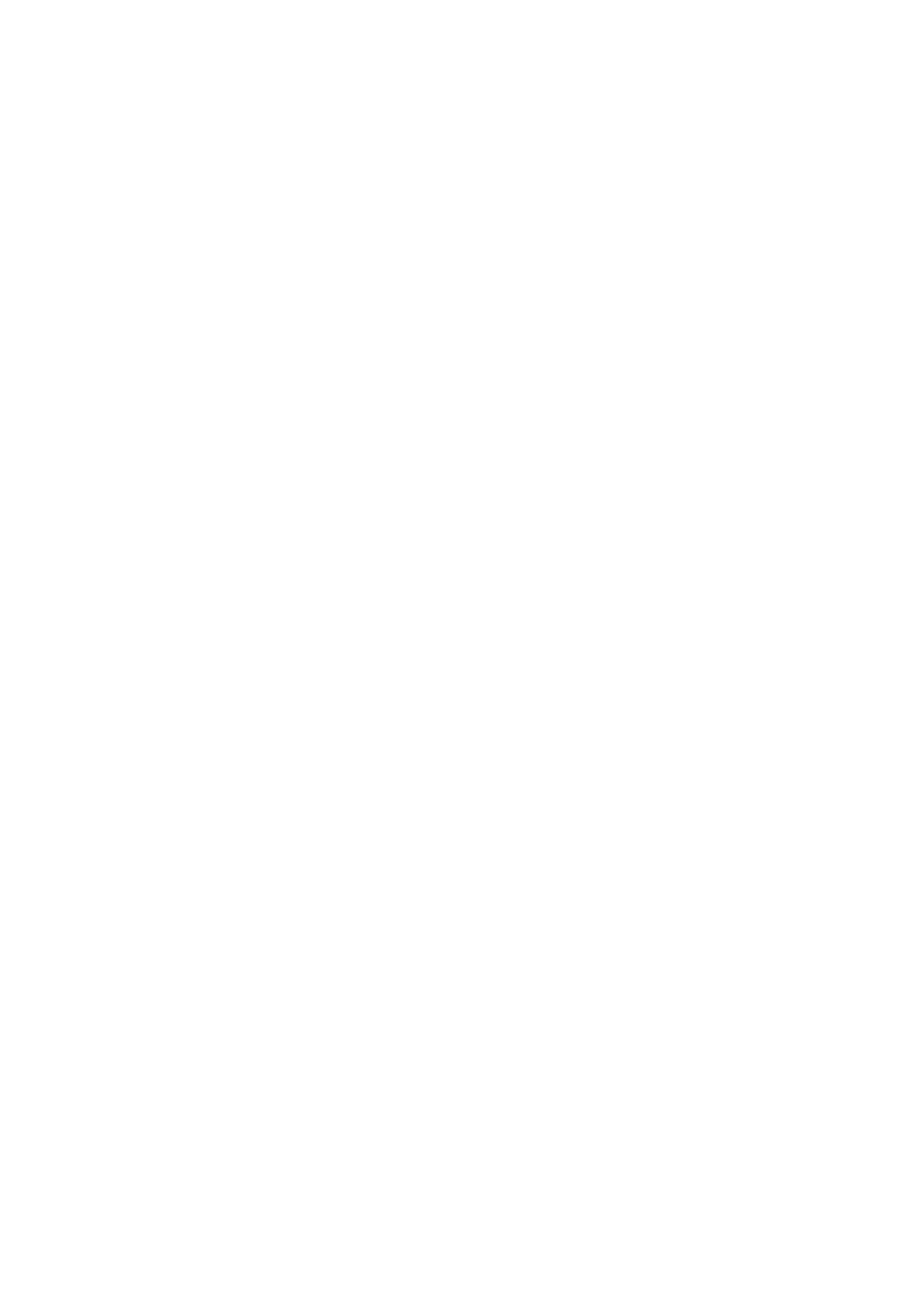## **ABSTRACT**

In this thesis we will study the horofunction boundary of metric spaces, in particular the Funk, reverse-Funk and Hilbert's metrics, and one of its applications, Denjoy-Wolff type theorems. In a Denjoy-Wolff type setting we will show that Beardon points are star points of the union of the  $\omega$ -limit sets. We will also show that Beardon and Karlsson points are not unique in  $\mathbb{R}^2$ . In fact, we will show one can have a continuum of Karlsson points. We will establish two Denjoy-Wolff type theorem that confirm the Karlsson-Nussbaum conjecture for classes of non-expanding maps on Hilbert' metric spaces. For unital Euclidean Jordan algebras we will give a description of the intersection of closed horoballs with the boundary of the cone as the radius tends to minus infinity.

We will expand on results by Walsh by establishing a general form for the Funk and reverse Funk horofunction boundaries of order-unit spaces. We will also give a full classification of the horofunctions of JH-algebras and the horofunctions and Busemann points of the spin factors for the Funk, reverse Funk and Hilbert metrics. Finally we will show that there exists a reverse-Funk non-Busemann horofunction for the cone of positive bounded self-adjoint operators on an infinite dimensional Hilbert space, the infinite dimensional spin factors and a space in which the pure states are weak\* closed, answering a question raised by Walsh in [66].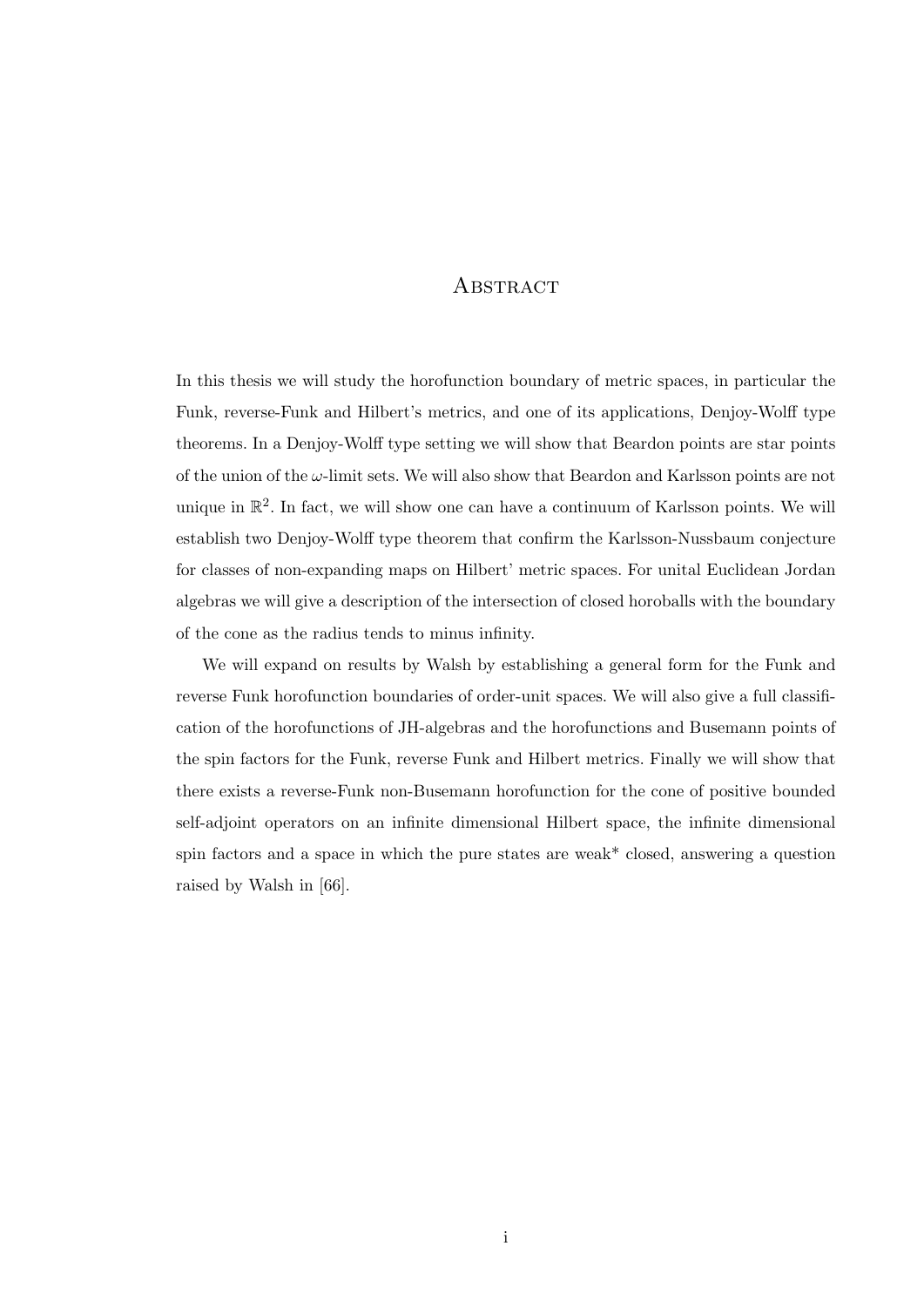### **ACKNOWLEDGEMENTS**

First of all I would like to thank my supervisor Bas Lemmens. He has shown me a beautiful field of mathematics and guided me through my explorations, always ready to answer my questions. I would also like to thank Dr. Cormac Walsh who graciously hosted me for a week and generously shared his time and insights.

I gratefully acknowledge the financial support from the School of Mathematics, Statistics and Actuarial Sciences and the Engineering and Physical Sciences Research Council (grant number EP/M508068/1) which made this research possible.

I can not begin to express the debt of gratitude I owe Claire Carter. She was my go to person for all thing not mathematics, convinced me I was not going mad on multiple occasions and saved me from my self.

Knowing all the work they do in the background I would be remiss to not give thanks to Paul Allain and the staff of the Graduate School, whom I've seen standing up for Postgraduates without fail.

Finally I would like to thank all my friends and family who supported me through this process. Specifically Stuart who managed to pull me out of my PhD shell and enriched my time at Kent. Emma and Toby for all the music and their unfailing kindness. Clelia for punching above her weight at badminton and her willingness to really talk with me. My parents for always being there for me, even ad hoc coming over when, in my foolishness, I broke my arm. And Roos and Maaike for letting me rant on Skype and enduring my (terrible) puns.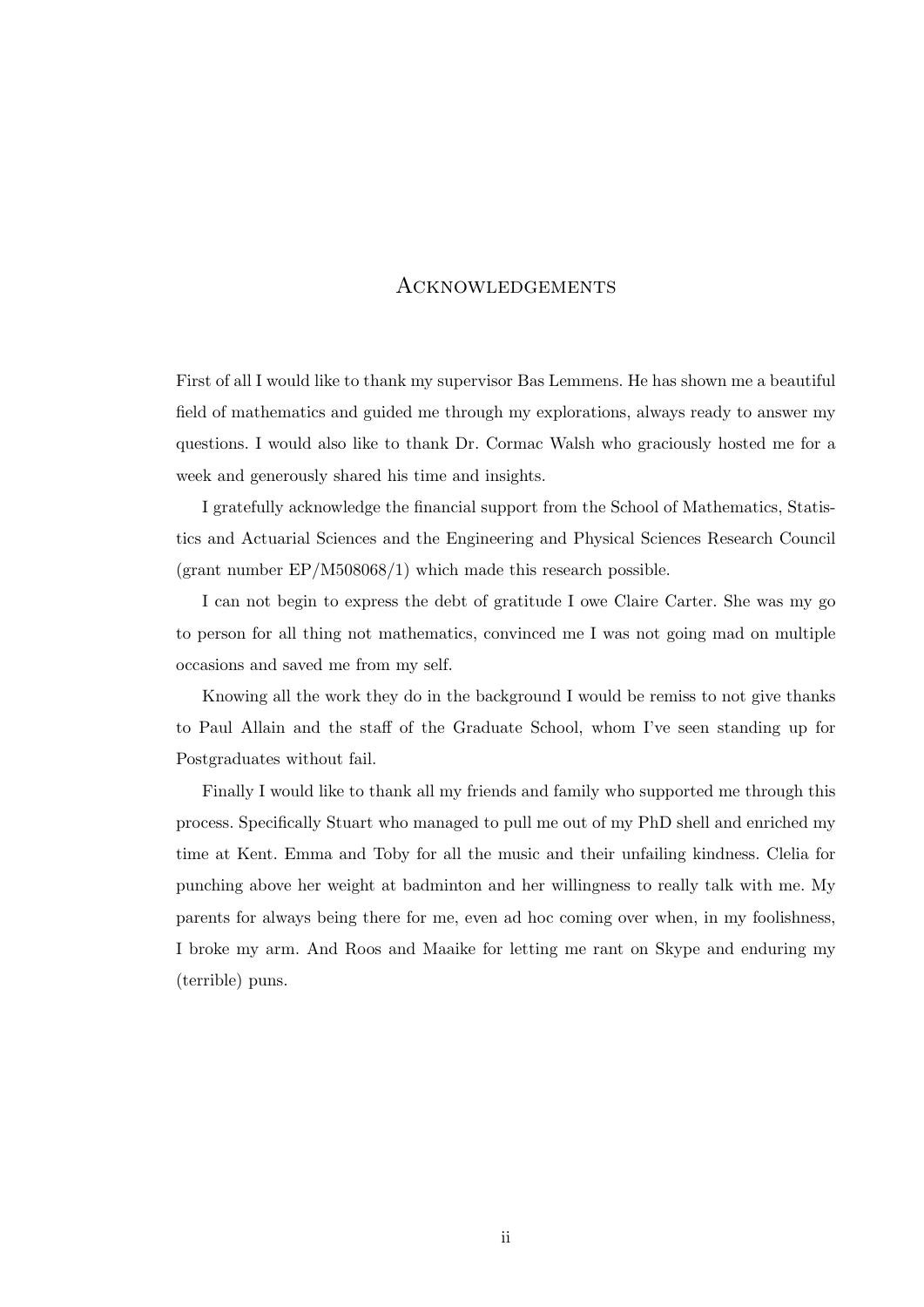## **CONTENTS**

| Abstract                  |                                 |                                                                     |                |  |
|---------------------------|---------------------------------|---------------------------------------------------------------------|----------------|--|
| Acknowledgements          |                                 |                                                                     |                |  |
| 1                         |                                 | Introduction and overview                                           | 1              |  |
| Preliminaries<br>$\bf{2}$ |                                 |                                                                     | 5              |  |
|                           | 2.1                             |                                                                     | $\overline{5}$ |  |
|                           | 2.2                             |                                                                     | 9              |  |
|                           | 2.3                             |                                                                     | 11             |  |
|                           | 2.4                             |                                                                     | 13             |  |
| 3                         |                                 | Denjoy-Wolff type theorem                                           | 18             |  |
|                           | 3.1                             |                                                                     | 19             |  |
|                           | 3.2                             |                                                                     | 25             |  |
|                           | 3.3                             |                                                                     | 28             |  |
|                           | 3.4                             |                                                                     | 36             |  |
| 4                         | Jordan Algebras                 |                                                                     |                |  |
|                           | 4.1                             |                                                                     | 44             |  |
|                           | 4.2                             |                                                                     | 45             |  |
| 5                         | Kuratowski-Painlevé convergence |                                                                     |                |  |
|                           | 5.1                             |                                                                     | 51             |  |
|                           | $5.2\,$                         |                                                                     | 56             |  |
| 6                         |                                 | The horofunction boundary of infinite dimensional order-unit spaces | 62             |  |
|                           | 6.1                             |                                                                     | 62             |  |
|                           | 6.2                             |                                                                     | 65             |  |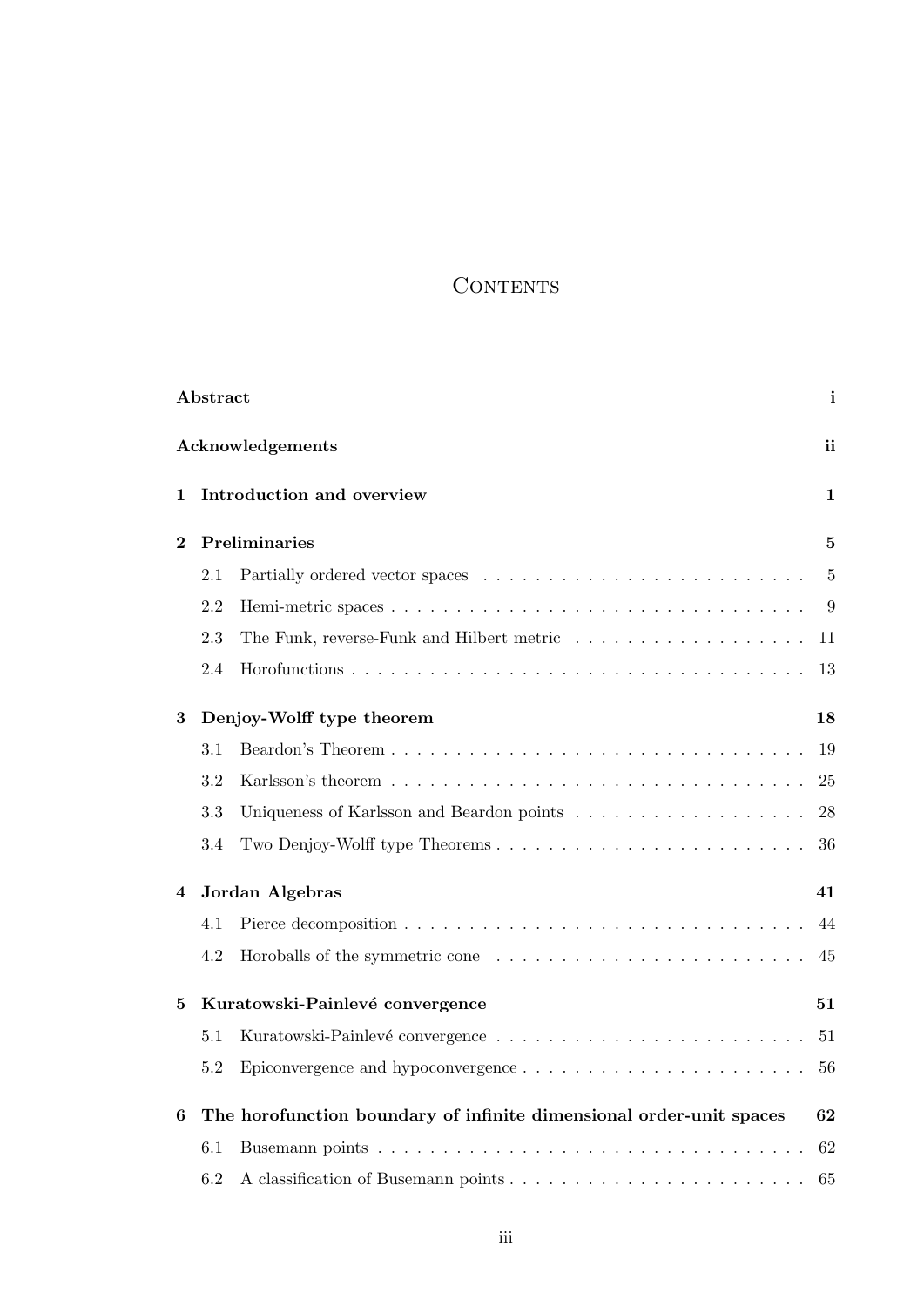## **CONTENTS**

|  | 7 Non-Busemann horofunctions                                    | 86. |
|--|-----------------------------------------------------------------|-----|
|  | 7.1 Non-Busemann horofunctions in the reverse-Funk geometry  86 |     |
|  |                                                                 |     |
|  |                                                                 |     |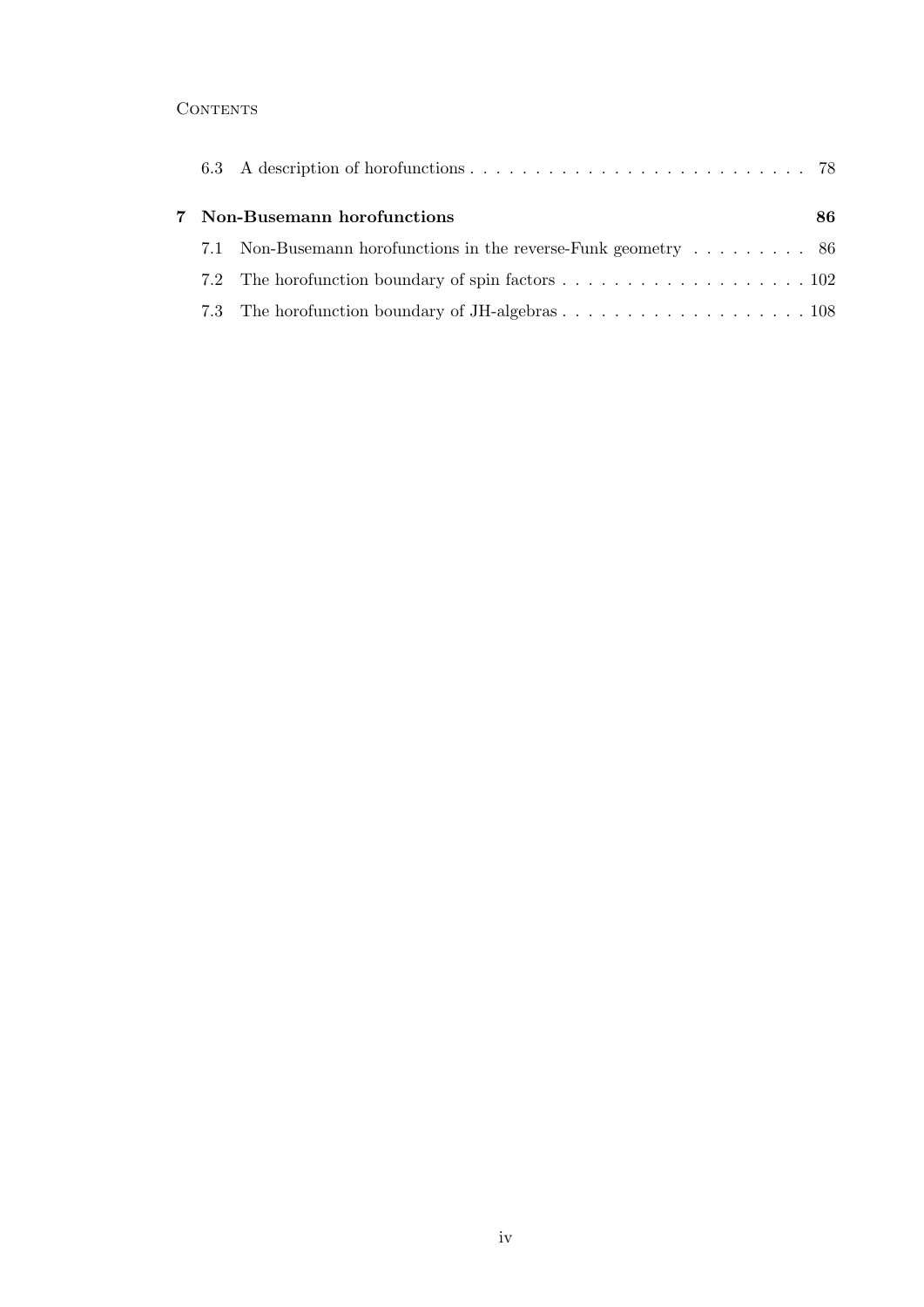## CHAPTER 1

## Introduction and overview

The horofunction boundary was first introduced by Gromov in [27]. It provides a natural way to add a "boundary at infinity" to a metric space. One of the strengths of the horofunction boundary is that we can define one for every metric space and it does not require the space to have special properties like the Gromov boundary of a  $\delta$ -hyperbolic space, see [9]. The union of the original metric space with the horofunction boundary is also a compact set, unlike other boundaries such as the bordification, see [9]. The horofunction boundary has applications in the study of isometry groups of metric spaces, see [45, 64, 65], the analysis of Denjoy-Wolff type problems in metric spaces, see [6, 25, 35, 41, 42], and establishing multiplicative ergodic theorems [26]. In general the horofunction boundary is hard to determine, though it has been found for a variety of metric spaces, including special cases of, normed spaces  $[29, 31, 30, 62]$ , Hilbert metric spaces  $[41, 65]$  and Teichmüller spaces [36, 67], see [37] for an overview.

In this thesis we will be particularly interested in Hilbert metric spaces. Hilbert's (cross-ratio) metric  $d_h$  was first defined by Hilbert in [32] on an open bounded convex set  $C$  of a finite dimensional real vector space in the following way:

$$
d_h(x, y) = \log \left( \frac{\|x' - y\| \|y' - x\|}{\|x' - x\| \|y' - y\|} \right) \qquad (x, y \in C)
$$

where  $x'$  and  $y'$  are the intersections of the line through x and y and the boundary of C such that x lies between  $x'$  and y and y lies between x and y'. Hilbert metric spaces are a generalisation of Klein's model of the real hyperbolic space and have been studied intensively, see [57] for an overview. In [8] Birkhoff noted a connection between Hilbert's cross-ratio metric and the order structure of the cone. This gave rise to Birkhoff's version of Hilbert's metric, which gives an alternative definition of Hilbert's metric between the rays of the cone solely using the partial order. This version was popularised by Bushell in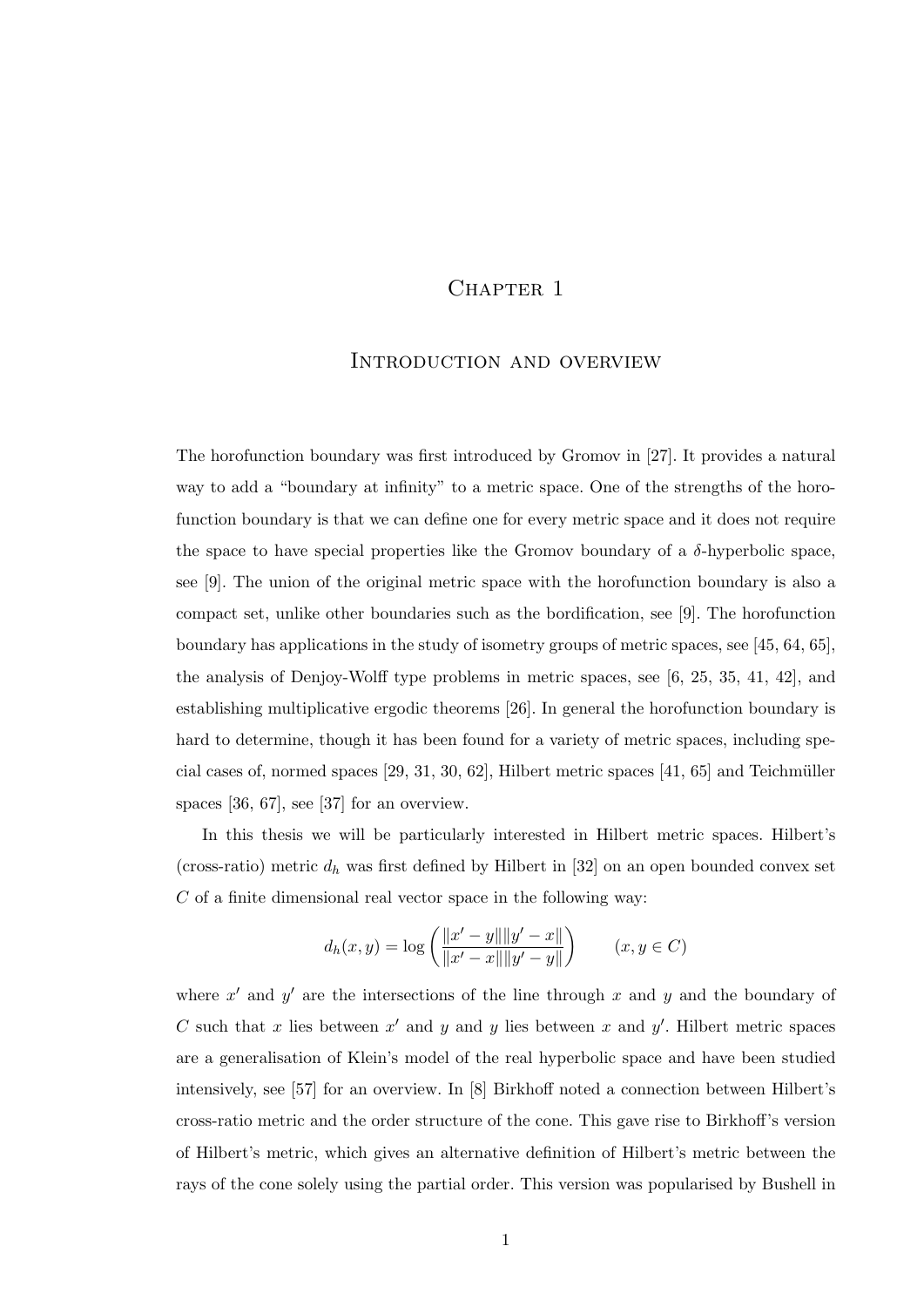#### CHAPTER 1: INTRODUCTION AND OVERVIEW

[11]. Birkhoff's version of Hilbert's metric also gives rise to two pseudo-metrics, the Funk and reverse-Funk metrics, whose sum forms Hilbert's metric.

In this thesis we will be studying the geometry and applications of the horofunction boundary for order-unit spaces. For the applications specifically we will look at Denjoy-Wolff type theorems. Below we will give an overview of the main results of this thesis.

First we will recall the necessary background in Chapter 2, introducing partially ordered vector spaces, order-unit spaces, the Funk and reverse-Funk metric and Hilbert's metric, and the horofunction boundary.

In Chapter 3 we study Denjoy-Wolff type theorems. The classical Denjoy-Wolff theorem describes the accumulation points of the orbits of fixed point free holomorphic maps on the open unit disc of C. Beardon expanded this result to metric spaces, and for finite dimensional Hilbert metric spaces Karlsson and Nussbaum independently conjectured that the accumulation points of the orbits of fixed point free non-expansive maps should satisfy similar behaviour. For numerous special cases the conjecture has been shown to hold, see [6, 35, 46].

We will in particular focus on Denjoy-Wolff type theorems by Beardon [6] and Denjoy-Wolff type theorems by Karlsson [35]. The methods in their proofs give rise to a special class of points; which we call Beardon and Karlsson points. Karlsson and Noskov have shown in [40] that Karlsson points are star points of the accumulation set of the orbit and, in Theorem 3.1.11, we will show that Beardon points are star points of the accumulation set of the orbit as well. Though Karlsson and Beardon points are unique for an open bounded strictly convex set of a vector space equipped with Hilbert's metric, we will show this is not the case in general. In Example 3.3.6 we will also show that for  $\mathbb{R}^2$  equipped with the Euclidean norm the Karlsson and Beardon points in general are not unique. In fact, we will show that one can find a continuum of Karlsson points.

Finally, we will prove two special cases of the Karlsson-Nussbaum conjecture. In Theorem 3.4.1 we will show that the conjecture holds if the map is an isometry instead of non-expansive. In Theorem 3.4.8 we show that, if  $f$  is a fixed point free non-expansive map on a finite dimensional Hilbert metric space such that the images of the limit maps of  $(f^n)$  are closed, then the Karlsson-Nussbaum conjecture holds. This result is analogous to a result by Chu and Rigby in [14] for bounded symmetric domains.

In Chapter 4 we will provide an alternate version of another result by Chu and Rigby. In Theorem 5.10 in [14] Chu and Rigby give an explicit description of the closed horoballs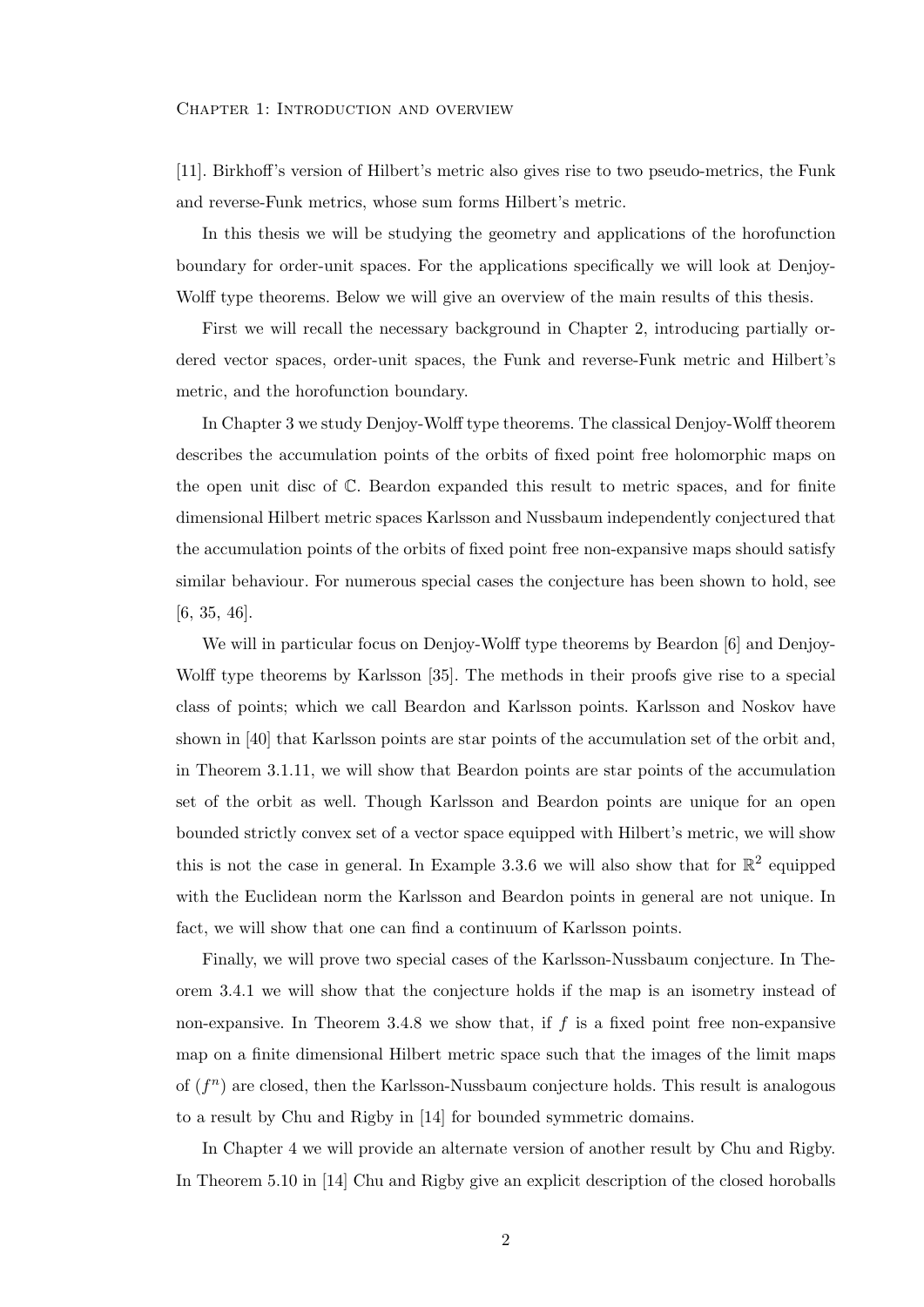#### CHAPTER 1: INTRODUCTION AND OVERVIEW

on bounded symmetric domains, using the Pierce decomposition of Jordan algebras. We will give a description of the intersection of closed horoballs of Euclidean Jordan algebras as the radius tends to minus infinity.

In the remainder of the thesis we focus on the horofunction boundary of infinite dimensional order-unit spaces. A lot of our results are based on work in [66], by Walsh, which gives a classification of the Busemann points of order-unit spaces. Busemann points are horofunctions that are the limits of almost geodesics which were introduced by Rieffel in [59]. Walsh in particular has shown that in  $C(K)$ , where K is a compact Hausdorff space, all horofunctions of the Funk and reverse-Funk geometry are Busemann points. Walsh raised the question if for general order-unit spaces this remains the case [66, Question 6.6]. In [62] Walsh shows that for finite dimensional order-unit spaces the horofunctions of the reverse-Funk geometry are always Busemann points, and the horofunctions of the Funk geometry are all Busemann points if and only if the pure states are weak\* closed. For infinite dimensional order-unit spaces there are no known necessary and sufficient conditions for which all horofunctions are Busemann points.

In Chapter 5 we will recall Kuratowski-Painlevé convergence. Kuratowski-Painlevé convergence is used to define a limit of a net of subsets of a Hausdorff space. The convergence is not always topological; if a Hausdorff space  $X$  is not locally compact, then there is no topology on the power set of  $X$  for which the limits coincide with the Kuratowski-Painlevé limit. One of the advantages of Kuratowski-Painlevé convergence is that the convergence is "compact", i.e. for every net there exists a convergent subnet. One can define the limit of a net of maps from a Hausdorff space to  $\mathbb R$  by taking the Kuratowski-Painlevé limit of the epigraphs or hypographs. These modes of convergence play an important role in Walsh's classification of the Busemann point in  $C(K)$  and in Chapter 7.

We will study and expand Walsh's results from [66] in Chapter 6. In the first two sections we will provide the proofs of the results in more detail. In the final section we use the classification of the Busemann point in  $C(K)$  to describe the horofunction boundary of order-unit spaces. In Theorem 6.3.7 and Theorem 6.3.8 we will show that the horofunctions on order-unit spaces of the reverse-Funk and Funk geometry respectively are always of a specific form. This form is determined by the respective epigraph or hypograph limit of the evaluation maps of the net defining the horofunction. To obtain this result we use work by Kalauch, Lemmens and van Gaans [34] which shows the existence of an order dense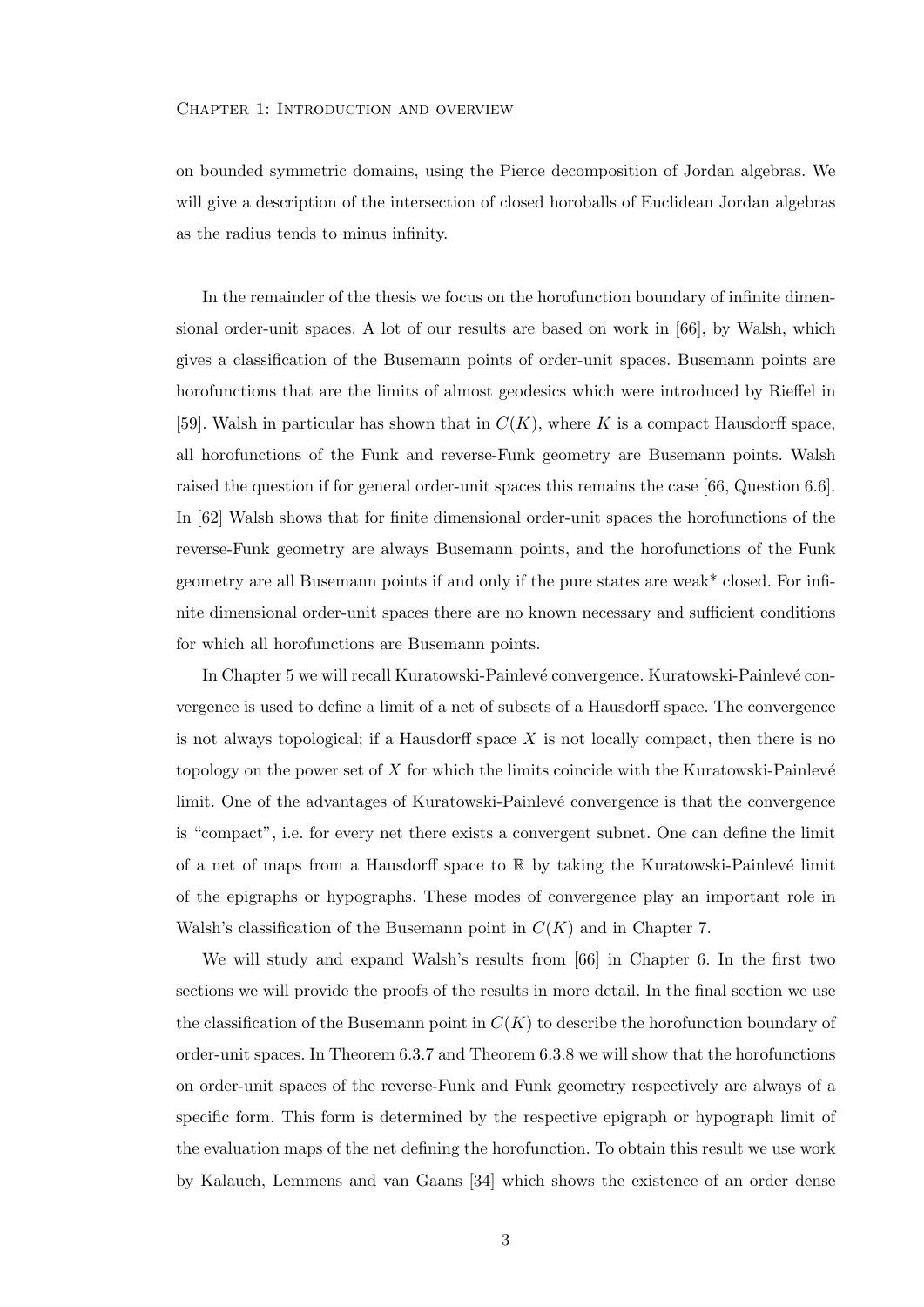#### CHAPTER 1: INTRODUCTION AND OVERVIEW

embedding from an order-unit space into the continuous functions on the weak\* closure of the pure states. We can show that any horofunction on the original order-unit space corresponds to a unique horofunction of the continuous functions on the weak\* closure of the pure states, whose form is already known due to Walsh. Unfortunately the reverse is not true. Therefore, though we have a description of the horofunction boundary of an order-unit space, we do not have a classification.

In Chapter 7 we will provide an answer to the first part of Question 6.6 in [66]. We will show that there exist order-unit spaces for which not all horofunctions of the reverse-Funk geometry are Busemann points. Theorem 7.1.20 shows that there exists a reverse-Funk non-Busemann horofunction on  $B(H)_{sa}$ , the space of self-adjoint bounded operators on a complex Hilbert space. For this we will use that the pure states of  $B(H)_{sa}$  are not weak\* closed. As this was an important condition in [62] for all horofunctions of the Funk geometry to be Busemann point, one might think that it will be sufficient to require the pure states to be weak\* closed, but in Theorem 7.1.22 we will show that, even for the reverse-Funk geometry, this is not a sufficient condition.

Finally, in Theorem 7.2.1 and Theorem 7.3.14 we will give a classification of the horofunctions and Busemann points of the Hilbert geometry of the spin factors and JHalgebras. Spin factors are well known and important Jordan algebras. They are one of the main building blocks of the Euclidean Jordan algebras, which were classified by Jordan, von Neumann and Wigner in [56]. Spin factors are also used as a model for real hyperbolic spaces. JH-algebras are Jordan algebras which are also a Hilbert space, where the multiplication map is self-adjoint with respect to the inner product. Roelands and Wortel have classified the unital JH-algebras as a finite direct sum of Euclidean Jordan Algebras and spin factors. In Theorem 7.3.5 and Theorem 7.3.8 respectively we will classify the horofunction of the reverse-Funk and Funk geometry of a finite direct sum of order-unit spaces in terms of the horofunction boundaries of the terms of the direct sum. As the horofunction boundary of Euclidean Jordan algebras has been fully classified by Lemmens, Lins, Nussbaum and Wortel in [41], this allows us to give the full classification of the horofunction boundary of the Hilbert geometry of JH-algebras. For both the infinite dimensional spin factors and infinite dimensional JH-algebras we find non-Busemann horofunctions for the Funk, reverse-Funk and Hilbert geometry.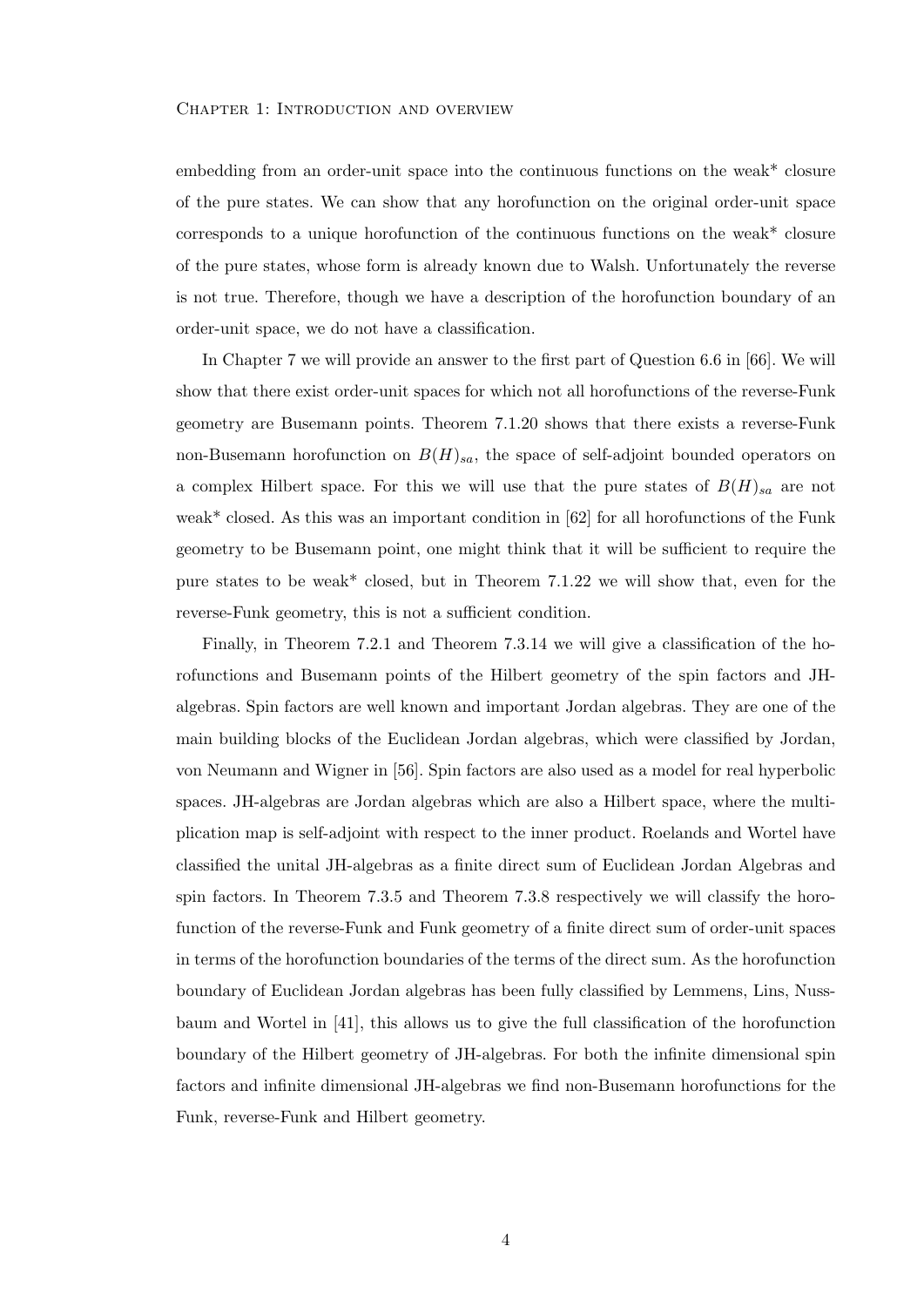## CHAPTER 2

#### Preliminaries

#### 2.1 Partially ordered vector spaces

Recall that a partial order on a set X is a binary relation which for all  $x, y, z \in X$  satisfies the properties

- 1. (reflexive)  $x \leq x$ ,
- 2. (anti-symmetry)  $x \leq y$  and  $y \leq x$  implies that  $x = y$  and
- 3. (transitive)  $x \leq y$  and  $y \leq z$  implies that  $x \leq z$ .

A real vector space  $(X, \leq)$  is a *partially ordered vector space* if it is equipped with a partial order  $\leq$  which for all  $\lambda \geq 0$  and  $x,y,z \in X$  satisfies the properties

- 1.  $x \leq y$  implies that  $x + z \leq y + z$  and
- 2.  $x \leq y$  implies that  $\lambda x \leq \lambda y$ .

We call a subset  $X_+ \subset X$  of a real vector space a *cone* if  $X_+$  is convex, for all  $\lambda \geq 0$  we have  $\lambda X_+ = X_+$  and  $X_+ \cap -X_+ = \{0\}$ . Cones and partially ordered vector spaces are linked. For a partially ordered vector space  $(X, \leq)$  the set  $X_+ = \{x \in X : x \geq 0\}$  is a cone, and for a cone  $(X_+ \cup \{0\}) \subset X$  of a real vector space the relation  $x \leq y$  if and only if  $y - x \in X_+$  is a partial order. An element  $u \in X_+$  is called an *order-unit* of X if for all  $x \in X$  there is a  $\lambda > 0$  such that  $-\lambda u \leq x \leq \lambda u$ . If X is Archimedean, i.e. for all  $x \in X_+$ we have that  $nx \leq u$  for all  $n \in \mathbb{N}$  if and only if  $x \in -X_+$ , then X can be equipped with the order-unit norm

$$
||x||_u = \inf\{\lambda > 0 : -\lambda u \le x \le \lambda u\}.
$$

The triple  $(X, X_+, u)$ , where X is an Archimedean partially ordered vector space with cone  $X_{+}$  and order-unit u is called an *order-unit space*. One can show that in an order-unit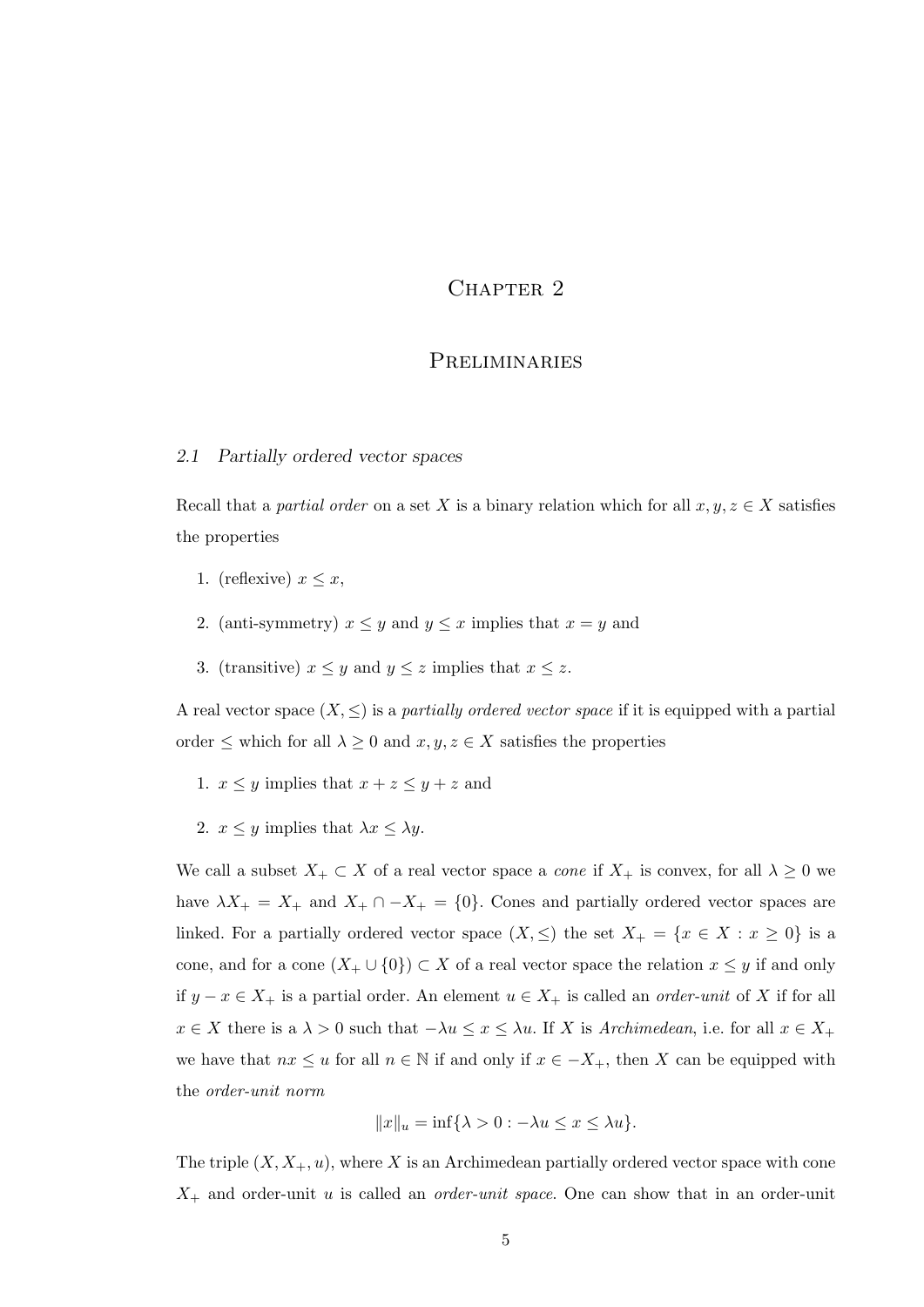space every order-unit lies in the interior of the cone with respect to the order-unit norm. Also every element in the interior of the cone is an order-unit.

Let  $(X, \leq), (Y, \leq)$  be a partially ordered vector spaces. We call a map  $f : X \to Y$ order-preserving if for all  $x, y \in X$  with  $x \leq y$  we have that  $f(x) \leq f(y)$ . If f is linear and order-preserving, we call  $f$  *positive*. It is easy to verify that  $f$  is positive if and only if it maps the cone of X into the cone of Y. We call f strictly positive if  $f(x) > 0$  for all  $x \in X^{\circ}_{+}$ . Furthermore, if X is a normed partially ordered vector space we denote the set of all continuous linear functionals by  $X^*$  and the set of all positive continuous linear functionals by  $X^*_+$ .

**2.1.1 Example.** Consider  $\mathbb{R}^n$  with the standard positive cone

$$
\mathbb{R}^{n}_{+} = \{(x_{1},...,x_{n}) \in \mathbb{R}^{n} : x_{i} \geq 0\}.
$$

This cone defines an order on the coordinates; for all  $x, y \in \mathbb{R}^n$  we have  $x \leq y$  if and only if  $x_i \leq y_i$  for all  $1 \leq i \leq n$ .



positive cone

**2.1.2 Example.** Consider  $\mathbb{R}^{n+1}$  with the Lorentz cone

$$
\Lambda_n = \{ (x_1, \ldots, x_{n+1}) \in \mathbb{R}^{n+1} : \sqrt{x_2^2 + \ldots + x_{n+1}^2} < x_1 \}.
$$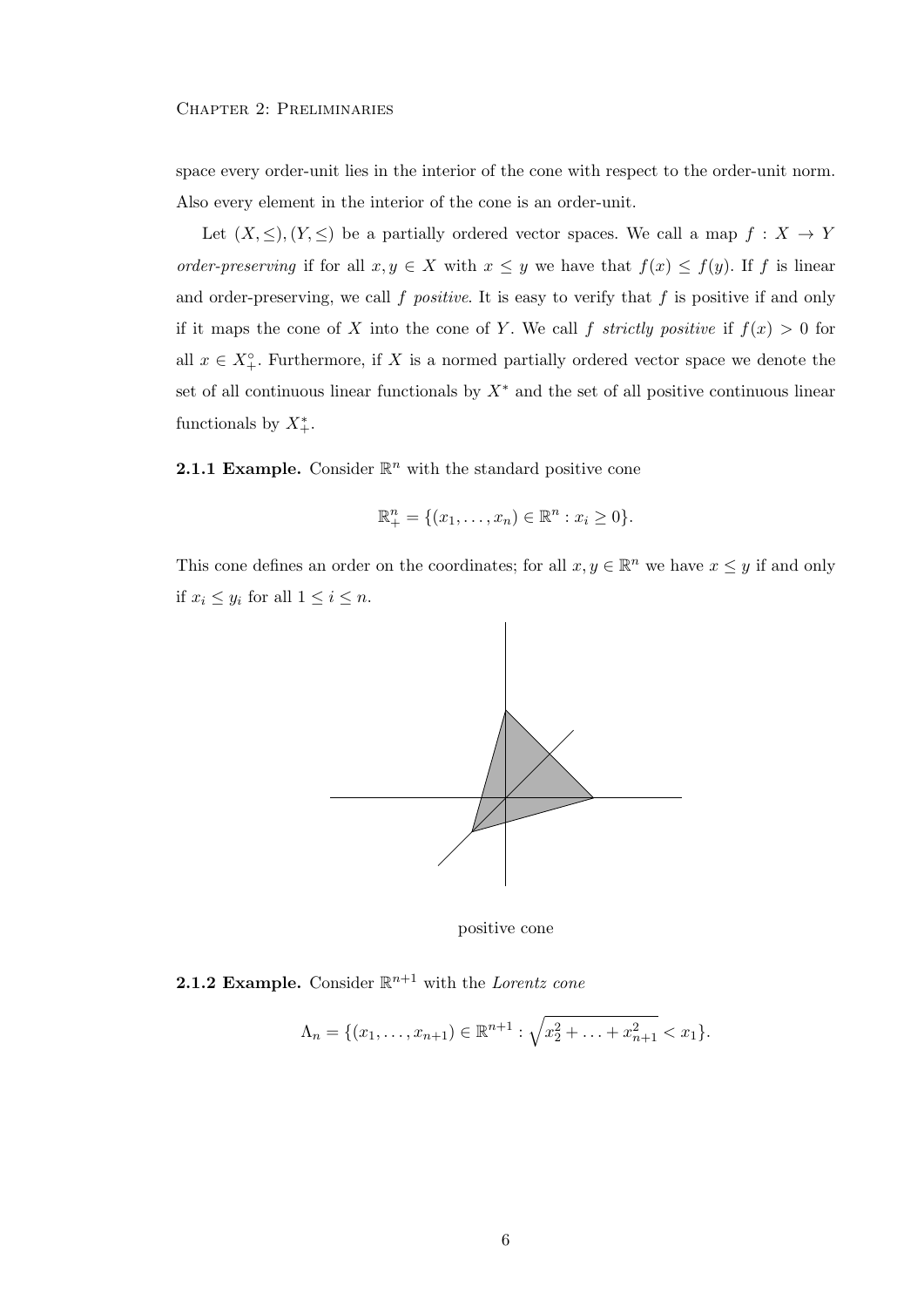

Lorentz cone

One can find a general version of the Lorentz cone for any normed vector space  $X$  by considering the vector space  $V = \mathbb{R} \times X$  with cone

$$
V_{+} = \{(\lambda, x) \in V : ||x|| \le \lambda\}.
$$

We will call such a cone a base cone. If H is a Hilbert space, then  $V = \mathbb{R} \times H$  admits a natural Jordan algebra structure, whose cone of squares is  $V_{+}$ , see Chapter 4. These spaces are known as spin-factors and will be discussed in more detail in Section 7.2.

**2.1.3 Example.** Let  $X = M_{n \times n}(\mathbb{R})_{sa}$  be the space of real, self-adjoint,  $n \times n$  matrices. Recall that a matrix A is positive semidefinite if for all  $x \in \mathbb{R}^n$  we have  $x^T A x \geq 0$ . The set

$$
X_{+} = \{ A \in M_{n \times n}(\mathbb{R})_{sa} : A \text{ positive semidefinite} \}
$$

is a cone of  $M_{n\times n}(\mathbb{R})_{sa}$ . Recall that a matrix A is positive semidefinite if and only if its eigenvalues are non-negative. Note that the identity matrix  $I$  is an order-unit. The associated order-unit norm is given by its spectral radius  $||A||_I = \rho(A) = \max\{|r| : r \in$  $\sigma(A)\}.$ 

**2.1.4 Definition.** Let X be a vector space with cone  $X_+$ . Let  $x, y \in X_+$ , we call x *comparable* to y if there exists an  $\lambda \in \mathbb{R}_{>0}$  such that  $\frac{1}{\lambda}x \leq y \leq \lambda x$ . We call the set

$$
P_x := \{ y \in X_+ : x \text{ comparable to } y \}.
$$

a part of  $X_+$ .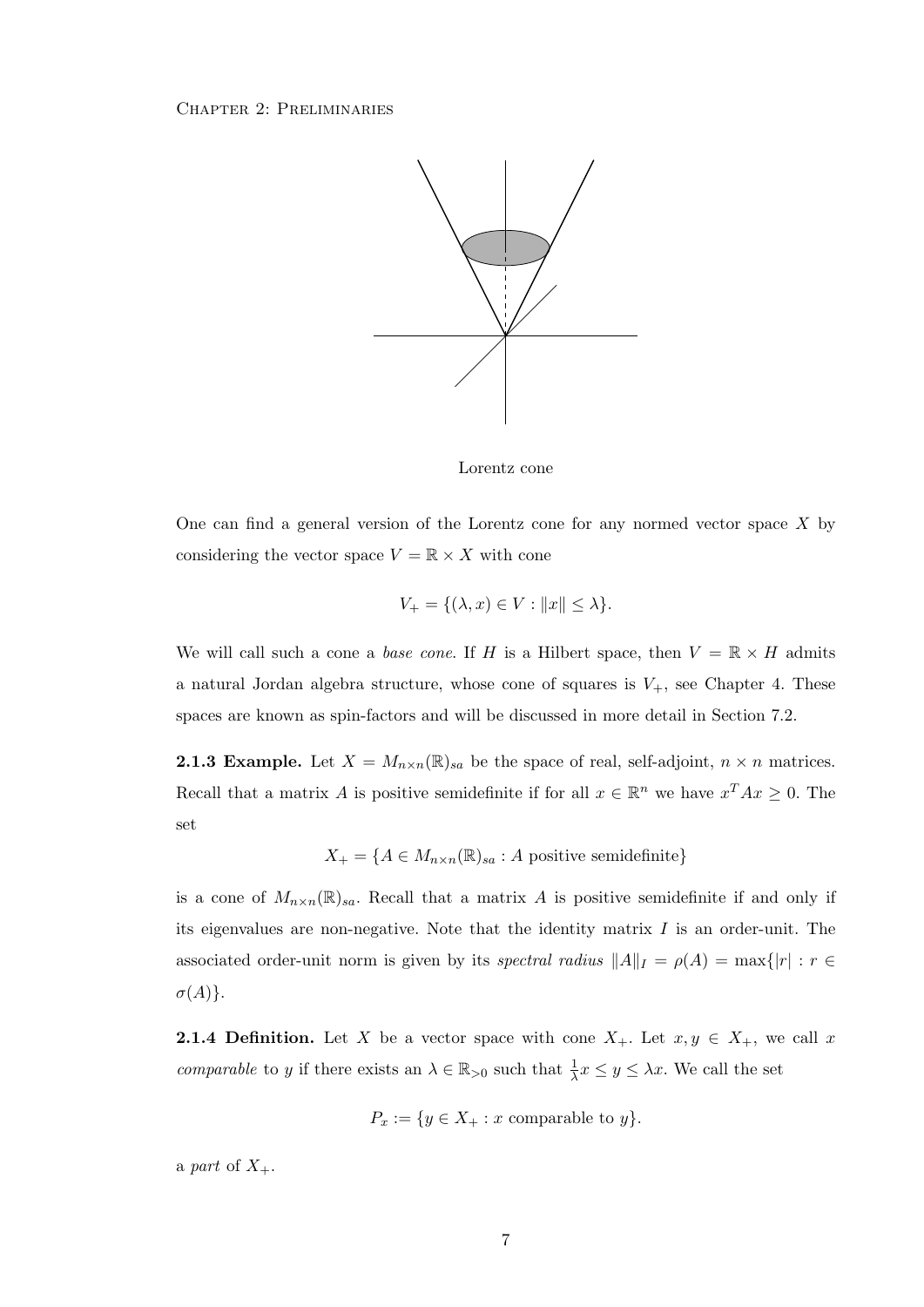Chapter 2: Preliminaries

Note that comparability is an equivalence relation and the parts of  $X_{+}$  are equivalence classes.

**2.1.5 Proposition.** If X is a vector space with cone  $X_+$ , then the parts of  $X_+$  are convex.

*Proof.* Let  $x \in X_+$  and let  $P_x$  be a part of  $X_+$ . Let  $y, z \in P_x$  and let  $\lambda_1, \lambda_2 > 0$  such that 1  $\frac{1}{\lambda_1}x \leq y \leq \lambda_1x$  and  $\frac{1}{\lambda_2}x \leq z \leq \lambda_2x$ . For all  $c \in (0,1)$  we find that

$$
\frac{\lambda_1(1-c)+\lambda_2c}{\lambda_1\lambda_2}x \le cy + (1-c)z \le (\lambda_1c+\lambda_2(1-c))x.
$$

Picking

$$
\lambda = \max\left(\lambda_1 c + \lambda_2 (1 - c), \frac{\lambda_1 \lambda_2}{\lambda_1 (1 - c) + \lambda_2 c}\right)
$$
  

$$
z \in P_x. \square
$$

gives that  $cy + (1 - c)z \in P_x$ .

**2.1.6 Definition.** Let X be a topological vector space and let  $X_+$  be a closed cone. Then  $F \subset X_+$  is called a *face* of  $X_+$  if F is non-empty, convex, and if for all  $x, y \in X_+$  for which there exists a  $\lambda \in (0,1)$  such that  $\lambda x + (1 - \lambda)y \in F$ , we have  $x, y \in F$ .

Faces and parts are closely related.

**2.1.7 Proposition.** Let X be an order-unit space with closed cone  $X_+$ . Every face is a union of parts.

*Proof.* Suppose there is a face  $F$  which is not the union of parts. As parts are equivalence classes on the closed cone this means that there exists a part P such that there are  $x, y \in P$ for which  $x \in F$  and  $y \notin F$ . Now let  $0 < \lambda < 1$  be such that  $\lambda y \leq x$ . Then  $\frac{1}{1-\lambda}x - \frac{\lambda}{1-\lambda}y \in P$ , since

$$
x = \frac{1 - \lambda}{1 - \lambda} x \le \frac{1}{1 - \lambda} x - \frac{\lambda}{1 - \lambda} y \le \frac{1}{1 - \lambda} x.
$$

However we find that

$$
x = \lambda y + (1 - \lambda) \left( \frac{1}{1 - \lambda} x - \frac{\lambda}{1 - \lambda} y \right),
$$

 $\Box$ 

so by definition  $y \in F$  which is a contradiction.

In fact, the parts of  $X_+$  are precisely the relative interiors of the faces of  $X_+$ , see [42, Lemma 1.2.2]. Since  $X_+$  is a face of  $X_+$  it follows that  $X_+$  is the disjoint union of parts. Finally we will show that every convex set in the boundary of the cone is contained in a face.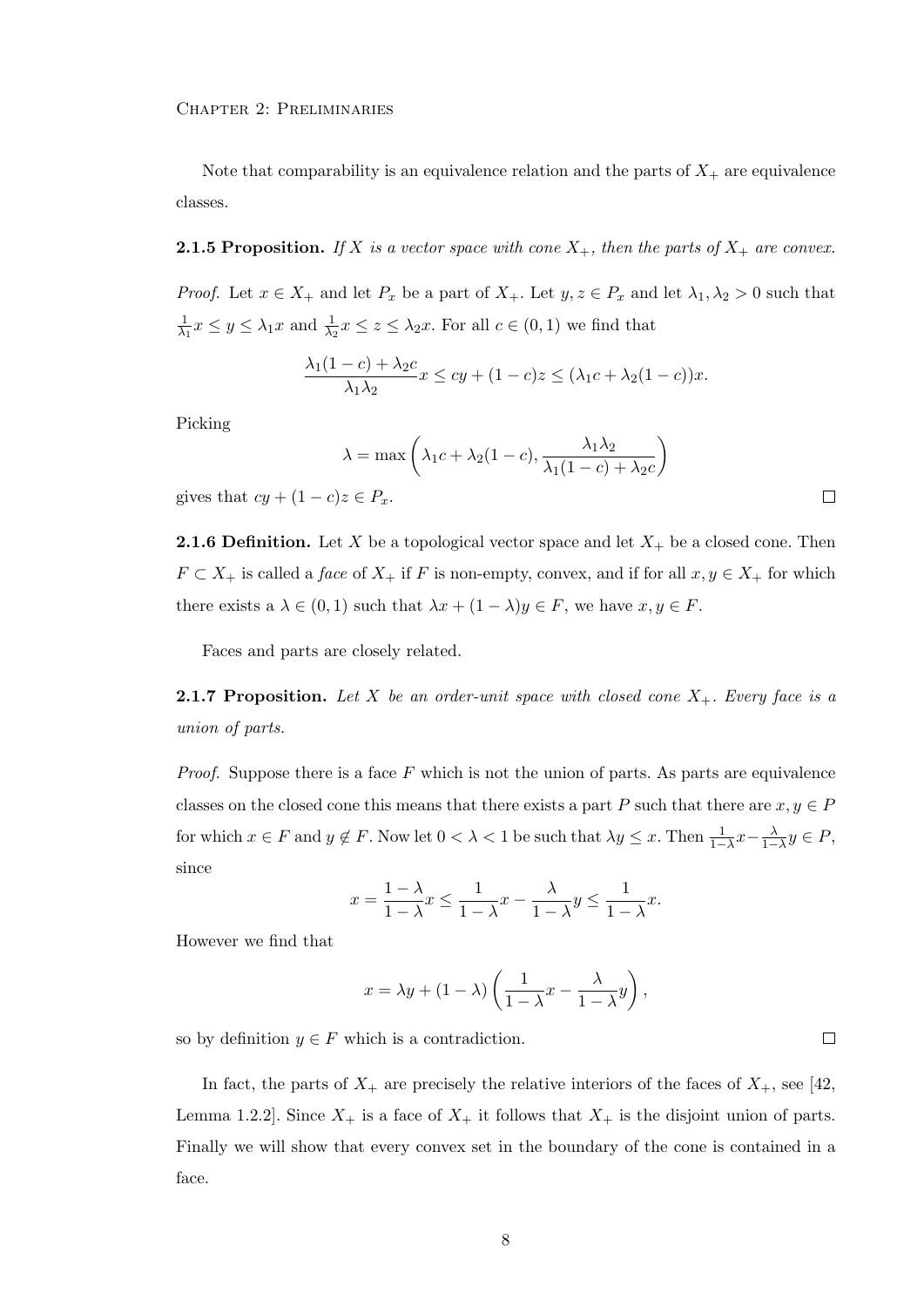**2.1.8 Proposition.** Let X be an order-unit space with closed cone  $X_+$ . If  $C \subset \partial X_+$  is a convex set, then C is contained in a face of  $X_+$ .

*Proof.* We will first construct a face containing  $C$  and then show it is contained in the boundary of the cone. Consider

$$
F_1 = \{ x \in X_+ : \exists y \in X_+ \text{ such that there is a } 0 < \lambda < 1 \text{ such that } \lambda x + (1 - \lambda)y \in C \}
$$

and for all  $n > 1$  we define inductively

 $F_n = \{x \in X_+ : \exists y \in X_+ \text{ such that there is a } 0 < \lambda < 1 \text{ such that } \lambda x + (1 - \lambda)y \in F_{n-1}\}.$ 

Note that  $F = \bigcup_{n>0} F_n$  is a face, as for all  $x, y$  and  $\lambda \in (0,1)$  there exists and n such that  $\lambda x + (1 - \lambda)y \in F_n$  and thus  $x, y \in F_{n+1} \subset F$ . Furthermore we claim that for all n the set  $F_n$  is contained in the boundary. To see this, let  $x \in X_+^{\circ}$  and a  $y \in X_+$ . For all  $0 < \lambda < 1$  we have that  $\lambda x + (1 - \lambda)y \in X_+^{\circ}$  by convexity, hence, as  $C \subset \partial X_+$ , we have that  $F_1 \subset \partial X_+$ . By induction it follows this holds for all n.  $\Box$ 

#### 2.2 Hemi-metric spaces

Let M be a set we call a map  $d : M \times M \to \mathbb{R}$  a hemi-metric if for all  $x, y, z \in M$  it satifies the properties

- (Triangle inequality)  $d(x, z) \leq d(x, y) + d(y, z)$  and
- $d(x, y) = d(y, x) = 0$  if and only if  $x = y$ .

We call  $(M, d)$  a *hemi-metric space*. Note that a hemi-metric need not be positive. If additionally d satisfies the properties

- (Non-negativity)  $d(x, y) \geq 0$  and
- (Symmetry)  $d(x, y) = d(y, x)$ ,

then we call d a metric and  $(M, d)$  a metric space. Note that every metric is a hemi-metric.

**2.2.1 Proposition.** Let  $(M, d)$  be a hemi-metric space. Then  $\delta : M \times M \to \mathbb{R}$  given by

$$
\delta(x, y) = \max(d(x, y), d(y, x)) \qquad (x, y \in M)
$$

is a metric.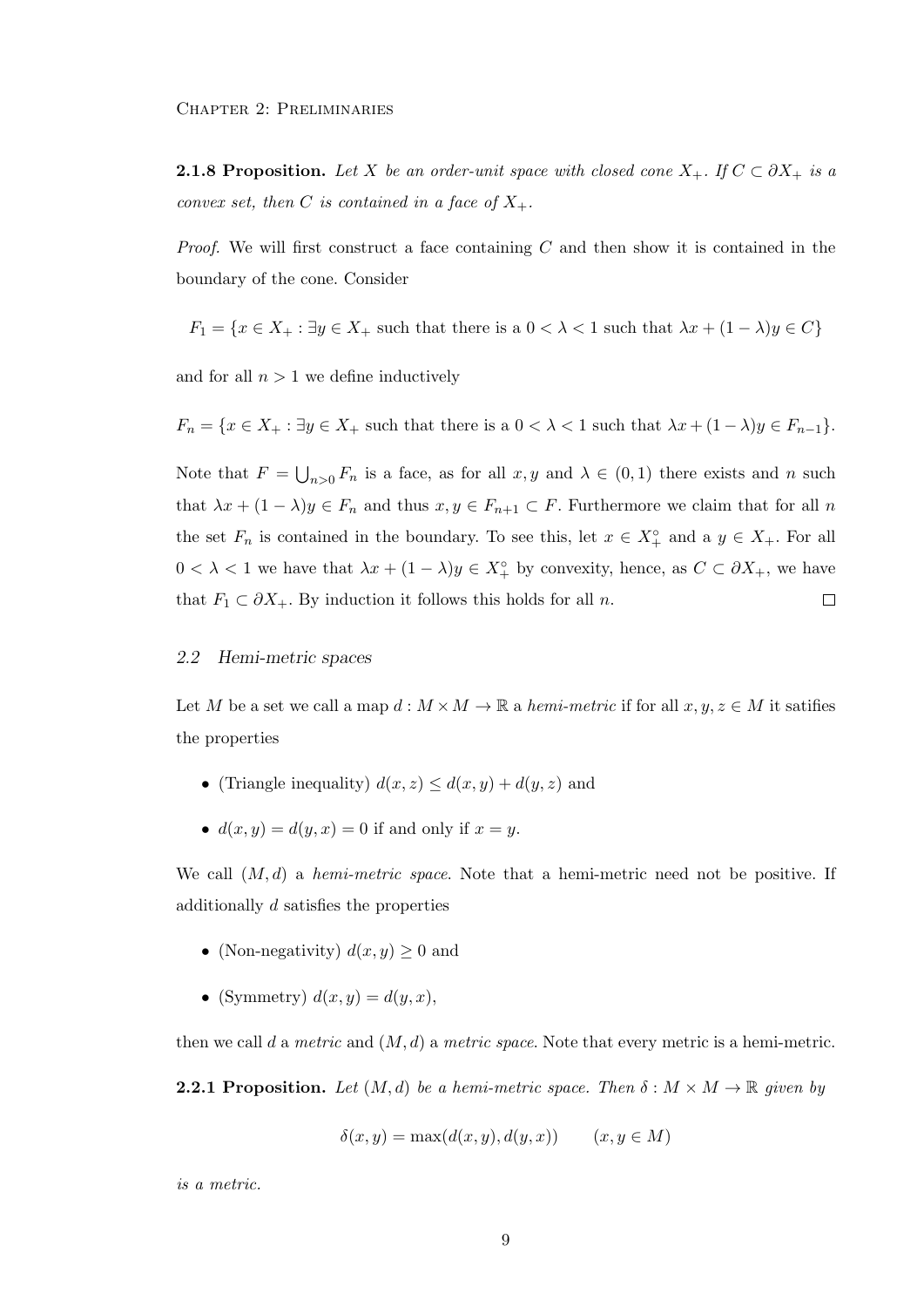*Proof.* One can easily verify that  $\delta$  is symmetric and satisfies the triangle inequality. Since for all  $x, y \in M$  we have that  $0 = d(x, x) \leq d(x, y) + d(y, x)$  we have that  $\delta$  is non-negative. If  $\delta(x, y) = 0$ , then  $d(x, y)$  and  $d(y, x)$  are both non-positive hence, by the inequality above,  $d(x, y) = d(y, x) = 0$ , so  $x = y$ .  $\Box$ 

We call a hemi-metric space  $(M, d)$  complete if its associated metric space  $(M, \delta)$  is complete.

**2.2.2 Lemma.** Let  $(M, d)$  be a hemi-metric space. For all  $y \in M$  the functions  $x \mapsto d(x, y)$ and  $x \mapsto d(y, x)$  are Lipschitz continuous with constant 1 with respect to  $\delta$ .

*Proof.* Let  $x, x', y \in M$ . Using the triangle inequality we find  $d(x, y) - d(x', y) \leq d(x, x')$ and  $d(x', y) - d(x, y) \leq d(x', x)$ , so

$$
|d(x,y) - d(x',y)| \le \delta(x,x').
$$

The proof for  $x \mapsto d(y, x)$  is similar.

**2.2.3 Definition.** Let  $(M, d)$  be a hemi-metric space, let  $x \in M$  and let  $r \in \mathbb{R}$ . We call  $B_r(x) = \{y \in M : d(x, y) < r\}$  the open (hemi-metric) ball of radius r around x.

Note that if  $y \in B_r(x)$ , it does not necessarily imply that  $x \in B_r(y)$ . Let  $(M, d)$  be a hemi-metric space. If  $x, y \in M$  and  $r, s \in \mathbb{R}$ ,  $z \in B_r(x) \cap B_s(y)$  and  $t = \min(r - d(x, z), s - d(x, z))$  $d(y, z)$ , then  $B_t(z) \subset B_r(x) \cap B_s(y)$ , since for all  $u \in B_t(z)$  we have

$$
0 > d(z, u) - \min(r - d(x, z), s - d(y, z))
$$
  
= 
$$
\max(d(x, z) + d(z, u) - r, d(y, z) + d(z, u) - s)
$$
  

$$
\geq \max(d(x, u) - r, d(y, u) - s).
$$

So the open hemi-metric balls form a basis for a topology.

Let  $(M_1, d_1)$  and  $(M_2, d_2)$  two hemi-metric spaces. We call a map  $f : M_1 \to M_2$  and isometry if  $d_1(x, y) = d_2(f(x), f(y))$  for all  $x, y \in M_1$ . We call f non-expansive if  $d_1(x, y) \ge$  $d_2(f(x), f(y))$  for all  $x, y \in M_1$ . We call f strictly non-expansive if  $d_1(x, y) > d_2(f(x), f(y))$ for all  $x, y \in M_1$ ,  $x \neq y$ . We call f a *contraction* if there exists an  $r \in (0,1)$  such that  $rd_1(x, y) > d_2(f(x), f(y))$  for all  $x, y \in M_1, x \neq y$ .

It is well known that every contraction map in a complete metric space has a unique fixed point.

 $\Box$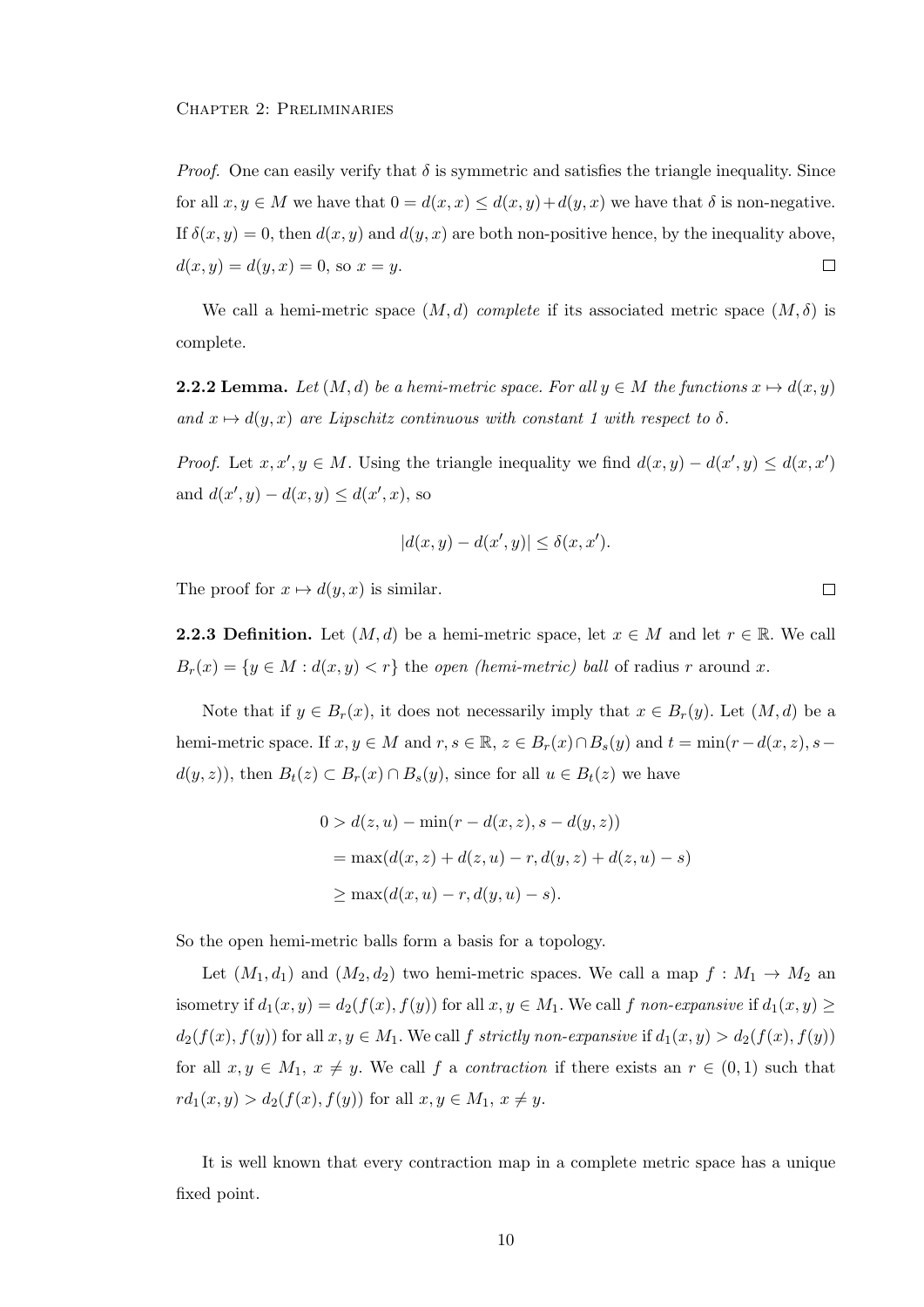**2.2.4 Theorem** (Contraction mapping theorem, [3]). Let  $(M, d)$  be a complete metric space, then every contraction has a unique fixed point.

This theorem does not hold for strictly non-expansive maps. Consider for example the map  $f : [1, \infty) \to [1, \infty)$  given by  $f(x) = x + \frac{1}{x}$  which is strictly non-expansive with respect to the Euclidean distance, but has no fixed point. One can easily show that if a strictly non-expansive map has a fixed point, it is unique. For non-expansive maps one cannot guarantee existence or uniqueness of fixed point. This can be easily verified as every translation on a vector space is norm non-expansive.

#### 2.3 The Funk, reverse-Funk and Hilbert metric

Natural hemi-metrics appear in the study of cones in order-unit space. One can define Birkhoff's version of Hilbert's metric using the gauge function,

$$
M(x/y) = \inf \{ \lambda > 0 : x \le \lambda y \}
$$
  $(x \in X_+, y \in X_+^{\circ}).$ 

Note that, as y is an order-unit,  $M(x/y)$  is finite. We can now define the Funk metric as

$$
d_F(x, y) = \log M(x/y) \qquad (x, y \in X_+^{\circ})
$$

the reverse-Funk metric as

$$
d_R(x, y) = \log M(y/x) \qquad (x, y \in X_+^{\circ})
$$

and Hilbert's metric as

$$
d_H(x,y)=\log(M(x/y)M(y/x))\qquad (x,y\in X_+^\circ).
$$

Note that Hilbert's metric is the sum of the Funk metric and the reverse-Funk metric. One can prove that Hilbert's metric is a pseudo metric on  $X^{\circ}_{+}$ , i.e. it is non-negative, symmetric, it satisfies  $d_H(x, x) = 0$  for all x and the triangle inequality. It is well known [42] that Hilbert's metric is a metric on the rays of the interior cone. This is a direct consequence of the fact that  $d_H$  is invariant under scaling; for all  $x, y \in X^{\circ}_+$  and  $\lambda, \mu > 0$ we have  $M(\lambda x/\mu y) = \frac{\lambda}{\mu} M(x/y)$ , so  $M(\lambda x/y)M(y/\lambda x) = M(x/y)M(y/x)$ .

One can also prove that the Funk and the reverse-Funk metrics are hemi metrics on  $X^{\circ}_{+}$ . By Proposition 2.2.1 it follows that *Thompson's metric d<sub>T</sub>* given by

$$
d_T(x, y) = \log(\max(M(x/y), M(y/x))) = \max(d_F(x, y), d_R(x, y)) \qquad (x, y \in X_+^{\circ}).
$$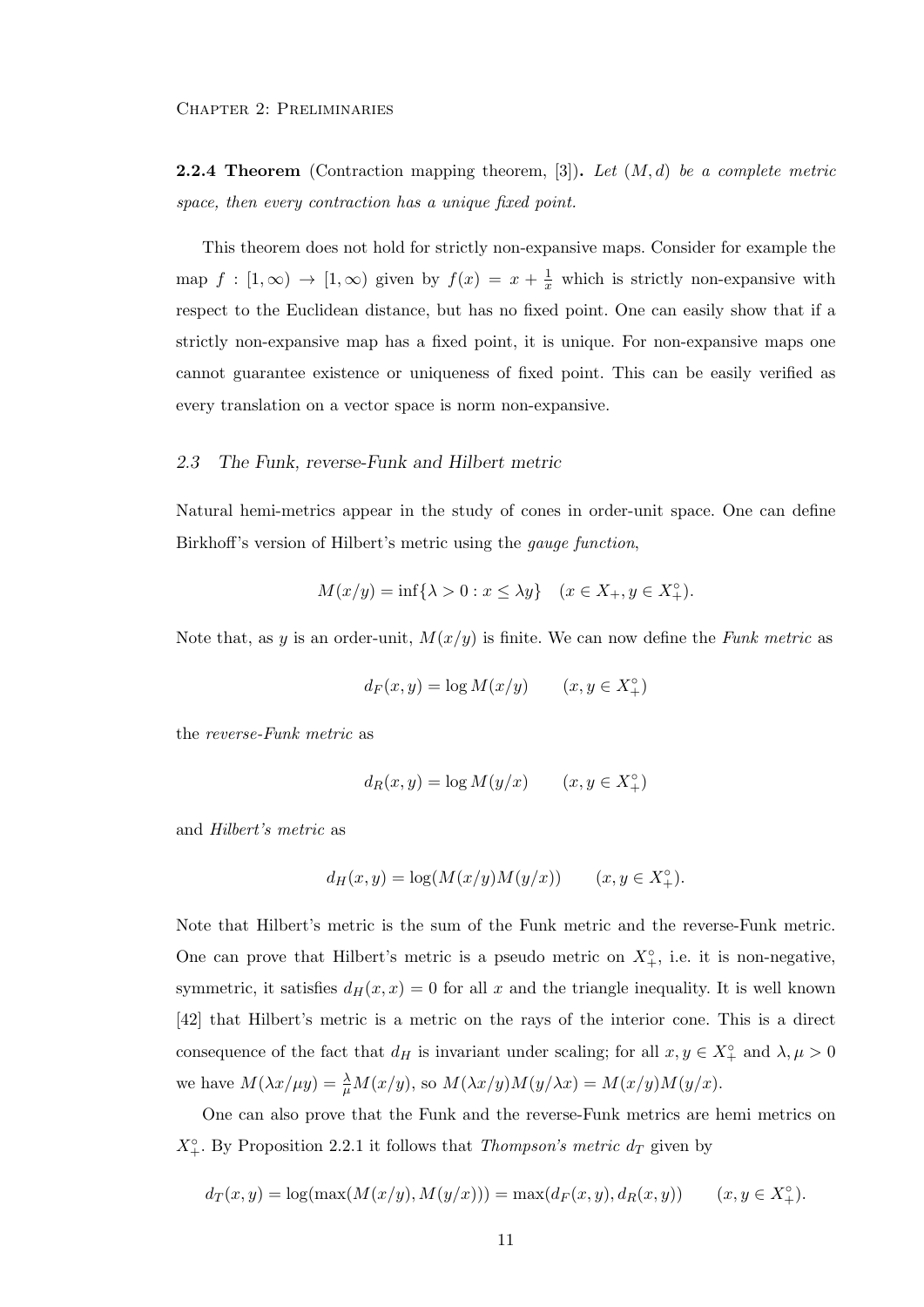is a metric on the interior of the cone. Note that by Lemma 2.2.2 we have that  $d_H$  is Lipschitz continuous with constant 2 with respect to  $d_T$ .

**2.3.1 Example.** Consider  $\mathbb{R}^{n+1}$  with the standard positive cone

$$
\mathbb{R}^{n+1}_{+} = \{ (x_1, \ldots, x_{n+1}) \in \mathbb{R}^{n+1} : x_i \ge 0 \}.
$$

For  $x, y \in (\mathbb{R}^{n+1}_+)^\circ$  we find

$$
d_F(x, y) = \log \left( \max_{1 \le i \le n+1} \frac{x_i}{y_i} \right),
$$
  
\n
$$
d_R(x, y) = \log \left( \max_{1 \le i \le n+1} \frac{y_i}{x_i} \right),
$$
  
\n
$$
d_H(x, y) = \log \left( \max_{1 \le i, j \le n+1} \frac{x_i}{x_j} \frac{y_j}{y_i} \right),
$$
  
\n
$$
d_T(x, y) = \log \left( \max_{1 \le i \le n+1} \max \left( \frac{x_i}{y_i}, \frac{y_i}{x_i} \right) \right).
$$

Hilbert's metric can also be defined using a cross-ratio product. Let X be a real normed space and let  $C \subset X$  be an open bounded convex set. Hilbert's cross-ratio metric is defined as follows. Let u and v be different elements of C and let  $l_{u,v}$  be the line through u and v. Let u' and v' be the intersection of  $l_{x,y}$  and the boundary of C such that u is between u' and  $v$  and  $v$  is between  $u$  and  $v'$ .



Hilbert's cross-ratio metric is given by

$$
d_h(u, v) = \log \left( \frac{\|u' - v\| \|v' - u\|}{\|u' - u\| \|v' - v\|} \right) \qquad (u, v \in C).
$$

Note that  $\overline{C}$  can always be viewed as a slice of a cone in  $Y = \mathbb{R} \times X$ , by taking

$$
Y_{+} = \{\lambda(1, x) \in Y : \lambda \ge 0, x \in \overline{C}\}.
$$

Then  $(1, \overline{C})$  is the slice of the cone at height 1. It is well-known that Hilbert's cross-ratio metric and Hilbert's metric coincide on the interior of the cone, see [42].

**2.3.2 Example.** Consider  $\mathbb{R}^{n+1}$  with the Lorentz cone

$$
\Lambda_n = \{ (x_1, \ldots, x_{n+1}) \in \mathbb{R}^{n+1} : \sqrt{x_2^2 + \ldots + x_{n+1}^2} \le x_1 \}.
$$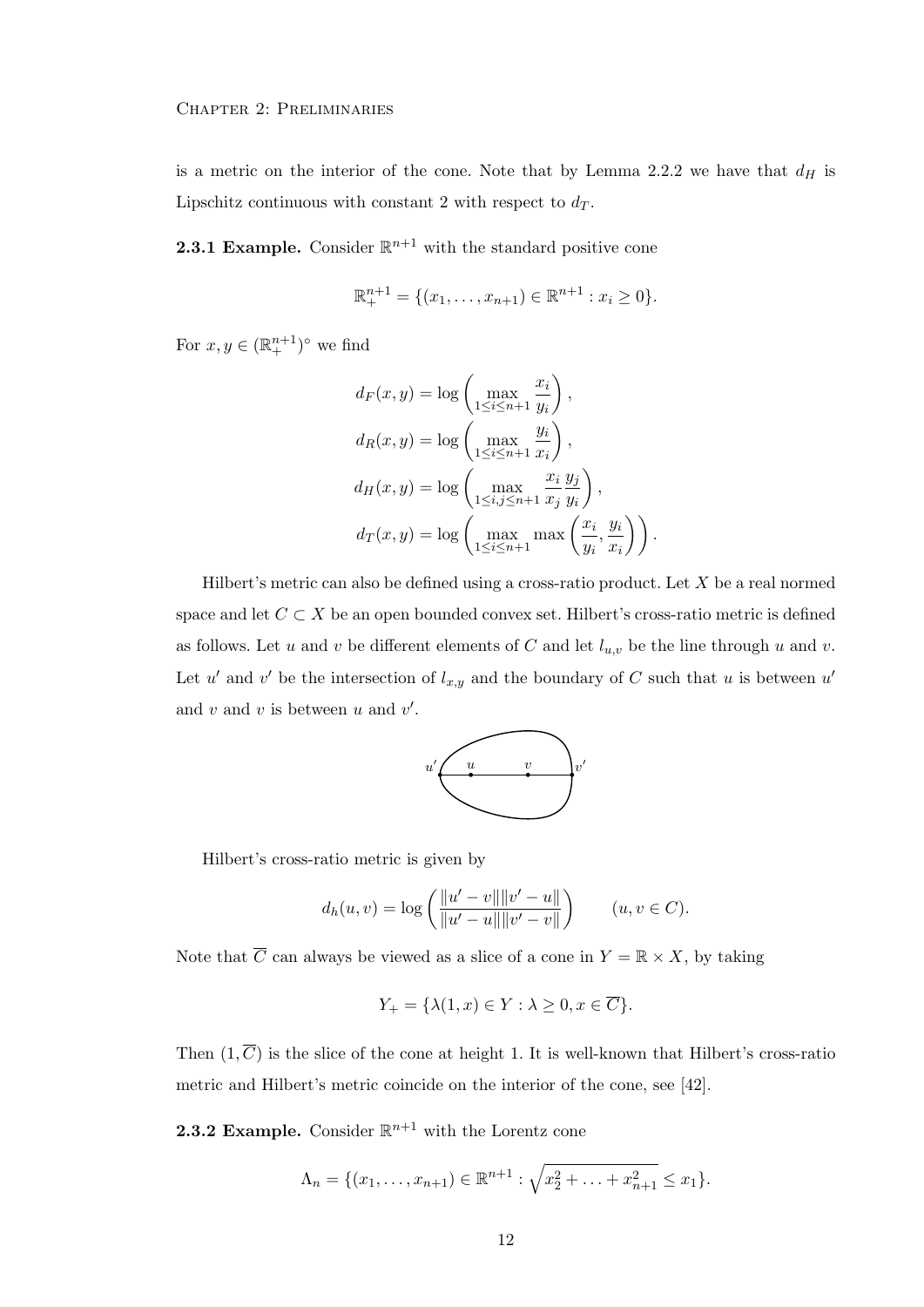The disc

$$
\mathbf{D} = \{(x_1, ..., x_{n+1}) \in \mathbb{R}^{n+1} : \sqrt{x_2^2 + ... + x_{n+1}^2} < x_1 = 1\}
$$

equipped with the metric  $\frac{1}{2}d_H$  is known as Klein's model, which is a model of the real n-dimensional hyperbolic space.

If in a Hilbert metric space the elements of two converging sequences stay close to each other, the limits will be in the same part of the cone.

**2.3.3 Lemma.** Let X be an order-unit space with closed cone  $X_+$  equipped with Hilbert's metric  $d_H$  and let  $x, y \in \partial X_+$ . If  $(x_n)$  and  $(y_n)$  are sequences in  $X_+^{\circ}$  converging in norm to x and y respectively and there exists an  $M > 0$  such that  $d_H(x_n, y_n) < M$  for all  $n \in \mathbb{N}$ , then x and y are comparable.

*Proof.* Let  $u \in X_+$  be a unit. By continuity of the norm, and since  $d_H$  is invariant under scaling, we may assume that  $||x_n||_u = ||y_n||_u = 1$ . Note that, as  $x_n$  and  $y_n$  are positive, we have that

$$
||x_n||_u = \inf\{\lambda > 0 : x_n \le \lambda u\} = 1
$$
 and  $||y_n||_u = \inf\{\lambda > 0 : y_n \le \lambda u\} = 1$ .

Let  $\alpha_n = M(x_n/y_n)$  and  $\beta_n = M(y_n/x_n)$ . Note that  $\alpha_n, \beta_n \ge 1$  as  $x_n \le \alpha_n y_n \le \alpha_n u$  and  $y_n \leq \beta_n x_n \leq \beta_n u$ . Therefore, since  $\log(\alpha_n \beta_n) < M$ , we find that  $\alpha_n$  and  $\beta_n$  are bounded. So by taking a further subsequence we may assume that  $(\alpha_n)$  and  $(\beta_n)$  converge to some  $\alpha, \beta \in [1, e^M]$  respectively. We find that

$$
x = \lim_{n \to \infty} x_n \le \lim_{n \to \infty} \alpha_n y_n = \alpha y
$$

and

$$
y = \lim_{n \to \infty} y_n \le \lim_{n \to \infty} \beta_n x_n = \beta x.
$$

#### 2.4 Horofunctions

Let  $(M, d)$  be a hemi-metric space. Fix  $b \in M$  as a base point and consider the embedding  $i: M \to C(M)$  given by

$$
i(x)(y) = d(y, x) - d(b, x) \quad (x, y \in M)
$$
\n(2.4.1)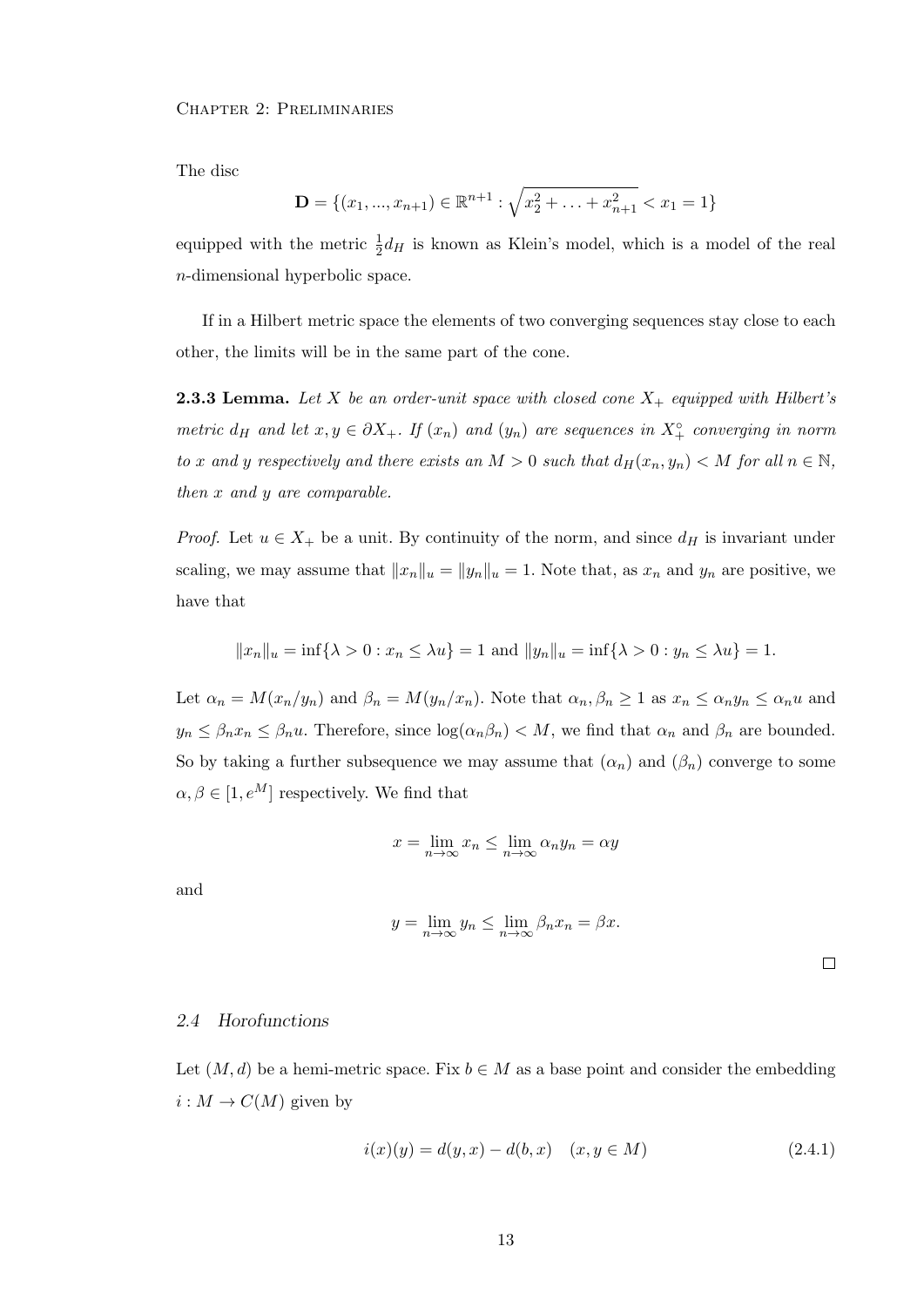where  $C(M)$  is equipped with the topology of compact convergence; see [53, §46]. Recall that by Lemma 2.2.2 i is continuous with respect to the metric  $\delta$  given by

$$
\delta(x, y) = \max(d(x, y), d(y, x)) \qquad (x, y \in M)
$$

Now consider the family  $i(M)$ . Note that by Lemma 2.2.2 we have

$$
|i(x)(y) - i(x)(y')| = |d(y, x) - d(y', x)| \le \delta(y, y'),
$$

hence  $i(M)$  is equicontinuous. Furthermore, note that for all  $x, y \in M$  we have that  $|i(x)(y)| \leq \delta(y, b)$ , so  $\{i(x)(y) : x \in M\}$  has compact closure in R. By Ascoli's Theorem; see [53, Theorem 47.1] we find that  $i(M)$  has compact closure in  $C(M)$ . The closure  $\overline{i(M)}$ is called the *horofunction compactification* of  $(M, d)$ . The set  $\overline{i(M)} \setminus i(M)$  is called the horofunction boundary of  $(M, d)$  and its elements are called horofunctions.

Horofunctions are a fundamental tool in metric geometry and have found applications in numerous fields including, geometric group theory [21], ergodic theory [26, 38], nonlinear operator theory [42, 25] and metric and non-commutative geometry [59]. In this thesis we will focus on their properties and their applications in proving Denjoy-Wolff type theorems.

In many applications of horofunctions one uses horoballs. Let  $\xi \in \overline{i(M)} \setminus i(M)$  be a horofunction, then

$$
H_{\xi}(r) = \{x \in M : \xi(x) \le r\} \qquad (r \in \mathbb{R})
$$

is a *horoball* of  $\xi$ . Horoballs have a number of useful properties. First we recall the definition of a net and a subnet.

**2.4.1 Definition.** We call a set  $(J, \leq)$  a directed set if  $\leq$  is a partial order and every two elements have an upper bound, i.e. for every  $x, y \in J$  there exists a  $z \in J$  such that  $z \geq x$ and  $z \geq y$ . A net in X is a map  $f: J \to X$  from a directed set J to X. We will denote a net by  $(x_{\alpha})_{\alpha \in J}$  or  $(x_{\alpha})$  if there is no ambiguity.

**2.4.2 Definition.** Let X be a set and let  $(x_{\alpha})_{\alpha \in A}$  and  $(x_{\beta})_{\beta \in B}$  be nets in X. We call  $(x_\beta)_{\beta\in B}$  a subnet of  $(x_\alpha)_{\alpha\in A}$  if there exists a map  $f: B\to A$  such that  $x_\beta=x_{f(\beta)}$  for all  $\beta \in B$ , f is order-preserving, i.e., for all  $\beta, \gamma \in B$  with  $\beta \leq \gamma$  we have  $f(\beta) \leq f(\gamma)$ , and f is final, i.e., for all  $\alpha \in A$  there exist a  $\beta \in B$  such that  $\alpha \leq f(\beta)$ .

**2.4.3 Proposition.** Let X be a vector space and let  $M \subset X$  be equipped with a hemimetric. If all hemi-metric balls in M are convex, then all horoballs are convex.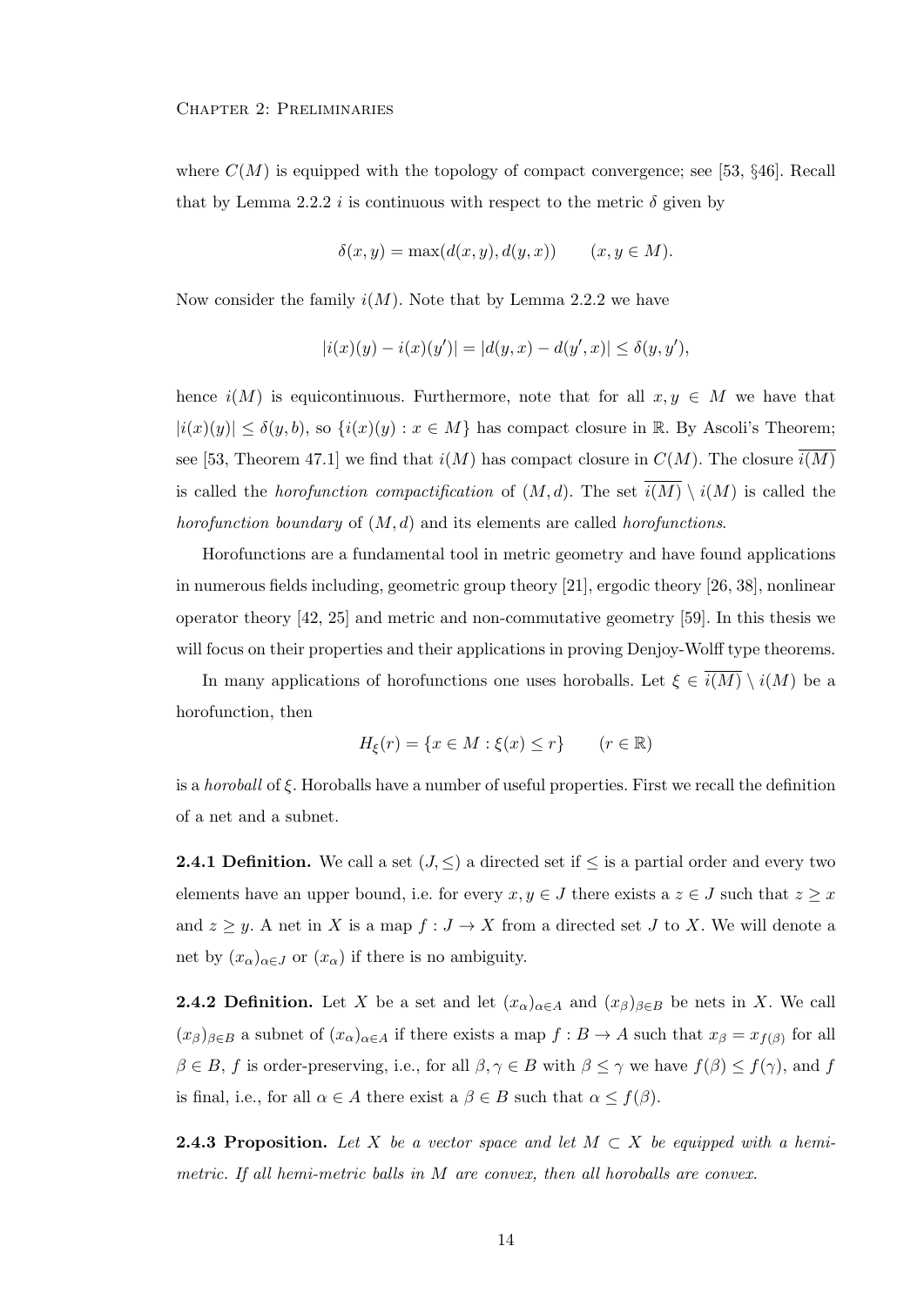*Proof.* Let b be a base point and let  $\xi \in \overline{i(M)} \setminus i(M)$  be a horofunction. Let  $(x_\alpha)$  be a net in X such that  $\lim_{\alpha} i(x_{\alpha}) = \xi$ . Let  $r \in \mathbb{R}$  and let  $x, y \in H_{\xi}(r)$ . As the metric balls are convex we find for all  $0\leq \lambda \leq 1$ 

$$
\xi(\lambda x + (1 - \lambda)y) = \lim_{\alpha} d(\lambda x + (1 - \lambda)y, x_{\alpha}) - d(b, x_{\alpha})
$$
  
\n
$$
\leq \lim_{\alpha} \lambda d(x, x_{\alpha}) - \lambda d(b, x_{\alpha}) + (1 - \lambda)d(y, x_{\alpha}) - (1 - \lambda)d(b, x_{\alpha})
$$
  
\n
$$
= \lambda \xi(x) + (1 - \lambda)\xi(y).
$$

We can show that the Funk, reverse-Funk, Hilbert and Thompson metrics all have convex hemi-metric balls.

**2.4.4 Lemma.** If  $(X, \|\cdot\|_u)$  is an order-unit space with closed cone  $X_+$  equipped with the reverse-Funk metric, then every closed ball  $B_r[x] = \{y \in X_+^{\circ} : d_R(x,y) \leq r\}$  is a convex subset of X.

*Proof.* Let  $y_1, y_2 \in B_r[x]$  and let  $0 < \alpha_1, \alpha_2 \le e^r$  such that  $y_1 \le \alpha_1 x$  and  $y_2 \le \alpha_2 x$ . For  $t \in [0, 1]$  we have

$$
ty_1 + (1-t)y_2 \le (t\alpha_1 + (1-t)\alpha_2)x \le e^r x
$$

hence  $ty_1 + (1-t)y_2 \in B_r[x]$ .

The proof for the Funk metric is similar.

**2.4.5 Lemma.** If  $(X, \|\cdot\|_u)$  is an order-unit space with closed cone  $X_+$  equipped with the Funk metric, then every closed ball  $B_r[x] = \{y \in X^{\circ}_+ : d_F(x,y) \leq r\}$  is a convex subset of  $X$ .

*Proof.* Let  $y_1, y_2 \in B_r[x]$  and let  $0 < \alpha_1, \alpha_2 \le e^r$  such that  $x \le \alpha_1 y_1$  and  $x \le \alpha_2 y_2$ . For  $t \in [0,1]$  we have

$$
e^{r}(ty_1 + (1-t)y_2) \ge t\alpha_1y_1 + (1-t)\alpha_2y_2 \ge x
$$

hence  $ty_1 + (1-t)y_2 \in B_r[x]$ .

The proofs of Hilbert's metric and Thompson's metric use similar methods and can be found in [42, Lemma 2.6.1, Lemma 2.6.2].

We call a metric space *proper* if all closed balls are compact. For proper metric spaces the horofunction boundary can be viewed as a boundary at infinity.

 $\Box$ 

 $\Box$ 

 $\Box$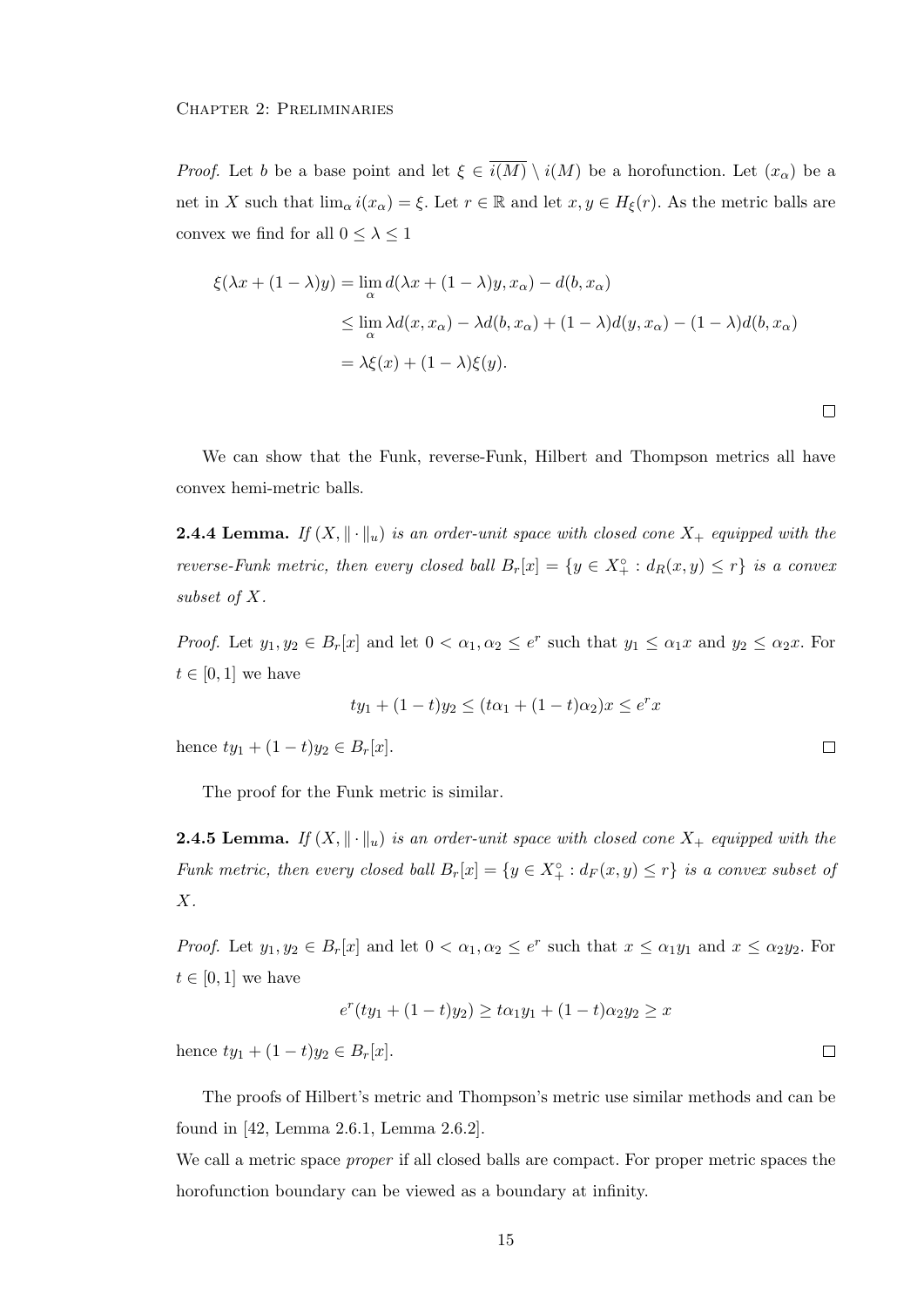**2.4.6 Proposition.** Let  $(M, d)$  be proper a metric space. If  $x \in M$  and  $(x_{\alpha})$  is a net in M converging to x, then  $\lim_{\alpha} i(x_{\alpha}) = i(x)$ .

*Proof.* Fix  $b \in M$ . For all  $y \in M$  we find

$$
\lim_{\alpha} i(x_{\alpha})(y) = \lim_{\alpha} d(y, x_{\alpha}) - d(b, x_{\alpha})
$$
\n
$$
\leq \lim_{\alpha} d(y, x) + 2d(x, x_{\alpha}) - d(b, x) = i(x)
$$
\n
$$
= d(y, x) - d(b, x) = \lim_{\alpha} d(y, x) - 2d(x_{\alpha}, x) - d(b, x)
$$
\n
$$
\leq \lim_{\alpha} d(y, x_{\alpha}) - d(b, x_{\alpha}) = \lim_{\alpha} i(x_{\alpha})(y).
$$

 $\Box$ 

It is an easy consequence to see that if  $M$  is proper all horofunction are generated by unbounded nets.

**2.4.7 Corollary.** Let  $(M, d)$  be a proper metric space. If  $(x<sub>\alpha</sub>)$  is a net such that  $\xi =$  $\lim_{\alpha} i(x_{\alpha}) \in \overline{i(M)} \setminus i(M)$  is a horofunction, then  $(x_{\alpha})$  is unbounded.

In general there can exist horofunctions generated by bounded nets. We will discuss these in more detail in Chapter 6.

Recall that a topological space is metrizable if and only if there exists a metric such that the topologies coincide.

**2.4.8 Proposition.** If  $(M, d)$  is a proper metric space, then  $\overline{i(M)}$  equipped with the topology of compact convergence is metrizable.

*Proof.* To see this note that on  $\overline{i(M)}$  the topology of compact convergence is equivalent to the topology of pointwise convergence, see Step 3 on page 291 of [53]. Also note that for  $x_0 \in M$  we can write  $M = \bigcup_{n=1}^{\infty} B_n[x_0]$ , where  $B_n[x_0]$  is the closed ball around  $x_0$  of radius n. As M is proper  $B_n[x_0]$  is a compact metric space and hence separable. So M is separable as the countable union of separable sets, hence we can find a countable set  ${x_n \in M : n \in \mathbb{N}}$  which lies dense in M. It is easy to verify that  $\hat{d}: C(M) \times C(M) \to \mathbb{R}$ given by

$$
\hat{d}(f,g) = \sum_{j=1}^{\infty} \frac{\min(|f(x_j) - g(x_j)|, 1)}{2^j} \qquad (f, g \in C(M))
$$

is a metric.

We will show that the metric topology and the topology of pointwise convergence coincide on  $\overline{i(M)}$ . Recall that a basis of the topology of pointwise convergence on  $\overline{i(M)}$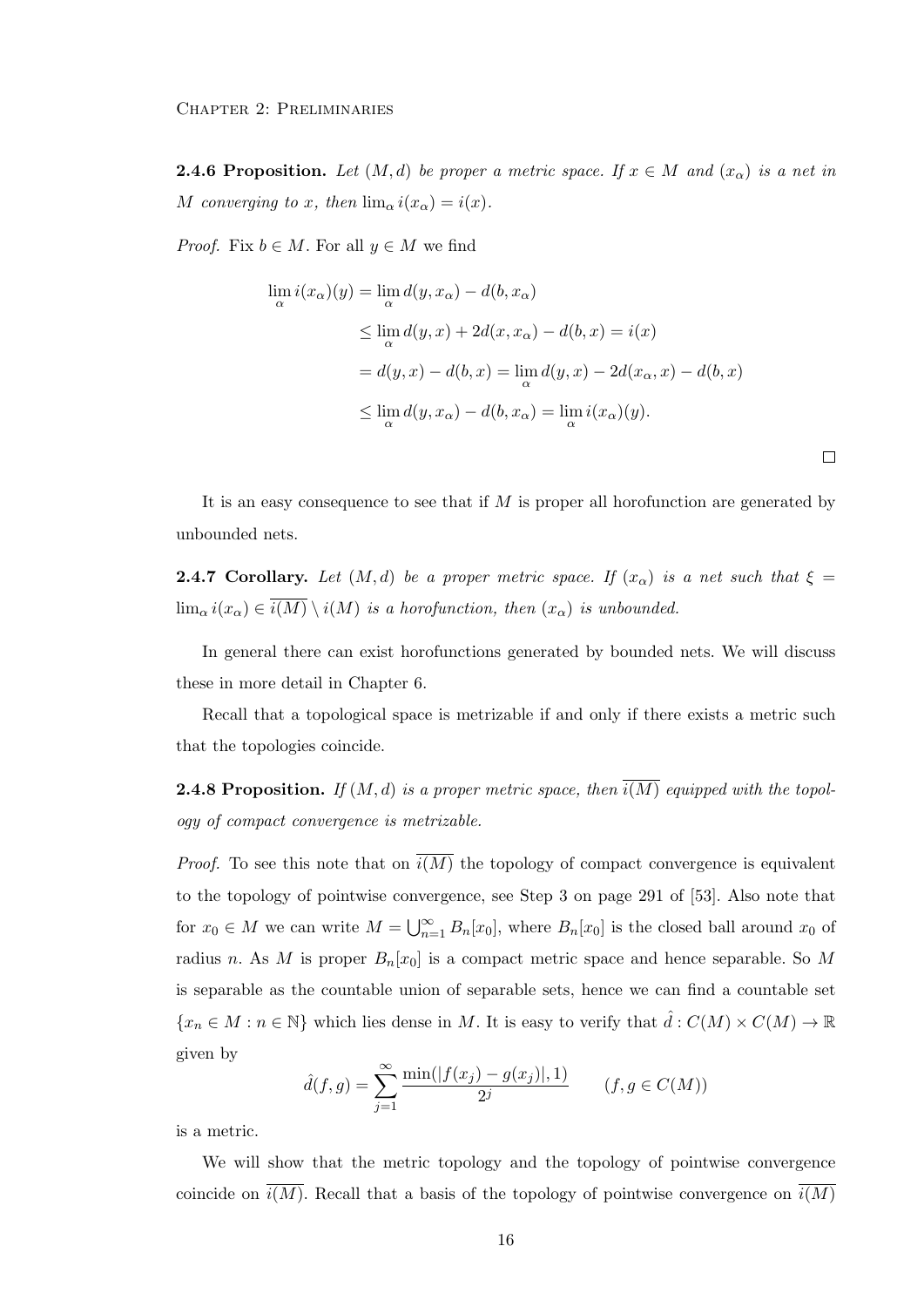#### Chapter 2: Preliminaries

consists of sets of the form  $U = \{f \in \overline{i(M)} : |f(w) - g(w)| < \varepsilon\}$  with  $\varepsilon > 0, w \in M$  and  $g \in \overline{i(M)}$ . We want to show there is an open metric ball in  $\overline{i(M)}$  contained in U. Let  $n \in \mathbb{N}$ such that  $d(x_n, w) < \frac{\varepsilon}{3}$  $\frac{\varepsilon}{3}$  and consider the metric ball  $B = \{f \in \overline{i(M)} : \hat{d}(f,g) < \frac{\varepsilon}{3 \cdot 2^n}\}.$  Let  $f \in B$  and let  $(i(x_{\alpha}))$  and  $(i(z_{\alpha}))$  be nets in  $i(M)$  converging to f and g respectively. We find

$$
|f(w) - g(w)| \le \lim_{\alpha} |i(x_{\alpha})(w) - i(x_{\alpha})(x_n)| + |f(x_n) - g(x_n)| + |i(z_{\alpha})(x_n) - i(z_{\alpha})(w)|
$$
  

$$
\le \lim_{\alpha} |d(x_{\alpha}, w) - d(x_{\alpha}, x_n)| + |f(x_n) - g(x_n)| + |d(z_{\alpha}, w) - d(z_{\alpha}, x_n)|
$$
  

$$
\le 2d(x_n, w) + 2^n \hat{d}(f, g) < \varepsilon
$$

so  $B \subset U$ .

Now let  $\varepsilon > 0$ ,  $g \in \overline{i(M)}$  and let  $B = \{f \in i(M) : \hat{d}(f,g) < \varepsilon\}$ . We want to show there is an open set in the topology of pointwise convergence contained in B. Let  $n \in \mathbb{N}$  be such that  $\sum_{j=n+1}^{\infty} 2^{-j} < \frac{\varepsilon}{2}$  $rac{\varepsilon}{2}$  and let

$$
U = \{ f \in i(M) : |f(x_j) - g(x_j)| < \frac{\varepsilon}{2} \text{ for all } 1 \le j \le n \}.
$$

Then for all  $f \in U$  we have

$$
\hat{d}(f,g) = \sum_{j=1}^{n} \frac{\min(|f(x_j) - g(x_j)|, 1)}{2^j} + \sum_{j=n+1}^{\infty} \frac{\min(|f(x_j) - g(x_j)|, 1)}{2^j} < \varepsilon
$$
  
3.

so  $f \in E$ 

One of the consequences of Proposition 2.4.8 is that for  $(M, d)$  a proper metric space  $\overline{i(M)}$  is first countable, so we can use sequences instead of nets.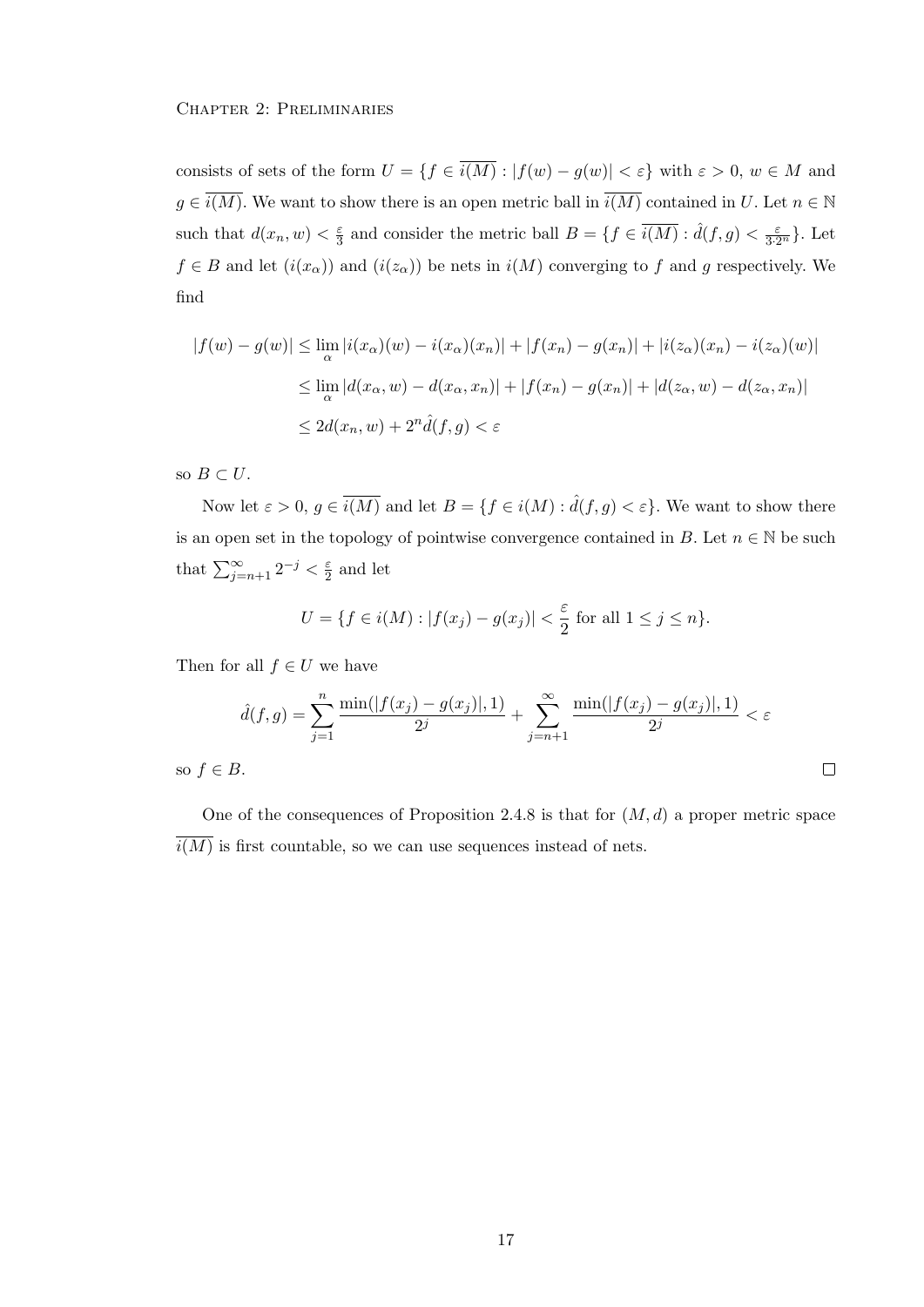## CHAPTER 3

## DENJOY-WOLFF TYPE THEOREM

One famous application of horofunctions are Denjoy-Wolff type theorems. The Denjoy-Wolff theorem is a theorem in the field of complex analysis proven by Denjoy [19] and Wolff [69] in 1926. The theorem states that any holomorphic self-map of the open unit disk without a fixed point has a unique accumulation point on the boundary of the unit disc.

**3.0.1 Theorem.** If D is the open unit disk of  $\mathbb C$  and  $f : D \to D$  is a fixed point free holomorphic map, then there is a unique point  $z_0 \in \partial D$  such that for all  $z \in D$  it holds that

$$
\lim_{n \to \infty} f^k(z) = z_0.
$$

Beardon noted that this result can be viewed in a geometric context and gave a proof of the Denjoy-Wolff theorem using only geometrical methods, see [5]. In [6] Beardon expanded this result to a general geometric setting for metric spaces with boundary that is similar to the boundary of a hyperbolic space. Let us recall some basic terminology.

**3.0.2 Definition.** Let  $(X, \tau)$  be a Hausdorff topological space. Let  $f : X \to X$  be a map. For  $x \in X$  we call

$$
O(x,f) = \{f^n(x) : n \in \mathbb{N}\}
$$

the *orbit* of  $x$ , and

 $\omega(x, f) = \{y \in A : \exists (n_k) \text{ sequence in } \mathbb{N} \text{ such that } \lim_{k \to \infty} f^{n_k}(x) = y \text{ with respect to } \tau\}$ 

the  $\omega$ -limit set of x.

Karlsson and Nussbaum independently conjectured the following generalization of the Denjoy-Wolff theorem;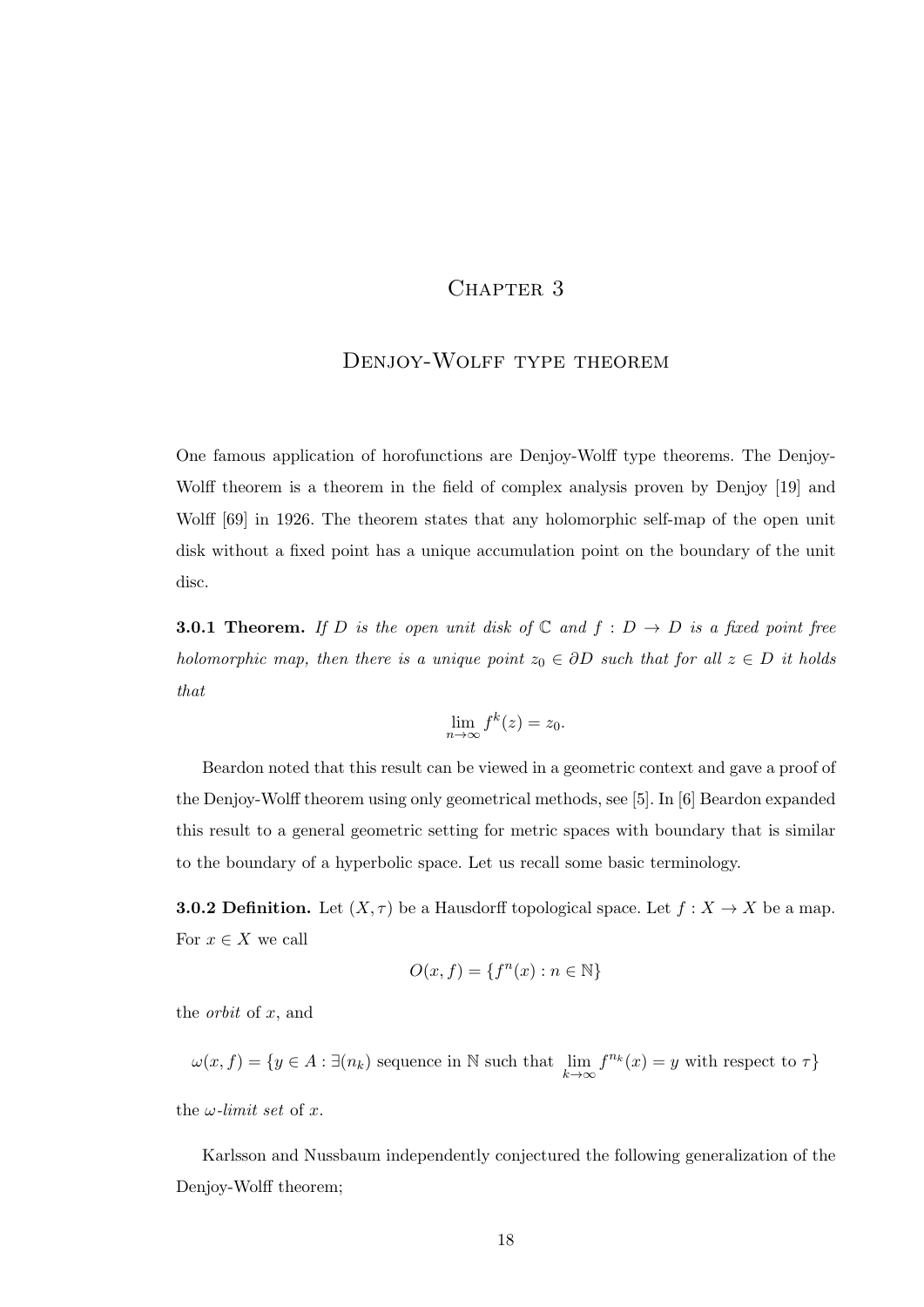**3.0.3 Conjecture.** Let  $f : \Sigma \to \Sigma$  be a fixed point free non-expansive map on a finite dimensional Hilbert metric space  $(\Sigma, d_H)$ . Then there exists a convex set  $\Omega \subset \partial \Sigma$  such that for each  $x \in \Sigma$  the  $\omega$ -limit set  $\omega(x, f)$  lies in  $\Omega$ .

The conjecture is still an open problem, though it has been solved for a number of special cases like strictly convex sets by Beardon [6] and polyhedral domains by Lins [46]. There are also cases with special maps such as maps with a strictly positive translation number which was solved by Karlsson [35] and Nussbaum [55]. In this chapter we will study Denjoy-Wolff type theorems by Beardon and Karlsson. Their results are a generalisation of the following observation due to Wolff [70].

**3.0.4 Theorem.** If D is the open unit disk of  $\mathbb C$  and  $f : D \to D$  is a fixed point free holomorphic map, then there is a horofunction  $\xi \in \overline{i(D)}\backslash i(D)$  with respect to the hyperbolic metric on D such that f leaves the horoballs of  $\xi$  invariant.

The results from Beardon and Karlsson provide good examples of applications of horofunctions and give rise to so called Beardon and Karlsson points which we will study in more detail. At the end of this chapter we will prove two special cases of the Karlsson-Nussbaum Conjecture 3.0.3.

#### 3.1 Beardon's Theorem

We will make two minor alterations to Beardon's original proof. First, Beardon's proof uses horoballs which are defined using a different definition. Though the two definitions of horoballs can be shown to be equivalent for the specific conditions of Beardon's theorem, we will instead follow the proof in [42], which uses our definition of a horoball. Second, Beardon's original Theorem only considers the case where the map is strictly non-expansive. One can show, using Calka's theorem  $[12,$  Theorem 5.6, a more general case for maps with a certain fixed point property.

**3.1.1 Theorem** (Calka's theorem,). Let  $(M, d)$  be a proper metric space. If  $f : M \to M$  is non-expansive and there exists a  $y \in M$  such that the orbit  $O(y)$  has a bounded subsequence, then  $O(x)$  is bounded for all  $x \in M$ .

**3.1.2 Definition.** Let  $(M, d)$  be a metric space and let  $f : M \to M$  be a map. We say f has the fixed point property if f has a fixed point in M whenever there exists a  $x \in M$ such that  $O(x, f)$  is bounded.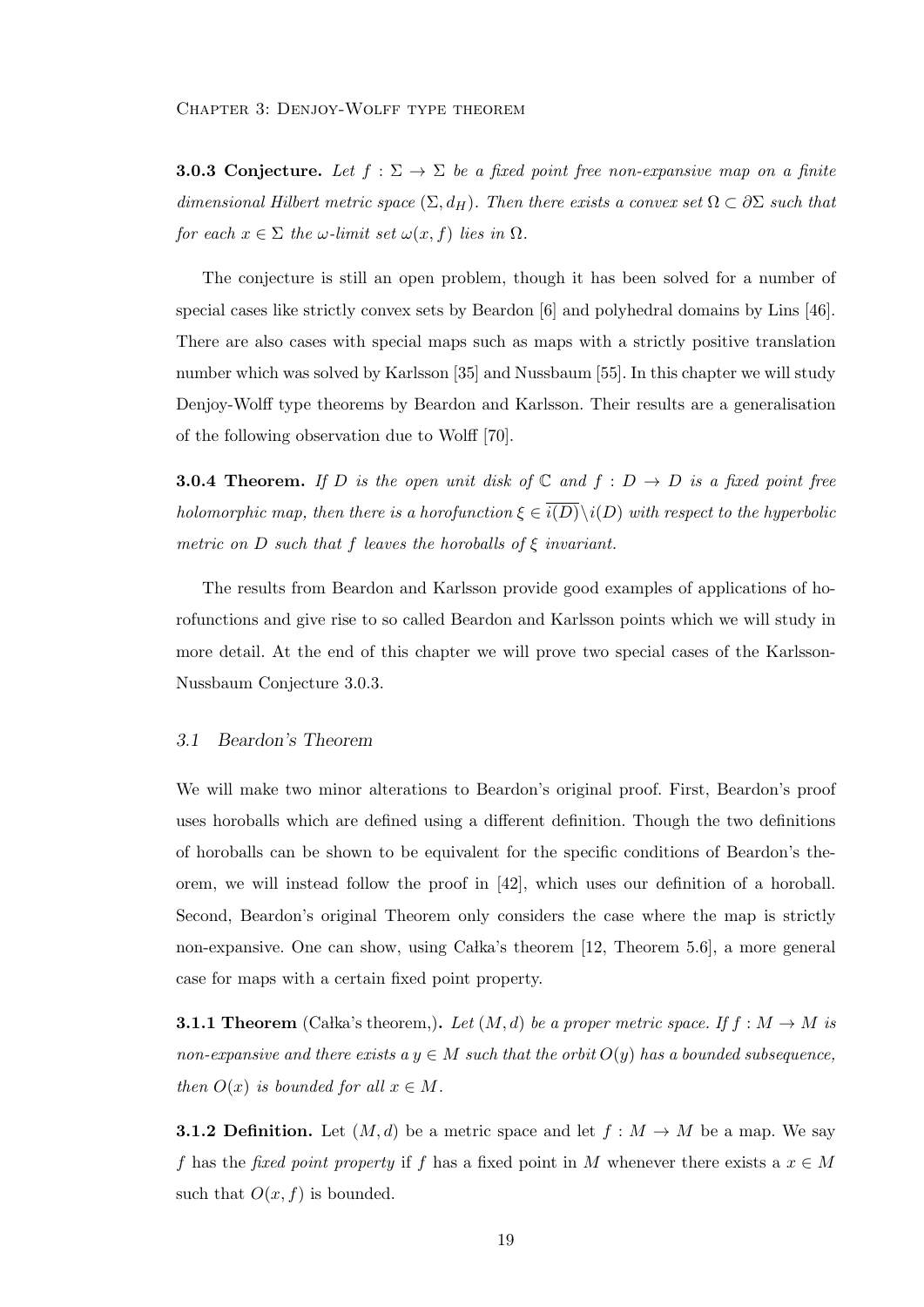Chapter 3: Denjoy-Wolff type theorem

We can show that strictly non-expansive maps have the fixed point property.

**3.1.3 Example.** Let  $(M, d)$  be a metric space, let  $f : M \to M$  be a strictly non-expansive map and suppose there exists an  $x \in M$  such that  $O(x, f)$  is bounded. Then  $\omega(x, f)$  is bounded and, since M is first countable we find that  $\omega(x, f) = \bigcap_{n \in \mathbb{N}} \{f^k(x) : k \ge n\},\$ hence  $\omega(x, f)$  is closed and bounded and therefore compact. It follows that, as  $f(\omega(x, f)) =$  $\omega(x, f)$ , we can find  $y, z \in \omega(x, f)$  such that

$$
d(f(y), f(z)) = \text{diam}(\omega(x, f)) = \sup \{d(u, v) : u, v \in \omega(x, f)\}.
$$

Since f is strictly non-expansive we have

$$
\operatorname{diam}(\omega(x, f)) = d(f(y), f(z)) \le d(y, z) \le \operatorname{diam}(\omega(x, f))
$$

with equality if and only if  $y = z$ . So  $\omega(x, f) = \{y\}$  and, since  $f(\omega(x, f)) = \omega(x, f)$  we find  $f(y) = y$ .

Let X be a finite dimensional vector space and let  $C \subset X$  be a convex bounded set equipped with Hilbert's metric. By Corollary 3.6' in [55] any non-expansive map  $f : X \rightarrow$ X has the fixed point property.

Beardon's proof [6] consists of two parts. First Beardon proves a generalisation of Wolff's theorem 3.0.4.

**3.1.4 Theorem.** Let  $(M, d)$  be a proper metric space such that  $M \subset A$  is a precompact open subset of a first-countable Hausdorff space  $(A, \tau)$  and the topology of M coincides with the topology  $\tau$  of A. If

(i) for all sequences  $(x_n)$  and  $(y_n)$  in M, converging to distinct points  $x, y \in \partial M$  respectively, we have

$$
\lim_{n \to \infty} d(x_n, z) = \infty \text{ and } \lim_{n \to \infty} d(x_n, y_n) - \max(d(x_n, z), d(y_n, z)) = \infty \qquad (z \in M)
$$

(ii) and  $f : M \to M$  is a fixed point free non-expansive map such that there exists a sequence of contractions  $(f_n)$  converging pointwise to f,

then there exists a horofunction  $\xi$  such that f leaves the horoballs of  $\xi$  invariant.

*Proof.* By Theorem 2.2.4 we can find  $(x_n)$ , the sequence of the unique fixed points of  $(f_n)$  in M. As M is precompact and A is first countable we may assume, by taking a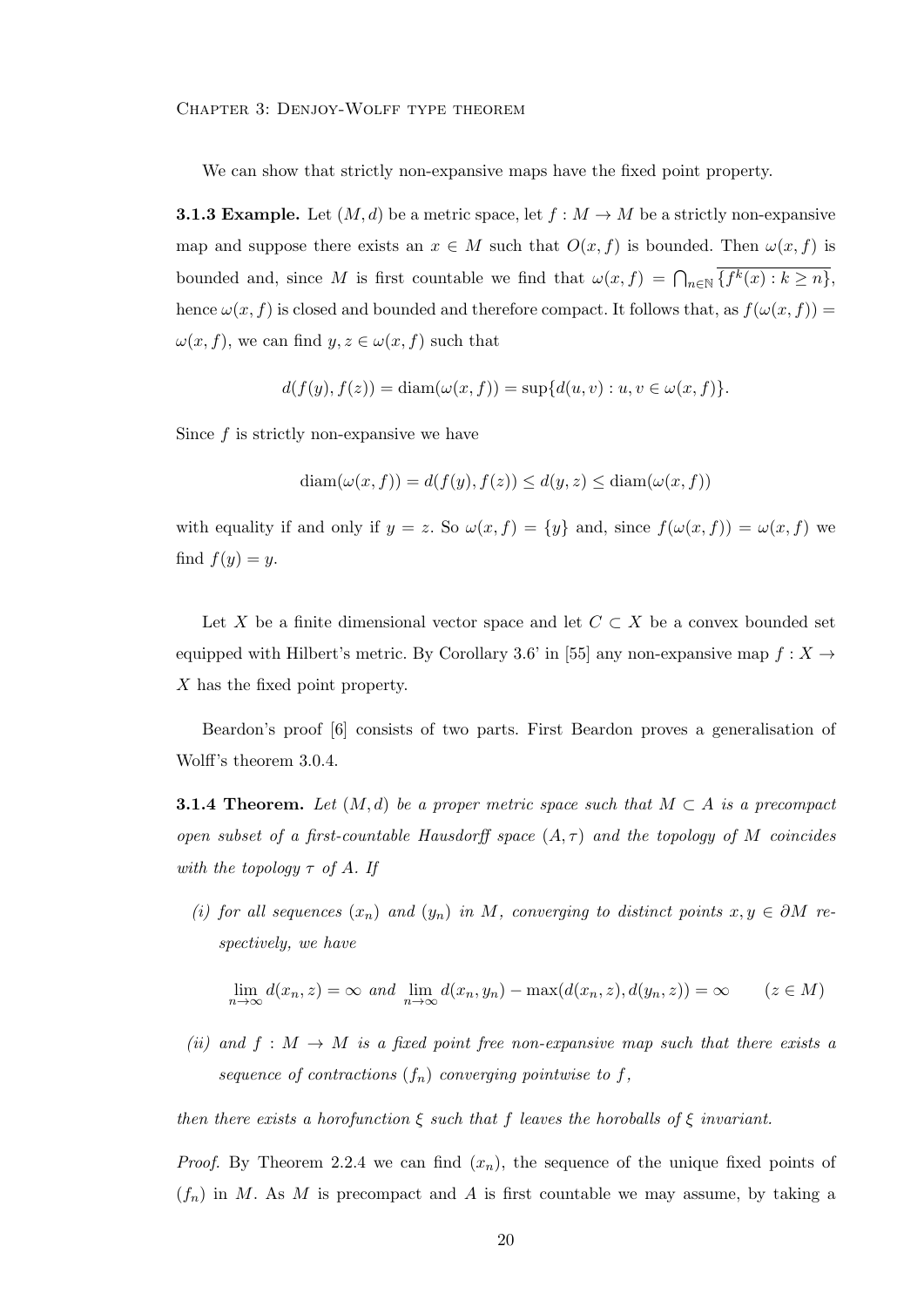subsequence if necessary, that  $(x_n)$  converges to some  $x \in \overline{M}$ . Note that  $x \in \partial M$ , as otherwise it is a fixed point of f. Indeed, as f is the pointwise limit of contractions  $f_n$ , if  $x \in M$  we have

$$
d(x, f(x)) \le \lim_{n \to \infty} d(x, x_n) + d(f_n(x_n), f_n(x)) + d(f_n(x), f(x))
$$
  

$$
\le \lim_{n \to \infty} d(x, x_n) + d(x, x_n) + d(f_n(x), f(x)) = 0,
$$

which implies that x is a fixed point of f. Hence we may also assume, by taking a further subsequence if necessary, that  $(i(x_n))$  converges to some horofunction  $\xi$ . Let  $y \in M$ . We find

$$
\xi(f(y)) = \lim_{n \to \infty} d(f(y), x_n) - d(b, x_n)
$$
  
\n
$$
\leq \liminf_{n \to \infty} d(f(y), f_n(y)) + d(f_n(y), f_n(x_n)) - d(b, x_n)
$$
  
\n
$$
\leq \liminf_{n \to \infty} d(f(y), f_n(y)) + d(y, x_n) - d(b, x_n)
$$
  
\n
$$
= \lim_{n \to \infty} d(y, x_n) - d(b, x_n) = \xi(y).
$$

Hence f leaves the horoballs of  $\xi$  invariant.

Theorem 3.1.4 can be used to obtain a Denjoy-Wolff type theorem.

**3.1.5 Theorem** (Beardon's Theorem  $[6]$ ). Let  $(M, d)$  be a proper metric space such that  $M \subset A$  is a precompact open subset of a first-countable Hausdorff space  $(A, \tau)$  and the topology of M coincides with the topology  $\tau$  of A. If

(i) for all sequences  $(x_n)$  and  $(y_n)$  in M, converging to distinct points  $x, y \in \partial M$  respectively, we have

$$
\lim_{n \to \infty} d(x_n, z) = \infty \text{ and } \lim_{n \to \infty} d(x_n, y_n) - \max(d(x_n, z), d(y_n, z)) = \infty \qquad (z \in M)
$$

(ii) and  $f : M \to M$  is a fixed point free non-expansive map with the fixed point property such that there exists a sequence of contractions  $(f_n)$  converging pointwise to f,

then there exists a point  $x \in \partial M$  such that for all y it holds that

$$
\lim_{n \to \infty} f^n(y) = x.
$$

*Proof.* Let  $\xi$ ,  $(x_n)$  and x be as in the proof of Theorem 3.1.4. Suppose the orbit  $(f^n(y))$  has a bounded subsequence. By Theorem 3.1.1 we have that the entire orbit is bounded. Thus

 $\Box$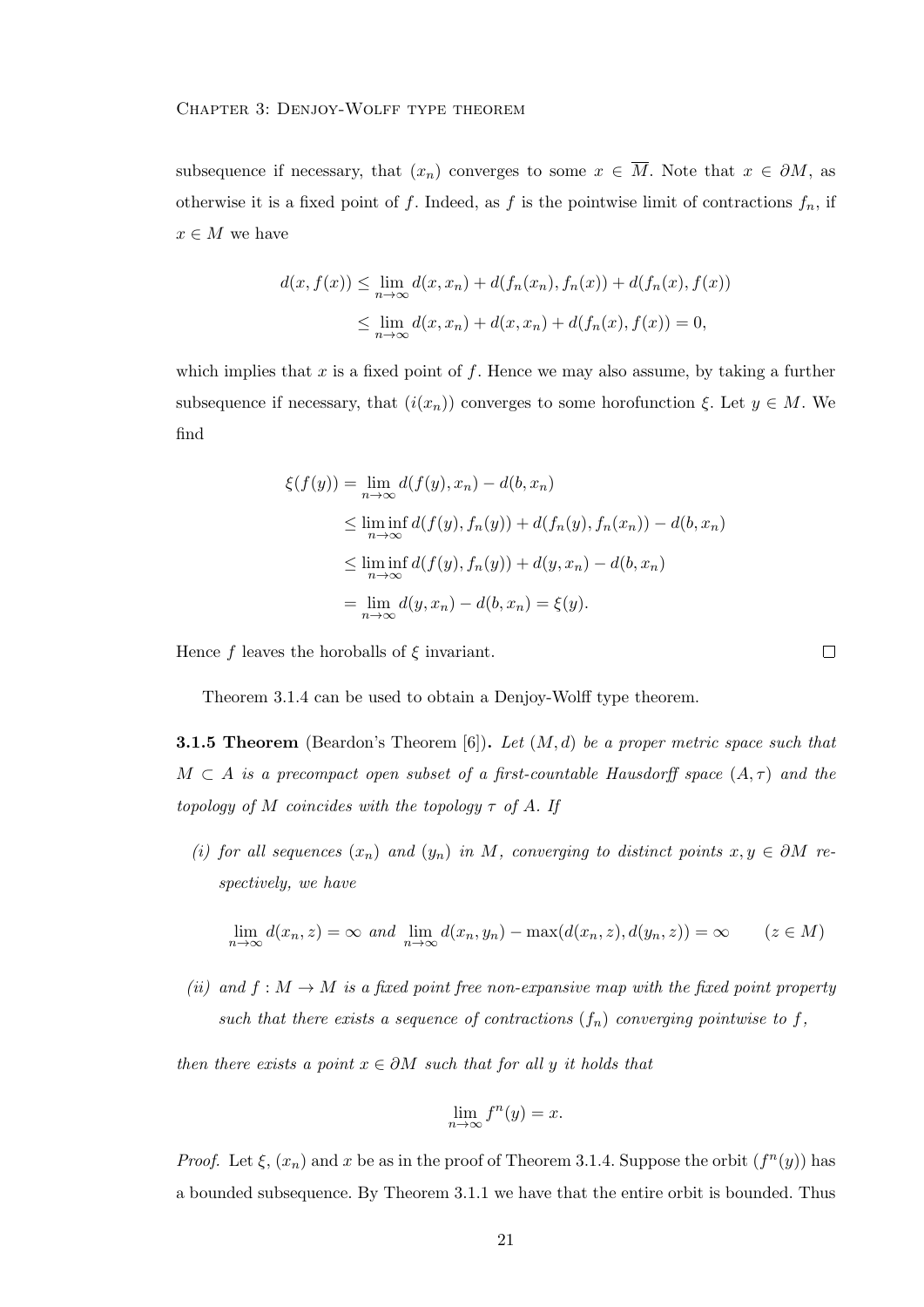f has a fixed point, as f has the fixed point property. Since f is fixed point free it follows that all subsequences of the orbit of y are unbounded. So  $\omega(y, f) \subset \partial M$ . Furthermore, taking  $r = \xi(y)$  we get that  $y \in H_{\xi}(r)$ , where  $H_{\xi}(r)$  is the horoball of  $\xi$  with radius r. By Theorem 3.1.4 f leaves the horoballs invariant, so the accumulation points of  $(f^n(y))$  all lie in  $\partial M \cap \overline{H_{\xi}(r)}$ . Let  $z \in \partial M \cap \overline{H_{\xi}(r)}$  and let  $(z_n)$  be a sequence in  $H_{\xi}(r)$  converging to z with respect to  $\tau$ . Fix  $\varepsilon > 0$  and note that since  $(z_n)$  is in  $H_{\xi}(r)$ , for every  $n \in \mathbb{N}$  we can find a  $k_n$  such that  $k_n > k_{n-1}$  and for all  $k \geq k_n$  it holds that

$$
d(z_n, x_k) - d(b, x_k) < r + \varepsilon.
$$

From this it follows that

$$
d(z_n, x_{k_n}) - d(b, x_{k_n}) < r + \varepsilon
$$

for all  $n \in \mathbb{N}$ , and thus

$$
\lim_{n\to\infty} d(z_n, x_{k_n}) - \max(d(b, x_{k_n}), d(b, z_n)) \leq r + \varepsilon.
$$

As

$$
\lim_{n \to \infty} d(z_n, x_{k_n}) - \max(d(b, x_{k_n}), d(b, z_n)) = \infty
$$

if  $x \neq z$ , we find that  $\partial M \cap \overline{H_{\xi}(r)} \subset \{x\}$ . By compactness of  $\overline{M}$  every orbit has at least one accumulation point, hence for all  $y \in M$  we have

$$
\lim_{n \to \infty} f^{n}(y) = x.
$$

Note that if  $X$  is a finite dimensional vector space with a strictly convex closed cone  $X_{+}$  equipped with Hilbert's metric, then by Lemma 2.3.3 if we identify X with A and a slice of  $X_+$  with M, then they satisfy the conditions of Theorem 3.1.5.

The proof of Theorem 3.1.5 depends mainly on the properties of the horofunction  $\xi$ and the geometry of the cone. The point  $x \in \partial M$  however is an interesting point in its own right.

**3.1.6 Definition.** Let X be a finite dimensional vector space, let  $C \subset X$  be a convex bounded open set equipped with Hilbert's metric and let  $f: C \to C$  be a fixed point free non-expansive map. We call  $x \in \partial C$  a *Beardon point* if there exist a sequence of contractions  $f_n: C \to C$  converging pointwise to f with unique fixed points  $(x_n)$  such that a subsequence  $(x_{n_k})$  converges to x.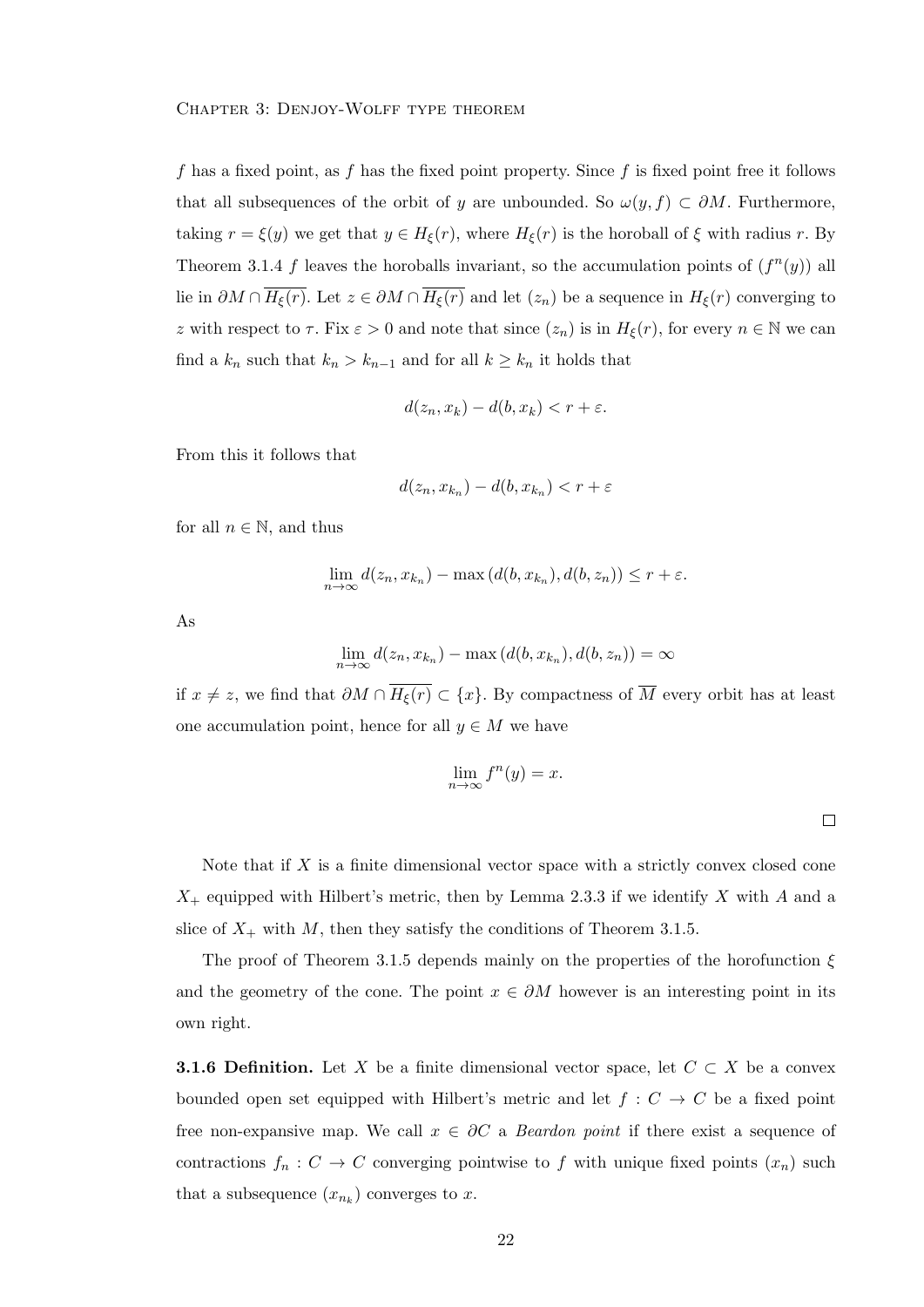Chapter 3: Denjoy-Wolff type theorem

Due to a result by Walsh [63] we find that the horofunction  $\xi$  in the proof of Theorem 3.1.5 has a uniquely associated Beardon point.

**3.1.7 Theorem.** [63, Theorem 1.3] Let X be a finite dimensional vector space and  $C \subset X$ be a bounded open convex subset equipped with Hilbert's metric. If a sequence  $(x_n)$  is such that  $(i(x_n))$  converges to a horofunction, then the sequence converges to some point in  $\partial C$ , i.e. every horofunction has a unique associated point in the boundary.

In general the converse of this result is not true, i.e. not every point in the boundary has a unique associated horofunction.

3.1.8 Example. Consider the 2-simplex

$$
\Delta_n = \{ (x_1, x_2, x_3) \in \mathbb{R}_+^3 : x_1 + x_2 + x_3 = 1 \}.
$$

Recall that for all  $x, y \in \Delta_n^{\circ}$  Hilbert's distance between x and y is given by

$$
d_H(x, y) = \log \left( \max_{1 \le i, j \le 3} \frac{x_i}{x_j} \frac{y_j}{y_i} \right)
$$

Consider the sequences  $(x_n) = \left(\left(\frac{n+1}{n+2}, \frac{1}{2n+4}, \frac{1}{2n+4}\right)\right)$  and  $(y_n) = \left(\left(\frac{n+1}{n+2}, \frac{2}{3n+6}, \frac{1}{3n+6}\right)\right)$ . We may assume that for the sequences  $(i(x_n))$  and  $(i(y_n))$  there exist subsequence that converges to horofunctions  $\xi$  and  $\gamma$  respectively. Let  $b = (\frac{1}{3}, \frac{1}{3})$  $\frac{1}{3}, \frac{1}{3}$  $(\frac{1}{3})$  and let  $z = (\frac{1}{2}, \frac{3}{10}, \frac{1}{5})$  $(\frac{1}{5})$  and consider

$$
\lim_{n \to \infty} i(x_n)(z) = \lim_{n \to \infty} \log \left( \frac{2n+2}{n+2} \cdot \frac{3n+6}{5} \right) - \log \left( \frac{3n+3}{n+2} \cdot \frac{2n+4}{3} \right)
$$

$$
= \log \left( \frac{3}{5} \right) = \xi(z)
$$

and

$$
\lim_{n \to \infty} i(y_n)(z) = \lim_{n \to \infty} \log \left( \frac{2n+2}{n+2} \cdot \frac{3n+6}{5} \right) - \log \left( \frac{3n+3}{n+2} \cdot (n+2) \right)
$$

$$
= \log \left( \frac{2}{5} \right) = \gamma(z)
$$

so  $\xi \neq \gamma$ . Note however that  $\lim_{n\to\infty} x_n = \lim_{n\to\infty} y_n = (1, 0, 0)$ .

Beardon points have some useful properties.

**3.1.9 Definition.** Let  $A \subset X$  be a subset of a vector space X and let  $x \in A$ . We call x a star point of A if for all  $y \in A$  the (straight) line segment  $\overline{xy}$  between x and y is in A.

We will show that every Beardon point is a star point of  $\bigcup_{x\in X}\omega(x, f)$ . For this we need the following result.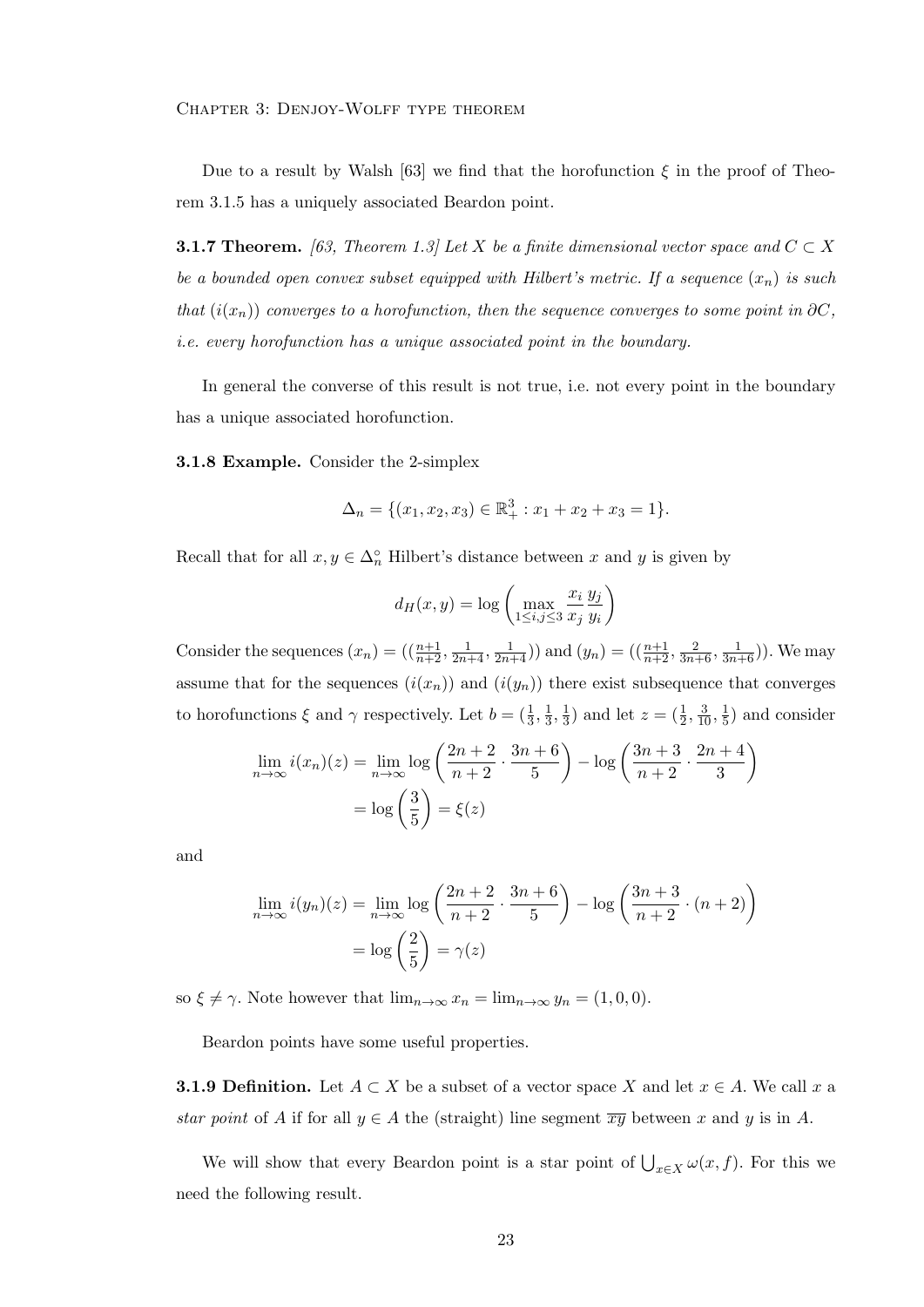**3.1.10 Lemma.** Let X be a finite dimensional vector space and let  $C$  be a bounded open convex set equipped with Hilbert's metric  $d_H$ . Let  $(x_n)$  and  $(y_n)$  be sequences in C converging to  $x, y \in \partial C$ . If the line segment  $\overline{xy}$  between x and y is not contained in  $\partial C$ , then for all  $z \in C$  we have

$$
\lim_{n \to \infty} d_H(x_n, y_n) - \max(d_H(x_n, z), d_H(y_n, z)) = \infty.
$$

*Proof.* For all  $n \in \mathbb{N}$  and  $0 \leq \lambda \leq 1$ , let  $u_{n,\lambda} = \lambda x_n + (1 - \lambda) y_n$ . Suppose

$$
u = \lim_{n \to \infty} u_{n,\lambda} = \lambda x + (1 - \lambda) y \notin \partial C.
$$

for some  $0 < \lambda < 1$ . Let  $z \in C$ , consider

$$
d_H(x_n, y_n) - \max(d_H(x_n, z), d_H(y_n, z)) = d_H(x_n, u_{n,\lambda}) + d_H(y_n, u_{n,\lambda})
$$
  

$$
- \max(d_H(x_n, z), d_H(y_n, z))
$$
  

$$
\geq d_H(x_n, z) + d_H(y_n, z) - 2d_H(u_{n,\lambda}, z)
$$
  

$$
- \max(d_H(x_n, z), d_H(y_n, z))
$$
  

$$
= \min(d_H(x_n, z), d_H(y_n, z)) - 2d_H(u_{n,\lambda}, z).
$$

Since  $\lim_{n\to\infty} \min(d_H(x_n, z), d_H(y_n, z)) = \infty$  and  $\lim_{n\to\infty} d_H(u_{n,\lambda}, z) = d_H(u, z) < \infty$ , the result follows.  $\Box$ 

Recall that the *convex hull* of a subset A of a vector space  $X$  is the smallest convex set  $C$  containing  $A$ .

**3.1.11 Theorem.** Let X be a finite dimensional vector space and let  $C \subset X$  be a bounded open convex set equipped with Hilbert's metric  $d_H$ . Let  $f: C \to C$  be a non-expansive fixed point free map and let  $\xi \in \overline{i(C)} \setminus i(C)$  be a horofunction such that f leaves the horoballs of  $\xi$  invariant. Let  $x \in \partial C$  be such that there is a sequence  $(x_n)$  in C such that  $(x_n)$  converges to x in norm topology and  $\lim_{n\to\infty} i(x_n) = \xi$ . If  $\Omega$  is the convex hull of  $\bigcup_{y\in C} \omega(y; f)$ , then x is a star point of  $\partial C \cap \Omega$ .

*Proof.* Let  $(x_n)$  be a sequence in C such that  $i(x_n)$  converges to  $\xi$ . Note that all we have to prove is that for all  $y_0 \in C$  and all  $y \in \omega(y_0, f)$  the line segment between x and y is in ∂C. Let  $r \in \mathbb{R}$  be such that  $y_0 \in H_{\xi}(r)$ . Since f leaves the horoballs of  $\xi$  invariant, we find that  $\xi(f^{n}(y)) \leq r$ . Now note that, as  $(i(x_n))$  converges pointwise to  $\xi$ , we can find a subsequence  $(x_{n_k})$  such that

$$
|\xi(f^k(y)) - d_H(f^k(y), x_{n_k}) + d_H(b, x_{n_k})| < \frac{1}{k},
$$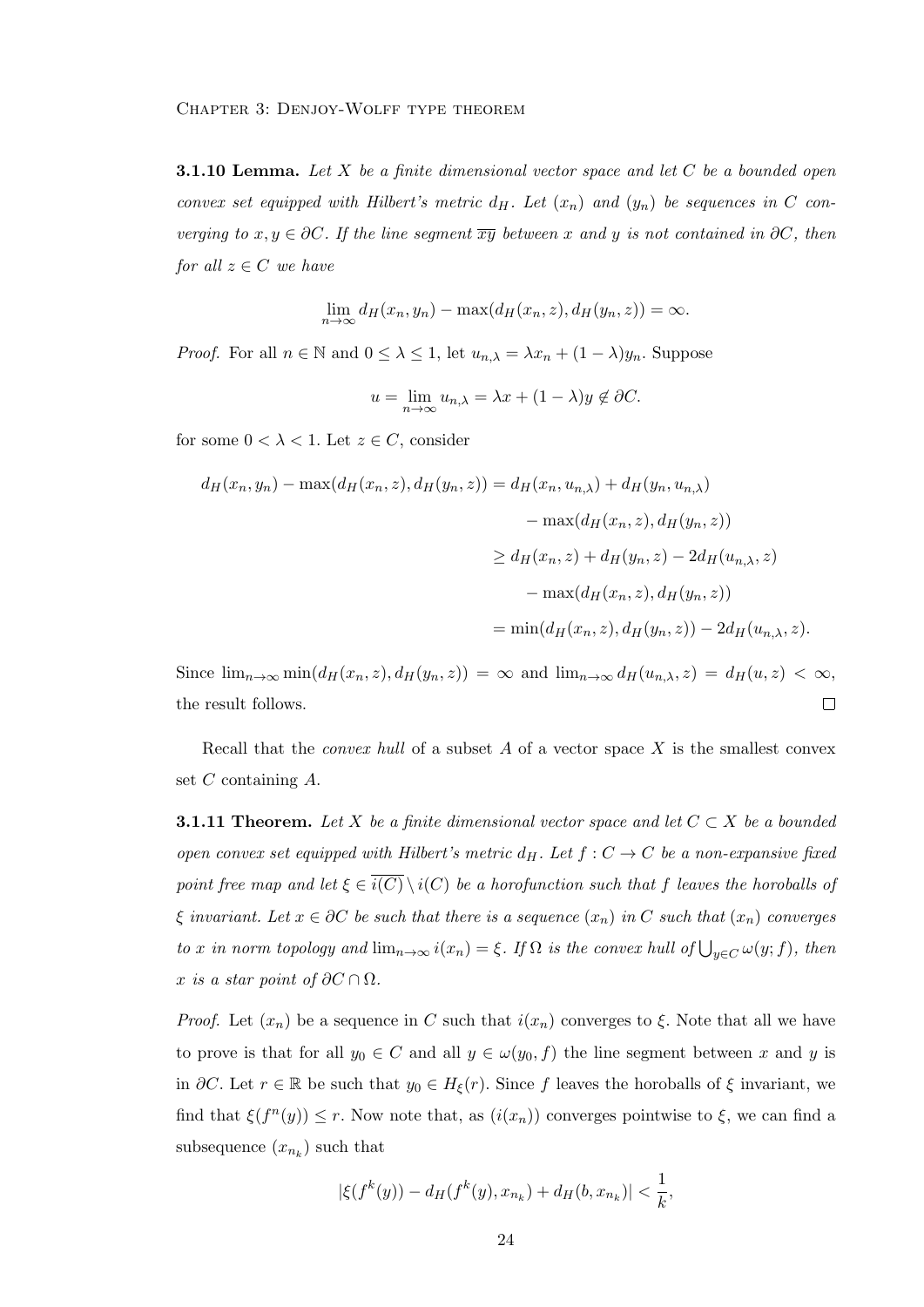thus

$$
\lim_{k \to \infty} |\xi(f^k(y)) - d_H(f^k(y), x_{n_k}) + d_H(b, x_{n_k})| = 0.
$$

Now suppose that the line segment between x and y is not contained in  $\partial C$ . Then by Lemma 3.1.10 we have

$$
\lim_{k \to \infty} \xi(f^k(y)) = \lim_{k \to \infty} d_H(f^k(y), x_{n_k}) - d_H(b, x_{n_k})
$$
\n
$$
\geq \lim_{k \to \infty} d_H(f^k(y), x_{n_k}) - \max(d_H(b, x_{n_k}), d_H(b, f^k(y))) = \infty
$$

This however is in contradiction with  $\xi(f^n(y)) \leq r$ .

 $\Box$ 

This result is very similar to the Karlsson-Noskov theorem [40] which we will discuss in the next section. Note that the theorem not only concerns Beardon points, but any point in the boundary that is associated with some horofunction which horoballs are left invariant by the map  $f$ . The following Denjoy-Wolff type theorem is an easy consequence of Theorem 3.1.11.

**3.1.12 Corollary.** Let X be a finite dimensional normed vector space and let  $C \subset X$  be a bounded open convex set equipped with Hilbert's metric  $d_H$ . Let  $f : C \rightarrow C$  be a nonexpansive fixed point free map and let  $\xi \in \overline{i(C)} \setminus i(C)$  be a horofunction such that f leaves the horoballs of  $\xi$  invariant. Let  $x \in \partial C$  be such that there is a sequence  $(x_n)$  in C such that  $(x_n)$  converges to x in norm topology and  $\lim_{n\to\infty} i(x_n) = \xi$ . If the set

$$
\{y \in \partial C : \overline{xy} \subset \partial C\}
$$

is convex, then there exists a convex set  $\Omega \subset \partial C$  such that for each  $y \in C$  we have  $\omega(y, f) \subset \Omega$ .

#### 3.2 Karlsson's theorem

Karlsson's theorem is another variation on Wolff's theorem 3.0.4. Instead of showing all horoballs of a horofunction are invariant it shows a single orbit will remain in a horoball of radius 0. The advantages of Karlsson's theorem over Beardon's theorem 3.1.5 are that there is no need to find contractions approximating f. Moreover, for specific f it can be shown that this particular orbit will be contained in horoballs with radius tending to  $-\infty$ . For these kind of maps one can show a Denjoy-Wolff type theorem.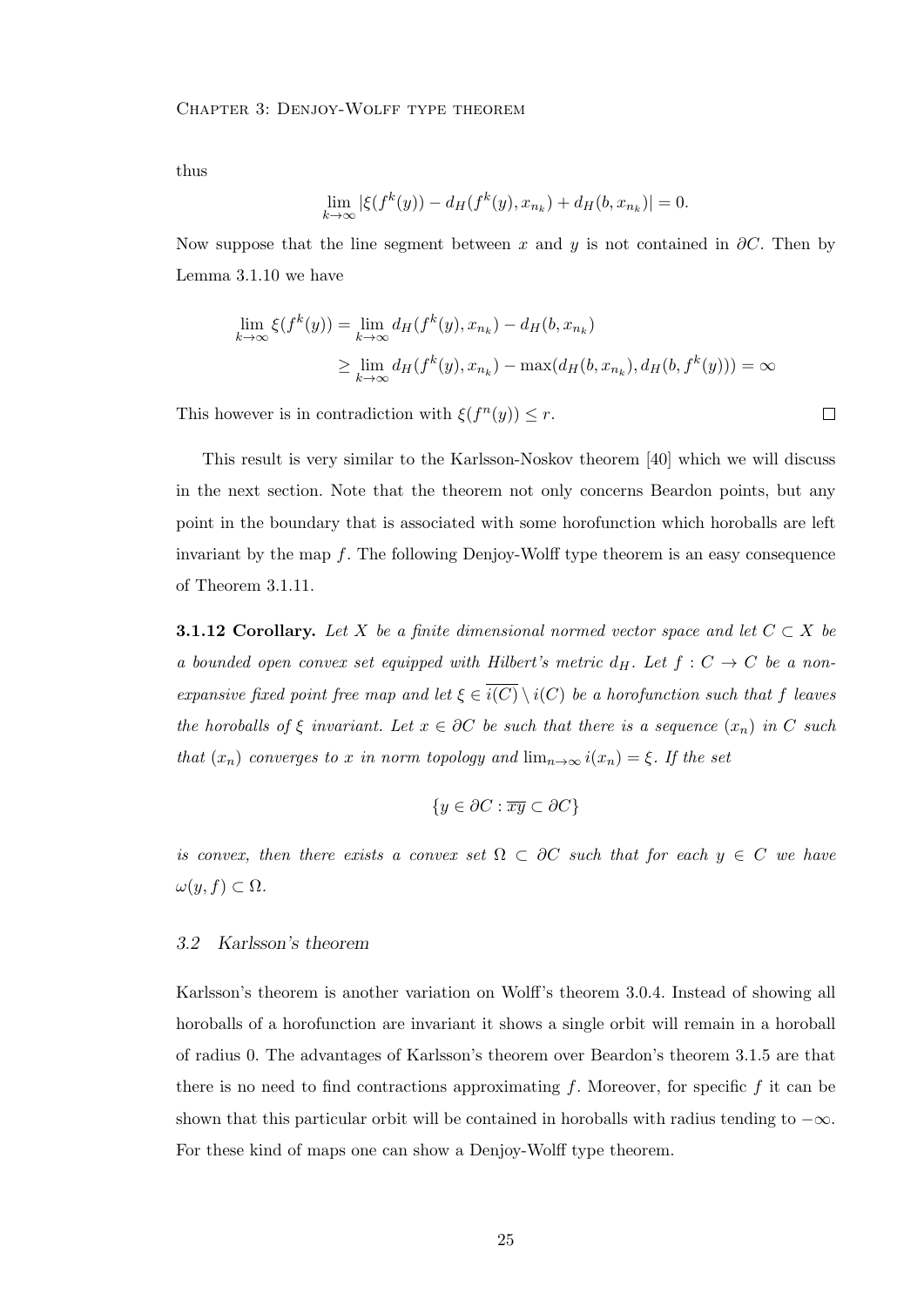**3.2.1 Definition.** Let  $(X, d)$  be a metric space, let  $f : X \to X$  be a non-expansive map and let  $x \in X$ . Then we call

$$
\tau_f = \lim_{n \to \infty} \frac{1}{n} d(x, f^n(x))
$$

the translation number of f.

It is easy to show, using the non-expansiveness of  $f$ , that the translation number exists and is independent of x. Indeed note that for all  $x, y \in X$  and all  $n \in \mathbb{N}$  we have that

$$
d(x, f^{n}(x)) - d(y, f^{n}(y)) \le d(x, y) + d(y, f^{n}(x)) - d(y, f^{n}(y))
$$
  

$$
\le d(x, y) + d(f^{n}(x), f^{n}(y)) \le 2d(x, y)
$$

and hence

$$
\lim_{n \to \infty} \frac{1}{n} |d(x, f^{n}(x)) - d(y, f^{n}(y))| \le \lim_{n \to \infty} \frac{2d(x, y)}{n} = 0.
$$

The existence of the translation numbers is a direct consequence of Fekete's subadditive lemma.

**3.2.2 Lemma** (Fekete's subadditive lemma). Let  $(a_n)$  be a subadditive sequence of real numbers, i.e.  $a_{n+m} \le a_n + a_m$ , then

$$
\lim_{n \to \infty} \frac{a_n}{n} = \inf_{n > 0} \frac{a_n}{n} < \infty.
$$

*Proof.* Let  $\varepsilon > 0$ . We can find an  $N \in \mathbb{N}$  such that  $\frac{a_N}{N} < \inf_{n>0} \frac{a_n}{n} + \varepsilon$ . For all  $n > N$  we can find a  $k_n \in \mathbb{N}$  and an  $0 \le r_n < N$  such that  $n = k_n N + r_n$ . Now for  $n > \frac{N}{\varepsilon}$  we find

$$
\inf_{k>0} \frac{a_k}{k} \le \frac{a_n}{n} = \frac{a_{k_n N + r_n}}{n} \le \frac{k_n a_N + a_{r_n}}{n} \le \frac{a_N}{N} + \frac{r_n a_1}{n} \le \frac{a_N}{N} + \frac{N|a_1|}{n} \le \inf_{k>0} \frac{a_k}{k} + (1 + |a_1|)\varepsilon.
$$

 $\Box$ 

Letting  $\varepsilon$  tend to 0 gives the required result.

Karlsson uses the translation number to bound the values of a special horofunction of a single orbit.

**3.2.3 Theorem** ([35]). Let  $(M, d)$  be a proper metric space and let  $f : M \rightarrow M$  be a non-expansive map with translation number  $\tau_f$ . Then for all  $x \in X$  there exists a function  $\xi \in \overline{i(X)}$  such that for all m

$$
\xi(f^m(x)) \le -\tau_f m.
$$

*Proof.* Let  $x \in X$  and consider  $O(x, f)$ . Note that for all  $\varepsilon > 0$  the sequence  $d(x, f^{n}(x))$  –  $n(\tau_f - \varepsilon)$  is unbounded. Let  $(\varepsilon_k)$  be a strictly positive sequence converging to 0. By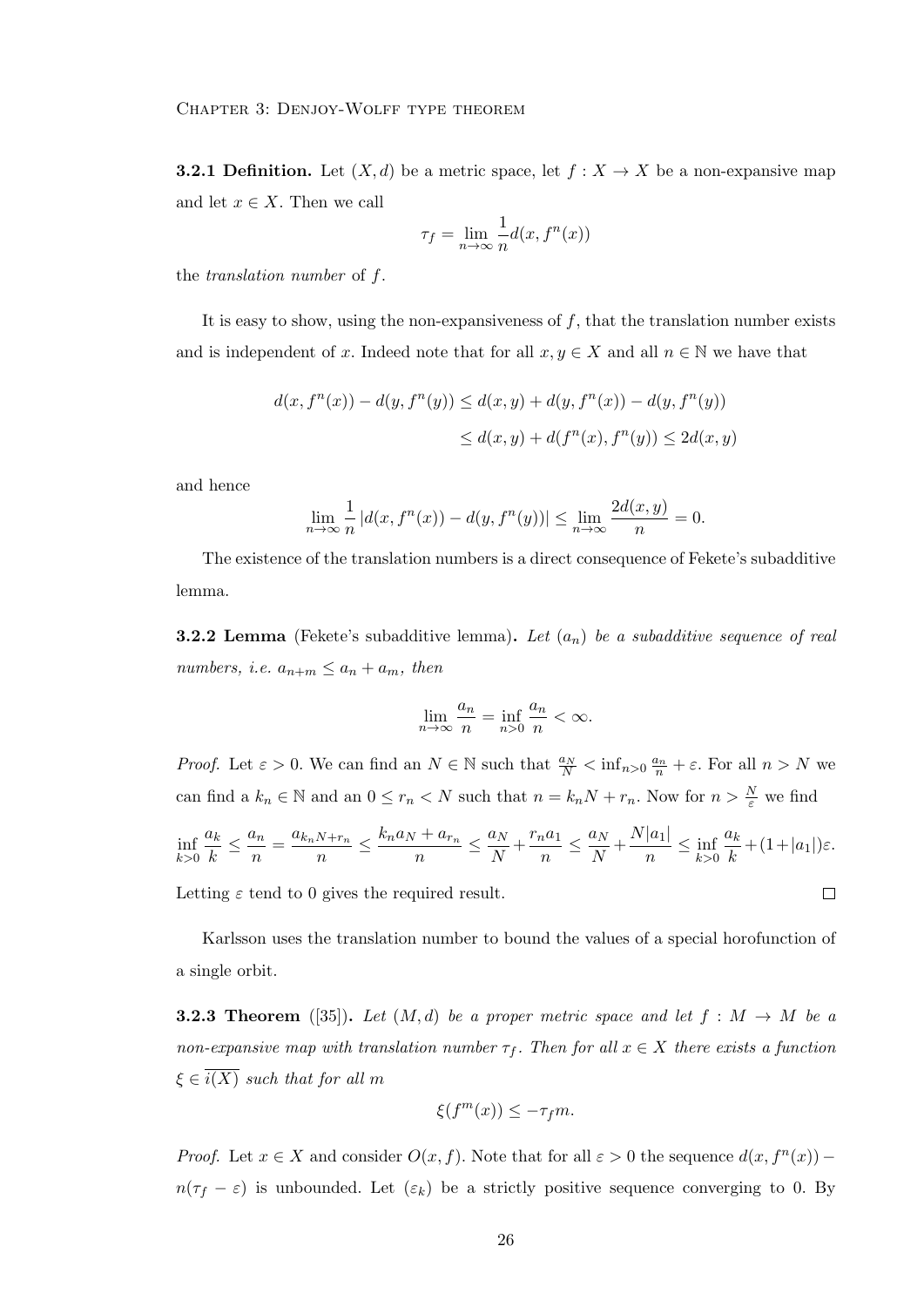Lemma 3.2.2 we can find  $(f^{n_k}(x))$ , a subsequence of  $(f^n(x))$  such that  $(i(f^{n_k}(x)))$  converges to some horofunction  $\xi$  and for all  $m < n_k$  we have that  $d(x, f^{n_k}(x)) - n_k(\tau_f - \varepsilon_k) >$  $d(x, f<sup>m</sup>(x)) - m(\tau_f - \varepsilon_k).$ 

Then we find that for all  $m \in \mathbb{N}$  we have

$$
\xi(f^m(x)) = \lim_{k \to \infty} d(f^m(x), f^{n_k}(x)) - d(x, f^{n_k}(x))
$$
  
\n
$$
\leq \liminf_{k \to \infty} d(x, f^{n_k - m}(x)) - d(x, f^{n_k}(x))
$$
  
\n
$$
= \liminf_{k \to \infty} d(x, f^{n_k - m}(x)) - (n_k - m)(\tau_f - \varepsilon_k)
$$
  
\n
$$
- d(x, f^{n_k}(x)) + n_k(\tau_f - \varepsilon_k) - m(\tau_f - \varepsilon_k)
$$
  
\n
$$
\leq \liminf_{k \to \infty} -m(\tau_f - \varepsilon_k) = -m\tau_f.
$$

**3.2.4 Remark.** Note that the function  $\xi$  in Karlsson's theorem is not necessarily a horofunction. If f is fixed point free, then the orbits of f will be unbounded and  $\xi$  will be a horofunction, as  $(M, d)$  is assumed to be proper.

A consequence of Karlson's theorem is, that for any finite dimensional Hilbert metric space, if the translation number is strictly positive, then Conjecture 3.0.3 holds as proven by Karlsson, Metz and Noskov [39, Theorem 5.2] and Nussbaum [55, Theorem 4.25]. Just like with Beardon's Theorem, Karlsson's Theorem gives rise to a special set of points.

**3.2.5 Definition.** Let X be a finite dimensional normed vector space and let  $C \subset X$  be an open bounded convex set equipped with Hilbert's metric. Let  $f: C \to C$  be a fixed-point free non-expansive map and for  $x \in C$  let  $(f^{n_k}(x))$  be a subsequence of  $(f^n(x))$  such that for all  $m < n_k$  we have that  $d(x, f^{n_k}(x)) > d(x, f^m(x))$  and  $\lim_{k \to \infty} f^{n_k}(x) = z \in \partial C$ . We call z a Karlsson point.

Note that if  $f$  is fixed point free, then the horofunctions found in Theorem 3.2.3 have associated Karlsson points. It is not known if the converse is true, i.e., if we can find a horofunction with the properties described in Theorem 3.2.3 for every Karlsson point. Karlsson and Noskov have shown that every Karlsson point is a star point, see [40].

**3.2.6 Theorem.** Let X be a finite dimensional vector space and let  $C \subset X$  be an open bounded convex set equipped with the Hilbert metric. If  $f : C \to C$  is a fixed-point free non-expansive map and  $\Omega$  is the convex hull of  $\bigcup_{y\in C}\omega(y;f)$ , then every Karlsson point is a star point of  $\partial C \cap \Omega$ .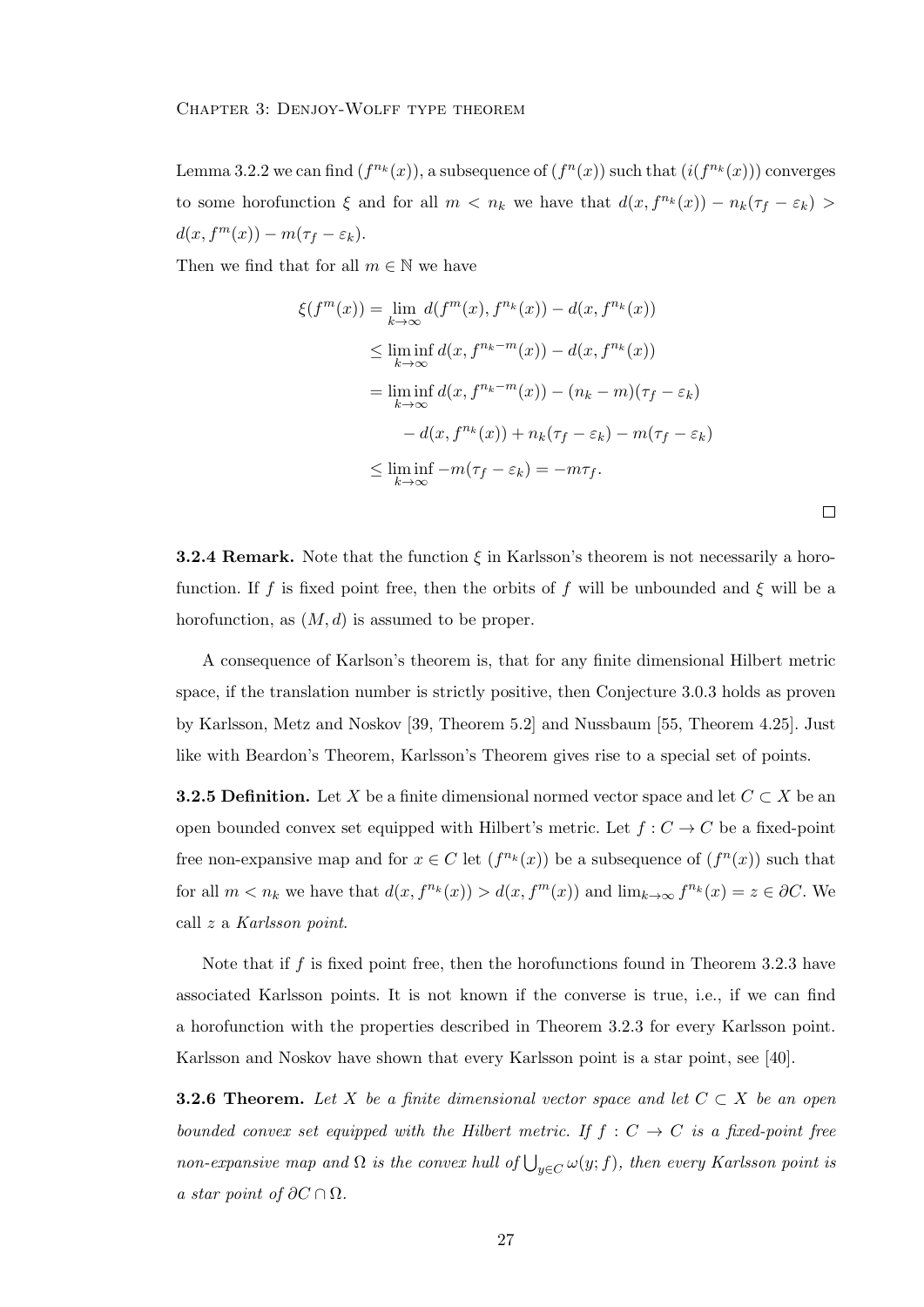*Proof.* Let  $x \in C$  and let  $a_n = d_H(f^n(x), x)$  for all  $n \ge 1$ . Let  $(f^{n_k}(x))$  be a subsequence such that  $(i(f^{n_k}(x)))$  converges to some horofunction  $\xi$  and for all  $m < n_k$  we have  $a_m < a_{n_k}$ . Now let  $u \in \omega(x, f)$ . Then there exists a subsequence  $(m_k)$  and a  $y \in X$  such that  $\lim_{n\to\infty} f^{m_n}(y) = u$ , by taking a further subsequence of  $n_k$  we may assume that  $m_k < n_k$ . Now consider the Gromov product

$$
-\infty \leq \limsup_{k \to \infty} d_H(f^{n_k}(x), f^{m_k}(y)) - \max(d_H(f^{n_k}(x), x), d_H(f^{m_k}(y), x))
$$
  
\n
$$
\leq \limsup_{k \to \infty} d_H(f^{n_k}(x), f^{m_k}(y)) - d_H(f^{n_k}(x), x)
$$
  
\n
$$
\leq \limsup_{k \to \infty} d_H(f^{n_k}(x), f^{m_k}(x)) + d_H(f^{m_k}(x), f^{m_k}(y)) - a_{n_k}
$$
  
\n
$$
\leq \limsup_{k \to \infty} a_{n_k - m_k} - a_{n_k} + d_H(x, y) \leq d_H(x, y) < \infty.
$$

 $\Box$ 

The result follows by Lemma 3.1.10.

#### 3.3 Uniqueness of Karlsson and Beardon points

In Chapter 9 of [57] Karlsson shows that the Karlsson-Nussbaum conjecture 3.0.3 holds for bounded convex sets in  $\mathbb{R}^2$  equipped with Hilbert's metric. In his proof he makes use of the properties of both the Karlsson and Beardon points. In the same chapter Karlsson claims that if the Beardon point and the Karlsson point coincide then the Karlsson-Nussbaum conjecture would hold. In a bounded strictly convex subset of  $\mathbb{R}^n$  equipped with Hilbert's metric it is easy to see that, as Beardon and Karlsson points are star points, the Beardon and Karlsson points are unique and coincide. This leads us to ask the question if in general the Karlsson and the Beardon point are unique. In this section we will show that in general this is not the case. The example we will construct comes from a special class of Hilbert's metric non-expansive maps. To introduce them, let us recall some basic terminology.

**3.3.1 Definition.** Let X, Y be real vector spaces. We call a map  $f : X \to Y$  homogeneous (of degree one) if  $f(\lambda x) = \lambda f(x)$ .

**3.3.2 Proposition.** Let X be a topological vector space with closed cone  $X_+$ . If  $f: X_+^{\circ} \to$  $X_{+}^{\circ}$  is homogeneous and order-preserving, then f is non-expansive with respect to Hilbert's metric.

*Proof.* Let  $x, y \in X^{\circ}_+$ . We have to show that  $M(f(x)/f(y))M(f(y)/f(x)) \leq M(x/y)M(y/x)$ . Note that

$$
f(x) \le f(M(x/y)y) = M(x/y)f(y),
$$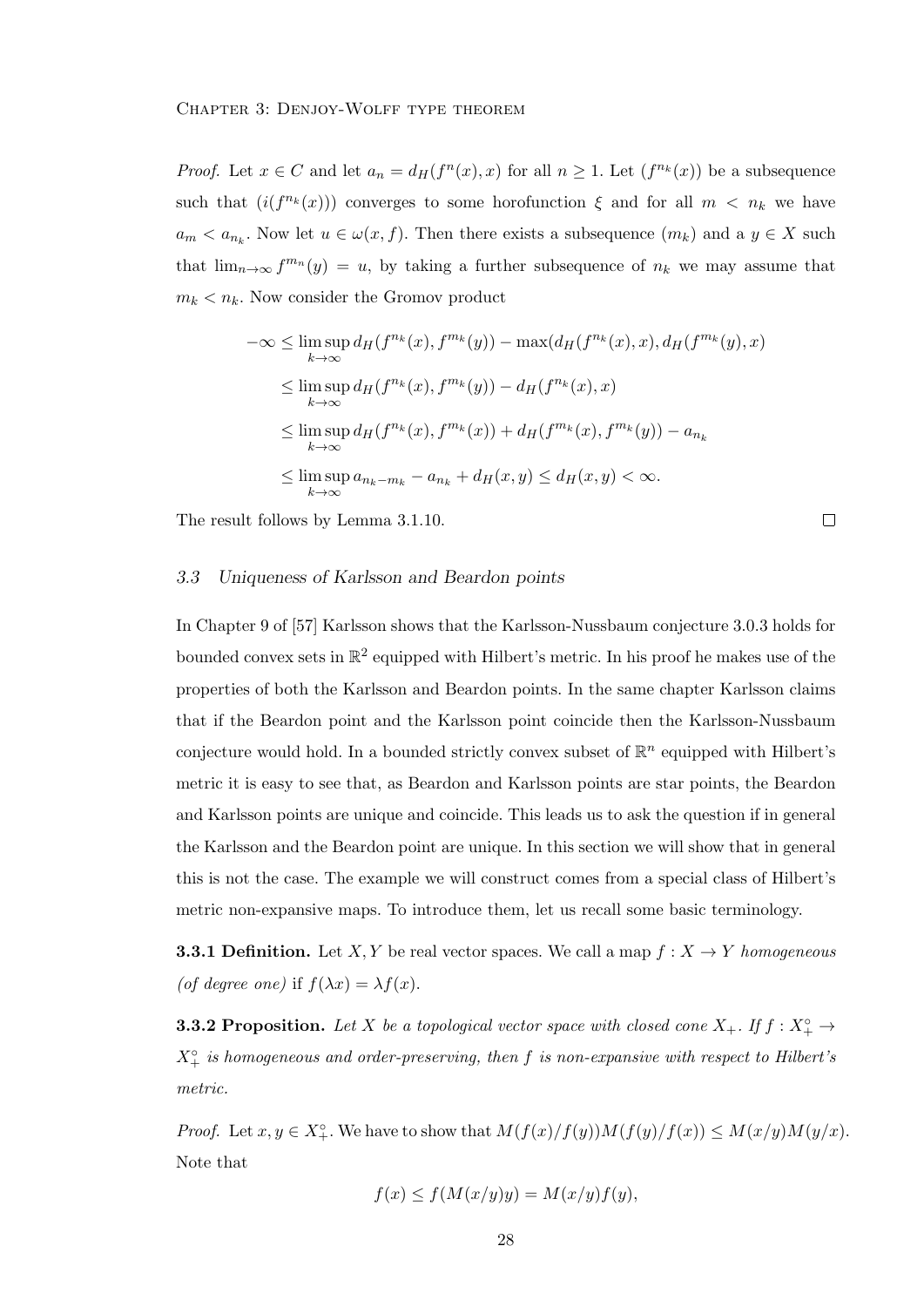so  $M(f(x)/f(y)) \leq M(x/y)$ . Similarly we find that  $M(f(y)/f(x)) \leq M(y/x)$ .  $\Box$ 

**3.3.3 Corollary.** Let X be a vector space with closed cone  $X_+$ . If a map  $f: X_+^{\circ} \to X_+^{\circ}$ is a positive linear operator, then f is non-expansive with respect to Hilbert's metric.

3.3.4 Example. In this example we will show that in general a Karlsson point is not unique.

Consider the 2-simplex

$$
\Delta_2 = \{ x \in \mathbb{R}_+^3 : x_1 + x_2 + x_3 = 1 \}
$$

equipped with Hilbert's metric  $d_H$ . Consider the positive operator

$$
A = \begin{pmatrix} 0 & 2 & 0 \\ 1 & 0 & 0 \\ 0 & 0 & \frac{1}{2} \end{pmatrix}.
$$

Note that, as it is linear and leaves  $\mathbb{R}^3_+$  invariant, it is order-preserving and homogeneous. Hence  $B: \Delta_2^{\circ} \to \Delta_2^{\circ}$ , defined by  $Bx = Ax / ||Ax||_1$  is non-expansive with respect to Hilbert's metric. Now let  $x = (1, 1, 1)^T$  and let  $\hat{x} = x/||x||_1$ . We find the following

$$
A^{k}x = \begin{cases} \left(2^{\frac{1}{2}k + \frac{1}{2}}, 2^{\frac{1}{2}k - \frac{1}{2}}, 2^{-k}\right)^{T} & \text{if } k \text{ is odd.} \\ \left(2^{\frac{1}{2}k}, 2^{\frac{1}{2}k}, 2^{-k}\right)^{T} & \text{if } k \text{ is even.} \end{cases}
$$

Note that since  $B^k \hat{x} = A^k x / \|A^k x\|_1$  we find that

$$
d_H(B^k \hat{x}, \hat{x}) = d_H(A^k x, x) = \begin{cases} \log\left(2^k \cdot 2^{\frac{1}{2}k + \frac{1}{2}}\right) = \left(\frac{3}{2}k + \frac{1}{2}\right) \log(2) & \text{if } k \text{ is odd.} \\ \log\left(2^k \cdot 2^{\frac{1}{2}k}\right) = \frac{3}{2}k \log(2) & \text{if } k \text{ is even.} \end{cases}
$$

We can show that every accumulation point of  $O(\hat{x}, B)$  is a Karlsson point. Indeed, for all even  $k \in \mathbb{N}$  we find that

$$
d_H(B^{k-1}\hat{x}, \hat{x}) = \left(\frac{3}{2}k - 1\right) \log(2) < \frac{3}{2}k \log(2) = d_H(B^k \hat{x}, \hat{x}) \\
&< \left(\frac{3}{2}k + 2\right) \log(2) = d_H(B^{k+1}\hat{x}, \hat{x}),
$$

so for all  $k \in \mathbb{N}$  and all  $m < k$  we have that  $d_H(B^k \hat{x}, \hat{x}) > d_H(B^m \hat{x}, \hat{x})$ . Note that

$$
\lim_{k \to \infty} \frac{A^{2k}x}{\|A^{2k}x\|_1} = \lim_{k \to \infty} \frac{(2^k, 2^k, 2^{-2k})^T}{\|(2^k, 2^k, 2^{-2k})^T\|_1} = \left(\frac{1}{2}, \frac{1}{2}, 0\right)^T
$$

and

$$
\lim_{k \to \infty} \frac{A^{2k+1}x}{\|A^{2k+1}x\|_1} = \lim_{k \to \infty} \frac{(2^{k+1}, 2^k, 2^{-2k-1})^T}{\|(2^{k+1}, 2^k, 2^{-2k-1})^T\|_1} = \left(\frac{2}{3}, \frac{1}{3}, 0\right)^T.
$$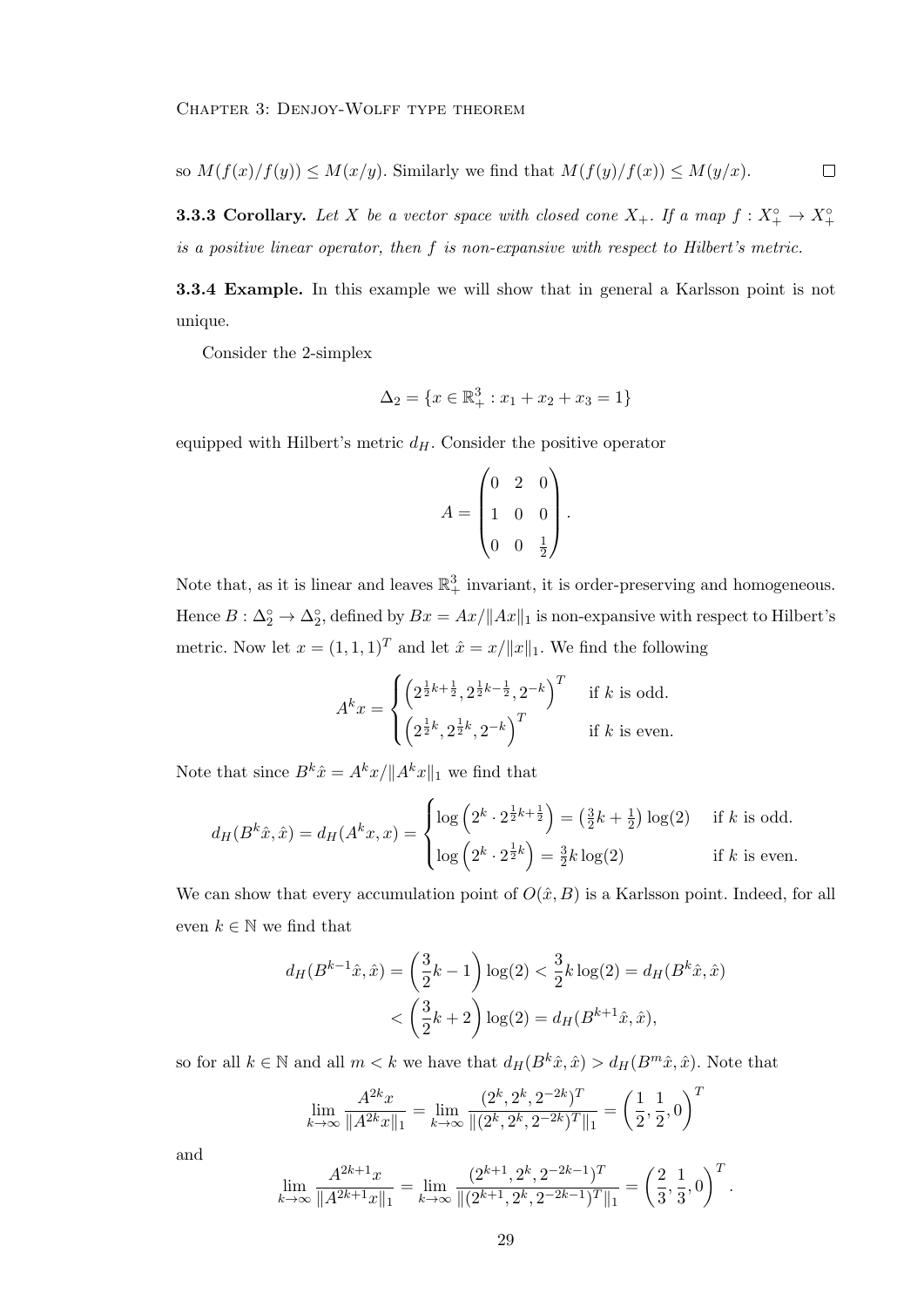As both points are accumulation points we have shown there can be more than one Karlsson point.

In the following example we will show the same for Beardon points.

3.3.5 Example. Consider the 2-simplex

$$
\Delta_2 = \{ x \in \mathbb{R}_+^3 : x_1 + x_2 + x_3 = 1 \}
$$

equipped with Hilbert's metric  $d_H$ . Consider the positive operator

$$
A = \begin{pmatrix} 1 & 0 & 0 \\ 0 & 1 & 0 \\ 0 & 0 & \frac{1}{2} \end{pmatrix}.
$$

Note that, as it is linear and leaves  $\mathbb{R}^3_+$  invariant, it is order-preserving and homogeneous. Hence  $B: \Delta_2^{\circ} \to \Delta_2^{\circ}$ , defined by  $Bx = Ax / ||Ax||_1$  is non-expansive with respect to Hilbert's metric. Consider the perturbations

$$
A_n x = Ax + \frac{\|x\|_1}{n} (1, 1, 1)^T.
$$

 $A_n$  is order-preserving and homogeneous, hence  $B_n$ :  $\Delta_2^{\circ} \rightarrow \Delta_2^{\circ}$ , defined by  $B_n x =$  $A_nx/\Vert A_nx\Vert_1$  is non-expansive with respect to  $d_H$ , in fact  $B_n$  is a contraction, see the proof of Theorem 4.3 in [41]. One can show that for

$$
x_n = \begin{pmatrix} \frac{4}{6 - n + \sqrt{n^2 + 4n + 36}} \\ \frac{4}{6 - n + \sqrt{n^2 + 4n + 36}} \\ \frac{4}{2n + 12 + \sqrt{n^2 + 4n + 36}} \end{pmatrix} \text{ and } \lambda_n = \frac{3n + 6 + \sqrt{n^2 + 4n + 36}}{4n}
$$

we have  $A_n x_n = \lambda_n x_n$ , hence  $x_n$  is a fixed point of  $B_n$ . So

$$
\lim_{n \to \infty} \left( \frac{\frac{4}{6 - n + \sqrt{n^2 + 4n + 36}}}{\frac{4}{6 - n + \sqrt{n^2 + 4n + 36}}} \right) = \begin{pmatrix} \frac{1}{2} \\ \frac{1}{2} \\ \frac{4}{2n + 12 + \sqrt{n^2 + 4n + 36}} \end{pmatrix}
$$

is a Beardon point. Now consider another sequence of perturbations

$$
\hat{A}_n x = Ax + \frac{\|x\|_1}{n} (2, 1, 1)^T.
$$

 $\hat{A}_n$  is order-preserving and homogeneous, hence  $\hat{B}_n$ :  $\Delta_2^{\circ} \to \Delta_2^{\circ}$ , defined by  $\hat{B}_n x =$  $\hat{A}_n x/\|\hat{A}_n x\|_1$  is non-expansive with respect to  $d_H$ , in fact  $\hat{B}_n$  is a contraction, see the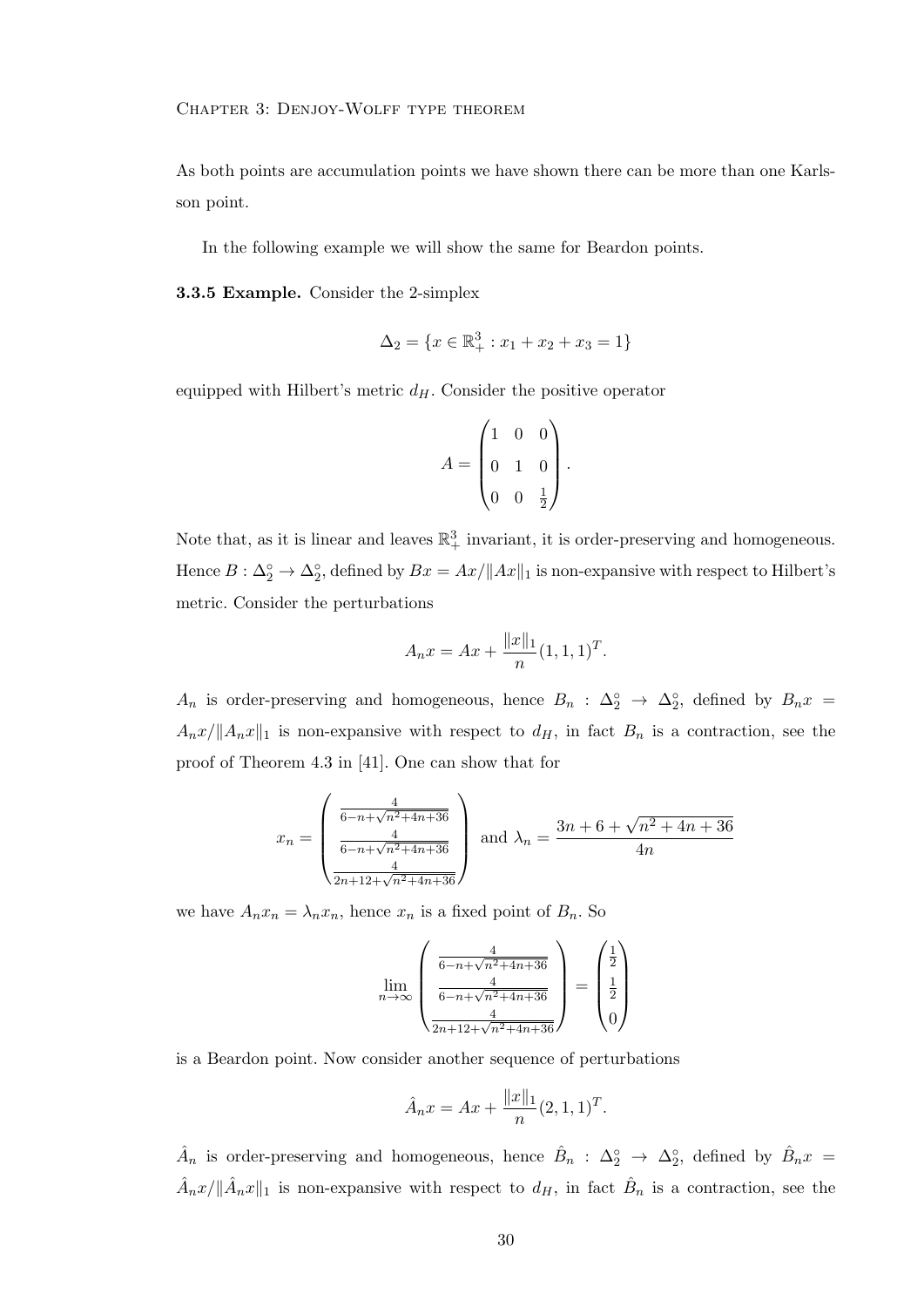## Chapter 3: Denjoy-Wolff type theorem

proof of Theorem 4.3 in [41]. One can show that for

$$
\hat{x}_n = \begin{pmatrix} \frac{8}{8 - n + \sqrt{n^2 + 8n + 64}} \\ \frac{4}{8 - n + \sqrt{n^2 + 8n + 64}} \\ \frac{4}{2n + 8 + \sqrt{n^2 + 8n + 64}} \end{pmatrix} \text{ and } \hat{\lambda}_n = \frac{3n + 8 + \sqrt{n^2 + 8n + 64}}{4n}
$$

we have  $\hat{A}_n \hat{x}_n = \hat{\lambda}_n \hat{x}_n$ , hence  $\hat{x}_n$  is a fixed point of  $\hat{B}_n$ . So

$$
\lim_{n \to \infty} \left( \frac{\frac{8}{8 - n + \sqrt{n^2 + 8n + 64}}}{\frac{4}{8 - n + \sqrt{n^2 + 8n + 64}}} \right) = \begin{pmatrix} \frac{2}{3} \\ \frac{1}{3} \\ \frac{4}{2n + 8 + \sqrt{n^2 + 8n + 64}} \end{pmatrix}
$$

is also a Beardon point.

We can also introduce the concept of Karlsson and Beardon points in different kinds of spaces. Consider  $\mathbb{R}^n$  equipped with the Euclidean distance  $||x - y||_2$  for all  $x, y \in \mathbb{R}^n$ . One can show that the horofunction boundary can be identified with the Euclidean unit sphere. Take  $b = 0$  as base point and let  $(x_n)$  be a sequence in  $\mathbb{R}^n$  such that  $(i(x_n))$  converges to some horofunction  $\xi \in \overline{i(\mathbb{R}^n)} \setminus i(\mathbb{R}^n)$ . Note that, as  $\mathbb{R}^n$  is proper, by Proposition 2.4.7  $||x_n||_2$  tends to infinity. By taking a subsequence we may assume that  $\left(\frac{x_n}{||x_n||_2}\right)$  $||x_n||_2$  converges to some  $x \in S^{n-1}$  where  $S^{n-1}$  denotes the unit sphere. Note that this subsequence gives rise to the same horofunction. Indeed,

$$
\xi(y) = \lim_{n \to \infty} (\|y - x_n\|_2 - \|x_n\|_2)
$$
  
\n
$$
= \lim_{n \to \infty} \left( \sqrt{\|y\|_2^2 + \|x_n\|_2^2 - 2\langle x_n, y \rangle} - \|x_n\|_2 \right)
$$
  
\n
$$
= \lim_{n \to \infty} \frac{\|y\|_2^2 + \|x_n\|_2^2 - 2\langle x_n, y \rangle - \|x_n\|_2^2}{\sqrt{\|y\|_2^2 + \|x_n\|_2^2 - 2\langle x_n, y \rangle} + \|x_n\|_2}
$$
  
\n
$$
= \lim_{n \to \infty} \frac{\frac{\|y\|_2^2}{\|x_n\|_2} - 2\langle \frac{x_n}{\|x_n\|_2}, y \rangle}{\sqrt{\frac{\|y\|_2^2 + 1}{\|x_n\|_2^2} - 2\langle \frac{x_n}{\|x_n\|_2}, \frac{y}{\|x_n\|_2} \rangle} + 1} = -\langle x, y \rangle.
$$

So we can identify the horofunction boundary with the Euclidean unit sphere, which, like in Beardon's theorem, is strictly convex. Also note that, like Hilbert's metric, the Euclidean metric balls are strictly convex. One might expect that in this situation Beardon and Karlsson points will be unique again, this however is not the case.

**3.3.6 Example.** Consider  $\mathbb{R}^2$  with Euclidean norm. We use Theorem 11.3 in [68] which states that if we find some non-expansive sequence  $(x_n)$ , then there exists a non-expansive map  $f : \mathbb{R}^2 \to \mathbb{R}^2$  such that  $f(x_n) = x_{n+1}$ . Using a strategy similar to Lins in [46] we will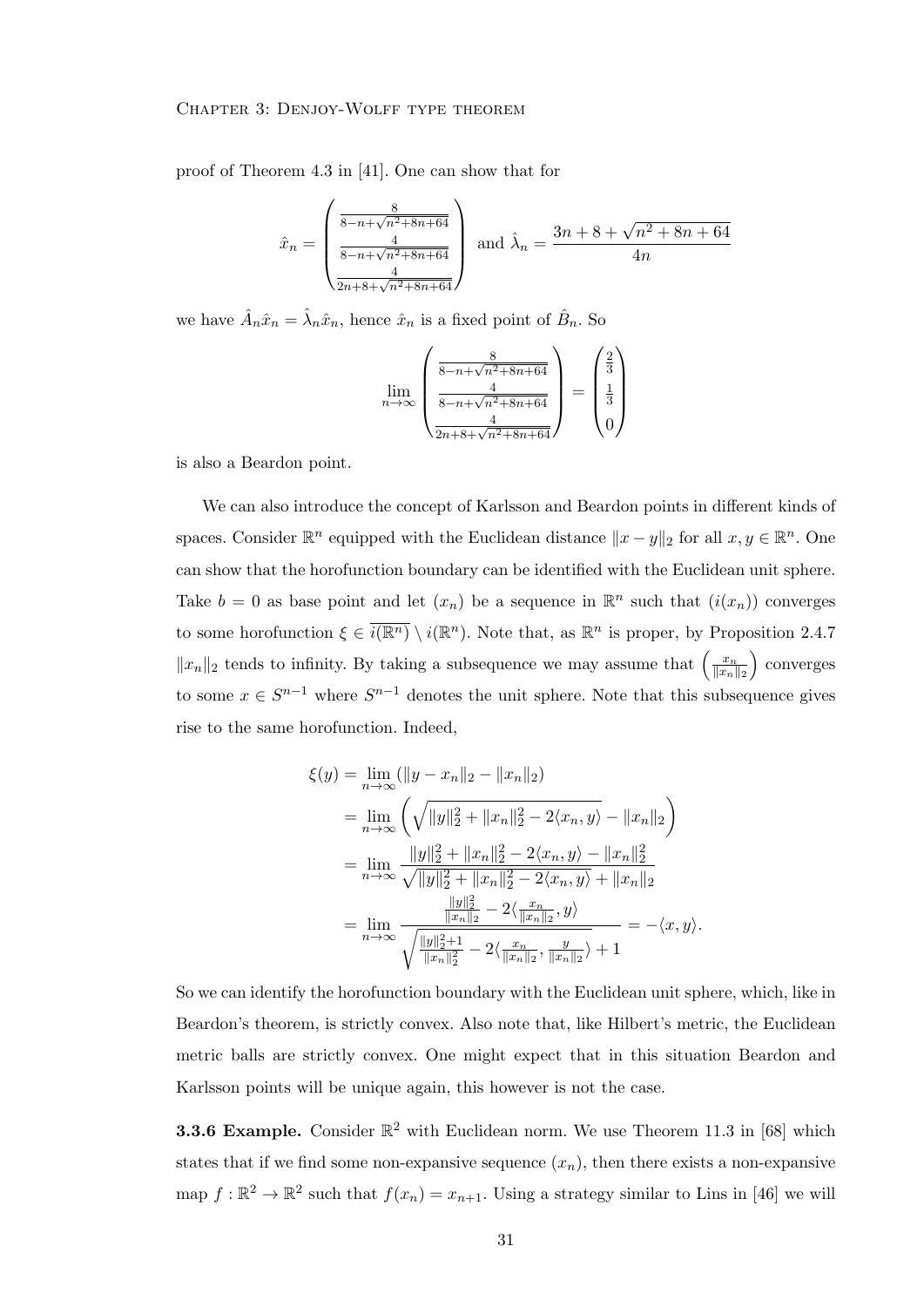## Chapter 3: Denjoy-Wolff type theorem

show that the Karlsson point is not unique, indeed, we will show there is a continuum of Karlsson points. We do this by going back and forth between the lines  $l_1 : y = -\frac{1}{8}$  $\frac{1}{8}x$  and  $l_2: y = \frac{1}{8}$  $\frac{1}{8}x$  following lines parallel to  $l_3: y = \frac{1}{4}$  $\frac{1}{4}x$  and  $l_4: y = -\frac{1}{4}$  $\frac{1}{4}x$ . To ensure the sequence created is non-expansive we need to make sure that the angle between  $l_3$  and  $l_4$  is not too large, and every time we switch between a line parallel to  $l_3$  and a line parallel to  $l_4$  or the other way around, we need to decrease the step size sufficiently. In this example we will halve the step sizes. This will give us the construction in the figure below.



Here  $n_i$  are the indices of the sequence elements for which  $x_{n_i}$  lies on  $l_1$  for i even, and  $x_{n_i}$  lies on  $l_2$  for i odd.

We can calculate the  $n_i$ , for this first consider the point  $a = (n, \frac{n}{8}) \in l_1$  and let  $l_5 : y =$  $-\frac{1}{4}$  $\frac{1}{4}x + \frac{3n}{8}$  $\frac{3n}{8}$  be the line parallel to  $l_4$  passing through a.  $l_5$  intersects  $l_2$  in  $b = (3n, -\frac{3n}{8})$  $\frac{3n}{8}$ ), let  $l_6: y=\frac{1}{4}$  $rac{1}{4}x - \frac{9n}{8}$  $\frac{\partial n}{\partial s}$  be the line parallel to  $l_3$  passing through b.  $l_6$  intersects  $l_1$  in  $c = (9n, \frac{9n}{8})$ . One can easily see that  $c_1 - b_1 = 3(b_1 - a_1)$ , so if it takes m steps to go between a and b, then, as we use half the step length between  $b$  and  $c$ , it takes  $6m$  steps between  $b$  and  $c$ .

Using this we define  $x_0 = (0,0), x_1 = (1,0)$  and  $x_2 = (2, \frac{1}{4})$  $(\frac{1}{4})$ , which gives us  $n_0 = 2$ , it then takes 8 steps to get from  $(2, \frac{1}{4})$  $\frac{1}{4}$ ) to  $(6, -\frac{3}{4})$  $\frac{3}{4}$ ) giving us  $n_1 = 10$  and subsequently it takes 3 times the distance to travel between the two lines. Combined with the fact that the step length gets halved we find  $n_i = 2 + \sum_{j=0}^{i-1} 8 \cdot 6^j$ . We can then define for  $n > 2$ 

$$
x_n = \begin{cases} x_{n-1} + 2^{-i} (1, \frac{1}{4}) & \text{if } n_{i-1} < n \le n_i \text{ and } i \text{ is even.} \\ x_{n-1} + 2^{-i} (1, -\frac{1}{4}) & \text{if } n_{i-1} < n \le n_i \text{ and } i \text{ is odd.} \end{cases}
$$

We first need to show that the sequence  $(x_n)$  is non-expansive. Let  $m, n \in \mathbb{N}$ . It is easy to see that

$$
||x_{n+1} - x_{m+1}||_2 \le ||x_n - x_m||_2
$$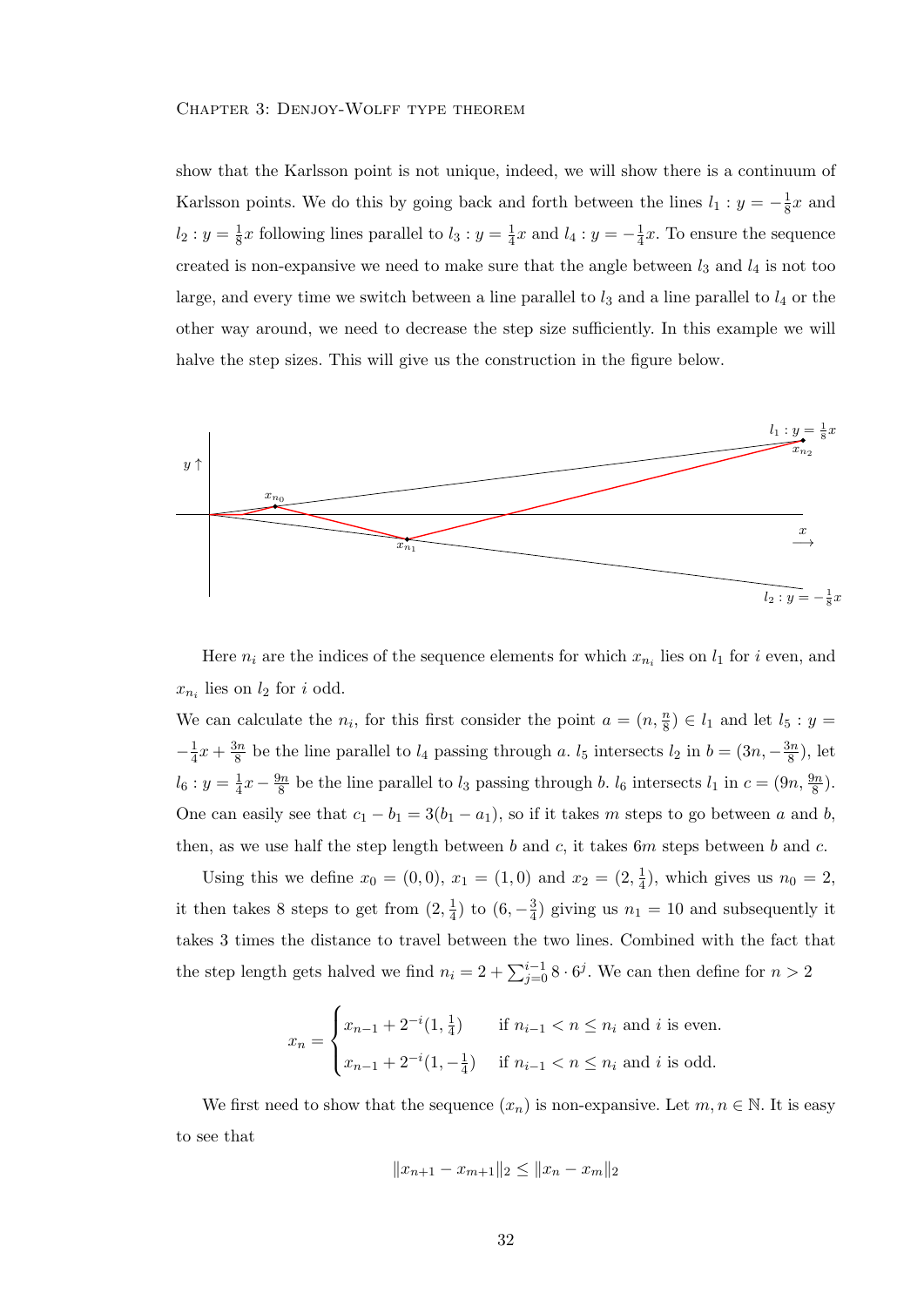if  $n = m + 1$ , so we may assume  $m + 1 < n$ . Let  $x_n = (y_1, y_2)$  and let  $x_m = (z_1, z_2)$  and let  $u_1 = y_1 - z_1 > 0$  and let  $u_2 = y_2 - z_2$ . Let  $i, j \in \mathbb{N}$  such that  $n_i < m + 1 \le n_{i+1}$  and  $n_j < n+1 \leq n_{j+1}$ . If  $i = j$  then clearly  $x_n - x_m = x_{n+1} - x_{m+1}$  so we may assume that  $j > i$ , from which it follows that  $2^{-i} \geq 2^{-j+1}$ . Note that  $u_2 \leq \frac{1}{4}$  $\frac{1}{4}u_1$  and also note that since  $m + 1 < n$  we have that  $u_1 \ge (2^{-i} + 2^{-i-1}) = \frac{3}{2} \cdot 2^{-i}$ . We now find  $||x_{n+1} - x_{m+1}||_2^2 \leq (u_1 - (2^{-i} - 2^{-j}))^2 + (u_2 + \frac{1}{4})$  $\frac{1}{4}(2^{-i}+2^{-j}))^2$  $= u_1^2 - 2(2^{-i} - 2^{-j})u_1 + 2^{-2i} - 2^{-(i+j)+1} + 2^{-2j}$  $+ u_2^2 + \frac{1}{2}$  $\frac{1}{2}(2^{-i}+2^{-j})u_2+2^{-2i-4}+2^{-(i+j)-3}+2^{-2j-4}$  $= \|x_m - x_n\|_2^2 + \frac{17}{16}$  $\frac{17}{16} \cdot 2^{-2i} + \frac{17}{16}$  $\frac{17}{16} \cdot 2^{-2j}$  $+\left(\frac{1}{2}u_2-2u_1\right)2^{-i}+\left(\frac{1}{2}u_2+2u_1\right)2^{-j}-15\cdot 2^{-(i+j)-3}$  $\leq ||x_m - x_n||_2^2 + \frac{17}{16} \cdot 2^{-2i} + \frac{17}{16} \cdot 2^{-2j} - \frac{15}{8} u_1 2^{-i} + \frac{17}{8} u_1 2^{-j} - 15 \cdot 2^{-(i+j)-3}$  $16$   $16$   $8$   $12$   $8$  $\leq ||x_m - x_n||_2^2 + \frac{17}{16}$  $\frac{17}{16} \cdot 2^{-2i} + \frac{17}{16}$  $\frac{17}{16} \cdot 2^{-2j} - \frac{30}{16}$  $\frac{30}{16}u_12^{-i} + \frac{17}{16}$  $\frac{1}{16}u_12^{-i} - 15 \cdot 2^{-(i+j)-3}$  $\leq ||x_m - x_n||_2^2 + \frac{17}{16}$  $\frac{17}{16} \cdot 2^{-2i} + \frac{17}{16}$  $\frac{17}{16} \cdot 2^{-2j} - \frac{13}{16}$  $\frac{15}{16}u_12^{-i} - 15 \cdot 2^{-(i+j)-3}$  $\leq ||x_m - x_n||_2^2 + \frac{17}{16}$  $\frac{17}{16} \cdot 2^{-2i} + \frac{17}{16}$  $\frac{17}{16} \cdot 2^{-2j} - \frac{39}{32}$  $rac{32}{32}$ 2<sup>-2i</sup> - 15 · 2<sup>-2j-2</sup>  $= \|x_m - x_n\|_2^2 - \frac{5}{3^2}$  $rac{5}{32}2^{-2i} - \frac{43}{16}$  $\frac{43}{16} \cdot 2^{-2j} < ||x_m - x_n||_2^2$ 

This proves that  $(x_n)$  is non-expansive. Hence by Theorem 11.3 in [68] there exists a nonexpansive map f such that  $f(x_n) = x_{n+1}$ . Furthermore, let  $0 < m < n$  and let  $x_n = (y_1, y_2)$ and  $x_m = (z_1, z_2)$ . Note that  $|y_2 - z_2| \leq \frac{1}{4}(y_1 - z_1)$ ,  $|z_1| < y_1$ ,  $|y_2| \leq \frac{1}{4}y_1$  and  $z_2 \leq \frac{1}{4}$  $rac{1}{4}z_1$ . Using this we find

$$
||x_m||_2^2 = z_1^2 + z_2^2 = z_1^2 + (z_2 - y_2)(z_2 + y_2) + y_2^2 =
$$
  
\n
$$
\leq z_1^2 + \frac{1}{16}(y_1 - z_1)(y_1 + z_1) + y_2^2
$$
  
\n
$$
\leq \frac{15}{16}z_1^2 + \frac{1}{16}y_1^2 + y_2^2 \leq y_1^2 + y_2^2 = ||x_n||_2^2
$$

Hence for any subsequence of  $(x_{k_n})$  satisfying that  $(i(x_{k_n}))$  converges to some horofunction ξ, it follows that ξ is a Karlsson point. Recall that the horofunctions can be represented by considering the projections on the unit sphere. Since for  $i$  large enough

$$
X_i = \left\{ \frac{x_n}{\|x_n\|_2} : n_{i-1} \le n \le n_i \right\}
$$

gives an arbitrarily fine partition of the arc between  $(\frac{8}{\sqrt{65}}, \frac{1}{\sqrt{65}})$  and  $(\frac{8}{\sqrt{65}}, -\frac{1}{\sqrt{65}})$  we see that the Karlsson points of  $f$  form a continuum on the unit circle.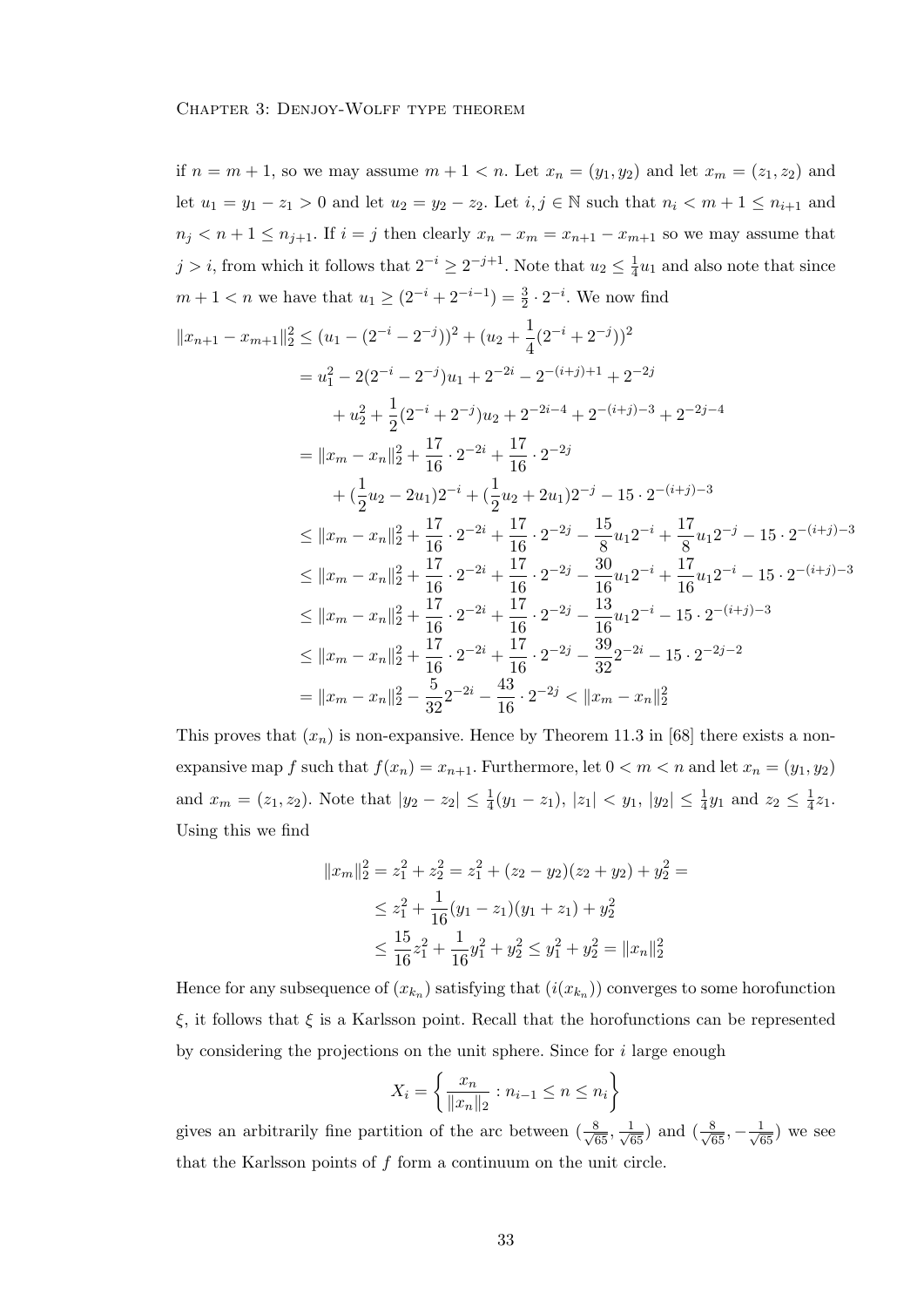## Chapter 3: Denjoy-Wolff type theorem

With a slight modification to the above example we can also ensure that there are multiple Beardon points. This is done by going back and forth between  $l_1$  and  $l_2$  as above, but every time upon reaching either  $l_1$  or  $l_2$  we take two steps along  $l_1$  or  $l_2$  respectively.

Using similar calculations as above we can again calculate the  $n_i$ . Let  $a = (n, \frac{n}{8})$ and let  $l_5$  be a line parallel to  $l_4$  passing through a. By the above  $l_5$  intersects  $l_2$  in  $b' = (3n, -\frac{3n}{8})$  $\frac{3n}{8}$ ). Let s be the step length between a and b'. Taking two more steps along  $l_2$ gives us  $b = (3n+2s, -\frac{3n+2s}{8})$  $\frac{+2s}{8}$ ). With a similar procedure we find  $c = (9n + 7s, \frac{9n+7s}{8})$ . One can easily see that  $c_1 - b_1 = 3(b_1 - a_1) - s$ , so if it takes m steps between a and b, then, as we use half the step length between b and c, it takes  $6m - 2$  steps between b and c.

Using this we define  $x_0 = (0,0), x_1 = (1, \frac{1}{8})$  $\frac{1}{8}$ ), and  $x_2 = (2, \frac{1}{4})$  $(\frac{1}{4})$ , and  $n_0 = 2$ ,  $n_1 = 12$  and for  $i \geq 2$  we find  $n_i = 2 + \sum_{j=0}^{i-1} 10 \cdot 6^j - 2j$ . We can then define for  $n > 2$ 

$$
x_n = \begin{cases} x_{n-1} + 2^{i} (1, \frac{1}{4}) & \text{if } n_{i-1} < n \le n_i - 2 \text{ and } i \text{ is even.} \\ x_{n-1} + 2^{i} (1, \frac{1}{8}) & \text{if } n_i - 2 < n \le n_i \text{ and } i \text{ is even.} \\ x_{n-1} + 2^{i} (1, -\frac{1}{4}) & \text{if } n_{i-1} < n \le n_i - 2 \text{ and } i \text{ is odd.} \\ x_{n-1} + 2^{i} (1, -\frac{1}{8}) & \text{if } n_i - 2 < n \le n_i \text{ and } i \text{ is odd.} \end{cases}
$$

This gives us a construction like the figure below



We can use the same calculation as above to show that  $(x_n)$  is a non-expansive sequence and therefore by Theorem 11.3 in  $[68]$  there exists a non-expansive map f such that  $f(x_n) = x_{n+1}$ . Now for  $0 < r < 1$  define  $f_r = rf$  and note that  $f_r$  converges to f pointwise if  $r \to 1$ . One can easily see that for all i the point  $x_{n_i-2}$  is a fixed point of  $f_{r_i}$  for some  $r_i \in (0, 1)$ . Furthermore as the step size decreases and the distance from the origin increases we find that  $r_0 < r_1 < \ldots < 1$  and  $\lim_{i \to \infty} r_i = 1$ . It follows that  $\xi_+(\cdot) = -\frac{8}{\sqrt{65}} \langle (1, \frac{1}{8}, \frac{1}{8}, \frac{1}{10}, \frac{1}{10}, \frac{1}{10}, \frac{1}{10}, \frac{1}{10}, \frac{1}{10}, \frac{1}{10}, \frac{1}{10}, \frac{1}{10}, \frac{1}{10}, \frac{1}{10}, \frac{1}{10}, \frac{1}{10}, \frac{1}{10}, \$  $\frac{1}{8}$ ,  $\cdot \rangle$ and  $\xi_{-}(\cdot) = -\frac{8}{\sqrt{65}} \langle (1, -\frac{1}{8})$  $\frac{1}{8}$ ,  $\cdot$  are Beardon points with respect to f.

Finally we will show that with some adaptations we can use this method to get a continuum of Karlsson points with an angle which is arbitrarily close to 90 degrees. For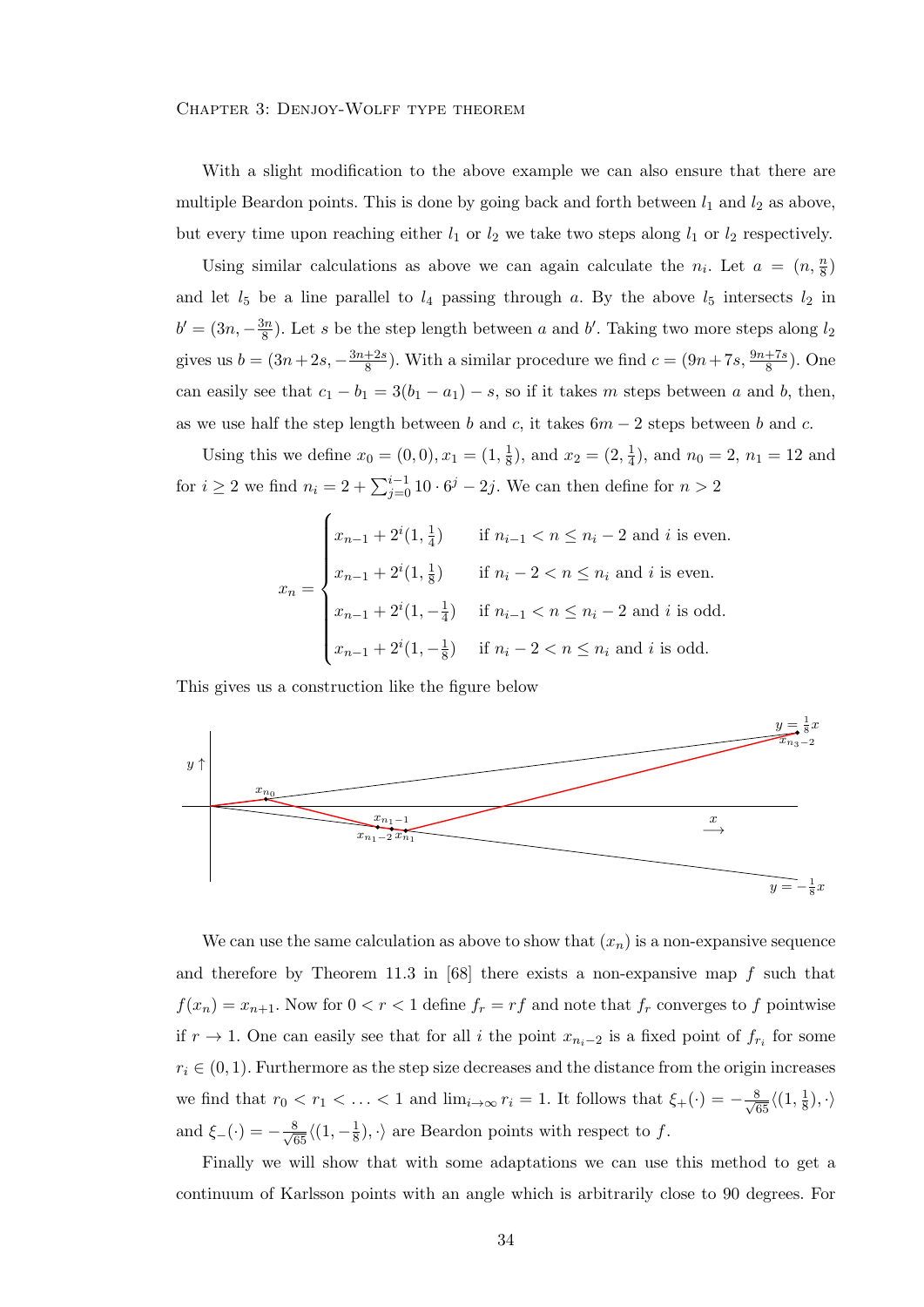this let  $a \in \mathbb{N}$  and  $0 < b < 1$ . For all  $0 < \delta < b$  we can go back and forth between the lines  $l_1 : y = (b - \delta)x$  and  $l_2 : y = -(b - \delta)x$  following lines parallel to  $l_3 : y = bx$  and  $l_4: y = -bx$ . Every time we switch between a line parallel with  $l_3$  and a line parallel with  $l_4$ , or the other way around, we multiply the step size by  $a^{-1}$ . We can define  $n_i$  and  $x_i$ similar to our first example.

Let  $m, n \in \mathbb{N}$  and let  $x_n = (y_1, y_2), x_m = (z_1, z_2), u_1 = y_1 - z_1 > 0$  and let  $u_2 = y_2 - z_2$ . Let  $i, j \in \mathbb{N}$  such that  $n_i < m + 1 \leq n_{i+1}$  and  $n_j < n + 1 \leq n_{j+1}$ . As before we may assume that  $n > m + 1$  and  $j > i$ . Suppose  $u_1 < 2a^{-i}$ , then there must exists a k such that  $x_m = x_{n_k-1}$  and an  $l < a$  such that  $x_n = x_{n_k+l}$ . But in this case  $||x_{n+1} - x_{m+1}||_2 \le$  $a^{-i}\sqrt{a^i}$  $1 + b^2 \le ||x_n - x_m||_2$ , see the figure below, so we may assume that  $u_1 \ge 2a^{-i}$ .



From this figure, and the fact that  $u_1 \geq 2a^{-i}$  and  $j > i$  we may also deduce that  $u_2 \leq b(u_1 - 2a^{-i})$ . Using this we find:

$$
||x_{n+1} - x_{m+1}||_2^2 \le (u_1 - (a^{-i} - a^{-j}))^2 + (u_2 + b(a^{-i} + a^{-j}))^2
$$
  
\n
$$
= ||x_n - x_m||_2^2 + 2bu_2(a^{-i} + a^{-j}) - 2u_1(a^{-i} - a^{-j})
$$
  
\n
$$
+ (1 + b^2)a^{-2i} + (1 + b^2)a^{-2j} + 2(b^2 - 1)a^{-i-j}
$$
  
\n
$$
\le ||x_n - x_m||_2^2 + 2b^2(u_1 - 2a^{-i})(a^{-i} + a^{-j}) - 2u_1(a^{-i} - a^{-j})
$$
  
\n
$$
+ (1 + b^2)a^{-2i} + (1 + b^2)a^{-2j} + 2(b^2 - 1)a^{-i-j}
$$
  
\n
$$
= ||x_n - x_m||_2^2 + 2u_1(b^2 - 1)a^{-i} + 2u_1(b^2 + 1)a^{-j}
$$
  
\n
$$
+ (1 - 3b^2)a^{-2i} + (1 + b^2)a^{-2j} - 2(b^2 + 1)a^{-i-j}
$$

Now if  $b^2 \leq \frac{a-1}{a+1}$  we find that

$$
(b2 - 1)a-i + (b2 + 1)a-j \le (b2 - 1)a-i + (b2 + 1)a-i+1
$$
  

$$
\le -\frac{2}{a+1}a-i + (\frac{2}{a+1})a-i \le 0.
$$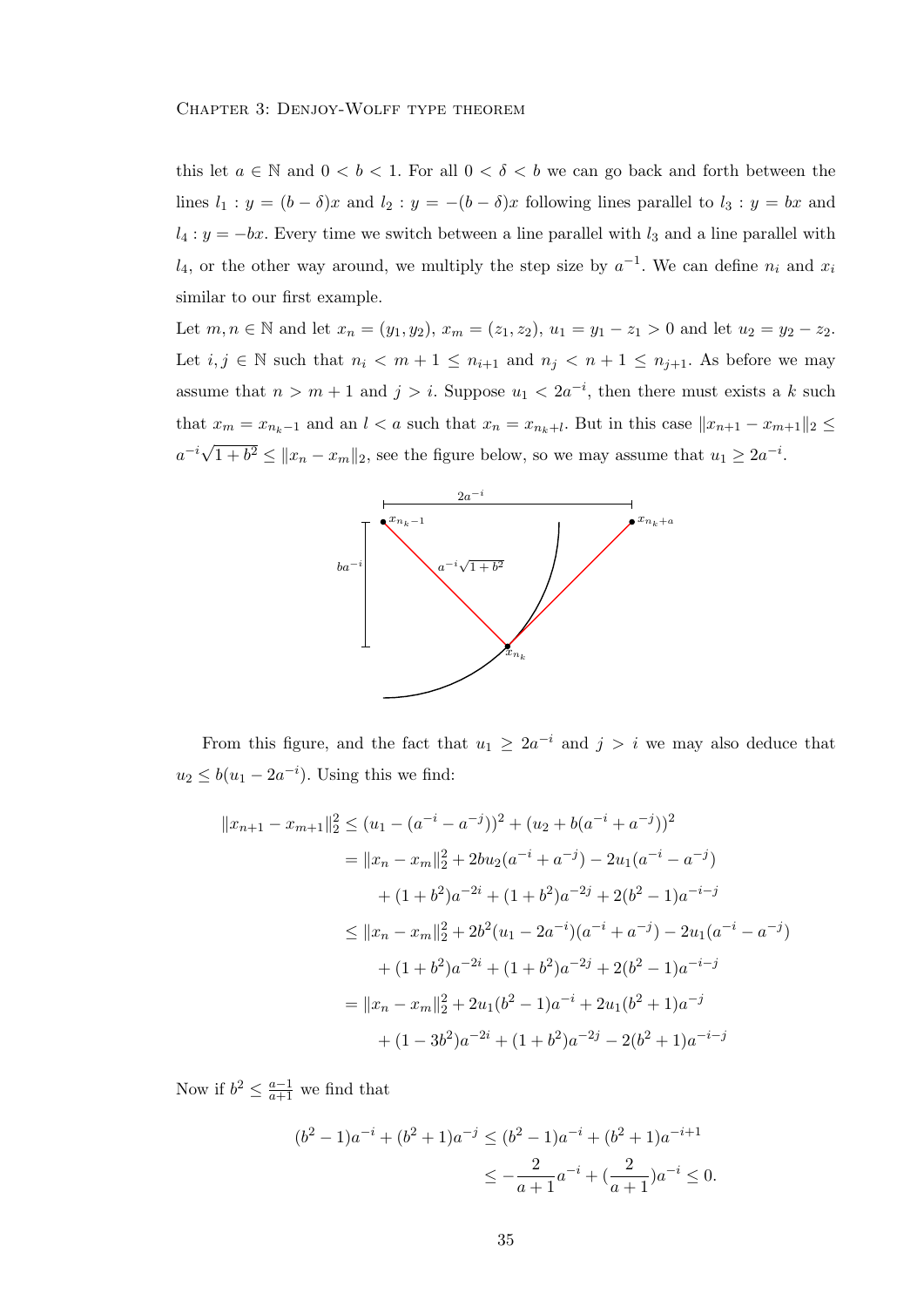Hence

$$
||x_{n+1} - x_{m+1}||_2^2 \le ||x_n - x_m||_2^2 + 4(b^2 - 1)a^{-2i} + 4(b^2 + 1)a^{-i-j}
$$
  
+ 
$$
(1 - 3b^2)a^{-2i} + (1 + b^2)a^{-2j} - 2(b^2 + 1)a^{-i-j}
$$
  
= 
$$
||x_n - x_m||_2^2 + (b^2 - 3)a^{-2i} + 2(b^2 + 1)a^{-i-j} + (1 + b^2)a^{-2j}
$$
  

$$
\le ||x_n - x_m||_2^2 + (b^2 - 3)a^{-2i} + 2(b^2 + 1)a^{-2i-1} + (1 + b^2)a^{-2i-2}
$$

Now let  $k \in \mathbb{R}$  such that  $0 < \frac{1}{k} \leq 1 - b^2 < 1$ . Then it holds that

 $||x_{n+1} - x_{m+1}||_2^2 \le ||x_n - x_m||_2^2 - \frac{2k+1}{k}$  $\frac{+1}{k}a^{-2i} + \frac{4k-2}{k}$  $\frac{k-2}{k}a^{-2i-1} + \frac{2k-1}{k}$  $\frac{-1}{k}a^{-2i-2} \leq ||x_n - x_m||_2^2$ if and only if

$$
-(2k+1)a^2 + (4k-2)a + 2k - 1 \le 0.
$$

Solving this and letting k tend to infinity gives us that for  $0 < b < 1$  and  $a \ge \max(1 +$ √  $\sqrt{2}, \frac{1+b^2}{1-b^2}$  $\frac{1+b^2}{1-b^2}$  we have that  $(x_n)$  is a non-expansive sequence. By Theorem 11.3 in [68] there exists a non-expansive map f such that  $f(x_n) = x_{n+1}$ . Furthermore, let  $0 < m < n$  and let  $x_n = (y_1, y_2)$  and  $x_m = (z_1, z_2)$ . Note that  $|y_2 - z_2| \le b(y_1 - z_1)$ ,  $z_1 < y_1$ ,  $|y_2| \le by_1$ and  $|z_2| \leq bz_1$ . Using this we find

$$
||x_m||_2^2 = z_1^2 + z_2^2 = z_1^2 + (z_2 - y_2)(z_2 + y_2) + y_2^2 =
$$
  
\n
$$
\leq z_1^2 + \frac{1}{b^2}(y_1 - z_1)(y_1 + z_1) + y_2^2
$$
  
\n
$$
\leq \frac{b^2 - 1}{b^2}z_1^2 + \frac{1}{b^2}y_1^2 + y_2^2 \leq y_1^2 + y_2^2 = ||x_n||_2^2
$$

Hence for any subsequence of  $(x_{k_n})$  satisfying that  $(i(x_{k_n}))$  converges to some horofunction ξ, it follows that ξ is a Karlsson point. Therefore we can find a continuum of Karlsson points with an angle which is arbitrarily close to 90 degrees.

Ernest Ryu independently proved that Karlsson points are not necessarily unique in [60].

#### 3.4 Two Denjoy-Wolff type Theorems

In this section we will prove two special cases of the Karlsson-Nussbaum conjecture 3.0.3, where we have special conditions on the map f.

**3.4.1 Theorem.** Let X be a finite dimensional vector space and let  $C$  be a bounded open convex set equipped with the Hilbert metric  $d_H$ . Let  $f : C \to C$  be a fixed point free isometry. Then there exists a convex set  $\Omega \subset \partial C$  such that for each  $x \in C$  we have  $\omega(x, f) \subset \Omega$ .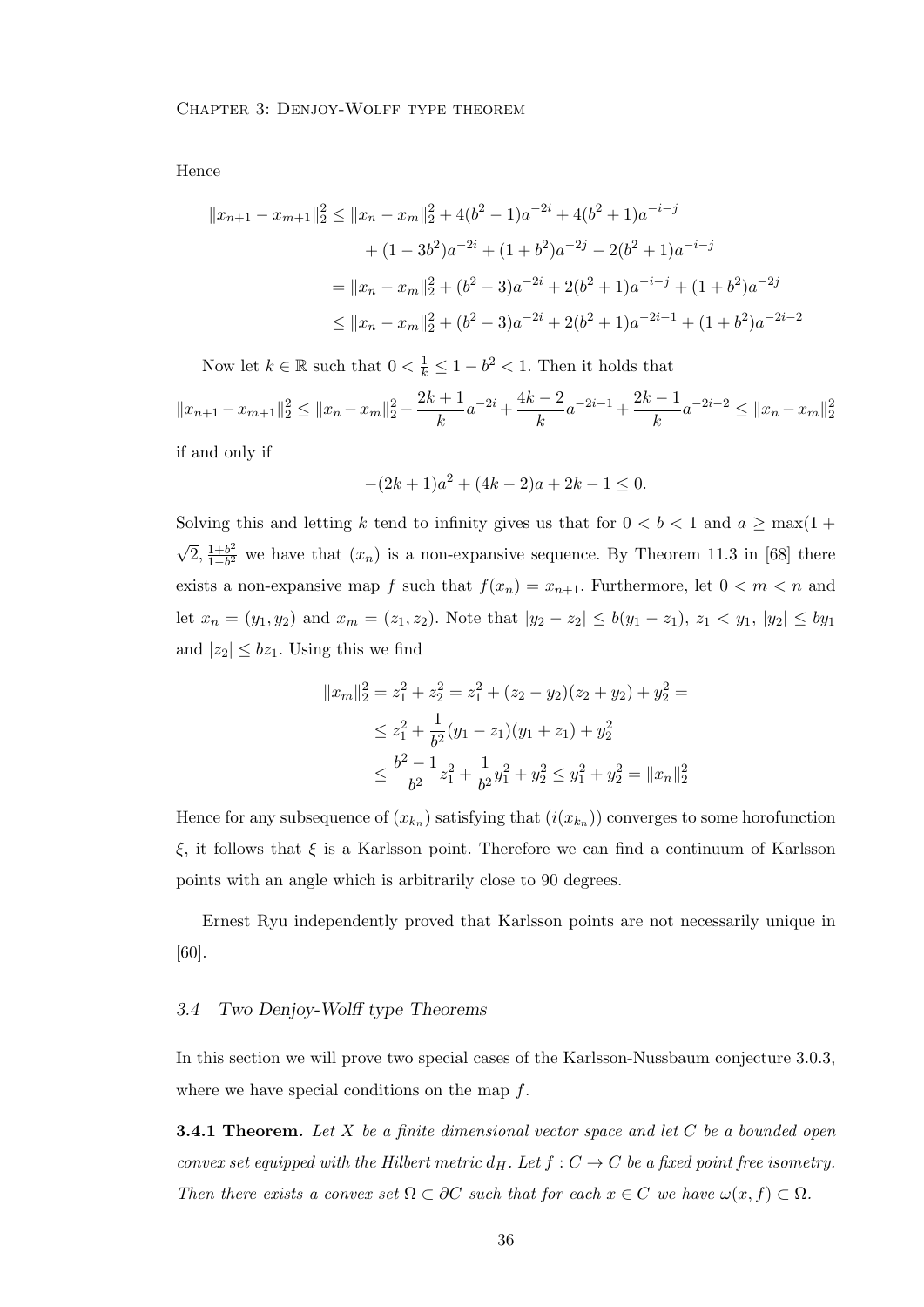## Chapter 3: Denjoy-Wolff type theorem

We will prove this theorem by utilizing a theorem from Walsh [65, Theorem 1.3] classifying the isometries on cones equipped with Hilbert's metric.

Recall that, if C is a bounded open convex set in a vector space  $X$ , then we can identify C in  $Y = \mathbb{R} \times X$  with a slice of the open cone

$$
Y_+^{\circ} = \{ (\lambda, x) \in Y : \lambda > 0 \text{ and } \frac{x}{\lambda} \in C \}.
$$

It is easy to verify that if we equip  $Y_+^{\circ}$  and C with Hilbert's metric, the natural bijection from C to  $\Sigma = \{(1, x) \in Y_+^{\circ}\}\$  sending x to  $(1, x)$  is an isometry. So for the proof of Theorem 3.4.1 we only have to consider order-unit spaces. Therefore we can use Birkhoff's version of Hilbert's metric using the gauge function.

**3.4.2 Definition.** Let X be an order-unit space with closed cone  $X_+$ . Recall the gauge function

$$
M(x/y) = \inf\{\beta > 0 : x \le \beta y\} \qquad (x, y \in X_+^{\circ}).
$$

We call a map  $f: X^{\circ}_{+} \to X^{\circ}_{+}$  gauge-preserving if  $M(x/y) = M(f(x)/f(y))$  for all  $x, y \in$  $X^{\circ}_{+}$ , we call it *gauge-reversing* if  $M(x/y) = M(f(y)/f(x))$  for all  $x, y \in X^{\circ}_{+}$ .

Walsh has classified the isometries in [65].

**3.4.3 Theorem.** Let X be a finite dimensional order-unit space with closed cone  $X_+$ equipped with Hilbert's metric. Every isometry on  $X^{\circ}_{+}$  arises as the projection of either a gauge-preserving or gauge-reserving map.

We can now use a result from Noll and Schäfer in [54] which shows that every gaugepreserving map is the restriction of an isomorphism, and a result by Lins and Nussbaum which shows that if f is a (linear) isomorphism the Karlsson-Nussbaum conjecture holds. This shows that the conjecture holds for gauge-preserving maps, we can then use the fact that the square of a gauge-reversing map is gauge-preserving to prove Theorem 3.4.1.

**3.4.4 Theorem** ([54]). Let X be a finite dimensional order-unit space with closed cone  $X_+$ . Every gauge-preserving map is the restriction of an isomorphism to  $X_+^{\circ}$ .

**3.4.5 Theorem** (Theorem 2, [47]). Let X be a finite dimensional vector space with closed cone X<sub>+</sub>. Let  $f: X \to X$  be a positive linear map, let  $\varphi \in X^*_+$  be a strictly positive linear functional and let

$$
\Sigma_{\varphi} = \{ x \in X^{\circ}_{+} : \varphi(x) = 1 \}.
$$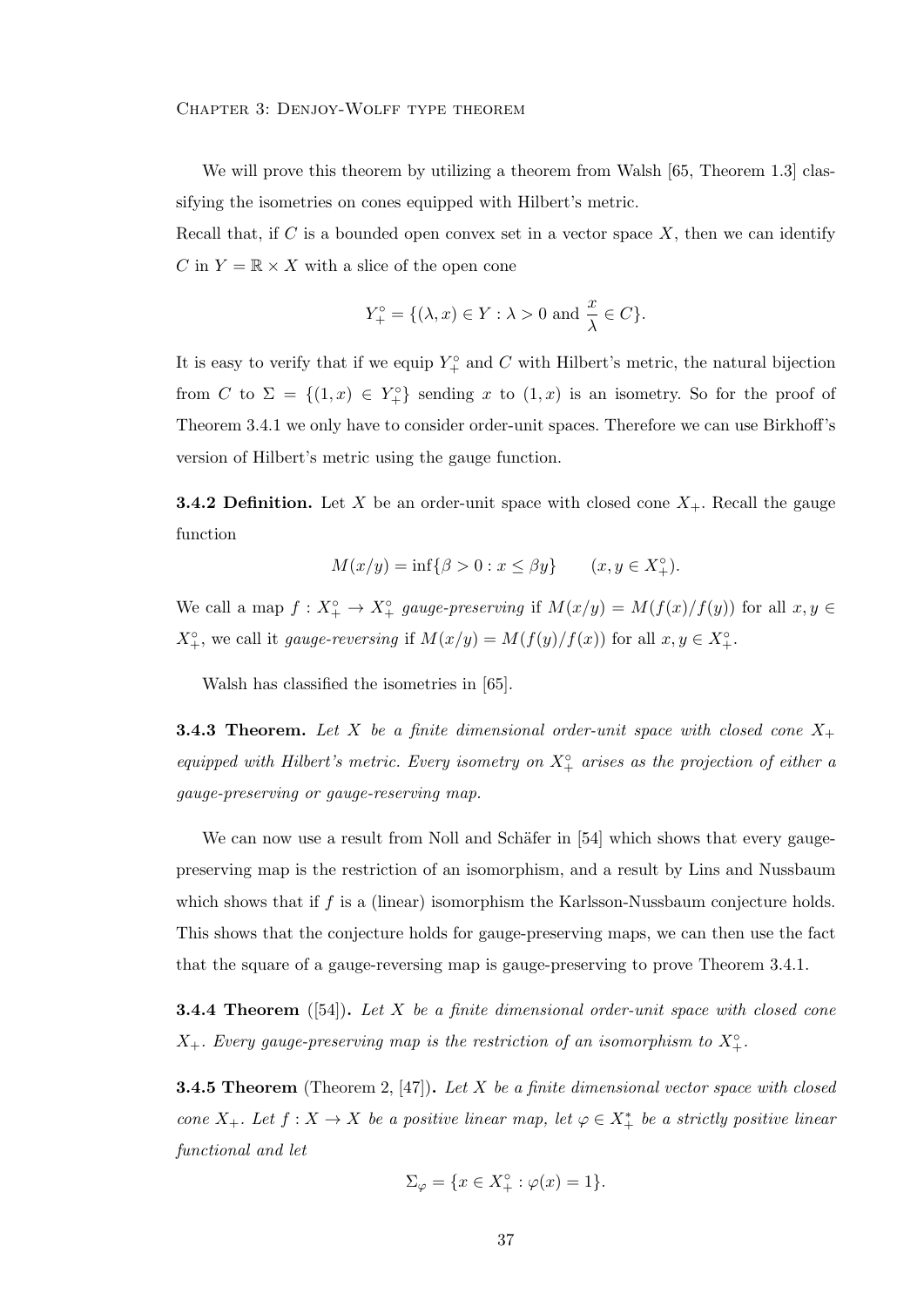If  $T : \Sigma_{\varphi} \to \Sigma_{\varphi}$  given by  $T(x) = f(x)/\varphi(f(x))$  has no fixed points, then there exists some  $u \in \overline{\Sigma_{\varphi}} \setminus \Sigma_{\varphi}$  such that  $\omega(x,T) \subset P_u \cap (\overline{\Sigma_{\varphi}} \setminus \Sigma_{\varphi})$  for all  $x \in \Sigma_{\varphi}$ . Recall that  $P_u$  is the part of u.

Recall that by Corollary 2.1.5 parts are convex sets. We can now prove Theorem 3.4.1.

*Proof 3.4.1.* Let  $Y = \mathbb{R} \times X$  be the order-unit space with open cone

$$
Y_+^{\circ} = \{ (\lambda, x) \in Y : \lambda > 0 \text{ and } \frac{x}{\lambda} \in C \}.
$$

We can view f as an isometry on  $(1, C)$ . By Theorem 3.4.3 f is the projection of a gaugepreserving or gauge-reversing map  $\tilde{f}$  on  $Y^{\circ}_{+}$ . If  $\tilde{f}$  is gauge-preserving, then by Theorem 3.4.4 it follows that  $\tilde{f}$  is the restriction of an isomorphism on Y and by Theorem 3.4.5 we find that there exists some  $u \in \partial Y_+$  such that for all  $x \in X$  the set of accumulation points  $\omega((1, x), f) \in P_u \cap (1, \partial C).$ 

If f is gauge-reversing, then  $f^2$  is a gauge-preserving map and by the same reasoning there exists some  $u \in \partial Y_+$  such that for all  $x \in X$  we have  $\omega((1, x), f^2) \in P_u \cap (1, \partial C)$ . In particular, for all  $x \in X$  it holds that  $\omega(f(x), f^2) \subset P_u \cap \partial C$ . As  $\omega(x, f) = \omega(x, f^2) \cup \Omega$  $\omega(f(x), f^2)$  we find that  $\omega(x, f) \subset P_u \cap \partial C$ .  $\Box$ 

Our second Denjoy-Wolff type theorem is analogous to Theorem 6.3 [14] by Chu and Rigby.

**3.4.6 Definition.** Let X be a normed vector space, let  $A \subset X$  be some subset of X and let  $f: A \to A$  be a map. We call  $l: A \to \overline{A}$  a limit function of f if l is the pointwise limit of some subsequence  $(f^{n_k})$ .

For "well-behaved" spaces and maps these limit functions always exist, as shown in the following proposition.

**3.4.7 Proposition.** Let X be a normed vector space and let  $(M, d)$  be a proper metric space such that  $M \subset X$  is a precompact open subset and the topologies defined by the metric and the norm coincide on M. If  $f : M \to M$  is a non-expansive map, then for every subsequence of  $(f^n)$  there exists a further subsequence which converges pointwise to a limit map.

*Proof.* We will prove this using Ascoli's theorem [53, 47.1]. Note that for all  $x, y \in M$  and  $n \in \mathbb{N}$  we have

$$
d(f^n(x), f^n(y)) \le d(x, y),
$$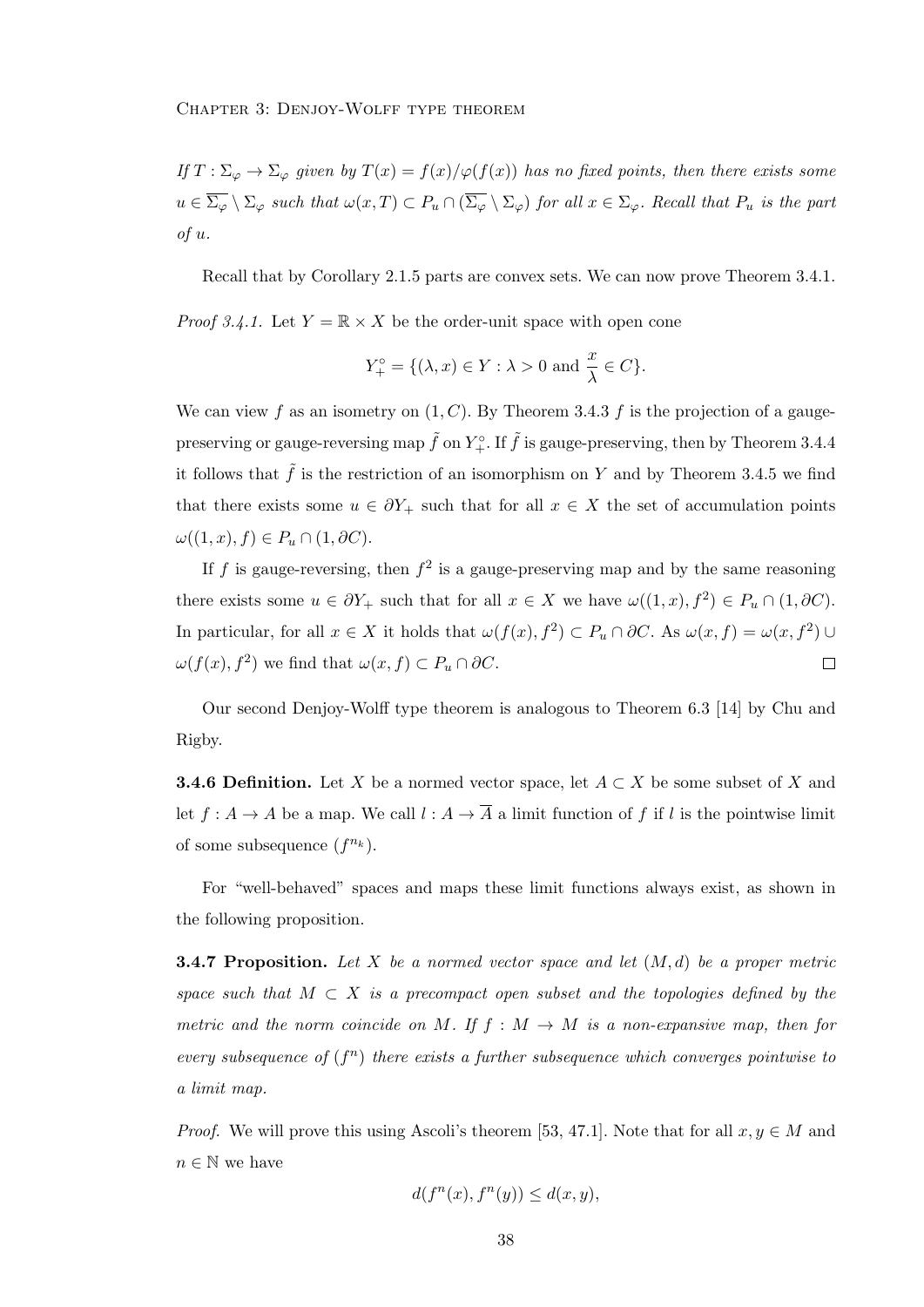from which it follows that  $\{f^{(n)}(x) : n \in \mathbb{N}\}\$ is equicontinuous with respect to the metric topology, and, since the topologies coincide, with respect to the norm topology. Furthermore, for all  $x \in M$  the closure of

$$
\{f^n(x) : n \in \mathbb{N}\}\
$$

is compact with respect to the norm, as it is contained in  $\overline{M}$  which is compact. By Ascoli's theorem the set  $\{f^n : n \in \mathbb{N}\}\$ is contained in a compact set of  $C(M, \overline{M})$ , the set of norm continuous maps from M to  $\overline{M}$  equipped with the topology of compact convergence. Since singletons of  $M$  are compact in the norm topology, it follows that the topology of pointwise convergence is weaker than the topology of compact convergence. Hence every subsequence of  $(f^n)$  has a further subsequence which converges pointwise to a limit map.  $\Box$ 

**3.4.8 Theorem.** Let X be a finite dimensional Banach space with closed cone  $X_+$  equipped with the Hilbert metric  $d_H$  and let  $f: X_+^{\circ} \to X_+^{\circ}$  be an order-preserving homogeneous map with no eigenvectors. Let  $\varphi$  be a positive linear functional and let

$$
\Sigma = \{ x \in X_+^\circ : \varphi(x) = 1 \}.
$$

If  $T: \Sigma \to \Sigma$ , given by  $T(x) = \frac{f(x)}{\varphi(f(x))}$  for all  $x \in \Sigma$ , is such that for every limit map l of T the image  $l(\Sigma)$  is closed, then there exists a convex set  $\Omega \subset \partial X_+$  such that for all  $x \in \Sigma$ we have  $\omega(x,T) \subset \Omega$ .

*Proof.* By Theorem 4.3 from [41] we can find a sequence  $(T_n)$  of contractions converging pointwise to T. By Theorem 3.1.4 there exists a horofunction  $\xi$  such that T leaves the horoballs of  $\xi$  invariant. Furthermore by Proposition 3.1.10 we know that horoballs of  $\xi$ are convex. Hence

$$
\tilde{\Omega} := \bigcap_{r>0} \overline{H_{\xi}(-r)} \subset \partial X_+
$$

is convex. By Proposition 2.1.8 we have that there is a face  $F \subset \partial X_+$  containing  $\Omega$ . Now let  $(x_n)$  be a sequence in  $X_+^{\circ}$  such that  $x_n \in H_{\xi}(-n)$ . Since the horoball of a Beardon point is T-invariant we find that for every limit map l of T we have  $l(x_n) \in \overline{H_{\xi}(-n)}$ . Thus, since  $\overline{\Sigma}$  is compact, by taking a further subsequence if required, we may assume that

$$
\lim_{n \to \infty} l(x_n) \in \tilde{\Omega}.
$$

Since  $l(\Sigma)$  is closed there exists an  $x \in \Sigma$  such that  $l(x) = \lim_{n \to \infty} l(x_n)$ . Note that, since f is order preserving, for all  $y \in X_+^{\circ}$  we have

$$
M(l(x)/l(y)) = \lim_{n \to \infty} M(T^{k_n}(x)/T^{k_n}(y)) = \lim_{n \to \infty} M(f^{k_n}(x)/f^{k_n}(y)) \le M(x/y) < \infty
$$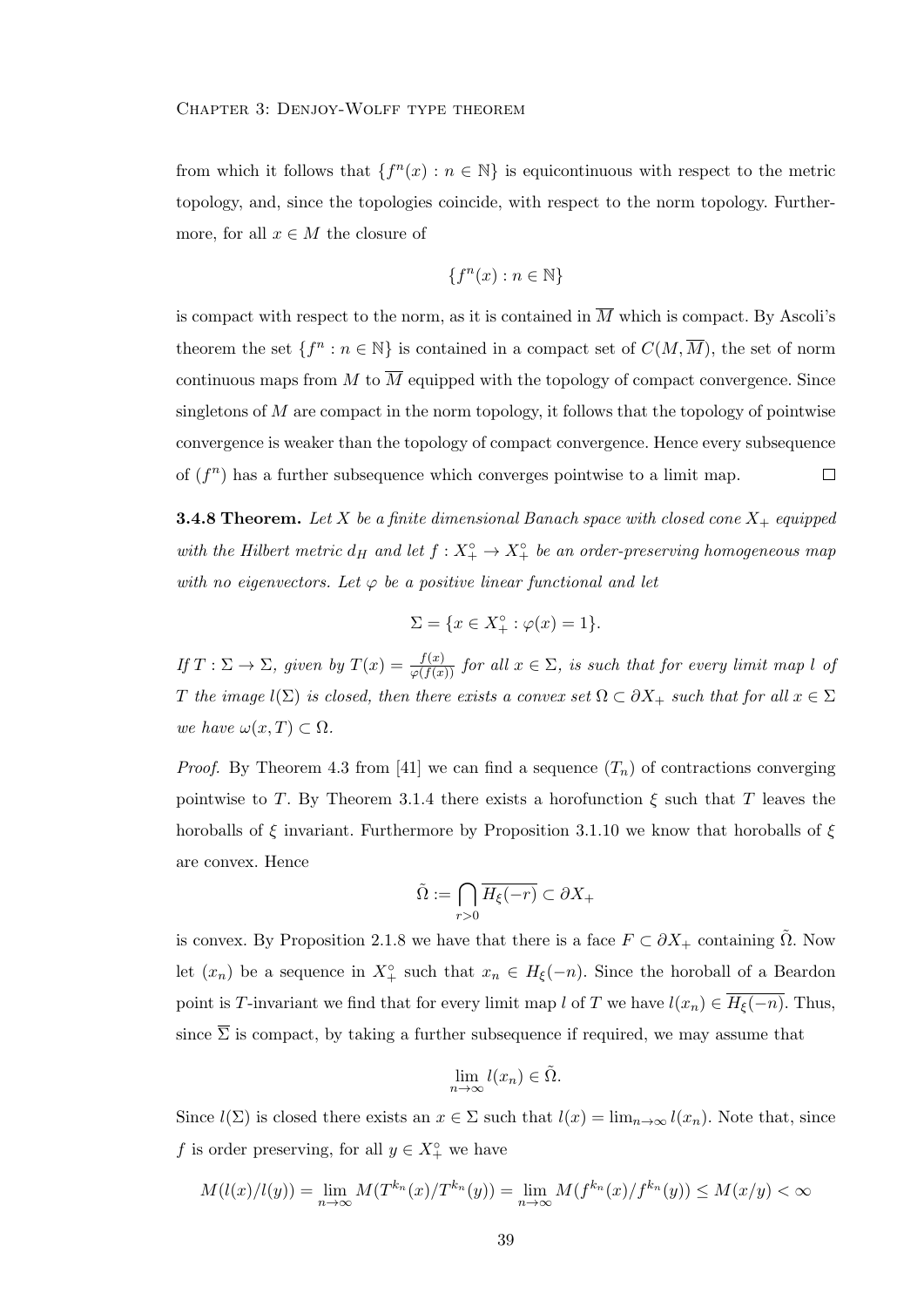and in a similar way we have  $M(l(y)/l(x)) \leq M(y/x)$ . So for all  $x, y \in \Sigma$  we find that  $l(x)$  and  $l(y)$  are comparable. It follows that there is a part  $P \subset \partial(\Sigma)$  such that  $l(\Sigma) \subset P$ . Furthermore, since  $\tilde{\Omega} \cap P \subset F$  is non-empty and by Proposition 2.1.7 F is a union of parts, we have that  $l(\Sigma) \subset P \subset F$ . As F is independent of l, we find that all accumulation points lie in the convex set  $F \subset \partial X_+$ .  $\Box$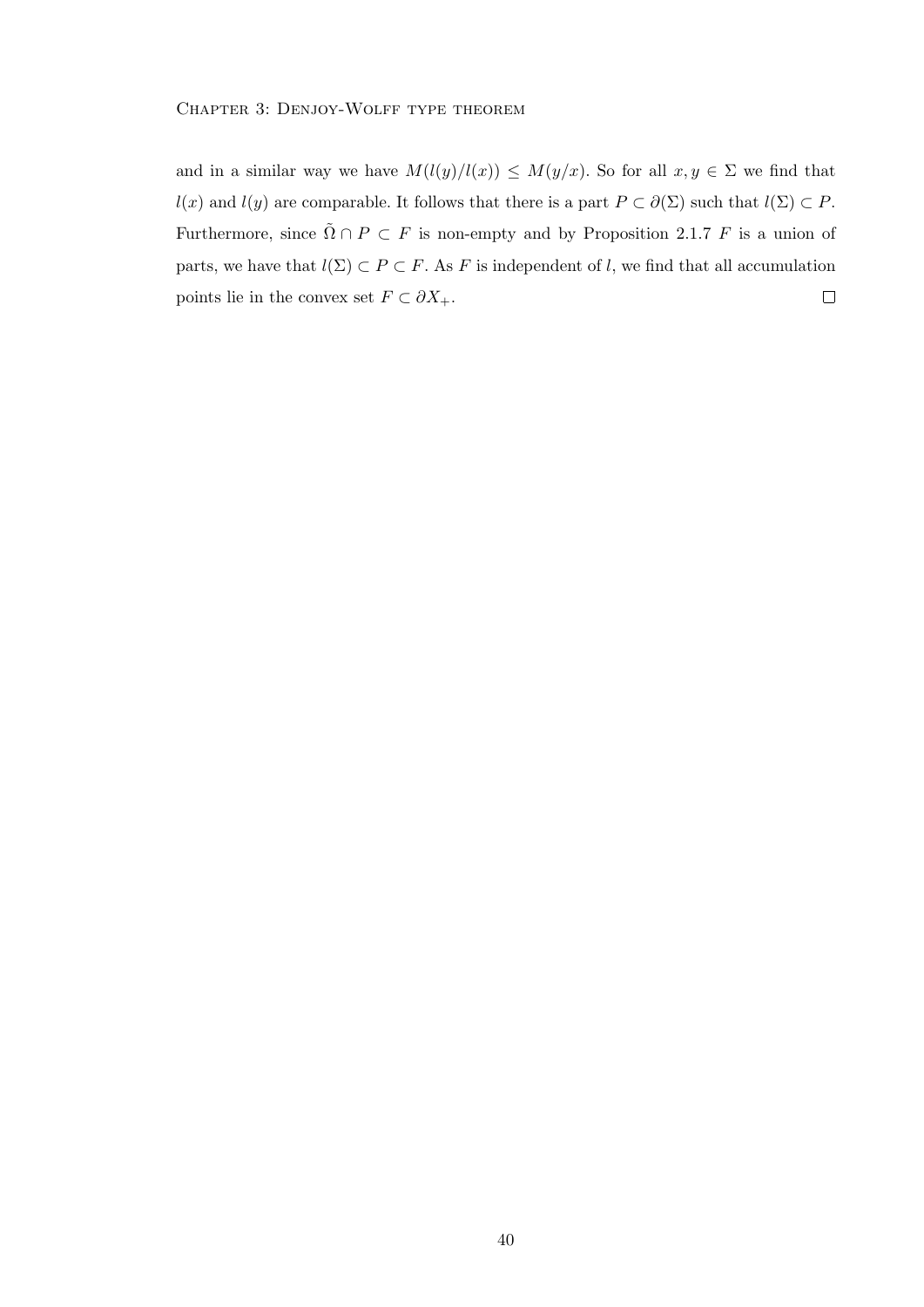# CHAPTER 4

# JORDAN ALGEBRAS

Jordan algebras can be viewed as order-unit spaces with additional algebraic structure. In this chapter we will provide an alternate version of a result by Chu and Rigby. In Theorem 5.10 in [14] Chu and Rigby give an explicit description of closed horoballs on bounded symmetric domains, using the Pierce decomposition of Jordan Algebras. We will give a description of the intersection of the boundary of the cone of a Euclidean Jordan algebra with closed horoballs whose radius tends to minus infinity. Before we do this we will briefly recall the basic concepts of the theory of Jordan algebras required in this chapter. One can find a thorough introduction in  $[22]$  by Faraut and Korányi and in  $[48]$ by McCrimmon.

**4.0.1 Definition.** Let X be a vector space over  $\mathbb{R}$  equipped with a bilinear map  $\bullet$  :  $X \times X \to X, (x, y) \mapsto xy$ . We call X a Jordan algebra and • a Jordan product if for all  $x, y \in X$  we have

$$
xy = yx
$$

$$
x(x2y) = x2(xy)
$$

and for all  $x \in X$  the map  $L(x) : X \to X, y \mapsto xy$  is linear. If there is an  $e \in X$  such that  $ex = x$  for all  $x \in X$  we call e the unit of X and X a unital Jordan algebra. Furthermore, if X is finite dimensional and there exists an inner product  $\langle \cdot, \cdot \rangle$  on X which is associative with respect to the Jordan product, i.e. for all  $x, y, z \in X$  holds

$$
\langle xy, z \rangle = \langle y, xz \rangle,
$$

then we call X a Euclidean Jordan algebra.

If the Jordan product can be confused with a different product, e.g. the matrix product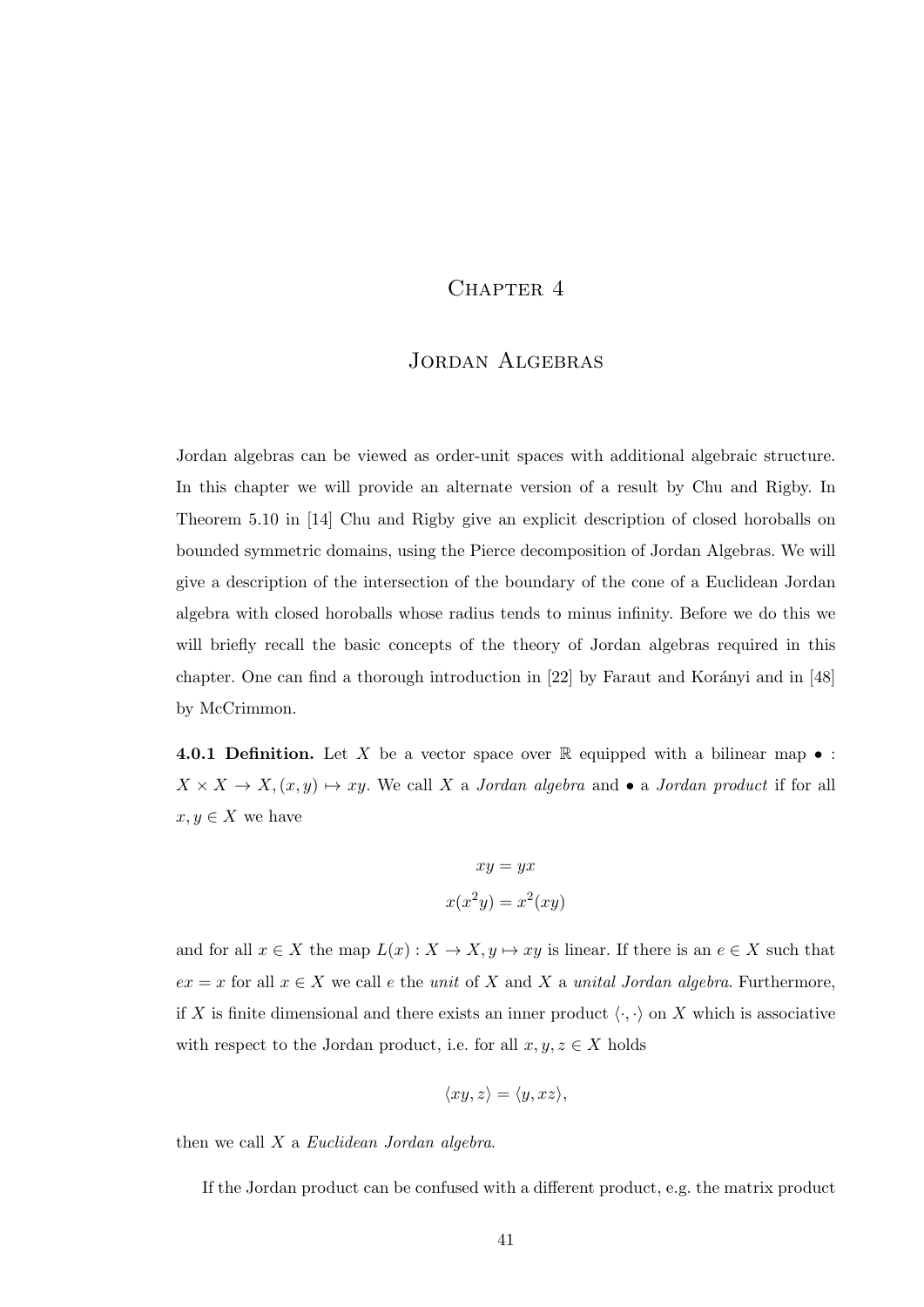or an operator product, we will denote the Jordan product as  $x \bullet y$ . We will simply write xy otherwise.

Unital Euclidean Jordan algebras are all *formally real*, i.e. for all  $x, y \in X$  it holds that  $x^2 + y^2 = 0$  if and only if  $x = y = 0$ . This can be easily verified as

$$
||x||^2 + ||y||^2 = \langle x, x \rangle + \langle y, y \rangle = \langle e, x^2 \rangle + \langle e, y^2 \rangle = \langle e, x^2 + y^2 \rangle = \langle e, 0 \rangle = 0
$$

if and only if  $x = y = 0$ . Conversely, it is known that all unital finite dimensional formally real Jordan algebras are unital Euclidean Jordan algebras, see [22, Proposition VIII 4.2].

4.0.2 Example. We will give some examples of well known Euclidean Jordan algebras.

- 1. The space  $\mathbb{R}^n$  with the pointwise product and standard inner product.
- 2. The space of bounded self-adjoint operators of a finite dimensional real inner product space H,  $B(H)_{sa}$  equipped with the following Jordan product  $A \bullet B = \frac{1}{2}$  $\frac{1}{2}(AB+BA)$ for  $A, B \in B(H)_{sa}$  with as inner product trace(AB).
- 3. Let  $(H, \langle \cdot, \cdot \rangle_H)$  be a finite dimensional real inner product space, the space  $X = \mathbb{R} \times H$ with inner product

$$
\langle (\lambda, x), (\mu, y) \rangle = \lambda \mu + \langle x, y \rangle_H \qquad ((\lambda, x), (\mu, y) \in X)
$$

and product

$$
(\lambda, x) \bullet (\mu, y) = (\lambda \mu + \langle x, y \rangle_H, \mu x + \lambda y) \qquad ((\lambda, x), (\mu, y) \in X).
$$

This family of Euclidean Jordan algebras is known as spin factors.

For the remainder of this chapter we will only consider finite dimensional unital Jordan algebras with unit element e.

Let  $(X, \bullet)$  be a Euclidean Jordan algebra. We call two elements  $x, y \in X$  orthogonal if  $x \bullet y = 0$ . Recall that an element  $x \in X$  is called an *idempotent* if  $x^2 = x$ . We call an idempotent primitive if it is non-zero and can not be written as the sum of two different non-zero idempotents. We call a set of pairwise orthogonal primitive idempotents  ${e_1, \ldots, e_n}$  a Jordan frame if

$$
\sum_{i=1}^n e_i = e.
$$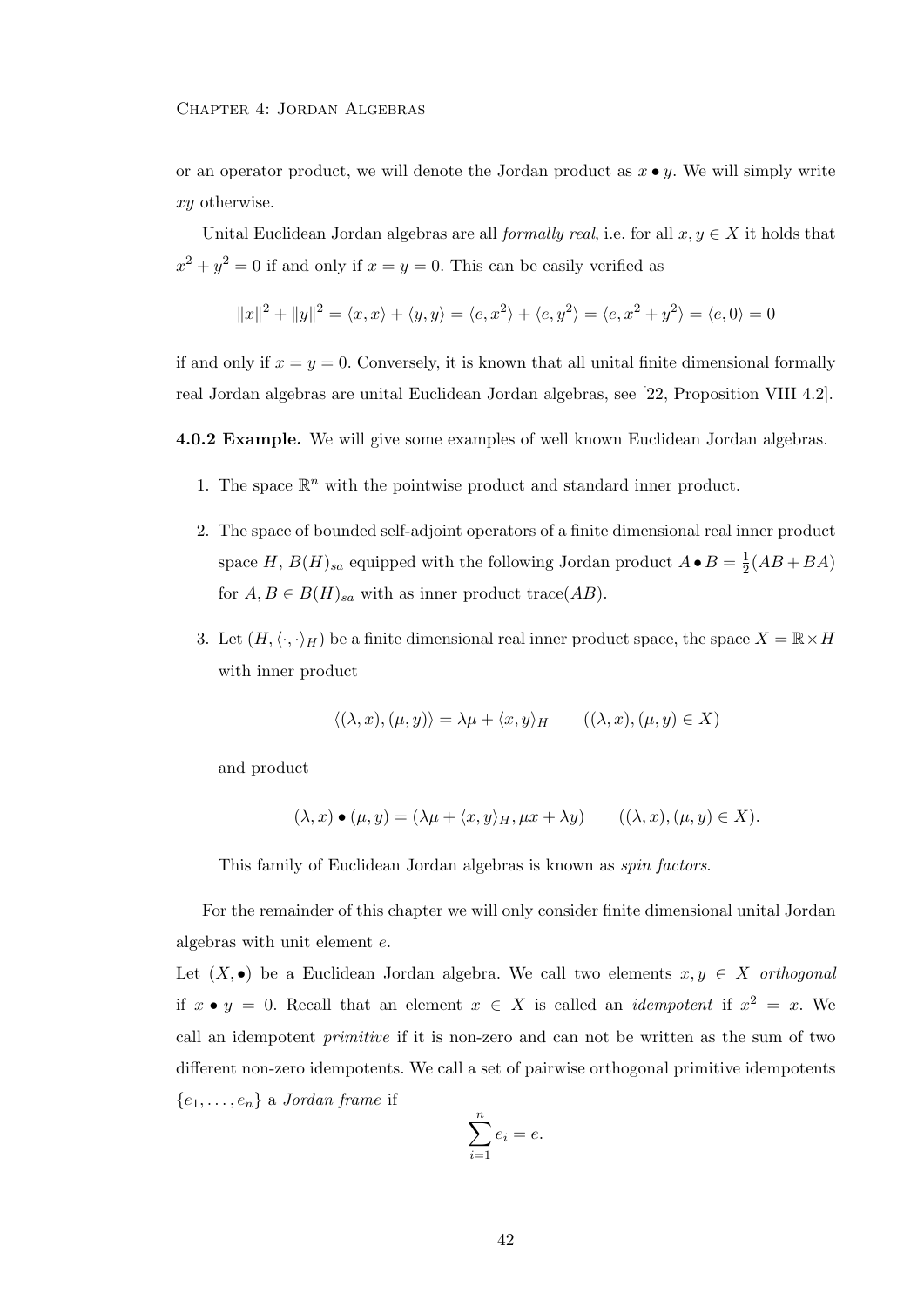**4.0.3 Theorem** (Spectral theorem, Theorem III.1.2 [22]). Let  $(X, \bullet)$  be a Jordan algebra. Then for all  $x \in X$  there exists a Jordan frame  $\{e_1, \ldots, e_n\}$  and real numbers  $\lambda_1, \ldots, \lambda_n$ such that

$$
x = \sum_{i=1}^{n} \lambda_i e_i.
$$

The numbers  $\lambda_1, \ldots, \lambda_n$  are uniquely determined by x.

The set  $\{\lambda_1, \ldots, \lambda_n\}$  is called the *spectrum* of x. Using the spectrum we can equip X with a natural cone  $X_+$ , the set of all elements with positive spectrum. It is an easy consequence of the Spectral theorem 4.0.3 that this set is also the set of squares

$$
X_{+} = \{ x \in X : \exists y \in X \text{ such that } y^{2} = x \}.
$$

For the remainder of this chapter  $X_+$  refers to the cone of squares. Using the Spectral theorem 4.0.3 it is easy to see that the interior of  $X_{+}$  with respect to the order-unit norm  $\|\cdot\|_e$  is the set of squares of invertible elements.

**4.0.4 Definition.** Let  $(X, \langle \cdot, \cdot \rangle)$  be an inner product space with cone  $X_+$ . We call  $X_+$ self-dual if

$$
X_{+}^{*} = \{ x \in X : \langle x, y \rangle \ge 0, \forall y \in X_{+} \} = X_{+}.
$$

We call  $X_+$  *homogeneous* if the automorphism group

$$
G(X_{+}) = \{ A \in GL(X) : AX_{+} = X_{+} \}
$$

acts transitively on  $X^{\circ}_{+}$ , i.e. for all  $x, y \in X^{\circ}_{+}$  there exists an  $A \in G(X_{+})$  such that  $Ax = y$ . We call  $X_+$  symmetric if it is both self-dual and homogeneous.

If X is a Euclidean Jordan algebra with cone of squares  $X_{+}$ , then, by the Koecher-Vinberg theorem [22, Theorem III.2.1],  $X_{+}^{\circ}$  is a symmetric cone.

We call the linear map  $U(x) = 2L(x)^2 - L(x^2)$  the quadratic representation of x. Using the spectral theorem it is easy to verify that  $x \in X^{\circ}_{+}$  is invertible and that  $U(x^{-\frac{1}{2}})x = e$ . Furthermore, for all invertible  $x \in X$  we have that  $U(x)$  is invertible and  $U(x)^{-1} = U(x^{-1})$ . It follows that  $U(x)$  is in the automorphism group  $G(X<sub>+</sub>)$  if x is invertible, see Proposition III.2.2 [22]. Thus for all  $x, y \in X_+^{\circ}$  we have

$$
M(x/y) = \inf \{ \beta > 0 : U(y^{-\frac{1}{2}})x \le \beta e \} = \max \{ \lambda \in \sigma \left( U(y^{-\frac{1}{2}})x \right) \}.
$$

From this it follows that

$$
d_H(x,y) = \log\left(\max\{\lambda \in \sigma\left(U(y^{-\frac{1}{2}})x\right)\}\max\{\lambda \in \sigma\left(U(x^{-\frac{1}{2}})y\right)\}\right)
$$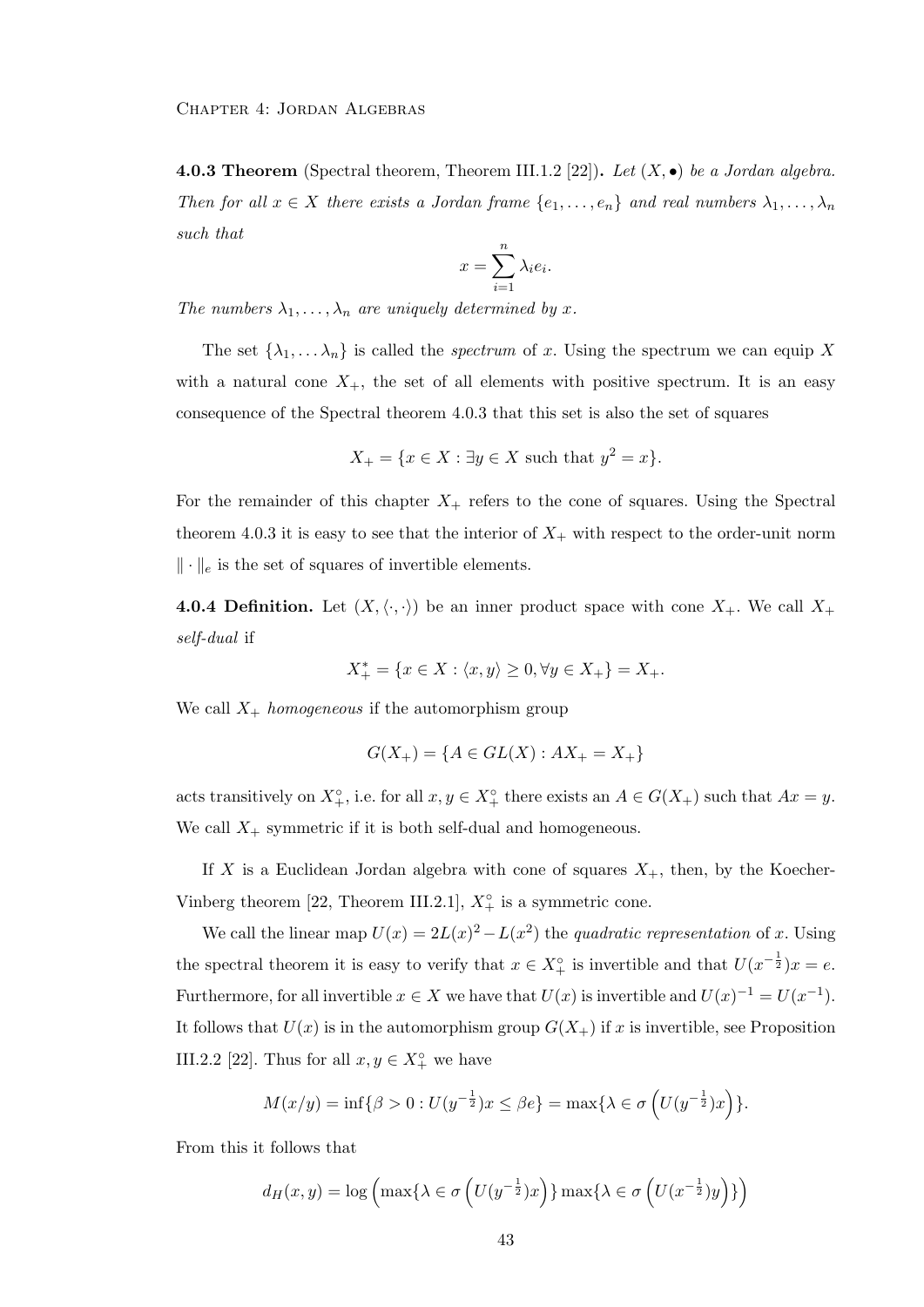## 4.1 Pierce decomposition

Let  $(X, \bullet)$  be a Euclidean Jordan algebra and let  $x \in X$  be an idempotent one can show (Proposition III.1.3) that the eigenvalues of  $L(x)$  are 0,  $\frac{1}{2}$  and 1. The decomposition of X in the eigenspaces  $X = V(x; 0) + V(x; \frac{1}{2})$  $(\frac{1}{2}) + V(x; 1)$  is called the *Pierce decomposition*.

**4.1.1 Proposition** (Proposition IV.1.1 [22]). If  $(X, \bullet)$  is a Jordan algebra and x an idempotent, then  $V(x; 1)$  and  $V(x; 0)$  are Jordan subalgebras. Furthermore

$$
V(x; 1) \bullet V(x; 0) = \{0\},
$$
  
\n
$$
(V(x; 1) + V(x; 0)) \bullet V(x; \frac{1}{2}) \subset V(x; \frac{1}{2}) \text{ and}
$$
  
\n
$$
V(x; \frac{1}{2}) \bullet V(x; \frac{1}{2}) \subset V(x; 1) + V(x; 0)
$$

One can find projections on  $V(x; 1)$ ,  $V(x; \frac{1}{2})$  $(\frac{1}{2})$  and  $V(x; 0)$ . It is easy to verify that  $L(x)(2L(x) - I)$  is a projection on  $V(x; 1), 4L(x)(I - L(x))$  is a projection on  $V(x; \frac{1}{2})$  $(\frac{1}{2})$  and  $(I - L(x))(2L(x) - I)$  is a projection on  $V(x; 0)$ .

A consequence of Proposition 4.1.1, is that if  $x \in X$  is a primitive idempotent, then  $V(x; 1) = \mathbb{R}x$ . One can verify this by applying the spectral theorem 4.0.3 to the Jordan algebra  $V(x; 1)$ .

**4.1.2 Theorem** (Theorem IV.2.1 [22]). Let  $(X, \bullet)$  be a Euclidean Jordan algebra. Let  $\{e_1,\ldots,e_n\}$  be a Jordan frame and let  $V_{ii}=V(e_i;1)=\mathbb{R}e_i$  and  $V_{ij}=V(e_i;\frac{1}{2})$  $(\frac{1}{2}) \cap V(e_j; \frac{1}{2})$  $(\frac{1}{2})$ . Then

(i) X decomposes in the direct sum

$$
X=\bigoplus_{i\leq j}V_{ij}.
$$

- (ii) If we define  $P_{ij}$  to be the orthogonal projection on  $V_{ij}$ , then  $P_{ii} = U(e_i)$  and  $P_{ij} =$  $4L(e_i)L(e_j)$ .
- (iii) And furthermore

$$
V_{ij} \bullet V_{ij} \subset V_{ii} + V_{jj},
$$
  
\n
$$
V_{ij} \bullet V_{jk} \subset V_{ik} \text{ if } i \neq k,
$$
  
\n
$$
V_{ij} \bullet V_{kl} = \{0\} \text{ if } \{i, j\} \cap \{k, l\} = \emptyset.
$$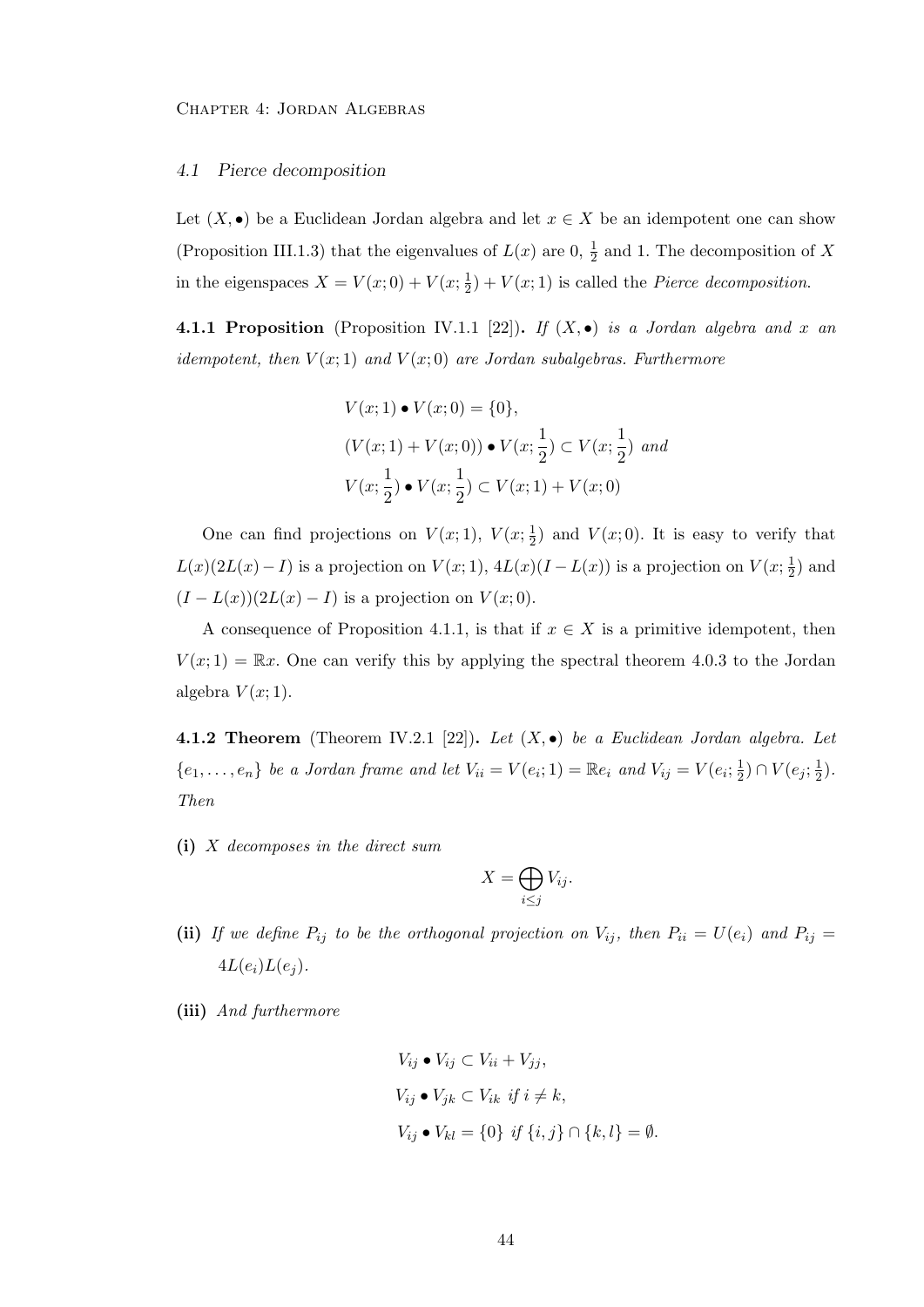The decomposition  $X = \bigoplus_{i \leq j} V_{ij}$  as defined in Theorem 4.1.2 is call the *joint Pierce* decomposition.

**4.1.3 Example.** Consider the spin factor  $X = \mathbb{R} \times \mathbb{R}^n$  with Jordan product

$$
(\lambda, x) \bullet (\mu, y) = (\lambda \mu + \langle x, y \rangle, \lambda y + \mu x) \qquad ((\lambda, x), (\mu, y) \in X).
$$

This has unit element  $e = (1,0)$  and note that if  $(\lambda, x) \in X$  is an idempotent, then

$$
(\lambda, x) = (\lambda, x)^2 = (\lambda^2 + ||x||^2, 2\lambda x)
$$

from which it follows that  $\lambda = \frac{1}{2}$  $\frac{1}{2}$  and  $||x|| = \frac{1}{2}$  $\frac{1}{2}$ . It follows that all non-unit, non-zero idempotents are primitive. For a unit vector  $x \in \mathbb{R}^n$  one can easily verify that the only idempotent orthogonal to  $e_1 = (\frac{1}{2}, \frac{1}{2})$  $(\frac{1}{2}x)$  is  $e_2 = (\frac{1}{2}, -\frac{1}{2})$  $(\frac{1}{2}x)$ . As  $e_1 + e_2 = e$  we find that  ${e_1, e_2}$  is a Jordan frame and

$$
V_{11} = \mathbb{R}e_1,
$$
  
\n
$$
V_{22} = \mathbb{R}e_2,
$$
  
\n
$$
V_{12} = \{(0, y) \in X : \langle x, y \rangle = 0\}.
$$

#### 4.2 Horoballs of the symmetric cone

Let  $(X, \bullet)$  be a Euclidean Jordan algebra with unit e. Recall that the cone of squares  $X_+$  is the set of all elements with positive spectrum. By applying the Spectral theorem 4.0.3 one can verify that the inverse map  $(x \mapsto x^{-1})$  is well-defined on  $X^{\circ}_{+}$  and leaves  $X^{\circ}_{+}$  invariant. It is well known that the inverse map is gauge-reversing on the interior of the cone, i.e.

$$
M(x/y) = M(y^{-1}/x^{-1}),
$$

see [44, page 8]. This was utilised by Lemmens, Lins, Nussbaum and Wortel [41] to classify the Hilbert horofunction boundary for Euclidean Jordan algebras.

**4.2.1 Theorem** (Theorem 5.6 [41]). If  $X^{\circ}$  is a symmetric cone in a Euclidean Jordan Algebra  $(X, \bullet)$  with as base point the unit e, then the horofunctions of the Hilbert geometry are precisely the functions of the following form:

$$
\xi(x) = \log(M(y/x)) + \log(M(z/x^{-1})) \qquad (x \in X_+^{\circ}),
$$

where  $y, z \in \partial X_+$  such that  $||y||_e = ||z||_e = 1$  and  $y \bullet z = 0$ .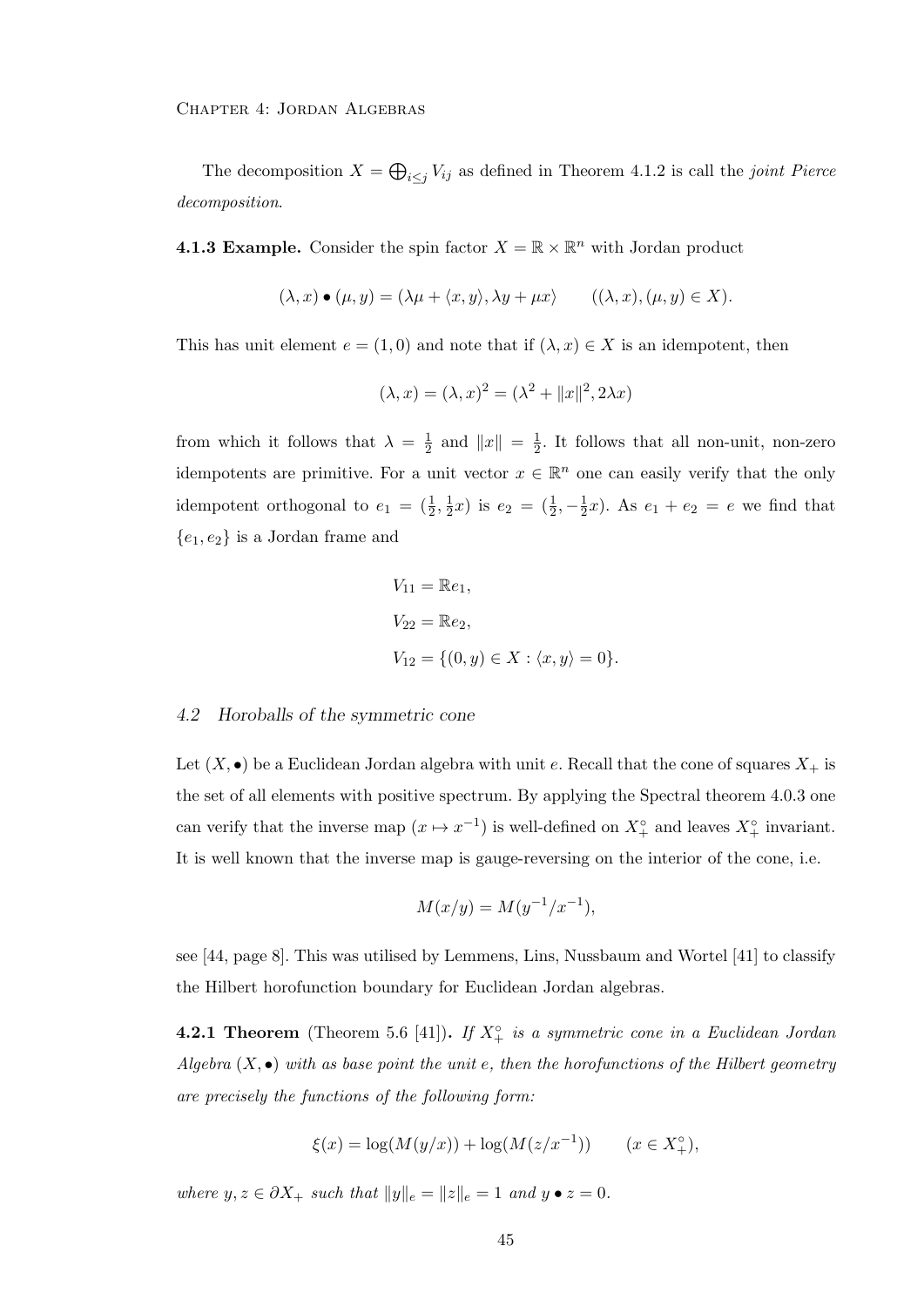We can use this to gain more information on the geometry of the horoballs. In the case of bounded symmetric domains there is actually a full description of the horoballs known by Chu and Rigby [14, Theorem 5.11]. We will do something similar for Euclidean Jordan algebras for the intersection of the closure of the horoballs with the boundary of the cone. For this we will need the following two lemmas.

**4.2.2 Lemma.** Let  $(X, \bullet)$  be a finite dimensional Euclidean Jordan algebra, with closed symmetric cone  $X_+$  and unit e. Let  $\{e_1, ..., e_n\}$  be a Jordan frame of X. For all  $1 \le i \le n$ , if  $w \in V(e_i; \frac{1}{2})$  $(\frac{1}{2})$ , then  $e_i w^2 = \frac{1}{2}$  $\frac{1}{2}||w||^2e_i$ . Furthermore, for all  $1 \leq i < j \leq n$ , if  $w \in V_{ij}$  then  $w^2 = \frac{1}{2}$  $\frac{1}{2}||w||^2(e_i+e_j).$ 

*Proof.* Let  $1 \leq i \leq n$  and let  $w \in V(e_i; \frac{1}{2})$  $\frac{1}{2}$ ). Note that by Proposition 4.1.1 we have that  $w^2 \in V(e_i; 1) + V(e_i; 0)$ . As  $e_i$  is a primitive idempotent by Theorem 4.1.2 we have that  $e_i w^2 \in V(e_i; 1) = \mathbb{R}e_i$ . Consider

$$
\langle e_i w^2, e_i \rangle = \langle L(e_i) w^2, e_i \rangle = \langle w^2, L(e_i) e_i \rangle
$$
  
= 
$$
\langle w^2, e_i \rangle = \frac{1}{2} \langle w, w \rangle = \frac{1}{2} ||w||^2,
$$

hence  $e_i w^2 = \frac{1}{2}$  $\frac{1}{2}||w||^2e_i.$ 

Now let  $1 \leq i < j \leq n$  and let  $w \in V_{ij}$ . By Theorem 4.1.2 we have that  $w^2 \in V_{ii} + V_{jj}$ and  $w \in V(e_i; \frac{1}{2})$  $(\frac{1}{2}) \cap V(e_j; \frac{1}{2})$  $\frac{1}{2}$ ). From the above it follows that  $w^2 = (e_i + e_j)w^2 = \frac{1}{2}$  $\frac{1}{2}||w||^2(e_i +$  $e_i$ ).  $\Box$ 

**4.2.3 Lemma.** Let  $(X, \bullet)$  be a finite dimensional Euclidean Jordan algebra, with closed symmetric cone  $X_+$  and unit e. Let  $\{e_1, ..., e_n\}$  be a Jordan frame of X. For all  $1 \le i \le n$ , if  $(w_m)$  is a sequence in  $V(e_i; \frac{1}{2})$  $(\frac{1}{2})$ , then  $\lim_{k\to\infty} w_m^2 - e_iw_m^2 = 0$  if and only if  $(w_m)$  converges to 0.

*Proof.* First, note that  $V(e_i; \frac{1}{2})$  $\frac{1}{2}$ ) =  $\sum_{j\neq i} V_{ij}$ . Indeed, since  $4L(e_i)(I-L(e_i))$  is a projection on  $V(e_i; \frac{1}{2})$  $(\frac{1}{2})$  by Theorem 4.1.2 we find

$$
V(e_i; \frac{1}{2}) = 4L(e_i)(I - L(e_i))X = 4L(e_i)(I - L(e_i))\left(\sum_{j=1}^n V_{jj} + \sum_{1 \le j < k \le n} V_{jk}\right)
$$
  
= 
$$
4L(e_i)\left(\sum_{j \ne i} V_{jj} + \sum_{j \ne i} \frac{1}{2} V_{ij} + \sum_{j \ne i \ne k} V_{jk}\right) = \sum_{j \ne i} V_{ij}.
$$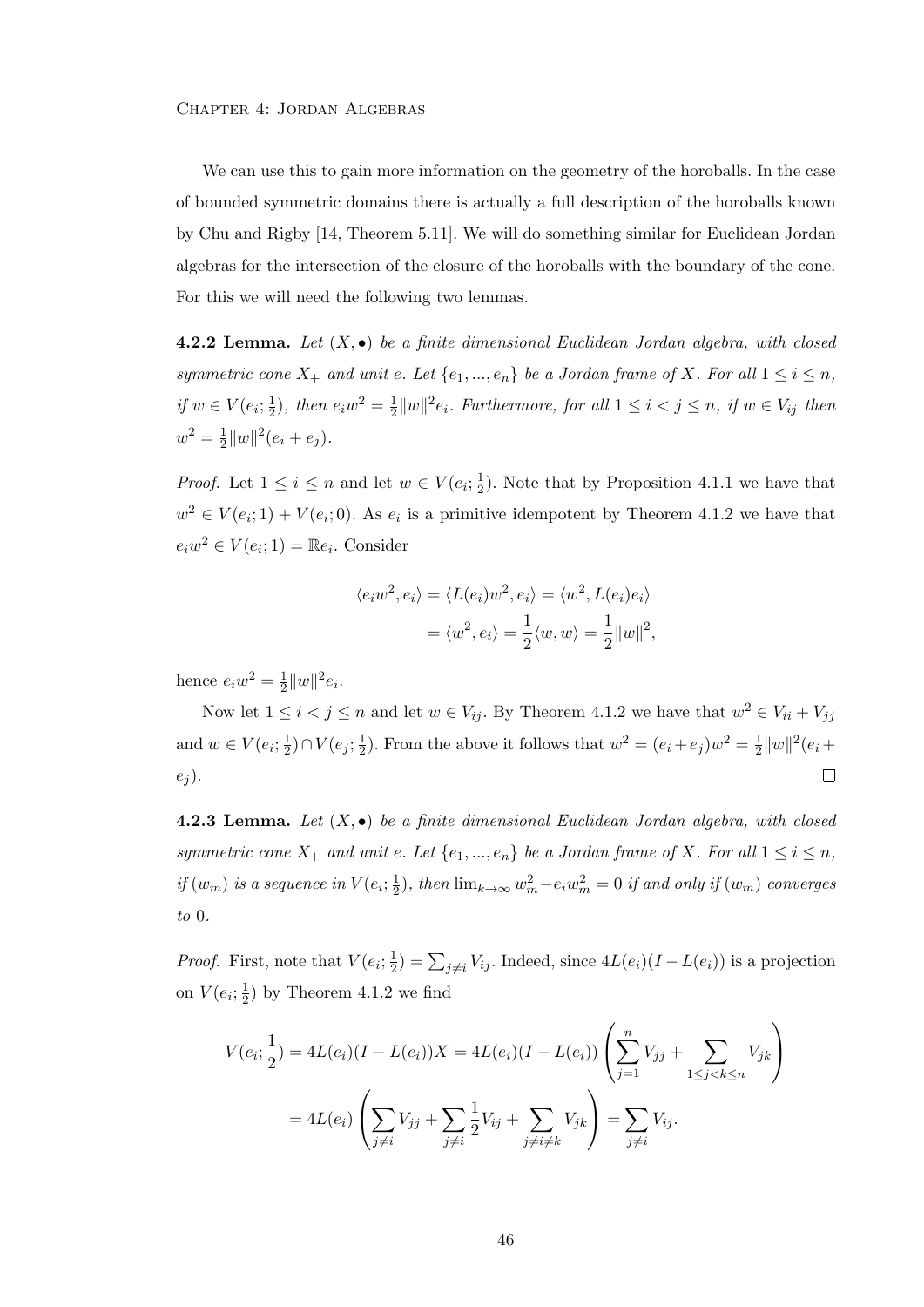So for all  $m \in \mathbb{N}$  we can write  $w_m = \sum_{j \neq i} w_{mij}$  with  $w_{mij} \in V_{ij}$ . By Theorem 4.1.2 we find

$$
w_m^2 = \sum_{j \neq i} w_{mij}^2 + 2 \sum_{\substack{0 \le j < k \le n \\ j \neq i \neq k}} w_{mij} w_{mik} \in \sum_{j \neq i} w_{mij}^2 + \sum_{\substack{1 \le j < k \le n \\ j \neq i \neq k}} V_{jk}.
$$

By Lemma 4.2.2 we find

$$
\sum_{j \neq i} w_{mij}^2 = \sum_{j \neq i} \frac{1}{2} ||w_{mij}||^2 (e_i + e_j)
$$

hence by Theorem 4.1.2 it follows that  $e_i w_m^2 = \sum_{j \neq i} \frac{1}{2}$  $\frac{1}{2}||w_{mij}||^2 e_i$ . As by Lemma 4.2.2 we have that  $e_i w_m^2 = \frac{1}{2}$  $\frac{1}{2}||w_m||^2e_i$ , we conclude that  $||w_m||^2 = \sum_{j \neq i} ||w_{mij}||^2$ . So

$$
w_m^2 - e_i w_m^2 = w_m^2 - \frac{1}{2} ||w_m||^2 e_i \in \sum_{j \neq i} \frac{1}{2} ||w_{mij}||^2 e_j + \sum_{\substack{1 \leq j < k \leq n \\ j \neq i \neq k}} V_{jk}.
$$

By Theorem 4.1.2 we have that  $X = \bigoplus_{1 \leq j \leq k \leq n} V_{jk}$ , so  $\lim_{m \to \infty} w_m^2 - e_i w_m^2 = 0$  if and only if  $(\|w_{mij}\|)$  tends to 0 for all  $j \neq i$ . Since  $(\|w_m\|^2) = (\sum_{j \neq i} \|w_{mij}\|^2)$  it follows that  $\lim_{m\to\infty} w_m^2 - w_m^2 \bullet e_i = 0$  if and only if  $w_m$  converges to 0.  $\Box$ 

We can now prove the main theorem of this chapter.

**4.2.4 Theorem.** Let  $(X, \bullet)$  be a finite dimensional Euclidean Jordan algebra, with closed symmetric cone  $X_+$  and unit e. If  $\xi$  is a horofunction of the Hilbert geometry given by

$$
\xi(x) = \log(M(y/x)) + \log(M(z/x^{-1})) \qquad (x \in X_+^{\circ})
$$

where  $y, z \in \partial C$  such that  $y \bullet z = 0$  and  $||y||_e = ||z||_e = 1$ , then

$$
\bigcap_{r>0}\overline{H_{-r}(\xi)}=V(z;0)\cap X_+
$$

where  $\overline{H_{-r}(\xi)}$  is the norm closure of the horoball of  $\xi$  of radius  $-r$ .

*Proof.* Let  $J = \{e_1, \ldots, e_n\}$  be a Jordan frame such that  $z = \sum_{i=1}^{k} \alpha_i e_i$  and  $y = \sum_{i=k+1}^{l} \beta_i e_i$ . We will first prove that  $V(z;0) \cap X_+ \subset \bigcap_{r>0} H_{-r}(\xi)$ . Let  $x \in V(z;0) \cap X_+$ . Since  $V(z;0) = V(\sum_{i=1}^{k} e_i;0) = \bigoplus_{k+1 \leq i \leq j \leq n} V_{ij}$  we can find  $\mu_i \in \mathbb{R}$  and  $x_{ij} \in V_{ij}$  such that

$$
x = \sum_{i=k+1}^{n} \mu_i e_i + \sum_{k+1 \le i < j \le n} x_{i,j}.
$$

For all  $m \in \mathbb{N}$  we define

$$
x_m = \sum_{i=1}^k \frac{1}{m^2} e_i + \sum_{i=k+1}^n (\frac{1}{m} + \mu_i) e_i + \sum_{k+1 \le i < j \le n} x_{ij}.
$$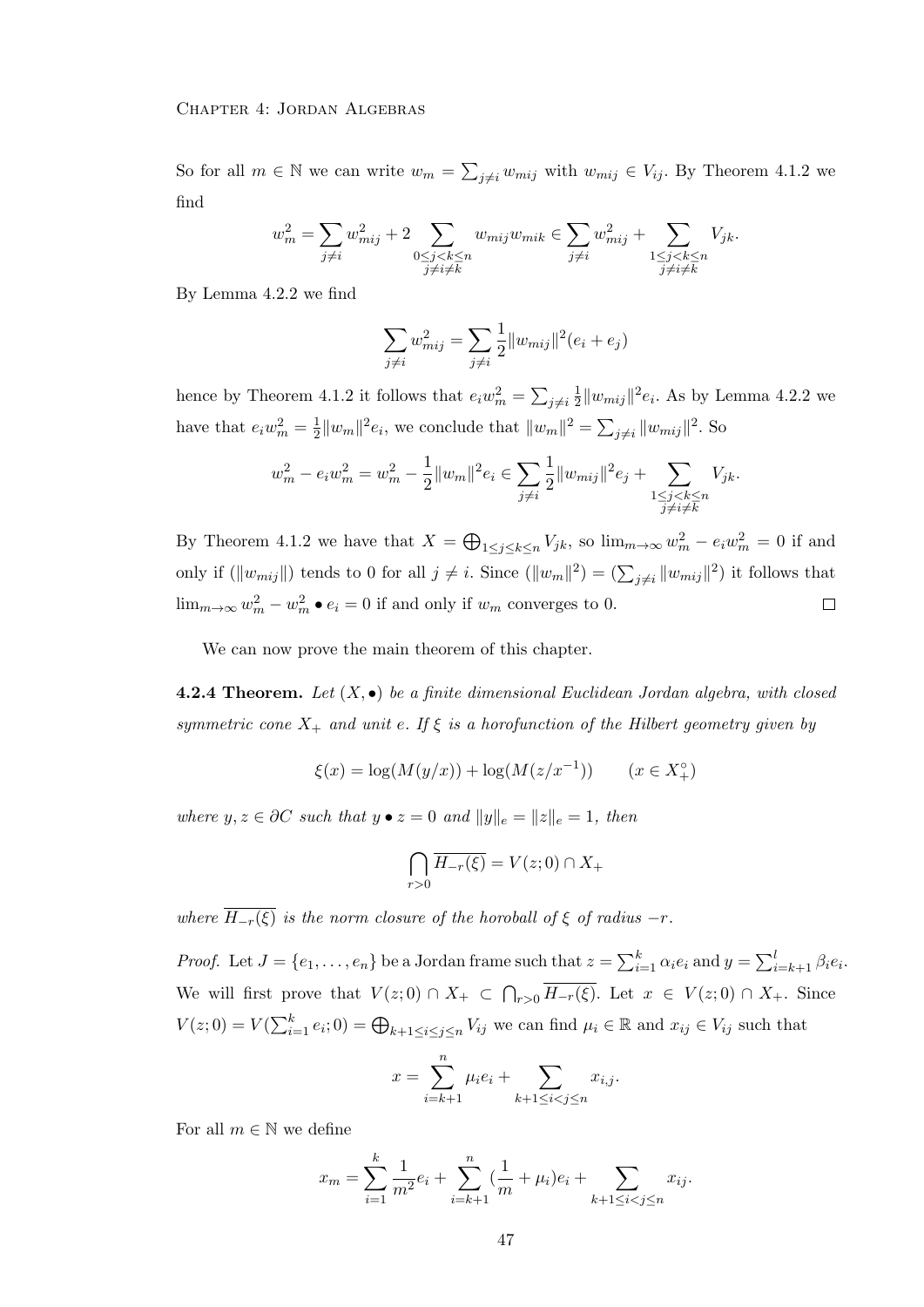Clearly  $x_m$  converges to x in norm as  $m \to \infty$  and  $x_m \in X^{\circ}_+$  as  $x_m > x + \frac{1}{m^2}e \geq \frac{1}{m^2}e$  as  $x \in X_+.$ 

As  $\sum_{i=1}^{k} e_i$  is an idempotent by Proposition 4.1.1  $V(z; 0) = V(\sum_{i=1}^{k} e_i; 0)$  is a Jordan subalgebra. As the cones of Euclidean Jordan algebras are the set of squares we have  $V(z;0)_+ = V(z;0) \cap X_+$ . It is easy to verify that  $u = \sum_{i=k+1}^n e_i$  is the unit of  $V(z;0)$  and therefore an order-unit of  $V(z; 0)$ . Since  $x \in V(z; 0) \cap X_+ = V(z; 0)_+$  we can find a  $\beta > 0$ such that  $x \leq \beta u$ . Then  $x_m \leq \frac{1}{m^2} \sum_{i=1}^k e_i + (\frac{1}{m} + \beta) u$ . Thus

$$
x_m^{-1} \ge m^2 \sum_{i=1}^k e_i + \left(\frac{m}{\beta m + 1}\right) u \ge m^2 z \quad \text{and}
$$

$$
x_m \ge x + \frac{1}{m} \sum_{i=k+1}^n e_i \ge \frac{1}{m} \sum_{i=k+1}^n e_i \ge \frac{1}{m} y
$$

we have  $M(y/x_m) \leq m$  and  $M(z/x_m^{-1}) \leq m^{-2}$ . Hence

$$
\xi(x_m) = \log(M(y/x_m)) + \log(M(z/x_m^{-1})) \le \log(m) - 2\log(m).
$$

So we find that  $\xi(x_m)$  tends to  $-\infty$  if  $m \to \infty$  and hence  $V(z;0) \cap X_+ \subset \bigcap_{r>0} H_{-r}(\xi)$ .

For the opposite inclusion let  $(x_m)$  be a sequence in  $X^{\circ}_+$  such that  $||x_m||_e = 1$ ,  $\lim_{m\to\infty} x_m = x \in \partial X_+$  and  $\lim_{m\to\infty} \xi(x_m) = -\infty$ . Note that, as  $x_m \le e$  implies that

$$
y \le M(y/x_m)x_m \le M(y/x_m)e,
$$

we have

$$
M(y/x_m) \ge M(y/e) = ||y||_e = 1.
$$

In particular this means that

$$
-\infty = \liminf_{m \to \infty} \log (M(y/x_m)M(z/x_m^{-1})) \ge \liminf_{m \to \infty} \log (M(z/x_m^{-1}))
$$
.

So we have to prove that, if  $\lim_{m\to\infty} M(z/x_m^{-1}) = 0$ , then  $x \in V(z;0)$ .

To understand the limit of  $(M(z/x_m^{-1}))$  we will first examine the limit of  $(M(e_i/x_m^{-1}))$ . Recall that

$$
M(e_i/x_m^{-1}) = M(U(x_m^{\frac{1}{2}})e_i/e) = M((2L(x_m^{\frac{1}{2}})^2e_i - L(x_m)e_i)/e).
$$

Let  $\lambda_m \in \mathbb{R}$ ,  $u_{m, \frac{1}{2}} \in V(e_i; \frac{1}{2})$  $(\frac{1}{2})$  and  $u_{m,0} \in V(e_i; 0)$  such that  $x_m^{\frac{1}{2}} = \lambda_m e_i + u_{m,\frac{1}{2}} + u_{m,0}$ . Recall that by Lemma 4.2.2 we have  $e_i u_{m, \frac{1}{2}}^{\frac{1}{2}} = \frac{1}{2}$  $\frac{1}{2}||u_{m,\frac{1}{2}}||^2e_i$ . Using this and Proposition 4.1.1 we find

$$
x_m = (\lambda_m^2 + \frac{1}{2} ||u_{m,\frac{1}{2}}||^2) e_i + 2u_{m,0} \bullet u_{m,\frac{1}{2}} + \lambda_m u_{m,\frac{1}{2}} + (u_{m,0}^2 + u_{m,\frac{1}{2}}^2 - \frac{1}{2} ||u_{m,\frac{1}{2}}||^2 e_i)
$$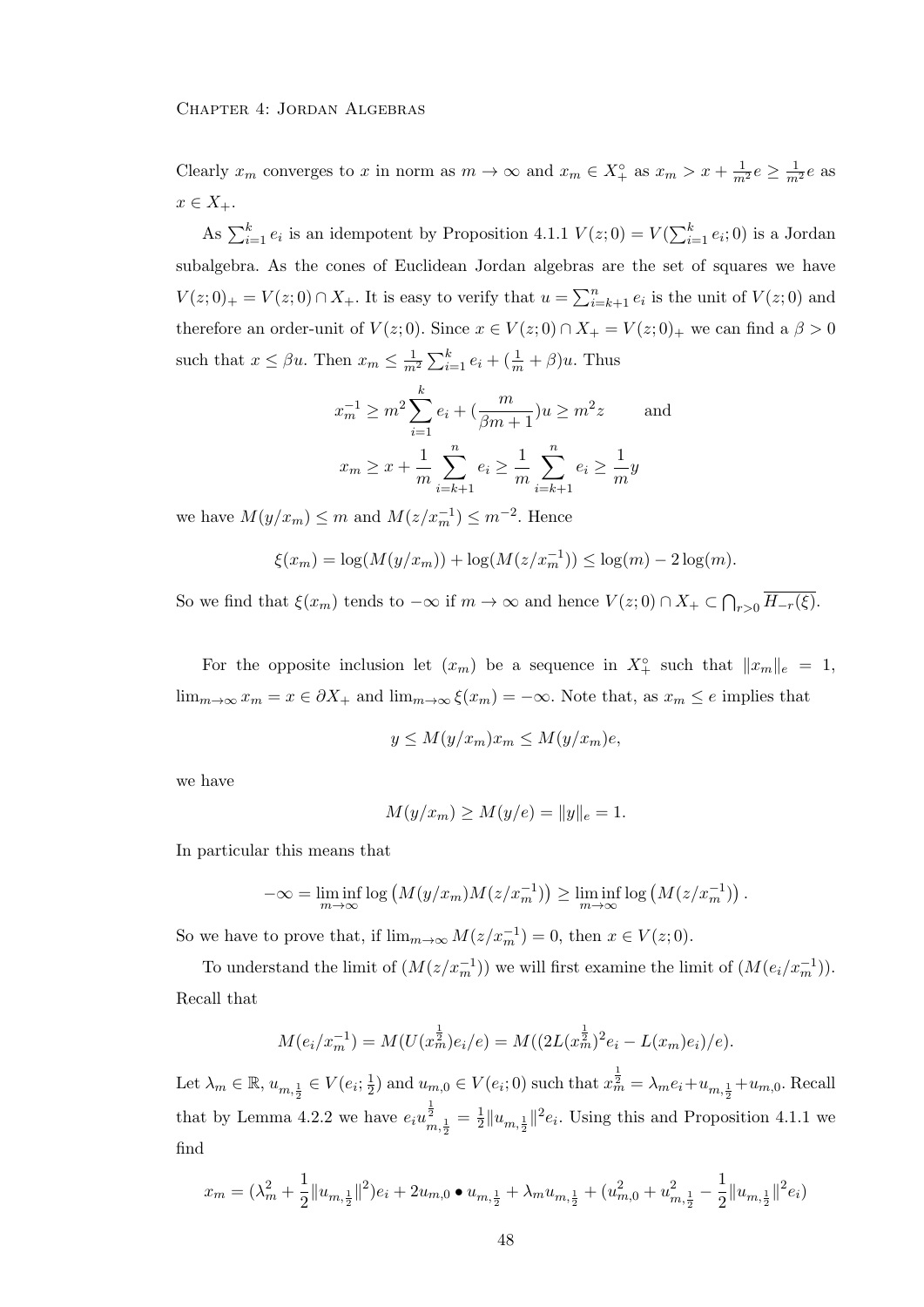and

$$
L(x_m)e_i = (\lambda_m^2 + \frac{1}{2} ||u_{m,\frac{1}{2}}||^2)e_i + u_{m,0} \bullet u_{m,\frac{1}{2}} + \frac{\lambda_m}{2}u_{m,\frac{1}{2}}.
$$

Furthermore

$$
2L(x_m^{\frac{1}{2}})^2 e_i = 2(\lambda_m e_i + u_{m,\frac{1}{2}} + u_{m,0}) \bullet (\lambda_m e_i + \frac{1}{2}u_{m,\frac{1}{2}})
$$
  
=  $2(\lambda_m^2 e_i + \frac{\lambda_m}{4}u_{m,\frac{1}{2}} + \frac{\lambda_m}{2}u_{m,\frac{1}{2}} + \frac{1}{2}u_{m,\frac{1}{2}}^2 + u_{m,0} \bullet u_{m,\frac{1}{2}})$   
=  $(2\lambda_m^2 + \frac{1}{2}||u_{m,\frac{1}{2}}||^2)e_i + \frac{3\lambda_m}{2}u_{m,\frac{1}{2}} + u_{m,0} \bullet u_{m,\frac{1}{2}} + (u_{m,\frac{1}{2}}^2 - \frac{1}{2}||u_{m,\frac{1}{2}}||^2 e_i)$ 

This gives us

$$
2L(x_m^{\frac{1}{2}})^2 e_i - L(x_m)e_i = \lambda_m^2 e_i + \lambda_m u_{m,\frac{1}{2}} + (u_{m,\frac{1}{2}}^2 - \frac{1}{2} ||u_{m,\frac{1}{2}}||^2 e_i)
$$

Now suppose that  $\lim_{m\to 0} U(x_m^{\frac{1}{2}})e_i = 0$ . As  $U(x_m^{\frac{1}{2}})e_i$  is a direct sum of  $V(e_i; 1), V(e_i; \frac{1}{2})$  $\frac{1}{2})$ and  $V(e_i; 0)$  we find that  $\lim_{m\to\infty} U(x_m^{\frac{1}{2}})e_i = 0$  if and only if

$$
\lim_{m \to \infty} u_{m, \frac{1}{2}}^2 - \frac{1}{2} \|u_{m, \frac{1}{2}}\|^2 e_i = 0,
$$
  

$$
\lim_{m \to \infty} \lambda_m u_{m, \frac{1}{2}} = 0 \text{ and}
$$
  

$$
\lim_{m \to \infty} \lambda_m^2 e_i = 0.
$$

Note that  $\lim_{m\to\infty}\lambda_m^2e_i=0$  if and only if  $\lim_{m\to\infty}\lambda_m=0$ . Furthermore, by Lemma 4.2.3 we find that  $\lim_{m\to\infty} u_{m,\frac{1}{2}}^2 - \frac{1}{2}$  $\frac{1}{2} \| u_{m, \frac{1}{2}} \|^{2} e_{i} = 0$  if and only if  $\lim_{m \to \infty} u_{m, \frac{1}{2}} = 0$ . Note that  $\lim_{m\to\infty}\lambda_mu_{m,\frac{1}{2}}$  if  $\lim_{m\to\infty}\lambda_m = 0$ , hence  $\lim_{m\to 0}U(x_m^{\frac{1}{2}})e_i = 0$  if and only if  $\lim_{m\to\infty} u_{m,\frac{1}{2}} = 0$  and  $\lim_{m\to\infty} \lambda_m = 0$ .

Now we consider the components of x. Note that if  $\lim_{m\to\infty} u_{m,\frac{1}{2}} = 0$  and  $\lim_{m\to\infty} \lambda_m = 0$ , then  $\lim_{m\to\infty}\lambda_m^2+\frac{1}{2}$  $\frac{1}{2}||u_{m,\frac{1}{2}}||^2 = 0$  and  $\lim_{m\to\infty} 2u_{m,0} \bullet u_{m,\frac{1}{2}} + \lambda_m u_{m,\frac{1}{2}} = 0$ . Also note that if  $\lim_{m\to\infty}\lambda_m^2+\frac{1}{2}$  $\frac{1}{2}||u_{m,\frac{1}{2}}||^2 = 0$  then clearly  $\lim_{m\to\infty} u_{m,\frac{1}{2}} = 0$  and  $\lim_{m\to\infty} \lambda_m = 0$ . Thus we conclude that  $\lim_{m\to\infty} U(x_m^{\frac{1}{2}})e_i=0$  if and only if  $\lim_{m\to\infty} x_m\in V(e_i;0)$ .

Now consider

$$
U\left(x_m^{\frac{1}{2}}\right)z = \sum_{i=1}^k \alpha_i U\left(x_m^{\frac{1}{2}}\right) e_i.
$$

We know from Proposition IV.3.2 in [22] that the primitive idempotents are exactly the extreme rays of the cone. Furthermore recall that as  $x_m^{\frac{1}{2}}$  is invertible,  $U(x_m^{\frac{1}{2}})$  is invertible, so  $U(x_m^{\frac{1}{2}})$  is a linear isomorphism which leaves  $X_+$  invariant. Consequently it sends extreme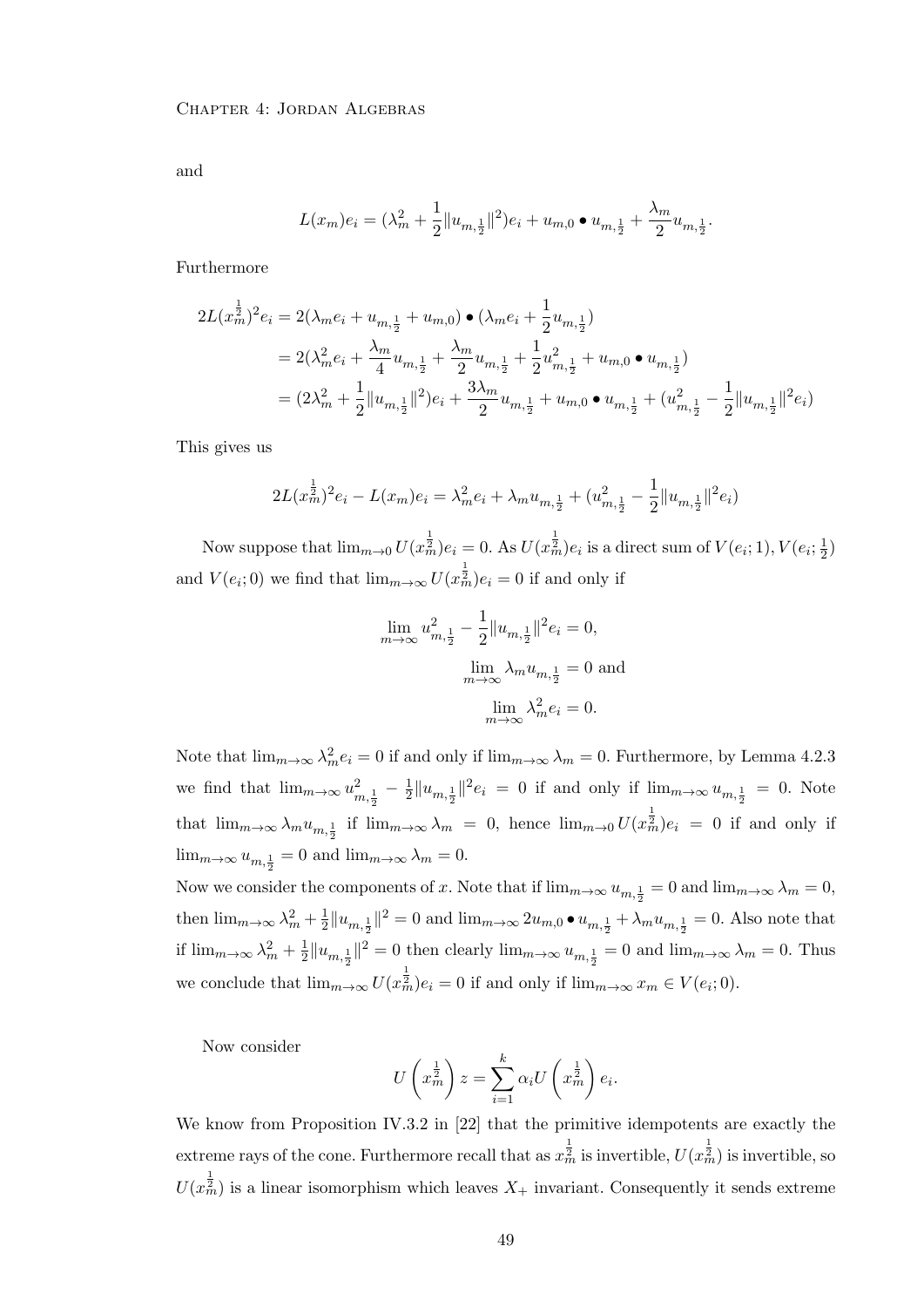rays to extreme rays, i.e.  $U(x_m^{\frac{1}{2}})e_i$  is the multiple of a primitive idempotent. As  $\alpha_i > 0$  we find that

$$
\lim_{m \to \infty} M(U(x_m^{\frac{1}{2}})z/e) = \lim_{m \to \infty} M(\sum_{i=1}^k \alpha_i U(x_m^{\frac{1}{2}})e_i/e)
$$

$$
= \lim_{m \to \infty} \|\sum_{i=1}^k \alpha_i U(x_m^{\frac{1}{2}})e_i\|_e = 0
$$

if and only if  $\lim_{m\to\infty} M(U(x_m^{\frac{1}{2}})e_i/e) = 0$  for all  $1 \leq i \leq k$ , i.e.  $\lim_{m\to\infty} x_m \in V(e_i; 0)$ .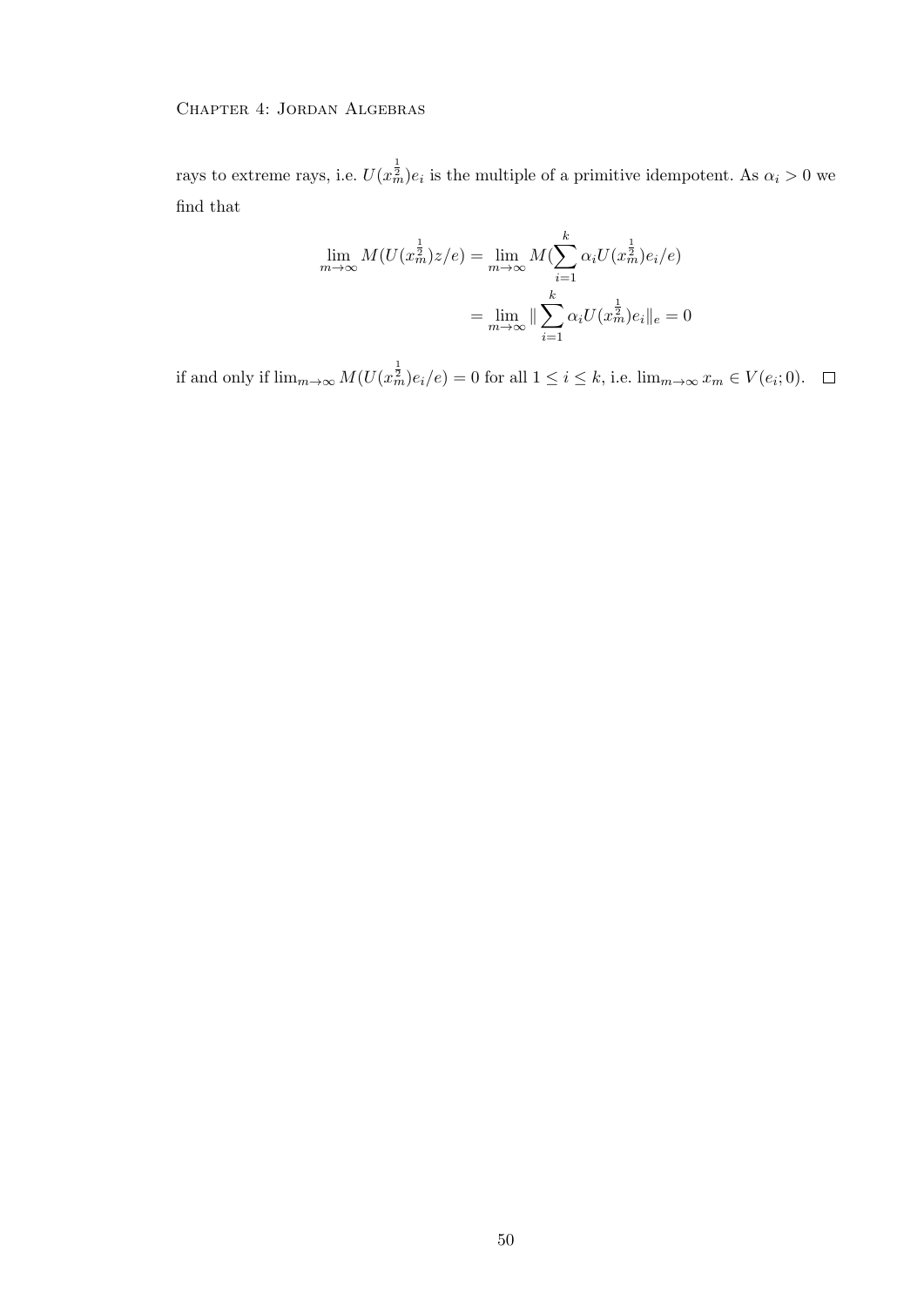# CHAPTER<sub>5</sub>

# KURATOWSKI-PAINLEVÉ CONVERGENCE

In the remainder of this thesis we will focus on the horofunction boundary itself. We will give descriptions and classifications of the horofunctions of the Funk, reverse-Funk and Hilbert geometry for the cone of, possibly infinite dimensional, order-unit spaces. For general order-unit spaces we will give only a description. This result is based on the work of Walsh in [66]. In this paper Walsh gives a classification of the Busemann points of the Funk, reverse-Funk and Hilbert geometry for the cone of an order-unit spaces. The Busemann points are a special class of horofunctions which we will introduce in Chapter 6. In particular Walsh shows that the horofunctions of the Funk and reverse-Funk geometry of the cone of positive continuous functions on a compact set are all Busemann points. For this result we need Kuratowski-Painlevé convergence which we will introduce in this chapter. In Chapter 6 we will give the proof of Walsh's results in [66] and extend it to a description of the horofunction boundary of general order-unit spaces. Finally we will give a partial answer to the following question which was raised by Walsh in [66]. Is it possible for reverse-Funk geometries to have non-Busemann horofunctions? In Section 7 we will show that this is possible even for some "well-behaved" spaces. As part of this effort we will also classify the horofunctions and Busemann points of the Funk, reverse-Funk, and Hilbert geometry of the cone of spin-factors and JH-algebras.

# 5.1 Kuratowski-Painlevé convergence

Every function  $f: X \to Y$  is just a representation of the graph of the function

$$
\{(x,y)\in X\times Y: f(x)=y\}.
$$

Kuratowski-Painlevé convergence deals with the convergence of nets of sets and thus can be used to define convergence on nets of functions.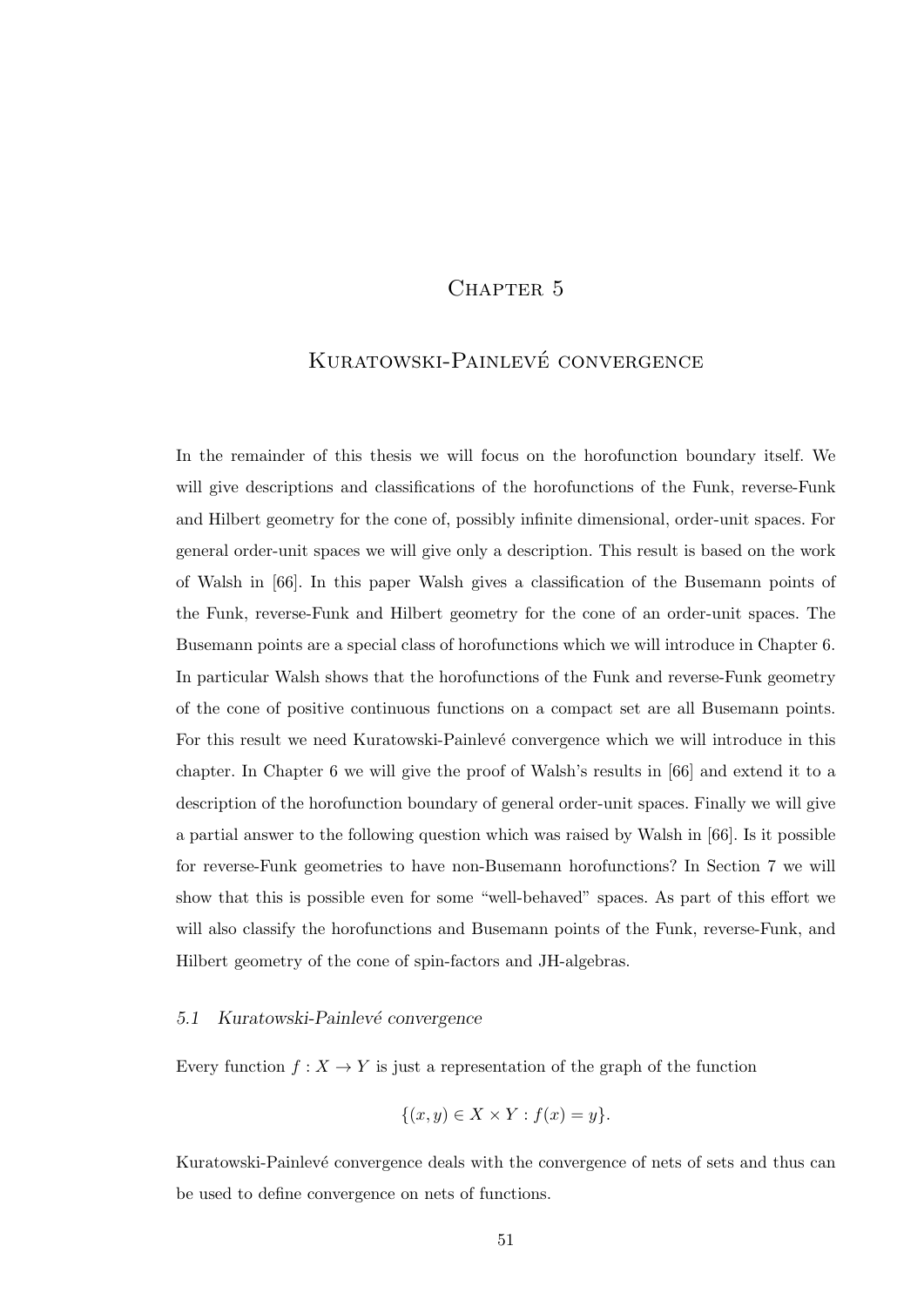**5.1.1 Definition.** Let  $J'$  be a subset of a directed set  $J$ .  $J'$  is called *residual* if there exists an  $\alpha \in J$  such that  $\alpha' \in J'$  for all  $\alpha' \geq \alpha$ . J' is called *cofinal* if for all  $\alpha \in J$  there exist an  $\alpha' \geq \alpha$  such that  $\alpha' \in J'$ .

**5.1.2 Definition.** Let  $(X, \tau)$  be a Hausdorff space and let  $(A_{\alpha})_{\alpha \in J}$  be a net of subsets of X. We call  $x_0$  a limit point of  $(A_\alpha)_{\alpha \in J}$  if for every neighbourhood U of  $x_0$  there exist a residual subset  $J' \subset J$  such that for all  $\alpha \in J'$  we have  $A_{\alpha} \cap U \neq \emptyset$ .

We call  $x_0$  a *cluster point* of  $(A_\alpha)_{\alpha \in J}$  if for every neighbourhood U of  $x_0$  there exist a cofinal subset  $J' \subset J$  such that for all  $\alpha \in J'$  we have  $A_{\alpha} \cap U \neq \emptyset$ .

We denote the set of limits point of  $(A_{\alpha})$  as Li  $A_{\alpha}$  and the set of cluster points as Ls  $A_{\alpha}$ .

Note that Li  $A_\alpha \subset$  Ls  $A_\alpha$ . We will call Li  $A_\alpha$  and Ls  $A_\alpha$  the lower closed limit and the upper closed limit. The fact that both are closed is a direct consequence of a result by Choquet in [13].

**5.1.3 Proposition.** Let  $(X, \tau)$  be a Hausdorff space and let  $(A_{\alpha})_{\alpha \in J}$  be a net of subsets of X. Then

Li 
$$
A_{\alpha} = \bigcap \left\{ \overline{\bigcup_{\alpha \in J'}} A_{\alpha} : J' \text{ is a cofinal subset of } J \right\}
$$

and

$$
\text{Ls } A_{\alpha} = \bigcap \left\{ \overline{\bigcup_{\alpha \in J'}} A_{\alpha} : J' \text{ is a residual subset of } J \right\}.
$$

*Proof.* The proof for the formula of Li  $A_{\alpha}$  and Ls  $A_{\alpha}$  are similar so we will only provide the proof for Ls  $A_{\alpha}$ . Let  $x \in$  Ls  $A_{\alpha}$  and let  $J'$  be a residual subset of J and let  $\alpha \in J$ be such that for all  $\alpha \leq \alpha' \in J$  we have  $\alpha' \in J'$ . As  $x \in \text{Ls } A_\alpha$ , we know that for all neighbourhoods U of x there is an  $\alpha' \geq \alpha$  such that  $A_{\alpha'} \cap U \neq \emptyset$ , so

$$
x\in\overline{\bigcup_{\alpha'\geq\alpha}A_{\alpha'}}\subset\overline{\bigcup_{\alpha'\in J'}A_{\alpha'}}.
$$

Now let  $x \in X \setminus$  Ls  $A_\alpha$ , i.e., there is a neighbourhood V of x such that  $\{\alpha \in J : V \cap A_\alpha \neq \emptyset\}$ is not cofinal. Then  $J' = \{ \alpha \in J : V \cap A_{\alpha} = \emptyset \}$  is residual and  $x \notin \overline{\bigcup_{\alpha \in J'} A_{\alpha}}$ .  $\Box$ 

Note that an immediate consequence of Proposition 5.1.3 is that the set of limits points and the set of cluster point are both closed.

**5.1.4 Definition.** Let  $(X, \tau)$  be a Hausdorff space let A be a subset of X and let  $(A_{\alpha})$ be a net of subsets of X. We call  $(A_{\alpha})$  Kuratowski-Painlevé convergent to A if Li  $A_{\alpha}$  = Ls  $A_{\alpha} = A$ . We write  $A = K - \lim A_{\alpha}$ .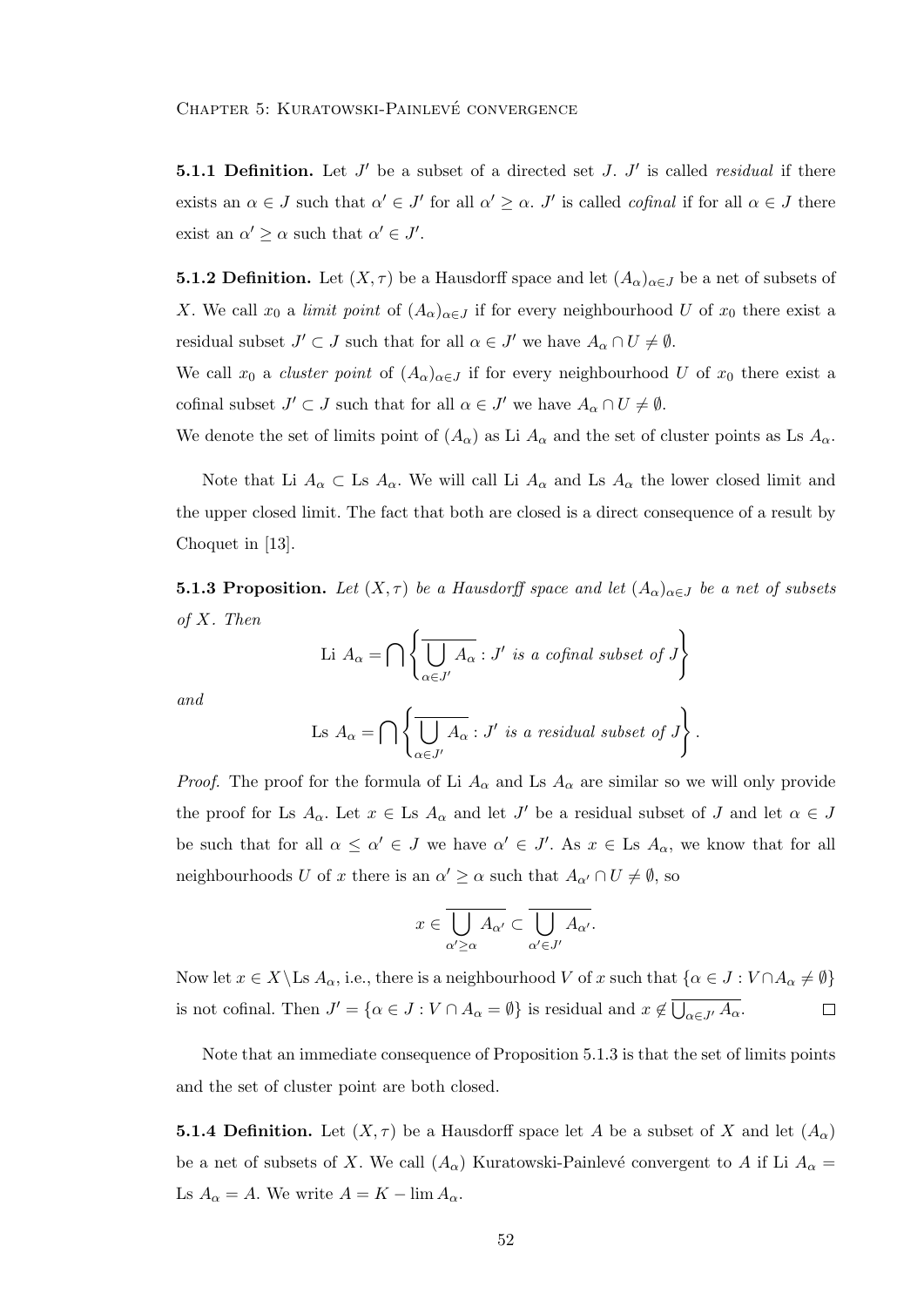As Li  $A_{\alpha} \subset$  Ls  $A_{\alpha}$ , there are two easy ways to verify if a net of sets is Kuratowski-Painlevé convergent.

**5.1.5 Lemma** (Lemma 5.2.4, [7]). Let X be a Hausdorff space and let  $(A_{\alpha})$  be a net of subsets of X and let  $A \subset X$ .  $(A_{\alpha})$  is Kuratowski-Painlevé convergent if Ls  $A_{\alpha} \subset L$ i  $A_{\alpha}$ . Moreover,  $(A_{\alpha})$  is Kuratowski-Painlevé convergent to A if Ls  $A_{\alpha} \subset A \subset L$ i  $A_{\alpha}$ .

Note that for any open set  $U \subset X$  and subset  $A \subset X$  we have  $U \cap A = \emptyset$  if and only if  $U \cap \overline{A} = \emptyset$ , Thus  $K - \lim_{\alpha \to \infty} A_{\alpha} = K - \lim_{\alpha \to \infty} \overline{A_{\alpha}}$ . This allows us to compare Kuratowski-Painlevé convergence to the convergence in the Fell topology, a topology on the closed sets of X introduced by Fell in [23].

**5.1.6 Definition.** Let X be a Hausdorff space and let  $CL(X)$  be the set of closed subsets of X. The Fell topology  $\tau_F$  on  $CL(X)$  is the topology generated by the base which consists of all sets of the following form, for all open sets  $V \subset X$  the sets  $V^- = \{C \in CL(X) :$  $C \cap V \neq \emptyset$  and for all open set  $W \subset X$  with a compact complement the sets  $W^+ = \{C \in$  $CL(X): C \subset W$ .

One can also define the Fell topology in non-Hausdorff spaces, which has applications in functional analysis. However this does make the Fell topology harder to work with due to lack of unique limits. As we are mainly interested in metric spaces, we will only consider the Fell topology in Hausdorff spaces. For Hausdorff spaces Kuratowski-Painlevé convergence always implies convergence with respect to the Fell topology [20], as the following proposition shows.

**5.1.7 Proposition.** Let X be a Hausdorff space, let  $(A_\alpha)_{\alpha \in J}$  be a net of subsets of X and let  $\emptyset \neq A \subset X$  be closed. If  $(A_{\alpha})$  is Kuratowski-Painlevé convergent to A, then  $(\overline{A_{\alpha}})$ converges to A in the Fell topology.

*Proof.* First let  $V \subset X$  be an open set such that  $A \in V^-$ , i.e.  $A \cap V \neq \emptyset$ . Let  $x \in A \cap V$ and note that V is a neighbourhood of X. As Li  $A_{\alpha} = A$  there exists an  $\alpha$  such that for all  $\alpha' \geq \alpha$  we have  $A_{\alpha'} \cap V \neq \emptyset$  and in particular  $\overline{A_{\alpha'}} \in V^-$ . Finally let  $W \subset X$  be an open set such that  $X \setminus W$  is compact and  $A \subset W$ . Now suppose there is some cofinal set  $J' \subset J$  such that for all  $\alpha \in J'$  we have  $A_{\alpha} \cap (X \setminus W) \neq \emptyset$ . As  $X \setminus W$  is compact this implies there is a cluster point of  $(A_{\alpha})$  in  $X \setminus W$  which contradicts  $K - \lim A_{\alpha} = A$ .  $\Box$ 

The converse of this statement only is true if  $X$  is locally compact. In fact, by a result by Mrówka in [51], if X is not locally compact then there exist no topology that coincides with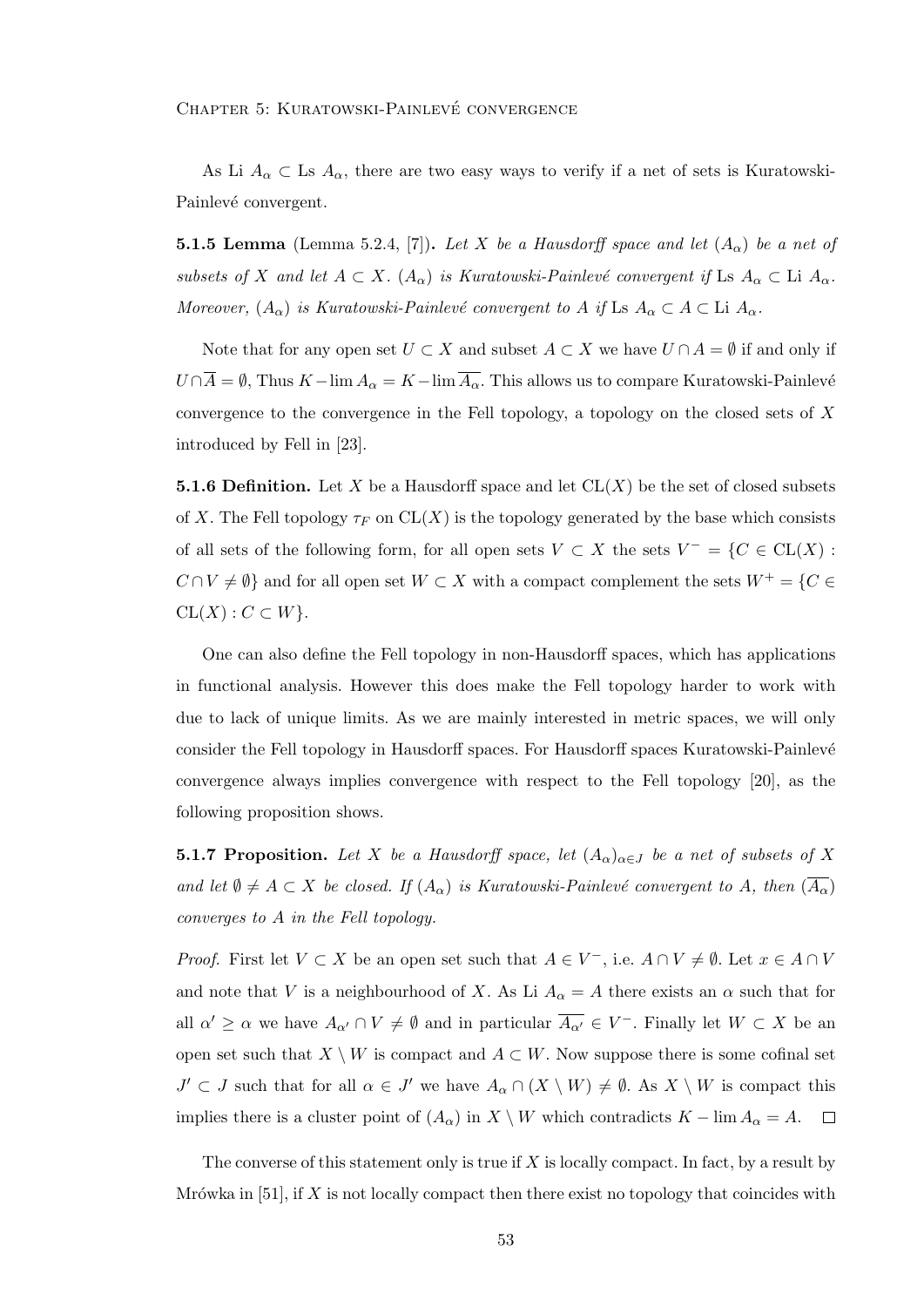Kuratowski-Painlevé convergence. In particular one can see that convergence in the Fell topology and Kuratowski-Painlevé convergence do not coincide if  $X$  is not locally compact as the Fell topology is Hausdorff if and only if X is locally compact [7, Proposition 5.1.2], while Kuratowski-Painlevé convergence is always unique if  $X$  is Hausdorff.

**5.1.8 Proposition.** Let X be a locally compact Hausdorff space, let  $(A_{\alpha})_{\alpha \in J}$  be a net of subsets of X and let  $A \subset X$  be closed. If  $(\overline{A_{\alpha}})$  converges to A in the Fell topology, then  $(A_{\alpha})$  is Kuratowski-Painlevé convergent to A.

*Proof.* By Lemma 5.1.5 we only have to prove Ls  $A_{\alpha} \subset A \subset$  Li  $A_{\alpha}$ . So let  $x \in$  Ls  $A_{\alpha}$  be a cluster point and suppose  $x \notin A$ . As X is a locally compact Hausdorff space there is a compact neighbourhood C of x which is disjoint from A. As C has non-empty interior  $C^{\circ}$ and x is a cluster point there exists a cofinal set  $J' \subset J$  such that for all  $\alpha \in J'$  we have  $A_{\alpha} \cap C^{\circ} \neq \emptyset$ . So for all  $\alpha \in J'$  it holds that  $A_{\alpha} \notin (X \setminus C)^{+}$ . This contradicts that  $(\overline{A_{\alpha}})$ converges to A in the Fell topology.

Now let  $x \in A$  and suppose A is not a limit point. Then there is some open neighbourhood U of x and a cofinal set  $J' \subset J$  such that for all  $\alpha \in J'$  we have  $A_{\alpha} \cap U = \emptyset$ . In particular this means  $A_{\alpha} \notin U^-$  which contradicts that  $(\overline{A_{\alpha}})$  converges to A in the Fell topology.

If  $X$  is not locally compact then the result does not hold, as illustrated by the following example.

**5.1.9 Example.** Let  $B_1[0] \subset \ell_2$  be the closed unit ball, let  $x \in \ell_2$  with  $||x|| = 2$  and let

$$
K(x) = \{ K \subset \ell_2 : x \in K, K \text{ compact and } K \cap B_1[0] = \emptyset \}
$$

be the sets of all compact sets containing  $x$  which do not intersect the closed unit ball. Note that  $K(x)$  is a directed set when equipped with the partial order  $U \leq V$  if and only if  $U \subset V$  for all  $U, V \in K(x)$ . Now for every  $U \in K(x)$  we define  $r_U = \max_{y \in U} ||y||$ , note that  $2 \leq r_U < \infty$ . Since  $B_{r_U^{-1}}[x]$  is not contained in U we can find some  $x_U \in B_{r_U^{-1}}[x] \setminus U$ . As  $\{x, nx\} \in K(x)$  for all  $n > 1$ , we can easily see that the net  $(r_u)_{U \in K(x)}$  tends to infinity and therefore  $\lim_{U \in K(x)} x_U = x$ .

Now let  $e_n \in \ell_2$  be the standard unit vectors in  $\ell_2$ . Note that since every  $U \in K(x)$  is compact, the set  $\{2e_n \in U : n \in \mathbb{N}\}\$ is finite. Hence we can define the net  $(A_U)_{U \in K(x)}$  of subsets of  $\ell_2$  given by

$$
A_U = \begin{cases} B_1[0] \cup \{x_U\} & \text{if } |\{2e_n \in U : n \in \mathbb{N}\}| \text{ is odd.} \\ B_1[0] & \text{if } |\{2e_n \in U : n \in \mathbb{N}\}| \text{ is even.} \end{cases}
$$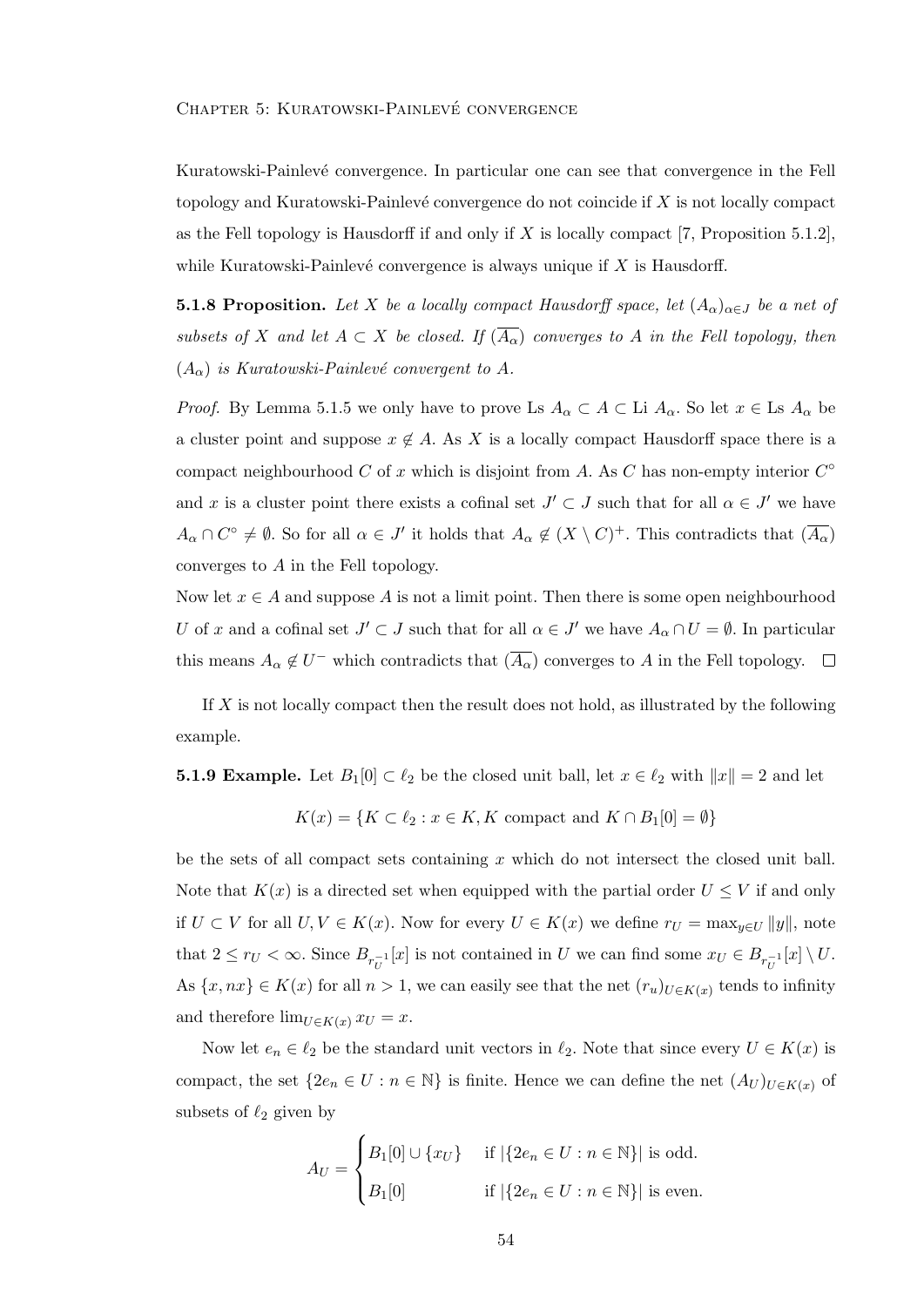Clearly x is a cluster point but not a limit point for  $(A_U)_{U\in K(x)}$ , hence  $(A_U)$  is not Kuratowski-Painlevé convergent. However one can show that  $(A_U)$  converges to  $B_1[0]$  in the Fell topology. To see this let  $V \subset \ell_2$  be an open set such that  $B_1[0] \in V^-$ . We have that  $A_U \in V^-$  for all  $U \in K(x)$ . Let  $W \subset \ell_2$  be an open set containing  $B_1[0]$  for which  $K = \ell_2 \setminus W$  is compact. Note that if  $K \notin K(x)$  then  $\inf_{y \in K} ||x - y|| > 0$ . If we pick  $n \in \mathbb{N}$ such that  $\frac{1}{n} < \inf_{y \in K} ||x - y||$  then for all  $U \geq \{x, ne_1\}$  we have that  $||x - x_U|| \leq \frac{1}{n}$ . Hence  $x_U \in W$  and therefore  $A_U \subset W$ . If  $K \in K(x)$ , then for all  $U \geq K$  we have that  $A_U \subset W$ . It follows that  $(A_U)$  converges to  $B_1[0]$  in the Fell topology.

As in general infinite dimensional order-unit spaces are not locally compact we will only look at Kuratowski-Painlev´e convergence and not at a topology. Finally one important reason for using Kuratowski-Painlevé convergence is that it is "compact" for any Hausdorff space, i.e. every net of subsets has a Kuratowski-Painlevé convergent subnet. Mrowka gave a proof of this result in [52] using Tychonoff's theorem [53, Theorem 37.3].

**5.1.10 Theorem** (Mrowka's theorem). Let X be a Hausdorff space. If  $(A_\alpha)_{\alpha \in J}$  is a net of subsets of X, then  $(A_{\alpha})$  has a Kuratowski-Painlevé convergent subnet.

*Proof.* Let  $O(X)$  be the set of open sets of X. Let  $\{0,1\}$  be equipped with the discrete topology and consider  $\{0,1\}^{O(X)}$  equipped with the product topology. For all  $\alpha \in J$  we define  $f_{\alpha} \in \{0,1\}^{O(X)}$  by

$$
f_{\alpha}(U) = \begin{cases} 1 & \text{if } A_{\alpha} \cap U \neq \emptyset. \\ 0 & \text{if } A_{\alpha} \cap U = \emptyset. \end{cases}
$$

Since by Tychonoff's theorem  $\{0,1\}^{O(X)}$  is compact  $(f_{\alpha})_{\alpha \in J}$  has a convergent subnet  $(f_{\alpha})_{\alpha \in \hat{J}}$ .

We will now show that for the subnet  $(A_{\alpha})_{\alpha \in \hat{J}}$  it holds that Ls  $A_{\alpha} \subset$  Li  $A_{\alpha}$ . Applying Lemma 5.1.5 will then give us that  $(A_{\alpha})_{\alpha \in \hat{J}}$  is Kuratowski-Painlevé convergent.

Let  $x \in X$  be a cluster point of  $(A_{\alpha})_{\alpha \in \hat{J}}$  and let U be a neighbourhood of x. For some cofinal  $J' \subset \hat{J}$  it holds that for all  $\alpha \in J'$  we have  $f_{\alpha}(U) = 1$ . But since  $(f_{\alpha})_{\alpha \in \hat{J}}$  converges this implies that  $\lim_{\alpha} f_{\alpha}(U) = 1$  and thus there is a residual  $J^{\dagger} \subset \hat{J}$  such that  $f_{\alpha}(U) = 1$ for all  $\alpha \in J^{\dagger}$ , so x is a limit point of  $(A_{\alpha})_{\alpha \in \hat{J}}$ .  $\Box$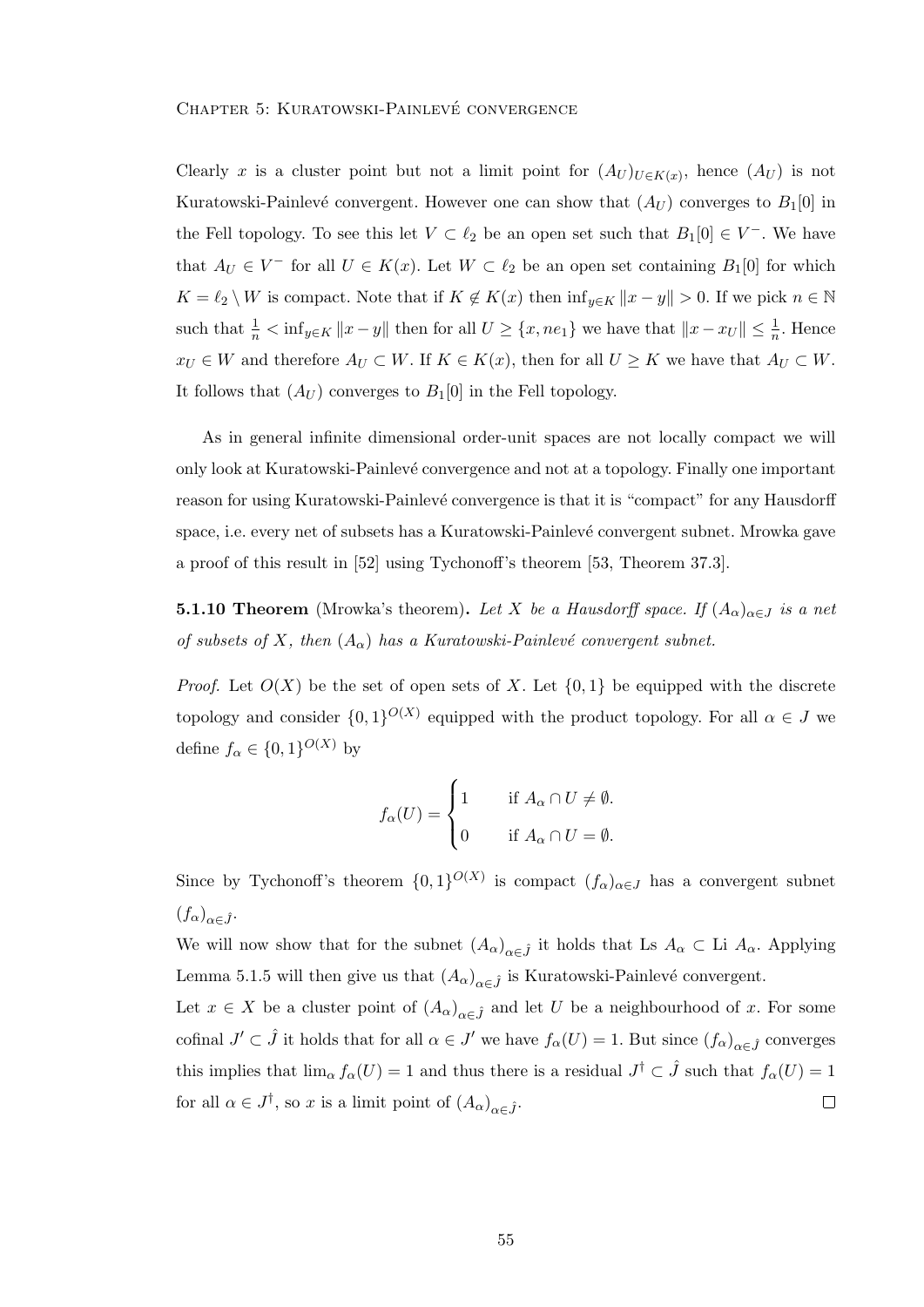## 5.2 Epiconvergence and hypoconvergence

Let X be a topological space and let  $f : X \to \overline{\mathbb{R}} = \mathbb{R} \cup \{-\infty, \infty\}$  be a map. We define the epigraph of f as  $epi(f) = \{(x, r) \in X \times \overline{\mathbb{R}} : r \ge f(x)\}\$ and we define the hypograph of f as hypo $(f) = \{(x, r) \in X \times \overline{\mathbb{R}} : r \leq f(x)\}.$ 

**5.2.1 Definition.** Let X be a topological space. A function  $f: X \to \overline{\mathbb{R}}$  is called uppersemicontinuous if for all  $x \in X$  either for all  $\varepsilon > 0$  there exists an open neighbourhood  $U \subset X$  of x such that for all  $y \in U$  we have  $f(x) + \varepsilon > f(y)$  if  $f(x) > -\infty$ , or, for all  $N \in \mathbb{R}$  there exists an open neighbourhood  $U \subset X$  of x such that  $f(y) \subset N$  for all  $y \in U$ if  $f(x) = -\infty$ . We call f lower-semicontinuous if  $-f$  is upper-semicontinuous.

If  $X$  is Hausdorff there is a useful equivalent definition for upper and lower semicontinuity.

**5.2.2 Proposition.** Let  $f : X \to \overline{\mathbb{R}}$  be a map on a Hausdorff space X. Then f is upper-semicontinuous at  $x \in X$  if and only if for all nets  $(x_{\alpha})$  converging to x we have  $\limsup_{\alpha} f(x_{\alpha}) \leq f(x).$ 

*Proof.* Note that the result is evident if  $f(x) = -\infty$ , so we may assume  $f(x) > -\infty$ .

Suppose f is upper-semicontinuous at  $x \in X$ , but there exists a net  $(x_{\alpha})$  in X such that  $\limsup_{\alpha} f(x_{\alpha}) > f(x)$ , by taking a subnet we may assume  $\lim_{\alpha} f(x_{\alpha}) > f(x)$ . Let  $\varepsilon = \frac{1}{2}$  $\frac{1}{2}(\lim_{\alpha} f(x_{\alpha}) - f(x))$ . There exists a neighbourhood U of x such that for all  $y \in U$  we have  $f(x) \ge f(y) - \varepsilon$ . As  $x_\alpha \in U$  for  $\alpha$  large enough, this is a contradiction.

Now assume for all nets  $(x_{\alpha})$  in X converging to x we have  $\limsup_{\alpha} f(x_{\alpha}) \leq f(x)$ , but there is an  $\varepsilon > 0$  such that for all neighbourhoods U of x there is a  $y_U \in U$  such that  $f(y_U) - \varepsilon \ge f(x)$ . Note that the set of neighbourhoods of x is a directed set when equipped with the partial order  $U \leq V$  if and only if  $U \supset V$ . Then  $(y_U)$  is a net converging to x with  $\limsup_U f(y_U) \ge f(x) + \varepsilon > f(x)$  which is a contradiction.  $\Box$ 

A similar result can be obtained for lower-semicontinuous functions.

**5.2.3 Proposition.** Let  $f : X \to \overline{\mathbb{R}}$  be a map on a Hausdorff space X. Then f is lower-semicontinuous at  $x \in X$  if and only if for all nets  $(x_\alpha)$  converging to x we have  $\liminf_{\alpha} f(x_{\alpha}) \geq f(x)$ .

From the results above we find the following easy consequence.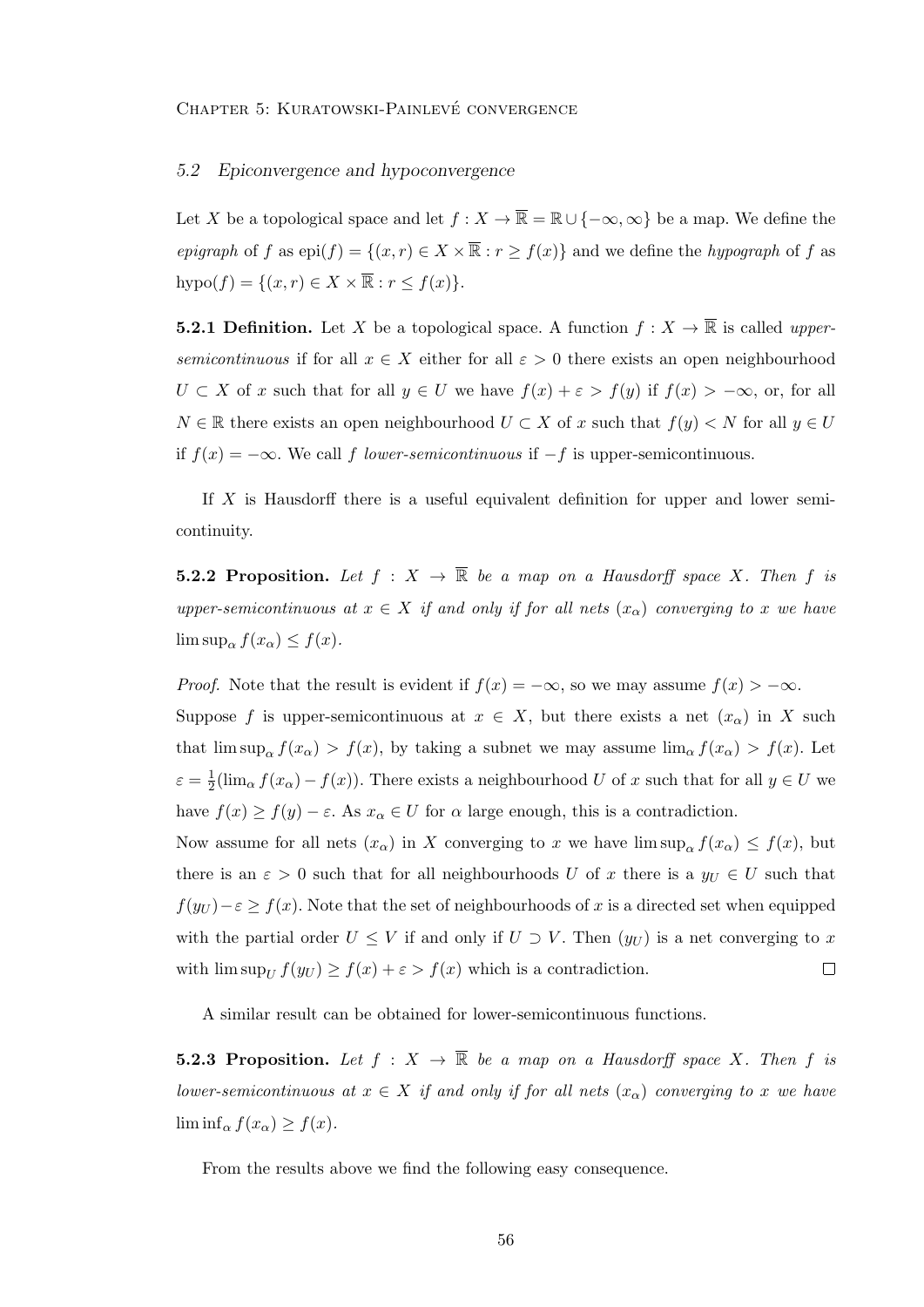**5.2.4 Corollary.** Let  $f : X \to \overline{\mathbb{R}}$  be a map on a compact Hausdorff space X. If f is upper-semicontinuous, then there is a  $y \in X$  such that  $f(y) = \sup_{x \in X} f(x)$ . If f is lowersemicontinuous, then there is a  $y \in X$  such that  $f(y) = \inf_{x \in X} f(x)$ .

For reasons of convenience for the rest of the thesis we will denote "sup<sub>x∈X</sub>  $f(x)$ " by "sup f" and "inf<sub>x∈X</sub>  $f(x)$ " by "inf f" if there is no ambiguity.

*Proof 5.2.4.* Let f be upper-semicontinuous and let  $(x_{\alpha})$  be a net such that  $\lim_{\alpha} f(x_{\alpha}) =$ sup f. Since X is compact, by taking a further subsequence, we may assume that  $x_{\alpha}$ converges to some  $y \in X$ . By Proposition 5.2.2 it follows that

$$
f(y) \ge \limsup_{\alpha} f(x_{\alpha}) = \sup f.
$$

 $\Box$ 

The proof for the case in which  $f$  is lower-semicontinuous is similar.

If X is Hausdorff there is another equivalent definition of upper or lower semi-continuity using the epigraph and the hypograph.

**5.2.5 Proposition.** Let X be a Hausdorff space and let  $f: X \to \overline{\mathbb{R}}$  be an extended real function. Then f is upper-semicontinuous if and only if its hypograph is closed with respect to the product topology of  $X \times \overline{\mathbb{R}}$ . Likewise f is lower-semicontinuous if and only if its epigraph is closed with respect to the product topology of  $X \times \overline{\mathbb{R}}$ .

*Proof.* Suppose f is upper-semicontinuous and let  $(x, r) \in X \times \mathbb{R}$  such that  $r > f(x)$ . If  $f(x) > -\infty$  let  $\varepsilon = \frac{1}{4}$  $\frac{1}{4}(r-f(x))$ . Then there exists a neighbourhood U of x such that for all  $y \in U$  we have  $r - \varepsilon > f(x) + \varepsilon > f(y)$ , so  $(U \times (r - \varepsilon, r + \varepsilon)) \cap \text{hypo}(f) = \emptyset$ . If  $f(x) = -\infty$ , then there exists an open neighbourhood  $U \subset X$  of x such that  $f(y) < r - 1$ for all  $y \in U$ , so  $(U \times (r - \frac{1}{2}))$  $\frac{1}{2}, r + \frac{1}{2}$  $(\frac{1}{2})$ )  $\cap$  hypo $(f) = \emptyset$ , hence hypo $(f)$  is closed.

Now suppose hypo(f) is closed and let  $x \in X$ . If  $f(x) = -\infty$  then for all  $N \in \mathbb{N}$  there exists a neighbourhood U of x and  $a \varepsilon > 0$  such that  $(U \times (N - \varepsilon, N + \varepsilon)) \cap \text{hypo}(f) = \emptyset$ , as hypo(f) is closed. In particular we find that for all  $y \in U$  we have  $f(y) < N$ . If  $f(x) > -\infty$ , then for all  $\varepsilon > 0$  there exists a  $\mu > 0$  and a neighbourhood U of x such that  $(U \times (f(x) + \varepsilon - \mu, f(x) + \varepsilon + \mu)) \cap \text{hypo}(f) = \emptyset$ , so  $f(y) < f(x) + \varepsilon$  for all  $y \in U$ , hence f is upper-semicontinuous.

The proof for the second equivalence relation is an easy consequence of the above and the fact that  $epi(-f) = -hypo(f)$ .  $\Box$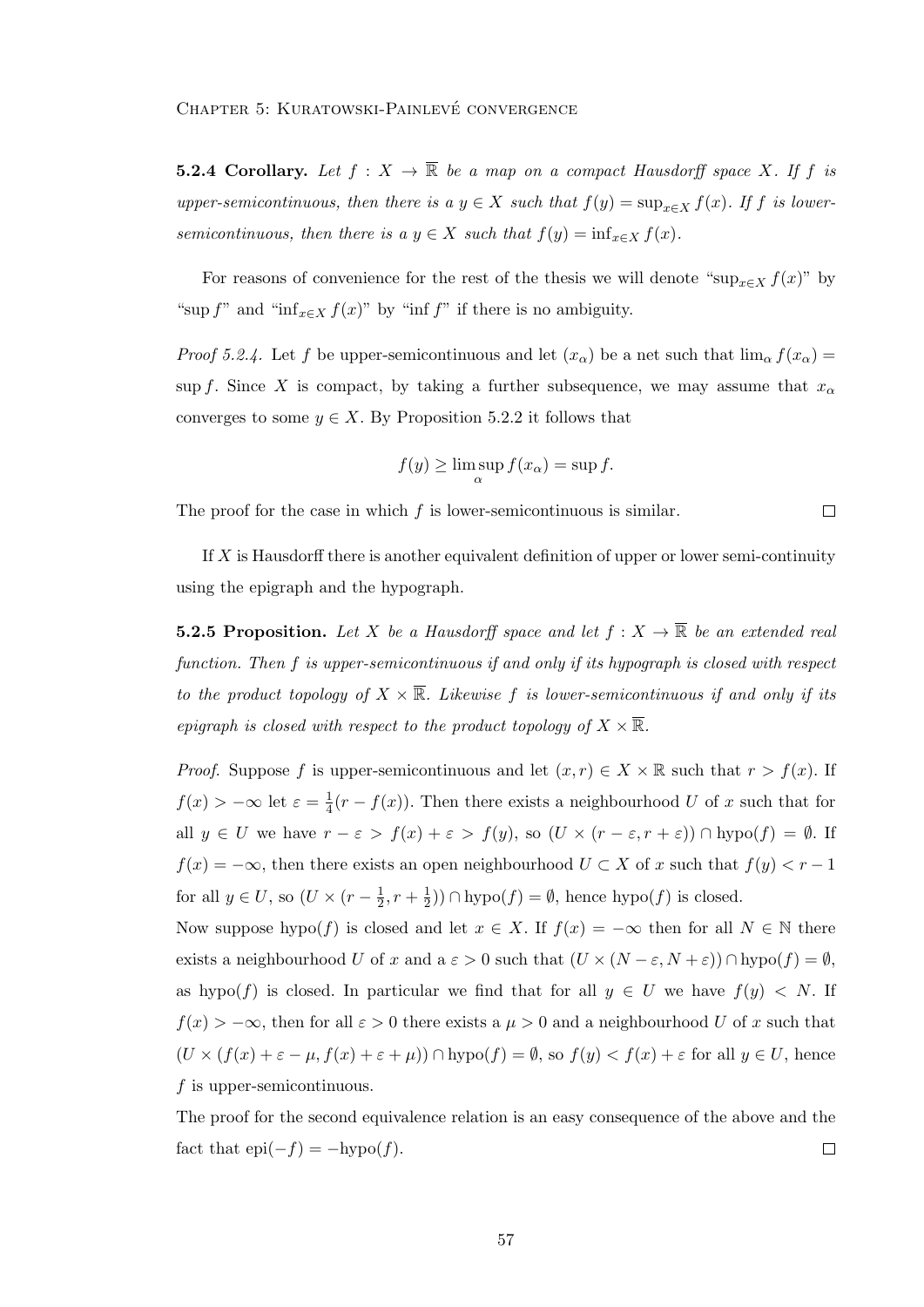5.2.6 Corollary. The Kuratowski-Painlevé limit of a net of hypographs is always uppersemicontinuous and the Kuratowski-Painlevé limit of a net of epigraphs is always lowersemicontinuous.

*Proof.* This is a direct consequence of the fact that the Kuratowski-Painlevé limit of a net of sets is always closed by Proposition 5.1.3. The result then follows from Proposition 5.2.5.

 $\Box$ 

This motivates the idea to call a net of functions  $(f_{\alpha})$  convergent to some f if and only if the epigraphs or hypographs of  $f_{\alpha}$  are Kuratowski-Painlevé convergent to epigraph or hypograph of  $f$ .

**5.2.7 Definition.** Let X be a Hausdorff space and let  $(f_\alpha)$  be a net of functions from X to  $\overline{\mathbb{R}}$ . We say  $(f_{\alpha})$  is Kuratowski-Painlevé epi-convergent to a function f if epi(f) =  $K - \lim \text{epi}(f_\alpha)$ .

Similarly we say  $(f_{\alpha})$  is Kuratowski-Painlevé hypo-convergent to a function f if hypo(f) =  $K - \lim hypo(f_\alpha)$ .

As we will only consider the limits of epigraphs and hypographs with respect to Kuratowski-Painlevé convergence we will shorten Kuratowski-Painlevé epi-convergent and Kuratowski-Painlevé hypo-convergent to *epi-convergent* and hypo-convergent respectively. A function f is continuous if it is both upper and lower-semicontinuous. Yet it is easy to find a net of continuous functions which are epi or hypo-convergent to a function that is not continuous.

**5.2.8 Example.** Consider the sequence of functions  $(f_n)$  where  $f_n : [0,1] \to \mathbb{R}$  is given by

$$
f_n(x) = \begin{cases} 2nx & \text{if } 0 \le x < \frac{1}{2n}. \\ 2 - 2nx & \text{if } \frac{1}{2n} \le x < \frac{1}{n}. \\ 0 & \text{if } \frac{1}{n} \le x \le 1. \end{cases}
$$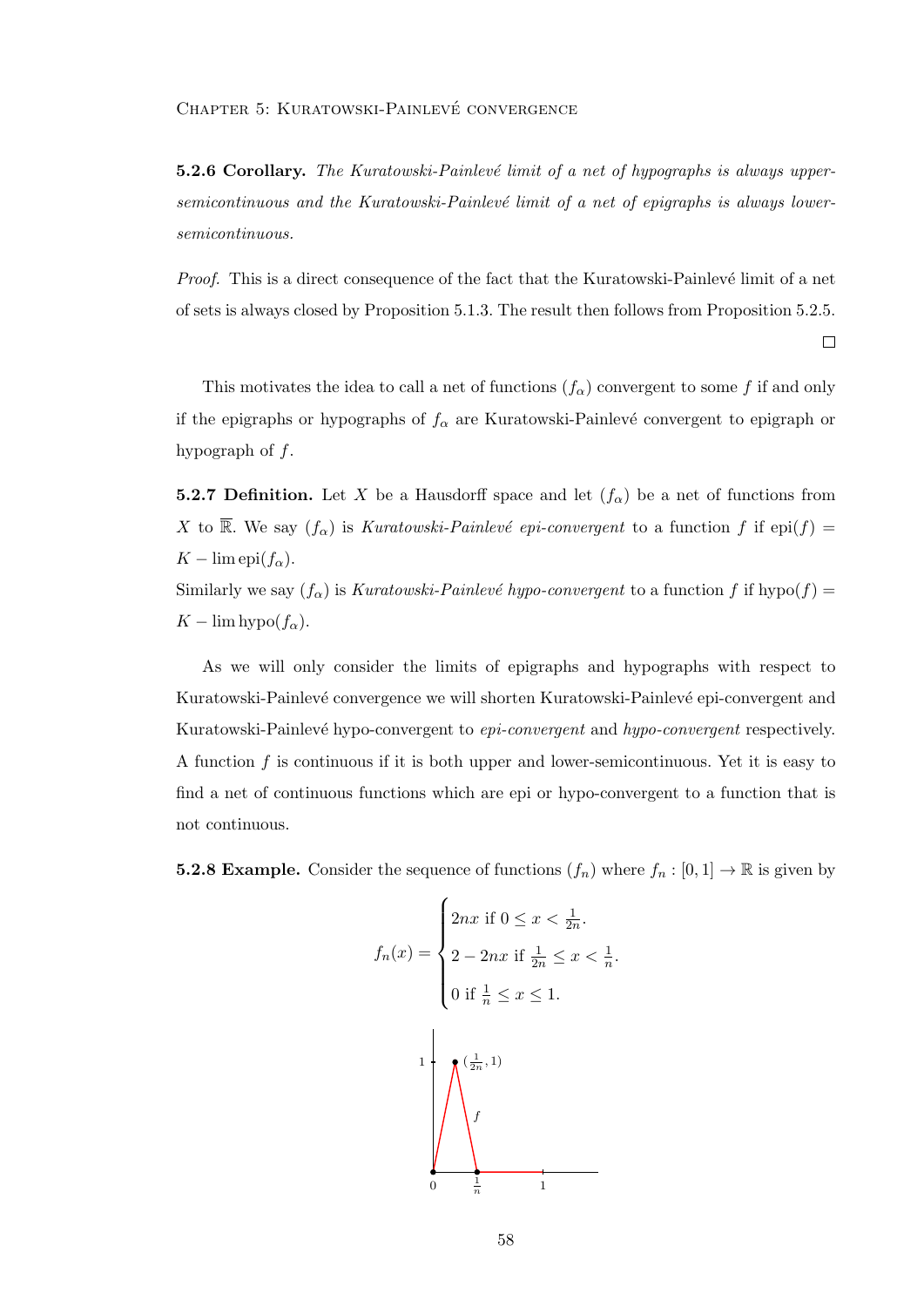One can see that the sequence  $(f_n)$  is hypo-convergent to the function f for which  $f(0) = 1$ and  $f(x) = 0$  for all  $0 < x \le 1$  which is not a continuous function. Also note that evidently  $(f_n)$  converges pointwise to  $f \equiv 0$ , it follows that hypo-convergence is not stronger or weaker than pointwise convergence. One can construct a similar example for epi-convergence.

For first countable Hausdorff spaces there is a more intuitive way to verify hypoconvergence of a sequence of functions. Recall that a space is first countable if each point has a countable neighbourhood basis.

**5.2.9 Theorem.** Let X be a first-countable Hausdorff space and let  $(f_n)$  be a sequence of upper-semicontinuous functions in X and let  $f: X \to \overline{\mathbb{R}}$  be an upper-semicontinuous function. Then  $(f_n)$  is hypo-convergent to f if and only if for all  $x \in X$  the following hold:

- (i) There exist  $(x_n)$  converging to x such that  $\lim_{n\to\infty} f_n(x_n) = f(x)$ .
- (ii) If  $(x_n)$  converges to x, then  $\limsup_{n\to\infty} f_n(x_n) \leq f(x)$ .

*Proof.* Suppose  $(f_n)$  is hypo-convergent to f and let  $x \in X$ . We will first show that (ii) holds.

Let  $(x_n)$  be a sequence converging to x. Suppose that  $l = \limsup_{n \to \infty} f_n(x_n) > f(x) \ge$  $-\infty$ . If  $f(x) = -\infty$ , then let  $(x_{n_k})$  be a subsequence such that  $f_{n_k}(x_{n_k}) > l - 1 > -\infty$ . It follows that  $(x_{n_k}, l-1) \in \text{hypo}(f_{n_k})$  for all  $k \in \mathbb{N}$ , so  $(x, l-1)$  is a cluster point of (hypo( $f_n$ )). Since (hypo( $f_n$ )) is Kuratowski-Painlevé convergent to hypo(f) we have  $(x, l-1) \in \text{hypo}(f)$  which is a contradiction. If  $f(x) > -\infty$ , then we can find some  $\varepsilon > 0$ and a subsequence  $(f_{n_k})$  such that for all  $k \in \mathbb{N}$  we have  $f_{n_k}(x_{n_k}) > f(x) + \varepsilon$ . In particular this means that  $(x_{n_k}, f(x) + \varepsilon) \in \text{hypo}(f_{n_k})$  for all  $k \in \mathbb{N}$ , so  $(x, f(x) + \varepsilon)$  is a cluster point of (hypo( $f_n$ )). Since (hypo( $f_n$ )) is Kuratowski-Painlevé convergent to hypo(f) we have  $(x, f(x) + \epsilon) \in \text{hypo}(f)$  which is a contradiction proving (ii).

To prove (i) let  $\{U_n : n \in \mathbb{N}\}\)$  be a neighbourhood basis of  $(x, f(x))$  with  $U_n \supset U_{n+1}$  for all n. Since  $(x, f(x))$  is a limit point of  $(hypo(f_n))$  we can find a monotone increasing sequence  $(N_n)$  such that for all  $m \geq N_n$  we have that  $hypo(f_m) \cap U_n \neq \emptyset$ . We can now find a sequence  $((x_n, c_n))$  such that  $(x_n, c_n) \in \text{hypo}(f_n) \cap U_m$  for all  $N_m \leq n < N_{m+1}$ . By construction  $((x_n, c_n))$  converges to  $(x, f(x))$ . This proves (i) since it follows from (ii) that

$$
f(x) = \lim_{n \to \infty} c_n = \liminf_{n \to \infty} c_n \le \liminf_{n \to \infty} f_n(x_n) \le \limsup_{n \to \infty} f_n(x_n) \le f(x).
$$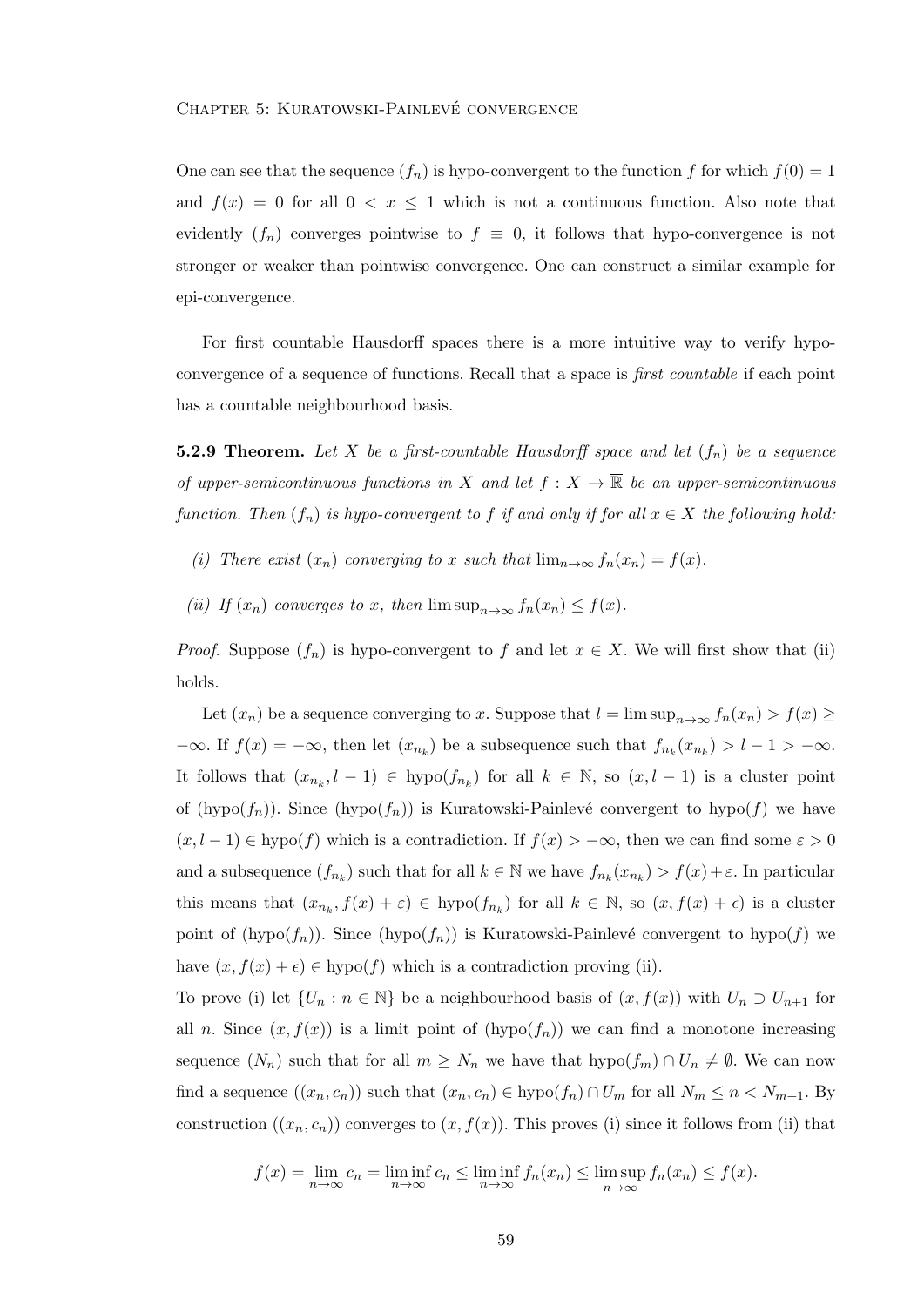Now suppose that (i) and (ii) hold. By (i) we have for all x that there exists a sequence  $((x_n, f(x_n))$  converging to  $(x, f(x))$ , so  $(x, f(x)) \in$  Li hypo $(f_n)$ . Then for all  $c < f(x)$  we find that  $(x_n, f(x_n) - f(x) + c)$  converges to  $(x, c)$  hence  $hypo(f) \subset$  Li  $hypo(f_n)$ .

Finally let  $(x, c) \in X \times \mathbb{R}$  be a cluster point of  $(hypo(f_n))$  and suppose that  $c >$  $f(x)$ . As X is first-countable there exists a subsequence  $(hypo(f_{n_k}))$  for which there exist  $(x_{n_k}, c_{n_k}) \in \text{hypo}(f_{n_k})$  such that  $(x_{n_k})$  converges to x and  $(c_{n_k})$  converges to c. Now we can define a sequence  $((x_n, c_n))$  by picking  $x_n = x$  and  $c_n = f_n(x)$  for all  $n \in \mathbb{N} \setminus \{n_k : k \in \mathbb{N}\}.$ Then by (ii) we find

$$
\limsup_{n \to \infty} f_n(x_n) \le f(x) < c = \lim_{k \to \infty} c_{n_k} \le \limsup_{n \to \infty} c_n \le \limsup_{n \to \infty} f_n(x_n)
$$

 $\Box$ 

which is a contradiction with (ii).

A similar result can be obtained for convergence in the epigraph topology, see [7, Theorem 5.3.5]. Finally we will show the following result which is similar to [7, Theorem 5.3.6].

**5.2.10 Proposition.** Let X be a compact Hausdorff space. If  $(f_{\alpha})$  is a hypo-convergent net of upper-semicontinuous functions on X to some function f, then  $\lim_{\alpha} \sup f_{\alpha} = \sup f$ . If  $(f_{\alpha})$  is an epi-convergent net of lower-semicontinuous function on X to some function f, then  $\lim_{\alpha} \inf f_{\alpha} = \inf f$ .

*Proof.* First suppose that  $\sup f > \liminf_{\alpha} \sup f_{\alpha}$  and let  $x \in X$  be such that  $f(x) >$  $\liminf_{\alpha} \sup f_{\alpha}$ . Let  $\varepsilon = \frac{1}{2}$  $\frac{1}{2}(f(x)-\liminf_{\alpha} \sup f_{\alpha})$  and consider the open set  $U = X \times (f(x)-\alpha)$  $\varepsilon$ ,  $f(x)+\varepsilon$ ). We find that for all  $\alpha'$  there is a  $\beta \ge \alpha'$  such that sup  $f_{\beta} < \liminf_{\alpha} \sup f_{\alpha} + \varepsilon$ . So  $U \cap \text{hypo}(f_\beta) = \emptyset$ , hence  $(x, f(x))$  is not a limit point of  $(\text{hypo}(f_\alpha))$ , which is a contradiction as  $(f_{\alpha})$  is hypo-convergent to f.

Note that, as X is compact, we can find a net  $(x_{\alpha})_{\alpha \in I}$  such that  $f_{\alpha}(x_{\alpha}) = \sup f_{\alpha}$ . Also by compactness we can find a subnet  $(x_\alpha)_{\alpha\in J}$  of  $(x_\alpha)_{\alpha\in I}$  such that  $(x_\alpha)_{\alpha\in J}$  converges to some  $x \in X$  and  $\lim_{\alpha \in J} \sup f_{\alpha} = \limsup_{\alpha \in I} f_{\alpha}$ . Then for every open neighbourhood U of x in X and every open subset V of  $\limsup_{\alpha \in I} \sup f_{\alpha}$  in  $\overline{\mathbb{R}}$  we have that for every index  $\alpha \in I$  there exists an  $\beta \in J$  with  $\beta \geq \alpha$  such that

$$
hypo(f_{\beta}) \cap (U \times V) \neq \emptyset.
$$

Hence  $(x, \lim_{\alpha} \sup f_{\alpha})$  is a cluster point of  $(\text{hypo}(f_{\alpha}))$ , and thus  $\sup f \ge f(x) \ge \lim_{\alpha} \sup f_{\alpha}$ . The proof for the second part of the proposition is similar.  $\Box$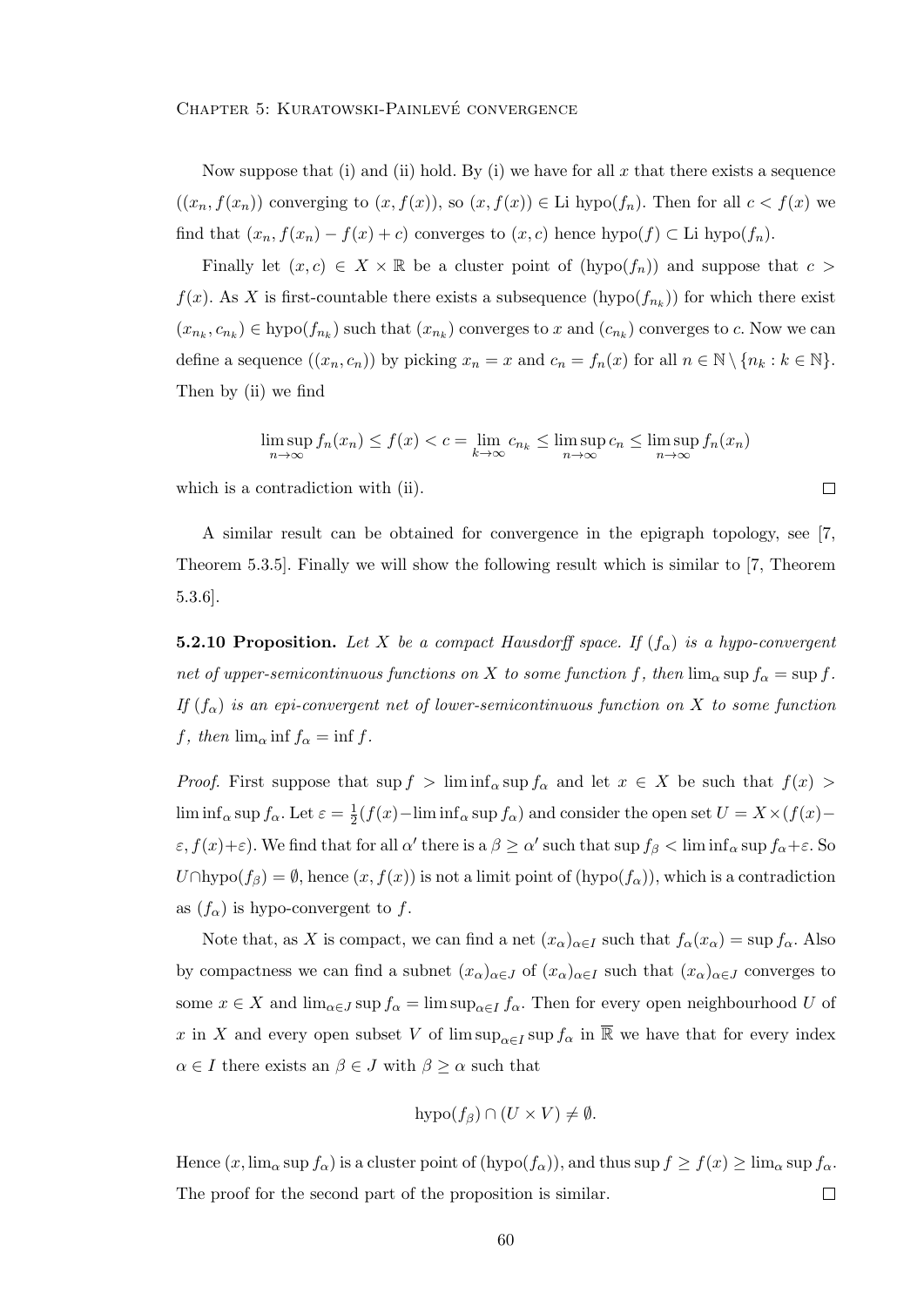**5.2.11 Lemma.** Let X be a Hausdorff space and let  $(g_{\alpha})_{\alpha \in J}: X \to \overline{\mathbb{R}}$  be a net of maps converging to  $g: X \to \overline{\mathbb{R}}$  in the hypograph topology. If  $h: X \to [a, b] \subset \mathbb{R}_{>0}$  is a continuous function, then  $(\frac{g_{\alpha}}{h})$  $\frac{\partial \alpha}{\partial h}$ ) $_{\alpha \in J}$  converges to  $\frac{g}{h}$  in the hypograph topology.

*Proof.* Note that, since h is continuous and  $0 < a \leq h(x) \leq b$  for all  $x \in X$  we have that the map  $\phi: X \times \overline{\mathbb{R}} \to X \times \overline{\mathbb{R}}$  given by  $\phi((x,r)) = (x, \frac{r}{h(x)})$  and its inverse  $\phi^{-1}$  given by  $\phi^{-1}((x,r)) = (x,rh(x))$  are continuous. We can use this to show that  $(x,r)$  is a cluster or limit point of hypo $(g_{\alpha})$  if and only if  $(x, \frac{r}{h(x)})$  is a cluster or limit point of hypo $(\frac{g_{\alpha}}{h})$ respectively. Indeed let  $(x, r)$  be a cluster point of hypo $(g_{\alpha})$ . Let U be a neighbourhood of  $(x, \frac{r}{h(x)})$ , then  $\phi^{-1}(U)$  is a neighbourhood of  $(x, r)$  and there exists a cofinal index set J' of J such that for all  $\alpha \in J'$  we have  $hypo(g_{\alpha}) \cap \phi^{-1}(U) \neq \emptyset$ . Then for all  $\alpha \in J'$  we have

$$
\phi(\operatorname{hypo}(g_{\alpha}) \cap \phi^{-1}(U)) = \operatorname{hypo}(\frac{g_{\alpha}}{h}) \cap U \neq \emptyset,
$$

so if  $(x, r)$  is a cluster point of hypo $(g_{\alpha})$ , then  $(x, \frac{r}{h(x)})$  is a cluster point of hypo $(\frac{g_{\alpha}}{h})$ . The rest of the assertion follows using similar arguments.  $\Box$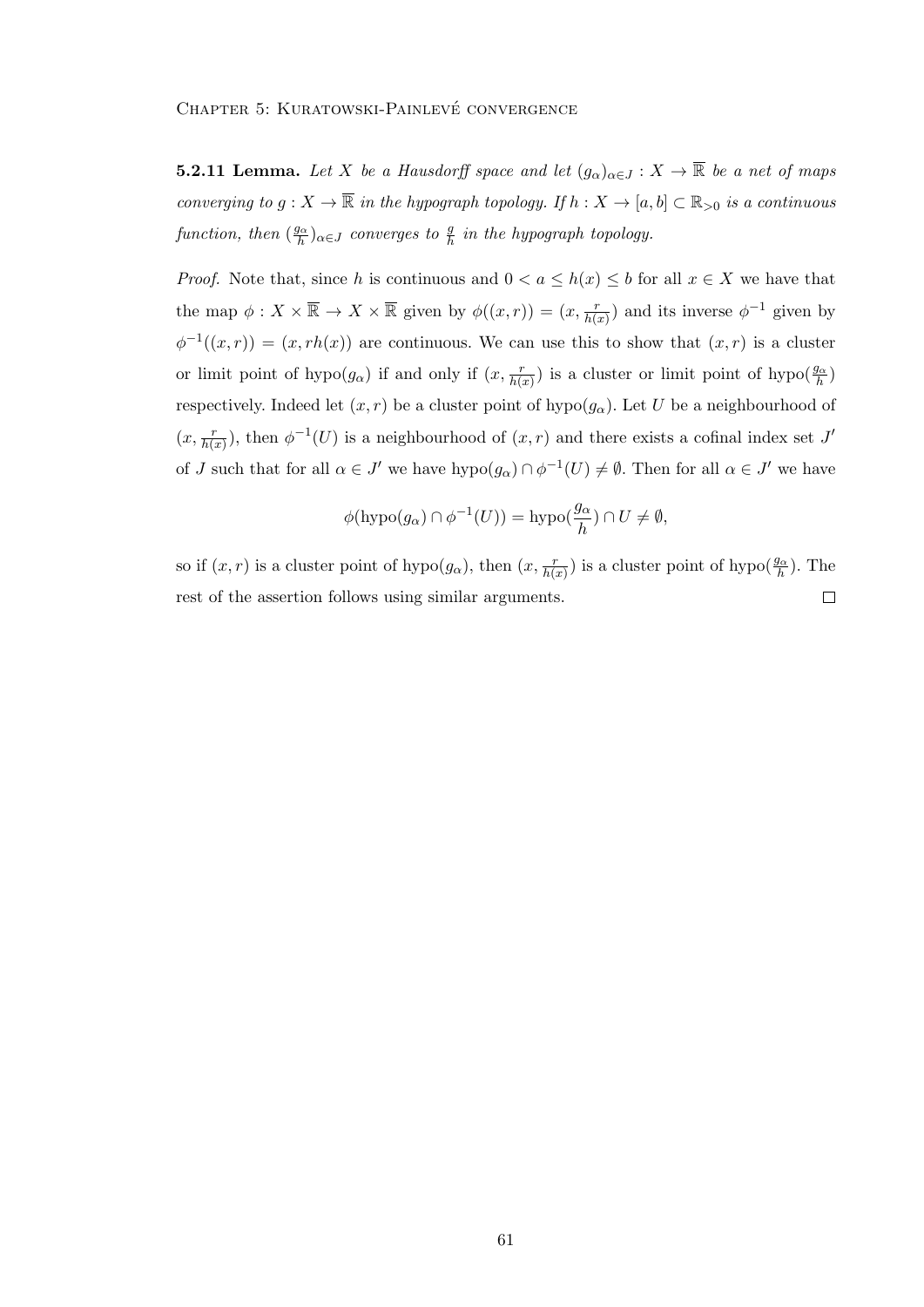# CHAPTER<sub>6</sub>

# THE HOROFUNCTION BOUNDARY OF INFINITE DIMENSIONAL order-unit spaces

#### 6.1 Busemann points

In this chapter we will examine the horofunction boundary of the Funk, reverse-Funk and Hilbert metric of infinite dimensional order-unit spaces. While there has been a lot of interest and research on the horofunction boundary of finite dimensional spaces, see for example [41, 63], the horofunction boundary of infinite dimensional order-unit spaces is still relatively unknown. Only recently Walsh classified the Busemann points of infinite dimensional order-unit spaces in [66]. In this section we will introduce these results following Walsh's proof and then expand on them to give a description of all horofunctions of infinite dimensional order-unit spaces. To start we will introduce Busemann points. Busemann points were first introduced by Rieffel in [59]. These special horofunctions are

known to be particularly useful in the study of isometric problems in metric spaces, see for instance [45, 66, 65].

**6.1.1 Definition.** A net  $(x_\alpha)$  in a hemi-metric space  $(M, d)$  with base point  $b \in M$  is almost geodesic if, for all  $\varepsilon > 0$  there exists an index A such that for all  $\alpha' \geq \alpha \geq A$  we have

$$
d(b, x_{\alpha'}) \ge d(b, x_{\alpha}) + d(x_{\alpha}, x_{\alpha'}) - \varepsilon.
$$

A horofunction  $\xi \in \overline{i(M)} \setminus i(M)$  is called a *Busemann point* if there exists an almost geodesic net  $(x_{\alpha})$  in X such that  $\xi = \lim_{\alpha} i(x_{\alpha})$ . The Busemann points can be viewed as a more "well-behaved" subclass of the horofunctions. Recall that if an order-unit space  $(X, X_+, u)$  is finite dimensional by Corollary 2.4.7 horofunctions are only generated by unbounded nets. This need not be the case for infinite dimensional order-unit spaces.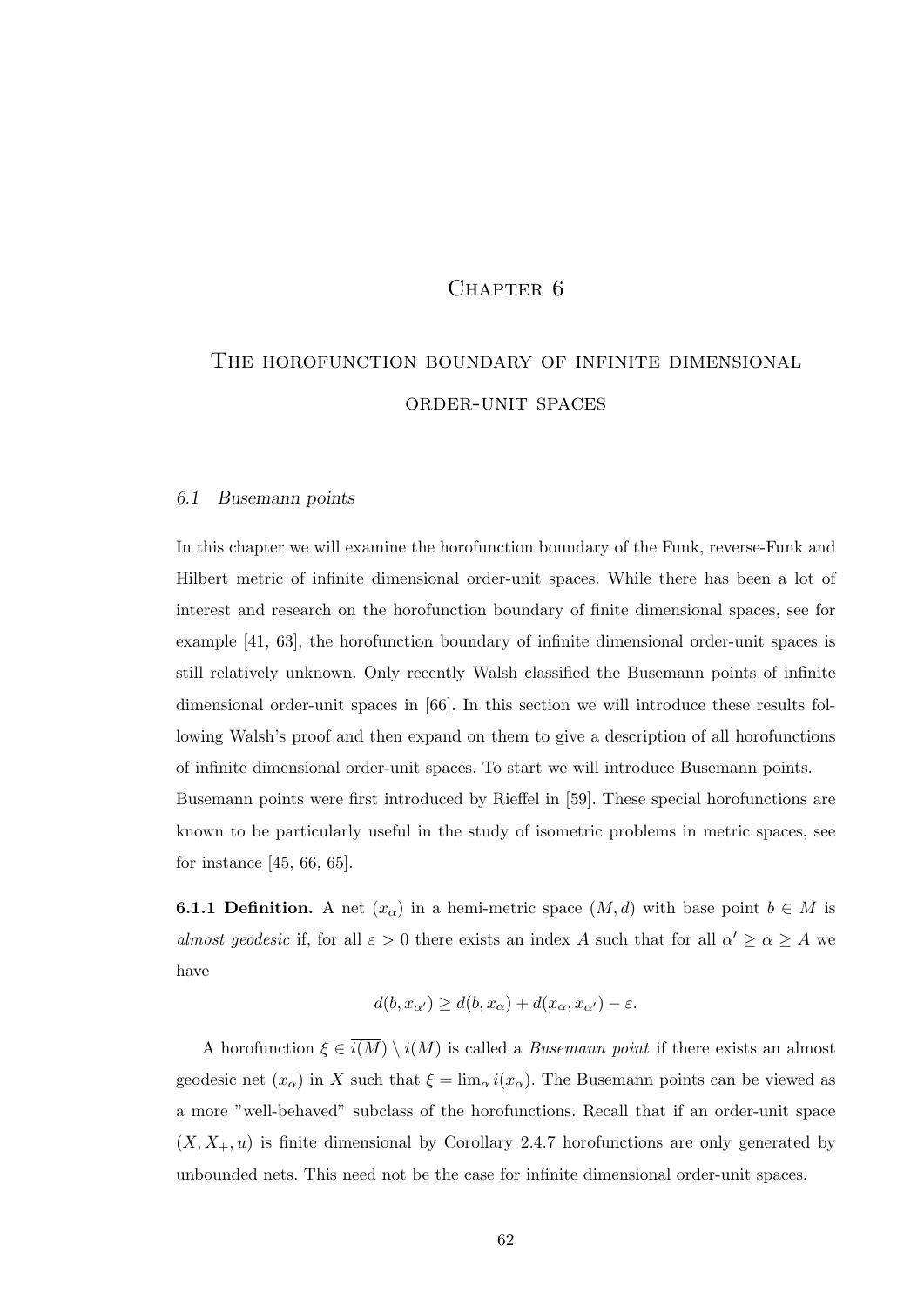Chapter 6: The horofunction boundary of infinite dimensional order-unit **SPACES** 

**6.1.2 Example.** Consider  $X = \mathbb{R} \times \ell_2$  with closed cone  $X_+ = \{(\lambda, x) \in \mathbb{R} \times \ell_2 : \lambda \geq ||x||_2\}.$ Note that X is an order-unit space with order-unit  $e = (1, 0)$ . Let  $e_n \in \ell_2$  be the standard unit vectors, i.e.,  $e_n(n) = 1$  and  $e_n(m) = 0$  for all  $m \neq n$ . Note that the sequence  $((1, \frac{1}{2})$  $(\frac{1}{2}e_n))$ is bounded with respect to Hilbert's metric, but one can show that  $(i_H((1, \frac{1}{2}))$  $(\frac{1}{2}e_n))$  converges to a horofunction. We will show this in detail in Section 7.2.

Restricting to Busemann point is a good way to exclude horofunctions generated by finite nets. Walsh showed in [66] that all Busemann points can be derived from unbounded almost geodesic nets. Recall that by Proposition 2.4.6 a net  $(x_{\alpha})$  in a metric space M does not converge to a horofunction if  $(x_{\alpha})$  converges to some  $x \in M$ .

**6.1.3 Proposition.** Let  $(x_{\alpha})$  be a net in a complete metric space M. If  $(x_{\alpha})$  is almost geodesic and bounded, then  $(x_{\alpha})$  converges to some  $x \in M$ .

*Proof.* Let b be a base point. The first step is to prove that  $d(b, x_{\alpha})$  converges to some  $r \in \mathbb{R}$ . To see this we define for an index A the supremum  $r_A = \sup_{\alpha > A} d(b, x_{\alpha})$  which exists as the net is bounded. Let  $\varepsilon > 0$  and let A be an index such that for all  $\alpha' \geq \alpha \geq A$ we have

$$
d(b, x_{\alpha'}) \ge d(b, x_{\alpha}) + d(x_{\alpha}, x_{\alpha'}) - \varepsilon.
$$

Let  $\alpha_A \geq A$  be such that  $0 \leq r_A - d(b, x_{\alpha_A}) < \varepsilon$ . Then for all  $\alpha' \geq \alpha_A$  we have

$$
r_A \ge d(b, x_{\alpha'}) \ge d(b, x_{\alpha_A}) + d(x_{\alpha_A}, x_{\alpha'}) - \varepsilon \ge d(b, x_{\alpha_A}) - \varepsilon \ge r_A - 2\varepsilon.
$$

So for all  $\alpha', \alpha \ge \alpha_A$  we find that  $|d(b, x_{\alpha'}) - d(b, x_{\alpha})| \le 2\varepsilon$ . Hence  $(d(b, x_{\alpha}))$  is a Cauchy net from which it follows that  $\lim_{\alpha} d(b, x_{\alpha}) = r$  for some  $r \in \mathbb{R}$ .

Now let  $\varepsilon > 0$  and let A be an index such that for all  $\alpha' \geq \alpha \geq A$  we have  $|r-d(b, x_{\alpha})|$  $\varepsilon$  and

$$
d(b, x_{\alpha'}) \ge d(b, x_{\alpha}) + d(x_{\alpha}, x_{\alpha'}) - \varepsilon.
$$

It follows that

$$
d(x_{\alpha}, x_{\alpha'}) \le d(b, x_{\alpha'}) - d(b, x_{\alpha}) + \varepsilon < 3\varepsilon
$$

 $\Box$ 

Hence  $(x_{\alpha})$  is a Cauchy net. The proposition follows by completeness.

**6.1.4 Definition.** A net of real-valued functions  $(f_\alpha)$  on a set B is called *almost non*increasing if, for any  $\varepsilon > 0$ , there exists an index A such that for all  $\alpha' \geq \alpha \geq A$  we have  $f_{\alpha} \geq f_{\alpha'} - \varepsilon.$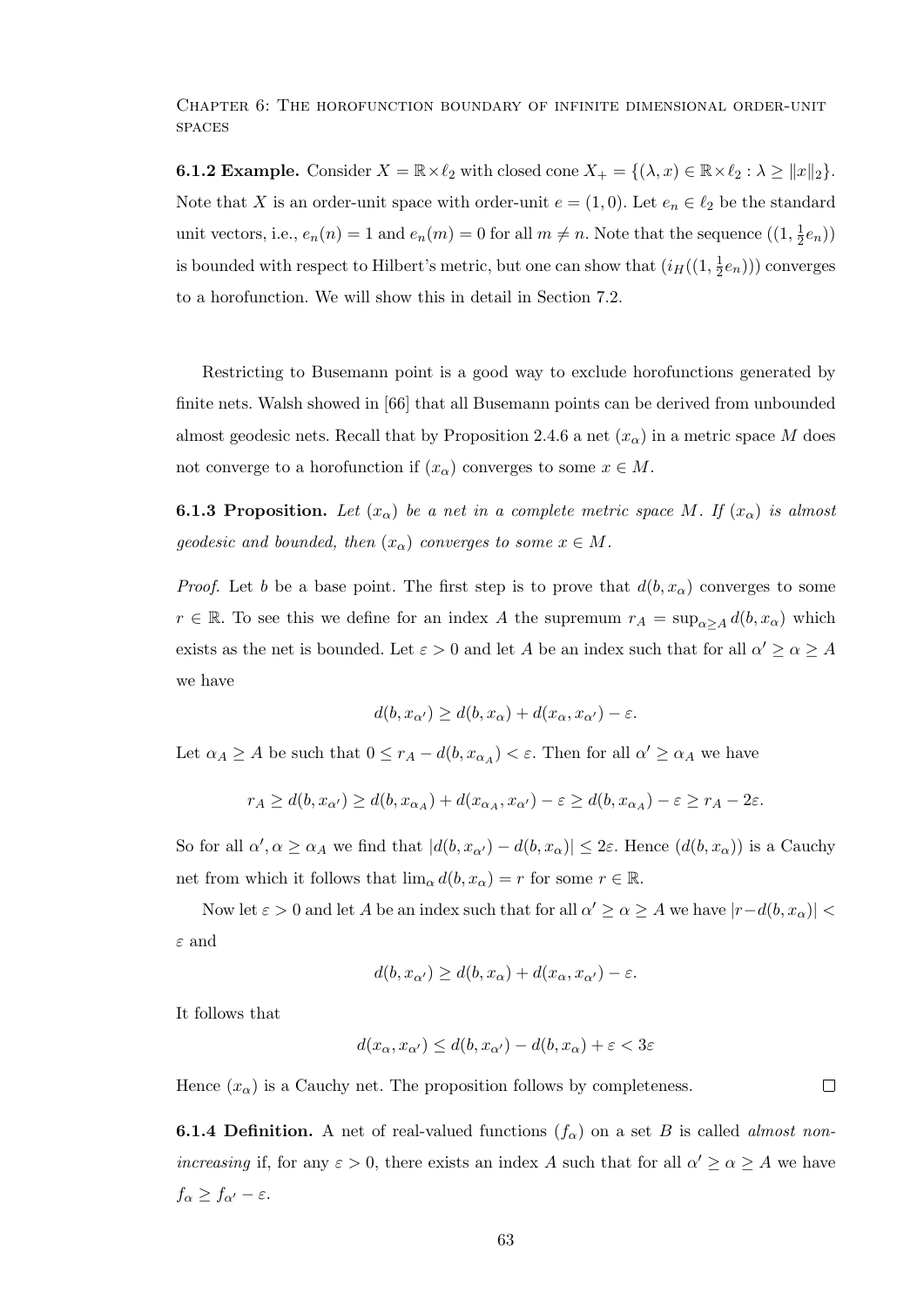Chapter 6: The horofunction boundary of infinite dimensional order-unit **SPACES** 

An almost geodesic net can be represented by a net of almost non-increasing functions using the natural embedding  $i : M \to C(M)$ , given by  $i(x) = d(\cdot, x) - d(b, x)$ .

**6.1.5 Proposition.** Let M be a hemi-metric space and let  $b \in M$  be a base point. A net  $(x_\alpha)$  in M is almost geodesic if and only if  $(i(x_\alpha)) = (d(\cdot, x_\alpha) - d(b, x_\alpha))$  is a net of almost non-increasing functions.

*Proof.* Suppose  $(x_{\alpha})$  is an almost geodesic net in M and let  $\varepsilon > 0$  be given. Then there exists some index A such that for all  $\alpha' \geq \alpha \geq A$  we have

$$
d(x_{\alpha'},b) \ge d(b,x_{\alpha}) + d(x_{\alpha},x_{\alpha'}) - \varepsilon.
$$

Now for every  $x \in M$  we find

$$
d(x, x_{\alpha}) - d(b, x_{\alpha}) \ge d(x, x_{\alpha}) + d(x_{\alpha}, x_{\alpha'}) - d(b, x_{\alpha'}) - \varepsilon \ge d(x, x_{\alpha'}) - d(b, x_{\alpha'}) - \varepsilon
$$

from which follows that  $(i(x_{\alpha}))$  is an almost non-increasing net.

Now suppose  $(i(x_{\alpha}))$  is an almost non-increasing net and let  $\varepsilon > 0$  be given. Then there exists an index A such that for all  $\alpha' \geq \alpha \geq A$  we have  $i(x_{\alpha}) \geq i(x_{\alpha'}) - \varepsilon$ , in particular we find

$$
-d(b,x_{\alpha})=i(x_{\alpha})(x_{\alpha})\geq i(x_{\alpha'})(x_{\alpha})-\varepsilon=d(x_{\alpha},x_{\alpha'})-d(b,x_{\alpha'})-\varepsilon
$$

from which follows that  $(x_{\alpha})$  is an almost geodesic net.

 $\Box$ 

This representation can be useful to gain a better understanding on Busemann points. In our case we will use an extension of Dini's theorem, see [24].

**6.1.6 Lemma.** Let  $(f_\alpha)$  be a net of almost non-increasing functions on a Hausdorff space Y. Then  $(f_{\alpha})$  converges pointwise to some  $f: Y \to \overline{\mathbb{R}}$ . If for all  $\alpha$ ,  $f_{\alpha}$  is uppersemicontinuous, then  $f$  is upper-semicontinuous. If furthermore  $Y$  is compact, then

$$
\lim_{\alpha} \sup f_{\alpha} = \sup f.
$$

*Proof.* Let  $\varepsilon > 0$  and  $x \in Y$ . As  $(f_{\alpha})$  is almost non-increasing there exists an index A such that for all  $\alpha' \geq \alpha \geq A$  we have  $f_{\alpha}(x) \geq f_{\alpha'}(x) - \varepsilon$ . From this it follows that

$$
\liminf_{\alpha} f_{\alpha}(x) \ge \limsup_{\alpha} f_{\alpha}(x) - \varepsilon.
$$

Letting  $\varepsilon$  tend to 0 gives us that  $f_\alpha$  converges pointwise to some  $f: Y \to \overline{\mathbb{R}}$ . Now assume that  $f_{\alpha}$  is upper-semicontinuous for all  $\alpha$ . Let  $x \in Y$ , let  $(x_{\beta})$  be a net in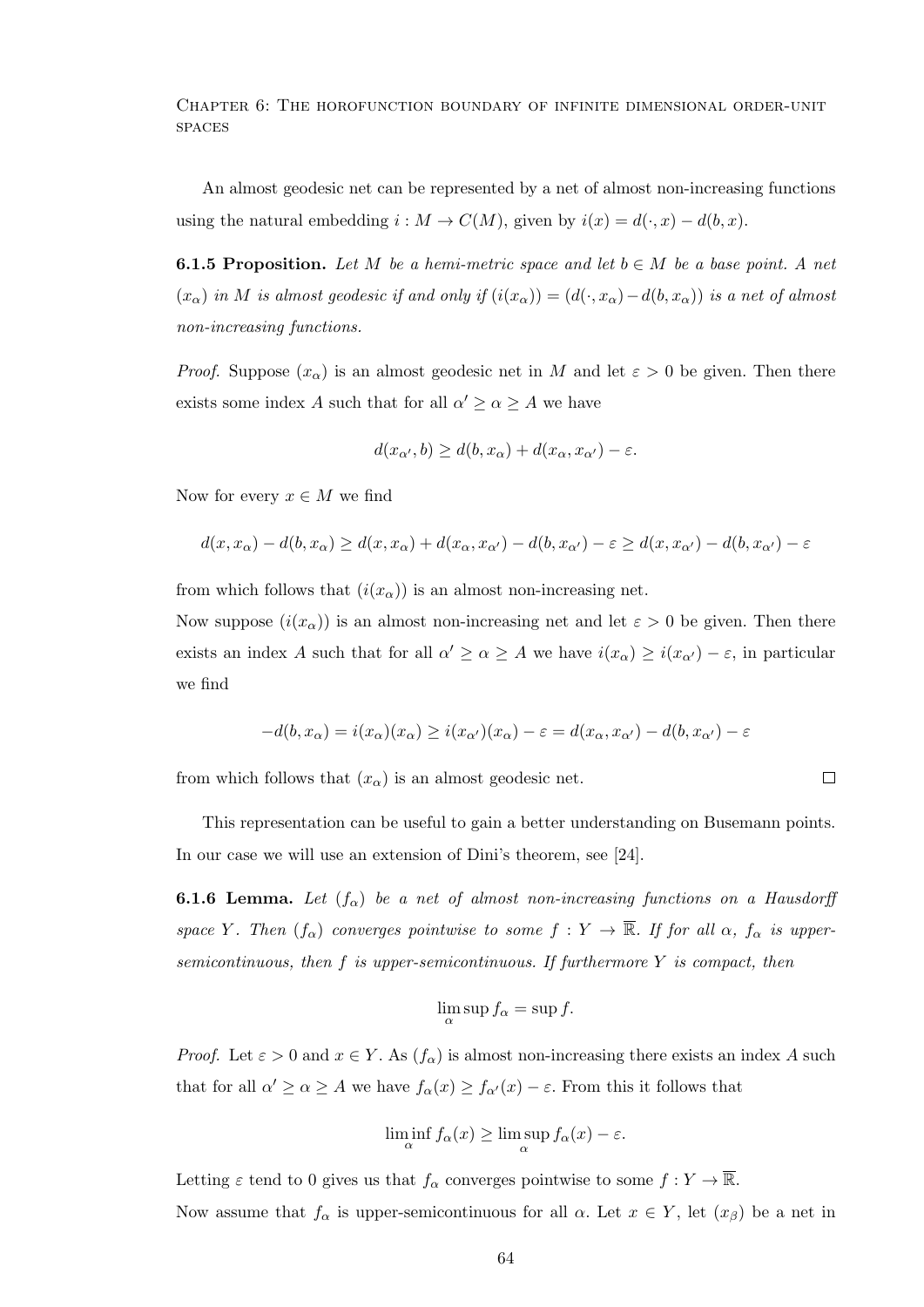Chapter 6: The horofunction boundary of infinite dimensional order-unit **SPACES** 

Y converging to x and let  $\varepsilon > 0$ . By Proposition 5.2.2 we have  $f_{\alpha}(x) \ge \limsup_{\beta} f_{\alpha}(x_{\beta})$ for all  $\alpha$ . Furthermore as  $f_{\alpha}$  converges pointwise to f we find that  $f(x) + \varepsilon \ge f_{\alpha}(x)$  for  $\alpha$ large enough and, as  $(f_{\alpha})$  is almost non-increasing, we have  $f_{\alpha} \geq f - \varepsilon$  for  $\alpha$  large enough. Combining this gives

$$
f(x) \ge f_{\alpha}(x) - \varepsilon \ge \limsup_{\beta} f_{\alpha}(x_{\beta}) - \varepsilon \ge \limsup_{\beta} f(x_{\beta}) - 2\varepsilon.
$$

By Proposition 5.2.2  $f$  is upper-semicontinuous.

Finally suppose moreover that Y is compact. Then, as Y is compact, by Corollary  $5.2.4$ we have for all  $\alpha$  that there exists an  $x_{\alpha} \in Y$  such that  $f_{\alpha}(x_{\alpha}) = \sup f_{\alpha}$ . Furthermore as Y is compact there is a subnet such that  $x_{\alpha}$  converges to some  $x \in Y$  and taking a further subnet we may also assume that  $\lim_{\alpha} f_{\alpha}(x_{\alpha})$  exists as  $\overline{\mathbb{R}}$  is compact. Let  $\varepsilon > 0$ , since f is the pointwise limit of a non-increasing net of functions  $(f_{\alpha})$  we can find an  $\alpha$ such that  $f(x) \ge f_\alpha(x) - \varepsilon$  and for all  $\alpha' \ge \alpha$  we have that  $f_\alpha \ge f_{\alpha'} - \varepsilon$ . Finally, since  $f_\alpha$ is upper-semicontinuous, by Proposition 5.2.2 we find

$$
\sup f \ge f(x) \ge f_{\alpha}(x) - \varepsilon \ge \limsup_{\alpha'} f_{\alpha}(x_{\alpha'}) - \varepsilon \ge \limsup_{\alpha'} f_{\alpha'}(x_{\alpha'}) - 2\varepsilon
$$
  
= 
$$
\lim_{\alpha'} f_{\alpha'}(x_{\alpha'}) - 2\varepsilon = \lim_{\alpha'} (\sup f_{\alpha'}) - 2\varepsilon \ge \sup \lim_{\alpha'} f_{\alpha'} - 2\varepsilon = \sup f - 2\varepsilon.
$$

 $\Box$ 

Letting  $\varepsilon$  tend to 0 gives that  $\lim_{\alpha} \sup f_{\alpha} = \sup f$ .

# 6.2 A classification of Busemann points

To classify the Busemann points of order-unit spaces we recall some basic terminology.

**6.2.1 Definition.** Let  $(X, X_+, u)$  be an order-unit space and let X' be its dual space. We call the set of positive functionals  $X'_{+} = \{ \varphi \in X' : \varphi(x) \geq 0 \text{ for all } x \in X_{+} \}$  the dual cone and we call  $S(X) = \{ \varphi \in X' : \varphi(x) \geq 0 \text{ for all } x \in X_+ \text{ and } \varphi(u) = 1 \}$  the state space of X. We call the elements of  $S(X)$  states. We call the extreme points of  $S(X)$  the pure states and denote the set of pure states by  $E(X)$ .

Note that the state space  $S(X)$  is convex, closed with respect to the weak\*-topology and contained in the dual unit ball. The last follows from the fact that for all  $\varphi \in S(X)$ we have that  $\|\varphi\| = \sup\{|\varphi(x)| : ||x||_u \leq 1\} = \varphi(u) = 1$ , as  $\varphi$  is a positive functional and if  $||x||_u \leq 1$ , then  $-u \leq x \leq u$ . Therefore by the Banach-Alaoglu Theorem  $S(X)$  is weak<sup>\*</sup>-compact. Also note that for every positive non-zero functional  $\varphi \in X'$  it holds that  $\varphi/\varphi(u) \in S(X).$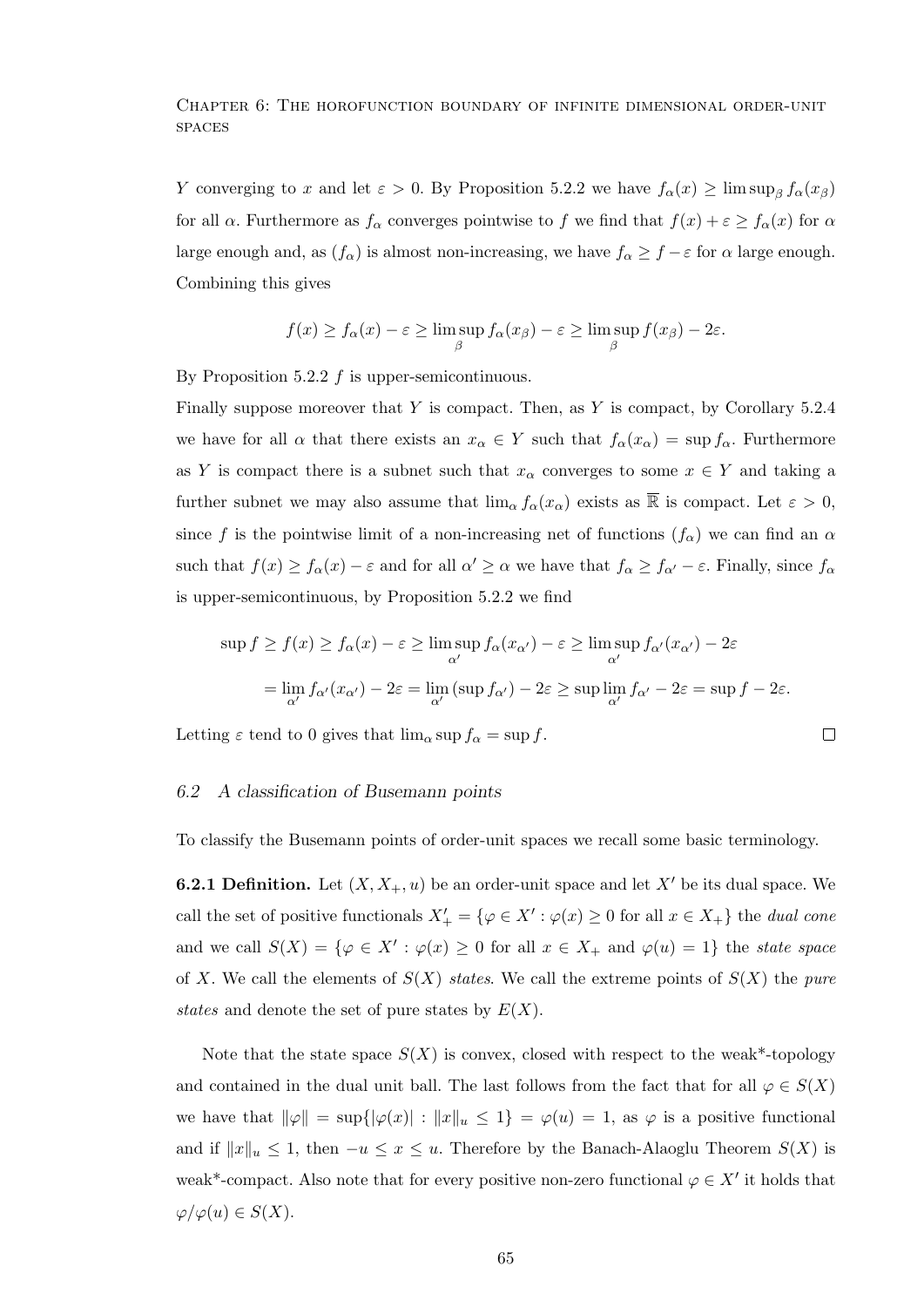**6.2.2 Definition.** Let X be a vector space and let  $C \subset X$  be a convex subset. We call a function  $f: C \to \overline{\mathbb{R}}$  affine if for all  $x, y \in C$  and all  $\lambda \in (0, 1)$  we have

$$
f(\lambda x + (1 - \lambda)y) = \lambda f(x) + (1 - \lambda)f(y).
$$

We will denote the set of all restriction of continuous affine functions on  $X$  to  $C$  by  $A(C, X)$ .

In this section we will show the following result due to Walsh in [66]. Recall that for a vector space X and  $x \in X$  the map  $f_x : X' \to \mathbb{R}$  given by  $f_x(\varphi) = \varphi(x)$  for all  $\varphi \in X'$  is called the evaluation map of x.

**6.2.3 Theorem.** [66, Proposition 8.8] Let  $(X, X_+, u)$  be a complete order-unit space. The Busemann points of Hilbert's geometry on  $X_+$  are precisely the functions of the following form:

$$
\xi_H(x) = \log \sup_{\varphi \in E(X)} \frac{\varphi(x)}{g(\varphi)} + \log \sup_{\varphi \in E(X)} \frac{h(\varphi)}{\varphi(x)} \qquad (x \in X_+)
$$

where g is a weak\* lower-semicontinuous non-negative affine function on  $S(X)$  with infimum 1 and h is a weak\* upper-semicontinuous non-negative affine function on  $S(X)$  with supremum 1, g and h are not evaluation maps of some  $x \in X_+$ , and for all  $\varphi \in S(X)$ , either  $h(\varphi) = 0$  or  $g(\varphi) = \infty$ .

The proof of this Theorem is long and technically involved. It might be insightful to consider the result through a simple example.

**6.2.4 Example.** Consider the order-unit space  $(\mathbb{R}^n, \mathbb{R}^n_+, u)$  where  $\mathbb{R}^n_+ = \mathbb{R}^n_{\geq 0}$  and u is the constant one vector. Note that  $\|\cdot\|_u = \|\cdot\|_{\infty}$ . The dual space of  $\mathbb{R}^n$  can be identified with  $\mathbb{R}^n$  itself, where a linear functional  $y \in \mathbb{R}^n$  is given by coordinatewise multiplication, i.e.

$$
y(x) = \sum_{i=1}^{n} y(i)x(i) \qquad (x \in \mathbb{R}^n).
$$

The state space is given by

$$
S(\mathbb{R}^{n}) = \{x \in \mathbb{R}^{n} : x(i) \ge 0 \text{ for all } 1 \le i \le n \text{ and } \sum_{i=1}^{n} x(i) = 1\}
$$

and the pure states are the standard unit vectors  $e_i$ . Consider that for all  $x, y \in (\mathbb{R}^n_+)^\circ$  we have

$$
M(x/y) = \inf\{\beta > 0 : x \le \beta y\}
$$
  
=  $\inf\{\beta > 0 : x(i) \le \beta y(i) \text{ for all } 1 \le i \le n\}$   
=  $\max_{i} \frac{x(i)}{y(i)} = \sup_{e_i \in E(\mathbb{R}^n)} \frac{x e_i}{y e_i}.$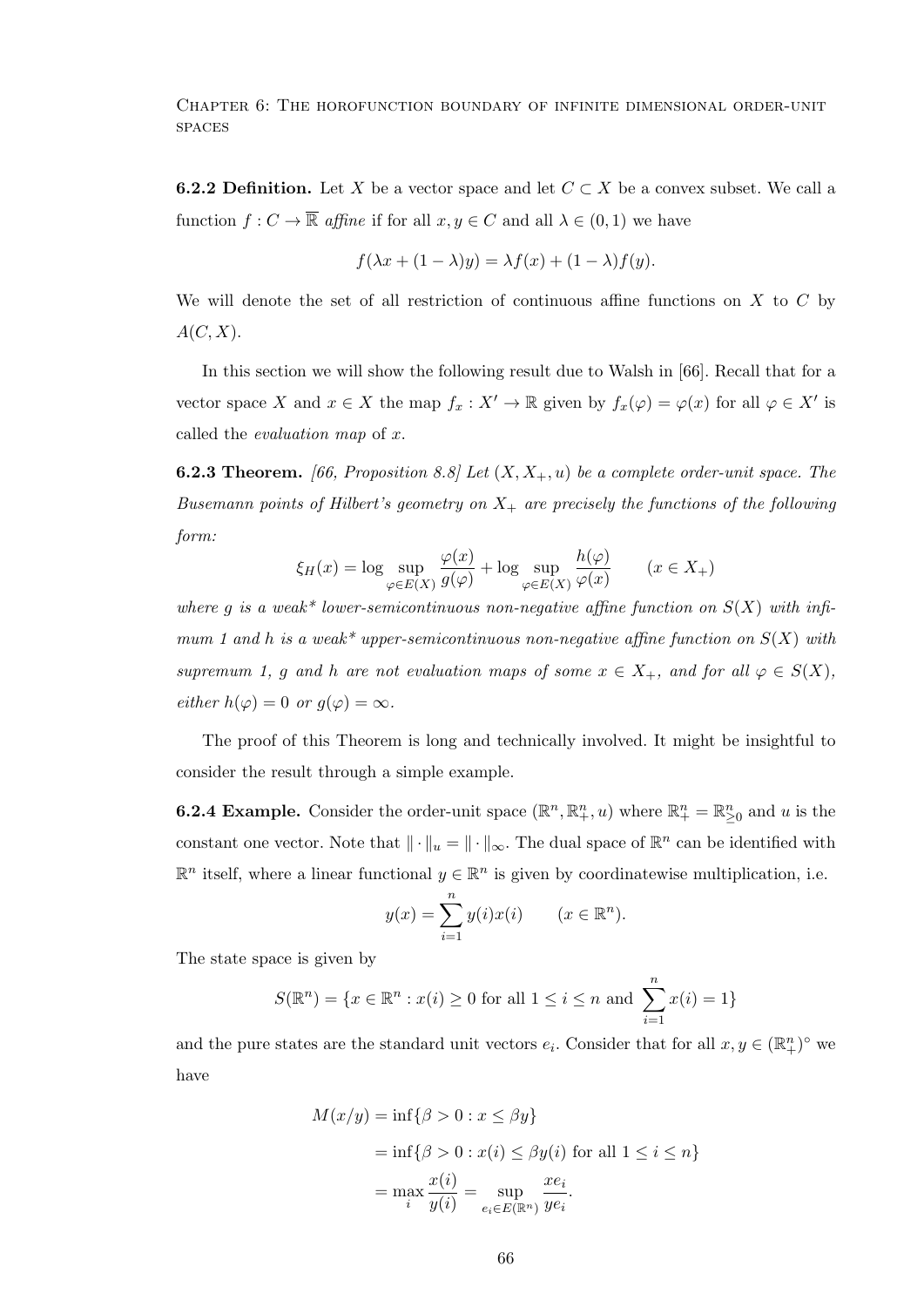In [41] Lemmens, Lins, Nussbaum and Wortel show in Remark 5.7 that the horofunction of the Funk, reverse-Funk and Hilbert geometry are given by the functions of the form

$$
\xi_F(x) = \log \max_i x(i) z(i),
$$
  
\n
$$
\xi_R(x) = \log \max_i x(i)^{-1} y(i),
$$
  
\n
$$
\xi_H(x) = \log \max_i x(i) z(i) + \log \max_i x(i)^{-1} y(i),
$$

where  $y, z \in \partial \mathbb{R}_+^n$  such that  $||y||_{\infty} = ||z||_{\infty} = 1$  and  $y(i)z(i) = 0$  for all i.

We will show how we can view the horofunctions above in the form described in Theorem 6.2.3. Let  $y, z \in \partial \mathbb{R}^n_+$  such that  $||y||_{\infty} = ||z||_{\infty} = 1$  and  $y(i)z(i) = 0$  for all i. Consider the sequence  $(h_n)$  given by

$$
h_n(i) = \begin{cases} y(i) & \text{if } y(i) > 0. \\ \frac{1}{z(i)n^2} & \text{if } z(i) > 0. \\ \frac{1}{n} & \text{else.} \end{cases}
$$

For all n we define  $g_n = 1/h_n$ . Note that  $\lim_{n\to\infty} h_n = y$  and  $\lim_{n\to\infty} g_n / ||g_n||_{\infty} = z$ . Furthermore recall from section 4.2 that the inverse map  $(x \mapsto x^{-1})$  is gauge-reversing. Hence for all  $x \in (\mathbb{R}^n_+)^{\circ}$  we have

$$
i_F(h_n)(x) = d_F(x, h_n) - d_F(u, h_n) = \log(M(x/h_n)) - \log(M(u/h_n))
$$
  
=  $\log(M(h_n^{-1}/x^{-1})) - \log(M(h_n^{-1}/u^{-1})) = \log(M(g_n/x^{-1})) - \log(M(g_n/u))$   
=  $\log\left(\sup_{e_i \in E(\mathbb{R}^n)} \frac{g_n(e_i)}{x^{-1}(e_i)}\right) - \log(\|g_n\|_u) = \log\left(\sup_{e_i \in E(\mathbb{R}^n)} \frac{x(e_i)g_n(e_i)}{\|g_n\|_u}\right)$ 

Define  $z^{-1} \in \mathbb{R}^n$  by  $z^{-1}(i) = z(i)^{-1}$  if  $z(i) > 0$  and  $z^{-1}(i) = \infty$  if  $z(i) = 0$ . Note that  $z^{-1}: S(X) \to \overline{\mathbb{R}}$  given by coordinatewise multiplication can be viewed as a weak\* lower-semicontinuous affine function on  $S(\mathbb{R}^n)$ , with inf  $z^{-1} = 1$ . Furthermore note that  $\lim_{n\to\infty} \|g_n\|_{\infty}/g_n = z^{-1}$ . By Lemma 6.1.6 we find

$$
\lim_{n \to \infty} i_F(h_n)(x) = \log \left( \lim_{n \to \infty} \sup_{e_i \in E(\mathbb{R}^n)} \frac{g_n(e_i)x(e_i)}{\|g_n\|_u} \right)
$$

$$
= \log \left( \sup_{e_i \in E(\mathbb{R}^n)} \frac{x(e_i)}{z^{-1}(e_i)} \right) = \log \left( \max_i x(i)z(i) \right)
$$

Similarly for all  $x \in (\mathbb{R}^n_+)^\circ$  we have

$$
i_R(h_n)(x) = d_R(x, h_n) - d_R(u, h_n) = \log(M(h_n/x)) - \log(M(h_n/u))
$$

$$
= \log(M(h_n/x)) - \log(M(h_n/u)) = \log\left(\sup_{e_i \in E(\mathbb{R}^n)} \frac{h_n(e_i)}{x(e_i)}\right).
$$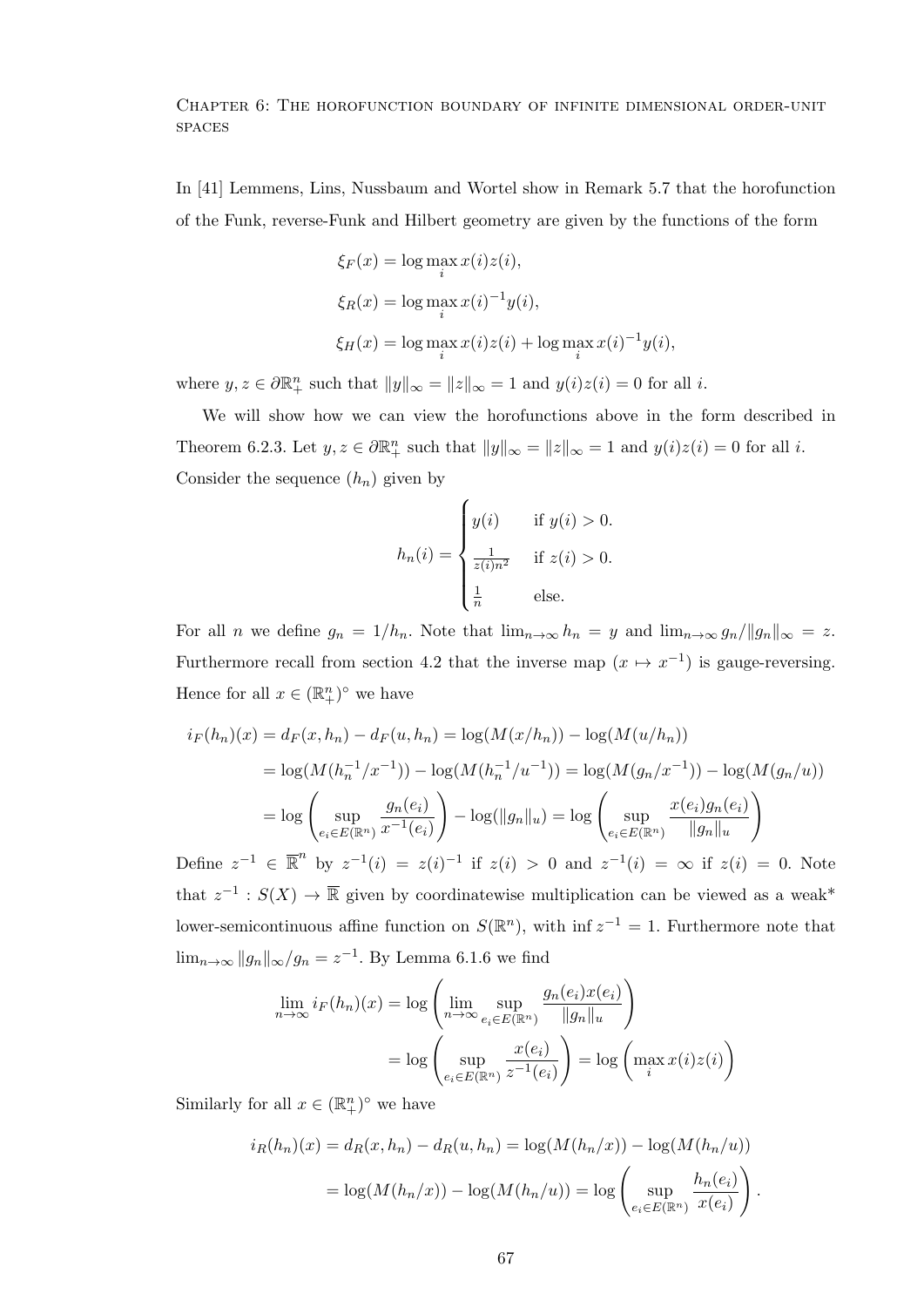By Lemma 6.1.6 we find

$$
\lim_{n \to \infty} i_R(h_n)(x) = \log \left( \lim_{n \to \infty} \sup_{e_i \in E(\mathbb{R}^n)} \frac{h_n(e_i)}{x(e_i)} \right)
$$

$$
= \log \left( \sup_{e_i \in E(\mathbb{R}^n)} \frac{y(e_i)}{x(e_i)} \right) = \log \left( \max_i x^{-1}(i) y(i) \right).
$$

Note that y, when viewed as a function on  $S(\mathbb{R}^n)$ , is continuous, affine and sup  $y = 1$ .

Since  $y(i)z(i) = 0$  for all i we have that  $z(i) = 0$  if  $y(i) > 0$ , it follows that for all  $x \in S(\mathbb{R}^n)$  either  $y(x) = \sum_{i=1}^n x(i)y(i) = 0$ , i.e. for all i we have that if  $y(i) > 0$ , then  $x_i = 0$ , or  $z^{-1}(x) = \sum_{i=1}^n x(i)z^{-1}(i) = \infty$ , i.e. for some *i* we have  $x_i > 0$  and  $z(i) = 0$ .

As in the example, we will prove Theorem 6.2.3 by first proving the result for the Busemann points of the Funk and reverse-Funk geometry. To do this we will need some preliminary results.

**6.2.5 Proposition.** If  $(X, X_+, u)$  is an order-unit space, then for  $x \in X_+$  and  $y \in X_+^{\circ}$ we have

$$
M(x/y) = \{\inf \beta \ge 0 : x \le \beta y\} = \sup_{\varphi \in S(X)} \frac{\varphi(x)}{\varphi(y)} = \sup_{\varphi \in E(X)} \frac{\varphi(x)}{\varphi(y)}.
$$

*Proof.* We will first prove that for all  $x, y \in X$  we have that  $x \leq y$  if and only if  $\varphi(x) \leq \varphi(y)$ for all  $\varphi \in X'_{+}$ . As  $X'_{+}$  is the set of positive functionals the implication from left to right is trivial. Now let  $x, y \in X$  such that  $y - x \notin X_+$ , then by Hahn-Banach separation theorem there is a linear functional  $\varphi \in X'$  and  $s \in \mathbb{R}$  such that for all  $z \in X_+$  we have  $\varphi(y-x) < s \leq \varphi(z)$ . Note that  $s \leq 0$  as  $0 \in X_+$ . Now suppose there is a  $z \in X_+$  such that  $\varphi(z) < 0$ . As  $\frac{2sz}{\varphi(z)} \in X_+$  we have  $s < \varphi(\frac{2sz}{\varphi(z)})$  $\frac{2sz}{\varphi(z)}$  = 2s < s which is a contradiction. So  $\varphi$ is a positive functional such that  $\varphi(y-x) < 0$  proving our claim.

As non-zero positive linear functionals are strictly positive on the interior of the cone, we can normalise any  $\varphi \in X'_{+} \setminus \{0\}$  by  $\varphi/\varphi(u) \in S(X)$ . From this we easily find that for all  $x, y \in X$  we have that  $x \leq y$  if and only if  $\varphi(x) \leq \varphi(y)$  for all  $\varphi \in S(X)$ .

Finally we will show that for all  $x, y \in X$  we have that  $\varphi(x) \leq \varphi(y)$  for all  $\varphi \in S(X)$  if and only if  $\varphi(x) \leq \varphi(y)$  for all  $\varphi \in E(X)$ . Note that the implication from left to right is trivial. Let  $x, y \in X$ , let  $\psi \in S(X)$  and suppose that  $\varphi(x) \leq \varphi(y)$  for all  $\varphi \in E(X)$ . By the Krein-Milman theorem the convex hull of the pure states is weak\* dense in  $S(X)$  so we can find  $\varphi_{\alpha,j} \in E(X)$  and  $\lambda_{\alpha,j} \in [0,1]$  such that  $\sum_j \lambda_{\alpha,j} = 1$  for all  $\alpha$  and  $(\sum_j \lambda_{\alpha,j} \varphi_{\alpha,j})$ is a net weak\* convergent to  $\psi$ . We find that

$$
\psi(x) = \lim_{\alpha} \sum_{j} \lambda_{\alpha,j} \varphi_{\alpha,j}(x) \le \lim_{\alpha} \sum_{j} \lambda_{\alpha,j} \varphi_{\alpha,j}(y) = \psi(y).
$$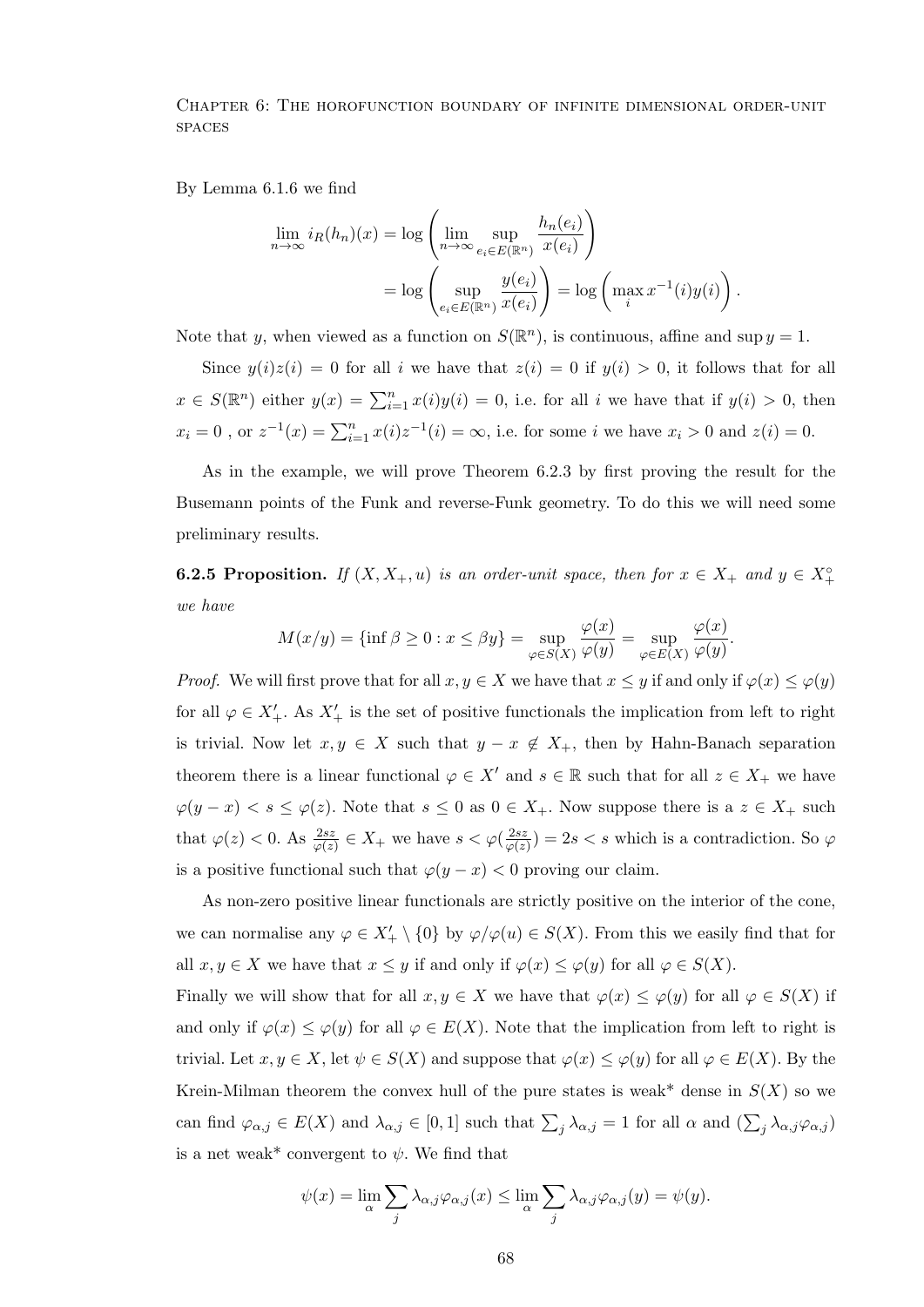It follows that

$$
M(x/y) = \{\inf \beta \ge 0 : x \le \beta y\} = \inf \{\beta \ge 0 : \frac{\varphi(x)}{\varphi(y)} \le \beta \text{ for all } \varphi \in S(X)\}
$$

$$
= \sup_{\varphi \in S(X)} \frac{\varphi(x)}{\varphi(y)} = \sup_{\varphi \in E(X)} \frac{\varphi(x)}{\varphi(y)}.
$$

Let  $(X, X_+, u)$  be an order-unit space. If we take  $z \in X_+^{\circ}$  and normalise to  $x =$  $z/M(u/z)$ , then by Proposition 6.2.5 we find

$$
i_F(z) = i_F(x) = d_F(\cdot, x) - d_F(u, x) = \log(M(\cdot, x)) = \sup_{\varphi \in S(X)} \frac{\varphi(\cdot)}{\varphi(x)} = \sup_{\varphi \in S(X)} \frac{\varphi(\cdot)}{f_x(\varphi)}
$$

where  $f_x: X' \to \mathbb{R}, \varphi \mapsto \varphi(x)$  is the evaluation map of x on X'. And similarly for the reverse-Funk metric if we take  $x = z/M(z/u)$  we find

$$
i_R(z) = i_R(x) = \sup_{\varphi \in S(X)} \frac{f_x(\varphi)}{\varphi(\cdot)}.
$$

In order to prove Theorem 6.2.3 we now need to prove two things for the Funk part. First that

$$
\lim_{\alpha} \sup_{\varphi \in S(X)} \frac{\varphi(\cdot)}{f_{x_{\alpha}}(\varphi)} = \sup_{\varphi \in S(X)} \frac{\varphi(\cdot)}{f(\varphi)}
$$

where f is the limit of  $(f_{\alpha})$  with respect to hypoconvergence. Second we need that for every f which is weak\* lower-semicontinuous non-negative affine function of  $S(X)$  with infimum 1 there exists an almost-geodesic net  $(x_{\alpha})$  such that  $f_{x_{\alpha}}$  converges to f.

We need to prove similar properties for the reverse-Funk part, but as the proofs are very similar we will only show the proof for the Funk part. One can find a detailed proof for the reverse-Funk part in [66]. To prove the Funk part we will use the following results from [1].

**6.2.6 Proposition.** [1, Proposition I.1.2] Let  $K \subset X$  be a compact convex set of a locally convex Hausdorff space X. If  $f : K \to (-\infty, \infty]$  is a lower-semicontinuous affine function, then for all  $x \in X$ 

$$
f(x) = \sup \{ a(x) : a \in A(K, X), a < f \}.
$$

The proof of the following result can be found in the proof of Corollary I.1.4 in [1]

**6.2.7 Lemma.** Let  $K \subset X$  be a compact convex set of a locally convex Hausdorff space X. If  $f: K \to (-\infty, \infty]$  is a lower-semicontinuous affine function, then the set

$$
\{a \in A(K, X) : a < f\}
$$

is a directed set with respect to  $\leq$ .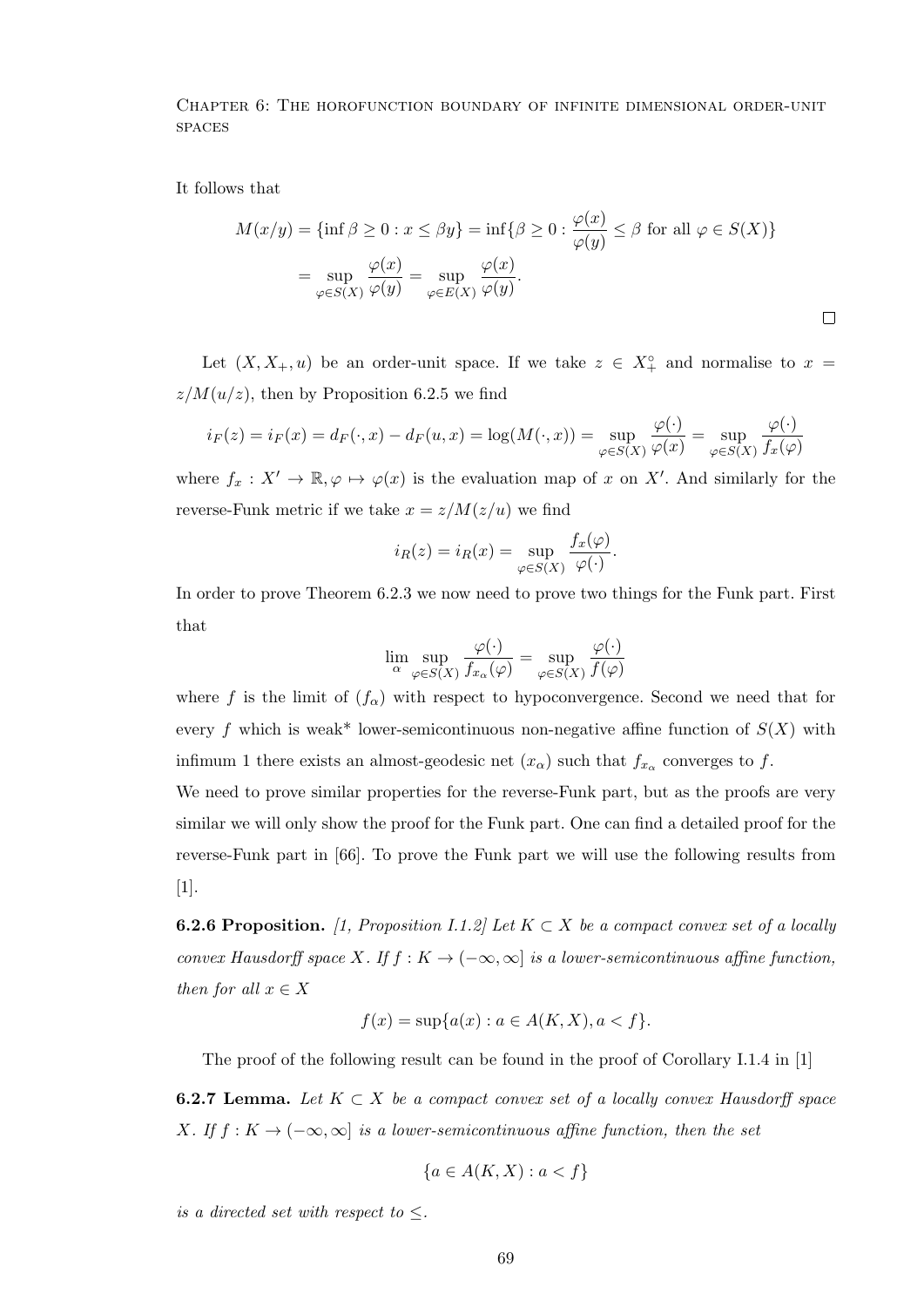We can now prove a slightly altered version of Corollary I.1.4 in [1].

**6.2.8 Corollary.** Let  $K \subset X$  be a compact convex set of a locally convex Hausdorff space X. If  $f: K \to (-\infty, \infty]$  is a lower-semicontinuous affine function, then there exists an increasing net in  $A(K, X)$  converging pointwise to f. Furthermore, if  $f > 0$ , then there exists an increasing net of strictly positive functions in  $A(K, X)$ .

*Proof.* For the first part note that by Lemma 6.2.7  $(a)_{a \leq f}$  is a net in  $A(K, X)$ . Note that  $(a)_{a \leq f}$  is increasing, and by Proposition 6.2.6 it converges pointwise to f. If  $f > 0$ , note that  $\inf_K f > 0$ , as K is compact. Hence the subnet  $(a)_{\frac{1}{2} \text{ inf } f \leq a < f}$  consists entirely of positive functions.  $\Box$ 

We will also use the following result, which is part of Theorem II.1.8 in [1], due to Kadison.

**6.2.9 Proposition.** If  $(X, X_+, u)$  is a complete order-unit space, then  $\Phi : X \to C(S(X))$ , given by

$$
\Phi(x)(\varphi) = \varphi(x) \qquad (x \in X, \varphi \in S(X)),
$$

satisifies  $\Phi(X) = A(S(X), X').$ 

This result shows that for every  $f \in A(S(X), X')$  there is a unique  $x \in X$  such that f is the evaluation map of  $x$ . With some effort we can make Kadison's result more precise.

**6.2.10 Corollary.** If  $(X, X_+, u)$  be a complete order-unit space and  $f \in A(S(X), X')$ , then f is strictly positive on the state space  $S(X)$  if and only if f is the evaluation map of some  $x \in X_{+}^{\circ}$ .

*Proof.* We will first show the implication from right to left. Let  $u \in X$  be an order-unit such that  $\varphi(u) = 1$  for all  $\varphi \in S(X)$ . For all  $x \in X^{\circ}_+$  we can find a  $\lambda_x > 0$  such that  $x \geq \lambda_x u$ . For the evaluation map  $f_x$  of x we find for all  $\varphi \in S(X)$  that

$$
f_x(\varphi) = \varphi(x) \ge \lambda_x \varphi(u) = \lambda_x > 0.
$$

To show the implication from left to right, suppose that f is strictly positive on  $S(X)$ . By Proposition 6.2.9 there exists a unique  $x \in X$  such that  $f = f_x$ , the evaluation map of x. Suppose that  $x \in X \setminus X^{\circ}_{+}$ , note that there exists some  $\lambda > 0$  such that  $z = x + \lambda u \in \partial X_{+}$ as u is an order-unit. We will construct a linear functional  $\psi \in S(X)$  such that  $\psi(z) = 0$ . Note that the line  $\{\alpha z : \alpha \in \mathbb{R}\}\$  is a closed convex subset of X and  $X^{\circ}_+$  an open convex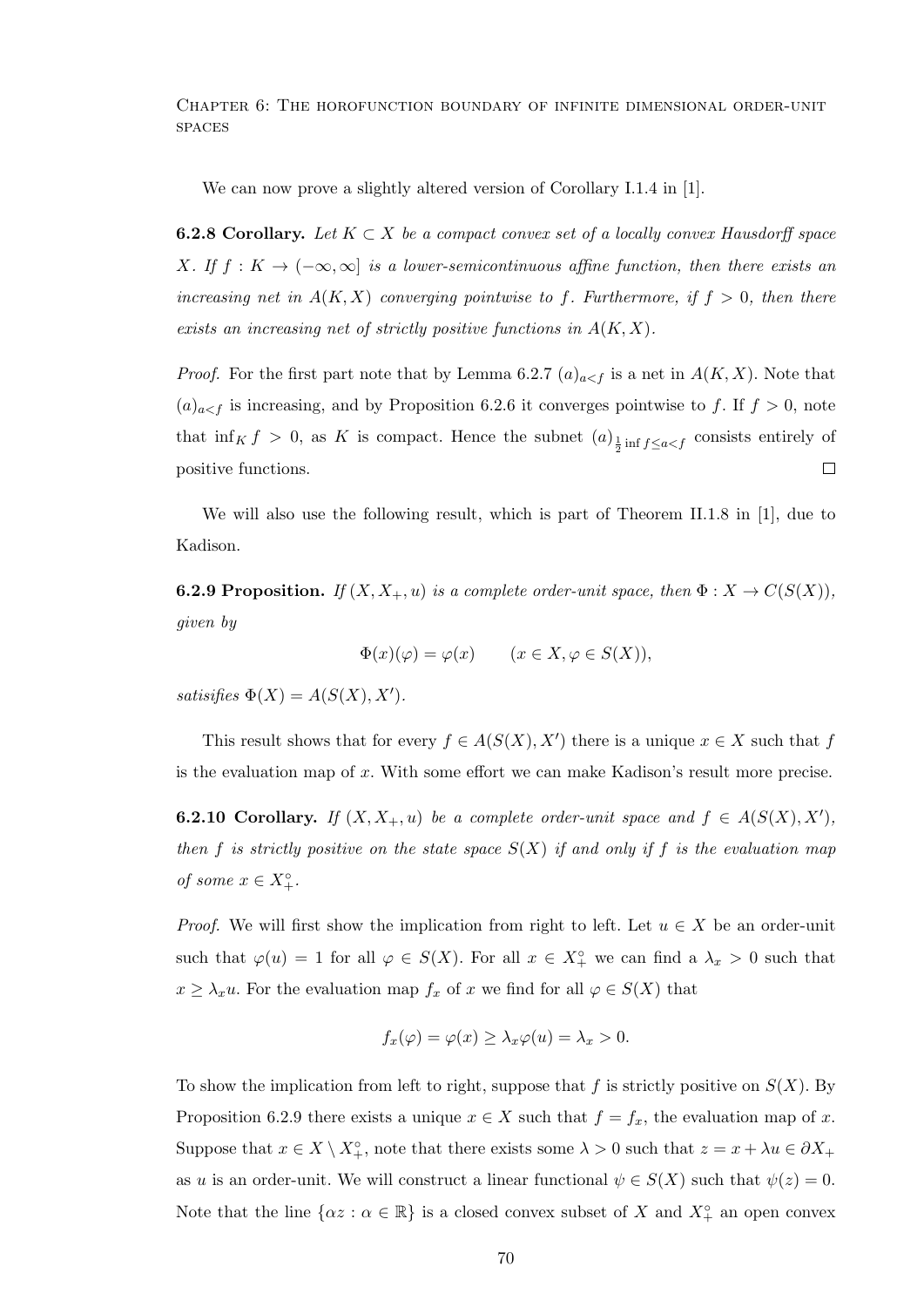subset of  $X$ . By the Hahn-Banach separation theorem there exists a linear functional  $\varphi \in X'$  and some  $s \in \mathbb{R}$  such that for all  $\alpha \in \mathbb{R}$  and all  $y \in X_+^{\circ}$  we have

$$
\varphi(\alpha z) \le s < \varphi(y).
$$

As  $\alpha\varphi(z) \leq s$  for all  $\alpha \in \mathbb{R}$  we find that  $\varphi(z) = 0$ . Furthermore, since  $\varphi(\alpha y) > s$  for all  $\alpha > 0$  and all  $y \in X_+^{\circ}$  we find that  $s = 0$ . Hence  $\psi = \varphi/\varphi(u) \in S(X)$  and

$$
\psi(x) = \psi(z) - \lambda \psi(u) = -\lambda < 0.
$$

 $\Box$ 

Finally we need the following two results due to Walsh in [66], for the first we will follow the proof of Walsh, for the second result we will use a variation on the proof of the first result.

**6.2.11 Lemma.** Let  $K \subset X$  be a compact convex set of a locally convex Hausdorff space X and let  $f_1, f_2: K \to (0, \infty]$  be upper-semicontinuous affine functions. If for all positive  $g \in A(K, X)$  we have  $\sup_K \frac{f_1}{g} \leq \sup_K \frac{f_2}{g}$  $\frac{f_2}{g}$ , then  $f_1 \leq f_2$ .

*Proof.* Let y be an extreme point of K and let  $\mathbf{1}_{\{y\}}$  be the indicator function of  $\{y\}$ , so  $f(x) = 1$  if  $x = y$  and  $f(x) = 0$  for all  $x \in K \setminus \{y\}$ . We also define  $\frac{1}{1_{\{y\}}}$  as the function for which  $\frac{1}{\mathbf{1}_{\{y\}}}(y) = 1$  and  $\frac{1}{\mathbf{1}_{\{y\}}}(x) = \infty$  otherwise. This is an affine lower-semicontinuous function on K, so by Corollary 6.2.8 we can find an increasing net  $(g_{\alpha})$  of positive affine continuous functions converging to  $\frac{1}{\mathbf{1}_{\{y\}}}$ . We can now apply Lemma 6.1.6 to find

$$
f_1(y) = \sup_K f_1 \mathbf{1}_{\{y\}} = \lim_{\alpha} \sup_K \frac{f_1}{g_{\alpha}} \le \lim_{\alpha} \sup_K \frac{f_2}{g_{\alpha}} = \sup_K f_2 \mathbf{1}_{\{y\}} = f_2(y).
$$

So  $f_1(y) \le f_2(y)$  for any extreme point y of K. By Choquet's Theorem [58, Page 14] we have that  $f_1 \leq f_2$ .  $\Box$ 

**6.2.12 Lemma.** Let  $K \subset X$  be a compact convex set of a locally convex Hausdorff space X and let  $f_1, f_2: K \to (0, \infty]$  be lower-semicontinuous affine functions. If for all positive  $g \in A(K, X)$  we have  $\sup_K \frac{g}{f}$  $\frac{g}{f_1} \leq \sup_K \frac{g}{f_2}$  $\frac{g}{f_2}$ , then  $f_1 \ge f_2$ .

*Proof.* As  $f_2$  is a lower-semicontinuous affine function, by Corollary 6.2.8 we can find an increasing net  $(g_{\alpha})$  of positive continuous affine functions converging pointwise to  $f_2$ . Applying Lemma 6.1.6 gives us

$$
\sup_{K} \frac{f_2}{f_1} = \lim_{\alpha} \sup_{K} \frac{g_{\alpha}}{f_1} \le \lim_{\alpha} \sup_{K} \frac{g_{\alpha}}{f_2} = 1,
$$

and thus  $f_2 \leq f_1$ .

 $\Box$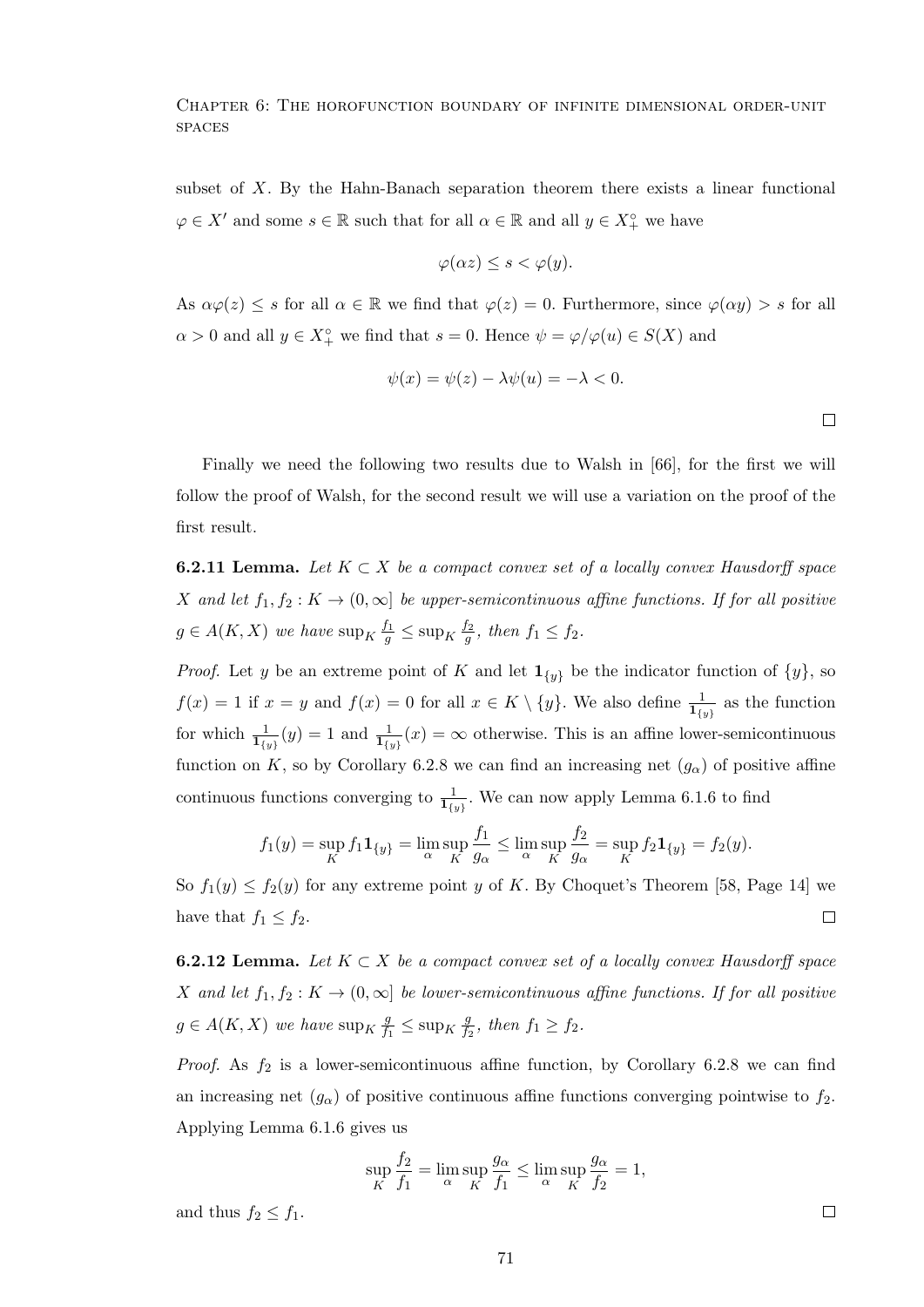We can now classify the Busemann points of the Funk and reverse-Funk geometry.

**6.2.13 Theorem.** [66, Theorem 7.1] Let  $(X, X_+, u)$  be a complete order-unit space. The Busemann points of the Funk geometry on  $X_+$  are precisely the functions of the following form:

$$
\xi_F(x) = \log \sup_{\varphi \in E(X)} \frac{\varphi(x)}{g(\varphi)} \qquad (x \in X_+)
$$

where g is a weak\* lower-semicontinuous non-negative affine function on  $S(X)$  with infimum 1 which is not the evaluation map of some  $x \in X_+$ .

*Proof.* Let  $\xi_F$  be of the above form. By Corollary 6.2.8 there exists an increasing net  $(f_\alpha)$ of strictly positive continuous affine functions on  $S(X)$  converging pointwise to g. Using Corollary 6.2.10 we can find a corresponding net  $(x_{\alpha})$  in  $X^{\circ}_{+}$  such that  $f_{\alpha} = f_{x_{\alpha}}|_{S(X)}$  for all  $\alpha$ , where  $f_{x_{\alpha}}|_{S(X)}$  is the restriction of the evaluation map of  $x_{\alpha}$  to  $S(X)$ . Note that for all  $x \in X_+^{\circ}$  the net  $(\frac{f_x}{f_{\alpha}})$  is decreasing and converges pointwise to  $(\frac{f_x}{g})$ . By Lemma 6.1.6 and Proposition 6.2.5 we find

$$
\lim_{\alpha} d_F(x, x_{\alpha}) = \lim_{\alpha} \log \sup_{\varphi \in S(X)} \frac{\varphi(x)}{f_{\alpha}(\varphi)} = \log \sup_{\varphi \in S(X)} \frac{\varphi(x)}{g(\varphi)} = \log \sup_{\varphi \in E(X)} \frac{\varphi(x)}{g(\varphi)}.
$$

In particular  $\lim_{\alpha} d_F(u, x_{\alpha}) = \log \sup_{\varphi \in S(X)} \frac{1}{g(\varphi)} = 0$ , as  $\inf g = 1$ , So  $i_F(x_{\alpha})$  converges to  $\xi$  and is almost non-increasing, which by Proposition 6.1.5 shows that  $\xi$  is a Busemann point.

Now let  $(x_{\alpha})$  be an almost geodesic net in  $X^{\circ}_{+}$  such that  $i_{F}(x_{\alpha})$  converges to a Busemann point, by scaling if necessary we may assume that for all  $\alpha$  we have  $d_F(u, x_\alpha) = 0$ . For all  $\alpha$  we denote  $f_{\alpha} = f_{x_{\alpha}}$ . By Proposition 6.1.5  $(i_F(x_{\alpha}))$  is a non-increasing net, so for all  $\varepsilon > 0$  there is an index A such that for all  $\alpha' \geq \alpha \geq A$  we have for all  $x \in X_+^{\circ}$  that

$$
\sup_{\varphi \in S(X)} \frac{\varphi(x)}{f_{\alpha'}(\varphi)} \le e^{\varepsilon} \sup_{\varphi \in S(X)} \frac{\varphi(x)}{f_{\alpha}(\varphi)}.
$$

By Lemma 6.2.12 it follows that  $f_{\alpha'} \geq e^{-\varepsilon} f_{\alpha}$ . Hence  $(-\log(f_{\alpha}))$  is a almost non-increasing net of weak\* continuous functions, so by applying Lemma 6.1.6 we find  $(-\log(f_{\alpha}))$  converges pointwise to some weak\* upper-semicontinuous function  $-\log(g)$ . It follows that g is weak\* lower-semicontinuous. Furthermore by applying Lemma 6.1.6 again we find for all  $x \in X_+^{\circ}$  that  $\lambda$  $\lambda$ 

$$
\xi(x) = \lim_{\alpha} \log \sup_{\varphi \in E(X)} \frac{\varphi(x)}{f_{\alpha}(\varphi)} = \log \sup_{\varphi \in E(X)} \frac{\varphi(x)}{g(\varphi)},
$$

which is the required form. Finally note that  $0 = \xi(u) = \log \sup_{\varphi \in S(X)} \frac{1}{g(x)}$  $\frac{1}{g(\varphi)}$  gives that inf  $q = 1$  and, since  $\xi$  is a horofunction, q cannot be the restriction of the evaluation map of some  $x \in X_+^{\circ}$  to  $S(X)$ .  $\Box$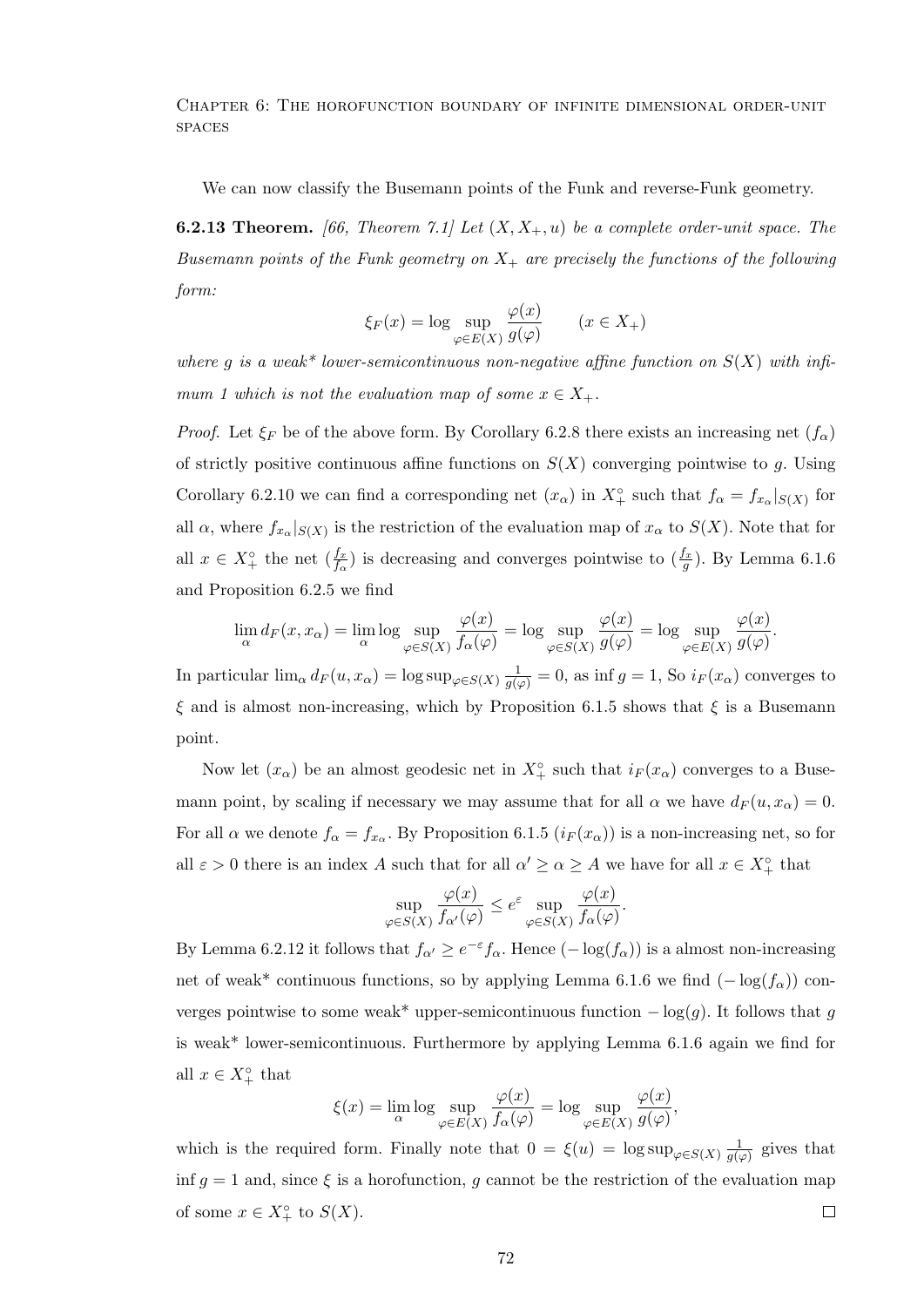**6.2.14 Theorem.** [66, Theorem 6.3] Let  $(X, X_+, u)$  be a complete order-unit space with state space  $S(X)$ . The Busemann points of the reverse-Funk geometry on  $X_+$  are precisely the functions of the following form:

$$
\xi_R(x) = \log \sup_{\varphi \in E(X)} \frac{h(\varphi)}{\varphi(x)} \qquad (x \in X_+)
$$

where h is a weak\* upper-semicontinuous non-negative affine function on  $S(X)$  with supremum 1 which is not the evaluation map of some  $x \in X_+$ .

The proof of this result is similar to that of Theorem 6.2.13 and can be found in full detail in [66].

Finally, to prove Theorem 6.2.3 we will first show that a Busemann point of the Hilbert geometry is the sum of a Busemann point of the Funk geometry and a Busemann point of the reverse-Funk geometry. Then we will show which particular combinations of Busemann points of the Funk and reverse-Funk geometry give rise to a Busemann point of the Hilbert geometry.

**6.2.15 Proposition.** Let  $(X, X_+, u)$  be a complete order-unit space. A net  $(x_\alpha)$  in  $(X_+^{\circ})$ is almost geodesic in the Hilbert geometry if and only if it is almost geodesic in the Funk and reverse-Funk geometry

*Proof.* For all  $\alpha, \alpha'$  indices we define

$$
R(\alpha, \alpha') = d_R(u, x_{\alpha}) + d_R(x_{\alpha}, x_{\alpha'}) - d_R(u, x_{\alpha'})
$$
  

$$
F(\alpha, \alpha') = d_F(u, x_{\alpha}) + d_F(x_{\alpha}, x_{\alpha'}) - d_F(u, x_{\alpha'})
$$
  

$$
H(\alpha, \alpha') = d_H(u, x_{\alpha}) + d_H(x_{\alpha}, x_{\alpha'}) - d_H(u, x_{\alpha'})
$$

By the triangle inequality R, F and H are non-negative and clearly  $H = F + R$ . Now let  $\varepsilon > 0$  and suppose there exists an index A such that for all  $\alpha' \geq \alpha \geq A$  we have  $H(\alpha, \alpha') <$ ε. Since R and F are non-negative, it follows that  $R(\alpha, \alpha') < \varepsilon$  and  $F(\alpha, \alpha') < \varepsilon$ . In the same way if there exists an index A such that for all  $\alpha' \geq \alpha \geq A$  we have  $R(\alpha, \alpha') < \frac{\varepsilon}{2}$ 2 and  $F(\alpha, \alpha') < \frac{\varepsilon}{2}$  $\frac{\varepsilon}{2}$ , then  $H(\alpha, \alpha') < \varepsilon$ . The result follows by Proposition 6.1.5.  $\Box$ 

So a horofunction of the Hilbert geometry  $\xi_H$  is a Busemann point if and only if there is a net  $(x_{\alpha})$  which is almost geodesic and converges to some  $\xi_F$  and  $\xi_R$  in the Funk and reverse-Funk geometry respectively such that  $\xi_H = \xi_F + \xi_R$ . One can show such a net exists for any g a non-negative affine weak\* lower-semicontinuous function and h a nonnegative affine weak\* upper-semicontinuous function on  $S(X)$  with sup  $g = \inf h = 1$  and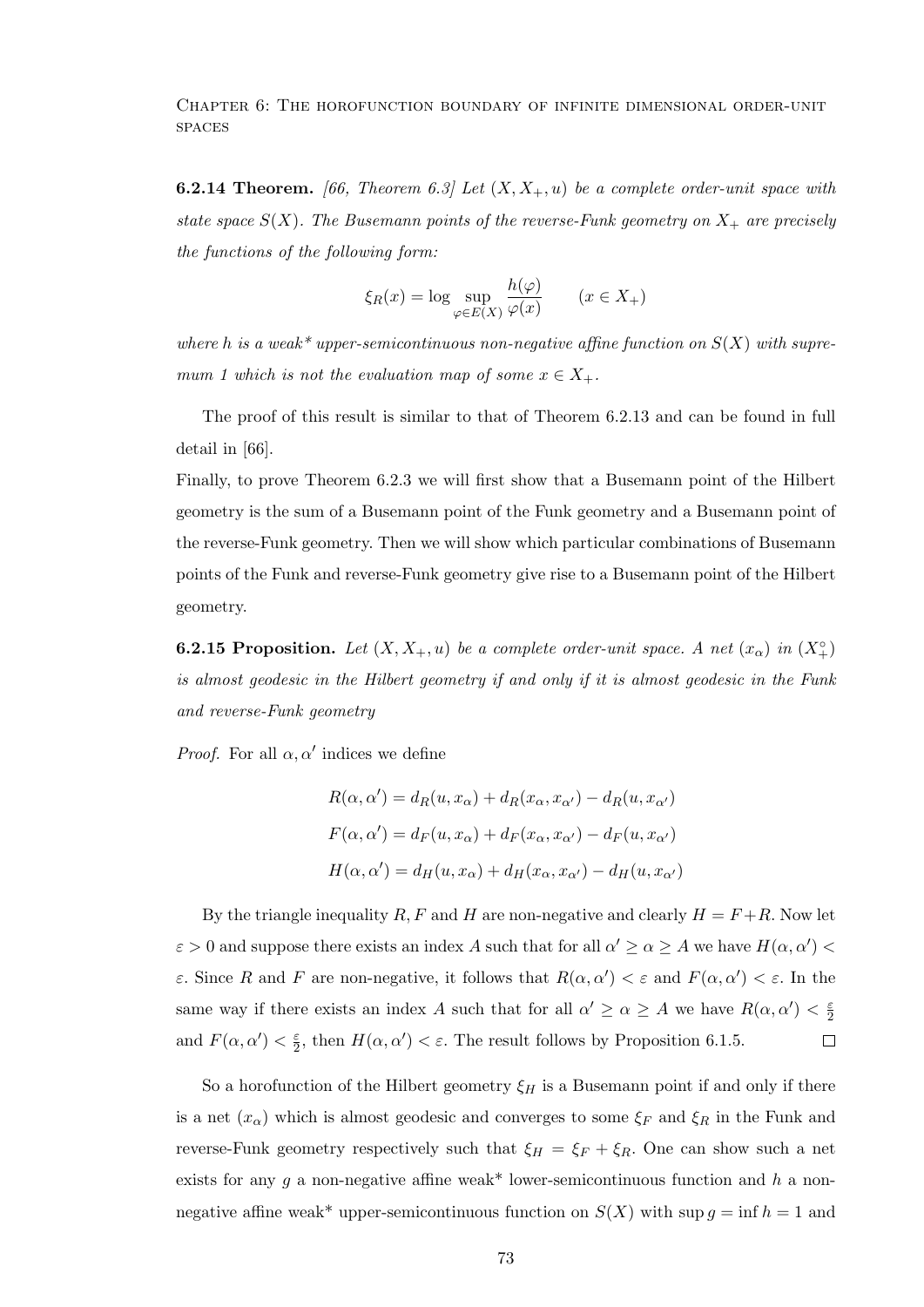$g(\varphi) = 0$  if  $h(\varphi)$  is finite. To see this, for g and h satisfying the conditions above consider the following set

$$
\mathcal{C} = \{(f, f') \in A(S(X), X') \times A(S(X), X') : f = \lambda f' \text{ for some } \lambda \in (0, 1] \text{ and } g < f \le f' < h\}.\tag{6.2.1}
$$

Recall that by Proposition 6.2.9 f and f' are evaluation maps for some  $x \in X$  and as f and  $f'$  are strictly positive by Corollary 6.2.10 we have  $x \in X^{\circ}_{+}$ .

**6.2.16 Example.** Again it might be useful to view  $\mathcal C$  in the context of Example 6.2.4. Consider the order-unit space  $(\mathbb{R}^n, \mathbb{R}^n_+, u)$  where  $\mathbb{R}^n_+ = \mathbb{R}^n_{\geq 0}$  and u is the constant one vector. Let  $y, z \in \partial \mathbb{R}^n_+$  with  $||y||_{\infty} = ||z||_{\infty} = 1$ . Taking  $g = y$  and  $h = z^{-1}$  as defined in Example 6.2.4 we find that

$$
\mathcal{C} = \{ (\lambda x, x) \in X' \times X' : \lambda \in (0, 1] \text{ and for all } i \text{ we have } y(i) < \lambda x(i) \leq x(i) < z^{-1}(i) \}.
$$

We can define a partial order on C the following way:  $(f_1, f'_1) \preceq (f_2, f'_2)$  if and only if  $f_1 \geq f_2$  and  $f_1' \leq f_2'$ . We will show that with respect to this partial order C is a directed set and the net  $((f, f'))_{f \in \mathcal{C}}$  converges to  $(g, h)$ .

**6.2.17 Lemma.** Let  $(X, X_+, u)$  be a complete order-unit space. If g is a non-negative affine weak\* lower-semicontinuous function and h is a non-negative affine weak\* uppersemicontinuous function on  $S(X)$  with  $\sup g = \inf h = 1$  and  $g(\varphi) = 0$  if  $h(\varphi)$  is finite and C is as in equation (6.2.1), then  $g = \inf\{f : (f, f') \in C\}$  and  $h = \sup\{f' : (f, f') \in C\}$ .

*Proof.* Consider  $X' \times \mathbb{R}$  equipped with the product topology where  $X'$  is equipped with the weak\*-topology and R is equipped with the Euclidean topology. Note that by Proposition 5.2.5 we have that

$$
hypo(g)_{\geq 0} = \{(\varphi, \lambda) \in S(X) \times \mathbb{R} : g(\varphi) \geq \lambda \geq 0\}
$$

and

$$
epi(h) = \{ (\varphi, \lambda) \in S(X) \times \mathbb{R} : h(\varphi) \le \lambda \}
$$

are closed convex sets. Furthermore  $hypo(g)_{\geq 0}$  is compact, as  $hypo(g)_{\geq 0} \subset S(X) \times [0,1]$ and  $S(X) \times [0, 1]$  is compact. Recall that  $S(X)$  is weak\*-compact.

Let  $\psi \in S(X)$  and let  $\lambda < h(\psi)$ . The convex hull  $H = \text{co (hypo}(g)_{\geq 0} \cup \{(\psi, \lambda)\})$  is a convex compact set which is disjoint with epi(h), as h is affine. So by the Hahn-Banach separation theorem [33, Theorem 1.2.10] there exists a continuous linear functional  $\sigma$  on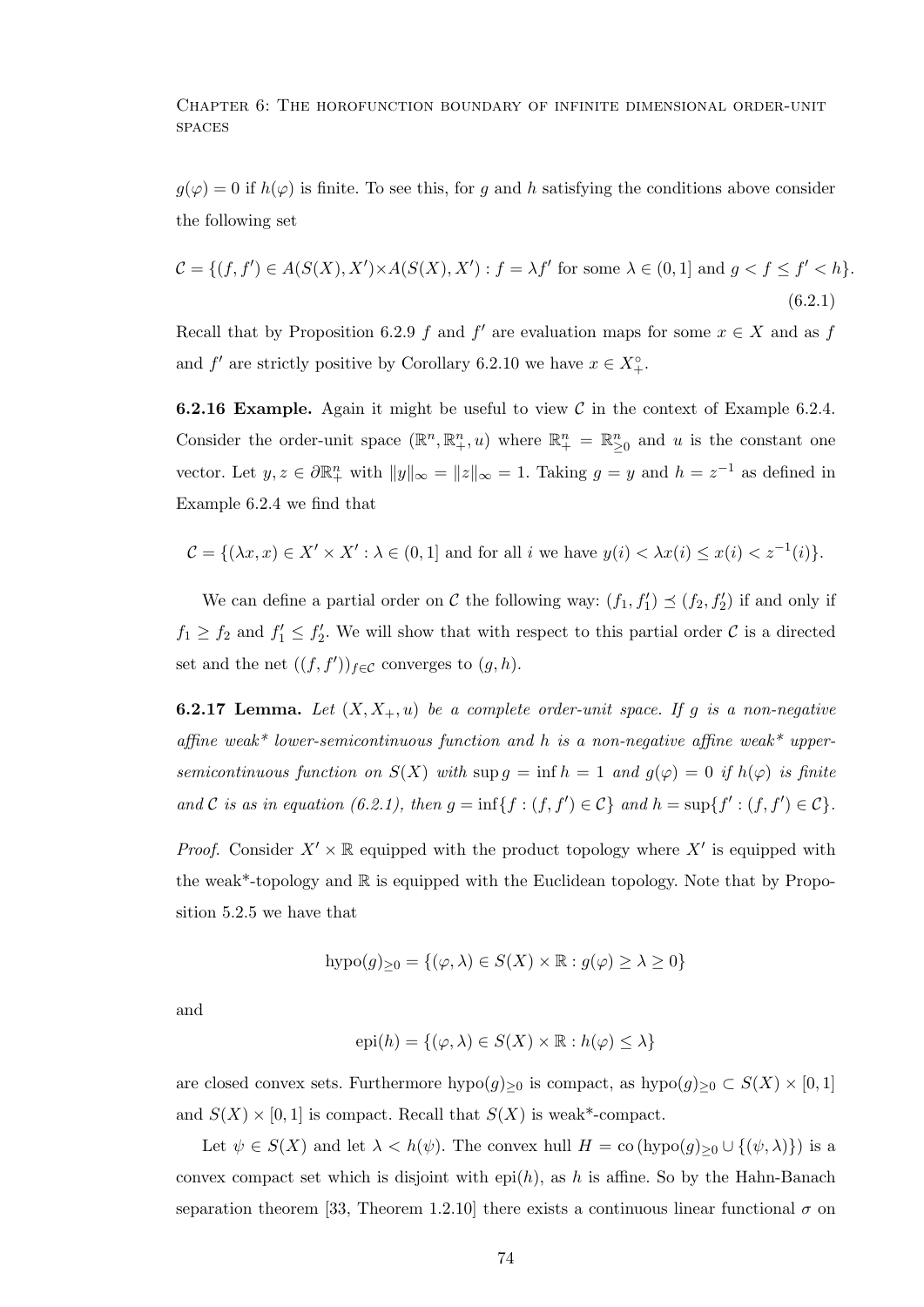$X' \times \mathbb{R}$ , strongly separating H and epi(h), i.e. we can find  $c, s, t \in \mathbb{R}$  such that for all  $x \in H$  and  $y \in \text{epi}(h)$  we have  $\sigma(x) < s < c < t < \sigma(y)$ . As for all  $\varphi \in S(X)$  it holds that  $\sigma(\varphi, g(\varphi)) < \sigma(\varphi, h(\varphi))$  we have  $\sigma((0,1)) > 0$ . Furthermore, the hyperplane  $\sigma(\varphi, r) = c$ strongly separates H and epi(h). Then  $\hat{\sigma}$ , given by

$$
\hat{\sigma}(\varphi) = \frac{c - \sigma((\varphi, 0))}{\sigma((0, 1))}
$$

for all  $\varphi \in A$  where A is the affine hull of  $S(X)$ , is an affine weak\*-continuous function.

As for every  $\theta$  in the affine hull of  $S(X)$  we have  $\theta(u) = 1$ , it is easy to check that we can extend  $\hat{\sigma}$  to a linear functional  $\sigma'$  on the linear span of A. Using the Hahn-Banach extension theorem [33, Theorem 1.2.14] we can extend  $\sigma'$  to a linear functional  $f \in X''$ . Note that  $(f|_{S(X)}, f|_{S(X)}) \in \mathcal{C}$ . Since  $\sigma(\varphi, f(\varphi)) = c$  for all  $\varphi \in A$ , we find that the hyperplane  $\{(\varphi, f(\varphi)) : \varphi \in X'\}$  strongly separates H and epi(h). Thus  $f(\psi) > \lambda$  and as  $\lambda$  can be chosen arbitrarily close to, but not larger than  $h(\psi)$ , we find that sup $\{f'(x)$ :  $(f, f') \in \mathcal{C}$  =  $h(x)$ .

The proof for g goes in the same way, using that  $hypo(g)_{\geq 0}$  is a compact convex set and for all  $(\psi, \lambda)$  with  $g(\psi) < \lambda$  the convex hull  $H = \text{co }(\text{epi}(h)_{\geq 0} \cup \{(\varphi, \lambda)\})$  is convex  $\Box$ and closed and hypo $(g)_{\geq 0}$  and H are disjoint as g is affine.

**6.2.18 Lemma.** Let h be a weak\* lower-semicontinuous affine function on  $S(X)$  bounded from below. If  $\{f_1, \ldots, f_n\}$  is a finite set of weak\* upper-semicontinuous affine functions on  $S(X)$  such that  $f_i < h$  for all i, then there exists an  $f \in A(S(X), X')$  such that for all i we have  $f_i < f < h$ .

Proof. The proof of this lemma is similar to that of Lemma 6.2.17, but this time we may not assume that the  $f_i$  are bounded below. For all  $1 \leq i \leq n$  we define

$$
hypo(f_i)_h = \{(\varphi, \lambda) \in S(X) \times \mathbb{R} : f_i(\varphi) \ge \lambda \ge \inf(h) - 1\} \cup \{(\varphi, \inf(h) - 1) : \varphi \in S(X)\}\
$$

Note that  $hypo(f_i)_h$  is a weak\* compact set disjoint with epi(h). Furthermore, as h is affine it follows that the convex hull

$$
H = \operatorname{co}(\bigcup_{i=1}^{n} \operatorname{hypo}(f_i)_{\inf(h)-1})
$$

is convex, compact and disjoint with epi(h). We now find an  $f \in A(S(X); X')$  strongly separating H and epi(h) in the same way as Lemma 6.2.17.  $\Box$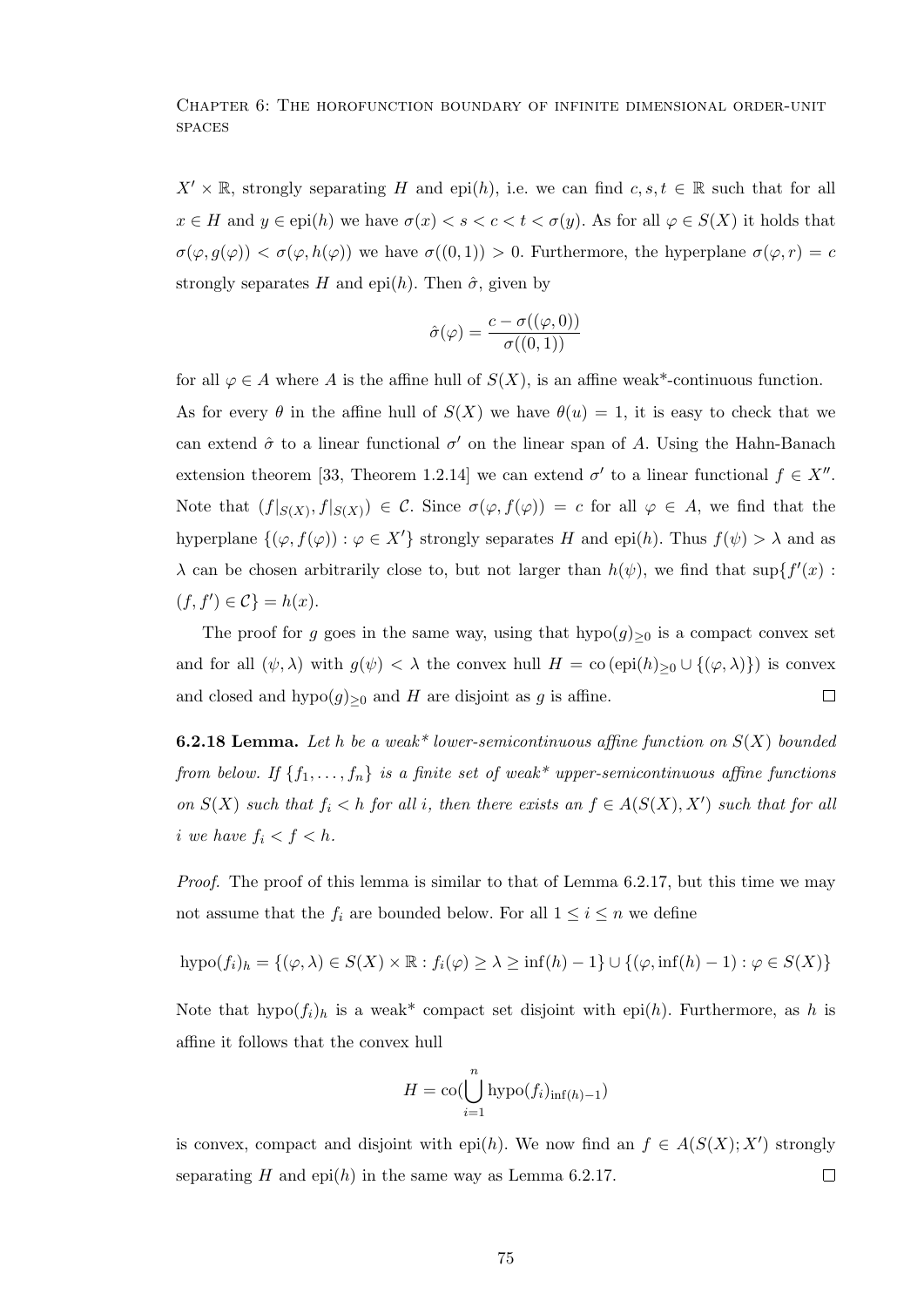**6.2.19 Corollary.** Let g be a weak\* upper-semicontinuous affine function on  $S(X)$  bounded from below. If  $\{f_1, \ldots, f_n\}$  be a finite set of weak\* lower-semicontinuous affine functions on  $S(X)$  such that  $f_i > g$  for all i, then there exists an  $f \in A(S(X); X')$  such that for all i we have  $f_i > f > g$ .

*Proof.* Apply Lemma 6.2.18 to  $-g$ .

**6.2.20 Lemma.** The set  $C$ , as defined in equation (6.2.1), is a directed set with respect  $to \prec$ .

*Proof.* Let  $(f_1, f'_1), (f_2, f'_2) \in \mathcal{C}$ . By Lemma 6.2.18 there exists an  $f' \in A(S(X), X')$  such that  $f'_1, f'_2 < f' < h$ . Now consider the weak\* lower-semicontinuous function  $\min(f_1, f_2) - g$ which due to compactness attains it infimum on  $S(X)$ . As  $f_1, f_2 > g$  this gives that inf min $(f_1, f_2) - g > 0$  and so we can find an  $\varepsilon \in (0, 1)$  such that inf min $(f_1, f_2) - g > \varepsilon > 0$ . Let  $\delta > 0$  such that  $0 < \delta f'(\varphi) < \varepsilon$  for all  $\varphi \in S(X)$ . It follows that  $a = g + \delta f'$  is a non-negative weak\* upper-semicontinuous function on  $S(X)$  such that

$$
g,\delta f_1',\delta f_2'
$$

As for all  $\varphi \in S(X)$  for which  $h(\varphi)$  is finite we have that  $g(\varphi) = 0$ , it follows that  $a < \delta h$ . Using Corollary 6.2.19 we find a real-valued continuous linear functional b such that  $g < a < b < f_1, f_2, \delta h$ . Furthermore note that  $f'_1, f'_2 < \frac{a}{\delta} < \frac{b}{\delta} < h$  hence

$$
(f_1, f_1'), (f_2, f_2') \preceq (b, \frac{b}{\delta})
$$

from which follows that  $\mathcal C$  is directed.

Now we can finally prove Theorem 6.2.3. Recall that we already have classified the Busemann points of the Funk and reverse-Funk geometry in Theorem 6.2.13 and Theorem 6.2.14. Moreover we have shown that a horofunction  $\xi_H$  of the Hilbert geometry is a Busemann point if it is the sum of  $\xi_F$  and  $\xi_R$ , Busemann points of the Funk and reverse-Funk geometry respectively, such that there exists a net  $(x_{\alpha})$  in  $X^{\circ}_{+}$  which is almost geodesic with respect to the Funk and reverse-Funk metric and  $\lim_{\alpha} i_F = \xi_F$  and  $\lim_{\alpha} i_R = \xi_R$  by Proposition 6.2.15.

*Proof Theorem 6.2.3.* Let  $q, h$  satisfy the conditions in the Theorem. We can now define the set C as in equation (6.2.1). We can now find a net  $((g_{\alpha}, h_{\alpha}))_{\alpha \in \mathcal{C}}$  in C by taking

 $\Box$ 

 $\Box$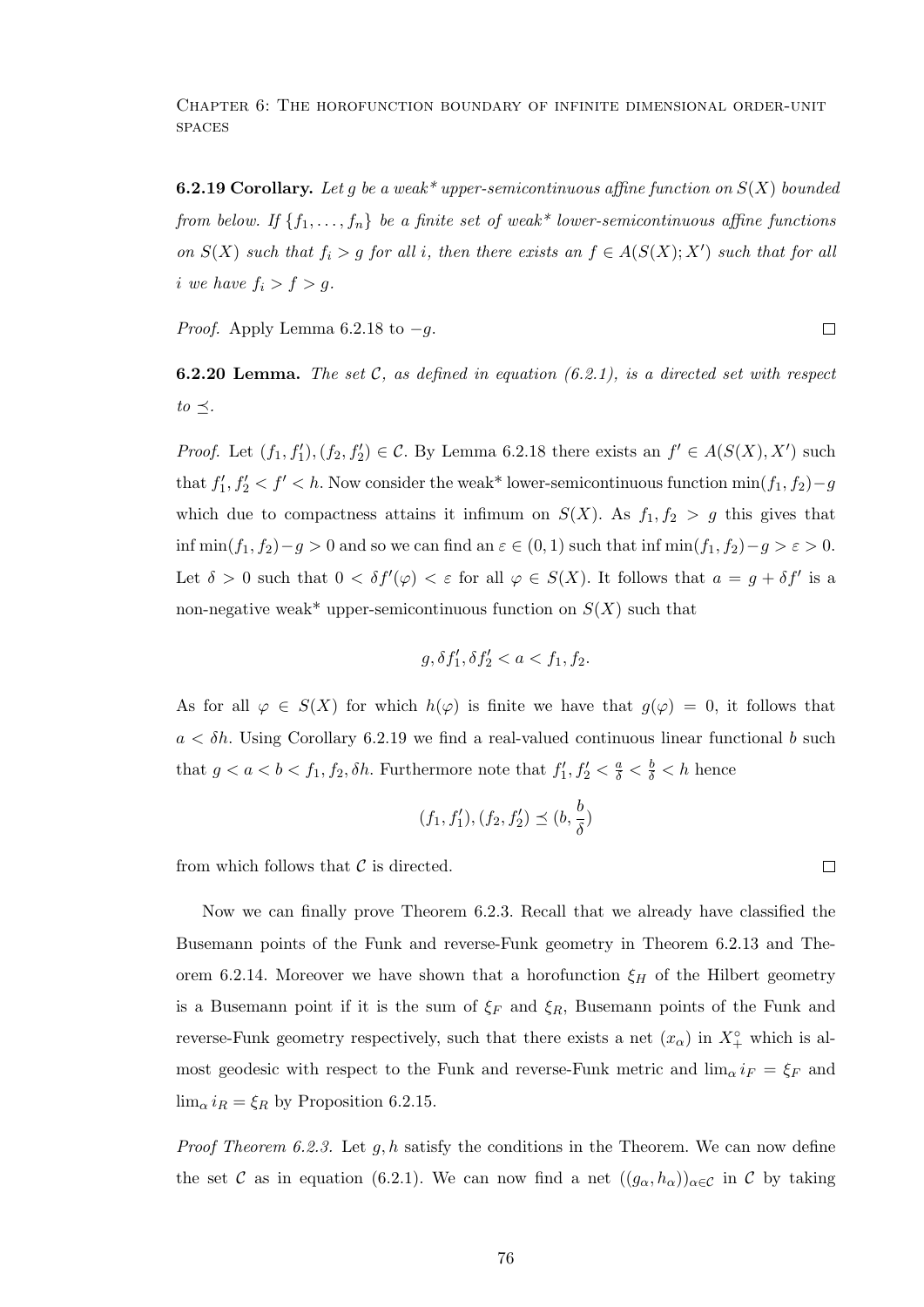$(g_{\alpha}, h_{\alpha}) = \alpha$ . By Corollary 6.2.10 there is a net  $(x_{\alpha})$  in  $X^{\circ}_{+}$  and  $\lambda_{\alpha} \in (0, 1]$  such that  $g_{\alpha}$ and  $h_{\alpha}$  are the evaluation maps of  $\lambda_{\alpha} x_{\alpha}$  and  $x_{\alpha}$  respectively.

Fix  $x \in X_+^{\circ}$  and let  $f_x$  be the evaluation map of x. By definition  $(\frac{g_{\alpha}}{f_x})$  and  $(\frac{f_x}{h_{\alpha}})$  are decreasing nets of functions on  $S(X)$ , so by Lemma 6.1.6 both  $(\frac{g_{\alpha}}{f_x})$  and  $(\frac{f_x}{h_{\alpha}})$  converge pointwise to some function and by Lemma 6.2.17 it then follows that  $(\frac{g_{\alpha}}{f_x})$  and  $(\frac{f_x}{h_{\alpha}})$ converge pointwise to  $(\frac{g}{f_x})$  and  $(\frac{f_x}{h})$  respectively.

Furthermore by Lemma 6.2.17 it follows that

$$
\lim_{\alpha} \sup_{\varphi \in S(X)} \frac{g_{\alpha}}{f_x} = \sup_{\varphi \in S(X)} \frac{g}{f_x}
$$
 and 
$$
\lim_{\alpha} \sup_{\varphi \in S(X)} \frac{f_x}{h_{\alpha}} = \sup_{\varphi \in S(X)} \frac{f_x}{h}
$$

If  $x = u$ , then, as for all  $\varphi \in S(X)$  it holds that  $\varphi(u) = \inf h = \sup g = 1$ , we have

$$
\lim_{\alpha} d_F(u, \lambda_{\alpha} x_{\alpha}) = \lim_{\alpha} d_R(u, x_{\alpha}) = 0.
$$

So for all  $x \in X_+^{\circ}$  we have

$$
\lim_{\alpha} i_F(x_{\alpha})(x) = \lim_{\alpha} d_F(x, x_{\alpha}) - d_F(u, x_{\alpha}) = \log \sup_{\varphi \in S(X)} \frac{g}{f_x}
$$

and

$$
\lim_{\alpha} i_R(x_{\alpha})(x) = \lim_{\alpha} d_R(x, x_{\alpha}) - d_R(u, x_{\alpha}) = \log \sup_{\varphi \in S(X)} \frac{f_x}{h}.
$$

Note that as  $(d_F(u, \lambda_\alpha x_\alpha))$  and  $(d_R(u, x_\alpha))$  converge to 0, and  $(d_F(x, \lambda_\alpha x_\alpha))$  and  $(d_R(x, x_\alpha))$ are decreasing,  $(i_F(x_\alpha)(x))$  and  $(i_R(x_\alpha)(x))$  are almost non-increasing nets. Therefore, by Proposition 6.1.5,  $(x_{\alpha})$  is almost geodesic with respect to the Funk and reverse-Funk geometry. By Proposition 6.2.15  $\xi_H$  is a Busemann point.

Finally suppose  $\xi_H$  is a Hilbert Busemann point. Then there exists an almost geodesic net  $(x_{\alpha})$  in  $X_{+}^{\circ}$  with respect to Hilbert's metric. By Theorem 6.2.13 and Theorem 6.2.14 there exists a weak\* lower-semicontinuous non-negative affine function g on  $S(X)$  with infimum 1 and a weak\* upper-semicontinuous non-negative affine function  $h$  on  $S(X)$  with supremum 1 such that g and h are not evaluation map of some  $x \in X_+$  and

$$
\lim_{\alpha} i_F(x_{\alpha})(x) = \log \sup_{\varphi \in S(X)} \frac{\varphi(x)}{g(\varphi)} \qquad (x \in X^{\circ}_{+})
$$

and

$$
\lim_{\alpha} i_R(x_{\alpha})(x) = \log \sup_{\varphi \in S(X)} \frac{h(\varphi)}{\varphi(x)} \qquad (x \in X^{\circ}_{+}).
$$

Recall that for all  $\varphi \in S(X)$  we have

$$
g(\varphi) = \lim_{\alpha} \varphi(M(u/x_{\alpha})x_{\alpha})
$$
 and  $h(\varphi) = \lim_{\alpha} \varphi\left(\frac{x_{\alpha}}{M(x_{\alpha}/u)}\right)$ .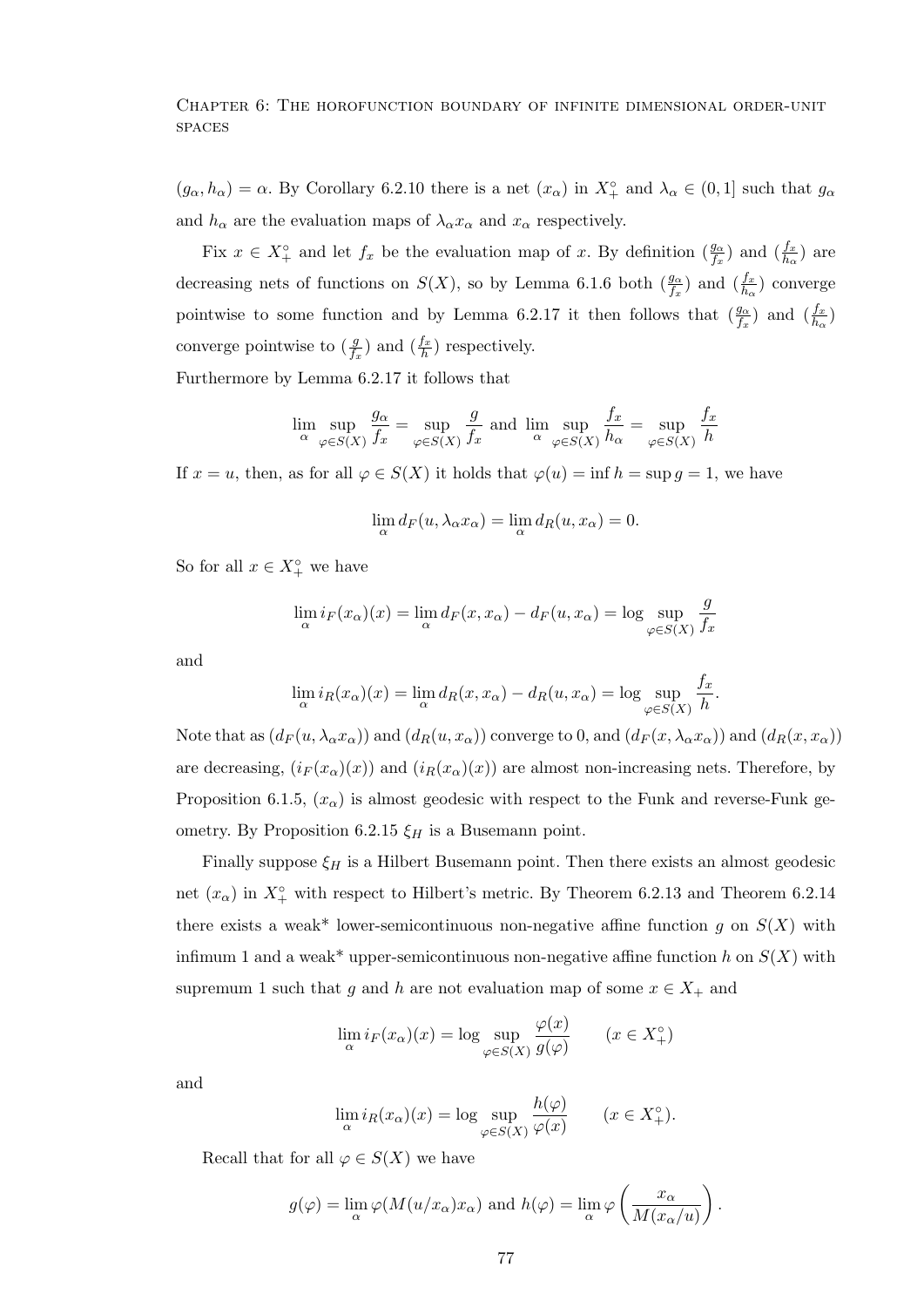so it follows that

$$
\log \frac{g(\varphi)}{h(\varphi)} = \lim_{\alpha} \log \frac{\varphi(x_{\alpha})M(u/x_{\alpha})}{\varphi(x_{\alpha})/M(x_{\alpha}/u)} = \lim_{\alpha} \log(M(u/x_{\alpha})M(x_{\alpha}/u)) = \lim_{\alpha} d_H(u,x_{\alpha}).
$$

By Proposition 6.1.3 we know that  $(x_{\alpha})$  is not bounded, and thus  $\lim_{\alpha} d_H(u, x_{\alpha})$  diverges to infinity. Hence for all  $\varphi \in S(X)$  either  $g(\varphi) = \infty$  or  $h(\varphi) = 0$ .  $\Box$ 

## 6.3 A description of horofunctions

We will now show a similar result for general Funk and reverse-Funk horofunctions of order-unit spaces. For this we will first consider the horofunction boundary of  $C(K)_+$ , the positive continuous functions on a compact Hausdorff space  $K$ , which was described by Walsh in [66]. It is well-known that  $C(K)$  equipped with this cone is an order-unit space with order-unit u the constant 1 function. The dual space of  $C(K)$  is known to be  $rca(K)$ , the space of all regular finite real-valued Borel measures on K, see Example 1.10.6 in [49]. One can easily see that the positive linear functionals  $rca(K)_+$  are all regular finite positive real-valued Borel measures on K. Then the state space is  $S(C(K)) = \{ \mu \in$  $rca(K)_+$ :  $\mu(K)=1$ , the probability measures, and the pure states are the Dirac masses, i.e. measures  $\delta_x$  for some  $x \in K$  such that for all  $f \in C(K)$  we have  $\delta_x(f) = \int_K f d\delta_x =$  $f(x)$ , hence  $E(X) = \{\delta_x \in \text{rca}(K) : x \in K\}$ . Using this we can state the following result.

**6.3.1 Theorem.** [66, Proposition 9.1] Let  $K$  be a compact Haussdorf space. The horofunctions of the reverse-Funk Geometry of  $C(K)$  are precisely the functions of the following form:

$$
\xi_R(f) = \log \sup_{x \in K} \frac{g(x)}{f(x)} \qquad (f \in C(K)_{+}^{\circ})
$$

where  $g: K \to [0, 1]$  is an upper-semicontinuous function with supremum 1 which is not both positive and continuous. Furthermore every horofunction is a Busemann point.

Before we can prove this theorem we will need a few preliminary results. First we need a variation of the Lesbegue's monotone convergence theorem by Baranov and Woracek, see [4, Proposition 2.13].

**6.3.2 Proposition.** Let K be a compact Hausdorff space and let  $\mu$  be a regular Borel measure such that  $\mu$  is positive, complete and  $\mu(K) < \infty$ . If I is a directed set and  $(f_i)_{i\in I}$ is a monotone non-increasing net of upper-semicontinuous function, where  $f_i: K \to [0,\infty]$ for all  $i \in I$ , then if we set  $f(x) = \inf_{i \in I} f_i(x)$  for all  $x \in K$  we find

$$
\int_K f \ d\mu = \inf_{i \in I} \int_K f_i \ d\mu.
$$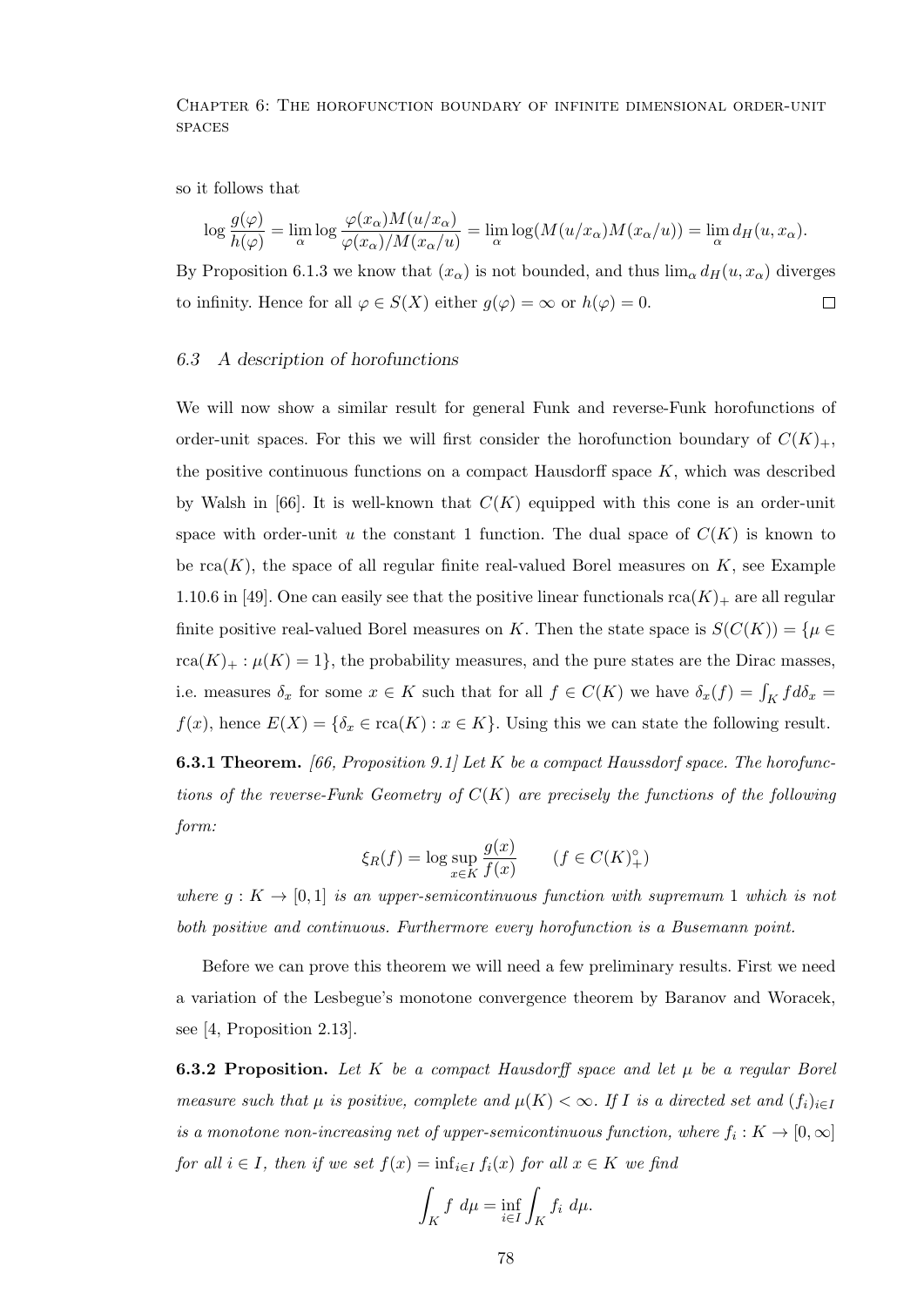**6.3.3 Lemma.** If K is a compact Hausdorff space and  $g: K \to \mathbb{R}$  is an upper-semicontinuous function, then  $g = \inf\{f \in C(K) : f \ge g\}.$ 

*Proof.* Let  $f \in C(K)$  be such that  $f \ge g$  and let  $x \in K$  such that  $\varepsilon = f(x) - g(x) > 0$ . As f is continuous and g is upper-semicontinuous there exists an open neighbourhood  $U$  of  $x$ such that for all  $y \in U$  we have  $|f(x) - f(y)| < \frac{\varepsilon}{4}$  $\frac{\varepsilon}{4}$  and  $g(y) \leq g(x) + \frac{\varepsilon}{4}$ . As K is normal, Urysohn's lemma gives us there exists a continuous function  $h: K \to [0,1]$ , such that  $h(x) = 1$  and  $h(y) = 0$  for all  $y \in K \setminus U$ . Define  $\hat{f} : K \to \mathbb{R}$  by

$$
\hat{f}(y) = f(y) - \frac{\varepsilon}{2}h(y) \qquad (y \in K).
$$

Note that for all  $y \in K \setminus U$  we have  $\hat{f}(y) = f(y) \ge g(y)$  and for all  $y \in U$  we have

$$
\hat{f}(y) = f(y) - \frac{\varepsilon}{2}h(y) \ge f(x) - \frac{\varepsilon}{4} - \frac{\varepsilon}{2}h(y) \ge \varepsilon + g(x) - \frac{3\varepsilon}{4} \ge g(y).
$$

So  $f \geq \hat{f} \geq g$ . Since  $\hat{f}$  is continuous we find that  $g = \inf\{f \in C(K) : f \geq g\}.$  $\Box$ 

Finally we need the following result by Walsh which was provided in private communication with the author.

**6.3.4 Lemma.** Let K be a compact Hausdorff space. If  $g: K \to \mathbb{R}$  is an upper-semicontinuous function, then  $\hat{g}: S(C(K)) \to \mathbb{R}$  given by

$$
\hat{g}(\mu) = \int_K g \, d\mu \qquad \mu \in S(C(K))
$$

is a weak\* upper-semicontinuous function.

*Proof.* Let  $(\mu_{\alpha})$  be a net in  $S(C(K))$  converging to  $\mu$  in the weak\* topology and let  $f \in C(K)$  be such that  $f \ge g$ . Then

$$
\limsup_{\alpha} \hat{g}(\mu_{\alpha}) \le \limsup_{\alpha} \mu_{\alpha}(f) = \mu(f).
$$

Note that the set  $I = \{f \in C(K) : f \ge g\}$  is a downward directed set. By Lemma 6.3.3  $(f)_{f\in I}$  is a net converging pointwise to g. Applying Proposition 6.3.2 gives us

$$
\inf_{f \in I} \mu(f) = \mu(g).
$$

Combining these two results we find

$$
\limsup_{\alpha} \hat{g}(\mu_{\alpha}) \le \inf_{f \in I} \mu(f) = \mu(g).
$$

By Proposition 5.2.2  $\hat{g}$  is weak\* upper-semicontinuous.

 $\Box$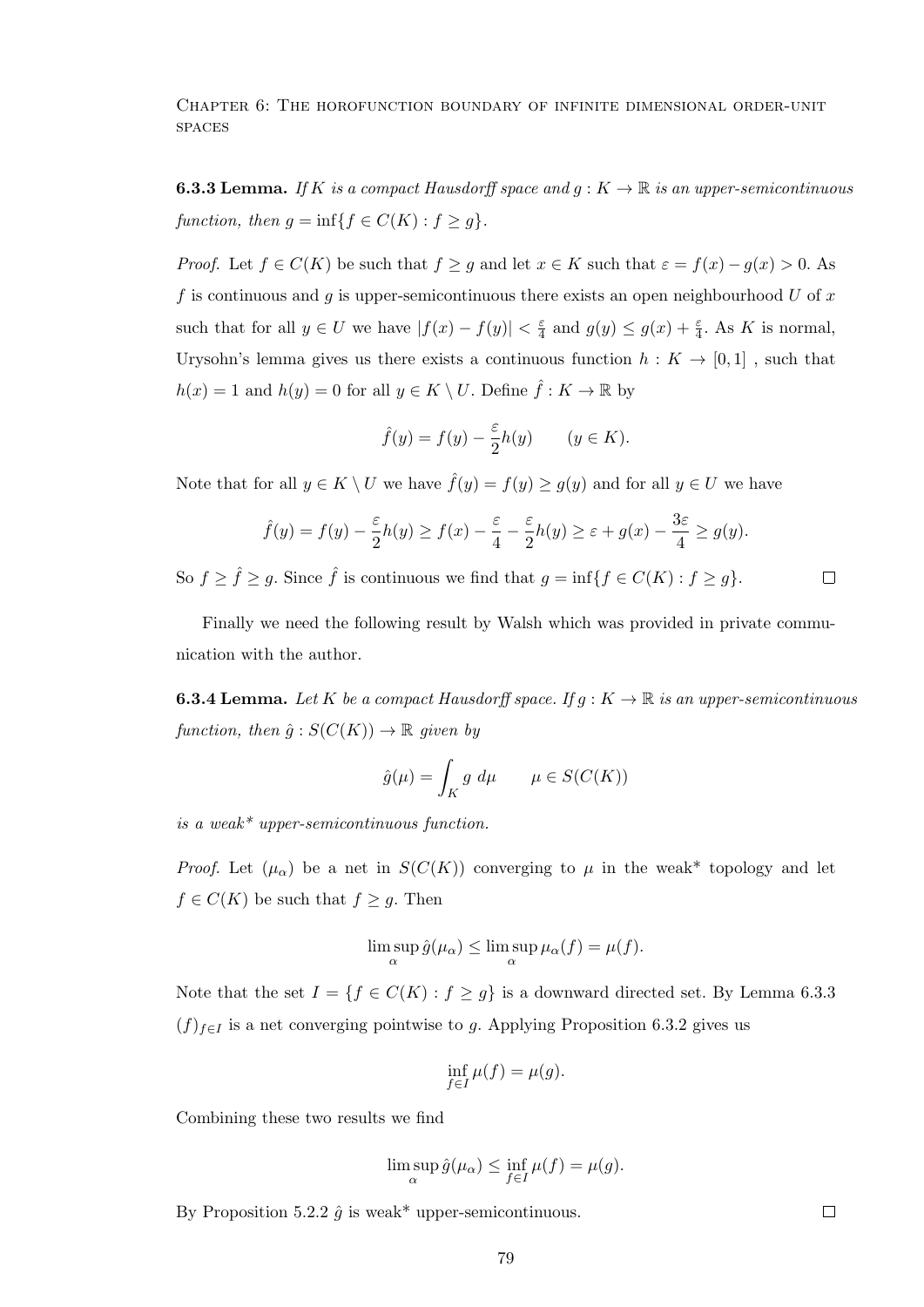We can now prove Theorem 6.3.1

*Proof Theorem 6.3.1.* Let  $g: K \to [0, 1]$  be an upper-semicontinuous function with supremum 1 which is not both positive and continuous. We define

$$
\hat{g}(\mu) = \int_K g d\mu \qquad \mu \in S(C(K)).
$$

Note that  $\hat{g}$  is an affine function on  $S(C(K))$  with supremum 1. By Lemma 6.3.4  $\hat{g}$  is weak\* upper-semicontinuous. Suppose that  $\hat{g}$  is both positive and continuous. Note that if  $\hat{g}$  is positive, then for all  $x \in K$  we have  $0 < \hat{g}(\delta_x) = g(x)$ , hence g is positive. It follows by the definition of g that g is not continuous. In particular there is an  $x \in K$  and an  $\varepsilon > 0$  such that for all open neighbourhoods U of x there exists a  $y \in U$  such that  $|g(y) - g(x)| > \varepsilon$ . Consider  $\delta_x$  and recall that a weak\* neighbourhood basis of  $\delta_x$  is given by sets of the form

$$
V = \{ \mu \in C(K)' : |\delta_x(g_i) - \mu(g_i)| < \hat{\varepsilon} \text{ for all } 1 \le i \le n \}
$$

where  $n \in \mathbb{N}, \hat{\varepsilon} > 0$  and  $g_1, ..., g_n \in C(K)$ . Note that, as  $g_1, ..., g_n$  are continuous functions for all  $\hat{\varepsilon}$  there is an open neighbourhood U of x such that for all  $y \in U$  we have  $|g_i(x) |g_i(y)| < \hat{\varepsilon}$  for all  $1 \leq i \leq n$ . Hence for every set V in the neighbourhood base of  $\delta_x$  we can find a neighbourhood U of x such that  $\delta_y \in V$  for all  $y \in U$ . Since there exist a  $y \in U$  such that  $|g(y) - g(x)| > \varepsilon$  we find that  $|\hat{g}(\delta_x) - \hat{g}(\delta_y)| > \varepsilon$ . Thus  $\hat{g}$  is not weak\* continuous, which is a contradiction.

So  $\hat{g}$  is a weak\* upper-semicontinuous function on  $S(C(K))$  with supremum 1 which is not both positive and continuous.

By Proposition 6.2.5 and the fact the the pure states are the Dirac masses we find for all  $f \in C(K)_{+}^{\circ}$  that

$$
\log \sup_{x \in K} \frac{g(x)}{f(x)} = \log \sup_{\delta_x \in E(C(K))} \frac{\hat{g}(\delta_x)}{\delta_x(f)} = \log \sup_{\mu \in S(C(K))} \frac{\hat{g}(\mu)}{\mu(f)}
$$

which by Theorem 6.2.14 is a Busemann point with respect to the reverse-Funk geometry.

Now let  $(g_{\alpha})$  be a net in  $C(K)^{\circ}_{+}$  converging to a horofunction  $\xi_R$  with respect to the reverse-Funk geometry. By scaling we may assume that  $\sup g_{\alpha} = 1$ . Note that by Proposition 5.2.5 (hypo( $g_{\alpha}$ )) is a net of closed subsets of  $K \times \mathbb{R}$ , so by Mrowka's Theorem 5.1.10 it has a Kuratowski-Painlevé convergent subsequence. So  $(g_{\alpha})$  has a hypo-convergent subsequence converging to a upper-semicontinuous function  $g$ . By Proposition 5.2.10 we have that  $\sup g = \lim_{\alpha \to \infty} g_{\alpha} = 1$ . Thus for all  $f \in C(K)$  we have that  $\frac{g_{\alpha}}{f}$  and  $\frac{g}{f}$  are uppersemicontinuous functions and by Lemma 5.2.11  $(\frac{g_{\alpha}}{f})$  is hypo-convergent to  $\frac{g}{f}$ . Therefore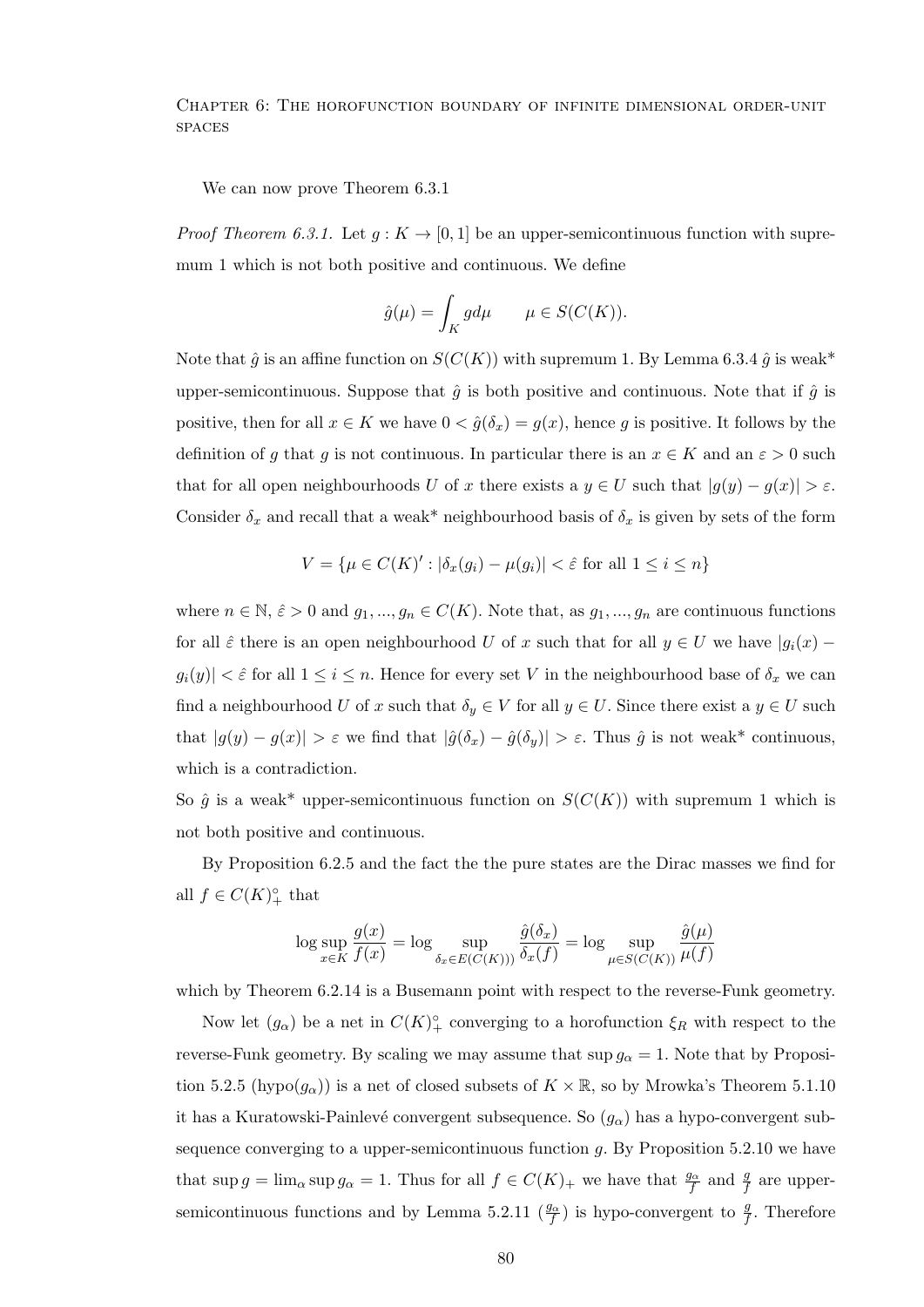by Proposition 5.2.10 we find

$$
\sup_{x \in K} \frac{g(x)}{f(x)} = \lim_{\alpha} \sup_{x \in K} \frac{g_{\alpha}(x)}{f(x)}.
$$

Hence

$$
\xi_R = \log \sup_{x \in K} \frac{g(x)}{f(x)} \qquad (f \in C(K)_+^{\circ}).
$$

As  $\xi_R$  is a horofunction it follows that g is not both strictly positive and continuous as required.  $\Box$ 

**6.3.5 Theorem.** [66, Proposition 9.2] Let  $K$  be a compact Haussdorf space. The horofunctions of the Funk geometry of  $C(K)$  are precisely the functions of the following form:

$$
\xi_F(f) = \log \sup_{x \in K} \frac{f(x)}{h(x)} \qquad (f \in C(K)^\circ_+)
$$

where  $h: K \to [1,\infty]$  is a lower-semicontinuous function with infimum 1 which is not both finite and continuous. Furthermore every horofunction is a Busemann point.

*Proof.* Let  $\xi_F$  be a horofunction of the Funk geometry and let  $(h_\alpha)$  be a net in  $C(K)^\circ_+$ such that  $\lim_{\alpha} i_F(h_{\alpha}) = \xi_F$  and  $\inf_{x \in K} h_{\alpha}(x) = 1$ . Note that if  $1/h_{\alpha}$  converges to some  $g \in$  $C(K)_{+}^{\circ}$  with respect to the reverse-Funk metric, then  $h_{\alpha}$  converges to  $1/g \in C(K)_{+}^{\circ}$  in the Funk metric, so by taking a further subnet if required we may assume that  $\lim_{\alpha} i_R(1/h_{\alpha})$ converges to some horofunction  $\xi_R$  in the reverse-Funk geometry. By Theorem 6.3.1 there is an upper-semicontinuous function  $g$  on  $K$  with supremum 1 which is not both strictly positive and continuous such that

$$
\xi_R(f) = \log \sup_{x \in K} \frac{g(x)}{f(x)} \qquad (f \in C(K)_+^{\circ}).
$$

Note that  $h = 1/g$  is a lower-semicontinuous function on K with infimum 1 which is not both finite and continuous. Furthermore for all  $f \in C_+^{\circ}$  we have

$$
\lim_{\alpha} i_F(h_{\alpha})(f) = \lim_{\alpha} i_R(1/h_{\alpha})(1/f) = \log \sup_{x \in K} \frac{g(x)}{f(x)^{-1}} = \log \sup_{x \in K} \frac{f(x)}{h(x)}.
$$

One can use a similar method to show that for every lower-semicontinuous function  $h$ on K with infimum 1 which is not both finite and continuous

$$
\xi_F(f) = \log \sup_{x \in K} \frac{f(x)}{h(x)} \qquad (f \in C(K)^\circ_+)
$$

is a Funk horofunction.

 $\Box$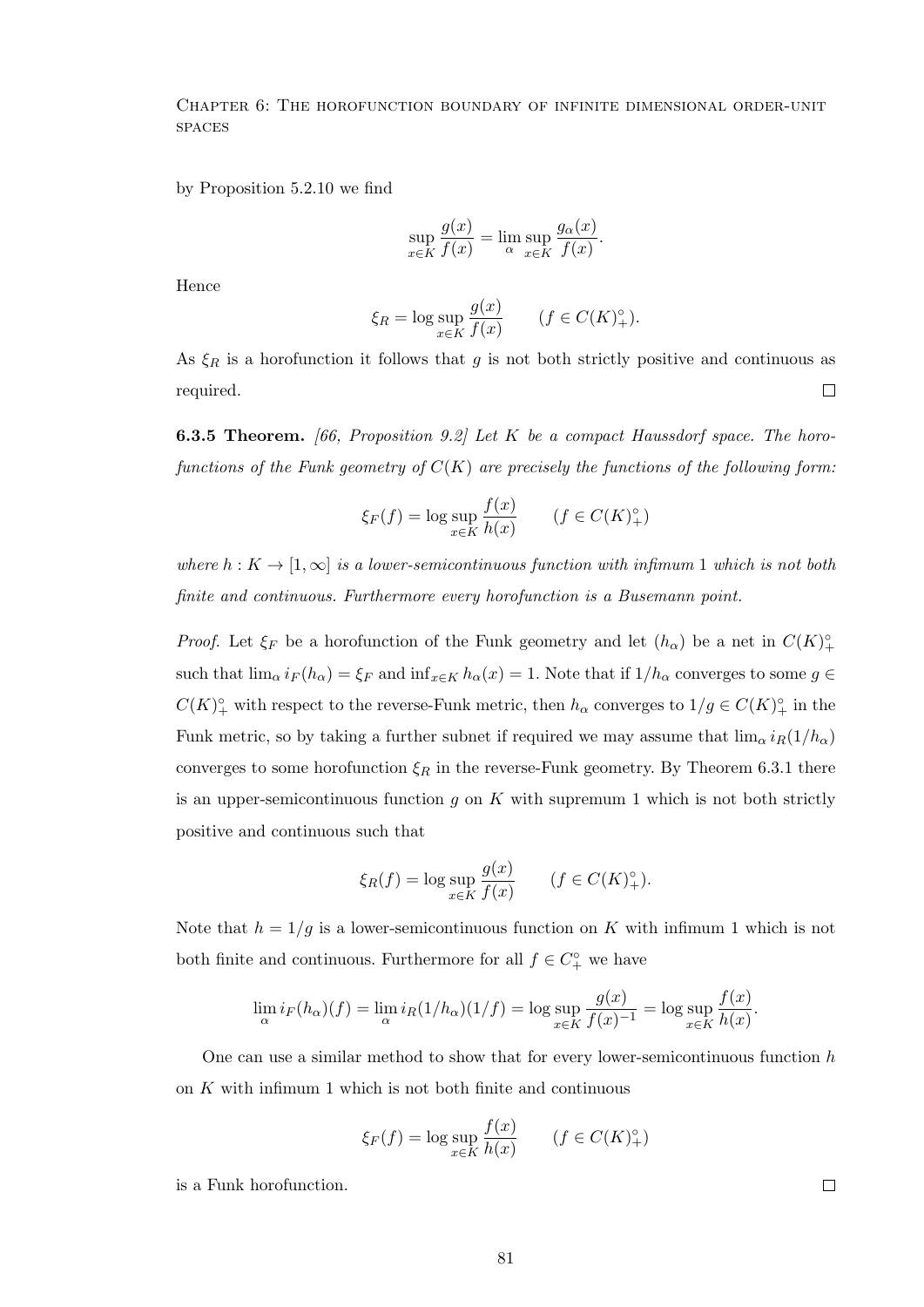Finite dimensional order-unit spaces for which all Funk and reverse-Funk horofunctions are Busemann points are not rare. In fact, Walsh has shown in [63] that for finite dimensional order-unit space all horofunctions of the reverse-Funk geometry are Busemann points and all horofunctions of the Funk geometry are Busemann points if and only if the pure states are weak\*-closed. In Chapter 7 we will show that this is no longer the case in infinite dimension where even "well-behaved" spaces contain non-Busemann horofunctions. In the remainder of this section we will give a description of the horofunctions of a general order-unit space using a result due to Kalauch, Lemmens and van Gaans in [34]. Recall that in a partially order vector space X a linear subspace  $Y \subset X$  is called *order* dense if for all  $x \in X$  we have that  $x = \inf\{y \in Y : y \geq x\}.$ 

**6.3.6 Theorem.** [34, Theorem 10] If  $(X, X_+, u)$  is an order-unit space and  $\psi : X \to Y$  $C(\overline{E(X)}^*)$  is a map from X to the weak\* closure of  $E(X)$  given by  $\psi(x) = f_x$  for  $x \in X$ , then  $\psi(X)$  is order dense in  $C(\overline{E(X)}^*)$ .

Note that  $\psi$  is injective and gauge-preserving. We will use this to show that horofunctions in X are horofunctions in  $\psi(X)$ .

**6.3.7 Theorem.** Let  $(X, X_+, u)$  be an order-unit space. If  $\xi_R$  is a horofunction of the reverse-Funk geometry, then there exists an upper-semicontinuous function  $g: \overline{E(X)}^* \to$  $[0, 1]$  with supremum 1 which is not both positive and continuous such that

$$
\xi_R(x) := \log \sup_{y \in E(X)} \frac{g(y)}{y(x)}, \qquad (x \in X_+),
$$

Furthermore g has an affine extension to  $S(X)$  if and only if  $\xi(x)$  is a reverse-Funk Busemann point.

*Proof.* Let  $(x_\alpha)$  be a net in  $X_+^\circ$  such that  $(i_R(x_\alpha))$  converges to a horofunction  $\xi_R$  and let  $\psi$  be as in Theorem 6.3.6. By scaling if necessary we may assume that  $d_R(u, x_\alpha) = 0$ . We will first prove that  $(i_R(\psi(x_\alpha)))$  converges to a horofunction. For this we need to show that

$$
d_R(f, \psi(x_\alpha)) = \log(M(\psi(x_\alpha)/f))
$$

converges for all  $f \in C(\overline{E(X)}^*)^{\circ}_{+}$ .

Let  $f \in C(\overline{E(X)}^*)^{\circ}_{+}$ , then by Theorem 6.3.6 we have  $f = \inf \{ \psi(b) : b \in X \text{ and } \psi(b) \geq 0 \}$ f}. Note that  $\psi(b) \geq f$  for some  $b \in X$  implies  $\varphi(b) > 0$  for all  $\varphi \in \overline{E(X)}^*$ . By the proof of Proposition 6.2.5 this implies that  $b \in X^{\circ}_{+}$ . Since  $\psi$  is Gauge preserving we know that

$$
\beta_{b,\alpha} := M(x_{\alpha}/b) = M(\psi(x_{\alpha})/\psi(b)).
$$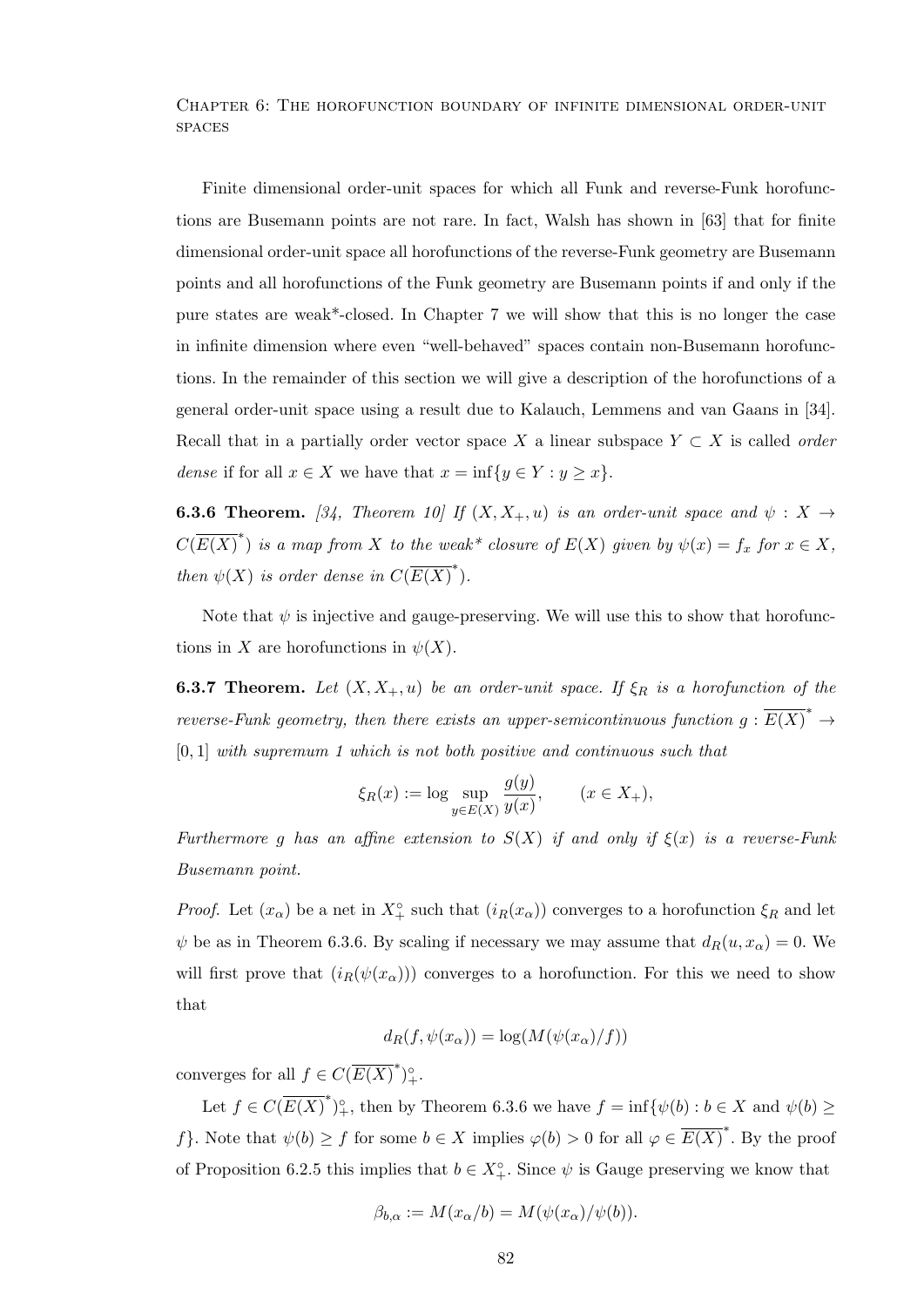We define  $\beta_{\alpha}^* = \sup_{\psi(b)\geq f} \beta_{b,\alpha}$  and claim that  $\beta_{\alpha}^* = M(\psi(x_{\alpha})/f)$ . Clearly

$$
\psi(x_{\alpha}) \le \inf_{\psi(b)\ge f} \beta_{b,\alpha} \psi(b) \le \beta_{\alpha}^* \inf_{\psi(b)\ge f} \psi(b) = \beta_{\alpha}^* f,
$$

 $\sin M(\psi(x_\alpha)/f)\leq \beta^*_\alpha.$  Now suppose there is some  $\hat{\beta}_\alpha<\beta^*_\alpha$  such that  $M(\psi(x_\alpha)/f)\leq \hat{\beta}_\alpha.$  Let  $(b_n)$  be a sequence in  $X_+^{\circ}$  such that  $\psi(b_n) \geq f$  and

$$
\lim_{n \to \infty} \beta_{b_n,\alpha} = \lim_{n \to \infty} M(x_\alpha/b_n) = \beta_\alpha^*.
$$

As  $\overline{E(X)}^*$  is compact, by Proposition 6.2.5 we have that for every n there exists a  $\phi_n \in$  $\overline{E(X)}^*$  such that

$$
\beta_{b_n,\alpha} = \sup_{\varphi \in \overline{E(X)}^*} \frac{\varphi(x_{\alpha})}{\varphi(b_n)} = \frac{\phi_n(x_{\alpha})}{\phi_n(b_n)}
$$

Let  $\varepsilon = \beta_{\alpha}^* - \hat{\beta}_{\alpha}$ . For *n* large enough we find

$$
\psi(x_{\alpha})(\phi_n) = \beta_{b_n,\alpha}\psi(b_n)(\phi_n) > (\beta_{\alpha}^* - \varepsilon)\psi(b_n)(\phi_n) = \hat{\beta}_{\alpha}\psi(b_n)(\phi_n) \ge \hat{\beta}_{\alpha}f(\phi_n).
$$

Hence  $\psi(x_\alpha) \nleq \hat{\beta}_\alpha f$ , which is a contradiction. So we conclude that  $M(\psi(x_\alpha)/f) = \beta^*_\alpha$ .

Now all we have to prove is that

$$
\lim_{\alpha} \exp(d_R(f, \psi(x_{\alpha}))) = \lim_{\alpha} M(\psi(x_{\alpha})/f) = \lim_{\alpha} \beta_{\alpha}^* = \lim_{\alpha} \sup_{\psi(b) \ge f} \beta_{b,\alpha}
$$

exists. Let  $(y_\alpha)_{\alpha \in A}$  be a net in  $\overline{E(X)}^*$  such that  $\sup_{y \in \overline{E(X)}^*} \frac{\psi(x_\alpha)(y)}{f(y)} = \frac{\psi(x_\alpha)(y_\alpha)}{f(y_\alpha)}$  $\frac{x_{\alpha}(y_{\alpha})}{f(y_{\alpha})}$ . Such a net exist as  $\overline{E(X)}^*$  is compact. Also by compactness there exists a subnet  $(y_\alpha)_{\alpha \in B}$  of  $(y_{\alpha})_{\alpha \in A}$  such that  $\lim_{\alpha \in B} y_{\alpha} = \overline{y} \in \overline{E(X)}^*$  and

$$
\lim_{\alpha \in B} \frac{\psi(x_{\alpha})(y_{\alpha})}{f(y_{\alpha})} = \limsup_{\alpha \in A} \frac{\psi(x_{\alpha})(y_{\alpha})}{f(y_{\alpha})}.
$$

Finally let  $(b_\beta)_{\beta \in C}$  be a net in  $X_+^\circ$  such that  $\psi(b_\beta) \geq f$  and  $\lim_{\beta \in C} \psi(b_\beta)(\overline{y}) = f(\overline{y})$ . As  $\psi(x_{\alpha})$  is continuous and bounded and f is continuous and inf  $f > 0$ , we find that for all  $\varepsilon > 0$  that for  $\alpha \in B$  large enough we have  $\frac{\psi(x_{\alpha})(y_{\alpha})}{f(y_{\alpha})} \leq \frac{\psi(x_{\alpha})(\overline{y})}{f(\overline{y})} + \varepsilon$ . It follows that for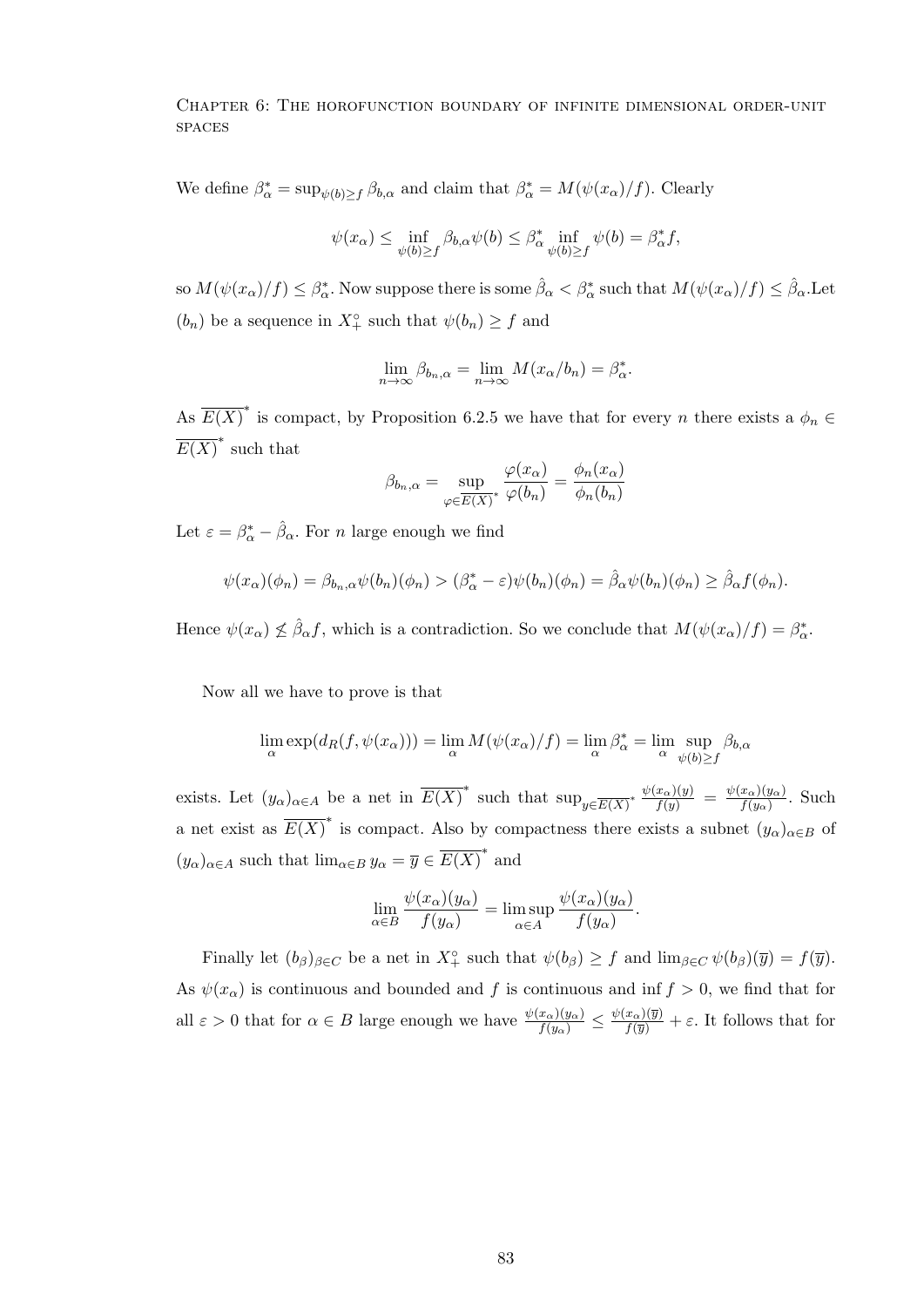all  $\varepsilon > 0$  we have

$$
\sup_{\psi(b)\geq f} \exp \xi_R(b) = \sup_{\psi(b)\geq f} \lim_{\alpha \in A} \beta_{b,\alpha} = \sup_{\psi(b)\geq f} \liminf_{\alpha \in A} \beta_{b,\alpha}
$$
\n
$$
\leq \liminf_{\alpha \in A} \sup_{\psi(b)\geq f} \beta_{b,\alpha} = \liminf_{\alpha \in A} M(\psi(x_{\alpha})/f) \leq \limsup_{\alpha \in A} M(\psi(x_{\alpha})/f)
$$
\n
$$
= \limsup_{\alpha \in A} \sup_{y \in \overline{E(X)}^*} \frac{\psi(x_{\alpha})(y)}{f(y)} = \limsup_{\alpha \in A} \frac{\psi(x_{\alpha})(y_{\alpha})}{f(y_{\alpha})}
$$
\n
$$
= \lim_{\alpha \in B} \frac{\psi(x_{\alpha})(y_{\alpha})}{f(y_{\alpha})} \leq \lim_{\alpha \in B} \frac{\psi(x_{\alpha})(\overline{y})}{f(\overline{y})} + \varepsilon
$$
\n
$$
= \lim_{\beta \in C} \lim_{\alpha \in B} \frac{\psi(x_{\alpha})(\overline{y})}{\psi(b_{\beta})(\overline{y})} \frac{\psi(b_{\beta})(\overline{y})}{f(\overline{y})} + \varepsilon = \lim_{\beta \in C} \lim_{\alpha \in B} \frac{\psi(x_{\alpha})(\overline{y})}{\psi(b_{\beta})(\overline{y})} + \varepsilon
$$
\n
$$
\leq \sup_{\psi(b)\geq f} \limsup_{\alpha \in B} \frac{\psi(x_{\alpha})(y)}{\psi(b)(y)} + \varepsilon = \sup_{\psi(b)\geq f} \limsup_{\alpha \in B} \beta_{b,\alpha} + \varepsilon
$$
\n
$$
= \sup_{\psi(b)\geq f} \exp \xi_R(b) + \varepsilon
$$

By letting  $\varepsilon$  tend to 0 we find that  $\lim_{\alpha \in A} \sup_{y \in \overline{E(X)}^*} \frac{\psi(x_\alpha)(y)}{f(y)} = \sup_{\psi(b) \ge f} \xi_R(b)$ , hence  $(i_R(\psi(x_\alpha)))$  converges to a horofunction of the reverse-Funk geometry.

By Theorem 6.3.1, for some subnet of  $(\psi(x_{\alpha}))$  and for all  $a \in X_{+}$  we know that

$$
\lim_{\alpha} d(a, x_{\alpha}) - d(u, x_{\alpha}) = \lim_{\alpha} d(\psi(a), \psi(x_{\alpha})) - d(u, \psi(x_{\alpha}))
$$

$$
= \log \sup_{y \in \overline{E(X)}^*} \frac{g(y)}{\psi(a)(y)} = \log \sup_{y \in E(X)} \frac{g(y)}{y(a)}
$$

where  $g: \overline{E(X)}^* \to [0,1]$  is an upper-semicontinuous non-negative function with supremum 1. Since we know the entire net converges we find that

$$
\xi_R(a) = \log \sup_{y \in \overline{E(X)}^*} \frac{g(y)}{y(a)}.
$$

Finally by Theorem 6.2.14 we find that  $\xi_R(a)$  is Busemann if and only if g is affine on  $S(X)$ .  $\Box$ 

We can achieve a similar result for the Funk geometry.

**6.3.8 Theorem.** Let  $(X, X_+, u)$  be an order-unit space. If  $\xi_F$  is a horofunction of the reverse-Funk geometry, then there exists an lower-semicontinuous function  $h: \overline{E(X)}^* \to$  $[1\infty]$  with infimum 1 which is not both bounded and continuous such that

$$
\xi(x) := \log \sup_{y \in E(X)} \frac{\langle y, x \rangle}{h(y)}, \qquad (x \in X_+),
$$

Furthermore h has an affine extension to  $S(X)$  if and only if  $\xi(x)$  is a Funk Busemann point.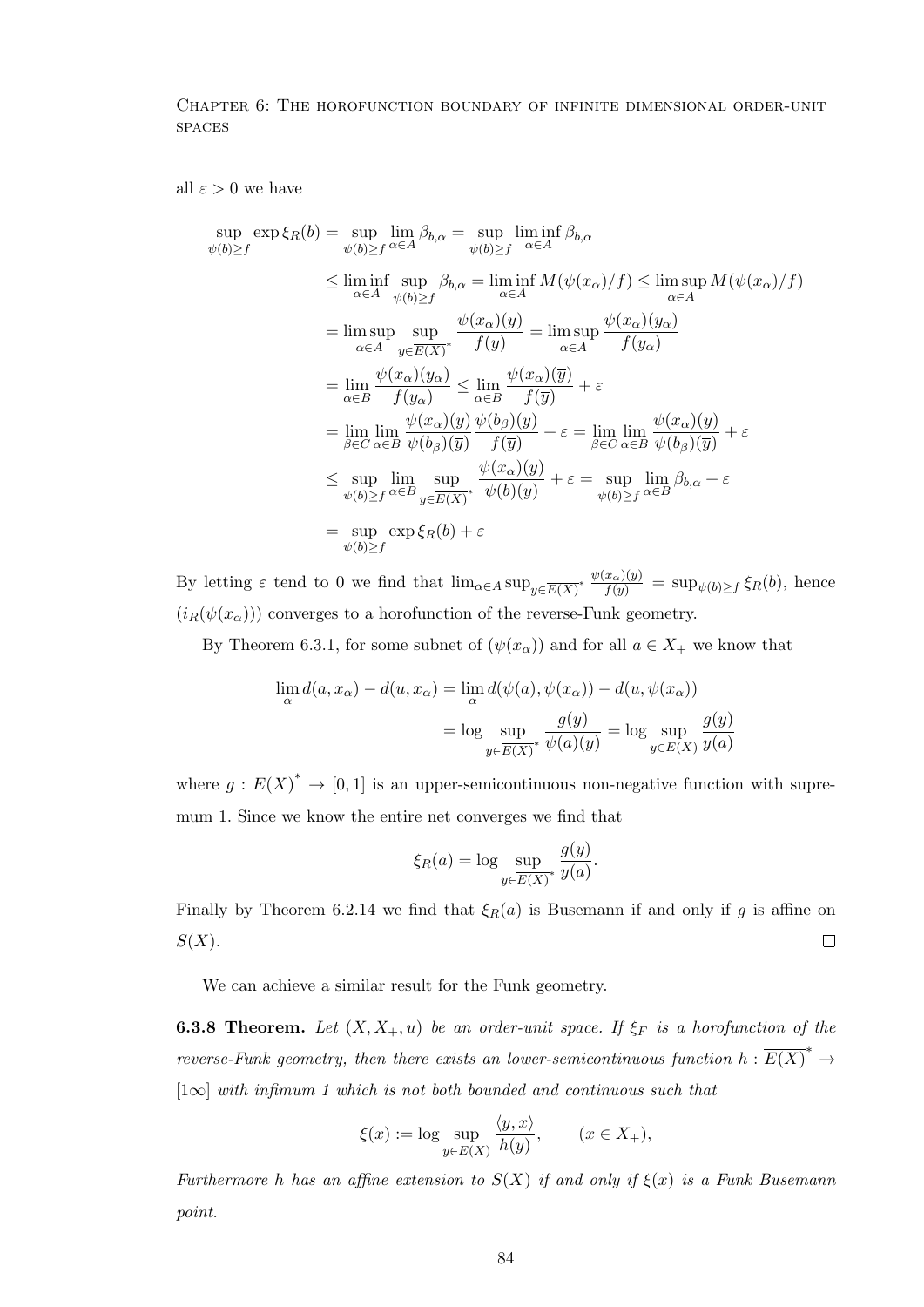*Proof.* Let  $\psi$  be as in Theorem 6.3.6. The proof of this theorem is similar to the proof of Theorem 6.3.7, using the fact that for any  $f \in \psi(X)$  we have

$$
f = -(-f) = -\inf \{ \psi(b) \in \psi(X) : \psi(b) \ge -f \} = \sup \{ \psi(b) \in \psi(X) : \psi(b) \le f \}.
$$

It should be noted this is not a classification for the horofunctions of the Funk and reverse-Funk Geometry, but only a description, i.e. not every function of the form given in Theorem 6.3.7 or Theorem 6.3.8 is a horofunction in the reverse-Funk or Funk geometry respectively. This also makes it harder to give a meaningful description for horofunctions in the Hilbert geometry for general order-unit spaces.

For the remainder of this thesis we will work on two things, first we will give an answer to the question posed in [66] by Cormac Walsh whether there are order-unit spaces with non-Busemann horofunctions in the reverse-Funk geometry, then we will classify the horofunctions of the Funk, reverse-Funk and Hilbert geometry of spin-factors and more generally JH-algebras.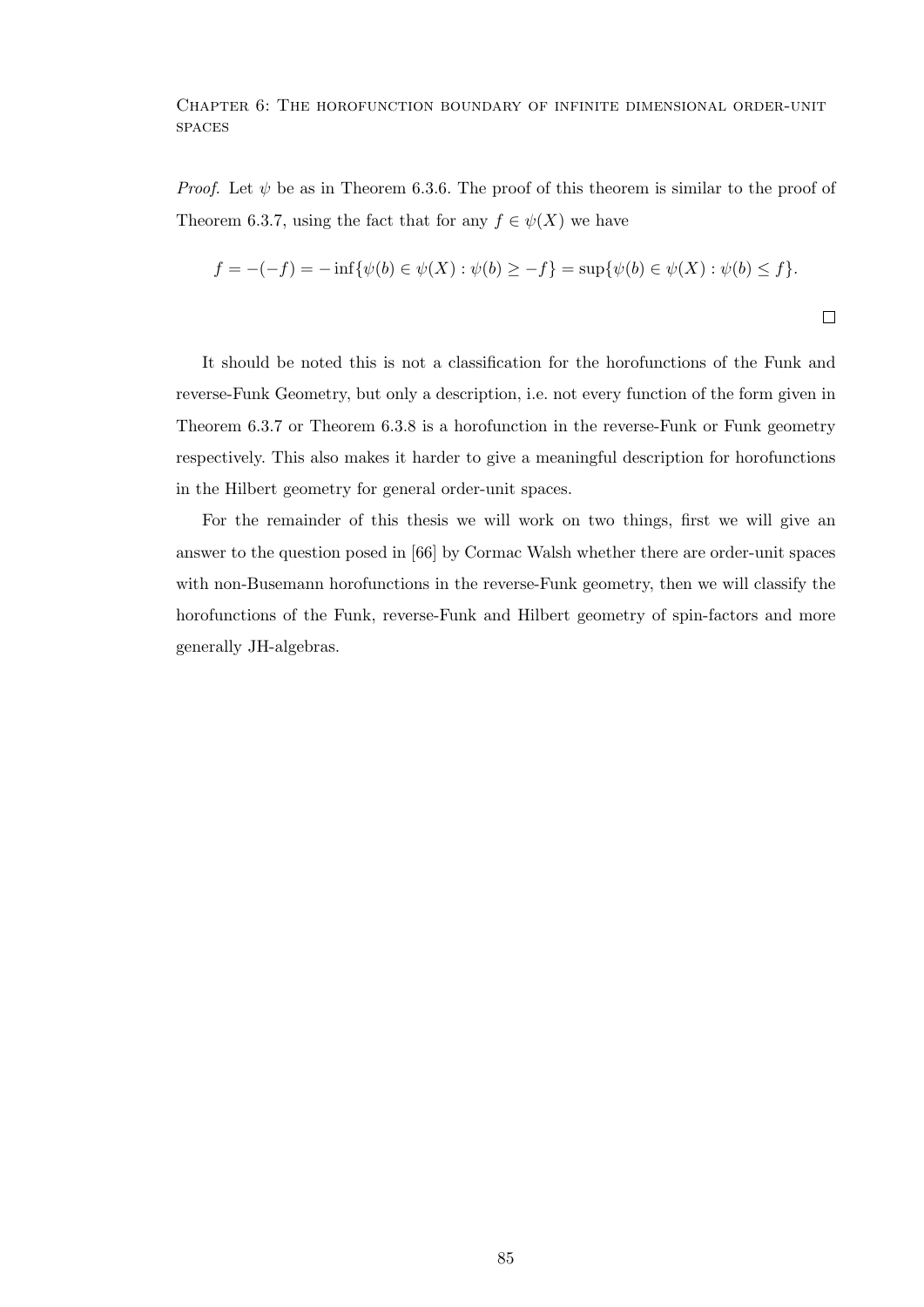# CHAPTER 7

## Non-Busemann horofunctions

## 7.1 Non-Busemann horofunctions in the reverse-Funk geometry

We will now give a number of examples of spaces with non-Busemann horofunctions in the reverse-Funk geometry. The first space we will consider is  $B(H)_{sa}$ , the self-adjoint bounded linear maps on a Hilbert space  $H$ . Recall that a *Banach algebra X* is a complete normed vector space which is an associative algebra such that for all  $x, y \in X$  we have  $||xy|| \le ||x|| ||y||.$ 

**7.1.1 Definition.** Let X be a complex Banach algebra, we call a map  $*: X \to X, x \mapsto x^*$ an *involution* if for all  $a, b \in \mathbb{C}$  and all  $x, y \in X$  we have

- (i)  $(ax + by)^* = \overline{a}x^* + \overline{b}y^*$ ,
- (ii)  $(xy)^* = y^*x^*$ ,
- (iii) and  $(x^*)^* = x$ .

We call a complex Banach Algebra X with unit element e and involution map  $*$  a  $C^*$ -algebra if for all  $x \in X$  we have  $||x^*x|| = ||x||^2$ . We call an element  $x \in X$  self-adjoint if  $x = x^*$  and we denote  $X_{sa} = \{x \in X : x^* = x\}$  to be the set of self-adjoint elements. We call a set  $A \subset X$  self-adjoint if for all  $x \in A$  we have  $x^* \in A$ . For a  $C^*$ -algebra X with unit e we call the set  $\sigma(x) = \{\lambda \in \mathbb{C} : x - \lambda e \text{ has no multiplicative inverse}\}\)$  the spectrum of  $x$ .  $X$  has a natural cone, consisting of all self adjoint element with positive spectrum

$$
X_{+} = \{x \in X : x^* = x \text{ and } \sigma(x) \subset \mathbb{R}_{\geq 0}\}.
$$

The following result for the cone of  $C^*$ -algebras is well known.

**7.1.2 Proposition** (Theorem 4.2.6, [33]). Let X be a  $C^*$ -algebra with unit and let  $x \in X$ . Then the following are equivalent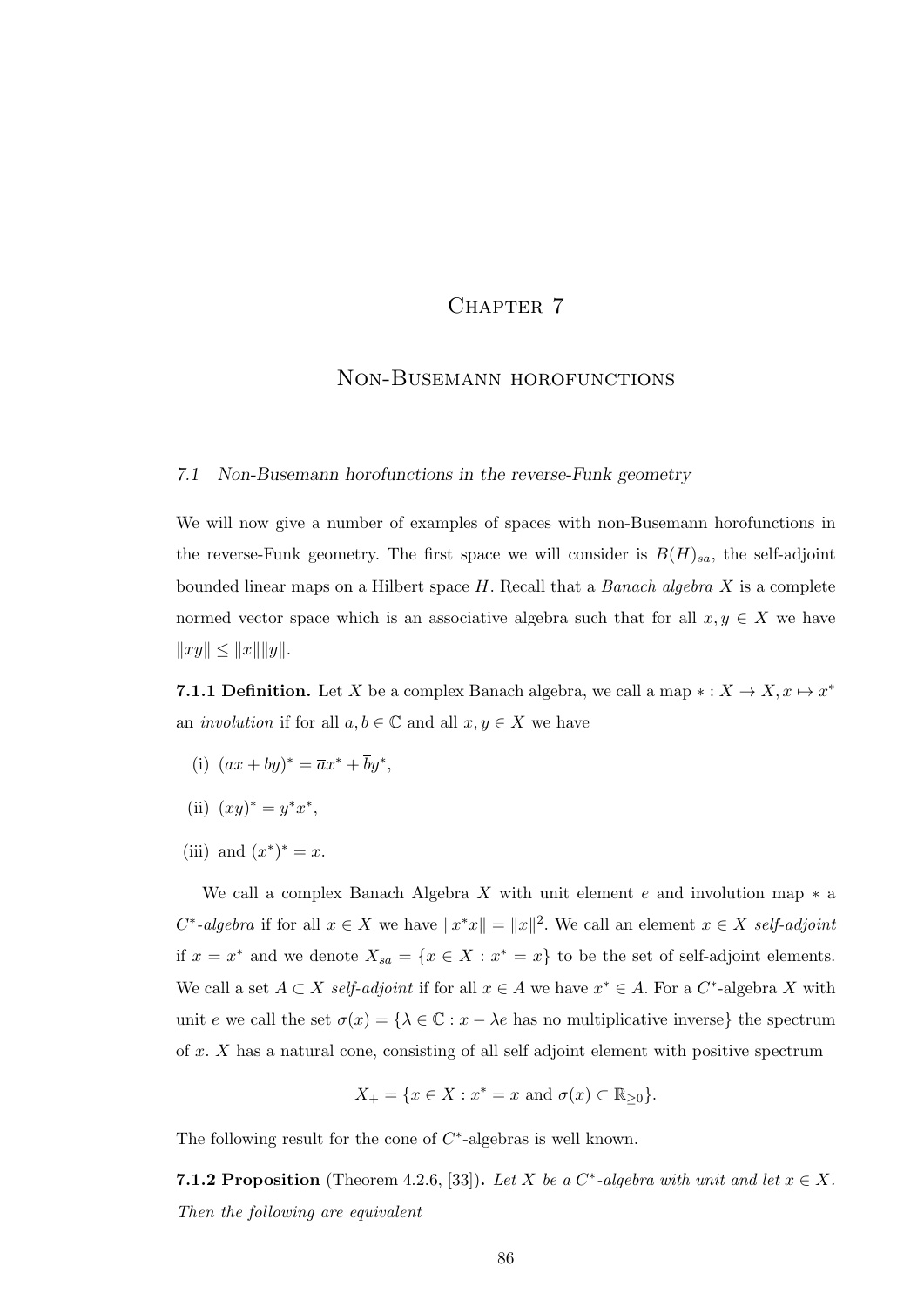- (i)  $x \in X_+$ .
- (ii) There exists a  $y \in X_+$  such that  $x = y^2$ .
- (iii) There exists  $a z \in X$  such that  $x = zz^*$ .

7.1.3 Example. Let  $\ell^{\infty}(\mathbb{C})$  be the set of bounded complex sequences with coordinatewise multiplication and involution map  $*$  sending a sequence  $(x_n) \in \ell^{\infty}(\mathbb{C})$  to its complex conjugate  $(\overline{x_n})$ . Note that the multiplicative identity is the constant 1 sequence and it is easy to see that the standard positive cone

$$
\ell_+^{\infty} = \{(x_n) \in \ell^{\infty}(\mathbb{C}) : x_n \ge 0 \text{ for all } n \in \mathbb{N}\}
$$

$$
= \{(x_n) \in \ell^{\infty}(\mathbb{C}) : (x_n)^* = (x_n) \text{ and } \sigma((x_n)) \subset \mathbb{R}_+\}.
$$

7.1.4 Example. Let H be a Hilbert space and let  $B(H)$  be the set of bounded linear operators on X.  $B(H)$  is a  $C^*$ -algebra when equipped with the composition as multiplication and the adjoint as the involution map  $*$ . Note that the identity operator  $I$  is the multiplicative identity and the cone is given by the self-adjoint operators with positive spectrum, note that the concepts of the spectrum of an operator and the spectrum of an element of a  $C^*$ -algebra coincide. By Proposition 7.1.2 we have

$$
B(H)_{+} = \{ A \in B(H)_{sa} : \sigma(A) \subset [0, \infty) \} = \{ A \in B(H)_{sa} : \langle Ax, x \rangle \ge 0 \text{ for all } x \in H \}.
$$

Let X be a  $C^*$ -algebra with unit e. Any element  $x \in X$  can be written as  $x = a + ib$ where a and b are self-adjoint by taking  $a = \frac{1}{2}$  $\frac{1}{2}(x + x^*)$  and  $b = \frac{1}{2^2}$  $\frac{1}{2i}(x-x^*)$ . Note that for all  $0 \neq x \in X_+$  we can define  $z = x+ix$ . For all  $\lambda > 0$  we have that  $\lambda x - z = (\lambda - 1)x + ix$ which is not self-adjoint, so  $\lambda x \not\geq z$ . It follows that a C<sup>\*</sup>-algebra is not an order-unit space, though one can easily check that  $(X_{sa}, X_+, e)$  is a real order-unit space.

Though  $X$  is not an order-unit space one can still introduce the concept of the state space. We call a linear functional  $\varphi \in X'$  a state if  $\varphi$  is positive and  $\varphi(e) = 1$ , as usual we denote  $S(X)$  to be the set of all states of X and we call  $S(X)$  the *state space* of X. We call the extreme points of  $S(X)$  the *pure states* and we denote  $E(X)$  to be the set of all pure states of X.

This definition may appear confusing with our former definition of states and the state space on order-unit spaces, but the state space of the  $C^*$ -algebra X can be identified with the state space of the order-unit space  $(X_{sa}, X_+, e)$ . To see this note that any linear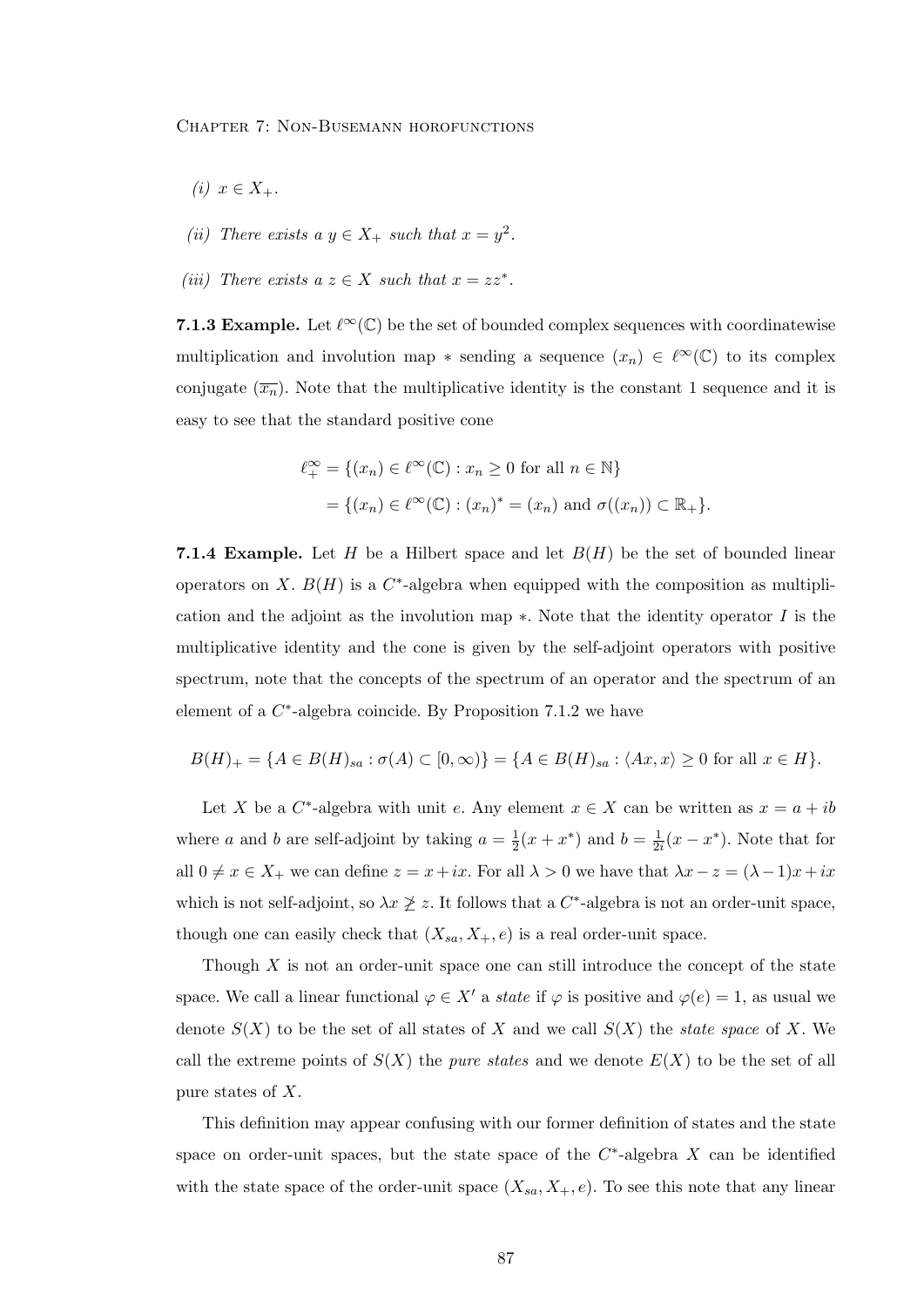functional  $\varphi_0 \in (X_{sa})'$  can be uniquely extended to a linear functional  $\varphi \in X'$  by

$$
\varphi(x) = \frac{1}{2}(\varphi_0(x + x^*) - i\varphi_0(ix - ix^*)) \qquad (x \in X),
$$

so the map  $\Phi: X_{sa} \to X'$  given by  $\Phi(\varphi(0)) = \varphi$  is an isomorphism. As X and  $X_{sa}$  have the same cone we find that  $\varphi_0$  is positive if and only if  $\varphi$  is positive, and since  $\varphi_0(e) = \varphi(e)$ we find that  $\varphi_0$  is a state if and only if  $\varphi$  is a state. It follows that  $\Phi(S(X_{sa})) = S(X)$ . Furthermore, as  $\Phi$  is an isomorphism, we find that for any  $\varphi, \psi_1, \psi_2 \in X_{sa}$  and  $\lambda \in (0, 1)$ that  $\varphi = \lambda \psi_1 + (1 - \lambda)\psi_2$  if and only if  $\Phi(\varphi) = \lambda \Phi(\psi_1) + (1 - \lambda)\Phi(\psi_2)$ , so  $\varphi$  is a pure state if and only if  $\Phi(\varphi)$  is a pure state. For more details see [2, Page 51].

7.1.5 Example. Consider  $\ell^{\infty}(\mathbb{C})$ . It is known that  $\ell^{\infty}(\mathbb{C})$  is isomorphic isometric to  $C(\beta\mathbb{N})$ , the continuous functions on the Stone-Cech compactification of  $\mathbb{N}$ . As  $\beta\mathbb{N}$  is a compact Hausdorff space, we find that the state space and pure states of  $\ell^{\infty}(\mathbb{C})$  is identical to the state space and pure states  $\ell^{\infty}(\mathbb{C})_{sa} = \ell^{\infty}(\mathbb{R})$  which by the previous section we know to be the set of probability measures on  $\beta N$  and the Dirac masses. Since  $\ell_{\infty}$  is an commutative  $C^*$ -algebra we can find a different way of classifying the pure states.

**7.1.6 Proposition** (Proposition 4.4.1, [33]). Let X be a commutative  $C^*$ -algebra, then a linear fuctional  $\varphi \in X$  is a pure state if and only if  $\varphi(xy) = \varphi(x)\varphi(y)$  for all  $x, y \in X$ .

From this it follows that the pure states of  $\ell^{\infty}$  are precisely the multiplicative linear functionals. The state space and pure states of  $B(H)$  are harder to find, we will study the geometry of the state space and particular the pure states of  $B(H)$  later in this section.

The following results can mostly be found as results or exercises in [33] by Kadison and Ringrose. We have included proofs for the readers convenience. We will first show a Cauchy-Schwartz type inequality for  $C^*$ -algebras.

**7.1.7 Lemma.** Let X be a C\*-algebra and let  $\varphi$  be a positive linear functional on X. Then for all  $x, y \in X$  we have

- (i)  $\varphi(x^*y) = \overline{\varphi(y^*x)}$  and
- (ii)  $|\varphi(xy)|^2 \leq \varphi(x^*x)\varphi(y^*y).$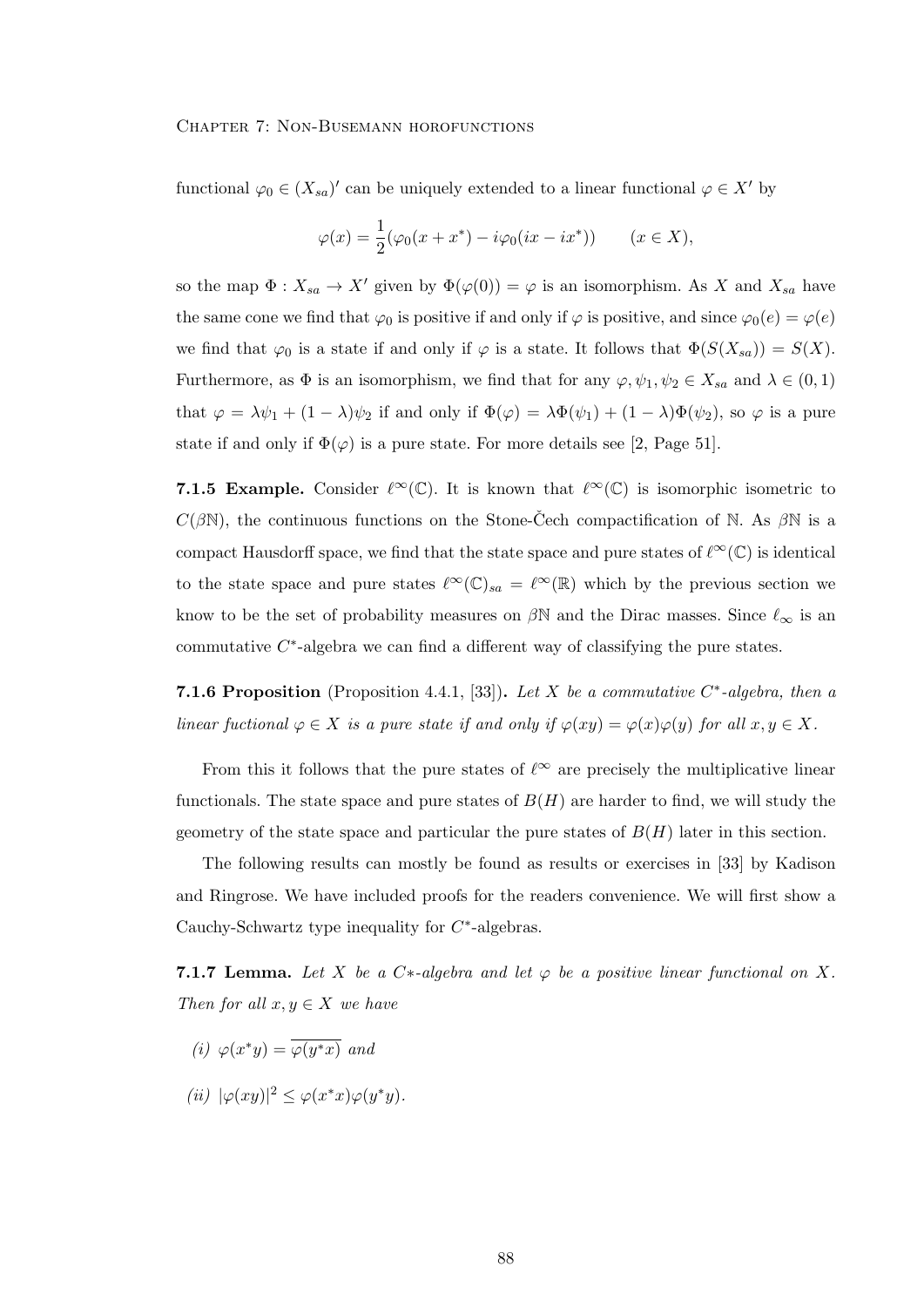*Proof.* By Proposition 7.1.2 it holds that for all  $\lambda \in \mathbb{C}$  and all  $x, y \in X$  we have

$$
0 \leq \varphi((\lambda x + y)^*(\lambda x + y))
$$
  
=  $|\lambda|^2 \varphi(x^*x) + \overline{\lambda}\varphi(x^*y) + \lambda\varphi(y^*x) + \varphi(y^*y)$   
=  $|\lambda|^2 \varphi(x^*x) + \text{Re}(\overline{\lambda}\varphi(x^*y) + \lambda\varphi(y^*x)) + \varphi(y^*y).$ 

From the above we find  $\text{Im}(\lambda \varphi(y^*x)) = -\text{Im}(\overline{\lambda} \varphi(x^*y))$ . Now pick  $\lambda \in \mathbb{C}$  with  $|\lambda| = 1$  such that  $\text{Re}(\lambda \varphi(y^*x)) = 0$ . We find

$$
|\varphi(y^*x)| = \left(\text{Re}(\lambda\varphi(y^*x))^2 + \text{Im}(\lambda\varphi(y^*x))^2\right)^{\frac{1}{2}} = \left(\text{Im}(\overline{\lambda}\varphi(x^*y))^2\right)^{\frac{1}{2}}
$$

$$
\leq \left(\text{Re}(\overline{\lambda}\varphi(x^*y))^2 + \text{Im}(\overline{\lambda}\varphi(x^*y))^2\right)^{\frac{1}{2}} = |\varphi(x^*y)|.
$$

In a similar way we can show that  $|\varphi(x^*y)| \leq |\varphi(y^*x)|$  which yields (i), as  $\text{Im}(\varphi(y^*x)) =$  $-\text{Im}(\varphi(x^*y)).$ 

For (ii) let  $\lambda$  be such that  $\lambda \varphi(y^*x) = |\lambda| |\varphi(y^*x)|$ . Then

$$
0 \leq \varphi((\lambda x + y)^*(\lambda x + y)) = |\lambda|^2 \varphi(x^*x) + |2\lambda| |\varphi(y^*x)| + \varphi(y^*y)
$$

hence the quadratic-formula gives us

$$
4|\varphi(y^*x))|^2 \le 4\varphi(x^*x)\varphi(y^*y)
$$

which gives us (ii).

Let H be a Hilbert space and let  $x \in H$  be a unit vector. We call  $\varphi_x \in B(H)'$  given by

$$
\varphi_x(A) = \langle Ax, x \rangle \qquad (A \in B(H))
$$

a vector state. Note that  $\varphi_x$  is linear,  $\varphi_x(I) = 1$  and by Proposition 7.1.2 we have that for all  $A \in B(H)$  there exists a  $B \in B(H)$  such that  $B^*B = A$ , so  $\varphi(A) = \langle Ax, x \rangle =$  $\langle Bx, Bx \rangle \geq 0$ . So  $\varphi_x$  is a state.

**7.1.8 Proposition.** If H be a Hilbert space, then all vector states of  $B(H)$  are pure.

*Proof.* Let  $x \in H$  be a unit vector and let  $\varphi_x$  be a vector state. Let  $P_x$  be the projection on  $\mathbb{C}x$  and let  $P_{x^{\perp}}$  be the projection on  $(\mathbb{C}x)^{\perp}$ . Clearly  $\varphi_x(P_x) = 1$  and  $\varphi_x(P_{x^{\perp}}) = 0$ . Let  $\psi_1, \psi_2 \in S(B(H))$  and  $\lambda \in (0,1)$  such that  $\lambda \psi_1 + (1 - \lambda)\psi_2 = \varphi_x$ . Note that  $\psi_i(P_x) \leq$ 

 $\Box$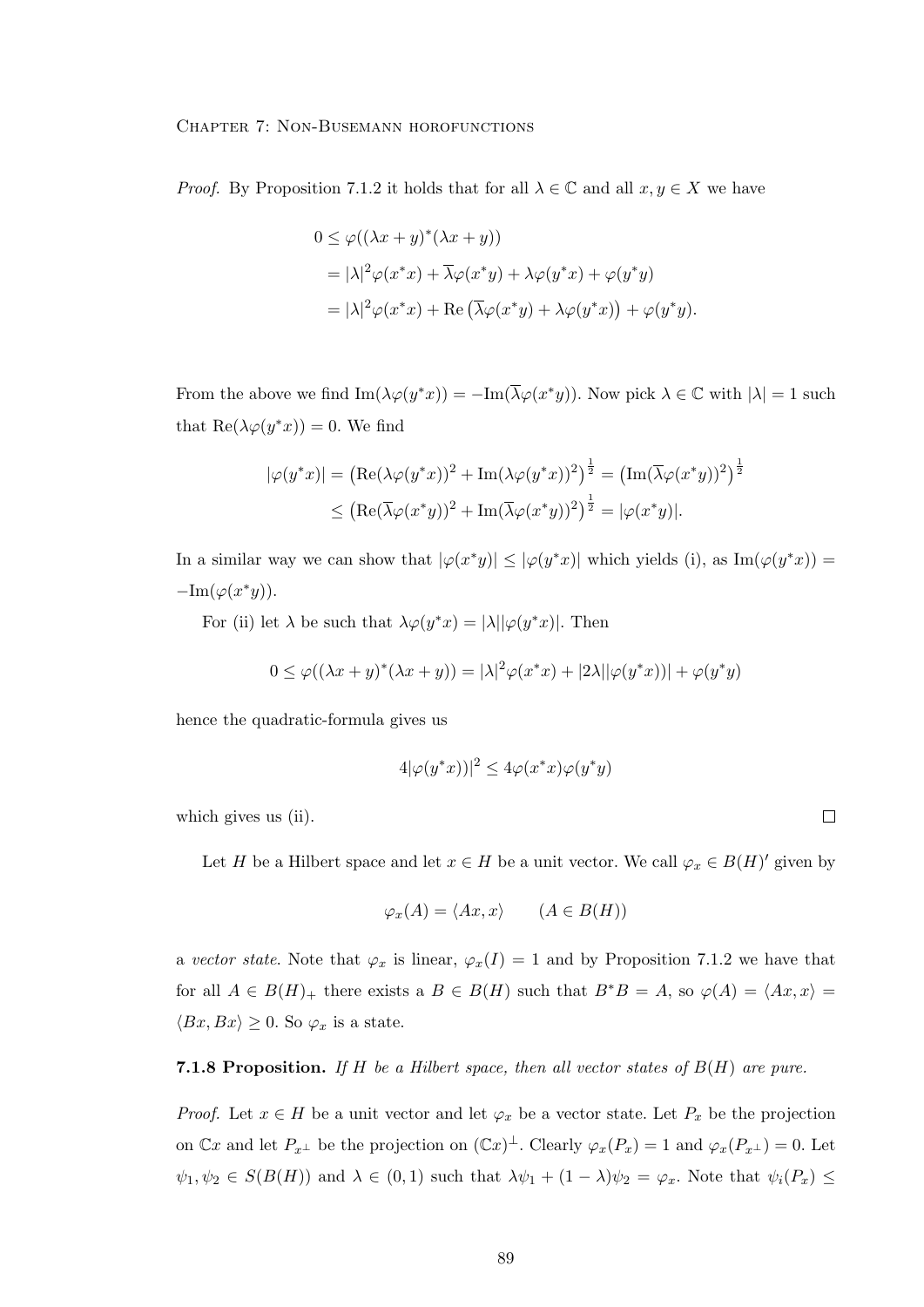$\psi_i(I) = 1$  hence  $\psi_i(P_x) = 1$ . Also note that  $\psi_i(P_{x^{\perp}}) = 0$ . By Lemma 7.1.7 for all  $A \in B(H)$ we have

$$
|\psi_i(AP_{x^{\perp}})|^2 \le \psi_i(AA^*)\psi_i(P_{x^{\perp}}) = 0.
$$

Hence for all  $A \in B(H)$  we have

$$
\psi_i(A) = \psi_i(AP_x) + \psi_i(AP_{x^{\perp}}) = \psi_i(AP_x).
$$

Using this and Lemma 7.1.7 we also find for all  $A \in B(H)$ 

$$
\psi_i(A) = \overline{\psi_i(A^*)} = \overline{\psi_i(A^*P_x)} = \psi_i(P_xA).
$$

Finally note that for all  $y \in H$  we have

$$
P_xAP_xy = \langle y, x \rangle P_xAx = \langle Ax, x \rangle \langle y, x \rangle x = \langle Ax, x \rangle P_xy.
$$

Thus

$$
\psi_i(A) = \psi_i(P_x A P_x) = \langle Ax, x \rangle \psi_i(P_x) = \varphi_x(A).
$$

 $\Box$ 

Though not every pure state of  $B(H)$  is a vector state one can show that the vector states lie dense in the weak\* closure of the pure states.

**7.1.9 Theorem** (Theorem 4.3.9, [33]). Let X be a  $C^*$ -algebra with unit e and let  $A \subset X$ be a self-adjoint subspace containing e. If  $S_0 \subset S(X)$  is a subset of the space state of A, then the following are equivalent:

- (i) If  $x \in A$  and  $\varphi(x) \geq 0$  for all  $\varphi \in S_0$ , then  $x \in A_+$ .
- (ii) For all self-adjoint  $x \in A$  we have  $||x|| = \sup{|\varphi(x)| : \varphi \in S_0}$ .
- (iii)  $\overline{\text{co}(S_0)}^* = S(A)$ .
- (iv)  $E(A) \subset \overline{S_0}^*$ .

7.1.10 Corollary. Let H be a Hilbert space, then for every self-adjoint operator  $A \in$  $B(H)_{sa}$  we have

$$
||A|| = \sup\{ |\langle Ax, x \rangle| : x \in H, ||x|| = 1 \}.
$$

Furthermore if  $S_0$  is the set of the vector states then  $\overline{S_0}^* = E(B(H))$  and  $\overline{co(S_0)}^* =$  $S(B(H)).$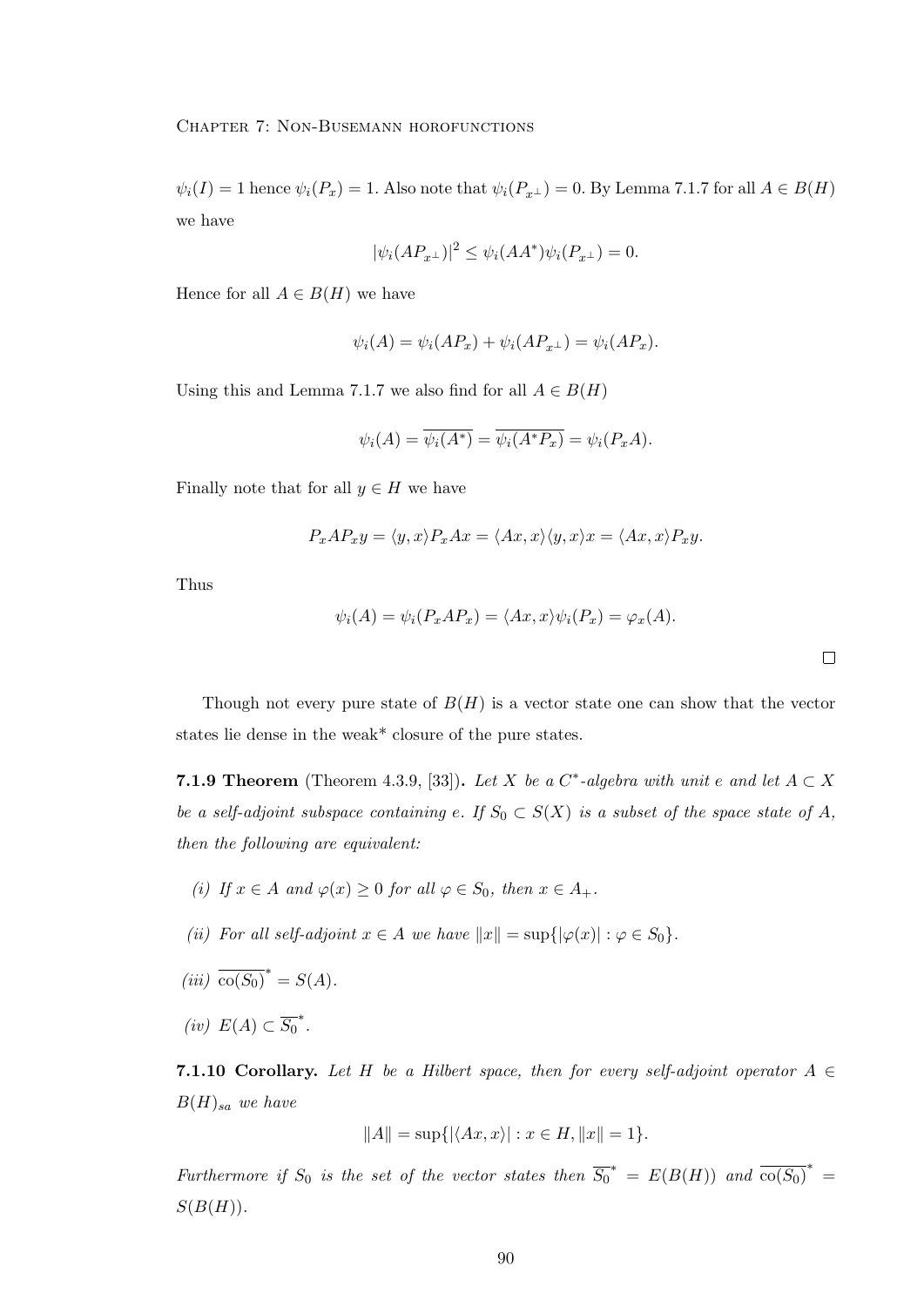Proof. Since

$$
B(H)_{+} = \{ A \in B(H) : \langle Ax, x \rangle \ge 0 \text{ for all } x \in H \}
$$

we know that  $A \in B(H)_{+}$  if and only if  $\varphi_x(A) \geq 0$  for all  $x \in H$  where  $\varphi_x$  is the vector  $\Box$ state of x. The result now follows from Theorem 7.1.9.

**7.1.11 Definition.** Let A, B be C\*-algebras. We call  $\varphi : A \to B$  a \*-homomorphism if it is linear, multiplicative, carries the unit to the unit and respects the involution. i.e. for  $a, b \in A$ ,  $\lambda, \mu \in \mathbb{C}$  and  $e_A$  and  $e_B$  the respective unit vectors of A and B we have

- (i)  $\varphi(\lambda a + \mu b) = \lambda \varphi(a) + \mu \varphi(b).$
- (ii)  $\varphi(ab) = \varphi(a)\varphi(b)$ .
- (iii)  $\varphi(e_A) = e_B$ .
- (iv)  $\varphi(a^*) = \varphi(a)^*$ .

One of the advantages of a \*-homomorphism is that it send states to states and pure states to pure states.

**7.1.12 Proposition** (Exercise 4.6.22, [33]). Let  $\varphi : X \to Y$  be a surjective \*-homomorphism between two  $C^*$ -algebras and let  $\rho$  be a linear functional on Y. Then

- (i)  $\rho \circ \varphi$  is a state if and only if  $\rho$  is a state.
- (ii)  $\rho \circ \varphi$  is a pure state if and only if  $\rho$  is a pure state.

*Proof.* We start by proving (i). Suppose  $\rho$  is a state. Clearly  $\rho(\varphi(e_X)) = \rho(e_Y) = 1$  and  $\rho \circ \varphi$  is linear. Also by Theorem 7.1.2 we know that for any positive  $x \in X$ , there exists a  $y \in X$  such that  $x = y^*y$ . Hence

$$
\rho(\varphi(x)) = \rho(\varphi(y^*y)) = \rho(\varphi(y)^*\varphi(y)) \ge 0
$$

which proves that  $\rho \circ \varphi$  is a state. Now suppose  $\rho \circ \varphi$  is a state. Clearly since  $\varphi$  is a \*-homomorphism we have  $1 = \rho(\varphi(e_X)) = \rho(e_Y)$ . Let  $x \in Y$  be positive, again there exists a  $y \in Y$  such that  $x = y^*y$  is positive. As  $\varphi$  is surjective there exists a  $z \in X$  such that  $\varphi(z) = y$ , we find

$$
\rho(x) = \rho(y^*y) = \rho(\varphi(z^*z)) \ge 0
$$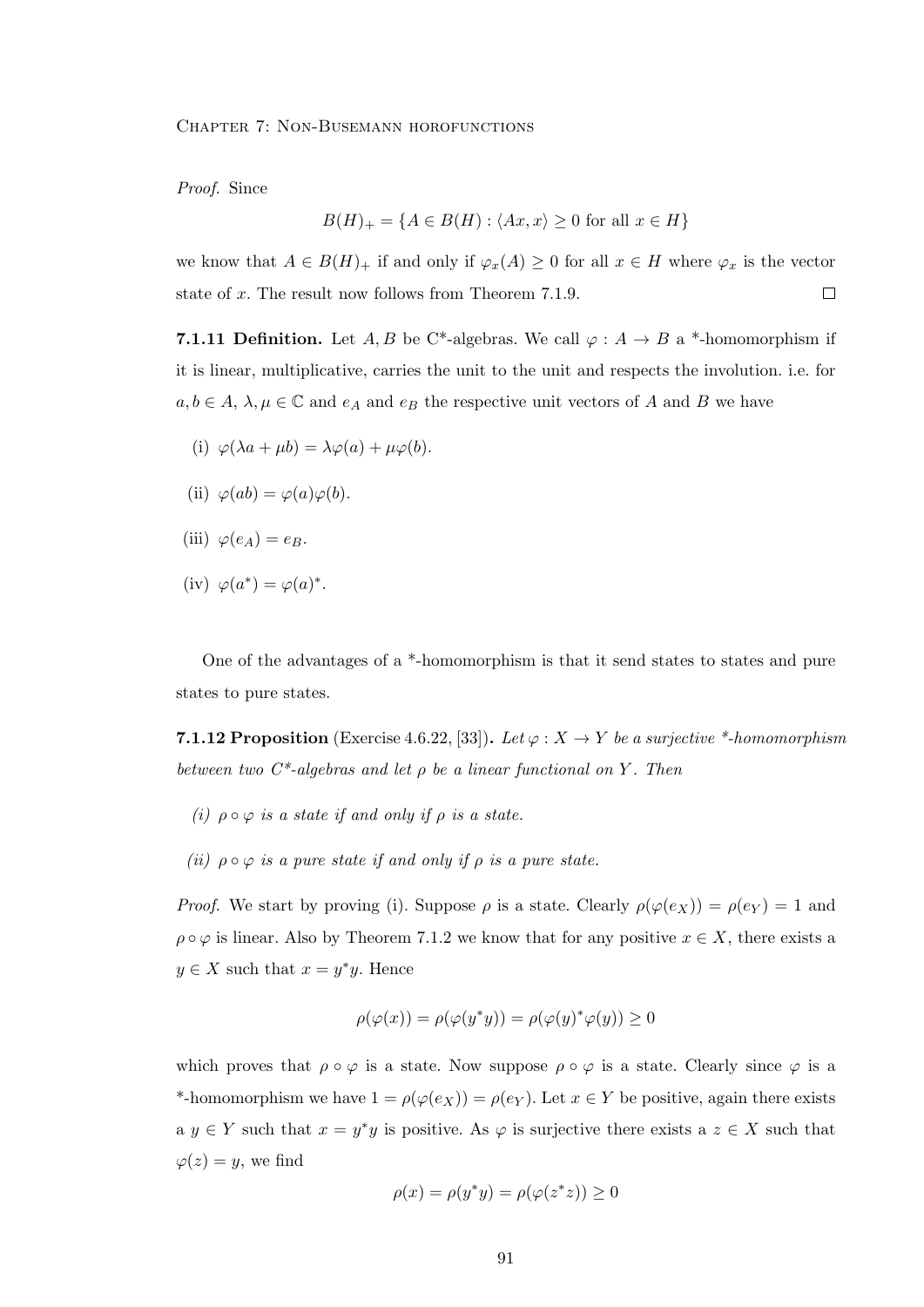which completes the proof of (i).

Now for (ii) suppose that  $\rho \circ \varphi$  is a pure state and let  $\lambda \in (0,1)$  and  $\psi_1, \psi_2$  states on Y such that  $\rho = \lambda \psi_1 + (1 - \lambda)\psi_2$ . Then, as  $\rho \circ \varphi = \lambda \psi_1 \circ \varphi + (1 - \lambda)\psi_2 \circ \varphi$  and  $\rho \circ \varphi$  is a pure state, we have  $\psi_1 \circ \varphi = \psi_2 \circ \varphi = \rho \circ \varphi$ . Since  $\varphi$  is surjective we have  $\psi_1 = \psi_2 = \rho$ , so  $\rho$  is a pure state.

Finally suppose  $\rho$  is a pure state. Let  $\lambda \in (0,1)$  and let  $\psi_1, \psi_2$  be states on X such that  $\rho \circ \varphi = \lambda \psi_1 + (1 - \lambda) \psi_2$ . Let  $x \in \text{ker}(\varphi)$ , note that  $\text{ker}(\varphi)$  is a self adjoint subalgebra as  $\varphi$  is a \*homomorphism. In particular we find that  $x^*x \in \text{ker}(\varphi)$ . By Proposition 7.1.2 we have that  $x^*x \in X_+$ , so  $\psi_1(x^*x), \psi_2(x^*x) \ge 0 = \rho(\varphi(x^*x))$ . It follows that for  $i = 1, 2$ we have  $\psi_i(x^*x) = 0$  and by Proposition 7.1.7 we find

$$
0 \le |\psi_i(x)| = |\psi_i(e^*x)| \le \psi_i(e^*e)\psi_i(x^*x) = \psi_i(x^*x) = 0
$$

So  $\psi_1$  and  $\psi_2$  are 0 on ker( $\varphi$ ). Therefore, for  $i = 1, 2$ , we can define a linear functional  $\hat{\psi}_i$ of Y by  $\hat{\psi}_i(y) = \psi_i(x)$  where  $y \in Y$  and  $x \in \varphi^{-1}(y)$ . It is easy to verify that for  $i = 1, 2$ we have  $\hat{\psi}_i \circ \varphi = \psi_i$ . By (*i*) it follows that  $\hat{\psi}_i$  is a state and, as

$$
\rho \circ \varphi = \lambda \psi_1 + (1 - \lambda)\psi_2 = \lambda \hat{\psi}_1 \circ \varphi + (1 - \lambda)\hat{\psi}_2 \circ \varphi
$$

and  $\rho$  is a pure state, we find that  $\rho = \hat{\psi}_1 = \hat{\psi}_2$ . Hence  $\rho \circ \varphi = \psi_1 = \psi_2$ , so  $\rho \circ \varphi$  is a pure state.  $\Box$ 

Finally before we can show that the pure states of  $B(H)$  are not weak\*-closed we need the following results.

**7.1.13 Theorem** (Theorem 4.3.13(iv), [33]). Let X be a  $C^*$ -algebra with unit e and let  $A \subset X$  be a self-adjoint subspace of X containing e. If  $\rho$  is a pure state of A, then  $\rho$ extends to a pure state of X.

**7.1.14 Lemma.** Let H be a Hilbert space. If  $(x_n)$  is a sequence in H converging weakly to 0, then  $(x_n)$  is bounded.

*Proof.* Suppose  $(x_n)$  is not bounded. Let  $(x_{n_k})$  be a subsequence of  $(x_n)$  such that  $4||x_{n_k}|| \le$  $||x_{n_{k+1}}||$  for all k and  $\frac{1}{||x_{n_i}||^2} \langle x_{n_k}, x_{n_i} \rangle < \frac{1}{2k-2}$  for all  $i < k$ . Note that we can find a subsequence satisfying the second condition as  $\lim_{n\to\infty} \langle x_n, x_{n_i} \rangle = 0$ . Also note that, since

$$
\|\sum_{k=1}^{\infty}\frac{x_{n_k}}{\|x_{n_k}\|^2}\|\leq \sum_{k=1}^{\infty}\frac{1}{\|x_{n_k}\|}\leq \frac{1}{\|x_{n_1}\|}\sum_{k=1}^{\infty}\frac{1}{4^k}<\infty,
$$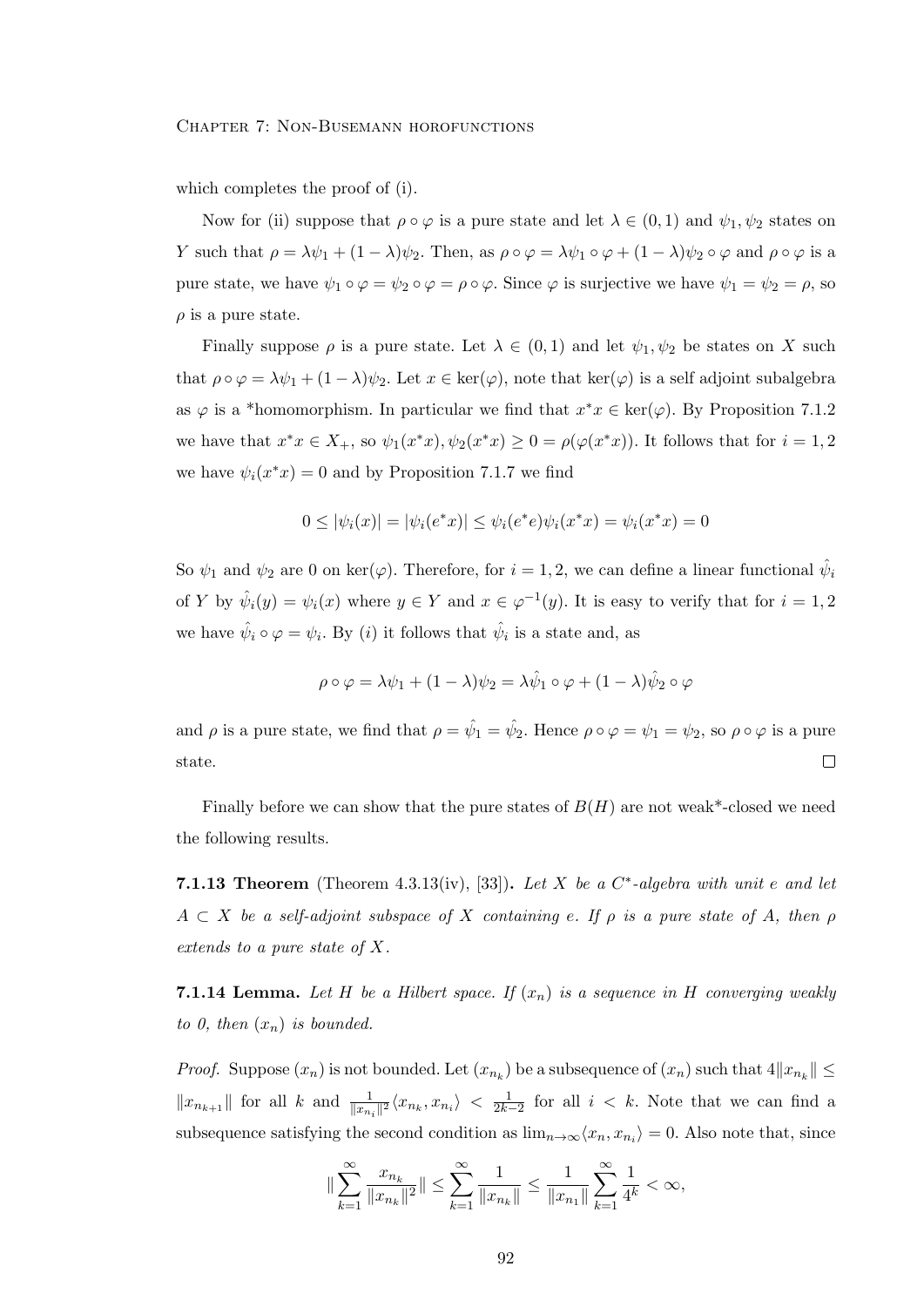we have that  $\left(\sum_{k=1}^n \frac{x_{n_k}}{\|x_{n_k}\|}\right)$  $\frac{x_{n_k}}{||x_{n_k}||^2}$  is a Cauchy sequence. Since H is a Hilbert space it converges to some  $x \in H$ . Then by the Cauchy-Schwarz inequality we have

$$
\langle x, x_{n_k} \rangle = \sum_{i=1}^{k-1} \frac{\langle x_{n_k}, x_{n_i} \rangle}{\|x_{n_i}\|^2} + 1 + \sum_{i=k+1}^{\infty} \frac{\langle x_{n_k}, x_{n_i} \rangle}{\|x_{n_i}\|^2}
$$
  
\n
$$
\geq -\frac{1}{2} + 1 - \sum_{i=k+1}^{\infty} \frac{\|x_{n_k}\|}{\|x_{n_i}\|}
$$
  
\n
$$
\geq \frac{1}{2} - \sum_{i=k+1}^{\infty} \frac{1}{4^{i-k}} = \frac{1}{6}
$$

Hence  $\lim_{n\to\infty}\langle x, x_{n_k}\rangle$  either does not exist or is non-zero. It follows that  $(x_n)$  does not converge weakly to 0.  $\Box$ 

We will now show that there exists a pure state of  $B(H)$  which is 0 on the compact operators. This pure state can be used to create a state which is not pure, but lies in the weak\* closure of the pure states.

**7.1.15 Lemma** (Exercise 4.6.57, [33]). If H is an infinite dimensional Hilbert space, then there exists a pure state  $\rho$  of  $B(H)$  which is 0 on  $\mathcal{K} \subset B(H)$ , the set of compact operators.

*Proof.* Consider the C<sup>\*</sup>-algebra  $\ell_{\infty}$  with involution  $(x_n)^* = (\overline{x_n})$  and unit  $e = (1)_\mathbb{N}$ . Note that  $c \subset \ell_{\infty}$ , the set of converging sequences, is a commutative C<sup>\*</sup>-algebra. Let  $\rho_0 : c \to \mathbb{C}$ be a linear functional given by

$$
\rho_0((x_n)) = \lim_{n \to \infty} x_n. \qquad ((x_n) \in c)
$$

By Proposition 7.1.6 we have that  $\rho_0$  is a pure state and by Theorem 7.1.13 we can extend  $\rho_0$  to a pure state  $\rho$  on  $\ell_{\infty}$ .

Now consider  $\mathcal{L}_0$  the set of all sequences  $(u_n)$  in H which are weak convergent to 0. Note that  $\mathcal{L}_0$  is a vector sequence space. Let  $(u_n), (v_n) \in \mathcal{L}_0$ . As  $(u_n)$  and  $(v_n)$  weakly converge to 0, by Lemma 7.1.14 we have  $(\|u_n\|),(\|v_n\|) \in \ell_\infty$ . By the Cauchy-Schwarz inequality we have

$$
|\langle u_n, v_n \rangle| \le ||u_n|| ||v_n||
$$

so  $(\langle u_n, v_n \rangle) \in \ell_\infty$ . We define  $\langle \cdot, \cdot \rangle_0 : \mathcal{L}_0 \times \mathcal{L}_0 \to \mathbb{C}$  by

$$
\langle (u_n), (v_n) \rangle_0 = \rho((\langle u_n, v_n \rangle)_{n \in \mathbb{N}}) \qquad ((u_n), (v_n) \in \mathcal{L}_0).
$$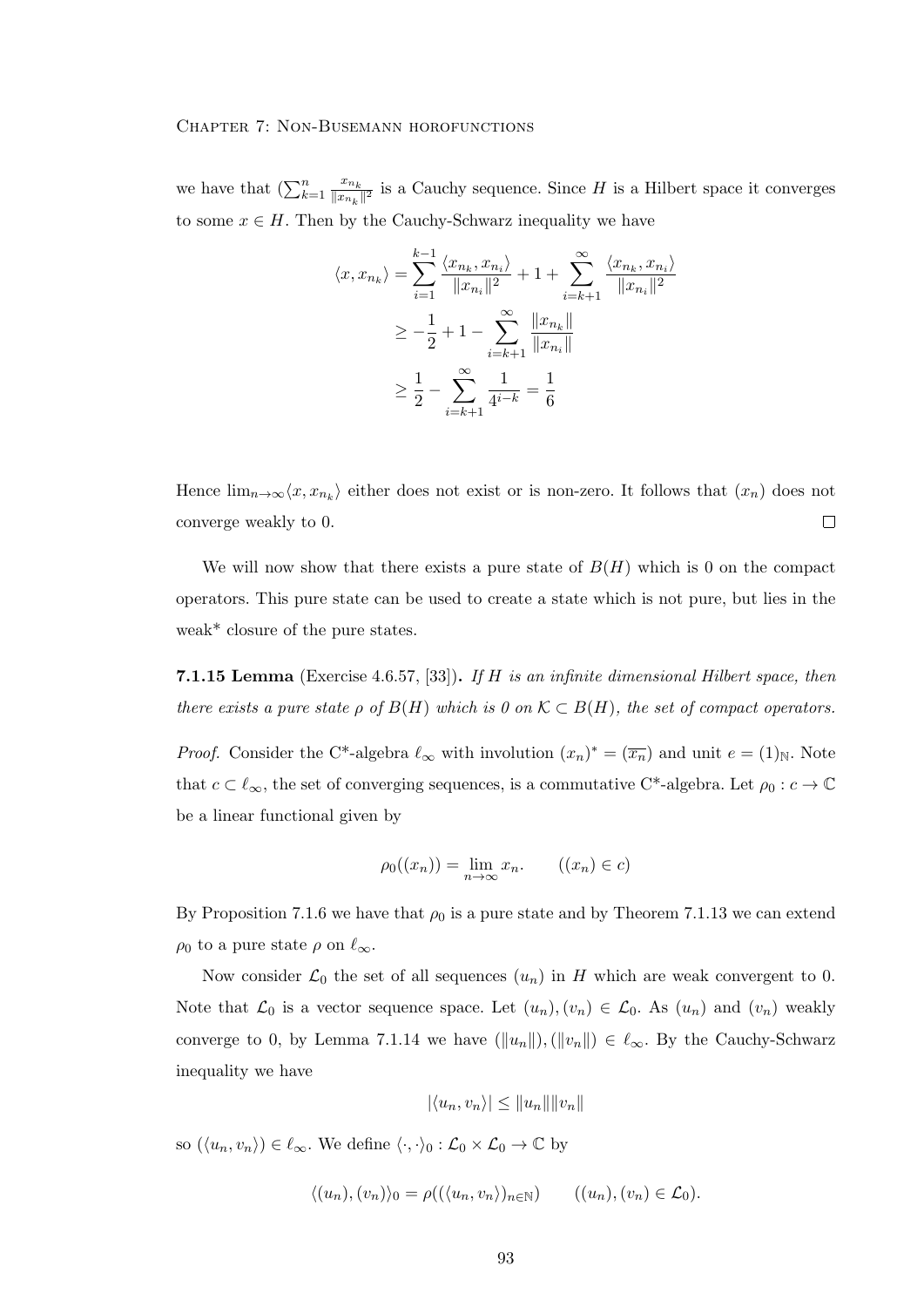Note that, since  $\rho$  respects conjugacy,  $\langle \cdot, \cdot \rangle_0$  is conjugate symmetric. Clearly  $\langle \cdot, \cdot \rangle_0$  is linear and, as  $\rho$  is positive,  $\langle \cdot, \cdot \rangle_0$  is semi-positive definite. Thus  $\langle \cdot, \cdot \rangle_0$  is a semi-inner product and the corresponding  $\|\cdot\|_0$  is a semi-norm.

Now let  $\mathcal{N}_0 = \{(u_n) \in \mathcal{L}_0 : ||(u_n)||_0 = 0\}$  and define  $\mathcal{L}_1 = \mathcal{L}_0/\mathcal{N}_0$ . Then  $\langle \cdot, \cdot \rangle_1$ , given by  $\langle x + \mathcal{N}_0, y + \mathcal{N}_0 \rangle_1 = \langle x, y \rangle_0$  for all  $x, y \in \mathcal{L}_0$ , is an inner product. We denote by  $\|\cdot\|_1$  its associated norm. Let  $\mathcal L$  be the completion of  $\mathcal L_1$ , then  $(\mathcal L, \|\cdot\|_1)$  is a Hilbert space. Consider the linear operator  $\pi_0 : B(H) \to B(\mathcal{L}_1)$  given by

$$
\pi_0(T)((u_n) + \mathcal{N}_0) = (Tu_n) + \mathcal{N}_0 \qquad (T \in B(H), (u_n) + \mathcal{N}_0 \in \mathcal{L}_1).
$$

Claim:  $\pi_0$  is well-defined and continuous.

Note that for all  $(u_n) \in \mathcal{L}_0$  we find, as  $\rho$  is positive, that

$$
||(Tu_n)||_0 = \rho((||Tu_n||)) \le \rho(||T||(||u_n||)) = ||T||\rho((||u_n||)) = ||T|| ||(u_n)||_0.
$$

In particular this means that if  $(u_n) \in \mathcal{N}_0$ , then  $(T u_n) \in \mathcal{N}_0$ , so  $\pi_0$  is well-defined and

$$
\|\pi_0(T)(u_n+\mathcal{N}_0)\|_1 \leq \|T\| \|(u_n)+\mathcal{N}_0\|_1.
$$

As  $\pi_0$  is continuous we can extend it uniquely to a continuous linear operator  $\pi : B(H) \rightarrow$  $B(\mathcal{L}).$ 

Claim:  $\pi$  is a \*-homomorphism with kernel  $\mathcal{K}$ .

Clearly  $\pi$  is linear, multiplicative and  $\pi(I) = I_{\mathcal{L}}$ . Also note that for  $(u_n), (v_n) \in \mathcal{L}_0$  we have

$$
\langle \pi(T)(u_n) + \mathcal{N}_0, (v_n) + \mathcal{N}_0 \rangle_1 = \rho((\langle T u_n, v_n \rangle)) = \rho((\langle u_n, T^* v_n \rangle))
$$

$$
= \langle (u_n) + \mathcal{N}_0, \pi(T^*)(v_n) + \mathcal{N}_0 \rangle_1
$$

So  $\pi(T)^* = \pi(T^*)$  and therefore a  $\pi$  is a \*-homomorphism. Now let  $T \in B(H)$  such that  $\pi(T) = 0$ . Note that this is the case if and only if for all  $(u_n) \in \mathcal{L}_0$  we have that  $(T u_n) \in \mathcal{N}_0$ i.e.  $\lim_{n\to\infty} ||Tu_n|| = 0$  for all  $(u_n) \in \mathcal{L}_0$ . As T is compact if and only if for all sequences  $(u_n)$  weakly converging to some u we have  $\lim_{n\to\infty}||T(u - u_n)|| = 0$ , see [16, Proposition VI.3.3], we find that ker( $\pi$ ) = K.

Then by Lemma 7.1.12 we find that  $\rho \circ \pi$  is a pure state on  $B(H)$  which is 0 on K.  $\Box$ 

**7.1.16 Theorem** (Exercise 4.6.69, [33]). If H is infinite dimensional, then the pure states of  $B(H)$  are not weak\* closed.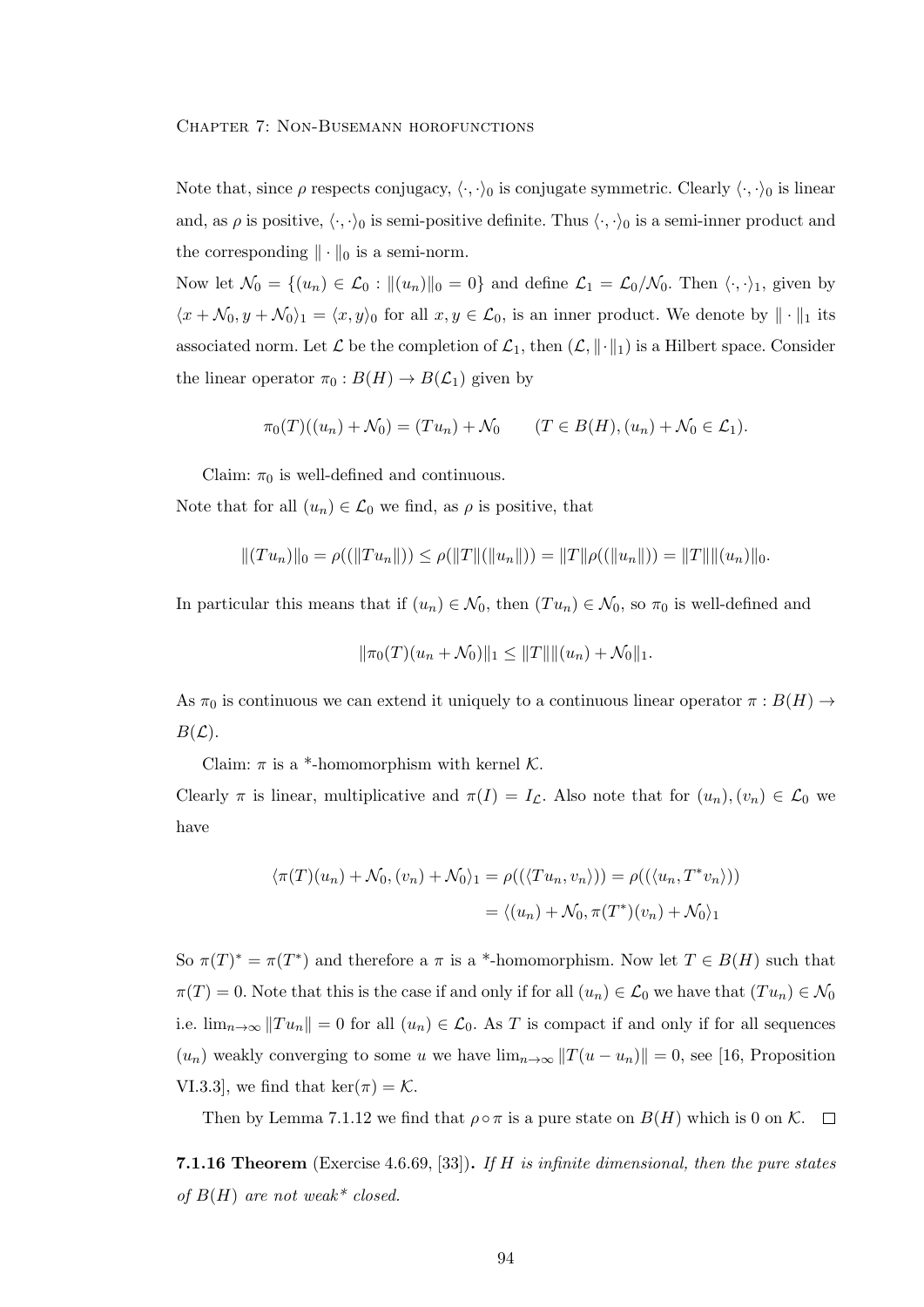*Proof.* Let  $x \in H$  with  $||x|| = 1$ , let  $\varphi_x$  be its corresponding vector state and let  $\rho$  be a pure state of  $B(H)$  which is 0 on K, the set of compact operators of  $B(H)$ . Such state exists by Lemma 7.1.15. Consider the state  $\omega = \lambda \varphi_x + (1 - \lambda) \rho$  for some  $\lambda \in (0, 1)$ . We will prove that  $\omega$  is the weak\* limit of vector states. We know by Corollary 7.1.10 that the pure states of  $B(H)$  are contained in the weak\* closure of the set of vector states. Hence there exists a net of unit vectors  $(y'_\alpha)$  in H such that the sequence of vector states  $(\varphi_{y'_\alpha})$ weak\* converges to  $\rho$ . Now we know that the sets

$$
\{\theta \in B(H)' : ||(\omega - \theta)A_i|| < \varepsilon \text{ for all } i = 0, \dots, m\} \quad (\varepsilon > 0, m \in \mathbb{N}, A_1, \dots, A_m \in B(H))
$$

form a neighbourhood basis around  $\omega$  for the weak\* topology. Now let  $\varepsilon > 0$ ,  $m \in \mathbb{N}$  and let  $A_1, \ldots, A_m \in B(H)$ . Let P be the projection on  $\text{span}(x, A_1x, \ldots, A_mx, A_1^*x, \ldots, A_mx)$ and define  $y_{\alpha} = (I - P)y'_{\alpha}/\|(I - P)y'_{\alpha}\|$ . Note that

$$
y_{\alpha} \perp \text{span}(x, A_1x, \ldots, A_mx, A_1^*x, \ldots, A_m^*x))
$$

for all  $\alpha$ . Furthermore, note that  $P, A_i P, A_i^* P$  and  $PA_i P$  are compact operator for all  $i = 1, \ldots, m$ . Also note that

$$
\lim_{\alpha} ||(I - P)y'_{\alpha}||^2 = \lim_{\alpha} \langle (I - P)y'_{\alpha}, (I - P)y'_{\alpha} \rangle = \lim_{\alpha} \langle (I - P)y'_{\alpha}, y'_{\alpha} \rangle
$$

$$
= \lim_{\alpha} \varphi_{y'_{\alpha}} (I - P) = \rho(I - P) = 1.
$$

Let  $z_{\alpha} = \lambda^{\frac{1}{2}}x + (1 - \lambda)^{\frac{1}{2}}y_{\alpha}$  and consider

$$
\lim_{\alpha} |(\omega - \varphi_{z_{\alpha}})A_{i}| = \lim_{\alpha} |\lambda \langle A_{i}x, x \rangle + (1 - \lambda)\rho(A_{i}) - \lambda \langle A_{i}x, x \rangle - (1 - \lambda) \langle A_{i}y_{\alpha}, y_{\alpha} \rangle
$$
  
\n
$$
- \lambda^{\frac{1}{2}} (1 - \lambda)^{\frac{1}{2}} \langle y_{\alpha}, A_{i}^{*}x \rangle - \lambda^{\frac{1}{2}} (1 - \lambda)^{\frac{1}{2}} \langle A_{i}x, y_{\alpha} \rangle|
$$
  
\n
$$
= \lim_{\alpha} |(1 - \lambda)\rho(A_{i}) - (1 - \lambda) \langle A_{i}y_{\alpha}, y_{\alpha} \rangle|
$$
  
\n
$$
= \lim_{\alpha} |(1 - \lambda)\rho(A_{i}) - \frac{1 - \lambda}{\|(I - P)y'_{\alpha}\|^{2}} (\langle A_{i}y'_{\alpha}, y'_{\alpha} \rangle - \langle A_{i}Py'_{\alpha}, y'_{\alpha} \rangle - \langle y'_{\alpha}, A_{i}^{*}Py'_{\alpha} \rangle - \langle PA_{i}Py'_{\alpha}, y'_{\alpha} \rangle)|
$$
  
\n
$$
= |(1 - \lambda)(\rho(A_{i}) - \rho(A_{i}) - \rho(A_{i}P) - \overline{\rho(A_{i}^{*}P)} - \rho(PA_{i}P))| = 0.
$$

Hence for  $\alpha$  large enough we find

$$
\varphi_{z_{\alpha}} \in \{\theta \in B(H)' : ||(\omega - \theta)A_i|| < \epsilon \text{ for all } i = 0, ..., m\}.
$$

So  $\omega$  is contained in the weak\* closure of the pure states.

 $\Box$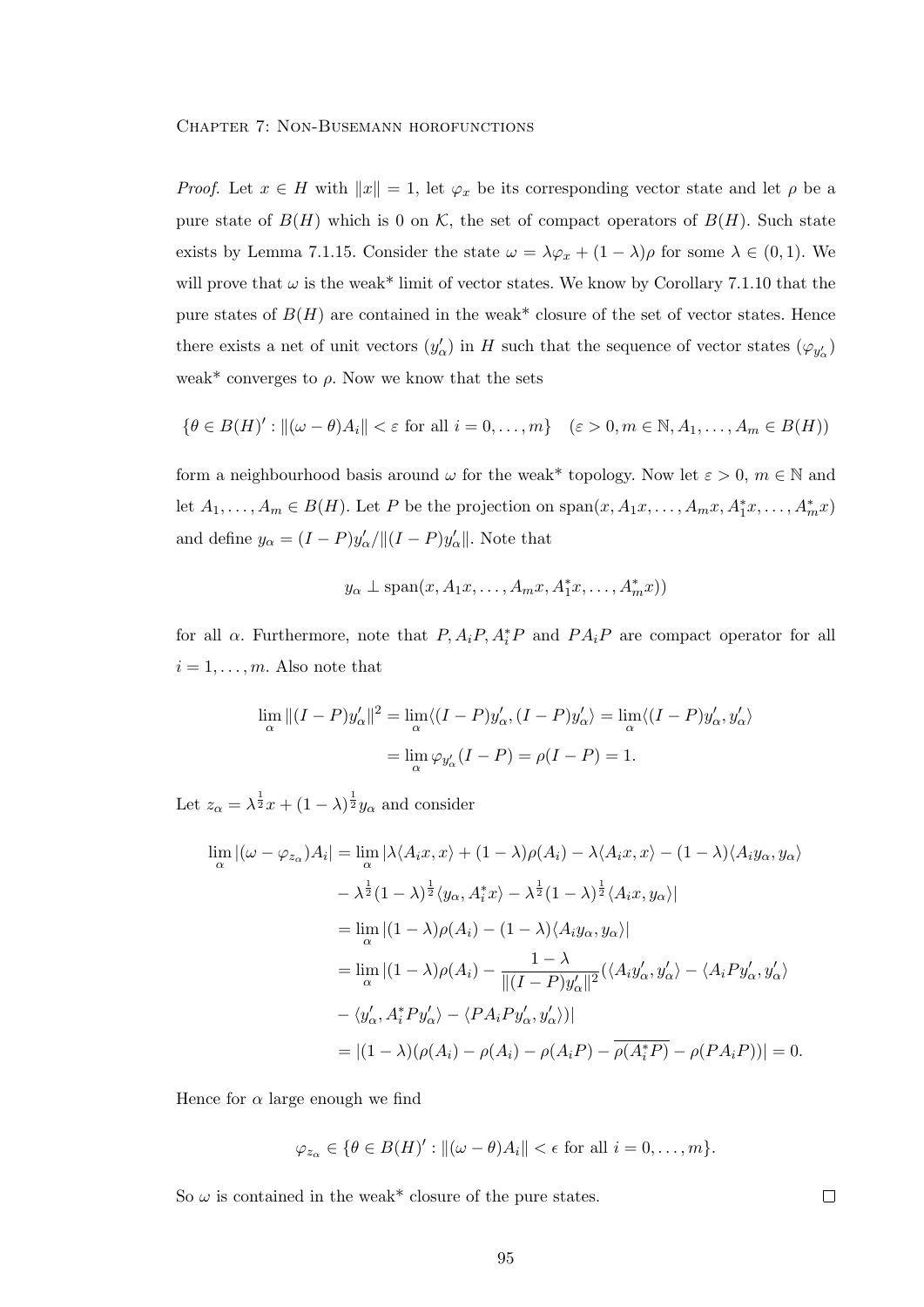Note that we need  $H$  to be infinite dimensional, as for finite dimensional spaces the pure states of  $B(H)$  are weak\* closed. To see this recall the following result.

**7.1.17 Proposition.** Let H be a Hilbert space. If  $(x_\alpha)$  is a net of unit vectors in H converging to a unit vector x in norm, then the vector states  $(\varphi_{x_\alpha})$  converge in operator norm to  $\varphi_x$ .

*Proof.* Let  $(x_\alpha)$  be an net of unit vectors in H converging to some unit vector x. Let  $A \in B(H)$ . Consider

$$
|\langle Ax_{\alpha}, x_{\alpha}\rangle - \langle Ax, x\rangle| \le |\langle Ax_{\alpha}, x_{\alpha} - x\rangle| + |\langle A(x_{\alpha} - x), x\rangle|
$$
  

$$
\le ||A|| ||x_{\alpha}|| ||x_{\alpha} - x|| + ||A|| ||x_{\alpha} - x|| ||x||
$$

 $\Box$ 

7.1.18 Corollary. Let H be a finite dimensional Hilbert space. Then the set of pure states of  $B(H)$  is weak\* closed.

*Proof.* Let  $(x_\alpha)$  be a net of unit vectors in H such that  $\varphi_{x_\alpha}$  converges in the weak\* topology. As H is finite dimensional we can find a norm convergent subnet  $(x<sub>\beta</sub>)$  converging to some unit vector x. By Proposition 7.1.17 it follows that  $\lim_{\alpha} \varphi_{x_{\alpha}} = \varphi_x$ . As by Corollary 7.1.10 the vector states lie dense in the weak\* closure of the pure states, it follows that all pure states are vector states and that they are weak\* closed.  $\Box$ 

For H infinite dimensional we can now show there exists a reverse-Funk non-Busemann horofunction.

**7.1.19 Lemma.** Let H a Hilbert space and let  $y, z \in H$  unit vectors. If  $P_y$  and  $P_z$  are projections on  $\mathbb{C}y$  and  $\mathbb{C}z$  respectively, then

$$
P_y + P_z \le (1 + |\langle z, y \rangle|)I.
$$

Proof. We know that

$$
P_y + P_z \le r(P_y + P_z)I
$$

where  $r(P_y + P_z)$  is the spectral radius of  $P_y + P_z$ . We know that

$$
r(P_y + P_z) = \sup_{x, ||x|| = 1} \langle (P_y + P_z)x, x \rangle
$$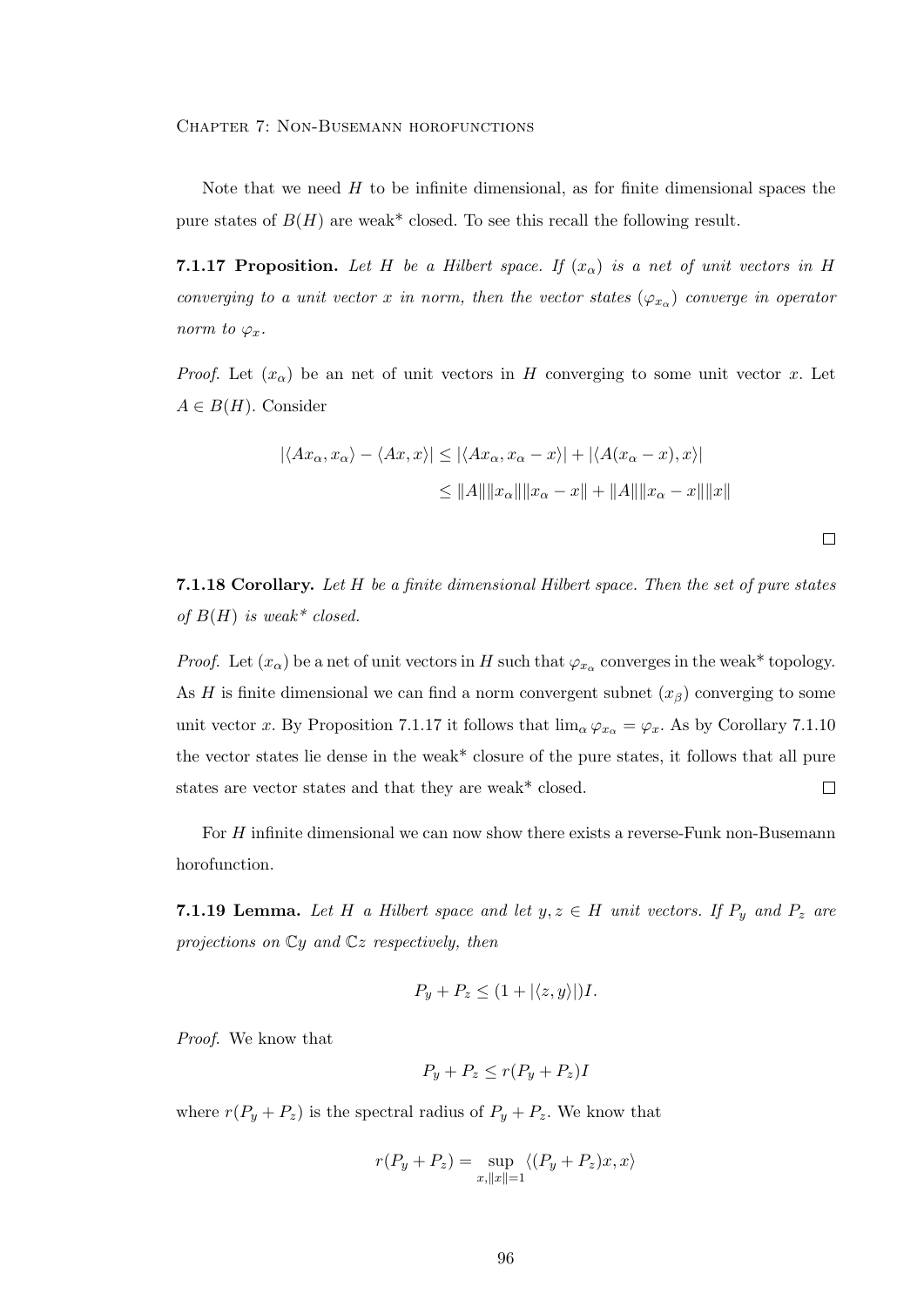Let  $x = x_1 + x_2 \in H$  with  $x_1 \in \text{span}(y, z)$  and  $x_2 \in \text{span}(y, z)$ <sup> $\perp$ </sup>. Consider that

$$
\langle (P_y + P_z)x, x \rangle = \langle (P_y + P_z)x_1, x_1 \rangle.
$$

So the supremum is attained on span $(y, z)$ . Note that on span $(y, z)$  we can rewrite  $P_y + P_z$ by

$$
(P_y + P_z)(ay + bz) = \begin{pmatrix} 1 & \langle z, y \rangle \\ \langle y, z \rangle & 1 \end{pmatrix} \begin{pmatrix} a \\ b \end{pmatrix} = A \begin{pmatrix} a \\ b \end{pmatrix}
$$

Hence the spectral radius is the largest eigenvalue of  $A$  which is given by the equation

$$
(1 - \lambda)^2 - |\langle y, z \rangle|^2 = \lambda^2 - 2\lambda - |\langle y, z \rangle|^2 + 1.
$$

This equation has solutions  $\lambda = 1 \pm |\langle y, z \rangle|$ . Hence

$$
r(P_y + P_z) = 1 + |\langle y, z \rangle|.
$$

 $\Box$ 

**7.1.20 Theorem.** Let  $H$  be an infinite dimensional Hilbert space. Then there exists a net of affine functions on  $S(B(H))$  which has non-affine limit in the hypograph topology.

*Proof.* Let  $x, \rho$  and  $\omega = \lambda \varphi_x + (1 - \lambda)\rho$  be as in the proof of Theorem 7.1.16. Let  $(y_\alpha)$  be a net in H such that the net of vector states  $(\varphi_{y_\alpha})$  converges to  $\omega$  in the weak\* topology and let  $P_{y_\alpha}$  be the orthogonal projections on  $\mathbb{F}y_\alpha$ . We define  $\theta_\alpha : S(B(H)) \to \mathbb{C}$  by

$$
\theta_{\alpha}(\psi) = \psi(P_{y_{\alpha}}).
$$

Note that, since the hypographs of  $\theta_{\alpha}$  are subsets of a Hausdorff space, by Mrowka's theorem 5.1.10 we may assume that, by taking a subnet if necessary,  $(\theta_{\alpha})$  is hypograph convergent to some  $\theta : S(B(H)) \to \mathbb{C}$ . We will now show that  $\theta$  is not affine.

First note that  $(\omega, \lim_{\alpha} \theta_{\alpha}(\varphi_{y_{\alpha}}))$  is a limit point of  $(hypo(\theta_{\alpha}))$  as  $(\varphi_{y_{\alpha}}, \theta_{\alpha}(\varphi_{y_{\alpha}})) \in$  $(hypo(\theta_{\alpha}))$ . So

$$
\theta(\omega) \ge \lim_{\alpha} \theta_{\alpha}(\varphi_{y_{\alpha}}) = 1.
$$

Also note that for all states  $\psi \in S(B(H))$  we have  $\theta_{\alpha}(\psi) = \psi(P_{y_{\alpha}}) \leq \psi(I) = 1$  we have that  $\theta(\psi) \leq 1$ . In particular we find that  $\theta(\omega) = 1$  and  $\theta(\rho) \leq 1$ .

Let z be some unit vector with corresponding vector state  $\varphi_z$ . We will show that  $\theta(\varphi_z) \leq \lambda$ . As  $\theta$  is the hypograph limit of  $\theta_\alpha$  we have that  $(\varphi_z, \theta(\varphi_z))$  is a limit point of  $(hypo(\theta_{\alpha}))$ . Since the set

$$
X_z = \{U_{\varepsilon} = U \times (\theta(\varphi_z) - \varepsilon, \theta(\varphi_z) + \varepsilon) \subset S(B(H)) \times \mathbb{R} : U \text{ is a neighbourhood of } \varphi_z\}
$$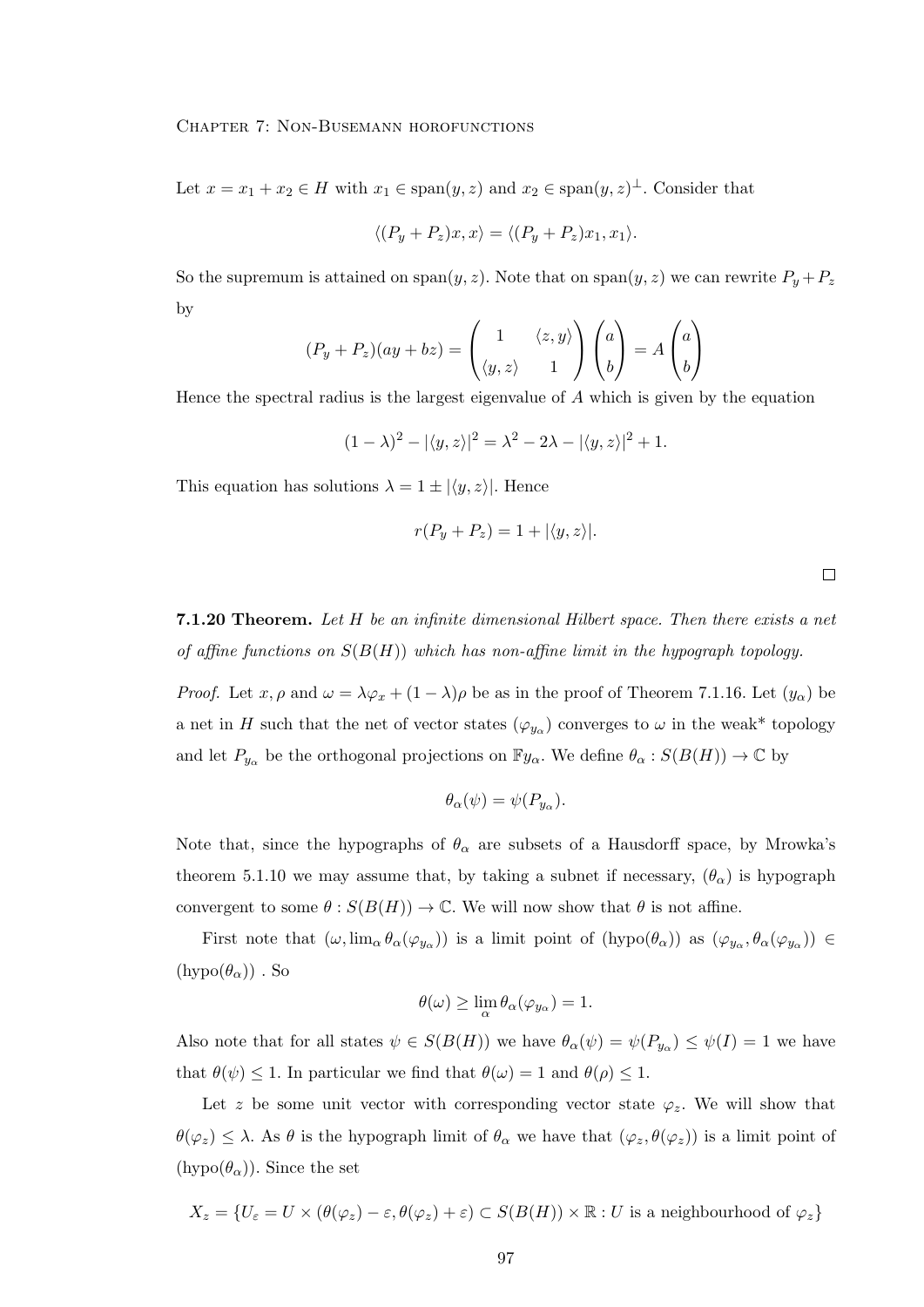is a neighbourhood base of  $(\varphi_z, \theta(\varphi_z))$  we can define for every  $U_\varepsilon \in X_z$  an  $\alpha_{U_\varepsilon}$  such that for all  $\alpha \ge \alpha_{U_{\varepsilon}}$  we have  $\text{hypo}(\theta_{\alpha}) \cap U_{\varepsilon} \ne \emptyset$  and  $|\varphi_{y_{\alpha}}(P_z) - \omega(P(z))| < \varepsilon$ . Hence for every  $U_{\varepsilon} \in X_z$  we can fix a  $\psi_{U_{\varepsilon}} \in U$  such that  $\theta_{\alpha_{u_{\varepsilon}}}(\psi_{U_{\varepsilon}}) \ge \theta(\varphi_z) - \varepsilon$ . Note that  $X_z$  equipped with the partial order  $\leq$  given by  $U_{\varepsilon} \leq V_{\delta}$  if and only if  $U_{\varepsilon} \supseteq V_{\delta}$  is a directed set. As  $X_z$ is a neighbourhood base of  $(\varphi_z, \theta(\varphi_z))$  it follows that the net  $(\psi_{U_z})$  converges to  $\varphi_z$  in the weak\* topology. Hence for all  $\varepsilon > 0$  and  $U_{\delta}$  big enough we have

$$
\varphi_z(P_z) - \psi_{U_\delta}(P_z) = 1 - \psi_{U_\delta}(P_z) < \varepsilon \Leftrightarrow 1 - \varepsilon < \psi_{U_\delta}(P_z) \le 1.
$$

Furthermore, by Lemma 7.1.19 we have  $\psi_{U_{\delta}}(P_z + P_{y_{\alpha_{U_{\delta}}}}) \leq 1 + |\langle z, y_{\alpha_{U_{\delta}}}\rangle|$  as  $P_z + P_{y_{\alpha_{U_{\delta}}}} \leq$  $(1 + |\langle z, y_{\alpha_{U_{\delta}}}\rangle|)I$  and  $\psi_{U_{\delta}}$  is positive. Hence, for  $U_{\delta}$  big enough, it holds that

$$
\theta_{\alpha_{U_{\delta}}}(\psi_{U_{\delta}}) = \psi_{U_{\delta}}(P_{y_{\alpha_{U_{\delta}}}}) = \psi_{U_{\delta}}(P_{z} + P_{y_{\alpha_{U_{\delta}}}}) - \psi_{U_{\delta}}(P_{z})
$$
  

$$
\leq 1 + |\langle z, y_{\alpha_{U_{\delta}}}\rangle| - \psi_{U_{\delta}}(P_{z}) < \epsilon + |\langle z, y_{\alpha_{U_{\delta}}}\rangle|.
$$

Finally note that  $\limsup_{U_{\delta}} |\varphi_{y_{\alpha_{U_{\delta}}}}(P_z) - \omega(P_z)| \leq \limsup_{U_{\delta}} \delta = 0$ . So we find

$$
\theta(\varphi_z) \le \limsup_{U_\delta} \theta_{\alpha_{U_\delta}}(\psi_{U_\delta}) + \delta \le \limsup_{U_\delta} |\langle z, y_{\alpha_{U_\delta}}\rangle| + \delta
$$
  
= 
$$
\limsup_{U_\delta} (|\varphi_{y_{\alpha_{U_\delta}}}(P_z)|)^{\frac{1}{2}} + \delta = |\omega(P_z)|^{\frac{1}{2}} = \lambda |\langle z, x \rangle| \le \lambda < 1.
$$

Thus

$$
\theta(\omega) = 1 = \lambda + (1 - \lambda) > \lambda \theta(\varphi_x) + (1 - \lambda) \theta(\rho).
$$

 $\Box$ 

Since  $\lambda \varphi_x + (1 - \lambda)\rho = \omega$  it follows that  $\theta$  is not affine.

It now follows immediately from Theorem 6.3.7 and Theorem 7.1.20 that  $B(H)$  has a non-Busemann reverse-Funk horofunction.

One thing to note from our example of a reverse-Funk non-Busemann horofunction in  $B(H)$  is that the proof depended on the fact that the pure states are not weak\* closed. We have already seen that the pure states being weak\* closed is a necessary and sufficient condition for all Funk horofunctions to be non-Busemann for finite dimensional spaces in [63], so it is not unreasonable to hypothesize this might be a sufficient condition for reverse-Funk horofunctions in infinite dimensional spaces. This turns out not to be the case.

Let K be a compact Hausdorff space and let  $C(K)$  be the space of continuous functions on K. Consider  $X = \mathbb{R} \times C(K)$  with closed cone

$$
X_{+} = \{ (\lambda, f) \in X : ||f||_{\infty} \le \lambda \}
$$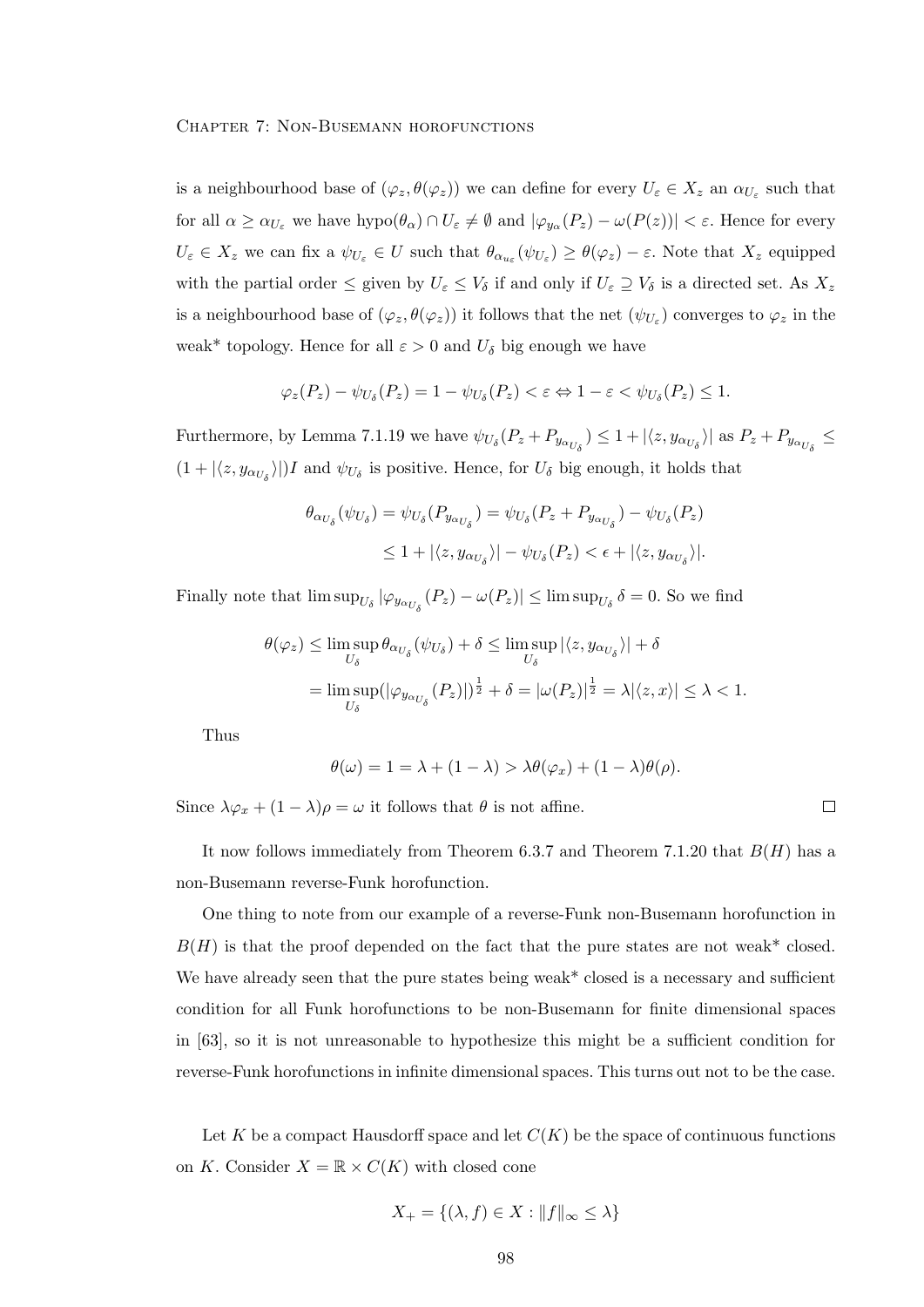and order-unit  $e = (1, 0)$ . This is a similar construction to that of the spin-factors earlier. Recall that the dual space of  $C(K)$  is rca(K), the set of regular finite real-valued Borel measures on K. It follows that the dual space of X is given by

$$
X' = \{ \varphi_{\alpha,\mu} : \alpha \in \mathbb{R}, \mu \in \text{rca}(K) \text{ and } \varphi_{\alpha,\mu}((\lambda, f)) = \alpha \lambda + \int_K f \, d\mu \text{ for all } (\lambda, f) \in X \}.
$$

For convenience we will denote  $\varphi_{\alpha,\mu}$  as  $(\alpha,\mu)$ .

Recall that for every regular finite real-valued Borel measure  $\mu$  there exist two unique positive regular finite real-valued Borel measures  $\mu_+$  and  $\mu_-$  with disjoint support such that  $\mu = \mu_+ - \mu_-$ . Using this notation we can see that the positive functionals are of the form  $(\alpha, \mu)$  where  $\alpha \ge 0$  and  $\int_K d\mu_+ + \int_K d\mu_- \le \alpha$ . So the state space is given by

$$
S(X) = \{(1, \mu) : \int_K d\mu_+ + \int_K d\mu_- \le 1
$$

and the pure states,  $E(X)$ , are precisely those elements of the form  $(1, \delta_x)$  and  $(1, -\delta_x)$ , where  $\delta_x$  is Dirac mass of x, i.e.  $\int_K f(y) d\delta_x = f(x)$  for  $x \in K$  and all  $f \in C(K)$ . As with  $C(K)$ , the pure states of X are weak\* closed.

**7.1.21 Proposition.** Let K be a compact Hausdorff space and let  $C(K)$  be the space of continuous functions on K. If  $X = \mathbb{R} \times C(K)$  is an order-unit space with cone  $X_+$  $\{(\lambda, f) \in X : ||f||_{\infty} < \lambda\}$  and order-unit  $e = (1, 0)$ , then the pure states of X are weak\* closed.

*Proof.* Let  $((1, \mu_{\alpha}))$  be a net of pure states converging in the weak\* topology to  $(1, \mu) \in$  $S(X)$ . Note that we can find a net  $(x_{\alpha})$  in X such that  $\mu_{\alpha} = \pm \delta_{x_{\alpha}}$ . As K is compact, by taking a subnet if required, we may assume that  $(x_{\alpha})$  converges to some  $x \in K$ . Furthermore, by taking a subnet if required, we may assume that  $\mu_{\alpha} = \delta_{x_{\alpha}}$  for all  $\alpha$  or  $\mu_{\alpha} = -\delta_{x_{\alpha}}$  for all  $\alpha$ . As the proofs are similar we will assume that  $\mu_{\alpha} = \delta_{x_{\alpha}}$  for all  $\alpha$ . Let  $\lambda \in \mathbb{R}$  and let  $f \in C(K)$ . As f is continuous we find

$$
(1, \mu)((\lambda, f)) = \lim_{\alpha} (1, \mu_{\alpha})((\lambda, f)) = \lim_{\alpha} \lambda + f(x_{\alpha}) = \lambda + f(x) = (1, \delta_x)((\lambda, f)).
$$

 $\Box$ 

It follows that  $\mu = \delta_x$  which proves the result.

We will now use the results obtained in Chapter 6 to show that  $\mathbb{R} \times C(K)$  has a non-Busemann horofunction. Recall that a point x in a subset A of a topological space X is called *isolated* if it has a neighbourhood in X containing no other point of  $A$ .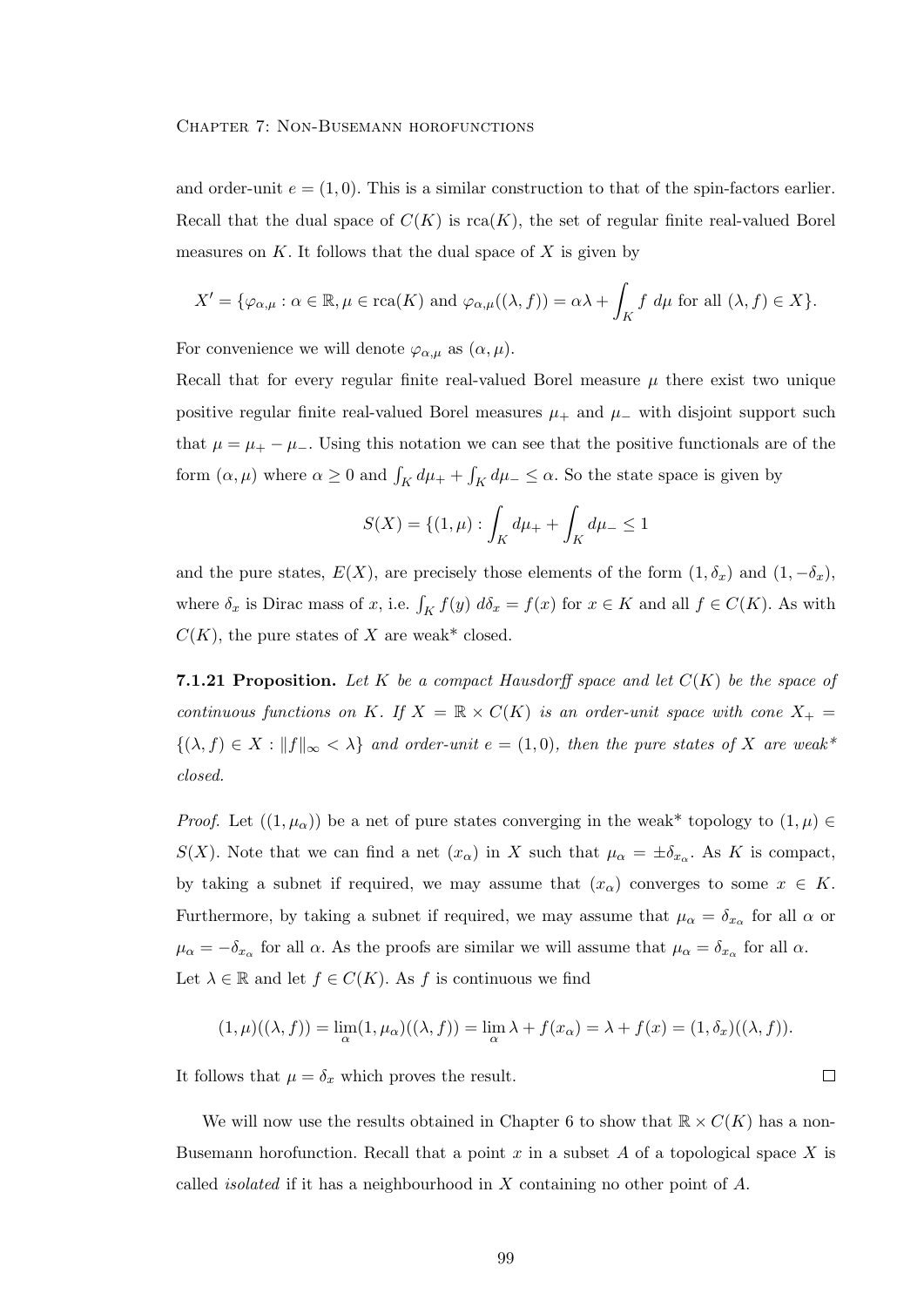**7.1.22 Theorem.** Let K be a compact Hausdorff space and let  $C(K)$  be the space of continuous functions on K. Let  $X = \mathbb{R} \times C(K)$  be an order-unit space with cone  $X_+$  $\{(\lambda, f) \in X \mid ||f||_{\infty} < \lambda \}$  and order-unit  $e = (1, 0)$ . If K has a non-isolated point, then there exists a non-Busemann horofunction of  $X$  in the reverse-Funk geometry.

*Proof.* Let y be a non-isolated point of K and consider the function  $g: K \to [0,1]$  given by

$$
\tilde{g}(x) = \begin{cases} 1 \text{ if } x = y. \\ 0 \text{ else.} \end{cases}
$$

Note that  $g$  is an upper-semicontinuous function with supremum 1 which is not positive and not continuous, as y is a non-isolated point. Let  $N_y$  be the set of neighbourhoods of y. Since K is normal for every neighbourhood  $U \in N_y$  we can use Urysohn's lemma to find a continuous  $\tilde{g}_U : K \to [0,1]$  for which  $\tilde{g}_U(y) = 1$  and  $\tilde{g}_U(x) = 0$  for all  $x \in K \setminus U$ . By equipping  $N_y$  with the order  $U \leq V$  if and only if  $V \subset U$  we find, since y is a non-isolated point, that  $(\tilde{g}_U)_{U \in N_y}$  is a net. We will now show that  $(\tilde{g}_U)_{U \in N_y}$  is hypo-convergent to  $\tilde{g}$ .

Let  $(x, r)$  be a cluster point of  $(hypo(\tilde{g}_U))_{U \in N_y}$ , note that  $r \leq 1$  as  $\|\tilde{g}_U\|_{\infty} \leq 1$ . If  $r \leq 0$ , then for all  $U \in N_Y$  we have  $(x, r) \in \text{hypo}(\tilde{g}_U)$ , so  $(x, r)$  is a limit point. If  $1 \geq r > 0$ and  $x \neq y$ , then, since K is Hausdorff, we can find disjoint neighbourhoods U of y and W of x. For all  $V \in N_y$  with  $V \geq U$  we have that  $U \times (\frac{1}{2})$  $\frac{1}{2}r, \frac{3}{2}r$ )  $\cap$  hypo $(\tilde{g}_V) = \emptyset$ . This implies that  $(x, r)$  is not a cluster point for  $r > 0$ . If  $x = y$ , then  $(y, r) \in (x, r) \in$  hypo $(\tilde{g}_U)$ for all  $U \in N_Y$ , so we have that  $(y, r)$  is a limit point. Combining these facts shows that  $(\text{hypo}(\tilde{g}_U))_{U \in N_y}$  is hypo-convergent to  $\tilde{g}$ .

Now for all  $U \in N_y$  we define  $g_U : E(X) \to [-1,1]$  given by  $g_U(\pm \delta_x) = \int_K \tilde{g}_U d(\pm \delta_x) =$  $\pm \tilde{g}_U(x)$  for all  $x \in K$ .

Claim:  $g_U$  is hypo-convergent to g where  $g(\delta_y) = 1$  and for all  $\mu \in E(X) \setminus {\delta_y}$  we have  $g(\mu) = 0$ .

To see this first let  $x \in K$  and let  $(\pm \delta_x, r)$  be a cluster point of  $(hypo(g_U))_{U \in N_y}$ , note that  $r \le 1$ , as  $g_U \le 1$ . If  $r \le 0$ , then for all  $U \in N_Y$  we have  $(\pm \delta_x, r) \in \text{hypo}(g_U)$ , so  $(\pm \delta_x, r)$ is a limit point. If  $1 \ge r > 0$  and  $x \neq y$  then we can find disjoint neighbourhoods U of x and W of y. By Urysohn's lemma we can find a continuous function  $f: K \to [0,1]$  such that  $f(x) = 1$  and  $f(z) = 0$  for all  $z \in K \setminus U$ . We know that for all  $\varepsilon > 0$  the set

$$
U_{\pm x,\varepsilon} = \{ \mu \in E(X) : |\int_K f \ d(\pm \delta_x) - \int_K f \ d\mu| = |\pm 1 - \int_K f \ d\mu| < \varepsilon \}
$$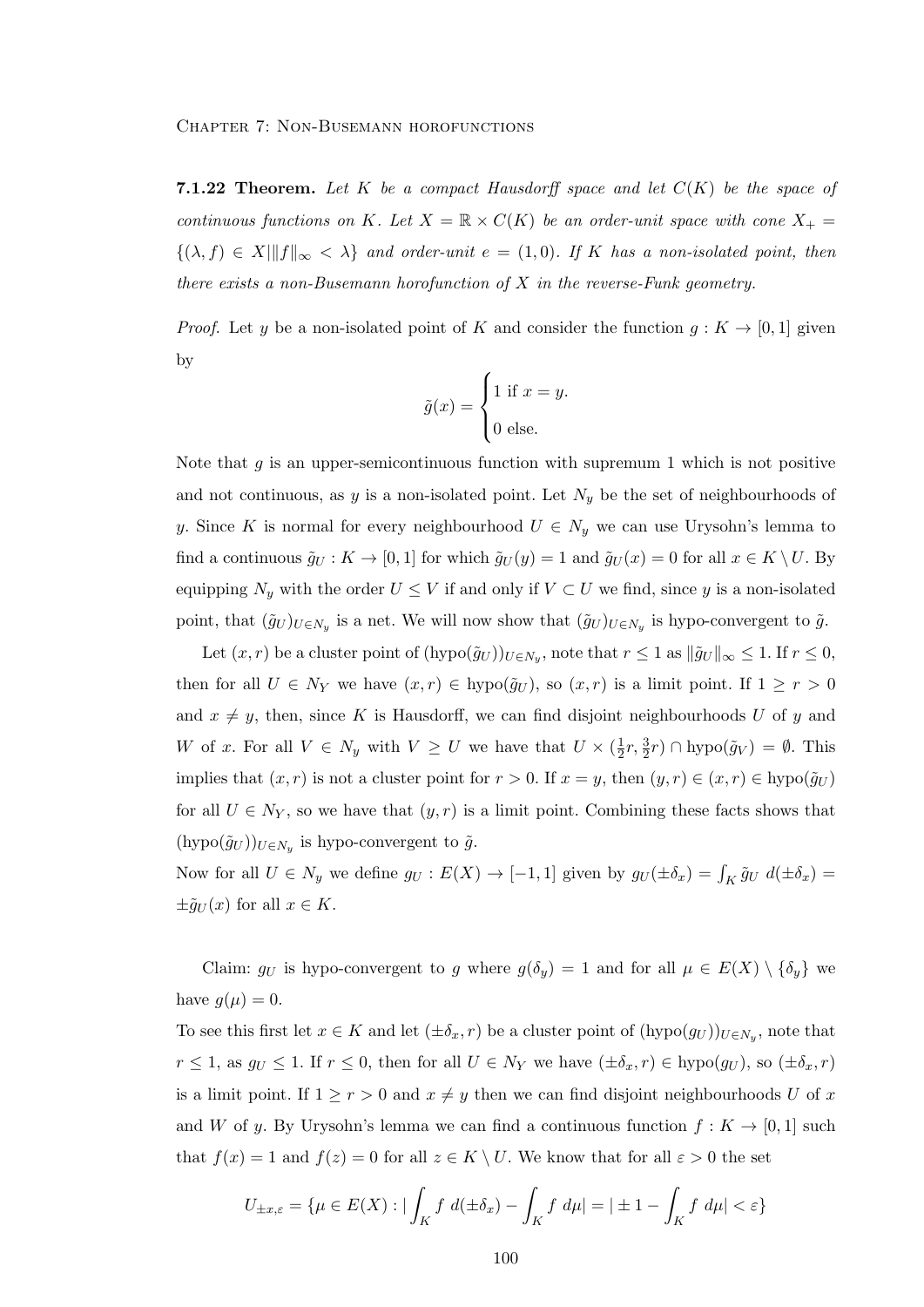is a neighbourhood of  $\pm \delta_x$ . For all  $V > W$  we have  $hypo(g_V) \cap (U_{\pm x,r} \times (\frac{1}{2}))$  $(\frac{1}{2}r, \frac{3}{2}r)) = \emptyset$ . So  $(\pm \delta_x, r)$  is not a cluster point of  $(hypo(g_U))_{U \in N_y}$  for  $r > 0$  and  $x \neq y$ . If  $1 \geq r > 0$  and  $x = y$ , then note that, since  $(\delta_y, r) \in \text{hypo}(g_U)$  for all  $U \in N_y$  and  $r \leq 1$ , we have that  $(\delta_y, r)$  is a limit point for all  $r \leq 1$ . Finally note that for all  $\varepsilon > 0$  the set

$$
U_{-y,\varepsilon} = \{ \mu \in E(X) : |\int_K 1 \ d(-\delta_y) - \int_K 1 \ d\mu| = |1 + \int_K 1 \ d\mu| < \varepsilon \}
$$

is a neighbourhood of  $-\delta_y$ . For all  $V > K$  we have that  $hypo(g_V) \cap (U_{-y,r} \times (\frac{1}{2}))$  $(\frac{1}{2}r, \frac{3}{2}r)) = \emptyset$ hence  $(-\delta_y, r)$  is not a cluster point of  $(hypo(g_U))_{U \in N_y}$  for  $r > 0$ . Combining these facts proves our claim.

By Proposition 5.2.10 and Lemma 5.2.11 we can define  $\xi_R : X_+ \to \mathbb{R}$  which for all  $(\lambda, f) \in X$  is given by

$$
\xi(R)((\lambda, f)) = \lim_{U \in N_y} i_R((1, \tilde{g}_U))((\lambda, f))
$$
  
= 
$$
\lim_{U \in N_y} \log \sup_{(1,\mu) \in E(X)} \frac{(1, g_u)((1, \mu))}{(\lambda, f)((1, \mu))}
$$
  
= 
$$
\log \sup_{(1,\mu) \in E(X)} \frac{(1, g)((1, \mu))}{(\lambda, f)((1, \mu))}
$$
  
= 
$$
\log \sup_{(1,\mu) \in E(X)} \frac{1 + \int_K g \ d\mu}{\lambda + \int_K f \ d\mu}.
$$

Note that  $\xi_R$  is a reverse-Funk horofunction, as g is not continuous and thus  $\xi_R \notin \overline{i_R(X)}$ . Moreover as for  $x \neq y$  we have

$$
\frac{1}{2}(1,g)((1,\delta_{+x}))+\frac{1}{2}(1,g)((1,\delta_{-x}))=0\neq \frac{1}{2}=\frac{1}{2}(1,g)((1,\delta_{+y}))+\frac{1}{2}(1,g)((1,\delta_{-y}))
$$

and  $\frac{1}{2}(1,\delta_{+x}) + \frac{1}{2}(1,\delta_{-x}) = \frac{1}{2}(1,\delta_{+y}) + \frac{1}{2}(1,\delta_{-y})$  we find that g has no affine extension to the state space of X, hence by Theorem 6.3.7  $\xi_R$  is a non-Busemann horofunction of X.  $\Box$ 

Finally one can easily find that K has a non-isolated point if  $C(K)$  is infinite dimensional.

**7.1.23 Lemma.** Let K be a compact Hausdorff set. If  $C(K)$  is infinite dimensional, then K has an non-isolated point.

*Proof.* Suppose K only has isolated points. Then every  $x \in K$  has a neighbourhood  $U_x = \{x\}$ . As  $\bigcup_{x \in K} U_x$  covers K and K is compact we find that K is finite. But then we have that  $C(K) = \mathbb{R}^{|K|}$ , which is a finite dimensional vector space.  $\Box$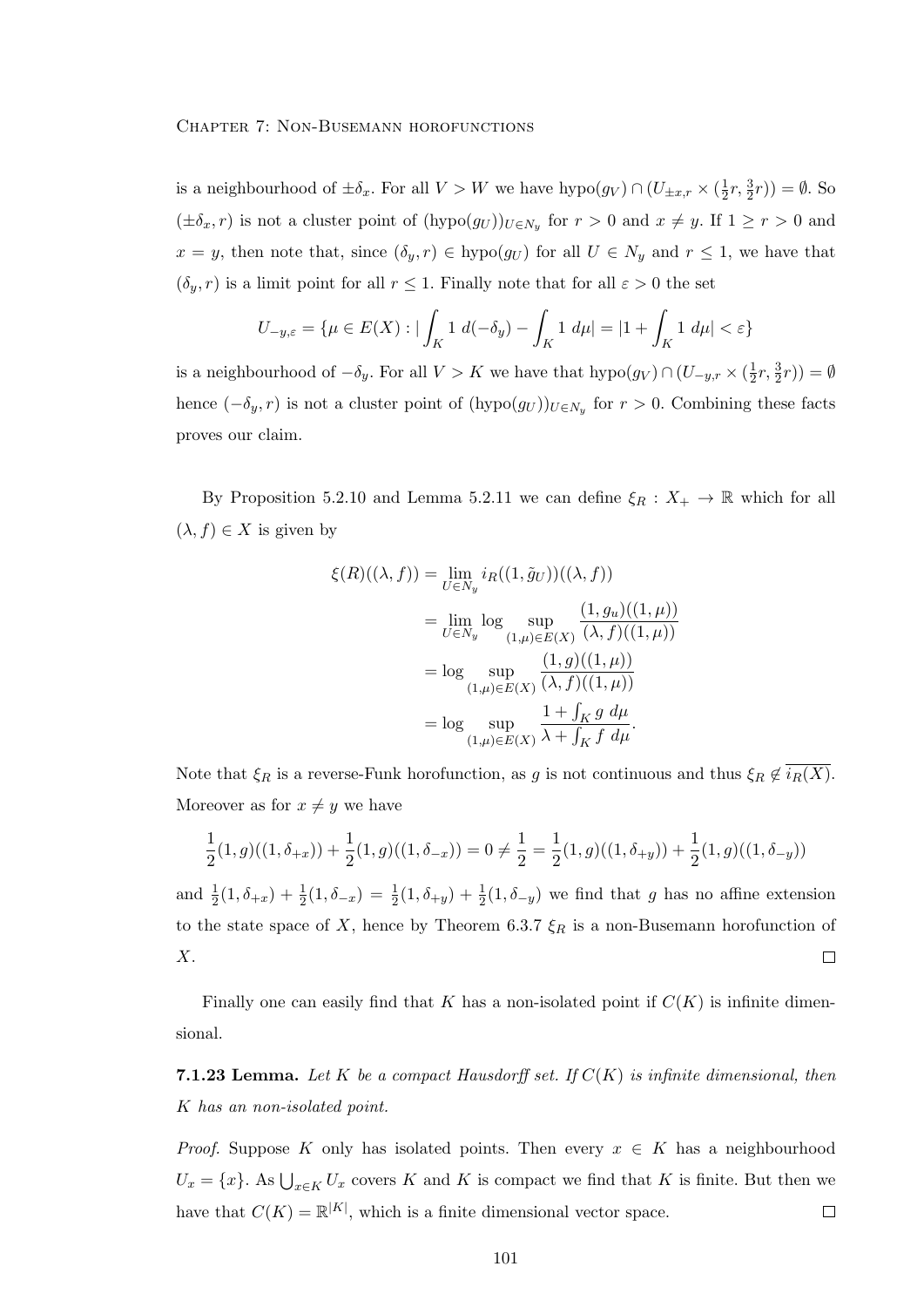#### 7.2 The horofunction boundary of spin factors

As promised we will now give a classification of the horofunction boundary of spin factors, see also [15]. Spin factors have multiple incarnations. Besides being order-unit spaces and Euclidean Jordan algebras, we can view spin factors as hyperbolic spaces.

The study of the geometry of the infinite dimensional real hyperbolic space  $\mathbb{H}^{\infty}$  has gained significant momentum since it was popularised by Gromov in [28], see [10], [17], [18], [43] and [50]. We will work with the following model of hyperbolic space.

Let  $(H, \langle \cdot, \cdot \rangle)$  be an infinite dimensional Hilbert space and let  $X = \mathbb{R} \times H$  be a spin factor. Let  $Q: X \to \mathbb{R}$  be the quadratic form,

$$
Q((\lambda, x)) = \lambda^2 - \langle x, x \rangle \qquad ((\lambda, x) \in X)
$$

Recall that the spin factor  $X$  has cone

$$
X_{+} = \{(\lambda, x) \in X : ||x|| < \lambda\}.
$$

Let  $B: X \times X \to \mathbb{R}$  be the bilinear form associated with  $Q$ ,

$$
B((\lambda, x), (\mu, y)) = \lambda \mu - \langle x, y \rangle \qquad ((\lambda, x), (\mu, y) \in X)
$$

Consider the hyperboloid

$$
\mathbf{H} = \{u \in X_+ : Q(u) = 1\}.
$$

We can define a metric, called the *hyperboloid metric*,  $\delta_h$  on **H** by

$$
\cosh(\delta_h(u,v)) = B(u,v) \qquad (u,v \in \mathbf{H}).
$$

We call  $\mathbb{H}^{\infty} = (\mathbf{H}, \delta_h)$  the *hyperboloid model* of the infinite dimensional real hyperbolic space. It is known that on the hyperboloid  $H$  the metric  $\delta_h$  coincides with a scaled version of Hilbert metric  $\frac{1}{2}d_H$ , see [42, Chapter 2.3]. The disc

$$
\mathbf{D} = \{ (\lambda, x) \in X : \lambda = 1 \text{ and } ||x|| < 1 \}
$$

equipped with  $\frac{1}{2}d_H$  is known as Klein's model and is a different model of the hyperbolic space. We have already seen the finite dimensional version of Klein's Model in Example 2.1.2. We will be using Klein's model to study the spin factors for the rest of this chapter.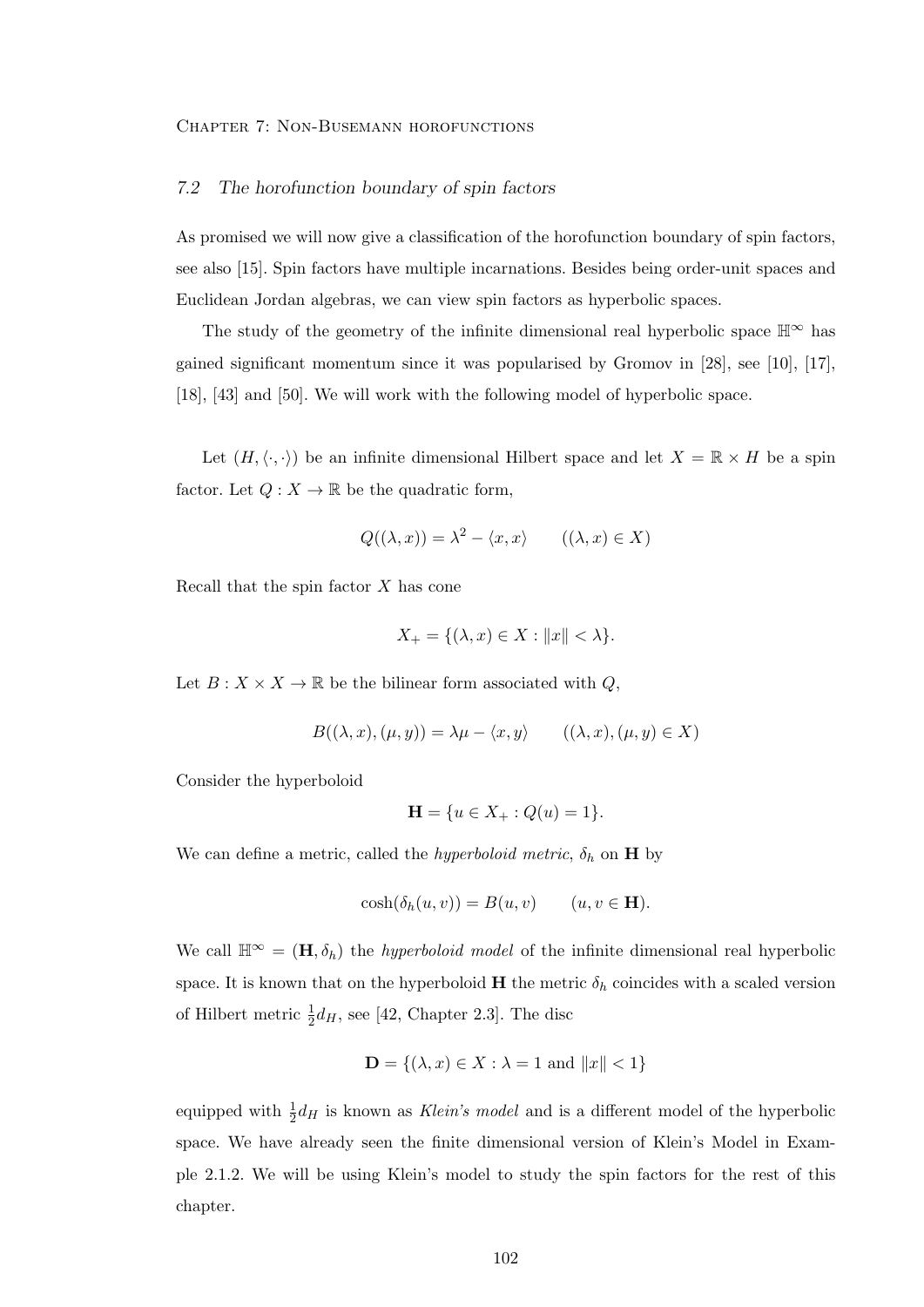For finite dimensional real hyperbolic spaces  $\mathbb{H}^n$  it is well known that  $\partial \mathbb{H}^n$  coincides with the horofunction boundary. In infinite dimensions this is no longer the case. Indeed we will show that in  $\mathbb{H}^{\infty}$  the Busemann points correspond to  $\partial \mathbb{H}^{\infty}$ , and that there are many horofunctions that are not Busemann points. This phenomenon is caused by the fact  $\mathbb{H}^{\infty}$  is not proper. In fact, we will prove the following theorem.

**7.2.1 Theorem.** Let  $(H, \langle \cdot, \cdot \rangle)$  be an infinite dimensional Hilbert space and let  $X = \mathbb{R} \times H$ . The horofunctions of  $X$  with respect to the Hilbert Geometry are the functions of the following form:

$$
\xi((\gamma, y)) = 2\log\left(\frac{\gamma - \langle \hat{x}, y \rangle + \sqrt{(\gamma - \langle \hat{x}, y \rangle)^2 - (\gamma^2 - \|y\|^2)(1 - r^2)}}{(1 + r)\sqrt{\gamma^2 - \|y\|^2}}\right) \qquad ((\gamma, y) \in X_+^\circ)
$$

where either  $\|\hat{x}\| < 1$  and  $\|\hat{x}\| < r \leq 1$  or  $\|\hat{x}\| = r = 1$ . Furthermore,  $\xi$  is a Busemann if and only if  $r = 1$  and  $\|\hat{x}\| = 1$ , in which case

$$
\xi((\gamma, y)) = \log\left(\frac{(\gamma - \langle \hat{x}, y \rangle)^2}{\gamma^2 - ||y||^2}\right) \qquad ((\gamma, y) \in X_+^{\circ}).
$$

In terms of  $\delta_h$  on the hyperboloid model we get the following reformulation of Theorem 7.2.1.

**7.2.2 Corollary.** The horofunctions of  $\mathbb{H}^{\infty} = (H, \delta_h)$  are precisely the functions of the form

$$
\xi(v) = \log \left( \frac{B(\hat{u}, v) + \sqrt{(B(\hat{u}, v))^2 - (1 - r^2)}}{(1 + r)} \right) \qquad (v \in H)
$$

where  $0 \lt r \leq 1$  and  $\hat{u} \in \mathbf{D}$  such that  $0 \leq 1 - r^2 \lt Q(\hat{u})$ , or,  $r = 1$  and  $\hat{u} \in \partial \mathbf{D}$ . Furthermore,  $\xi$  is a Busemann point if and only if  $r = 1$  and  $\hat{u} \in \partial \mathbf{D}$ , in which case

$$
\xi(v) = \log (B(\hat{u}, v)) \qquad (v \in H).
$$

To prove Theorem 7.2.1, we will first calculate the gauge functions. We can use these to classify the horofunctions of the Funk, reverse Funk and Hilbert geometry. The final results will then further classify the Busemann points.

**7.2.3 Proposition.** Let H be a Hilbert space and let  $X = \mathbb{R} \times H$ . For all  $(\mu, x), (\gamma, y) \in X^{\circ}_+$ we have

$$
M((\mu,x)/(\gamma,y))=\frac{\gamma\mu-\langle x,y\rangle+\sqrt{(\gamma\mu-\langle x,y\rangle)^2-(\mu^2-\|x\|^2)(\gamma^2-\|y\|^2)}}{\gamma^2-\|y\|^2}.
$$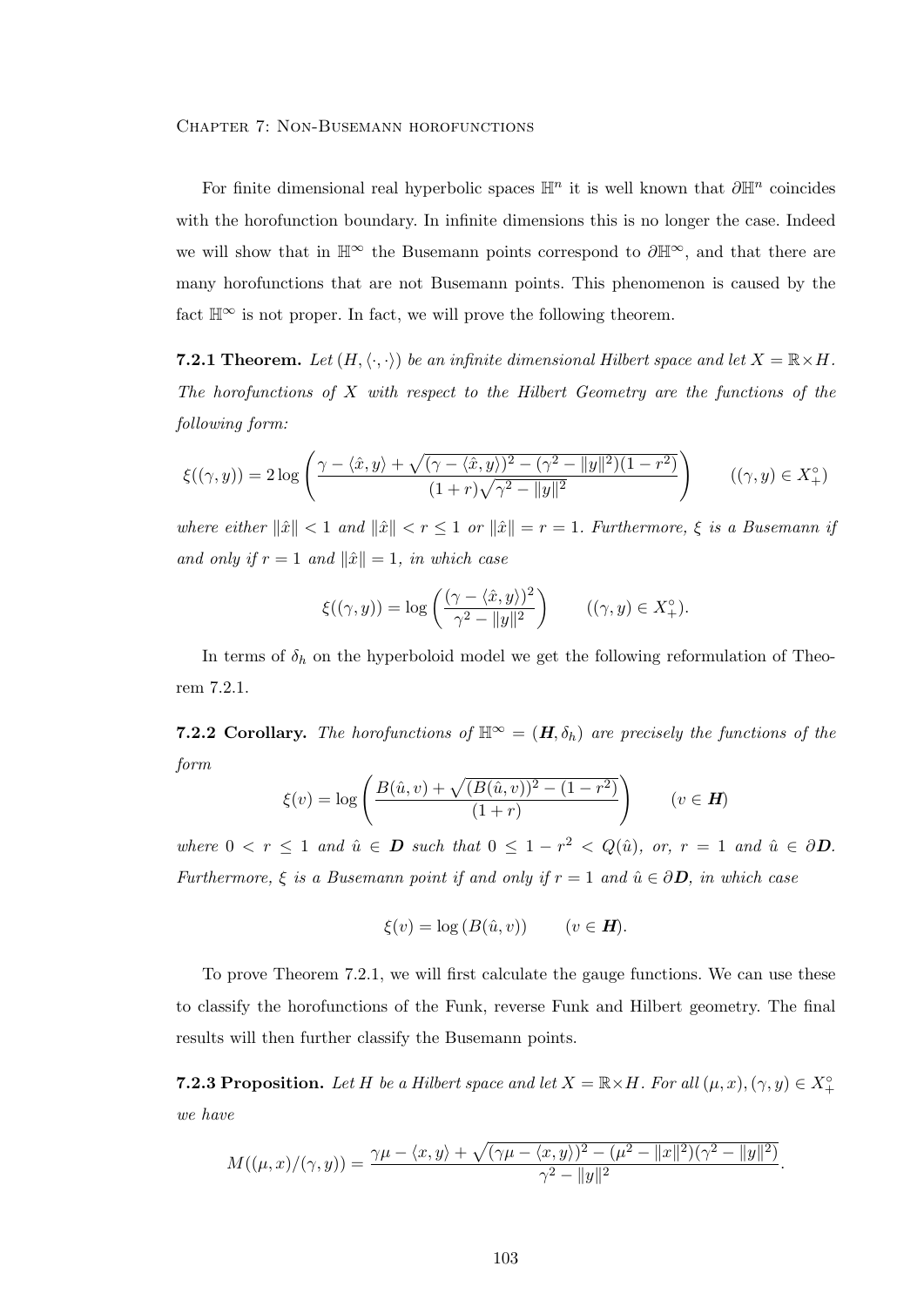Proof. We know that

$$
M((\mu, x)/(\gamma, y)) = \inf \{ \beta > 0 : (\mu, x) \le \beta(\gamma, y) \}
$$
  
=  $\inf \{ \beta > 0 : (\gamma \beta - \mu)^2 \ge ||\beta y - x||^2 \text{ and } \gamma \beta - \mu \ge 0 \}.$ 

So we have to solve

$$
(\gamma \beta - \mu)^2 - ||\beta y - x||^2 = (\gamma^2 - ||y||^2)\beta^2 - 2(\gamma \mu - \langle x, y \rangle)\beta + (\mu^2 - ||x||^2) = 0,
$$

which has solutions

$$
\beta_{\pm} = \frac{\gamma \mu - \langle x, y \rangle \pm \sqrt{(\gamma \mu - \langle x, y \rangle)^2 - (\mu^2 - x^2)(\gamma^2 - ||y||^2)}}{\gamma^2 - ||y||^2}.
$$

Note though, that

$$
\gamma\beta_{-} - \mu = \gamma \frac{\gamma\mu - \langle x, y \rangle - \sqrt{(\gamma\mu - \langle x, y \rangle)^2 - (\mu^2 - ||x||^2)(\gamma^2 - ||y||^2)}}{\gamma^2 - ||y||^2} - \mu
$$
  
\n
$$
= \gamma \frac{(\gamma\mu - \langle x, y \rangle)^2 - (\gamma\mu - \langle x, y \rangle)^2 + (\mu^2 - ||x||^2)(\gamma^2 - ||y||^2)}{(\gamma\mu - \langle x, y \rangle + \sqrt{(\gamma\mu - \langle x, y \rangle)^2 - (\mu^2 - ||x||^2)(\gamma^2 - ||y||^2)})(\gamma^2 - ||y||^2)} - \mu
$$
  
\n
$$
= \frac{\gamma(\mu^2 - ||x||^2)}{\gamma\mu - \langle x, y \rangle + \sqrt{(\gamma\mu - \langle x, y \rangle)^2 - (\mu^2 - ||x||^2)(\gamma^2 - ||y||^2)}} - \mu
$$
  
\n
$$
\leq \frac{\gamma(\mu^2 - ||x||^2)}{\gamma\mu - ||x|| ||y|| + \sqrt{(\gamma\mu - ||x|| ||y||)^2 - (\mu^2 - ||x||^2)(\gamma^2 - ||y||^2)}} - \mu
$$
  
\n
$$
= \frac{\gamma(\mu^2 - ||x||^2)}{\gamma\mu - ||x|| ||y|| + |\mu ||y|| - \gamma ||x|||} - \mu
$$
  
\n
$$
= \frac{\mu ||x|| ||y| - \gamma ||x||^2 - |\mu^2 ||y|| - \mu \gamma ||x|||}{\gamma\mu - ||x|| ||y|| + |\mu ||y|| - \gamma ||x|||}.
$$

We find that if  $\mu||y|| < \gamma ||x||$ , then clearly  $\gamma \beta_- - \mu < 0$ . If  $\mu||y|| \ge \gamma ||x||$ , then consider

$$
\gamma \beta_{-} - \mu \leq \frac{\mu ||x|| ||y|| - \gamma ||x||^2 - \mu^2 ||y|| + \mu \gamma ||x||}{\gamma \mu - ||x|| ||y|| + \mu ||y|| - \gamma ||x||}
$$
  
= 
$$
\frac{(\mu ||y|| - \gamma ||x||)(||x|| - \mu)}{(\gamma + ||y||)(\mu - ||x||)} = -\frac{\mu ||y|| - \gamma ||x||}{\gamma + ||y||} \leq 0.
$$

Hence we find that  $M((\mu, x)/(\gamma, y)) = \beta_+$ .

For all  $u, v \in X_+$  we can rewrite this result using the quadratic and bilinear forms as

$$
M(u/v) = \frac{B(u, v) + \sqrt{B(u, v)^2 - Q(u)Q(v)}}{Q(v)}.
$$

Note that if  $u, v \in \mathbf{H}$ , then using Proposition 7.2.3 we find

$$
\frac{1}{2}d_H(u, v) = \frac{1}{2}\log(M(u/v)M(v/u))
$$
  
=  $\log(B(u, v) + \sqrt{B(u, v)^2 - 1}) = \cosh^{-1}(B(u, v)),$ 

which shows that indeed on  $X_+$  the hyperbolic metric  $\delta_h$  coincides with Birkhoff's version of Hilbert's metric  $\frac{1}{2}d_H$ . We also need the following basic result from functional analysis.

 $\Box$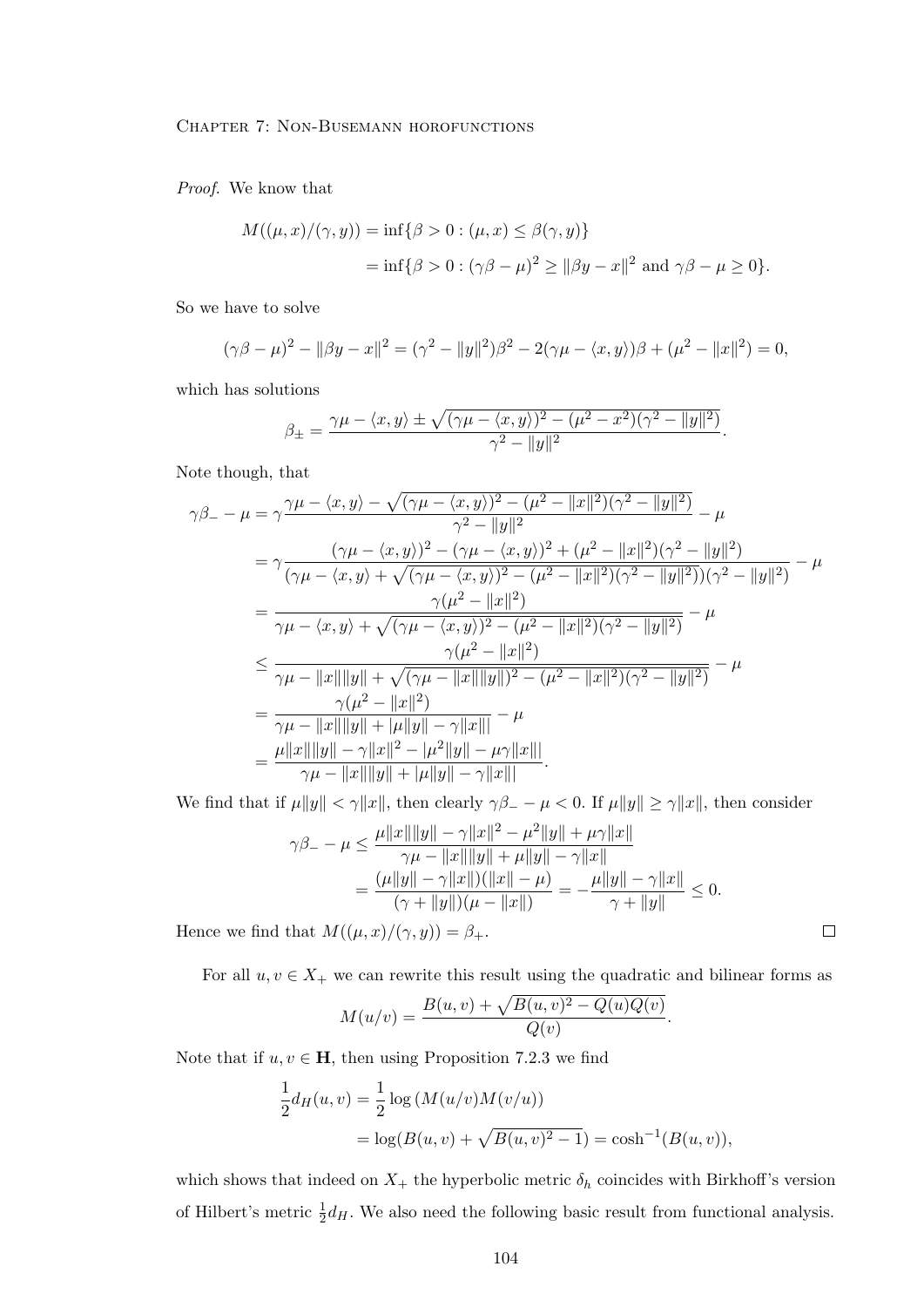**7.2.4 Lemma.** Let  $(x_{\alpha})$  be a net in a Hilbert space H such that  $x_{\alpha}$  converges in the weak topology to some  $x \in H$  and  $(\|x_\alpha\|)$  converges to some  $r \geq 0$ . Then  $r \geq \|x\|$ . Moreover, if  $r = ||x||$ , then  $(x_{\alpha})$  converges to x in the norm topology.

Proof. Note that

$$
||x||^2 = \lim_{\alpha} |\langle x, x_{\alpha} \rangle| \le \lim_{\alpha} ||x|| ||x_{\alpha}|| = r ||x||.
$$

Now suppose that  $r = ||x||$ . Then

$$
\lim_{\alpha} \|x - x_{\alpha}\|^2 = \lim_{\alpha} \|x\|^2 + \|x_{\alpha}\|^2 - 2\langle x, x_{\alpha} \rangle = 0.
$$

Using this we can now characterise the horofunctions of the Hilbert geometry of the spin factor as follows.

**7.2.5 Theorem.** Let H be an infinite dimensional Hilbert space and let  $X = \mathbb{R} \times H$ . The horofunctions of  $X$  with respect to the Hilbert geometry are precisely the functions of the following form:

$$
\xi((\gamma, y)) = 2\log\left(\frac{\gamma - \langle \hat{x}, y \rangle + \sqrt{(\gamma - \langle \hat{x}, y \rangle)^2 - (\gamma^2 - \|y\|^2)(1 - r^2)}}{(1 + r)\sqrt{\gamma^2 - \|y\|^2}}\right) \qquad ((\gamma, y) \in X_+^\circ)
$$

where either  $\|\hat{x}\| < 1$  and  $\|\hat{x}\| < r \leq 1$  or  $\|\hat{x}\| = r = 1$ .

*Proof.* Let  $((1, x_{\alpha}))$  be a net in  $X^{\circ}_{+}$  such that  $d_{H}(\cdot, (1, x_{\alpha})) - d_{H}((1, 0), (1, x_{\alpha}))$  converges to a horofunction. By taking a subnet we may assume that  $(x_{\alpha})$  weakly converges to some  $\hat{x} \in H$  as the unit ball is weakly compact and  $(\|x_\alpha\|)$  converges to some  $r \leq 1$ . Note that by Lemma 7.2.4,  $r \ge ||\hat{x}||$ . Let  $(\gamma, y) \in X^{\circ}_+$ . Using Proposition 7.2.3 we find

$$
M((1, x_{\alpha})/(1, 0)) = 1 + ||x_{\alpha}||
$$
  
\n
$$
M((1, 0))/(1, x_{\alpha})) = \frac{1 + ||x_{\alpha}||}{1 - ||x_{\alpha}||^{2}}
$$
  
\n
$$
M((1, x_{\alpha})/( \gamma, y)) = \frac{\gamma - \langle x_{\alpha}, y \rangle + \sqrt{(\gamma - \langle x_{\alpha}, y \rangle)^{2} - (1 - ||x_{\alpha}||^{2})(\gamma^{2} - ||y||^{2})}}{\gamma^{2} - ||y||^{2}}
$$
  
\n
$$
M((\gamma, y))/(1, x_{\alpha})) = \frac{\gamma - \langle x_{\alpha}, y \rangle + \sqrt{(\gamma - \langle x_{\alpha}, y \rangle)^{2} - (1 - ||x_{\alpha}||^{2})(\gamma^{2} - ||y||^{2})}}{1 - ||x_{\alpha}||^{2}}.
$$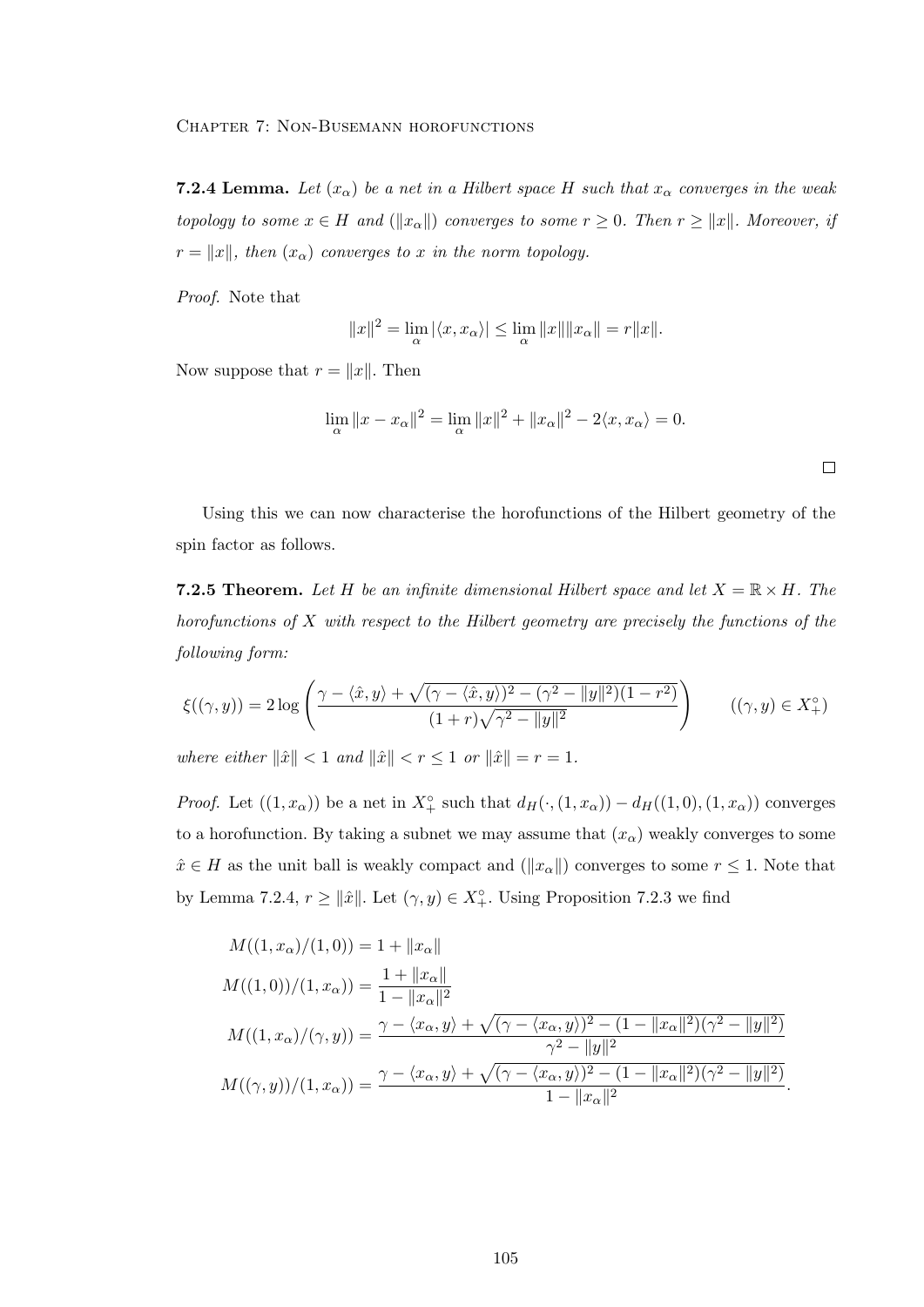Hence

$$
i((1, x_{\alpha}))((\gamma, y)) = \log(M((\gamma, y)/(1, x_{\alpha}))M((1, x_{\alpha})/(\gamma, y)))
$$
  
- 
$$
\log(M((1, 0)/(1, x_{\alpha}))M((1, x_{\alpha})/(1, 0)))
$$
  
= 
$$
2 \log \left( \frac{\gamma - \langle x_{\alpha}, y \rangle + \sqrt{(\gamma - \langle x_{\alpha}, y \rangle)^2 - (1 - ||x_{\alpha}||^2)(\gamma^2 - ||y||^2)}}{\sqrt{\gamma^2 - ||y||^2}\sqrt{1 - ||x_{\alpha}||^2}} \right)
$$
  
- 
$$
2 \log \left( \frac{1 + ||x_{\alpha}||}{\sqrt{1 - ||x_{\alpha}||^2}} \right)
$$
  
= 
$$
2 \log \left( \frac{\gamma - \langle x_{\alpha}, y \rangle + \sqrt{(\gamma - \langle x_{\alpha}, y \rangle)^2 - (1 - ||x_{\alpha}||^2)(\gamma^2 - ||y||^2)}}{(1 + ||x_{\alpha}||)\sqrt{\gamma^2 - ||y||^2}} \right).
$$

Taking the limit gives us

$$
\xi((\gamma,y)) = 2\log\left(\frac{\gamma - \langle \hat{x}, y \rangle + \sqrt{(\gamma - \langle \hat{x}, y \rangle)^2 - (\gamma^2 - \|y\|^2)(1 - r^2)}}{(1 + r)\sqrt{\gamma^2 - \|y\|^2}}\right).
$$

Note that if  $r = \|\hat{x}\| < 1$ , then  $\xi = i(1, \hat{x})$ . So  $r > \|\hat{x}\|$ , if  $\|\hat{x}\| < 1$ .

Now suppose that a function is of the form as described above. Note that all we need to do is find a net  $((1, x_{\alpha}))$  in  $X^{\circ}_{+}$  such that  $(x_{\alpha})$  converges weakly to  $\hat{x}$  and  $(\|x_{\alpha}\|)$  converges to r. Then it will give rise to the desired horofunction by the above. If  $\|\hat{x}\|=1$ , consider the sequence  $((1,(1-\frac{1}{n}))$  $(\frac{1}{n})\hat{x}$ ), clearly this sequence converges strongly to  $(1,\hat{x})$  and gives rise to a horofunction by the above. If  $\|\hat{x}\| < 1$ , then let  $(e_n)$  be an orthonormal sequence in H, which exists as  $\dim(H) = \infty$ , and consider the sequence  $((1, \hat{x} + \sqrt{r^2 - ||\hat{x}||^2}e_n))$ . Note that  $(\hat{x} + \sqrt{r^2 - ||\hat{x}||^2}e_n)$  converges weakly to  $\hat{x}$ , since  $(e_n)$  converges weakly to 0. Also note that

$$
\lim_{n \to \infty} \|\hat{x} + \sqrt{r^2 - \|\hat{x}\|^2} e_n\|^2 = \lim_{n \to \infty} r^2 + 2\sqrt{r^2 - \|\hat{x}\|^2} \langle \hat{x}, e_n \rangle = r^2.
$$

In a similar way we find the horofunctions of the reverse-Funk and Funk geometry.

**7.2.6 Theorem.** Let H be an infinite dimensional Hilbert space and let  $X = \mathbb{R} \times H$ . The horofunctions of  $X$  with respect to the reverse Funk geometry are precisely the functions of the following form:

$$
\xi((\gamma, y)) = \log \left( \frac{\gamma - \langle \hat{x}, y \rangle + \sqrt{(\gamma - \langle \hat{x}, y \rangle)^2 - (\gamma^2 - ||y||^2)(1 - r^2)}}{(1 + r)(\gamma^2 - ||y||^2)} \right) \qquad ((\gamma, y) \in X_+^{\circ})
$$

where either  $\|\hat{x}\| < 1$  and  $\|\hat{x}\| < r \leq 1$  or  $\|\hat{x}\| = r = 1$ .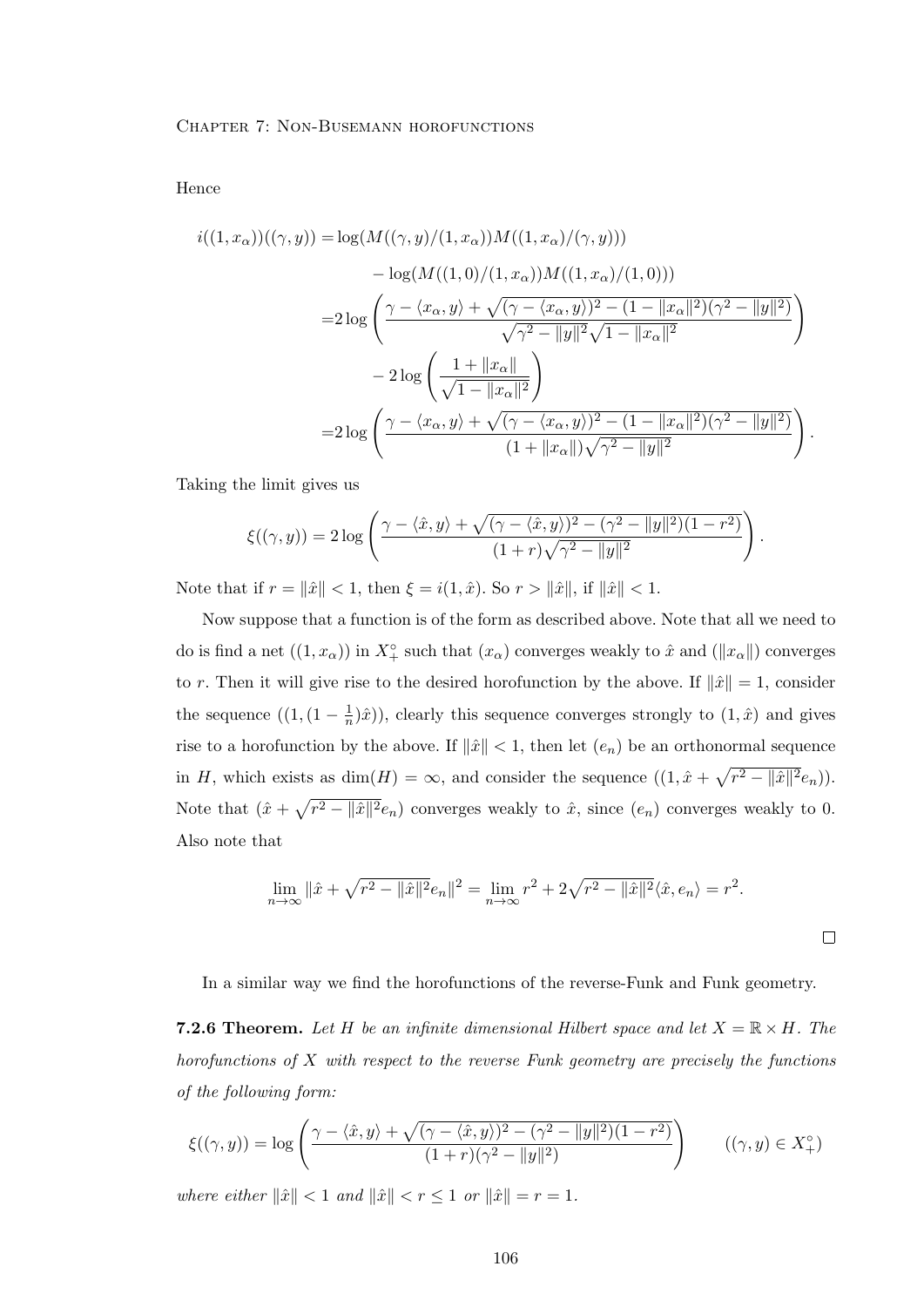**7.2.7 Theorem.** Let H be an infinite dimensional Hilbert space and let  $X = \mathbb{R} \times H$ . The horofunctions of  $X$  with respect to the Funk geometry are precisely the functions of the following form:

$$
\xi((\gamma, y)) = \log \left( \frac{\gamma - \langle \hat{x}, y \rangle + \sqrt{(\gamma - \langle \hat{x}, y \rangle)^2 - (\gamma^2 - ||y||^2)(1 - r^2)}}{(1 + r)} \right) \qquad ((\gamma, y) \in X_+^{\circ})
$$

where either  $\|\hat{x}\| < 1$  and  $\|\hat{x}\| < r \leq 1$  or  $\|\hat{x}\| = r = 1$ .

Note that the proof of Theorem 7.2.5 also shows that  $\xi$  is a Busemann point if  $\|\hat{x}\| = 1$ . We can show that these are the only horofunctions that are Busemann points.

**7.2.8 Theorem.** Let H be an infinite dimensional Hilbert space and let  $X = \mathbb{R} \oplus H$ , let  $\hat{x} \in H$  and  $\|\hat{x}\| \leq r \leq 1$  and let

$$
\xi((\gamma, y)) = \log \left( \frac{\gamma - \langle \hat{x}, y \rangle + \sqrt{(\gamma - \langle \hat{x}, y \rangle)^2 - (\gamma^2 - ||y||^2)(1 - r^2)}}{(1 + r)\sqrt{\gamma^2 - ||y||^2}} \right) \qquad ((\gamma, y) \in X_+^{\circ})
$$

be a horofunction. Then  $\xi$  is a Busemann point of the Hilbert geometry if and only if  $\|\hat{x}\| = r = 1.$ 

*Proof.* In Theorem 7.2.5 we already proved that if  $\|\hat{x}\| = r = 1$ , then  $\xi$  is a Busemann point. Now suppose that  $\xi$  is a Busemann point and let  $((1, x_{\alpha}))$  be an almost geodesic net such that  $i((1, x_{\alpha}))$  converges to ξ. Combining Proposition 6.1.3 and Theorem 7.2.5 gives us that  $d_H((1,0), (1, x_\alpha))$  is not bounded, so  $\lim_{\alpha} ||x_\alpha|| = r = 1$ . Note that we can rewrite the horofunction as

$$
\xi((1, y)) = \log \left( \frac{(1 - \langle \hat{x}, y \rangle)^2}{1 - \|y\|^2} \right). \qquad ((1, y) \in X_+^{\circ})
$$

Now suppose  $\|\hat{x}\| < 1$ . Let  $\epsilon > 0$  and let A be such that for all  $\alpha' \geq \alpha \geq A$  we have

$$
\varepsilon + d_H((1,0),(1,x_{\alpha'})) \ge d_H((1,0),(1,x_{\alpha})) + d_H((1,x_{\alpha}),(1,x_{\alpha'}))
$$

As in the proof of Theorem 7.2.5, using Proposition 7.2.3 we find

$$
\varepsilon \ge \log \left( \frac{(1 + \|x_{\alpha}\|)^2}{1 - \|x_{\alpha}\|^2} \right) - \log \left( \frac{(1 + \|x_{\alpha'}\|)^2}{1 - \|x_{\alpha'}\|^2} \right) + 2 \log \left( \frac{1 - \langle x_{\alpha}, x_{\alpha'} \rangle + \sqrt{(1 - \langle x_{\alpha}, x_{\alpha'} \rangle)^2 - (1 - \|x_{\alpha}\|^2)(1 - \|x_{\alpha'}\|^2)}}{\sqrt{1 - \|x_{\alpha'}\|^2} \sqrt{1 - \|x_{\alpha}\|^2}} \right).
$$

Taking the exponential we find

$$
e^{\frac{1}{2}\varepsilon} \geq \frac{1 - \langle x_{\alpha}, x_{\alpha'} \rangle + \sqrt{(1 - \langle x_{\alpha}, x_{\alpha'} \rangle)^2 - (1 - ||x_{\alpha}||^2)(1 - ||x_{\alpha'}||^2)}}{(1 - ||x_{\alpha}||)(1 + ||x_{\alpha'}||)}.
$$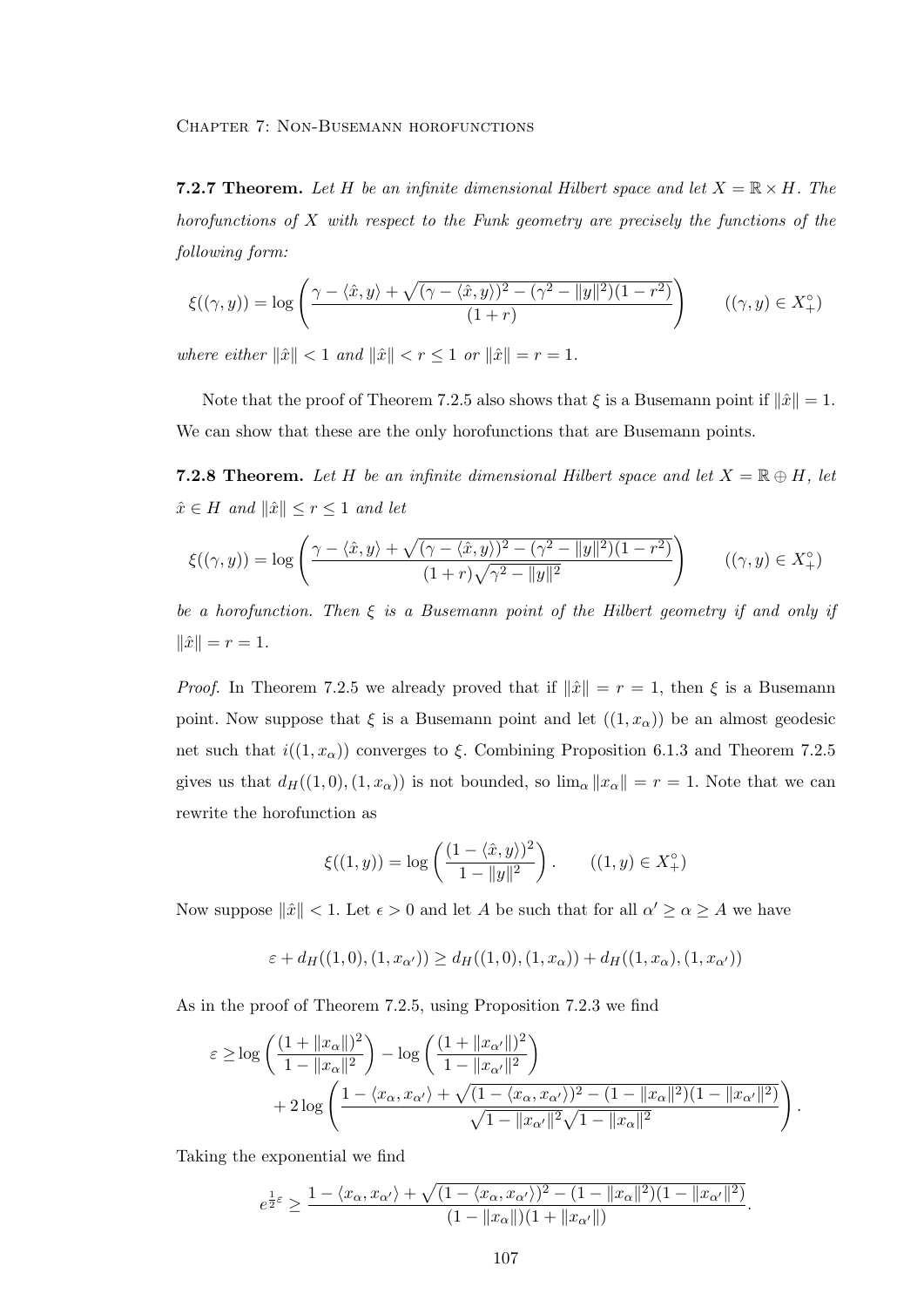As this holds for all  $\alpha' \geq \alpha$ , we can take the limit with respect to  $\alpha'$  to get

$$
e^{\frac{1}{2}\varepsilon} \ge \lim_{\alpha'} \frac{1 - \langle x_{\alpha}, x_{\alpha'} \rangle + \sqrt{(1 - \langle x_{\alpha}, x_{\alpha'} \rangle)^2 - (1 - ||x_{\alpha}||^2)(1 - ||x_{\alpha'}||^2)}}{(1 - ||x_{\alpha}||)(1 + ||x_{\alpha'}||)}
$$
  
= 
$$
\frac{1 - \langle x_{\alpha}, \hat{x} \rangle}{1 - ||x_{\alpha}||}.
$$

Finally, as this holds for all  $\alpha \geq A$ , we can take the limit with respect to  $\alpha$  to find

$$
e^{\frac{1}{2}\varepsilon} \ge \lim_{\alpha} \frac{1 - \langle x_{\alpha}, \hat{x} \rangle}{1 - \|x_{\alpha}\|} = \infty,
$$

which is a contradiction.

Using similar arguments we can obtain the same result for the Busemann points of the reverse-Funk and Funk geometry.

**7.2.9 Theorem.** Let H be an infinite dimensional Hilbert space and let  $X = \mathbb{R} \oplus H$ , let  $\hat{x} \in H$  and  $\|\hat{x}\| \leq r \leq 1$  and let

$$
\xi((\gamma, y)) = \log \left( \frac{\gamma - \langle \hat{x}, y \rangle + \sqrt{(\gamma - \langle \hat{x}, y \rangle)^2 - (\gamma^2 - ||y||^2)(1 - r^2)}}{(1 + r)(\gamma^2 - ||y||^2)} \right) \qquad ((\gamma, y) \in X_+^{\circ})
$$

be a horofunction. Then  $\xi$  is a Busemann point of the reverse Funk geometry if and only if  $\|\hat{x}\| = r = 1$ .

**7.2.10 Theorem.** Let H be an infinite dimensional Hilbert space and let  $X = \mathbb{R} \oplus H$ , let  $\hat{x} \in H$  and  $\|\hat{x}\| \leq r \leq 1$  and let

$$
\xi((\gamma, y)) = \log \left( \frac{\gamma - \langle \hat{x}, y \rangle + \sqrt{(\gamma - \langle \hat{x}, y \rangle)^2 - (\gamma^2 - ||y||^2)(1 - r^2)}}{(1 + r)} \right) \qquad ((\gamma, y) \in X_+^{\circ})
$$

be a horofunction. Then  $\xi$  is a Busemann point of the Funk geometry if and only if  $\|\hat{x}\|$  =  $r=1$ .

Theorem 7.2.1 follows from Theorem 7.2.5 and Theorem 7.2.8.

# 7.3 The horofunction boundary of JH-algebras

Finally we will classify the horofunction boundary of unital JH-algebras which are a special class of Jordan algebras.

7.3.1 Definition. Let  $(X, \langle \cdot, \cdot \rangle)$  be a Jordan Algebra with an inner product which is associative with the Jordan product, i.e.

$$
\langle xy, z \rangle = \langle y, xz \rangle.
$$

 $\Box$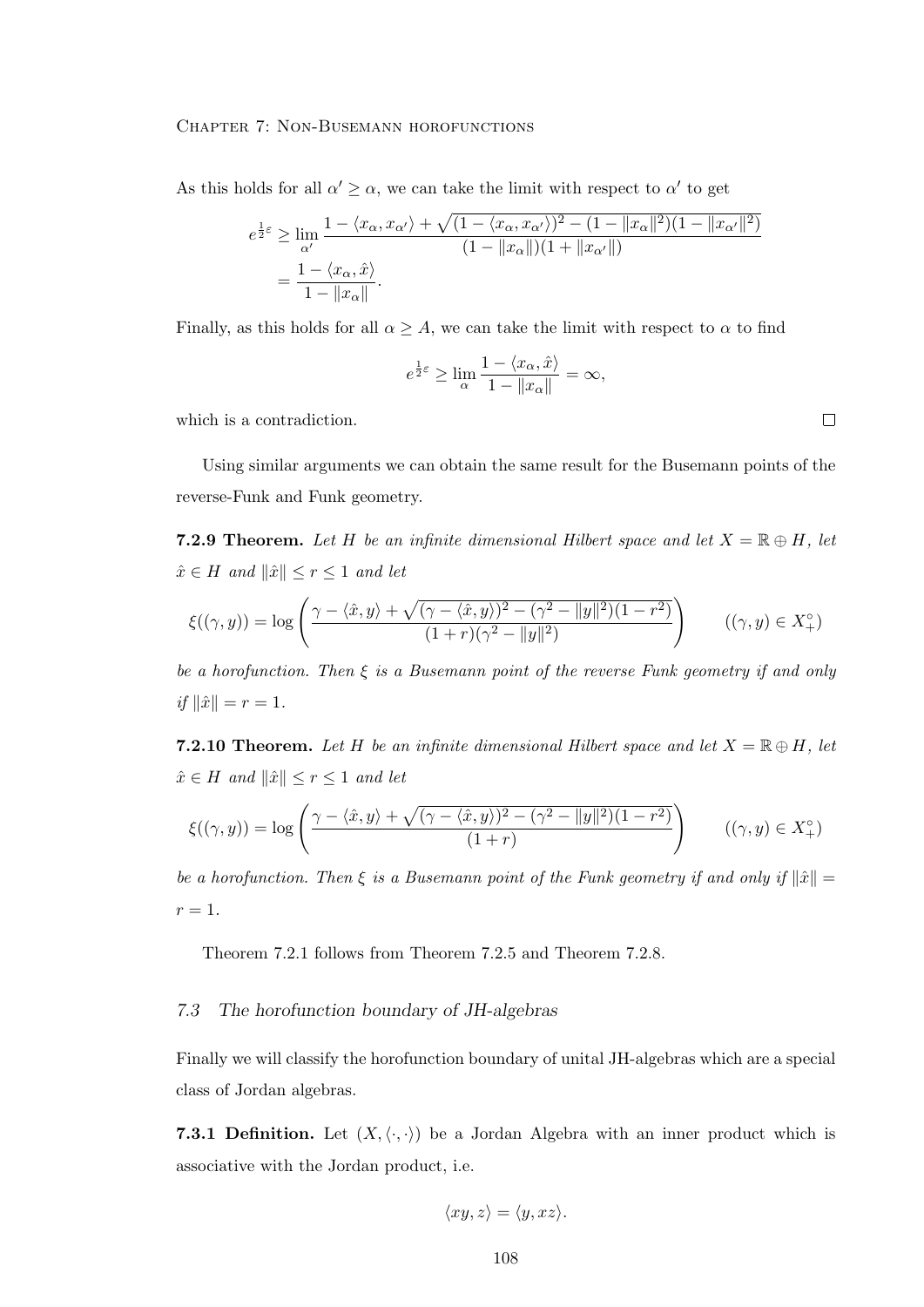If X is a Hilbert space we call X a JH-algebra. If furthermore X has a unit we call X a unital JH-algebra.

Note that a finite dimensional JH-algebra is a Euclidean Jordan Algebra and recall that a Jordan algebra can be equipped with the cone of squares  $X_+ = \{x^2 : x \in X\}$ . It was observed by Roelands and Wortel that unital JH-algebras can be characterised in the following way.

7.3.2 Theorem. A unital JH-algebra is a finite direct sum of finite dimensional unital formally real Jordan Algebras and spin factors.

This result and its proof can be found in [61, Lemma 7.15]. As mentioned in Chapter 4 the finite dimensional unital formally real Jordan algebras are exactly the unital Euclidean Jordan algebras. It is known by the Jordan-von Neumann-Wigner theorem [56] that the unital Euclidean Jordan algebras can be classified as finite direct sums of the spaces of self-adjoint matrices over  $\mathbb{R}, \mathbb{C}$  or the quarternions  $\mathbb{H}$ , the  $3 \times 3$ -matrices over the octonions O, or finite dimensional spin factors. We will not require this classification for our purposes as the horofunction boundary of the unital Euclidean Jordan algebras is fully classified by Lemmens, Lins, Nussbaum and Wortel.

**7.3.3 Theorem** (Theorem 5.6 [41]). Let X be a unital Euclidean Jordan algebra with unit e and cone  $X_+$ . If we use e as base point, then the following assertions hold:

(i) The horofunctions of the Funk geometry are precisely the functions of the following form

$$
\xi_F(x) = d_R(x^{-1}, z)
$$
  $(x \in X_+^{\circ}),$ 

where  $z \in \partial X_+$  with  $||z||_e = 1$ .

(ii) The horofunctions of the reverse-Funk geometry are precisely the functions of the following form

$$
\xi_R(x) = d_R(x, y) \qquad (x \in X_+^\circ),
$$

where  $y \in \partial X_+$  with  $||y||_e = 1$ .

(iii) The horofunctions of the Hilbert geometry are precisely the functions of the following form

$$
\xi_H(x) = d_R(x^{-1}, z) + d_R(x, y)
$$
  $(x \in X_+^{\circ}),$ 

where  $y, z \in \partial X_+$  with  $||y||_e = ||z||_e = 1$  and  $yz = 0$ .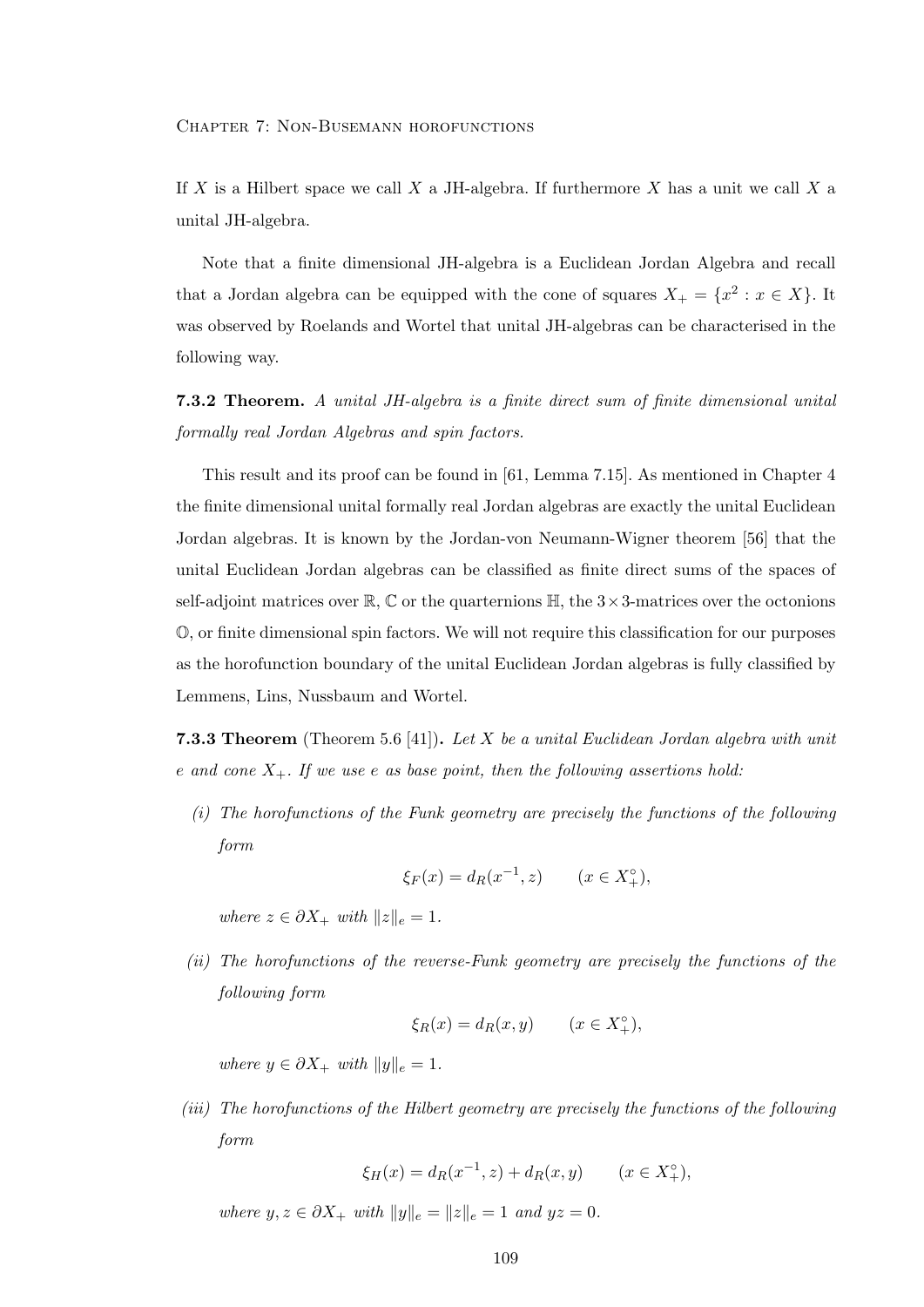Recall that we have referred to a part of this theorem before in Section 4.2. Combined with our own classification of the horofunction boundary of the spin factors in Section 7.2 we can find the horofunction boundary of general unital JH-algebras. For this we will first study the horofunction boundary of finite direct sums of order-unit spaces.

Let  $\{(X_k,(X_k)_+,e_k): 1 \leq k \leq n\}$  be a set of order-unit spaces and consider

$$
X = \bigoplus_{k=1}^{n} X_k
$$

the direct sum. First note that

$$
X_{+} = \bigotimes_{k=1}^{n} (X_{k})_{+}
$$

is a cone of X. It follows that  $(X, X_+, (e_1, \ldots, e_k))$  is an order-unit space. Indeed, for any  $x = (x_1, \ldots, x_n) \in X$  we can take  $M = \max\{M_k : x_k \leq M_k e_k\}$  and we find that  $Me-x \in X_+$ . We denote  $\pi_k : X \to X_k$ , given by  $\pi_k((x_1, \ldots, x_n)) = x_k$  for  $(x_1, \ldots, x_n) \in X$ , to be the linear projections maps onto  $X_k$ . Note that if  $\varphi \in S(X)$  is a state, then as  $\varphi$ is linear and positive on the subspace  $\{x \in X : \pi_i(x) = 0 \text{ for all } i \neq k\}$  we can find  $\varphi_k \in S(X_k)$  and  $\lambda_k \in [0,1]$  such that  $\sum_{k=1}^n \lambda_k = 1$  and

$$
\varphi(x) = \sum_{k=1}^{n} \lambda_k \varphi_k(\pi_k(x))
$$

i.e., a state of X is the convex combination of states of  $X_k$ . From this it follows that the pure states are given by

$$
E(X) = \{ \varphi_k \circ \pi_k \in X' : k \in \{1, \ldots, n\}, \varphi_k \in E(X_k) \}
$$

i.e., the pure states of X are the composition of a linear projection  $\pi_k$  and a pure state of  $X_k$ . We can use this to find the horofunctions of the Funk and reverse-Funk geometry of X in terms of the horofunctions of the Funk and reverse-Funk geometry of  $X_k$ . First though we will show the following "Pigeonhole principle" for nets.

**7.3.4 Proposition.** Let X be a set, let  $(x_{\alpha})_{\alpha \in J}$  be a net in X and let  $f : X \to \{1, \ldots, n\}$ be a map. We define  $J_i = \{ \alpha \in J : f(x_\alpha) = i \}$ . Then for some  $1 \le i \le n$  we have that  $(x_\alpha)_{\alpha \in J_i}$  is a subnet of  $(x_\alpha)_{\alpha \in J}$ .

*Proof.* To prove this all we need to show is that there is an  $i \in \{1, \ldots, n\}$  such that for all  $\alpha, \beta \in J$  there is a  $\gamma \in J_i$  such that  $\alpha, \beta \leq \gamma$ . Suppose this is not true. Then we can find  $\alpha_1,\ldots,\alpha_n,\beta_1,\ldots,\beta_n\in J$  such that there is no  $\gamma\in J_i$  such that  $\alpha_i,\beta_i\leq\gamma$ . However as J is directed there is a  $\gamma \in J$  such that  $\alpha_1, \ldots, \alpha_n, \beta_1, \ldots, \beta_n \leq \gamma$ . Since  $J = \bigcup_{i=1}^n J_i$  this is a contradiction.  $\Box$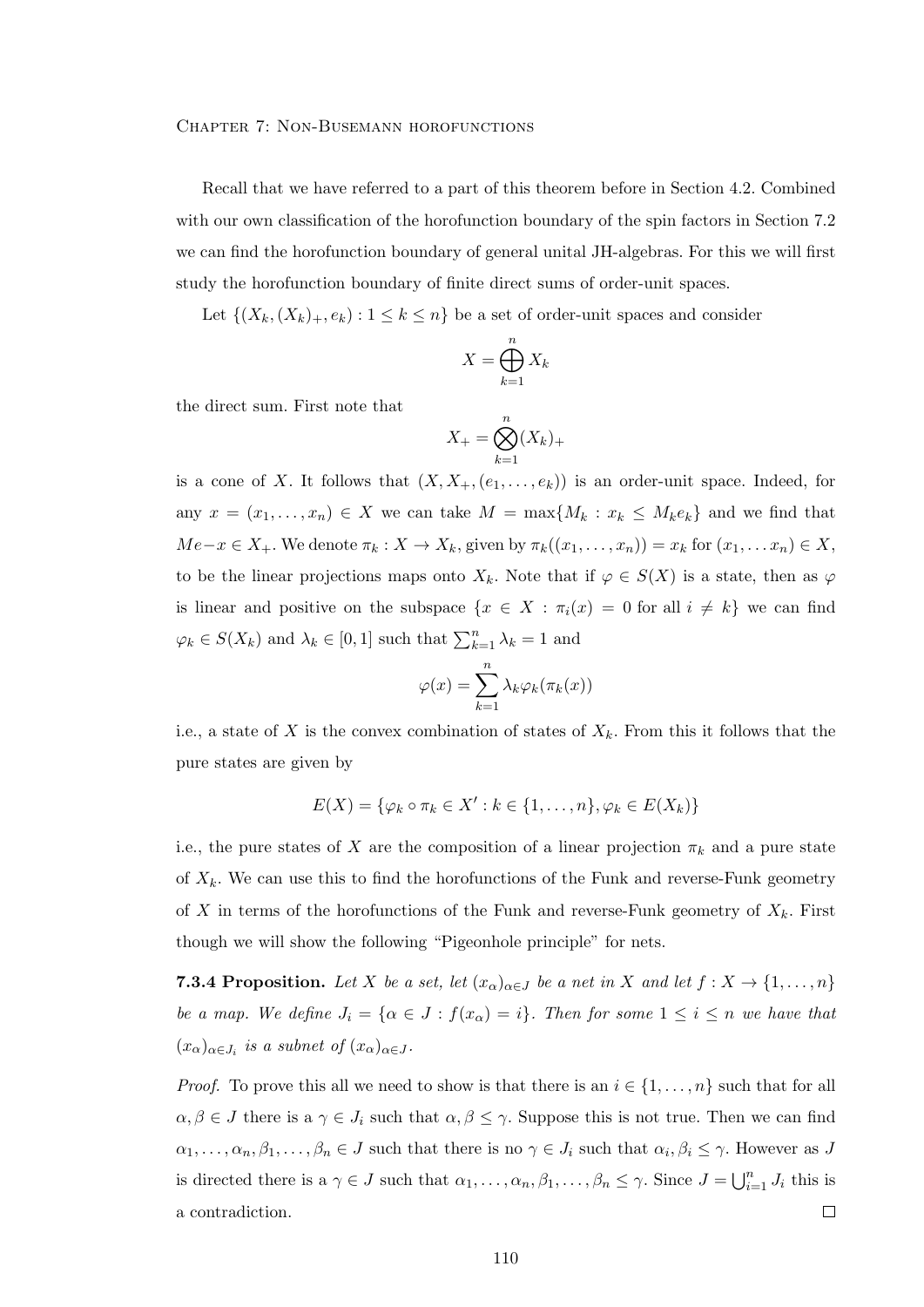We will now classify the horofunctions of the direct sum space. We will do this in two steps. We will first classify the set  $\overline{i_R(X_+^{\circ})}$ . Then we further classify which of these functions are horofunctions.

**7.3.5 Theorem.** Let  $\{(X_k, (X_k)_+, e_k) : 1 \leq k \leq n\}$  be a set of order-unit spaces and let  $\bigoplus_{k=1}^n X_k$  be an order-unit space with cone  $X_+ = \bigotimes (X_k)_+$ . The horofunctions of the reverse Funk geometry are precisely the functions of the form

$$
\xi_R(y) = \max_k \xi_k(\pi_k(y)) + \log(r_k) \qquad (y \in X_+^\circ)
$$

where for all  $k \in \{1, \ldots, n\}$  we have  $\xi_k \in \overline{i_R((X_k)_{+}^{\circ})}$  and  $r_k \in [0,1]$  with  $\max_k r_k = 1$  such that for some k we have that  $r_k = 0$  or  $\xi_k$  is a horofunction.

*Proof.* Let  $e = (e_1, \ldots, e_n)$  be an order-unit of X. Let  $S(X_k)$  be the state space of  $X_k$ with respect to  $e_k$ , and let  $S(X)$  be the state space of X with respect to e. Let  $x, y \in X_+$ and recall that by Proposition 6.2.5 we have

$$
M(x/y) = \sup_{\varphi \in E(X)} \frac{\varphi(x)}{\varphi(y)}.
$$

Since the pure states of X are the composition of a projection on  $X_k$  for some k and a pure state of  $X_k$  we find

$$
M(x/y) = \max_{k} \sup_{\varphi \in E(X_k)} \frac{\varphi(\pi_k(x))}{\varphi(\pi_k(y))}.
$$

Now let  $\xi_R \in \overline{i_R(X_+^{\circ})}$  and let  $(x_{\alpha})$  be a net in  $X_+^{\circ}$  such that  $(i_R(x_{\alpha}))$  converges to  $\xi_R$ . By taking a further subnet if necessary, we may assume that  $(i_R(\pi_k(x_\alpha)))$  converges to some  $\xi_k \in \overline{i_R((X_k)^{\circ}_+)}$  for all k. Fix  $y \in X_+$  and define  $z_\alpha = M(x_\alpha/e)^{-1}x_\alpha$ . Consider

$$
i_R(x_\alpha)(y) = d_R(y, x_\alpha) - d_R(e, x_\alpha)
$$
  
=  $\log(M(z_\alpha/y)) - \log(M(z_\alpha/e))$   
=  $\log \left( \max_k \sup_{\varphi \in E(X_k)} \frac{\varphi(\pi_k(z_\alpha))}{\varphi(\pi_k(y))} \right).$ 

So for each  $\alpha$  and  $y$  we can find  $k$  such that

$$
i_{R}(x_{\alpha})(y) = \log \left( \sup_{\varphi \in E(X_{k_{\alpha},y})} \frac{\varphi(\pi_{k_{\alpha},y}(z_{\alpha}))}{\varphi(\pi_{k_{\alpha},y}(y))} \right).
$$

By Proposition 7.3.4 there exists a  $k_y \in \{1, \ldots, n\}$  such that there is a subnet for which

$$
\lim_{\alpha} i_R(x_{\alpha})(y) = \lim_{\alpha} \log \left( \sup_{\varphi \in E(X_{k_y})} \frac{\varphi(\pi_{k_y}(z_{\alpha}))}{\varphi(\pi_{k_y}(y))} \right) = \lim_{\alpha} \log(M(\pi_{k_y}(z_{\alpha})/\pi_{k_y}(y))).
$$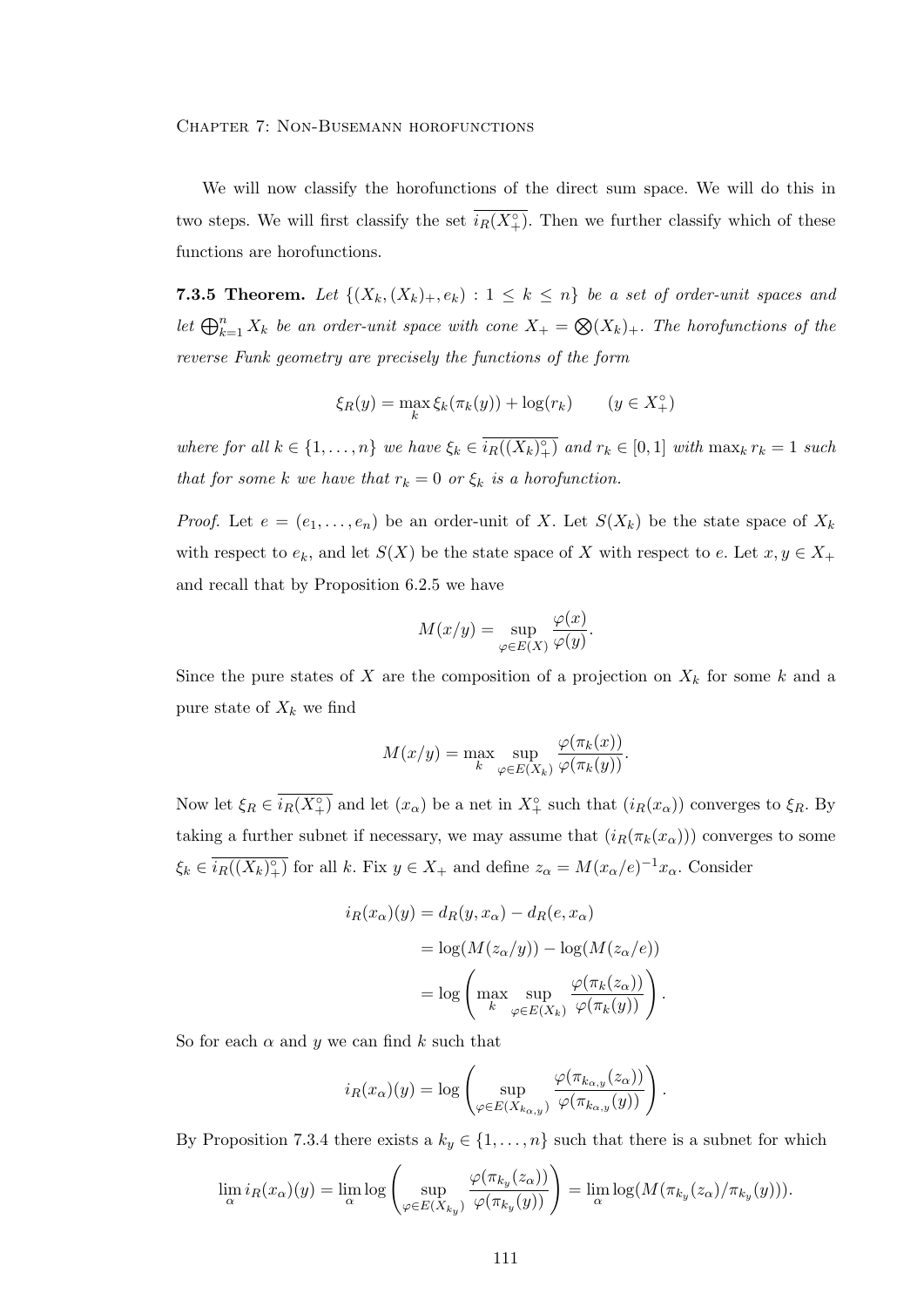Note that, since  $z_{\alpha} = M(x_{\alpha}/e)^{-1}x_{\alpha} \in X^{\circ}_{+}$ , for all k we find that  $0 < M(\pi_k(z_{\alpha})/\pi_k(e)) \leq 1$ . So we may assume that, by taking a further subnet if necessary, that  $(M(\pi_k(z_\alpha)/\pi_k(e)))$ converges to some  $r_k \in [0,1]$  for all k. Furthermore note that, as  $y \in X^{\circ}_{+}$ , we have  $d_R(\pi_{k_y}(y), e_{k_y}) < \infty$ . So if  $\lim_{\alpha} M(\pi_{k_y}(z_{\alpha})/\pi_{k_y}(e)) = 0$ , then

$$
\lim_{\alpha} i_R(z_{\alpha})(y) = \lim_{\alpha} d_R(\pi_{k_y}(y), \pi_{k_y}(z_{\alpha}))
$$
  

$$
\leq \lim_{\alpha} d_R(\pi_{k_y}(y), e_{k_y}) + d_R(e_{k_y}, \pi_{k_y}(z_{\alpha})) = -\infty,
$$

which contradicts  $\xi_R(y) \in \mathbb{R}$ . It follows that  $r_{k_y} \in (0, 1]$ . Hence

$$
\xi_R(y) = \lim_{\alpha} i_R(x_{\alpha})(y) = \lim_{\alpha} \log \left( M(\pi_{k_y}(z_{\alpha})/\pi_{k_y}(y)) \right)
$$

$$
- \log(M(\pi_{k_y}(z_{\alpha})/\pi_{k_y}(e))) + \log(M(\pi_{k_y}(z_{\alpha})/\pi_{k_y}(e)))
$$

$$
= \xi_{k_y}(y) + \log(r_{k_y})
$$

Now finally note that for the created subnet and for all  $k$  we have

$$
\xi_k(y) + \log(r_k) = \lim_{\alpha} \log(M(\pi_k(z_{\alpha})/\pi_k(y)))
$$

$$
= \log \left( \sup_{\varphi \in E(X_k)} \frac{\varphi(\pi_k(z_{\alpha}))}{\varphi(\pi_k(y))} \right)
$$

$$
\leq \log \left( \sup_{\varphi \in E(X_{k_y})} \frac{\varphi(\pi_{k_y}(z_{\alpha}))}{\varphi(\pi_{k_y}(y))} \right)
$$

$$
= \xi_{k_y}(\pi_{k_y}(y)) + \log(r_{k_y}) = \xi_R(y).
$$

So we find that

$$
\xi_R(y) = \max_k \xi_{k_y}(\pi_k(y)) + \log(r_k)
$$

where for all  $k \in \{1, \ldots, n\}$  we have  $\xi_k \in \overline{i_R((X_k)_{+}^{\circ})}$  and  $r_k \in [0,1]$  with  $\max_k r_k = 1$ .

Now let  $\xi$  be of the form

$$
\xi_R(y) = \max_k \xi_k(\pi_k(y)) + \log(r_k) \qquad (y \in X_+^\circ)
$$

where for all  $k \in \{1, \ldots, n\}$  we have  $\xi_k \in \overline{i_R((X_k)^{\circ})}$  and  $r_k \in [0,1]$  with  $\max_k r_k = 1$ . Let  $(x_{i,\alpha})_{\alpha\in A_i}$  be nets in  $(X_i)^\circ$  such that  $\lim_{\alpha\in A_i} i_R(x_{i,\alpha}) = \xi_i$  and  $d_R(e, x_\alpha) = 0$ . Let  $A_0 = \mathbb{N}$ , we define the index set

$$
A = A_0 \times A_1 \times \ldots \times A_n
$$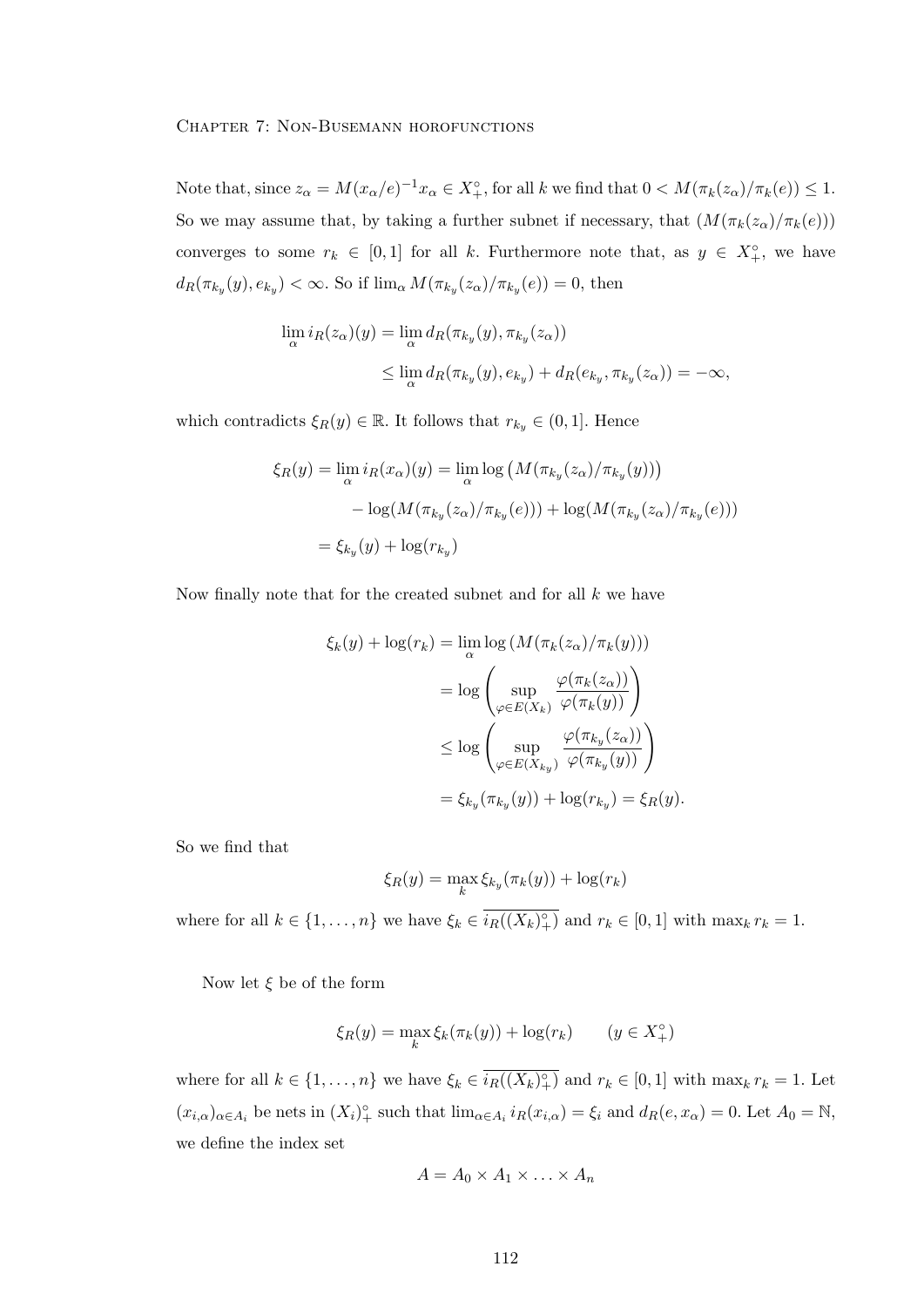with lexicographical partial order, i.e., for all  $\alpha, \alpha' \in A$  we have  $\alpha \leq \alpha'$  if and only if  $\alpha(i) \leq \alpha'(i)$  for all  $0 \leq i \leq n$ . Note that A is a directed set. Now consider the net  $(x_{\alpha})_{\alpha \in A}$ in  $X^{\circ}_{+}$ , where  $\pi_i(x_{\alpha}) = r_i x_{i,\alpha}$  if  $r_i > 0$  and  $\pi_i(x_{\alpha}) = \frac{1}{\alpha(0)} x_{i,\alpha}$  if  $r_i = 0$ .

Note that  $(x_{k,\alpha(k)})_{\alpha\in A}$  is a subnet of  $(x_{k,\alpha})_{\alpha\in A_k}$  for all  $1 \leq k \leq n$ . Hence for all  $1 \leq k \leq n$ , if  $r_k > 0$ , then

$$
\lim_{\alpha \in A} i_R(\pi_k(x_\alpha)) = \lim_{\alpha \in A} i_R(r_k x_{k,\alpha(k)}) = \xi_k
$$

and

$$
\lim_{\alpha \in A} M(\pi_k(x_\alpha)/e_k) = \lim_{\alpha \in A} M(r_k x_{k,\alpha}/e_k) = r_k.
$$

If  $r_k = 0$ , then

$$
\lim_{\alpha \in A} i_R(\pi_k(x_\alpha)) = \lim_{\alpha \in A} i_R\left(\frac{1}{\alpha(0)} x_{k,\alpha(k)}\right) = \xi_k.
$$

and

$$
\lim_{\alpha \in A} M(\pi_k(x_\alpha)/e_k) = \lim_{\alpha \in A} M\left(\frac{1}{\alpha_0} x_{k,\alpha}/e_k\right) = 0.
$$

We will show that a subnet of  $(i_R(x_\alpha))_{\alpha \in A}$  converges to  $\xi_R$ .

As  $\overline{i_R(X_+^{\circ})}$  is compact we know there is a subnet  $(i_R(x_{\alpha}))_{\alpha \in A'}$  which converges to some  $\gamma \in \overline{i_R(X_+^\circ)}$ . Fix  $y \in X_+^\circ$ . As before, by Proposition 7.3.4 we can find a  $1 \leq k_y \leq n$  and a subnet  $(x_{\alpha})_{\alpha \in \hat{A}}$  such that

$$
\lim_{\alpha \in A'} i_R(x_\alpha)(y) = \lim_{\alpha \in \hat{A}} i_R(x_\alpha)(y) = \lim_{\alpha \in \hat{A}} i_R(x_\alpha)(y) \max_k \log \left( \sup_{\varphi \in E(X_k)} \frac{\varphi(x_{k,\alpha_k})}{\varphi(\pi_k(y))} \right)
$$
\n
$$
= \lim_{\alpha \in \hat{A}} i_R(x_\alpha)(y) \log \left( \sup_{\varphi \in E(X_k)} \frac{\varphi(x_{k_y,\alpha_{k_y}})}{\varphi(\pi_{k_y}(y))} \right)
$$
\n
$$
= \lim_{\alpha \in \hat{A}} i_R(x_{k_y,\alpha_{k_y}}) + \log(M(x_{k_y,\alpha_{k_y}}/e_k))
$$
\n
$$
= \xi_{k_y} + \log(r_{k_y})
$$

By similar arguments as above we find that

$$
\lim_{\alpha \in A'} i_R(x_\alpha)(y) = \max_k \xi_k + \log(r_k).
$$

Finally, note that  $x \in X_+^{\circ}$  if and only if for all  $k \in \{1, ..., n\}$  there exist  $x_k \in$  $(X_k)_+^{\circ}$  such that  $M(x_k/e_k) = 1$  and  $r_1, ..., r_n > 0$  such that  $x = (r_1x_1, ..., r_nx_n)$ . Let  $z = M(x/e)^{-1}x = x/\max_k r_k$ , then, using the above, for all y we find

$$
i_R(x)(y) = i_R(z)(y) = \max_k i_R(z_k)(\pi_k(y)) + \log(r_k) - (\max_i \log(r_i)).
$$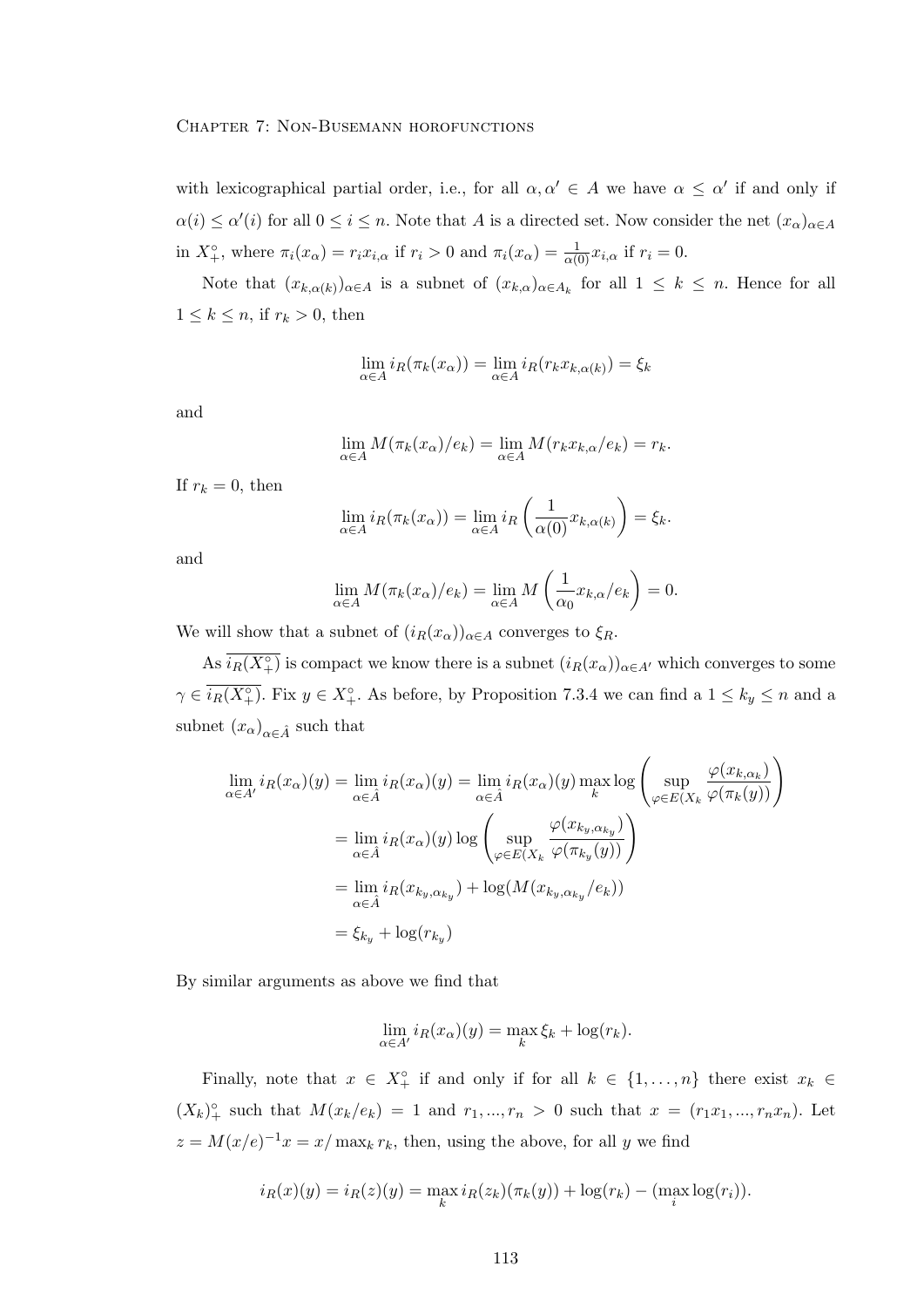So for all functions  $\xi$  of the form

$$
\xi_R(y) = \max_k \xi_k(\pi_k(y)) + \log(r_k) \qquad (y \in X_+^\circ)
$$

where for all  $k \in \{1, \ldots, n\}$  we have  $\xi_k \in \overline{i_R((X_k)_{+}^{\circ})}$  and  $r_k \in [0,1]$  with  $\max_k r_k = 1$ , we find that  $\xi \in i_R(X_+^{\circ})$  if and only if for all  $k \in \{1, ..., n\}$  we have  $\xi_k = i_R(z_k)$  for some  $z_k \in (X_k)_{+}^{\circ}$  and  $r_k > 0$ .  $\Box$ 

Theorem 7.3.5 gives rise to some interesting horofunctions. First of all it should be noted that the functions  $\xi_k$  in Theorem 7.3.5 do not have to be horofunctions for  $\xi$  to be a horofunction, as can be seen from the following example.

**7.3.6 Example.** Let  $Y = \mathbb{R} \times l_2$  be a spin factor and let  $X = Y \times Y$ . Let  $(x_n)$  be a sequence in  $X$  given by

$$
x_n = ((1, \frac{1}{2}e_n), (1, \frac{1}{2}e_1)).
$$

By Theorem 7.3.5  $(i_R(x_n))$  converges to some function  $\xi$  of the form

$$
\xi_R(y) = \max(\xi_1(\pi_1(y)) + \log(r_1), \xi_2(\pi_2(y)) + \log(r_2)) \qquad (y \in X_+^{\circ})
$$

where for  $k = 1, 2$  we have  $\xi_k \in \overline{i_R((X_k)^\circ_+)}$  and  $r_k \in [0, 1]$ . Note that in this case  $r_1 = r_2 =$ 1. Using Proposition 7.2.3 we find that for all  $(1, y) \in Y^{\circ}_+$  we have

$$
\xi_1((1,y)) = \lim_{n \to \infty} \log \left( \frac{1 - \frac{1}{2} \langle y, e_n \rangle + \sqrt{(1 - \frac{1}{2} \langle y, e_n \rangle)^2 - (1 - \frac{1}{4} ||e_n||^2)(1 + ||y||^2)}}{(1 + \frac{1}{2} ||e_n||)(1 - ||y||^2)} \right)
$$
  
=  $\log \left( \frac{1 + \sqrt{1 - \frac{3}{4}(1 + ||y||^2)}}{\frac{3}{2}(1 - ||y||^2)} \right)$   
=  $\log \left( \frac{2 + \sqrt{1 + 3||y||^2}}{3(1 - ||y||^2)} \right)$ 

By Theorem 7.2.6 we find that  $\xi_1$  is a horofunction. Again by using Proposition 7.2.3 we find that

$$
\xi_2((1,y)) = \lim_{n \to \infty} \log \left( \frac{1 - \frac{1}{2} \langle y, e_1 \rangle + \sqrt{(1 - \frac{1}{2} \langle y, e_1 \rangle)^2 - (1 - \frac{1}{4} ||e_1||^2)(1 + ||y||^2)}}{(1 + \frac{1}{2} ||e_1||)(1 - ||y||^2)} \right)
$$
  
= 
$$
\log \left( \frac{2 - y(1) + \sqrt{(2 - y(1))^2 - 3 + 3||y||^2}}{3(1 - ||y||^2)} \right) = i_R((1, \frac{1}{2}e_1))((1, y)).
$$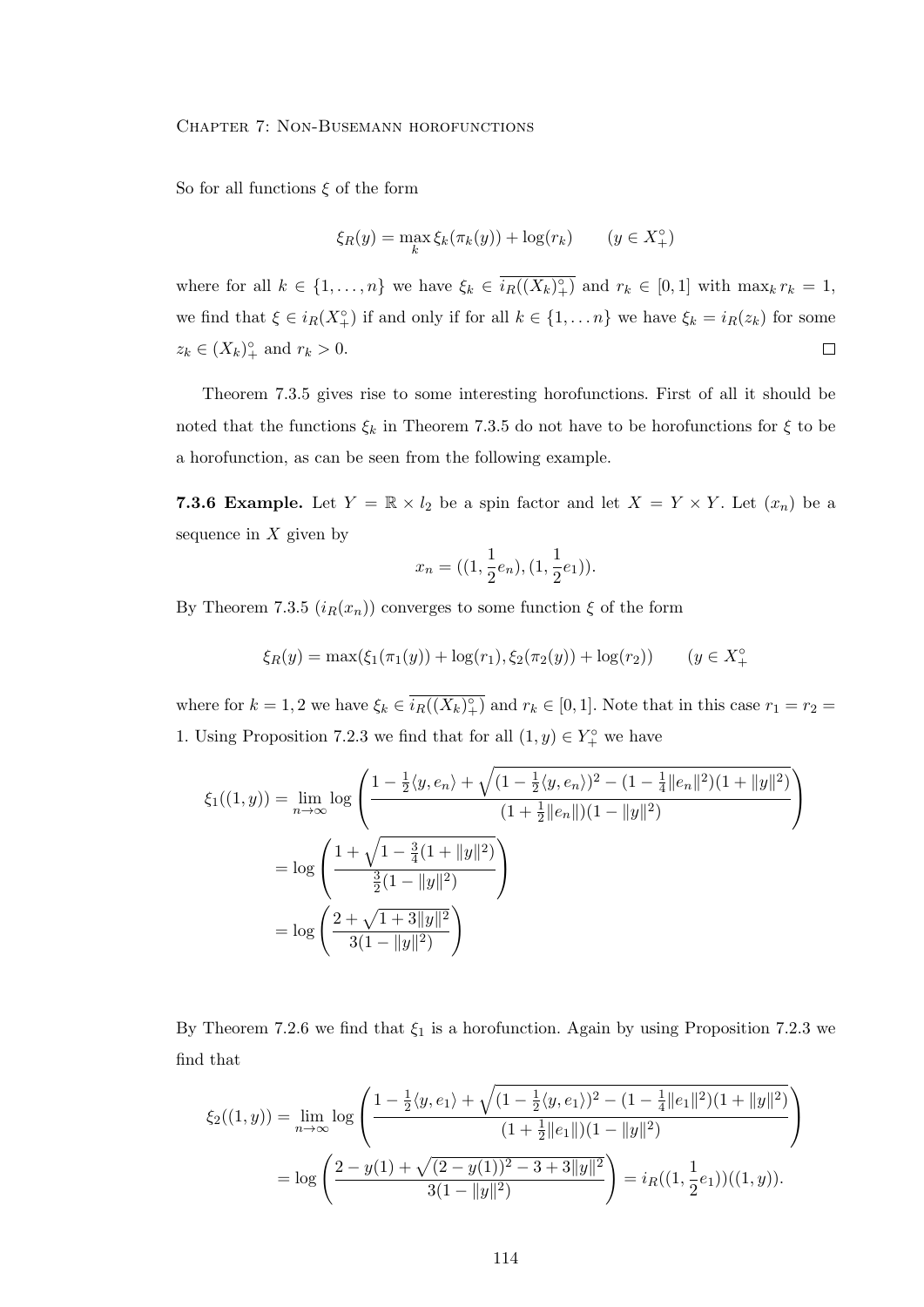Note that

$$
\xi_1((1,0)) = \log(1) \le \log(2) = \xi_2((1, -\frac{1}{2}e_1)),
$$

hence

$$
\xi(((1,0),(1,-\frac{1}{2}e_1))) = \xi_2((1,-\frac{1}{2}e_1)) = \log(2).
$$

So for certain elements the maximum might appear at a non-horofunction.

In fact, if one of the scalars  $r_k$  in Theorem 7.3.5 equals zero, then  $\xi_k$  can be a nonhorofunction for all k.

**7.3.7 Example.** Let X be as in Example 7.3.6 and let  $(x_n)$  be a sequence in X given by

$$
x_n = ((1, \frac{1}{2}e_1), (n, \frac{n}{2}e_1)).
$$

Then  $r_1 = 0$  and  $r_2 = 1$  and  $\lim_{n \to \infty} i_R(x_n)(y) = \xi(y) = i_R((1, \frac{1}{2}))$  $(\frac{1}{2}e_1))(\pi_2(y)).$ 

We can find similar results for the horofunctions of the Funk geometry. The proofs for these are similar to those for the reverse-Funk geometry, hence will be omitted.

**7.3.8 Theorem.** Let  $\{X_k : 1 \leq k \leq n\}$  be a set of order-unit spaces and let  $X = \bigoplus_{k=1}^n X_k$ be an order-unit space with cone  $X_+ = \bigoplus (X_k)_+$ . The horofunctions of the Funk geometry on  $X_+$  are of the form

$$
\xi_F(y) = \max_k \xi_k(\pi_k(y)) + \log(r_k) \qquad (y \in X_+^\circ)
$$

where for all  $k \in \{1, \ldots, n\}$  we have  $\xi_k \in \overline{i_F((X_k)^\circ_+)}$  and  $r_k \in [0,1]$  with  $\max_k r_k = 1$  such that for some k we have that  $r_k = 0$  or  $\xi_k$  is a horofunction.

Though it is hard to give a classification of the horofunctions of the Hilbert geometry for general direct sums of order-unit spaces, it is possible for the JH-algebras. For this we will use the classification of the spin factors in Section 7.2 and the aforementioned classification of the unital Euclidean Jordan algebras in [41].

Combining these results with the classification of spin factors in Section 7.2 and Theorem 7.3.5 and Theorem 7.3.8, we can classify the horofunctions of the Hilbert geometry of JH-algebras. To help with the formulation of the result, we will use the following definition.

**7.3.9 Definition.** Let  $(X, X_+, e)$  be an order-unit space where the cone  $X_+$  is equipped with Hilbert's metric. We call a function  $\xi \in \overline{i_H(X_+^{\circ})}$  finite if for all nets  $(x_{\alpha})$  in  $X_+$  with  $\lim_{\alpha} i(x_{\alpha}) = \xi$  we have that  $d_H(e, x_{\alpha})$  is bounded. If  $\xi$  is not finite, we call  $\xi$  infinite.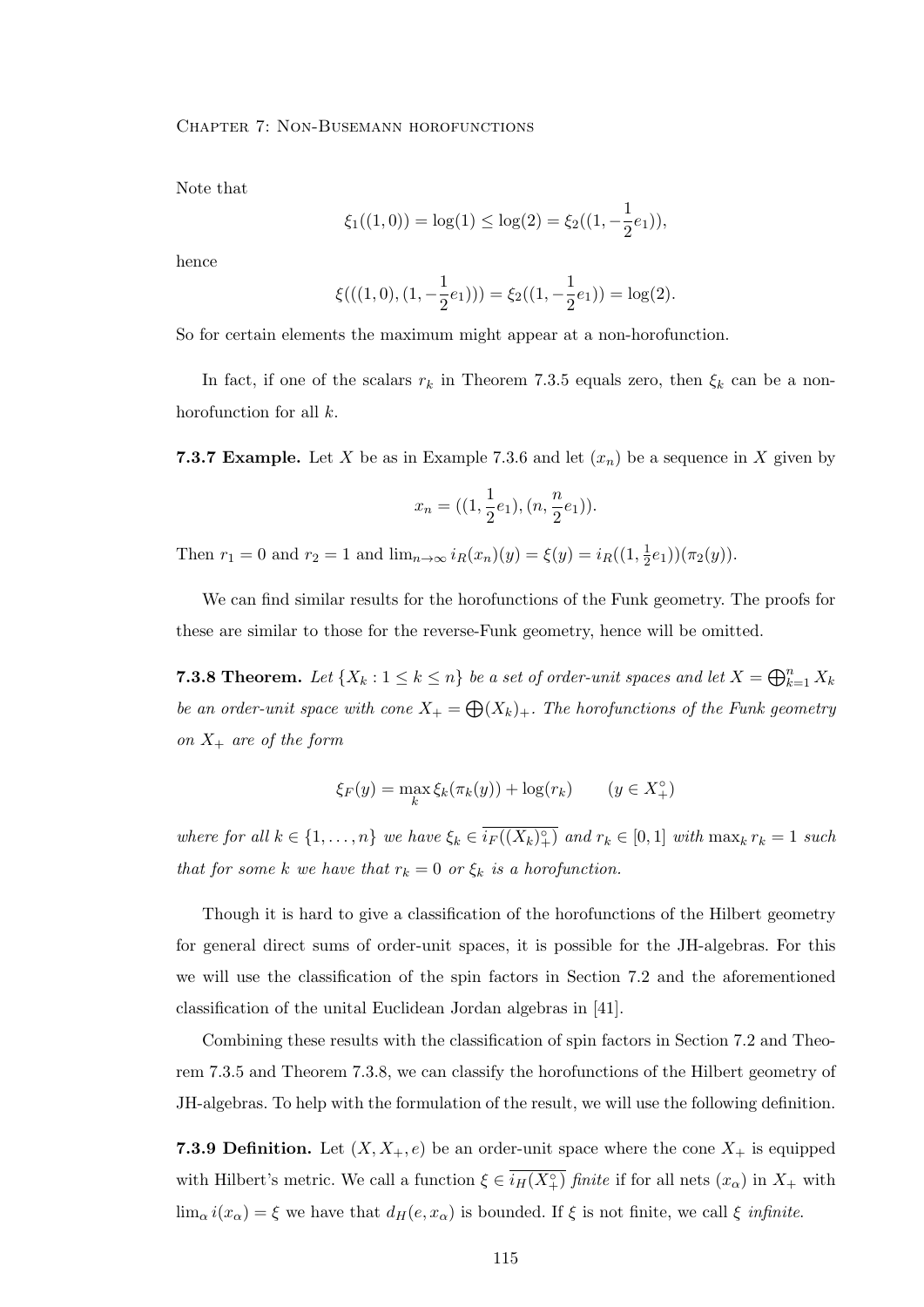Note that in a finite dimensional order-unit space  $(X, X_+, e)$  all horofunctions are infinite. One can verify that all  $\xi \in i_H(X_+^{\circ})$  are finite.

**7.3.10 Lemma.** Let  $(M, d)$  be a proper geodesic metric space. If  $(x_{\alpha})$  is a net in M such that  $\lim_{\alpha} i(x_{\alpha}) = i(x)$  for some  $x \in M$ , then  $(x_{\alpha})$  converges to x.

*Proof.* Fix  $b \in M$  as a base point and let  $(x_{\alpha})$  be a net in M such that  $\lim_{\alpha} i(x_{\alpha}) = i(x)$  for some  $x \in M$ . Suppose that  $(x_{\alpha})$  has a subnet  $(x_{\beta})_{\beta \in B}$  such that  $(d(b, x_{\beta}))_{\beta \in B}$  diverges to infinity. We define  $\hat{x}_{\beta}$  to be on the geodesic between  $x_{\beta}$  and b such that  $d(\hat{x}_{\beta}, b) = 2d(x, b)$ , note that, since  $(d(b, x_{\beta}))_{\beta \in B}$  diverges to infinity,  $\hat{x}_{\beta}$  exists for  $\beta$  large enough. Also note that, since X is proper, a subnet of  $(\hat{x}_\beta)$  converges to some  $\hat{x} \in M$ . We find that

$$
-d(b, x) < d(\hat{x}, x) - d(b, x) = i(x)(\hat{x}) = \lim_{\alpha} i(x_{\alpha})(\hat{x}) = \lim_{\beta \in B} d(\hat{x}, x_{\beta}) - d(b, x_{\beta})
$$
\n
$$
\leq \lim_{\beta \in B} d(\hat{x}, \hat{x}_{\beta}) + d(\hat{x}_{\beta}, x_{\beta}) - d(b, x_{\beta}) = \lim_{\beta \in B} -d(b, \hat{x}_{\beta}) = -2d(b, x)
$$

which is a contradiction. So  $(x_{\alpha})$  is bounded. Since M is proper we may assume, by taking a further subnet if required, that  $(x_{\alpha})$  converges to some  $\hat{x} \in M$ . By Proposition 2.4.6 we have that  $i(x) = \lim_{\alpha} i(x_{\alpha}) = i(\hat{x})$ .

Finally suppose that  $\hat{x} \neq x$ . Let x' be on the geodesic between x and  $\hat{x}$  such that  $d(x, x') = d(x', \hat{x}) = \frac{1}{2}d(x, \hat{x})$ . Consider

$$
0 = i(x)(x') - i(\hat{x})(x') = d(x',x) - d(b,x) - d(x',\hat{x}) + d(b,\hat{x}) = d(b,\hat{x}) - d(b,x).
$$

So  $d(b, \hat{x}) - d(b, x) = 0$ . Consider

$$
0 = i(x)(x) - i(\hat{x})(x) = d(b,\hat{x}) - d(b,x) - d(x,\hat{x}) = -d(x,\hat{x}) < 0.
$$

Hence  $(x_{\alpha})$  converges to x.

If M is not a proper metric space the result does not need to hold.

**7.3.11 Example.** Consider  $X = \{0\} \times [0, \infty) \cup \mathbb{N}_{>0} \times (0, \infty)$  equipped with the metric d given by

$$
d((n,r),(m,s)) = \begin{cases} |r-s| & \text{if } n=m. \\ r+s & \text{if } n \neq m. \end{cases} \qquad ((n,r),(m,s) \in X)
$$

X is known as an R-tree. If we take  $(0,0)$  as a base point then for all  $(m,r) \in X$  we have

$$
\lim_{n \to \infty} i((n, n))((m, r)) = \lim_{n \to \infty} d((m, r), (n, n)) - d((0, 0), (n, n))
$$

$$
= \lim_{n \to \infty} n + r - n = r = i((0, 0))((m, r)).
$$

So  $((n, n))$  is unbounded, but  $(i((n, n)))$  converges to  $i((0, 0))$ .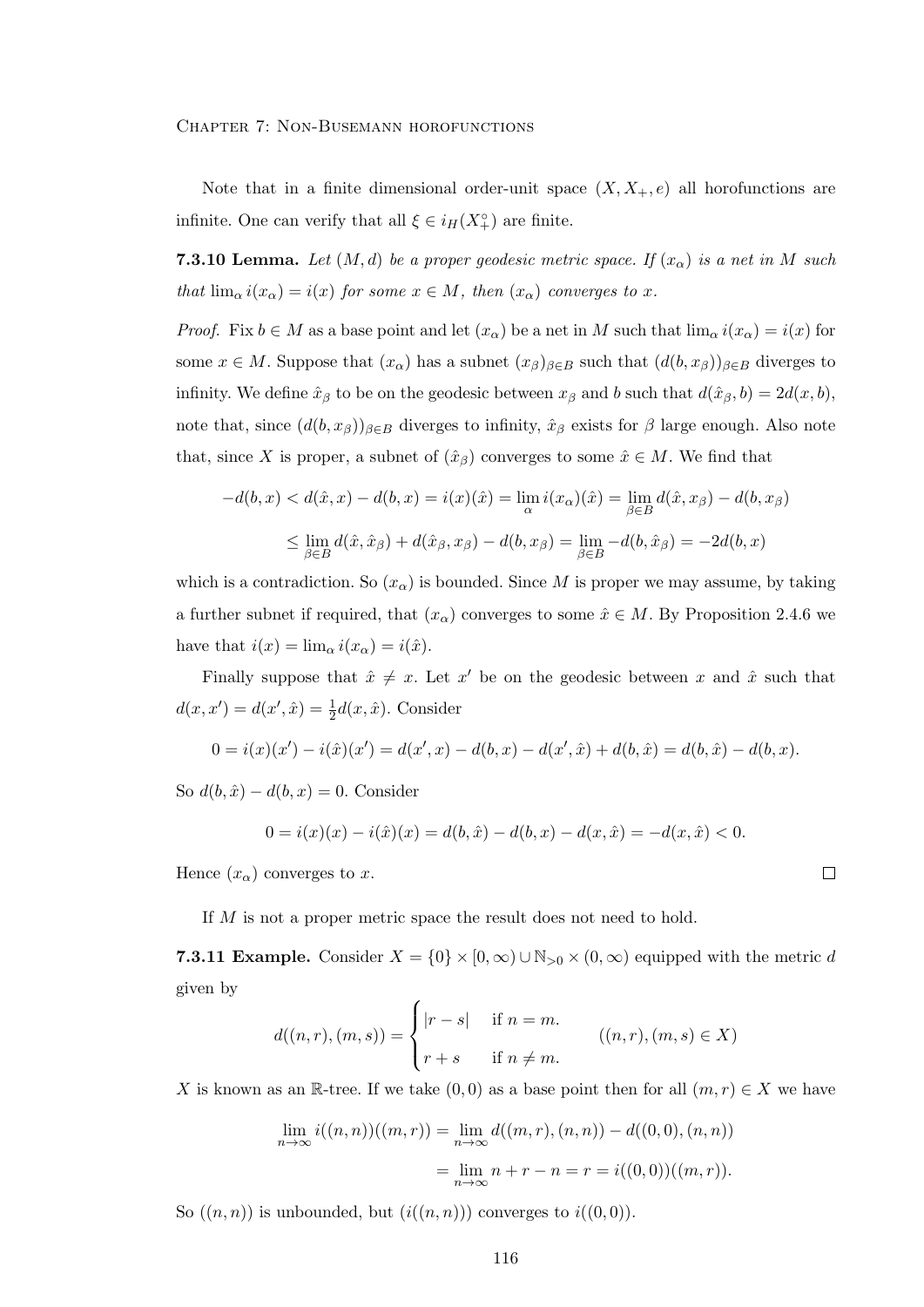As a Euclidean Jordan algebra is finite dimensional, the rays of the interior of the cone equipped with Hilbert's metric is a proper geodesic metric space. Therefore we have the following corollary.

**7.3.12 Corollary.** Let  $(X, X_+, e)$  be a Euclidean Jordan algebra with closed cone  $X_+$ equipped with Hilbert's metric. If  $(x_{\alpha})$  is a net in  $X^{\circ}_{+}$  such that  $\lim_{\alpha} i_H(x_{\alpha}) = i_H(x)$  for some  $x \in X^{\circ}_+$  with  $||x|| = 1$ , then  $\left(\frac{x_{\alpha}}{||x_{\alpha}||}\right)$  $\frac{x_{\alpha}}{||x_{\alpha}||}$  converges to x. Furthermore,  $\lim_{\alpha} d_H(e, x_{\alpha}) =$  $d_H(e, x)$ .

A similar result can be obtained for spin factors.

**7.3.13 Lemma.** Let  $X = \mathbb{R} \times \mathbb{H}$  be a spin factor. If  $\xi \in \overline{i(X_+^\circ)}$  is finite, then there exists an  $0 \leq r < 1 \in \mathbb{R}$  such that for any net  $((1, x_{\alpha}))$  in  $X^{\circ}_{+}$  such that  $\lim_{\alpha} i_{H}((1, x_{\alpha})) = \xi$  we have  $\lim_{\alpha} d_{H}((1,0),(1,x_{\alpha})) = \frac{1+r}{1-r}.$ 

*Proof.* Let  $\xi \in \overline{i(X_+^{\circ})}$  be finite and let  $((1, x_{\alpha}))$  in  $X_+^{\circ}$  be a net such that  $\lim_{\alpha} i_H((1, x_{\alpha}))$  = ξ. By taking a subsequence if necessary we may assume that  $(x_\alpha)$  converges weakly to some  $x \in H$  and  $(\|x_\alpha\|)$  converges to some  $0 \le r \le 1$ . Note that, if  $\lim_{\alpha} \|x_\alpha\| = 1$ , then by Proposition 7.2.3 we have

$$
\lim_{\alpha} d_{H}((1,0),(1,x_{\alpha})) = \lim_{\alpha} \frac{1 + ||x_{\alpha}||}{1 - ||x_{\alpha}||} = \infty,
$$

so  $r < 1$ . Furthermore, by Proposition 7.2.3 for all  $(\gamma, y) \in X^{\circ}_{+}$  we have

$$
\xi((\gamma, y)) = \lim_{\alpha} i_H(x_{\alpha})((\gamma, y))
$$
  
= 
$$
\lim_{\alpha} 2 \log \left( \frac{\gamma - \langle x_{\alpha}, y \rangle + \sqrt{(\gamma - \langle x_{\alpha}, y \rangle)^2 - (1 - ||x_{\alpha}||^2)(\gamma^2 - ||y||^2)}}{(1 + ||x_{\alpha}||)\sqrt{\gamma^2 - ||y||^2}} \right)
$$
  
= 
$$
2 \log \left( \frac{\gamma - \langle x, y \rangle + \sqrt{(\gamma - \langle x, y \rangle)^2 - (1 - r^2)(\gamma^2 - ||y||^2)}}{(1 + r)\sqrt{\gamma^2 - ||y||^2}} \right)
$$

so  $\xi$  is uniquely determined by x and r, hence for every net  $((1, y_0))$  in  $X^{\circ}_{+}$  such that  $\lim_{\alpha} i_H((1, y_{\alpha}))$  we have that  $(y_{\alpha})$  weakly converges to x and  $(\|y_{\alpha}\|)$  converges to r. It follows that

$$
\lim_{\alpha} d_{H}((1,0),(1,y_{\alpha})) = \lim_{\alpha} \frac{1 + \|y_{\alpha}\|}{1 - \|y_{\alpha}\|} = \frac{1+r}{1-r}.
$$

We can now classify the Hilbert horofunction boundary of JH-algebras.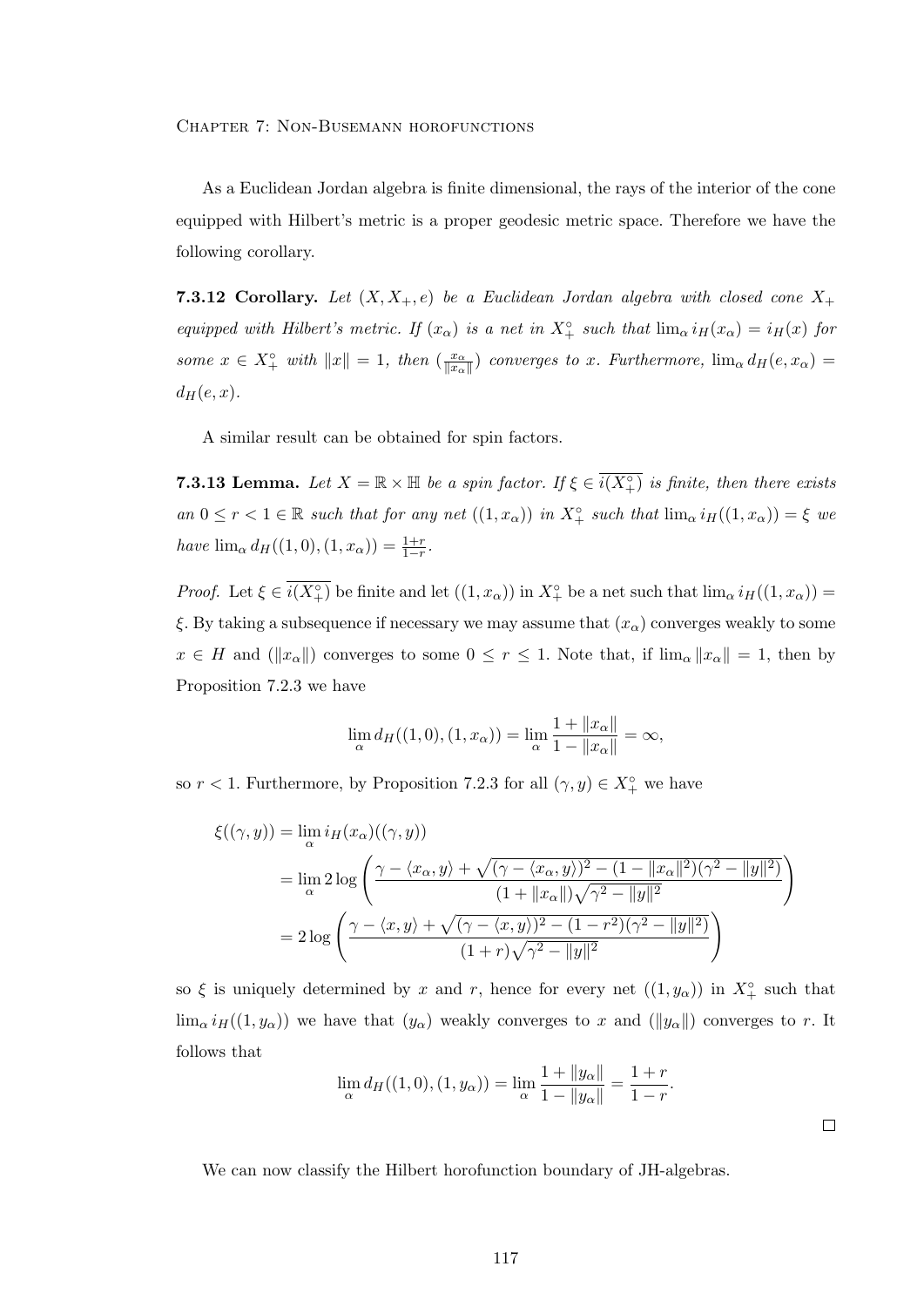**7.3.14 Theorem.** Let  $X = \bigoplus_{i=1}^{n} X_i$  be a JH-algebra. The horofunctions of the Hilbert geometry are precisely the functions of the form

$$
\xi_H(z) = \max_i[\xi_{R,i}(\pi_i(z)) + \log(r_i)] + \max_j[\xi_{F,j}(\pi_j(z)) + \log(s_j)],
$$

where  $\xi_{R,i} \in \overline{i_R((X_i)_{+}^{\circ})}$  and  $\xi_{F,i} \in \overline{i_F((X_i)_{+}^{\circ})}$  such that  $\xi_{R,i} + \xi_{F,i} = \xi_{H,i} \in \overline{i_H((X_i)_{+}^{\circ})}$ ,  $r_i, s_i \in [0,1]$  such that  $\max_i r_i = \max_i s_i = 1$  and precisely one of the following conditions is satisfied:

- (i) For all  $i \in \{1, \ldots, n\}$ , if  $\xi_{H,i}$  is finite, then we have  $\min(r_i, s_i) = 0$ .
- (ii) For all  $i \in \{1, \ldots, n\}$  we have that  $\xi_{H,i}$  is finite,  $r_i > 0$ ,

$$
s_i = \lim_{\alpha} \exp(d_H(e_i, x_{\alpha,i}) - d_H(e_I, x_{\alpha,I})) \frac{r_I}{r_i}
$$

where  $I = argmax_j{\{\lim_{\alpha} d_H(e_j, x_{\alpha,j}) - \log(r_i)\}}$  and  $\xi_{H,k}$  is a horofunction of  $X_i$  for some k.

Proof. We will first show that the horofunctions of the Hilbert geometry are always of this form. Let  $\xi_H$  be a horofunction and let  $(x_\alpha) = ((x_{\alpha,1}, \ldots, x_{\alpha,n}))$  be a net in  $X_+^\circ$  such that  $\lim_{\alpha} i_H(x_{\alpha}) = \xi_H$ . First note, as  $i_H(x_{\alpha}) = i_R(x_{\alpha}) + i_F(x_{\alpha})$ , that horofunctions of the Hilbert geometry are the sum of a horofunction of the Funk geometry and the reverse-Funk geometry. Since Theorem 7.3.5 and Theorem 7.3.8 give a description of the horofunctions of the Funk and reverse-Funk geometry we find that

$$
\xi_H(z) = \max_i \xi_{R,i}(\pi_i(z)) + \log(r_i) + \max_j \xi_{F,j}(\pi_j(z)) + \log(s_j),
$$

where  $\xi_{R,i} \in \overline{i_R((X_i)^\circ_+)}$ ,  $\xi_{F,i} \in \overline{i_F((X_i)^\circ_+)}$  and  $r_i, s_i \in [0,1]$  such that  $\max_i r_i = \max_i s_i = 1$ . Recall from the proof of Theorem 7.3.5 that  $\xi_{R,i} = \lim_{\alpha} i_R(\pi_i(x_{\alpha}))$  and  $\xi_{F,i} = \lim_{\alpha} i_F(\pi_i(x_{\alpha})),$ hence  $\xi_{R,i} + \xi_{F,i} = \xi_{H,i} \in \overline{i_H((X_i)^{\circ})}$ . Now all we have to do is show that  $\xi_H$  satisfies condition (i) or condition (ii). Suppose  $\xi_H$  does not satisfy condition (i), i.e., there exists some j such that  $\xi_{H,j}$  is a finite horofunction and  $r_j, s_j > 0$ . We will show that  $\xi_H$  satisfies condition (ii). Recall that by the proof of Theorem 7.3.5 and Theorem 7.3.8, and by Lemma 7.3.4 we have

$$
r_j = \lim_{\alpha} \frac{\|x_{\alpha,j}\|_{e_j}}{\|x_{\alpha}\|_{e}} = \lim_{\alpha} \min_{i} \frac{M(x_{\alpha,j}/e_j)}{M(x_{\alpha,i}/e_i)} = \min_{i} \lim_{\alpha} \frac{M(x_{\alpha,j}/e_j)}{M(x_{\alpha,i}/e_i)}
$$

and

$$
s_j = \lim_{\alpha} \frac{M(e_j/x_{\alpha,j})}{M(e/x_{\alpha})} = \lim_{\alpha} \min_{i} \frac{M(e_j/x_{\alpha,j})}{M(e_i/x_{\alpha,i})} = \min_{i} \lim_{\alpha} \frac{M(e_j/x_{\alpha,j})}{M(e_i/x_{\alpha,i})}.
$$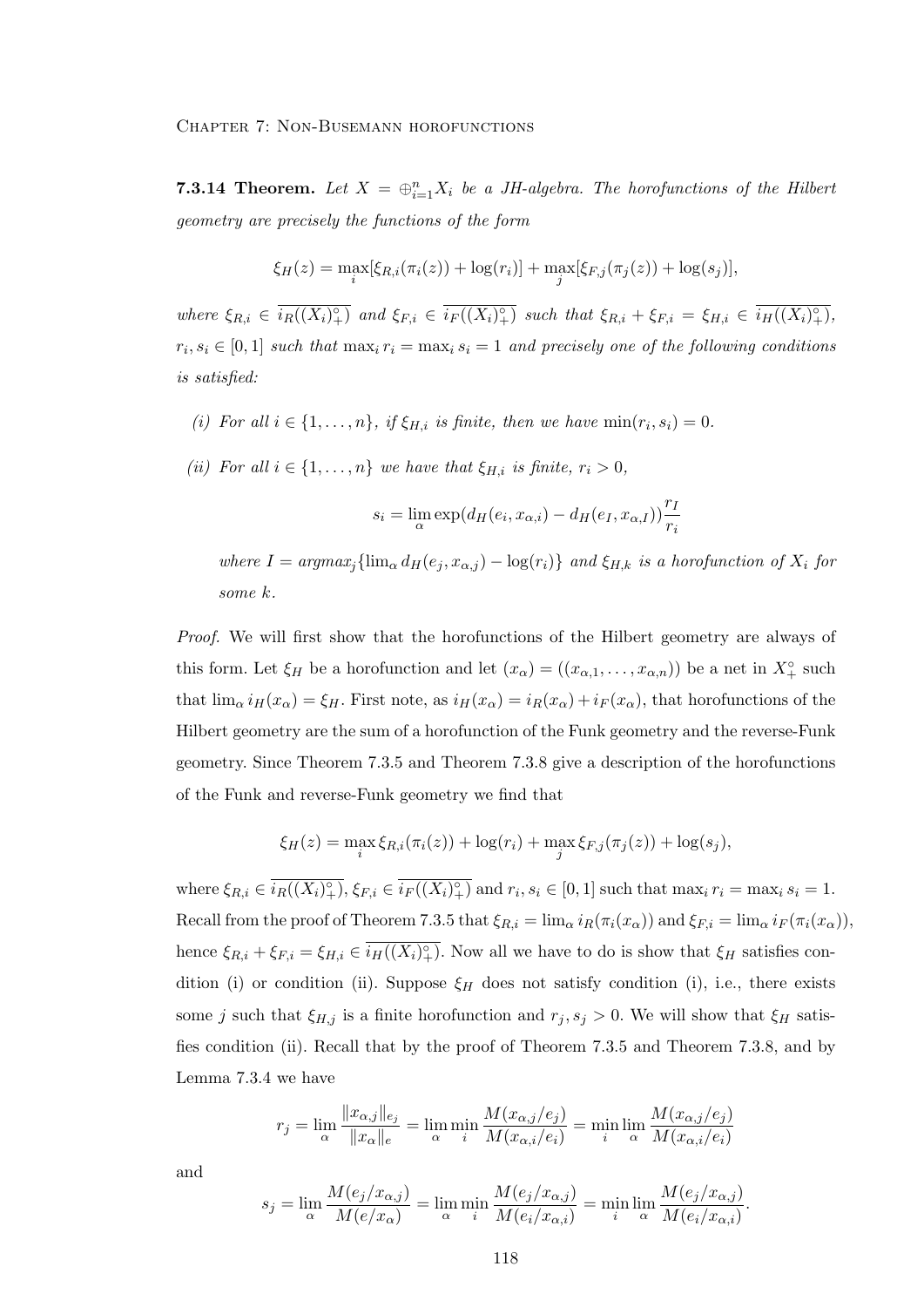Note that, as  $\xi_{H,j}$  is finite, we have that

$$
\lim_{\alpha} \log(M(x_{\alpha,j}/e_j)M(e_j/x_{\alpha,j})) = \lim_{\alpha} d_H(x_{\alpha,j},e_j) < \infty.
$$

Suppose there exists some k such that  $\xi_{H,k}$  is not finite, then, since

$$
\lim_{\alpha} \log(M(x_{\alpha,k}/e_k)M(e_k/x_{\alpha,k})) = \lim_{\alpha} d_H(x_{\alpha,k},e_k) = \infty
$$

we have that  $M(x_{\alpha,k}/e_k)M(e_k/x_{\alpha,k})$  diverges to infinity. Since by assumption  $r_j, s_j > 0$ , we find

$$
0 < r_j s_j = \min_i \lim_{\alpha} \frac{M(x_{\alpha,j}/e_j)}{M(x_{\alpha,i}/e_i)} \cdot \min_i \lim_{\alpha} \frac{M(e_j/x_{\alpha,j})}{M(e_i/x_{\alpha,i})} \leq \lim_{\alpha} \frac{M(x_{\alpha,j}/e_j)M(e_j/x_{\alpha,j})}{M(x_{\alpha,k}/e_k)M(e_k/x_{\alpha,k})} = 0.
$$

So  $\xi_{H,i}$  is finite for all  $i \in \{1, \ldots, n\}.$ 

Suppose there exists some k such that  $r_k = 0$  or  $s_k = 0$ . Then for some I and J we have that

$$
0 = r_k s_k = \lim_{\alpha} \frac{M(x_{\alpha,k}/e_k)M(e_k/x_{\alpha,k})}{M(x_{\alpha,I}/e_I)M(e_J/x_{\alpha,J})} = \lim_{\alpha} \frac{\exp(d_H(x_{\alpha,k},e_k))}{M(x_{\alpha,I}/e_I)M(e_J/x_{\alpha,J})}.
$$

As  $\exp(d_H(x_{\alpha,k}, e_k)) \geq 1$  we find that  $M(x_{\alpha,I}/e_I)M(e_J/x_{\alpha,J})$  tends to infinity. Hence, since  $M(x_{\alpha_j}/e_j)M(e_j/x_{\alpha,j})$  is finite we find

$$
0 < r_j s_j = \min_i \lim_{\alpha} \frac{M(x_{\alpha,j}/e_j)}{M(x_{\alpha,i}/e_i)} \cdot \min_i \lim_{\alpha} \frac{M(e_j/x_{\alpha,j})}{M(e_i/x_{\alpha,i})} \leq \lim_{\alpha} \frac{M(x_{\alpha,j}/e_j)M(e_j/x_{\alpha,j})}{M(x_{\alpha,I}/e_I)M(e_j/x_{\alpha,J})} = 0.
$$

So  $r_i, s_i > 0$  for all  $i \in \{1, ..., n\}.$ 

Finally, as  $r_k > 0$  for all  $k \in \{1, \ldots, n\}$ , by Lemma 7.3.4 there is an I such that for all  $k \in \{1, \ldots, n\}$  we have

$$
s_k = \min_i \lim_{\alpha} \frac{M(e_k/x_{\alpha,k})}{M(e_i/x_{\alpha,i})} = \lim_{\alpha} \frac{M(e_k/x_{\alpha,k})}{M(e_I/x_{\alpha,I})}
$$

$$
= \lim_{\alpha} \frac{\exp(d_H(x_{\alpha,k}, e_k))(r_k||x_{\alpha}||_e)^{-1}}{\exp(d_H(x_{\alpha,I}, e_I))(r_I||x_{\alpha}||_e)^{-1}}
$$

$$
= \lim_{\alpha} \frac{r_I}{r_k} \exp(d_H(x_{\alpha,k}, e_k) - d_H(x_{\alpha,I}, e_I)).
$$

So  $\xi_H$  satisifies either condition (i) or condition (ii).

For the second part of the proof, we will show that any function of this form is a horofunction of the Hilbert geometry. Let  $\xi_H$  be of the form above. For every  $i \in \{1, \ldots, n\}$ we can be in one of the following three cases:

• Case 1, there is a  $x_i \in X_i$  such that  $i_H(x_i) = \xi_{H,i}$ .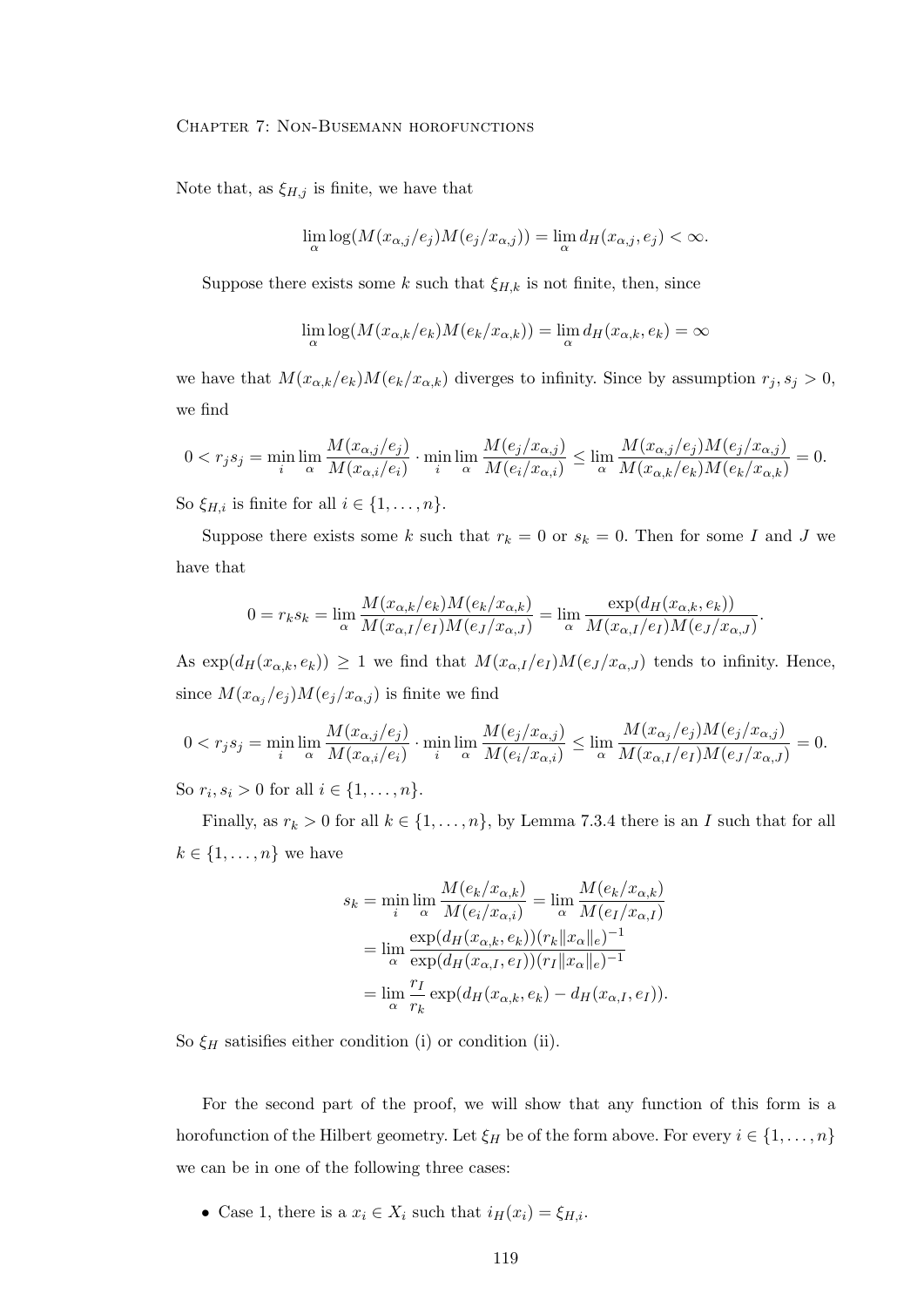- Case 2,  $X_i$  is finite dimensional and  $\xi_{H,i}$  is a horofunction in which case we can use Theorem 7.3.3.
- Case 3,  $X_i$  is infinite dimensional and  $\xi_{H,i}$  is a horofunction in which case  $X_i$  is a spin-factor and we can use the results of Section 7.2.

For each case we will define a sequence  $(y_{i,m})$  in  $(X_i)_{+}^{\circ}$  such that  $\lim_{n\to\infty} M(y_{i,m}/e_i) = r_i$ and  $\lim_{m\to\infty}\frac{1}{m^2}M(e_i/y_{i,m})=s_i$ , and if  $r_i>0$  we have  $\lim_{m\to\infty}i_R(y_{i,m})=\xi_{R,i}$  and if  $s_i > 0$  we have  $\lim_{m\to\infty} i_F(y_{i,m}) = \xi_{F,i}$ . Then we can define the sequence  $(y_m)$ , given by  $y_m = (y_{1,m}, \ldots, y_{n,m})$  for all  $m \in \mathbb{N}$ . Using the same arguments as in the proof of Theorem 7.3.5 we find

$$
\lim_{m \to \infty} i_H(y_m) = i_F(y_m) + i_R(y_m) = \max_i \xi_{R,i} + \log(r_i) + \max_j \xi_{F,j} + \log(s_j).
$$

For each case we have to consider 4 scenarios;  $r_i, s_i > 0, r_i = s_i = 0, r_i > 0 = s_i$  and  $s_i > 0 = r_i$ . Note that if  $\xi_{H,i}$  is finite and  $r_i, s_i > 0$ , then  $\xi_H$  satisfies condition (ii), hence

$$
s_i = \lim_{\alpha} \exp(d_H(e_i, x_{\alpha,i}) - d_H(e_I, x_{\alpha,I})) \frac{r_I}{r_i}
$$

where  $I = \operatorname{argmax}_i \{ \lim_{\alpha} d_H(e_i, x_{\alpha,i}) - \log(r_i) \}.$  By Lemma 7.3.12 and Lemma 7.3.13 we find that  $s_i$  is uniquely determined by  $r_i$ ,  $r_I$ ,  $\xi_{H,i}$  and  $\xi_{H,I}$ , so we only have to consider the scenarios  $r_i > 0$ ,  $s_i > 0 = r_i$  and  $r_i = s_i = 0$ .

For case 1, let  $x_i \in X_i$  such that  $i_H(x_i) = \xi_{H,i}$ . Note that by Lemma 7.3.12 and Lemma 7.3.13  $\xi_{H,i}$  is finite. If  $r_i > 0$  we define

$$
y_{i,m} = \frac{r_i x_i}{\|x_i\|_{e_i}}.
$$

If  $s_i > r_i = 0$  we define

$$
y_{i,m} = M(e_i/x_i) \frac{x_i}{s_i m^2}.
$$

Finally, if  $s_i = r_i = 0$  we define

$$
y_{i,m} = \frac{1}{m}x_i.
$$

For case 2, note that if  $X_i$  is finite dimensional, then it is a finite dimensional Euclidean Jordan algebra with unit  $e_i \in (X_i)^\circ_+$ , and thus by Theorem 7.3.3 we know that there are  $y, z \in \partial(X_i)_+$  with  $||y||_{e_i} = ||z||_{e_i} = 1$  and  $y \bullet z = 0$  such that for all  $x \in (X_i)_+$  we have  $\xi_{F,i}(x) = d_R(x^{-1}, z)$  and  $\xi_{R,i}(x) = d_R(x, y)$ . Let  $\{c_1, \ldots, c_k\}$  be a Jordan frame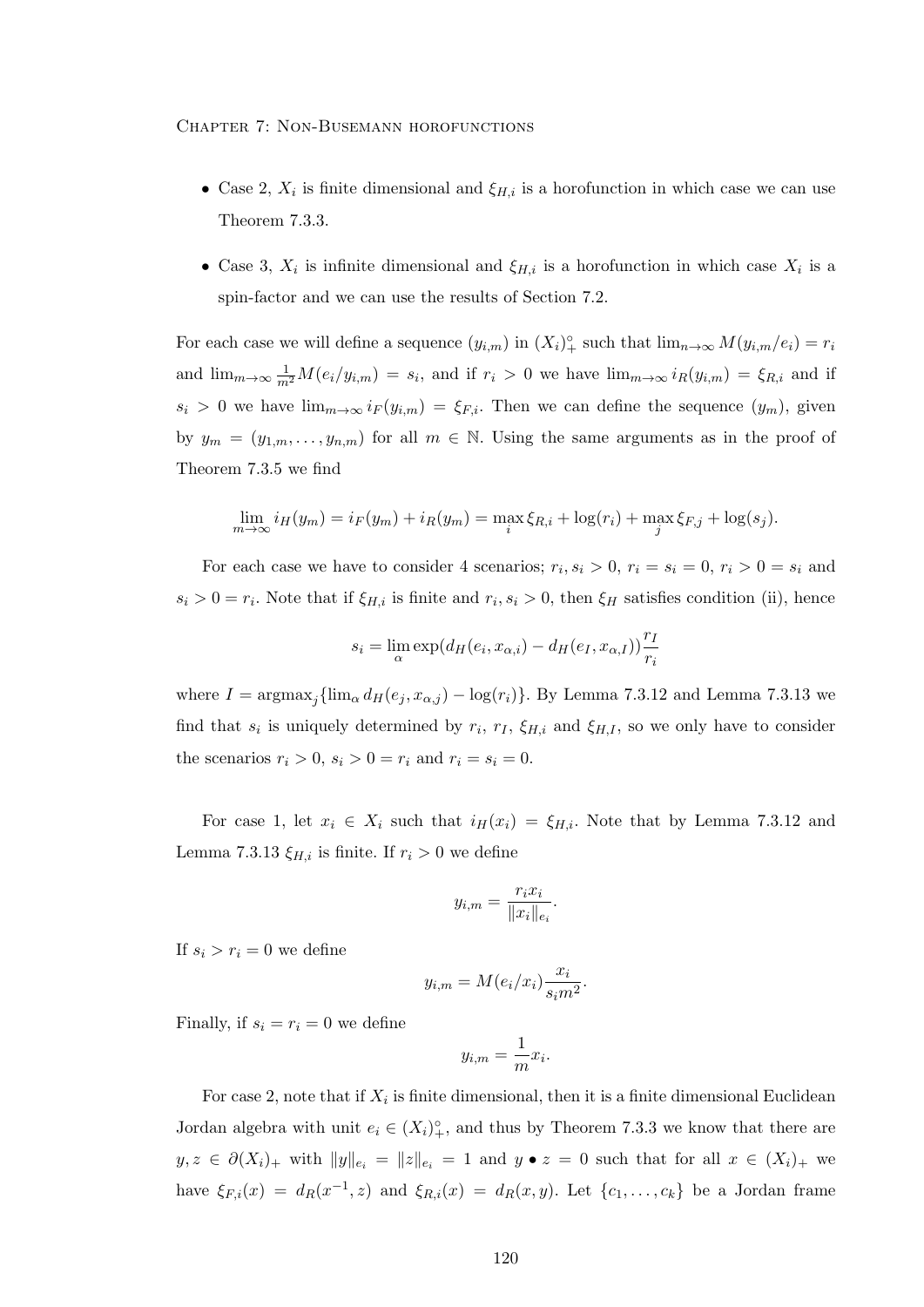such that  $y = \sum_{j=1}^p \lambda_j c_j$  and  $z = \sum_{j=p+1}^q \mu_j c_j$  with  $1 = \lambda_1 \geq \lambda_2 \geq \ldots \geq \lambda_p > 0$  and  $1 = \mu_{p+1} \ge \mu_2 \ge \ldots \ge \mu_q > 0$ . If  $r_i > 0 = s_i$  we define

$$
y_{i,m} = \sum_{j=1}^{p} r_i \lambda_j c_j + \sum_{j=p+1}^{k} \frac{1}{m} c_j \in (X_i)_{+}^{\circ}.
$$

If  $s_i > 0 = r_i$  we define

$$
y_{i,m} = \sum_{j=1}^{p} \frac{1}{m} c_j + \sum_{j=p+1}^{q} \frac{1}{m^2 s_i \mu_j} c_j + \sum_{j=q+1}^{k} \frac{1}{m} c_j \in (X_i)_{+}^{\circ}.
$$

If  $r_i, s_i > 0$  we define

$$
y_{i,m} = \sum_{j=1}^{p} r_i \lambda_j c_j + \sum_{j=p+1}^{q} \frac{1}{m^2 s_i \mu_j} c_j + \sum_{j=q+1}^{k} \frac{1}{m} c_j \in (X_i)_{+}^{\circ}.
$$

Finally if  $r_i = s_i = 0$  we define

$$
y_{i,m} = \sum_{j=1}^{k} \frac{1}{n} c_j.
$$

For case 3, we know that  $X_i$  is a spin-factor  $\mathbb{R} \times H$ . By Theorem 7.2.6 and Theorem 7.2.7 we know that there exist  $0 < r \leq 1$  and a  $\hat{y} \in H$  with  $\|\hat{y}\| \leq r$  such that

$$
\xi_{R,i}((1,x)) = \log \left( \frac{1 - \langle \hat{y}, x \rangle + \sqrt{(1 - \langle \hat{y}, x \rangle)^2 - (1 - r^2)(1 - ||x||^2)}}{(1 + r)(1 - ||x||^2)} \right)
$$

and

$$
\xi_{F,i}((1,x)) = \log \left( \frac{1 - \langle \hat{y}, x \rangle + \sqrt{(1 - \langle \hat{y}, x \rangle)^2 - (1 - r^2)(1 - ||x||^2)}}{1 + r} \right).
$$

Let  $(d_m)$  be an orthonormal sequence of H, note that  $(\hat{y} + \sqrt{r - ||\hat{y}||^2} d_n)$  converges weakly to  $\hat{y}$  and  $(\|\hat{y} + \sqrt{r - \|\hat{y}\|^2} d_n\|)$  converges to r. We can now define the  $y_{i,m}$  for finite and infinite  $\xi_{H,i}$ , as  $\lim_{m\to\infty} M(y_{i,m}/e_i)$  and  $\lim_{m\to\infty} \frac{1}{m^2}M(e_i/y_{i,m})$  are harder to compute for the spin factors we will show the calculation for  $r_i, s_i > 0$  where  $\xi_{H,i}$  is infinite. The other limits can be solved in similar fashion. If  $\xi_{H,i}$  is finite we define  $y_{i,m}$  as follows: If  $r_i > 0$  we define

$$
y_{i,m} = \frac{r_i}{1+r}(1, \hat{y} + \sqrt{r - ||\hat{y}||^2}d_m).
$$

If  $s_i > 0 = r_i$  we define

$$
y_{i,m} = \frac{1}{m^2 s_i} (1, \hat{y} + \sqrt{r - ||\hat{y}||^2} d_m).
$$

Finally if  $r_i = s_i = 0$  we define

$$
y_{i,m} = \frac{1}{n}(1,0).
$$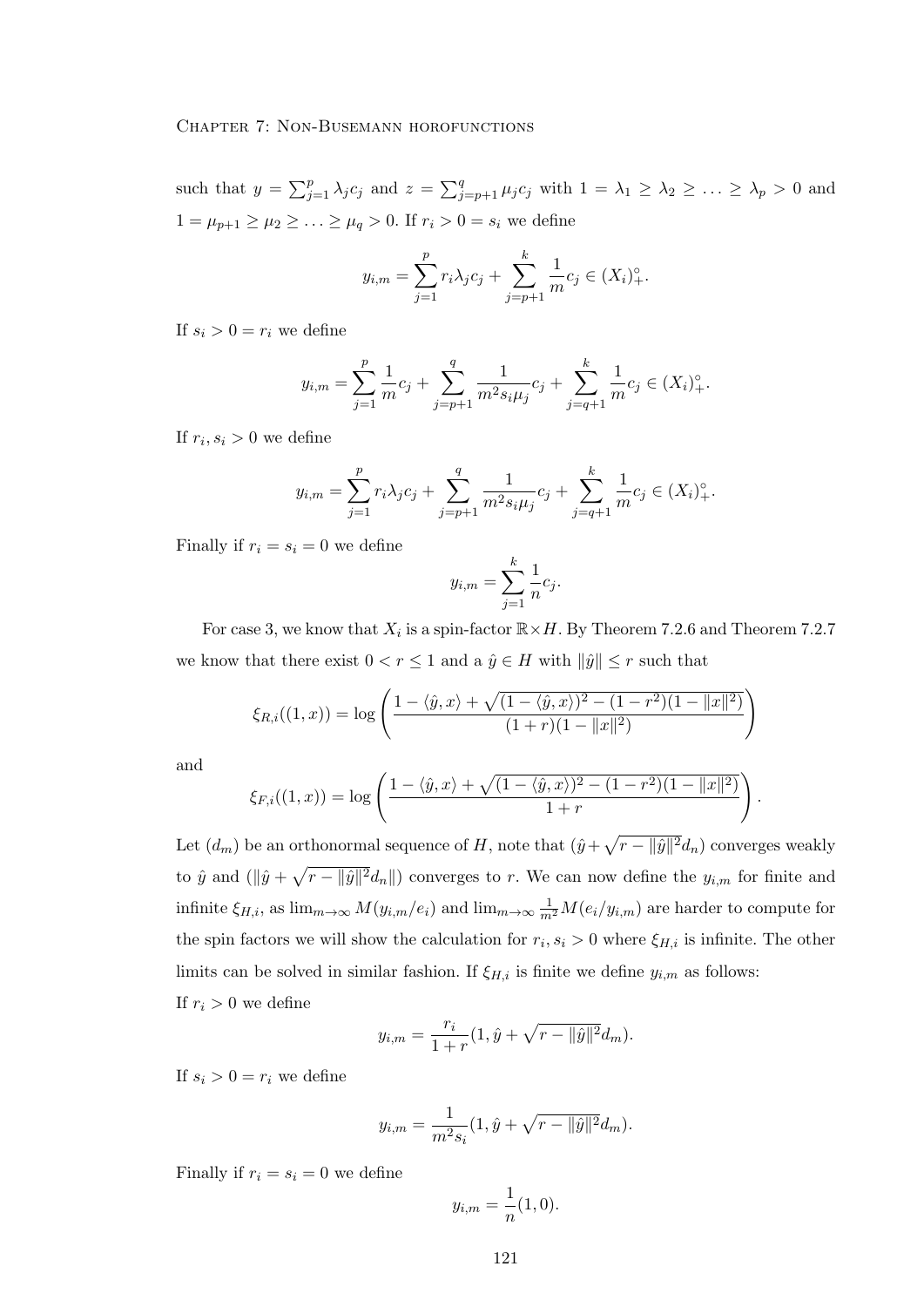If  $\xi_{H,i}$  is infinite, then  $r = 1$  and we define  $y_{i,m}$  as follows:

If  $r_i > 0 = s_i$  we define

$$
y_{i,m} = \frac{(1+m)r_i}{2m}(1,(1-\frac{1}{1+m})(\hat{y} + \sqrt{1-\|\hat{y}\|^2}d_m)).
$$

If  $s_i > 0 = r_i$  we define

$$
y_{i,m} = \frac{1}{ms_i} (1, \left(1 - \frac{1}{1+m}\right)(\hat{y} + \sqrt{1 - \|\hat{y}\|^2} d_m)).
$$

If  $r_i = s_i = 0$  we define

$$
y_{i,m} = \frac{1}{m}(1,0).
$$

Finally if  $r_i, s_i > 0$  we define

$$
y_{i,m} = \frac{1 + r_i s_i m^2}{2s_i m^2} (1, \left(1 - \frac{2}{1 + r_i s_i m^2}\right) (\hat{y} + \sqrt{1 - ||\hat{y}||^2} d_m)).
$$

We will now show that for this case  $\lim_{m\to\infty} M(y_{i,m}/e_i) = r_i$  and  $\lim_{m\to\infty} \frac{1}{m^2}M(e_i/y_{i,m}) =$  $s_i$ . By Proposition 7.2.3 and, since  $(\|\hat{y} + \sqrt{r} - \|\hat{y}\|^2 d_n\|)$  converges to 1, we have

$$
\lim_{m \to \infty} M(y_{i,m}/e_i) = \lim_{m \to \infty} \frac{1 + r_i s_i m^2}{2s_i m^2} \left( 1 + \left\| (1 - \frac{2}{1 + r_i s_i m^2}) (\hat{y} + \sqrt{1 - \|\hat{y}\|^2} d_m) \right\| \right)
$$
  
\n
$$
= \lim_{m \to \infty} \frac{1 + r_i s_i m^2}{2s_i m^2} \left( 1 + \frac{r_i s_i m^2 - 1}{1 + r_i s_i m^2} \|\hat{y} + \sqrt{1 - \|\hat{y}\|^2} d_m \| \right)
$$
  
\n
$$
= \lim_{m \to \infty} \frac{1 + r_i s_i m^2}{2s_i m^2} \left( 1 + \frac{r_i s_i m^2 - 1}{1 + r_i s_i m^2} \right)
$$
  
\n
$$
= \lim_{m \to \infty} \frac{1 + r_i s_i m^2}{2s_i m^2} \frac{2r_i s_i m^2}{1 + r_i s_i m^2} = r_i
$$

and

$$
\lim_{m \to \infty} \frac{1}{m^2} M(e_i/y_{i,m}) = \lim_{m \to \infty} \frac{1}{m^2} \frac{2s_i m^2}{1 + r_i s_i m^2} \left( \frac{1}{1 - ||(1 - \frac{2}{1 + r_i s_i m^2})(\hat{y} + \sqrt{1 - ||\hat{y}||^2} d_m) ||} \right)
$$

$$
= \lim_{m \to \infty} \frac{2s_i}{1 + r_i s_i m^2} \frac{1}{1 - \frac{r_i s_i m^2 - 1}{1 + r_i s_i m^2}}
$$

$$
= \lim_{m \to \infty} \frac{2s_i}{1 + r_i s_i m^2} \frac{1 + r_i s_i m^2}{2} = s_i.
$$

For  $(y_m)$  defined as above we find

$$
\lim_{m \to \infty} i_H(y_m) = \max_i \xi_{R,i} + \log(r_i) + \max_j \xi_{F,j} + \log(s_j).
$$

 $\Box$ 

Note that the proof of Theorem 7.3.14 depends on the fact we can approach horofunctions in spin factors and unital Euclidean Jordan algebras with sequences instead of nets.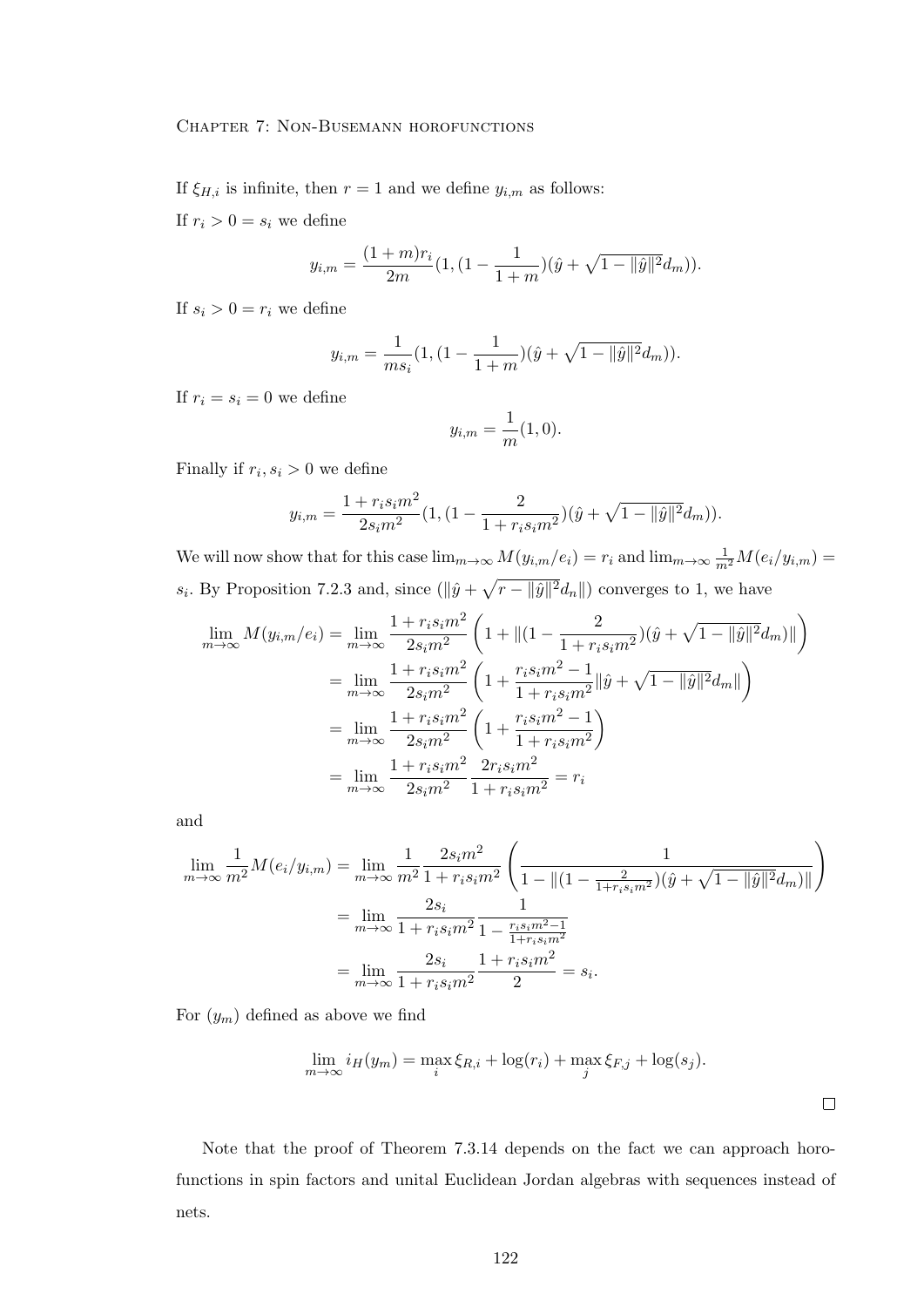- [1] E.M. Alfsen. Compact convex sets and boundary integrals, volume 57 of Ergebnisse der Mathematik und ihrer Grenzgebiete. Springer-Verlag, New York-Heidelberg, 1971.
- [2] E.M. Alfsen and F.W. Schultz. State spaces of operator algebras. Basic theory, orientations, and  $C^*$ -products. Mathematics: Theory & applications. Birkhäuser Boston, Boston, 2001.
- [3] S. Banach. Sur les operations dans les ensembles abstraits et leur application aux  $équations$  intégrales. Fund. Math., 3:133-181, 1922.
- [4] A. Baranov and H. Woracek. Majorization in de Branges spaces III. Division by Blaschke products. Algebra i Analiz, 21(6):3–46, 2009.
- [5] A.F. Beardon. Iteration of contractions and analytic maps. J. Lond. Math. Soc. (2), 41(1):141–150, 1990.
- [6] A.F. Beardon. The dynamics of contractions. Ergodic Theory  $\mathcal B$  Dynam. Systems, 17(6):1257–1266, 1997.
- [7] G. Beer. Topologies on closed and closed convex sets, volume 268 of Mathematics and its Applications. Kluwer Academic Publishers Goup, Dordrecht, 1993.
- [8] G. Birkhoff. Extensions of Jentzsch's theorem. Trans. Amer. Math. Soc., 85:219–227, 1957.
- [9] M.R. Bridson and A. Haefliger. Metric spaces of non-positive curvature, volume 319 of Grundleren der mathematischen Wissenschaften. Springer Verlag, Berlin, 1999.
- [10] M. Burger, A. Iozzi, and N. Monod. Equivariant embeddings of trees into hyperbolic spaces. Int. Math. Res. Not., 22:1331–1369, 2005.
- [11] P.J. Bushell. Hilbert's metric and positive contraction mappings in Banach spaces. Arch. Ration. Mech. Anal., 52:330–338, 1973.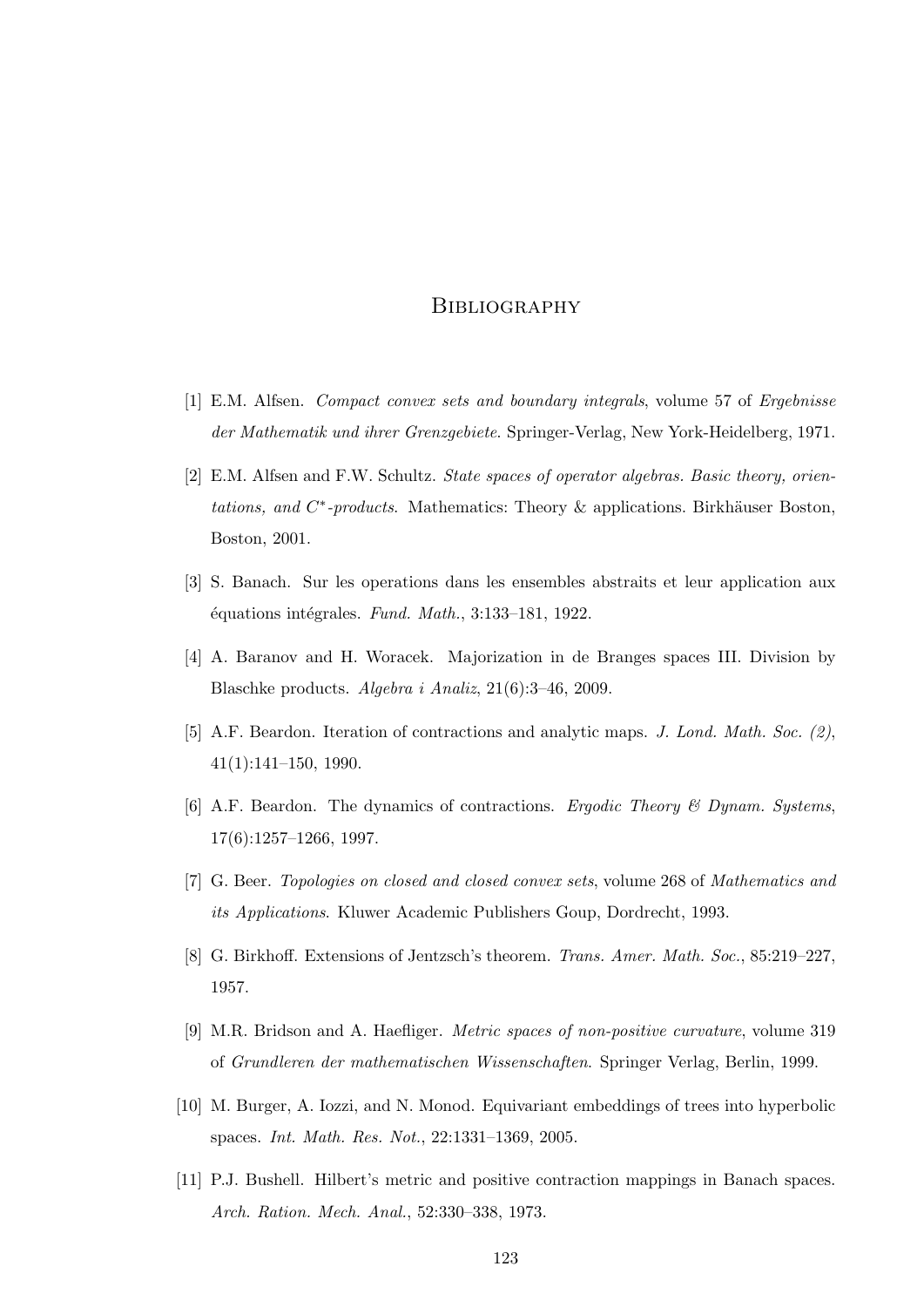- [12] A. Calka. On conditions under which isometries have bounded orbits. Colloq. Math., 48:219–227, 1984.
- [13] G. Choquet. Convergences. Ann. Univ. Grenoble. Sect. Sci. Math. Phys. (N.S.), 23:57–112, 1948.
- [14] C-H. Chu and M. Rigby. Horoballs and iteration of holomorphic maps on bounded symmetric domains. Adv. Math., 311:338–377, 2017.
- [15] F. Claassens. The horofunction boundary of the infinite dimensional hyperbolic space. Geometriae Dedicata, pages 1–9, 2019.
- [16] J.B. Conway. A course in functional analysis, 2nd edition, volume 96 of Graduate texts in mathematics. Springer-Verlag, New York, 1990.
- [17] T. Das, D. Simmons, and M. Urbański. *Geometry and dynamics in Gromov hyperbolic* metric spaces: With an emphasis on non-proper settings, volume 218 of Mathematical Surveys and Monographs Series. American Mathematical Society, Providence, 2017.
- [18] T. Das, B.O. Stratmann, and M. Urbański. The Bishop-Jones relation and Hausdorff geometry of convex-cobounded limit sets in infinite-dimensional hyperbolic space. Stoch. Dyn., 16(5):1650018, 2016.
- [19] A. Denjoy. Sur l'itération des fonctions analytiques. C. R. Acad. Sc. Paris, Série 1, 182:255–257, 1926.
- [20] S. Dolecki, G. Greco, and A. Lechicki. When do the upper Kuratowski topology (homeomorphically, Scott topology) and the co-compact topology coincide? Trans. Amer. Math. Soc., 347(8):2869–2884, 1995.
- [21] C. Druty and M. Kapovich. *Geometric group theory*, volume 63 of *Colloquium Pub*lications. American Mathematical Society, Providence, 2018.
- [22] J. Faraut and A. Korányi. *Analysis on symmetric cones*. Oxford Mathematical Monographs. Oxford University Press, New York, 1994.
- [23] J.M.G. Fell. A Hausdorff topology for the closed subsets of a locally compact non-Hausdorff space. Proc. Amer. Math. Soc., 13:472–476, 1962.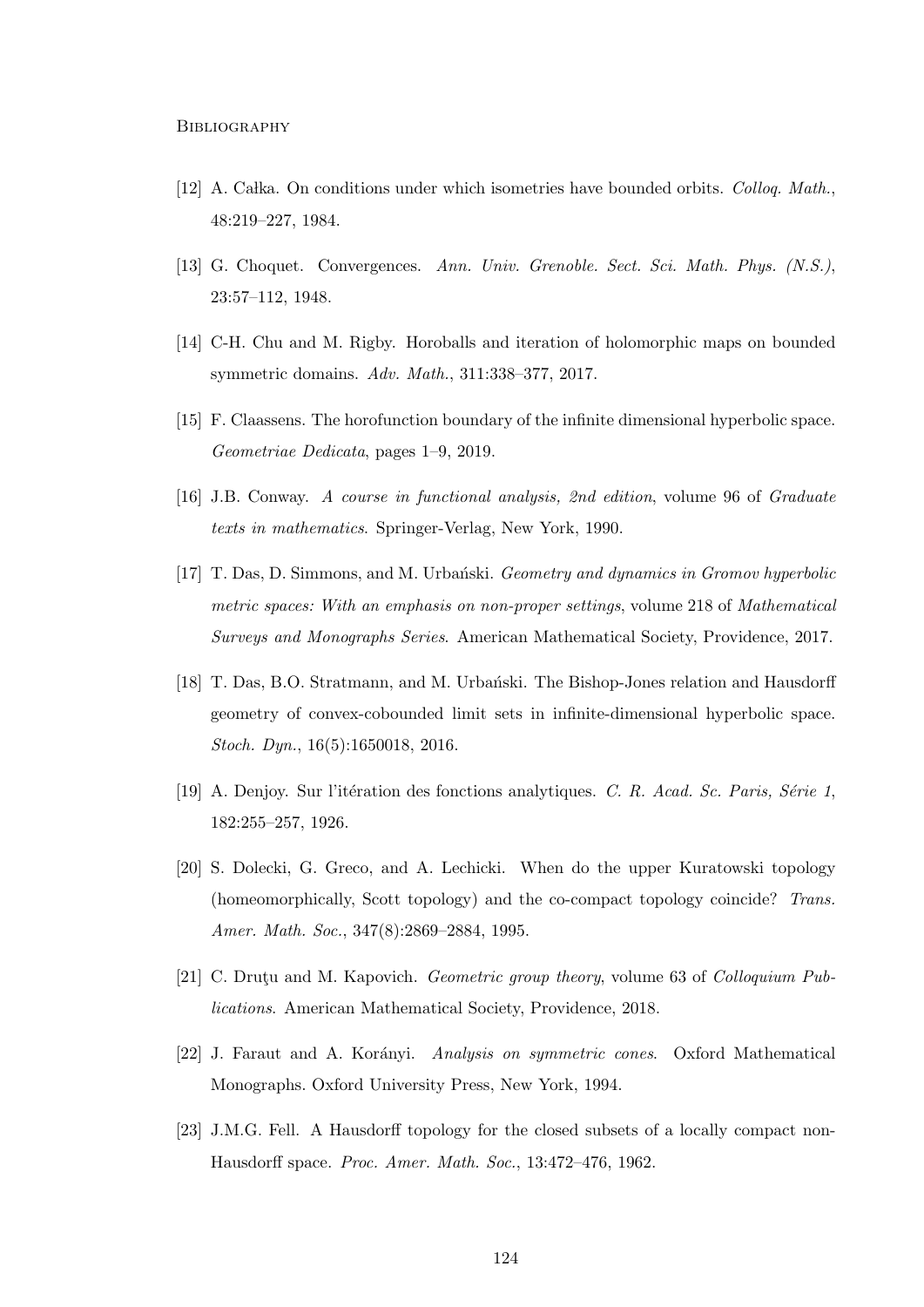- [24] P. Fitzpatrick and H.L. Royden. Real analysis, 4th edition. Prentice Hall, Upper Saddle River, N.J., USA, 2010.
- [25] S. Gaubert and G. Vigeral. A maximin characterisation of the escape rate of nonexpansive mappings in metrically convex spaces. Math. Proc. Camb. Phil. Soc., 152(2):341–363, 2012.
- [26] S. Gouëzel and A. Karlsson. Subadditive and multiplicative ergodic theorems. To appear in J. Eur. Math. Soc.
- [27] M. Gromov. Hyperbolic manifolds, groups and actions. In Riemann surfaces and related topics: Proceedings of the 1978 Stony Brook conference (State Univ. New York, Stony Brook, N.Y., 1978), volume 97 of Annals of Mathematical Studies, pages 183– 213. Princeton Univ. Press, Princeton, N.J., 1981.
- [28] M. Gromov. Asymptotic invariants of infinite groups. In Geometric group theory Vol. 2, volume 182 of London Math. Soc. Lecture Note Ser. Cambridge Univ. Press, Cambridge, 1993.
- [29] A. W. Gutiérrez. The horofunction boundary of finite-dimensional  $\ell_p$  spaces. Colloq. Math., 155:51–65, 2019.
- [30] A.W. Gutiérrez. The metric compactification of  $L_p$  represented by random measures. Ann. Funct. Anal., to appear, 2019.
- [31] A.W. Gutiérrez. On the metric compactification of infinite-dimensional  $\ell_p$  spaces. Canadian Math. Bull., 62(3):491–507, 2019.
- [32] D. Hilbert. Über die gerade Linie als kürzeste Verbindung zweier Punkte. Math. Ann., 46:91–96, 1895.
- [33] R.V. Kadison and J.R. Ringrose. Fundamentals of the theory of operator algebras. Volume 1, volume 100 of Pure and applied mathematics. Academic Press Inc., New York, 1983.
- [34] A. Kalauch, B. Lemmens, and O. van Gaans. Riesz completions, functional representations, and anti-lattices. *Positivity*,  $18(1):201-218$ ,  $2014$ .
- [35] A. Karlsson. Nonexpanding maps and Busemann functions. Ergodic Theory & Dynam. Sys., 21(5):1447-1457, 2001.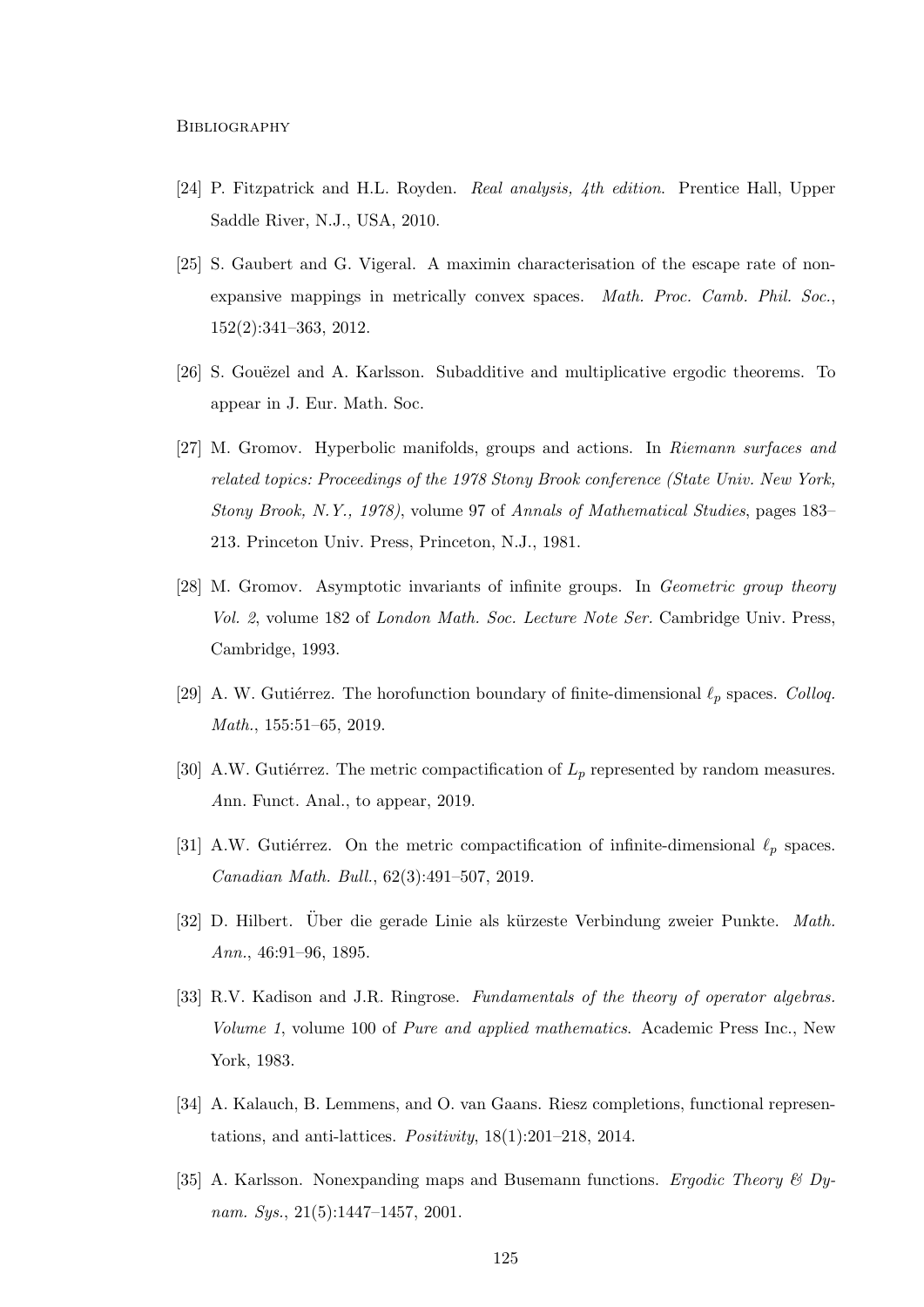- [36] A. Karlsson. Two extensions of Thurston's spectral theorem for surface diffeomorphisms. Bull. Lond. Math. Soc., 46(2):217–226, 2014.
- [37] A. Karlsson. Elements of a metric spectral theory. arXiv:1904.01398, 2019.
- [38] A. Karlsson and G.A. Margulis. A multiplicative ergodic theorem and nonpositively curved spaces. Comm. Math. Phys., 208(1):107–123, 1999.
- [39] A. Karlsson, V. Metz, and G.A. Noskov. Horoballs in simplices and Minkowski spaces. Int. J. Math. Math. Sci., pages Art. ID 23656, 20pp, 2006.
- [40] A. Karlsson and G.A. Noskov. The Hilbert metric and Gromov hyperbolicity. Enseign. Math. (2), 48(1-2):73–89, 2002.
- [41] B. Lemmens, B. Lins, R. Nussbaum, and M. Wortel. Denjoy-Wolff theorems for Hilbert's and Thompson's metric spaces. J. Anal. Math., 134(2):671–718, 2018.
- [42] B. Lemmens and R. Nussbaum. Nonlinear Perron-Frobenius theory, volume 189 of Cambridge Tracts in Mathematics. Cambridge Univ. Press, Cambridge, 2012.
- [43] B. Lemmens, M. Roelands, and M. Wortel. Isometries of infinite dimensional Hilbert geometries. J. Topol. Anal., 10(4):941–959, 2018.
- [44] B. Lemmens, M. Roelands, and M. Wortel. Hilbert and Thompson isometries on cones in JB-algebras. Math. Z., 292(3-4):1511–1547, 2019.
- [45] B. Lemmens and C. Walsh. Isometries of polyhedral Hilbert geometries. J. Topol. Anal., 3(2):213–241, 2011.
- [46] B. Lins. A Denjoy-Wolff theorem for Hilbert metric nonexpansive maps on polyhedral domains. Math. Proc. Cambridge. Philos. Soc., 143(1):157–164, 2007.
- [47] B. Lins and R. Nussbaum. Iterated linear maps on a cone and Denjoy-Wolff theorems. Lin. Alg. Appl., 416(2-3):615–626, 2006.
- [48] K. McCrimmon. A taste of Jordan algebras. Springer Verlag New York Inc., New York, 2004.
- [49] R.E. Megginson. An introduction to Banach space theory. Springer Verlag New York Inc., New York, 1998.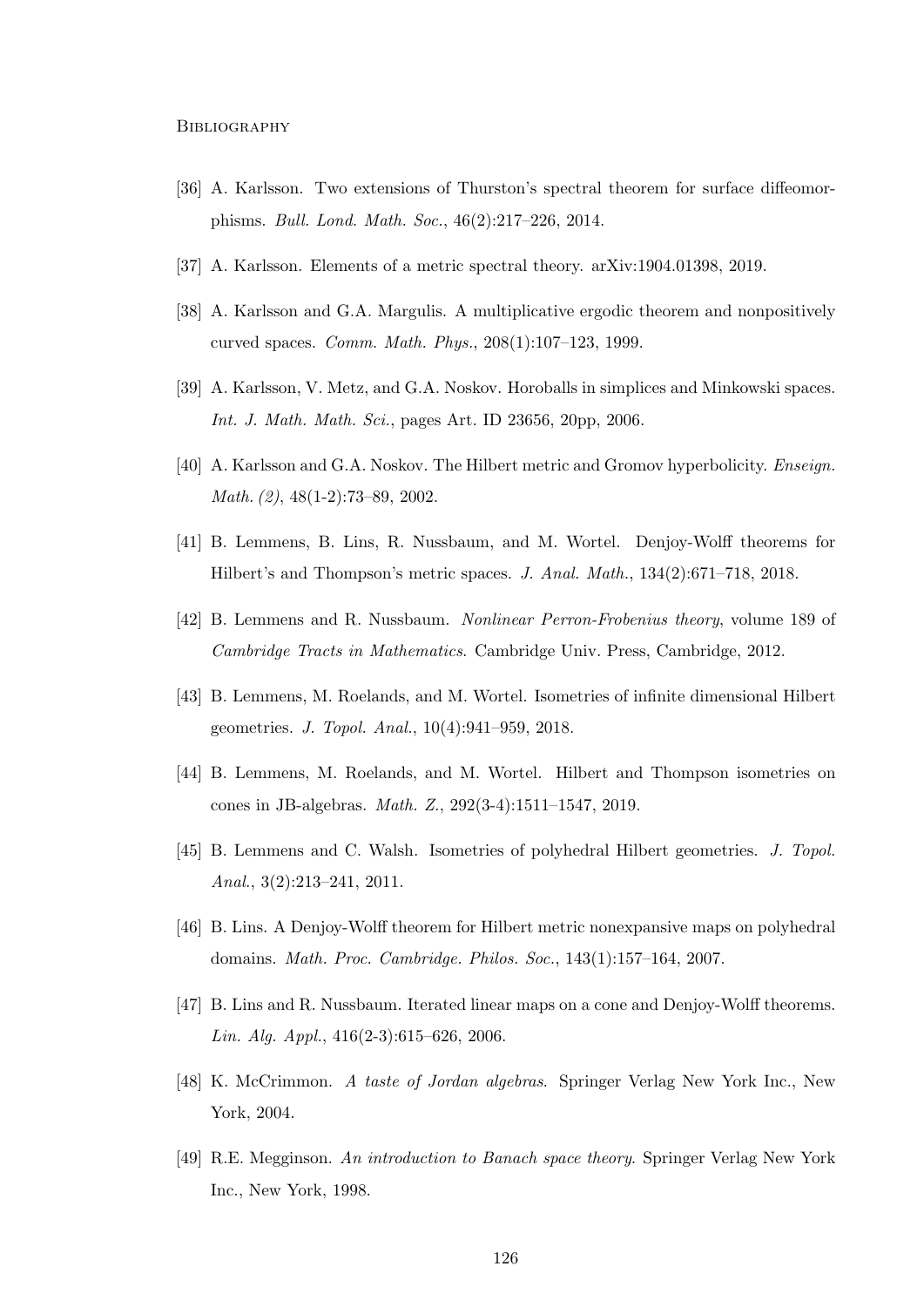- [50] N. Monod and P. Py. An exotic deformation of the hyperbolic space. Amer. J. Math., 136(5):1249–1299, 2014.
- [51] S. Mrowka. On the convergence of nets of sets. Fund. Math., 45:237–246, 1958.
- [52] S. Mrowka. Some comments on the space of subsets. In W. M. Fleischman, editor, Set-valued mappings, selections, and topological properties of  $2^X$ , Proc. Conf. SUNY Buffalo 1996, pages 59–63. Springer-Verlag, Berlin, 1970.
- [53] J.R. Munkres. Topology 2nd ed. Prentice-Hall inc., Upper Saddle River, N.J., 2000.
- [54] W. Noll and J.J.Schäffer. Orders, gauge, and distance in faceless linear cones; with examples relevant to continuum mechanics and relativity. Arch. Rational Mech. Anal., 66(4):345–377, 1977.
- [55] R.D. Nussbaum. Fixed point theorems and Denjoy-Wolff theorems for Hilbert's projective metric in infinite dimensions. Topol. Methods Nonlinear Anal., 29(2):199–249, 2007.
- [56] E. Wigner P. Jordan, J. von Neumann. On an algebraic generalization of the quantum mechanical formalism. Ann. of Math., 35(1):29–64, 1934.
- [57] A. Papadopoulos and M. Troyanov. Handbook of Hilbert geometry, volume 22 of IRMA Lectures in Mathematics and Theoretical Physics. European Mathematical Society, Zürich, 2014.
- [58] R.R. Phelps. Lectures on Choquet's theorem, Second edition, volume 1757 of Lecture notes in mathematics. Springer-Verlag, Berlin, 2001.
- [59] M.A. Rieffel. Group C<sup>\*</sup>-algebras as compact quantum metric spaces. Doc. Math., 7:605–651, 2002.
- [60] E.K. Ryu. Cosmic divergence, weak cosmic convergence, and fixed points at infinity. J. Fixed Point Theory Appl., 20(3):Art. 109, 2018.
- [61] H. van Imhoff. Order isomorphisms, order antimorphisms and their interplay with Jordan algebra structures. PhD thesis, Leiden University, Mathematical Institute, 2019.